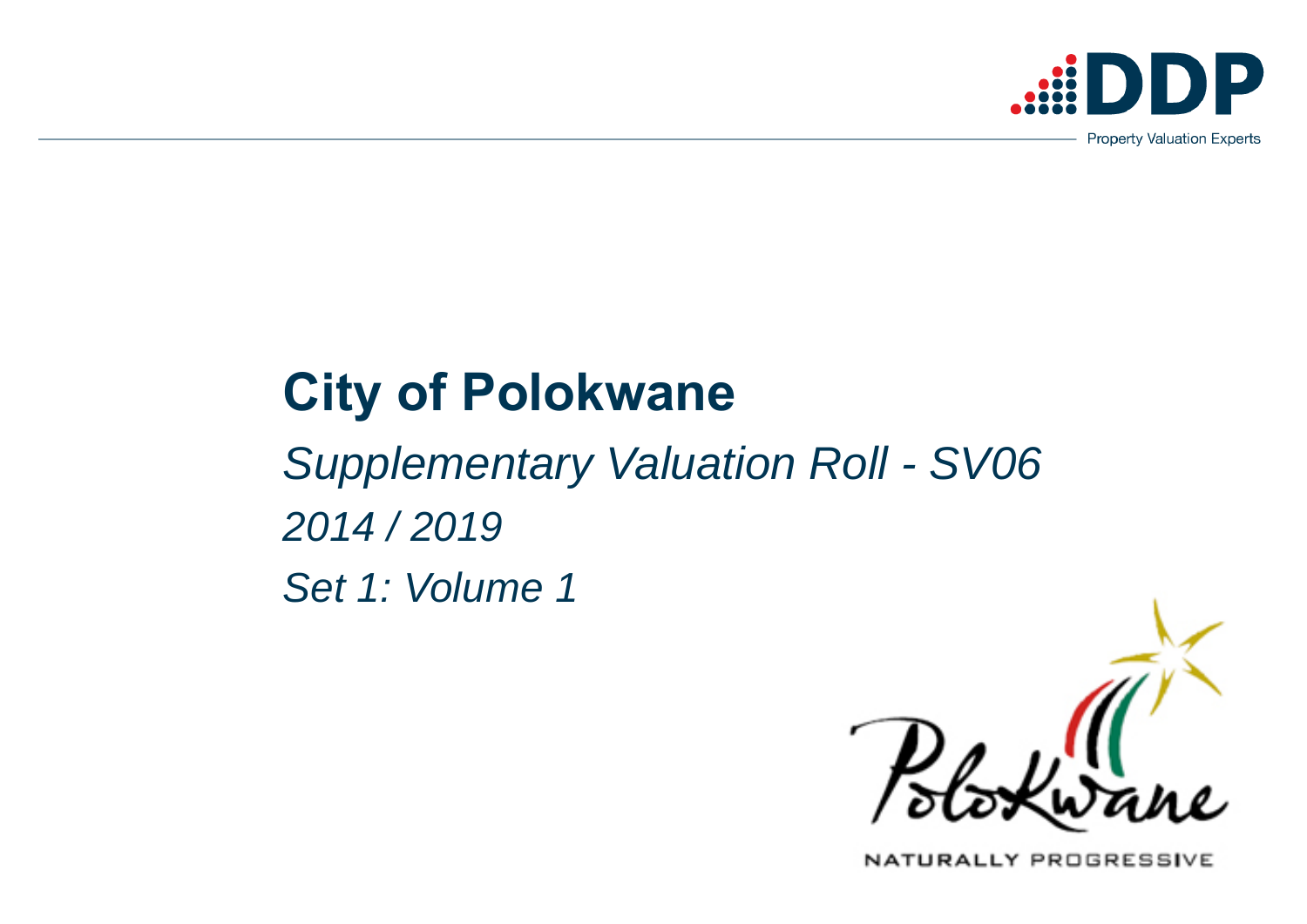I, **Tinus Nel** with identity number 550129 5112 082 hereby certify that I have, in accordance with the provisions of the Local Government: Municipal Property Rates Act, 2004 (Act No 6 of 2004), hereinafter referred to as the "Act", to the best of my skills and knowledge and without fear, favour or prejudice, prepared the **Supplementary Valuation Roll (SV06) for the period 1**  July 2014 to 30 June 2019 for the City of Polokwane in terms of the provisions of the Act. In the discharge of my duties as municipal valuer I have complied with Sections 43 and 44 of the Act.

Certified at **Pretoria** on **31 March 2019**.

Professional Registration Number with the South African Council for the Property Valuers Profession: **2046/2** Category of Professional Registration: **Professional Valuer**.

\_\_\_\_\_\_\_\_\_\_\_\_\_\_\_\_\_\_\_\_\_\_\_ Signature of Municipal Valuer

Company: DDP Valuers (RF) (Pty) Ltd Reg No 2007/018821/07 VAT No: 4650270582

DDP is a 100% black owned level 1 B-BBEE Contributor (Procurement Recognition of 135%)



Menlyn Square Office Park | North West Suite | 1st Floor | East Block | 134 Aramist Avenue | Menlyn | Pretoria 0181 | PO Box 40408 | Moreleta Park 0044 | Tel: 0800 060 200 | E-mail: info@ddp.co.za | www.ddp.co.za | @DDP Ex

## **Certification by Municipal Valuer**  *(Section 34 (c) of Act 6 of 2004)*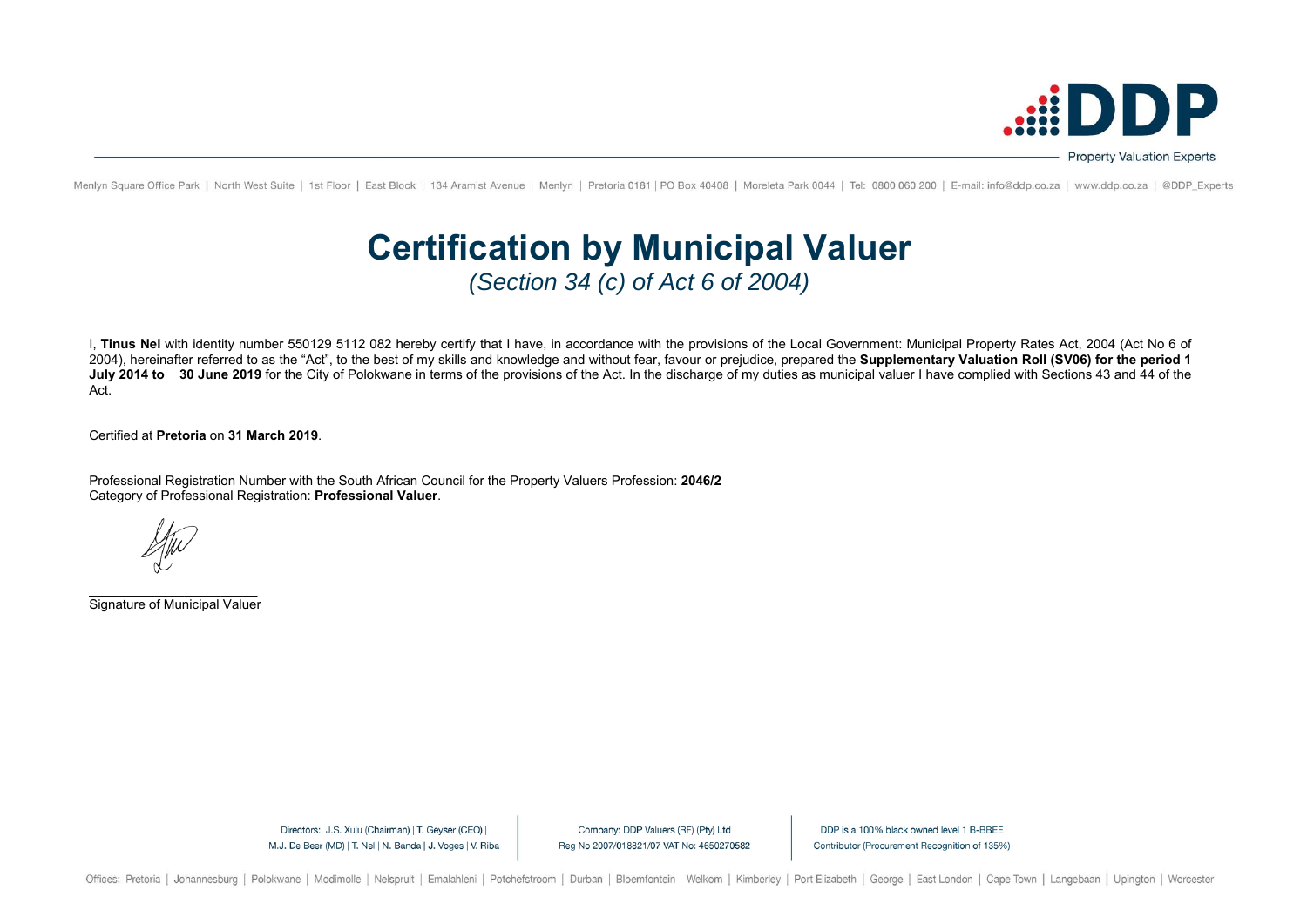| Registered or other description of the property |               |          |                |                |      | <b>Full Names of Owner(s)</b>                            | Category determined in terms of | Physical address of the property         | <b>Extent of the</b> | <b>Market value of</b> | <b>Remarks</b>                                                                                                                                   |
|-------------------------------------------------|---------------|----------|----------------|----------------|------|----------------------------------------------------------|---------------------------------|------------------------------------------|----------------------|------------------------|--------------------------------------------------------------------------------------------------------------------------------------------------|
| <b>Town Allotment</b>                           | <b>Suburb</b> | Erf Nr   | <b>Portion</b> | <b>Section</b> | Unit |                                                          | Section 8 of the Act            |                                          | property (HA)        | the property           |                                                                                                                                                  |
| ANNADALE                                        |               | 00000367 | 00002          | 00             | 0000 | MOGANO MATHAPELO PAULINA                                 | <b>RESIDENTIAL</b>              | <b>RAILWAYSTRAAT</b><br>94B              | 0.0691               |                        | SECT 78(1)(d) - OF WHICH THE MARKET VALUE HAS<br>800 000 SUBSTANTIALLY INCREASED OR DECREASED FOR ANY<br>REASON AFTER THE LAST GENERAL VALUATION |
| ANNADALE                                        |               | 00000511 | 00000          | $00\,$         | 0000 | BODY CORPORATE OF SS EDEN PARK                           | <b>RESIDENTIAL</b>              |                                          | 0.4048               |                        | SECT 78(1)(c) - SUBDIVIDED OR CONSOLIDATED AFTER<br>THE LAST GENERAL VALUATION                                                                   |
| ANNADALE                                        |               | 00000511 | 00000          | 00             | 0001 | /ONDO TRADING CC                                         | <b>RESIDENTIAL</b>              | UNIT <sub>1</sub><br><b>SS EDEN PARK</b> | 0.0051               |                        | 410 000 SECT 78(1)(c) - SUBDIVIDED OR CONSOLIDATED AFTER<br>THE LAST GENERAL VALUATION                                                           |
| ANNADALE                                        |               | 00000511 | 00000          | $00\,$         | 0002 | VONDO TRADING CC                                         | <b>RESIDENTIAL</b>              | <b>SS EDEN PARK</b><br>UNIT <sub>2</sub> | 0.0051               |                        | 410 000 SECT 78(1)(c) - SUBDIVIDED OR CONSOLIDATED AFTER<br>THE LAST GENERAL VALUATION                                                           |
| ANNADALE                                        |               | 00000511 | 00000          | $00\,$         | 0003 | VALOYI NTSAKO BELINDA / VALOYI ELECK HLAYISANI           | <b>RESIDENTIAL</b>              | <b>SS EDEN PARK</b><br>UNIT <sub>3</sub> | 0.0051               |                        | 410 000 SECT 78(1)(c) - SUBDIVIDED OR CONSOLIDATED AFTER<br>THE LAST GENERAL VALUATION                                                           |
| ANNADALE                                        |               | 00000511 | 00000          | $00\,$         | 0004 | CHUENE RAMAESELA DOROTHY                                 | <b>RESIDENTIAL</b>              | <b>SS EDEN PARK</b><br>UNIT <sub>4</sub> | 0.0051               |                        | 410 000 SECT 78(1)(c) - SUBDIVIDED OR CONSOLIDATED AFTER<br>THE LAST GENERAL VALUATION                                                           |
| ANNADALE                                        |               | 00000511 | 00000          | $00\,$         | 0005 | MASHIGO MAMOGOBANE DALTON / MASHIGO NGWANABORWA VIRGINIA | RESIDENTIAL                     | <b>SS EDEN PARK</b><br>UNIT <sub>5</sub> | 0.0052               |                        | 420 000 SECT 78(1)(c) - SUBDIVIDED OR CONSOLIDATED AFTER<br>THE LAST GENERAL VALUATION                                                           |
| ANNADALE                                        |               | 00000511 | 00000          | 00             | 0006 | CHUENE RAMAESELA DOROTHY                                 | <b>RESIDENTIAL</b>              | <b>SS EDEN PARK</b><br>UNIT <sub>6</sub> | 0.0051               |                        | 410 000 SECT 78(1)(c) - SUBDIVIDED OR CONSOLIDATED AFTER<br>THE LAST GENERAL VALUATION                                                           |
| ANNADALE                                        |               | 00000511 | 00000          | $00\,$         | 0007 | CHUENE RAMAESELA DOROTHY                                 | <b>RESIDENTIAL</b>              | UNIT <sub>7</sub><br><b>SS EDEN PARK</b> | 0.0051               |                        | 410 000 SECT 78(1)(c) - SUBDIVIDED OR CONSOLIDATED AFTER<br>THE LAST GENERAL VALUATION                                                           |
| ANNADALE                                        |               | 00000511 | 00000          | $00\,$         | 0008 | /ONDO TRADING CC                                         | <b>RESIDENTIAL</b>              | <b>SS EDEN PARK</b><br>UNIT 8            | 0.0051               |                        | 410 000 SECT 78(1)(c) - SUBDIVIDED OR CONSOLIDATED AFTER<br>THE LAST GENERAL VALUATION                                                           |
| ANNADALE                                        |               | 00000511 | 00000          | 00             | 0009 | VONDO TRADING CC                                         | <b>RESIDENTIAL</b>              | <b>SS EDEN PARK</b><br>UNIT <sub>9</sub> | 0.0051               |                        | 410 000 SECT 78(1)(c) - SUBDIVIDED OR CONSOLIDATED AFTER<br>THE LAST GENERAL VALUATION                                                           |
| ANNADALE                                        |               | 00000511 | 00000          | $00\,$         | 0010 | VONDO TRADING CC                                         | <b>RESIDENTIAL</b>              | <b>SS EDEN PARK</b><br><b>UNIT 10</b>    | 0.0051               |                        | 410 000 SECT 78(1)(c) - SUBDIVIDED OR CONSOLIDATED AFTER<br>THE LAST GENERAL VALUATION                                                           |
| ANNADALE                                        |               | 00000511 | 00000          | $00\,$         | 0011 | NETSIANDA RUDZANI                                        | <b>RESIDENTIAL</b>              | <b>SS EDEN PARK</b><br><b>UNIT 11</b>    | 0.0055               |                        | 440 000 SECT 78(1)(c) - SUBDIVIDED OR CONSOLIDATED AFTER<br>THE LAST GENERAL VALUATION                                                           |
| ANNADALE                                        |               | 00000511 | 00000          | $00\,$         | 0012 | SUPERSTRIKE INV 69 PTY LTD                               | <b>RESIDENTIAL</b>              | <b>SS EDEN PARK</b><br><b>UNIT 12</b>    | 0.0055               |                        | 440 000 SECT 78(1)(c) - SUBDIVIDED OR CONSOLIDATED AFTER<br>THE LAST GENERAL VALUATION                                                           |
| ANNADALE                                        |               | 00000511 | 00000          | $00\,$         | 0013 | SUPERSTRIKE INV 69 PTY LTD                               | <b>RESIDENTIAL</b>              | <b>SS EDEN PARK</b><br><b>UNIT 13</b>    | 0.0055               |                        | 440 000 SECT 78(1)(c) - SUBDIVIDED OR CONSOLIDATED AFTER<br>THE LAST GENERAL VALUATION                                                           |
| ANNADALE                                        |               | 00000511 | 00000          | $00\,$         | 0014 | KOMANA ITUMELENG                                         | <b>RESIDENTIAL</b>              | <b>UNIT 14</b><br><b>SS EDEN PARK</b>    | 0.0055               |                        | 440 000 SECT 78(1)(c) - SUBDIVIDED OR CONSOLIDATED AFTER<br>THE LAST GENERAL VALUATION                                                           |
| ANNADALE                                        |               | 00000511 | 00000          | $00\,$         | 0015 | SUPERSTRIKE INV 69 PTY LTD                               | <b>RESIDENTIAL</b>              | <b>SS EDEN PARK</b><br><b>UNIT 15</b>    | 0.0055               |                        | 440 000 SECT 78(1)(c) - SUBDIVIDED OR CONSOLIDATED AFTER<br>THE LAST GENERAL VALUATION                                                           |
| ANNADALE                                        |               | 00000511 | 00000          | $00\,$         | 0016 | SUPERSTRIKE INV 69 PTY LTD                               | <b>RESIDENTIAL</b>              | <b>UNIT 16</b><br><b>SS EDEN PARK</b>    | 0.0055               |                        | 440 000 SECT 78(1)(c) - SUBDIVIDED OR CONSOLIDATED AFTER<br>THE LAST GENERAL VALUATION                                                           |
| ANNADALE                                        |               | 00000511 | 00000          | $00\,$         | 0017 | SUPERSTRIKE INV 69 PTY LTD                               | <b>RESIDENTIAL</b>              | <b>SS EDEN PARK</b><br><b>UNIT 17</b>    | 0.0055               |                        | 440 000 SECT 78(1)(c) - SUBDIVIDED OR CONSOLIDATED AFTER<br>THE LAST GENERAL VALUATION                                                           |
| ANNADALE                                        |               | 00000511 | 00000          | $00\,$         | 0018 | MATHONSI HLANGANISA JAMES                                | <b>RESIDENTIAL</b>              | <b>UNIT 18</b><br><b>SS EDEN PARK</b>    | 0.0055               |                        | 440 000 SECT 78(1)(c) - SUBDIVIDED OR CONSOLIDATED AFTER<br>THE LAST GENERAL VALUATION                                                           |
| ANNADALE                                        |               | 00000511 | 00000          | $00\,$         | 0019 | SUPERSTRIKE INV 69 PTY LTD                               | <b>RESIDENTIAL</b>              | <b>SS EDEN PARK</b><br><b>UNIT 19</b>    | 0.0064               |                        | 510 000 SECT 78(1)(c) - SUBDIVIDED OR CONSOLIDATED AFTER<br>THE LAST GENERAL VALUATION                                                           |
| ANNADALE                                        |               | 00000511 | 00000          | $00\,$         | 0020 | SUPERSTRIKE INV 69 PTY LTD                               | <b>RESIDENTIAL</b>              | <b>SS EDEN PARK</b><br><b>UNIT 20</b>    | 0.0065               |                        | 520 000 SECT 78(1)(c) - SUBDIVIDED OR CONSOLIDATED AFTER<br>THE LAST GENERAL VALUATION                                                           |
| ANNADALE                                        |               | 00000511 | 00000          | $00\,$         | 0021 | SUPERSTRIKE INV 69 PTY LTD                               | <b>RESIDENTIAL</b>              | <b>UNIT 21</b><br><b>SS EDEN PARK</b>    | 0.0154               |                        | 960 000 SECT 78(1)(c) - SUBDIVIDED OR CONSOLIDATED AFTER<br>THE LAST GENERAL VALUATION                                                           |



## *SV06 - Supplementary Valuation roll for the period 1 July 2014 - 30 June 2019*

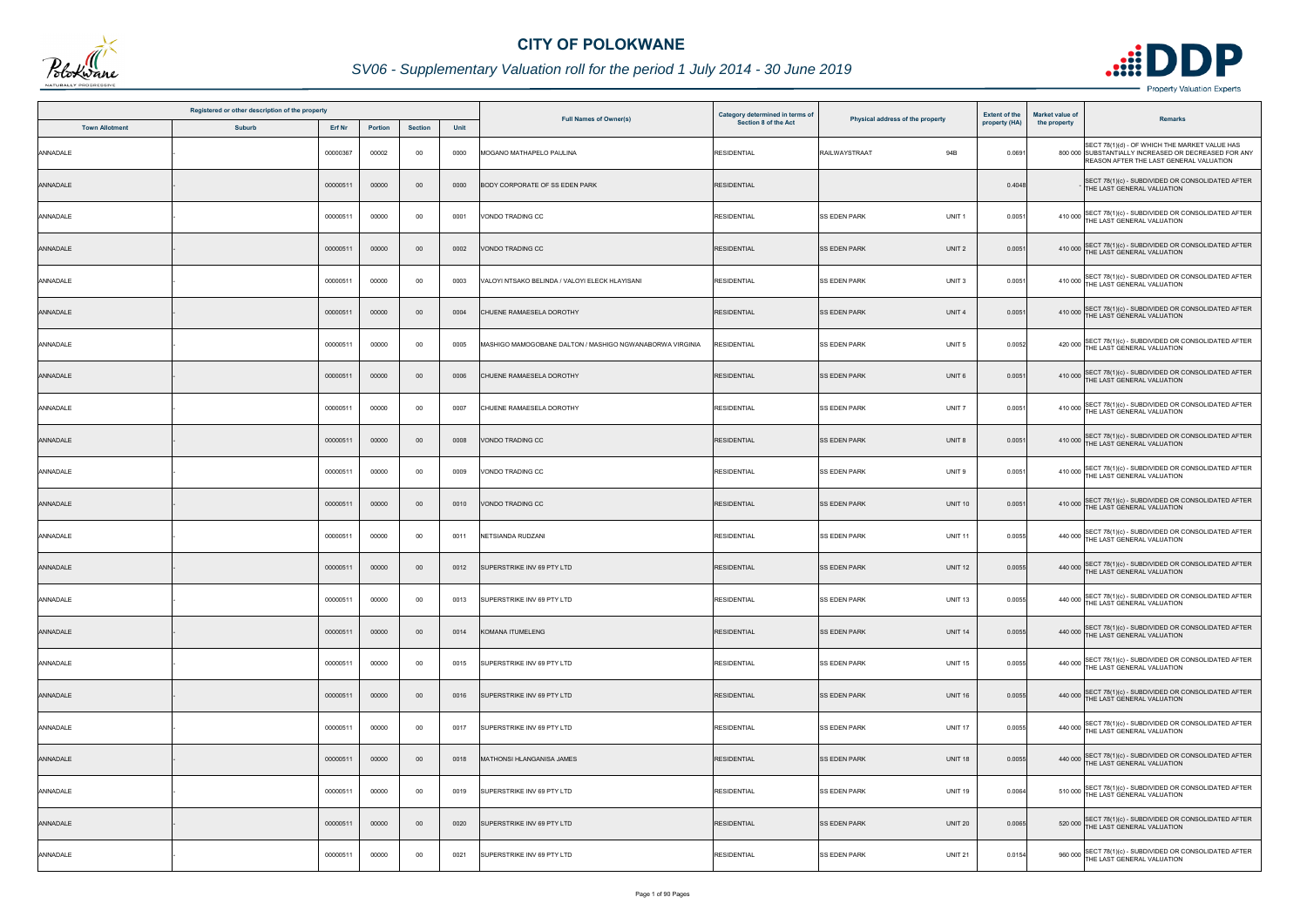

## *SV06 - Supplementary Valuation roll for the period 1 July 2014 - 30 June 2019*

|                       | Registered or other description of the property |          |                |                |      |                                                      | Category determined in terms of |                                                | <b>Extent of the</b> | <b>Market value of</b> |                                                                                                                                                    |
|-----------------------|-------------------------------------------------|----------|----------------|----------------|------|------------------------------------------------------|---------------------------------|------------------------------------------------|----------------------|------------------------|----------------------------------------------------------------------------------------------------------------------------------------------------|
| <b>Town Allotment</b> | <b>Suburb</b>                                   | Erf Nr   | <b>Portion</b> | <b>Section</b> | Unit | <b>Full Names of Owner(s)</b>                        | Section 8 of the Act            | Physical address of the property               | property (HA)        | the property           | Remarks                                                                                                                                            |
| <b>BENDOR</b>         |                                                 | 00000270 | 00000          | $00\,$         | 0000 | STEYN JOHANNES JACOBUS / STEYN ESTHER                | <b>RESIDENTIAL</b>              | <b>BUYS STREET</b><br>10                       | 0.1524               |                        | SECT 78(1)(c) - SUBDIVIDED OR CONSOLIDATED AFTER<br>1 500 000 THE LAST GENERAL VALUATION                                                           |
| <b>BENDOR</b>         |                                                 | 00000270 | 00002          | $00\,$         | 0000 | <b>BASSON DANIEL LE ROUX</b>                         | <b>VACANT LAND</b>              | <b>BENDOR</b><br>270                           | 0.0964               |                        | 460 000 SECT 78(1)(c) - SUBDIVIDED OR CONSOLIDATED AFTER<br>THE LAST GENERAL VALUATION                                                             |
| <b>BENDOR</b>         |                                                 | 00000351 | 00000          | $00\,$         | 0007 | <b>MOGASE DITSHELE MERCY</b>                         | <b>RESIDENTIAL</b>              | UNIT <sub>7</sub><br><b>SS HIDDEN ELEGANCE</b> | 0.0181               |                        | 1 600 000 SECT 78(1)(e) - SUBSTANTIALLY INCORRECTLY VALUED                                                                                         |
| BENDOR                |                                                 | 00000440 | 00000          | 00             | 0000 | POLOKWANE LOCAL MUNICIPALITY                         | <b>RESIDENTIAL</b>              | 17<br><b>JAMES AVENUE</b>                      | 0.1504               |                        | SECT 78(1)(d) - OF WHICH THE MARKET VALUE HAS<br>1 400 000 SUBSTANTIALLY INCREASED OR DECREASED FOR ANY<br>REASON AFTER THE LAST GENERAL VALUATION |
| <b>BENDOR</b>         |                                                 | 00000532 | 00000          | $00\,$         | 0000 | RAMONYAI MOLOCHI BILLY                               | <b>RESIDENTIAL</b>              | <b>WIEHAHN STREET</b><br>13                    | 0.1536               |                        | SECT 78(1)(d) - OF WHICH THE MARKET VALUE HAS<br>1 900 000 SUBSTANTIALLY INCREASED OR DECREASED FOR ANY<br>REASON AFTER THE LAST GENERAL VALUATION |
| <b>BENDOR</b>         |                                                 | 00000536 | 00000          | 00             | 0000 | MASEDI RAMASELLA VIOLET / MASEDI NTSHIMANE LUCAS     | <b>RESIDENTIAL</b>              | $\overline{3}$<br><b>WIEHAHN STREET</b>        | 0.1408               |                        | SECT 78(1)(d) - OF WHICH THE MARKET VALUE HAS<br>1 800 000 SUBSTANTIALLY INCREASED OR DECREASED FOR ANY<br>REASON AFTER THE LAST GENERAL VALUATION |
| <b>BENDOR</b>         |                                                 | 00000539 | 00000          | $00\,$         | 0000 | MOYABA WILLIAM MACHAKA                               | <b>RESIDENTIAL</b>              | THE CRESCENT DRIVE<br>$\overline{4}$           | 0.1408               |                        | SECT 78(1)(d) - OF WHICH THE MARKET VALUE HAS<br>1 900 000 SUBSTANTIALLY INCREASED OR DECREASED FOR ANY<br>REASON AFTER THE LAST GENERAL VALUATION |
| <b>BENDOR</b>         |                                                 | 00000551 | 00001          | $00\,$         | 0000 | THEMA DAMARIS MMAHLAKO / THEMA KGALADI LAWRENCE      | <b>VACANT LAND</b>              | <b>HANNIESTRAAT</b>                            | 0.0725               | 430 000                | SECT 78(1)(a) - INCORRECTLY OMITTED FROM THE<br><b>VALUATION ROLL</b>                                                                              |
| <b>BENDOR</b>         |                                                 | 00000557 | 00001          | $00\,$         | 0000 | MONAKHISI NGWAKO PHILEMON / MONAKHISI SELIMI JULIA   | <b>VACANT LAND</b>              | <b>BENDOR</b><br>557                           | 0.0704               |                        | 430 000 SECT 78(1)(a) - INCORRECTLY OMITTED FROM THE<br>VALUATION ROLL                                                                             |
| BENDOR                |                                                 | 00000560 | 00001          | $00\,$         | 0000 | RIBA MABU CONNY                                      | VACANT LAND                     | 560<br><b>BENDOR</b>                           | 0.0836               | 450 000                | SECT 78(1)(a) - INCORRECTLY OMITTED FROM THE<br><b>VALUATION ROLL</b>                                                                              |
| <b>BENDOR</b>         |                                                 | 00000565 | 00001          | $00\,$         | 0000 | KGOBE CAMILA / KGOBE LEONARD LESIBA                  | <b>VACANT LAND</b>              | 10<br><b>WIEHAHNSTRAAT</b>                     | 0.0706               |                        | 450 000 SECT 78(1)(a) - INCORRECTLY OMITTED FROM THE<br>VALUATION ROLL                                                                             |
| <b>BENDOR</b>         |                                                 | 00000585 | 00000          | $00\,$         | 0000 | CONSOLIDATED INTO ERF 7981                           | <b>CROSS REFERENCE</b>          | <b>JOHAN STREET</b><br>3                       | 0.1672               |                        | SECT 78(1)(c) - SUBDIVIDED OR CONSOLIDATED AFTER<br>THE LAST GENERAL VALUATION                                                                     |
| <b>BENDOR</b>         |                                                 | 00000687 | 00002          | $00\,$         | 0000 | MOGOANE PHUTI MARTHA / MOGOANE LUCAS MAHLABA         | <b>RESIDENTIAL</b>              | 200<br><b>OUTSPAN DRIVE</b>                    | 0.0757               |                        | SECT 78(1)(d) - OF WHICH THE MARKET VALUE HAS<br>1 400 000 SUBSTANTIALLY INCREASED OR DECREASED FOR ANY<br>REASON AFTER THE LAST GENERAL VALUATION |
| <b>BENDOR</b>         |                                                 | 00003796 | 00000          | 00             | 0000 | <b>IQRA PROP PTY LTD</b>                             | <b>RESIDENTIAL</b>              | 96<br><b>ARNOTHA STREET</b>                    | 0.3346               |                        | SECT 78(1)(d) - OF WHICH THE MARKET VALUE HAS<br>1 400 000 SUBSTANTIALLY INCREASED OR DECREASED FOR ANY<br>REASON AFTER THE LAST GENERAL VALUATION |
| <b>BENDOR</b>         |                                                 | 00007981 | 00000          | $00\,$         | 0000 | BODY CORPORATE OF SS STIRLING PLACE                  | <b>RESIDENTIAL</b>              | DE VILLIERS AVENUE<br>27                       | 0.1153               |                        | SECT 78(1)(c) - SUBDIVIDED OR CONSOLIDATED AFTER<br>THE LAST GENERAL VALUATION                                                                     |
| <b>BENDOR</b>         |                                                 | 00007981 | 00000          | 00             | 0001 | SCOTT WYNAND FREDERIK                                | <b>RESIDENTIAL</b>              | <b>SS STIRLING PLACE</b><br>UNIT <sub>1</sub>  | 0.0150               |                        | 880 000 SECT 78(1)(c) - SUBDIVIDED OR CONSOLIDATED AFTER<br>THE LAST GENERAL VALUATION                                                             |
| <b>BENDOR</b>         |                                                 | 00007981 | 00000          | $00\,$         | 0002 | DEWA HONEST / DEWA RUFARO DEBRA MAUMBE               | <b>RESIDENTIAL</b>              | <b>SS STIRLING PLACE</b><br>UNIT <sub>2</sub>  | 0.0170               |                        | SECT 78(1)(c) - SUBDIVIDED OR CONSOLIDATED AFTER<br>960 000 THE LAST GENERAL VALUATION                                                             |
| <b>BENDOR</b>         |                                                 | 00007981 | 00000          | $00\,$         | 0003 | MARINGA RHULANI KNOWLEDGE / MARINGA RIRHANDZU GLENDA | <b>RESIDENTIAL</b>              | UNIT <sub>3</sub><br><b>SS STIRLING PLACE</b>  | 0.0049               |                        | 350 000 SECT 78(1)(c) - SUBDIVIDED OR CONSOLIDATED AFTER<br>THE LAST GENERAL VALUATION                                                             |
| <b>BENDOR</b>         |                                                 | 00007981 | 00000          | $00\,$         | 0004 | BARKHUIZEN MARIA ELIZABETH / BARKHUIZEN KOBUS        | <b>RESIDENTIAL</b>              | UNIT <sub>4</sub><br><b>SS STIRLING PLACE</b>  | 0.0129               |                        | 720 000 SECT 78(1)(c) - SUBDIVIDED OR CONSOLIDATED AFTER<br>THE LAST GENERAL VALUATION                                                             |
| <b>BENDOR</b>         |                                                 | 00007981 | 00000          | 00             | 0005 | <b>SCOTT LOUIS</b>                                   | <b>RESIDENTIAL</b>              | UNIT <sub>5</sub><br><b>SS STIRLING PLACE</b>  | 0.0150               |                        | 880 000 SECT 78(1)(c) - SUBDIVIDED OR CONSOLIDATED AFTER<br>THE LAST GENERAL VALUATION                                                             |
| BENDOR EXT 007        |                                                 | 00000797 | 00000          | $00\,$         | 0000 | DIEMONT CHRISTIAAN / DIEMONT MONICA                  | <b>RESIDENTIAL</b>              | 150<br><b>GENERAL MARITZ STREET</b>            | 0.1280               |                        | SECT 78(1)(d) - OF WHICH THE MARKET VALUE HAS<br>1 330 000 SUBSTANTIALLY INCREASED OR DECREASED FOR ANY<br>REASON AFTER THE LAST GENERAL VALUATION |
| BENDOR EXT 062        |                                                 | 00003449 | 00000          | 00             | 0000 | RUDIGER GLENN DENZIL                                 | <b>RESIDENTIAL</b>              | <b>OUTSPAN DRIVE</b><br>192A                   | 0.0908               |                        | SECT 78(1)(d) - OF WHICH THE MARKET VALUE HAS<br>1 700 000 SUBSTANTIALLY INCREASED OR DECREASED FOR ANY<br>REASON AFTER THE LAST GENERAL VALUATION |
| BENDOR EXT 062        |                                                 | 00003459 | 00000          | $00\,$         | 0000 | MSAP FOROMO FAMILY TRUST                             | <b>RESIDENTIAL</b>              | <b>BIRREA STREET</b><br>64                     | 0.0420               |                        | SECT 78(1)(d) - OF WHICH THE MARKET VALUE HAS<br>2 300 000 SUBSTANTIALLY INCREASED OR DECREASED FOR ANY<br>REASON AFTER THE LAST GENERAL VALUATION |

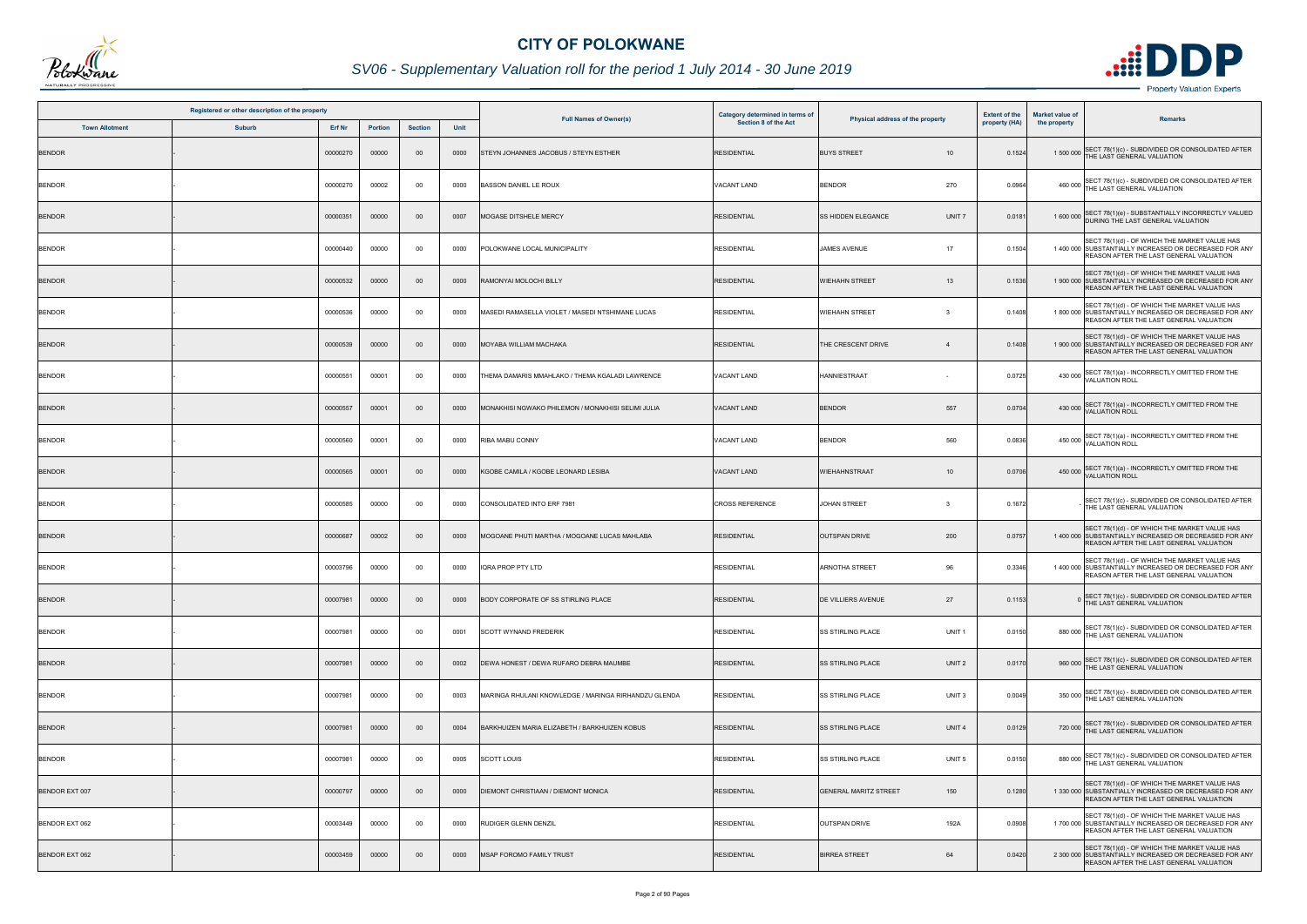

## *SV06 - Supplementary Valuation roll for the period 1 July 2014 - 30 June 2019*

| Registered or other description of the property |               |          |                |                |      | Category determined in terms of<br><b>Full Names of Owner(s)</b>   | <b>Extent of the</b><br>Physical address of the property |                                        | <b>Market value of</b><br><b>Remarks</b> |              |                                                                                                                                                    |
|-------------------------------------------------|---------------|----------|----------------|----------------|------|--------------------------------------------------------------------|----------------------------------------------------------|----------------------------------------|------------------------------------------|--------------|----------------------------------------------------------------------------------------------------------------------------------------------------|
| <b>Town Allotment</b>                           | <b>Suburb</b> | Erf Nr   | <b>Portion</b> | <b>Section</b> | Unit |                                                                    | <b>Section 8 of the Act</b>                              |                                        | property (HA)                            | the property |                                                                                                                                                    |
| BENDOR EXT 063                                  |               | 00003434 | 00000          | 00             | 0000 | VALLABH KHETAN / GUNPATH MANITHA BHARAT                            | <b>RESIDENTIAL</b>                                       | <b>TARENNA STREET</b><br>21            | 0.0882                                   |              | SECT 78(1)(d) - OF WHICH THE MARKET VALUE HAS<br>2 100 000 SUBSTANTIALLY INCREASED OR DECREASED FOR ANY<br>REASON AFTER THE LAST GENERAL VALUATION |
| <b>BENDOR EXT 063</b>                           |               | 00003439 | 00000          | $00\,$         | 0000 | NDALANE NANDA ANNAH                                                | <b>RESIDENTIAL</b>                                       | 21<br><b>BIRREA STREET</b>             | 0.0830                                   |              | SECT 78(1)(d) - OF WHICH THE MARKET VALUE HAS<br>2 200 000 SUBSTANTIALLY INCREASED OR DECREASED FOR ANY<br>REASON AFTER THE LAST GENERAL VALUATION |
| BENDOR EXT 063                                  |               | 00003440 | 00000          | 00             | 0000 | SECURELIFE SECURITY SERVICES CC                                    | <b>RESIDENTIAL</b>                                       | <b>BIRREA STREET</b><br>19             | 0.0867                                   |              | SECT 78(1)(d) - OF WHICH THE MARKET VALUE HAS<br>2 200 000 SUBSTANTIALLY INCREASED OR DECREASED FOR ANY<br>REASON AFTER THE LAST GENERAL VALUATION |
| <b>BENDOR EXT 063</b>                           |               | 00003445 | 00000          | $00\,$         | 0000 | MOTHIBA REFILWE MAMOSHISHIDI / MOTHIBA KGABO MORWANTSHANE<br>FELIX | RESIDENTIAL                                              | <b>BIRREA STREET</b>                   | 0.0858                                   |              | SECT 78(1)(d) - OF WHICH THE MARKET VALUE HAS<br>2 200 000 SUBSTANTIALLY INCREASED OR DECREASED FOR ANY<br>REASON AFTER THE LAST GENERAL VALUATION |
| BENDOR EXT 063                                  |               | 00003448 | 00000          | $00\,$         | 0000 | MAPHUTHA PRUDENCE KATUSHABE / MAPHUTHA RAMATUKU PHILEMON           | <b>RESIDENTIAL</b>                                       | <b>BIRREA STREET</b><br>$\overline{3}$ | 0.0880                                   |              | SECT 78(1)(d) - OF WHICH THE MARKET VALUE HAS<br>1 700 000 SUBSTANTIALLY INCREASED OR DECREASED FOR ANY<br>REASON AFTER THE LAST GENERAL VALUATION |
| <b>BENDOR EXT 064</b>                           |               | 00003664 | 00000          | $00\,$         | 0000 | KHAN MAHWASH / NASIR OVAIS                                         | <b>RESIDENTIAL</b>                                       | <b>BIRREA STREET</b><br>$\overline{2}$ | 0.0855                                   |              | SECT 78(1)(d) - OF WHICH THE MARKET VALUE HAS<br>1 600 000 SUBSTANTIALLY INCREASED OR DECREASED FOR ANY<br>REASON AFTER THE LAST GENERAL VALUATION |
| BENDOR EXT 064                                  |               | 00003666 | 00000          | 00             | 0000 | MAKHAFOLA SEOPI DIRECTOR PETRUS                                    | <b>RESIDENTIAL</b>                                       | <b>BIRREA STREET</b><br>6              | 0.0816                                   |              | SECT 78(1)(d) - OF WHICH THE MARKET VALUE HAS<br>1 900 000 SUBSTANTIALLY INCREASED OR DECREASED FOR ANY<br>REASON AFTER THE LAST GENERAL VALUATION |
| <b>BENDOR EXT 064</b>                           |               | 00003670 | 00000          | $00\,$         | 0000 | CANECA NELSON JARDIM / CANECA BELINDA SANTOS JARDIM                | <b>RESIDENTIAL</b>                                       | <b>BIRREA STREET</b><br>14             | 0.081                                    |              | SECT 78(1)(d) - OF WHICH THE MARKET VALUE HAS<br>2 100 000 SUBSTANTIALLY INCREASED OR DECREASED FOR ANY<br>REASON AFTER THE LAST GENERAL VALUATION |
| BENDOR EXT 064                                  |               | 00003689 | 00000          | $00\,$         | 0000 | T E T FAMILY TRUST                                                 | <b>RESIDENTIAL</b>                                       | <b>BIRREA STREET</b><br>52             | 0.080                                    |              | SECT 78(1)(d) - OF WHICH THE MARKET VALUE HAS<br>2 900 000 SUBSTANTIALLY INCREASED OR DECREASED FOR ANY<br>REASON AFTER THE LAST GENERAL VALUATION |
| <b>BENDOR EXT 064</b>                           |               | 00003691 | 00000          | $00\,$         | 0000 | <b>MANDERSON TRUST</b>                                             | <b>RESIDENTIAL</b>                                       | <b>BIRREA STREET</b><br>39             | 0.0769                                   |              | SECT 78(1)(d) - OF WHICH THE MARKET VALUE HAS<br>1 400 000 SUBSTANTIALLY INCREASED OR DECREASED FOR ANY<br>REASON AFTER THE LAST GENERAL VALUATION |
| BENDOR EXT 064                                  |               | 00003695 | 00000          | 00             | 0000 | GONCALVES MARIA CELINA DE BARROS                                   | <b>RESIDENTIAL</b>                                       | 55<br><b>BIRREA STREET</b>             | 0.0782                                   |              | SECT 78(1)(d) - OF WHICH THE MARKET VALUE HAS<br>1 400 000 SUBSTANTIALLY INCREASED OR DECREASED FOR ANY<br>REASON AFTER THE LAST GENERAL VALUATION |
| <b>BENDOR EXT 064</b>                           |               | 00003696 | 00000          | $00\,$         | 0000 | KOHL JASON PHILIP / KOHL NORA                                      | <b>RESIDENTIAL</b>                                       | 53<br><b>BIRREA STREET</b>             | 0.0829                                   |              | SECT 78(1)(d) - OF WHICH THE MARKET VALUE HAS<br>1 500 000 SUBSTANTIALLY INCREASED OR DECREASED FOR ANY<br>REASON AFTER THE LAST GENERAL VALUATION |
| BENDOR EXT 064                                  |               | 00003697 | 00000          | 00             | 0000 | MOTSOENENG TSELISO / MOTSOENENG RESHOKETSOE MARTHA                 | <b>RESIDENTIAL</b>                                       | <b>BIRREA STREET</b><br>47             | 0.0800                                   |              | SECT 78(1)(d) - OF WHICH THE MARKET VALUE HAS<br>1 800 000 SUBSTANTIALLY INCREASED OR DECREASED FOR ANY<br>REASON AFTER THE LAST GENERAL VALUATION |
| <b>BENDOR EXT 064</b>                           |               | 00003706 | 00000          | $00\,$         | 0000 | <b>DAVIDS SHERRELLE LIZAHN</b>                                     | <b>RESIDENTIAL</b>                                       | <b>CANTHIUM STREET</b><br>5            | 0.085                                    |              | SECT 78(1)(d) - OF WHICH THE MARKET VALUE HAS<br>1 500 000 SUBSTANTIALLY INCREASED OR DECREASED FOR ANY<br>REASON AFTER THE LAST GENERAL VALUATION |
| BENDOR EXT 072                                  |               | 00003477 | 00000          | 00             | 0000 | <b>HASSIM SARFARAAZ</b>                                            | <b>RESIDENTIAL</b>                                       | <b>CUPIDUS CRESCENT</b><br>11          | 0.0750                                   |              | SECT 78(1)(d) - OF WHICH THE MARKET VALUE HAS<br>4 100 000 SUBSTANTIALLY INCREASED OR DECREASED FOR ANY<br>REASON AFTER THE LAST GENERAL VALUATION |
| <b>BENDOR EXT 074</b>                           |               | 00003778 | 00000          | $00\,$         | 0000 | RAPHELA ISAAC NTHETOLOGE                                           | <b>RESIDENTIAL</b>                                       | <b>LANATUS STREET</b><br>18            | 0.0759                                   |              | SECT 78(1)(d) - OF WHICH THE MARKET VALUE HAS<br>3 400 000 SUBSTANTIALLY INCREASED OR DECREASED FOR ANY<br>REASON AFTER THE LAST GENERAL VALUATION |
| BENDOR EXT 077                                  |               | 00003724 | 00000          | 00             | 0000 | MPHELA INGRID NARE                                                 | <b>RESIDENTIAL</b>                                       | <b>SEKOATI STREET</b><br>19            | 0.1290                                   |              | SECT 78(1)(d) - OF WHICH THE MARKET VALUE HAS<br>1 600 000 SUBSTANTIALLY INCREASED OR DECREASED FOR ANY<br>REASON AFTER THE LAST GENERAL VALUATION |
| BENDOR EXT 077                                  |               | 00003729 | 00000          | $00\,$         | 0000 | <b>LANGA RAISIBE MARIA</b>                                         | <b>RESIDENTIAL</b>                                       | <b>NGOATO STREET</b><br>$\mathbf{1}$   | 0.1350                                   |              | SECT 78(1)(d) - OF WHICH THE MARKET VALUE HAS<br>1 400 000 SUBSTANTIALLY INCREASED OR DECREASED FOR ANY<br>REASON AFTER THE LAST GENERAL VALUATION |
| BENDOR EXT 077                                  |               | 00003730 | 00000          | 00             | 0000 | <b>SEKOATI FAMILY TRUST</b>                                        | <b>RESIDENTIAL</b>                                       | 18<br>NEMAKONDE STREET                 | 0.3181                                   |              | SECT 78(1)(d) - OF WHICH THE MARKET VALUE HAS<br>1 900 000 SUBSTANTIALLY INCREASED OR DECREASED FOR ANY<br>REASON AFTER THE LAST GENERAL VALUATION |
| BENDOR EXT 077                                  |               | 00003731 | 00000          | $00\,$         | 0000 | SEKOATI FAMILY TRUST                                               | <b>RESIDENTIAL</b>                                       | <b>NEMAKONDE STREET</b><br>16          | 0.1290                                   |              | SECT 78(1)(d) - OF WHICH THE MARKET VALUE HAS<br>1 400 000 SUBSTANTIALLY INCREASED OR DECREASED FOR ANY<br>REASON AFTER THE LAST GENERAL VALUATION |
| BENDOR EXT 077                                  |               | 00003750 | 00000          | 00             | 0000 | MOLOTO FAMILY TRUST                                                | <b>RESIDENTIAL</b>                                       | NEMAKONDE STREET<br>9                  | 0.1751                                   |              | SECT 78(1)(d) - OF WHICH THE MARKET VALUE HAS<br>1 500 000 SUBSTANTIALLY INCREASED OR DECREASED FOR ANY<br>REASON AFTER THE LAST GENERAL VALUATION |
| BENDOR EXT 080                                  |               | 00003988 | 00000          | $00\,$         | 0000 | MALATJE MOLAU ADAM                                                 | <b>RESIDENTIAL</b>                                       | 35<br><b>ALBIDA AVENUE</b>             | 0.0912                                   |              | SECT 78(1)(d) - OF WHICH THE MARKET VALUE HAS<br>900 000 SUBSTANTIALLY INCREASED OR DECREASED FOR ANY<br>REASON AFTER THE LAST GENERAL VALUATION   |
| BENDOR EXT 080                                  |               | 00003996 | 00000          | 00             | 0000 | MOLEPO MOTLOU MOSHIBUDI EUCRELIA                                   | <b>RESIDENTIAL</b>                                       | ALBIDA AVENUE<br>51                    | 0.0931                                   |              | SECT 78(1)(d) - OF WHICH THE MARKET VALUE HAS<br>2 100 000 SUBSTANTIALLY INCREASED OR DECREASED FOR ANY<br>REASON AFTER THE LAST GENERAL VALUATION |

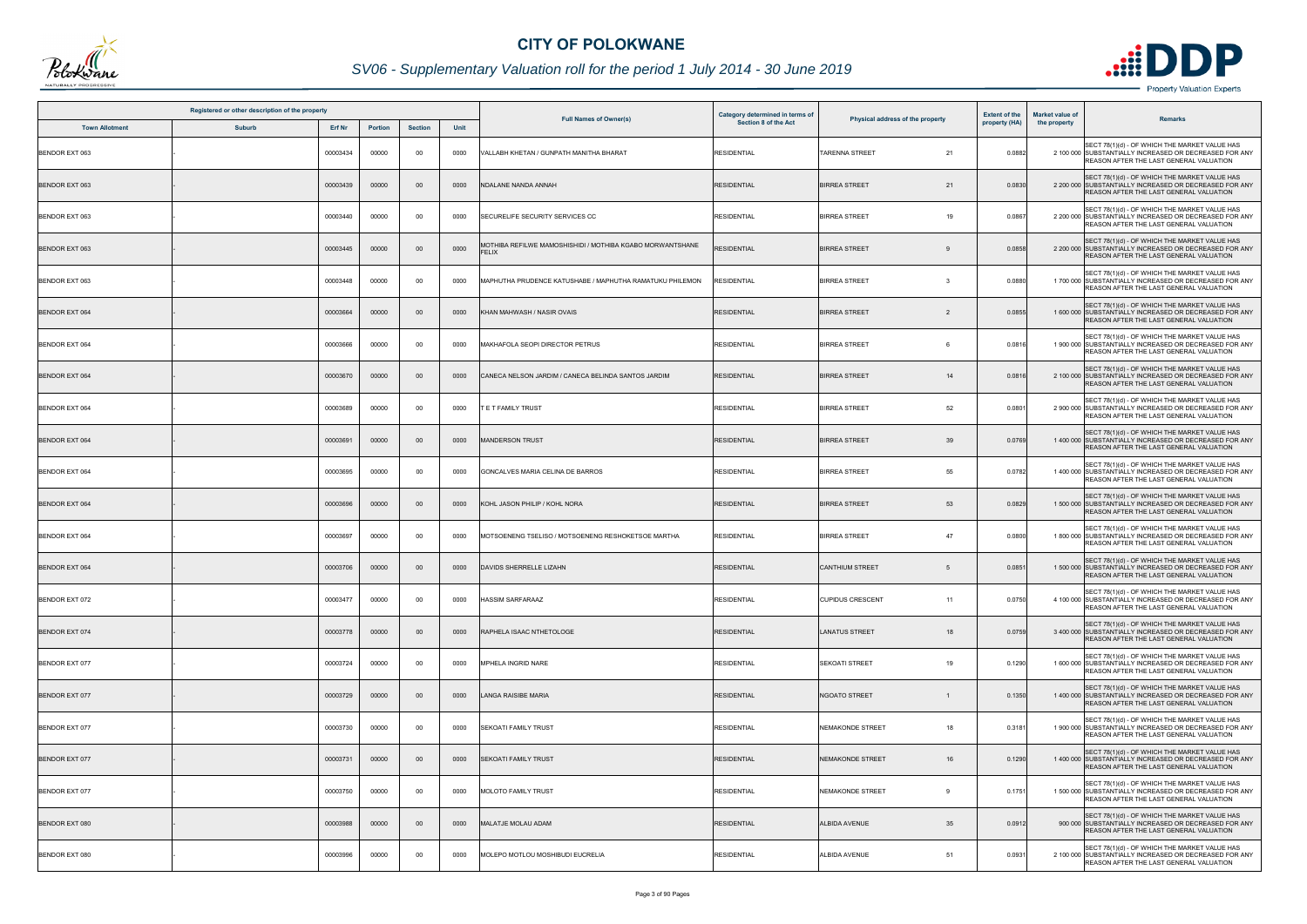

## *SV06 - Supplementary Valuation roll for the period 1 July 2014 - 30 June 2019*

| Registered or other description of the property |                    |          |                |                |      | <b>Full Names of Owner(s)</b>                       | Category determined in terms of |                                             | <b>Extent of the</b> | <b>Market value of</b><br>Remarks                                                                                                                  |
|-------------------------------------------------|--------------------|----------|----------------|----------------|------|-----------------------------------------------------|---------------------------------|---------------------------------------------|----------------------|----------------------------------------------------------------------------------------------------------------------------------------------------|
| <b>Town Allotment</b>                           | <b>Suburb</b>      | Erf Nr   | <b>Portion</b> | <b>Section</b> | Unit |                                                     | <b>Section 8 of the Act</b>     | Physical address of the property            | property (HA)        | the property                                                                                                                                       |
| <b>BENDOR EXT 080</b>                           |                    | 00004007 | 00000          | $00\,$         | 0000 | ROETS LEA                                           | <b>RESIDENTIAL</b>              | SIEBERANA AVENUE<br>16                      | 0.0928               | SECT 78(1)(d) - OF WHICH THE MARKET VALUE HAS<br>1 900 000 SUBSTANTIALLY INCREASED OR DECREASED FOR ANY<br>REASON AFTER THE LAST GENERAL VALUATION |
| BENDOR EXT 080                                  |                    | 00004008 | 00000          | 00             | 0000 | BALOYI NKATEKO PAMELSCHA / BALOYI THEMBA MILTON     | <b>RESIDENTIAL</b>              | SIEBERANA AVENUE<br>14                      | 0.0510               | SECT 78(1)(d) - OF WHICH THE MARKET VALUE HAS<br>2 200 000 SUBSTANTIALLY INCREASED OR DECREASED FOR ANY<br>REASON AFTER THE LAST GENERAL VALUATION |
| BENDOR EXT 080                                  |                    | 00004038 | 00000          | $00\,$         | 0000 | LEKALAKALA NAKEDI ELISA / LEKALAKALA LUCAS MASENYA  | <b>RESIDENTIAL</b>              | <b>ALBIDA AVENUE</b><br>18                  | 0.0660               | SECT 78(1)(d) - OF WHICH THE MARKET VALUE HAS<br>1 400 000 SUBSTANTIALLY INCREASED OR DECREASED FOR ANY<br>REASON AFTER THE LAST GENERAL VALUATION |
| BENDOR EXT 080                                  |                    | 00004045 | 00000          | 00             | 0000 | MASELEME PHULAPHULA JAMESON                         | <b>RESIDENTIAL</b>              | <b>FLORIBUNDA AVENUE</b><br>$\overline{7}$  | 0.0667               | SECT 78(1)(d) - OF WHICH THE MARKET VALUE HAS<br>1 900 000 SUBSTANTIALLY INCREASED OR DECREASED FOR ANY<br>REASON AFTER THE LAST GENERAL VALUATION |
| <b>BENDOR EXT 080</b>                           |                    | 00004062 | 00000          | $00\,$         | 0000 | MPYANA SEROKOLO PHILEMON / MPYANA MANTHIBU MAVID    | <b>RESIDENTIAL</b>              | 38<br><b>ALBIDA AVENUE</b>                  | 0.0812               | SECT 78(1)(d) - OF WHICH THE MARKET VALUE HAS<br>1 500 000 SUBSTANTIALLY INCREASED OR DECREASED FOR ANY<br>REASON AFTER THE LAST GENERAL VALUATION |
| BENDOR EXT 080                                  |                    | 00004069 | 00000          | 00             | 0000 | DUVENAGE JAUN SYLVESTRE / DUVENAGE VERONNICA        | <b>RESIDENTIAL</b>              | SIEBERANA AVENUE<br>17                      | 0.0855               | SECT 78(1)(d) - OF WHICH THE MARKET VALUE HAS<br>1 900 000 SUBSTANTIALLY INCREASED OR DECREASED FOR ANY<br>REASON AFTER THE LAST GENERAL VALUATION |
| <b>BENDOR EXT 082</b>                           |                    | 00004229 | 00000          | $00\,$         | 0000 | M T R BUSINESS ENTERPRISES & GENERAL CONTRACTORS CC | <b>RESIDENTIAL</b>              | <b>DIVINE CRESCENT</b><br>48                | 0.0636               | SECT 78(1)(d) - OF WHICH THE MARKET VALUE HAS<br>700 000 SUBSTANTIALLY INCREASED OR DECREASED FOR ANY<br>REASON AFTER THE LAST GENERAL VALUATION   |
| BENDOR EXT 084                                  |                    | 00004089 | 00000          | $00\,$         | 0000 | MAKHURUPETJE MAKOMA GRACE                           | <b>RESIDENTIAL</b>              | 35<br><b>BUFFALO THORN CRESCENT</b>         | 0.1094               | SECT 78(1)(d) - OF WHICH THE MARKET VALUE HAS<br>3 100 000 SUBSTANTIALLY INCREASED OR DECREASED FOR ANY<br>REASON AFTER THE LAST GENERAL VALUATION |
| <b>BENDOR EXT 084</b>                           |                    | 00004094 | 00000          | $00\,$         | 0000 | HADZHI RENDANI LUNIC / HADZHI KHATHUTSHELO NORMAN   | <b>RESIDENTIAL</b>              | <b>MISPAL STREET</b><br>18                  | 0.101                | SECT 78(1)(d) - OF WHICH THE MARKET VALUE HAS<br>2 800 000 SUBSTANTIALLY INCREASED OR DECREASED FOR ANY<br>REASON AFTER THE LAST GENERAL VALUATION |
| BENDOR EXT 084                                  |                    | 00004099 | 00000          | $00\,$         | 0000 | MANYAGA TSHILIDZI DOREEN / MANYAGA LUKANI AMOS      | <b>RESIDENTIAL</b>              | <b>BUFFALO THORN CRESCENT</b><br>45         | 0.0964               | SECT 78(1)(d) - OF WHICH THE MARKET VALUE HAS<br>2 600 000 SUBSTANTIALLY INCREASED OR DECREASED FOR ANY<br>REASON AFTER THE LAST GENERAL VALUATION |
| <b>BENDOR EXT 084</b>                           |                    | 00004101 | 00000          | $00\,$         | 0000 | 4101 BUFFALOTHORN TRUST                             | <b>RESIDENTIAL</b>              | <b>BUFFALO THORN CRESCENT</b><br>49         | 0.0924               | SECT 78(1)(d) - OF WHICH THE MARKET VALUE HAS<br>3 000 000 SUBSTANTIALLY INCREASED OR DECREASED FOR ANY<br>REASON AFTER THE LAST GENERAL VALUATION |
| BENDOR EXT 084                                  |                    | 00004110 | 00000          | 00             | 0000 | KWATI TSHIAMO GODFREY / KWATI PORTIA                | <b>RESIDENTIAL</b>              | HARDEKOOL STREET<br>$\overline{\mathbf{3}}$ | 0.0744               | SECT 78(1)(d) - OF WHICH THE MARKET VALUE HAS<br>1 800 000 SUBSTANTIALLY INCREASED OR DECREASED FOR ANY<br>REASON AFTER THE LAST GENERAL VALUATION |
| <b>BENDOR EXT 084</b>                           |                    | 00004114 | 00000          | $00\,$         | 0000 | MUSHIANA VHUTSHILO ALBERTINA                        | <b>RESIDENTIAL</b>              | <b>HARDEKOOL STREET</b><br>11               | 0.1199               | SECT 78(1)(d) - OF WHICH THE MARKET VALUE HAS<br>2 300 000 SUBSTANTIALLY INCREASED OR DECREASED FOR ANY<br>REASON AFTER THE LAST GENERAL VALUATION |
| BENDOR EXT 084                                  |                    | 00004120 | 00000          | $00\,$         | 0000 | NGOEPE MMATLOU KATE                                 | <b>RESIDENTIAL</b>              | <b>BUFFALO THORN CRESCENT</b><br>67         | 0.097                | SECT 78(1)(d) - OF WHICH THE MARKET VALUE HAS<br>2 400 000 SUBSTANTIALLY INCREASED OR DECREASED FOR ANY<br>REASON AFTER THE LAST GENERAL VALUATION |
| <b>BENDOR EXT 084</b>                           |                    | 00004142 | 00000          | $00\,$         | 0000 | <b>GERBER CHRISTA</b>                               | <b>RESIDENTIAL</b>              | <b>BUFFALO THORN CRESCENT</b><br>32         | 0.0800               | SECT 78(1)(d) - OF WHICH THE MARKET VALUE HAS<br>2 100 000 SUBSTANTIALLY INCREASED OR DECREASED FOR ANY<br>REASON AFTER THE LAST GENERAL VALUATION |
| BENDOR EXT 084                                  |                    | 00004144 | 00000          | 00             | 0000 | MOLOTO JUSTICE MATOME / MOLOTO ANGELINE MAHLAKO     | <b>RESIDENTIAL</b>              | <b>MISPAL STREET</b><br>5                   | 0.0715               | SECT 78(1)(d) - OF WHICH THE MARKET VALUE HAS<br>2 200 000 SUBSTANTIALLY INCREASED OR DECREASED FOR ANY<br>REASON AFTER THE LAST GENERAL VALUATION |
| <b>BENDOR EXT 084</b>                           |                    | 00004153 | 00000          | $00\,$         | 0000 | THOVHAKALE RENDANI FORTUNATE                        | <b>RESIDENTIAL</b>              | <b>BUFFALO THORN CRESCENT</b><br>42         | 0.1006               | SECT 78(1)(d) - OF WHICH THE MARKET VALUE HAS<br>2 400 000 SUBSTANTIALLY INCREASED OR DECREASED FOR ANY<br>REASON AFTER THE LAST GENERAL VALUATION |
| BENDOR EXT 084                                  |                    | 00004167 | 00000          | 00             | 0000 | MAGZOZO NELO TRUST                                  | <b>RESIDENTIAL</b>              | 72<br><b>BUFFALO THORN CRESCENT</b>         | 0.0823               | SECT 78(1)(d) - OF WHICH THE MARKET VALUE HAS<br>1 800 000 SUBSTANTIALLY INCREASED OR DECREASED FOR ANY<br>REASON AFTER THE LAST GENERAL VALUATION |
| <b>BENDOR EXT 084</b>                           |                    | 00004172 | 00000          | $00\,$         | 0000 | LEGODI MATSOBANE MICHAEL / LEGODI MOKGADI FLORINA   | <b>RESIDENTIAL</b>              | BUFFALO THORN CRESCENT<br>84                | 0.0800               | SECT 78(1)(d) - OF WHICH THE MARKET VALUE HAS<br>3 000 000 SUBSTANTIALLY INCREASED OR DECREASED FOR ANY<br>REASON AFTER THE LAST GENERAL VALUATION |
| BENDOR EXT 084                                  |                    | 00004174 | 00000          | 00             | 0000 | MZIMBA VIVIAN NOMFUNDO                              | <b>RESIDENTIAL</b>              | SILVER OAK LANE<br>-6                       | 0.0900               | SECT 78(1)(d) - OF WHICH THE MARKET VALUE HAS<br>3 600 000 SUBSTANTIALLY INCREASED OR DECREASED FOR ANY<br>REASON AFTER THE LAST GENERAL VALUATION |
| <b>BENDOR EXT 084</b>                           |                    | 00004184 | 00000          | $00\,$         | 0000 | <b>FIMA SOLOMON</b>                                 | <b>RESIDENTIAL</b>              | <b>KUDU BERRY DRIVE</b><br>16               | 0.0796               | SECT 78(1)(d) - OF WHICH THE MARKET VALUE HAS<br>1 800 000 SUBSTANTIALLY INCREASED OR DECREASED FOR ANY<br>REASON AFTER THE LAST GENERAL VALUATION |
| BENDOR EXT 084                                  |                    | 00004186 | 00000          | $00\,$         | 0000 | P S MABUELA FAMILY TRUST                            | <b>RESIDENTIAL</b>              | 22<br>KUDU BERRY DRIVE                      | 0.0977               | SECT 78(1)(d) - OF WHICH THE MARKET VALUE HAS<br>2 800 000 SUBSTANTIALLY INCREASED OR DECREASED FOR ANY<br>REASON AFTER THE LAST GENERAL VALUATION |
| <b>BENDOR EXT 085</b>                           | <b>BENDOR PARK</b> | 00004314 | 00000          | $00\,$         | 0000 | NGWANATHI RUDZANI / NGWANATHI SOLLY                 | <b>RESIDENTIAL</b>              | DAVID MABILO AVENUE                         | 0.0637               | SECT 78(1)(d) - OF WHICH THE MARKET VALUE HAS<br>1 900 000 SUBSTANTIALLY INCREASED OR DECREASED FOR ANY<br>REASON AFTER THE LAST GENERAL VALUATION |

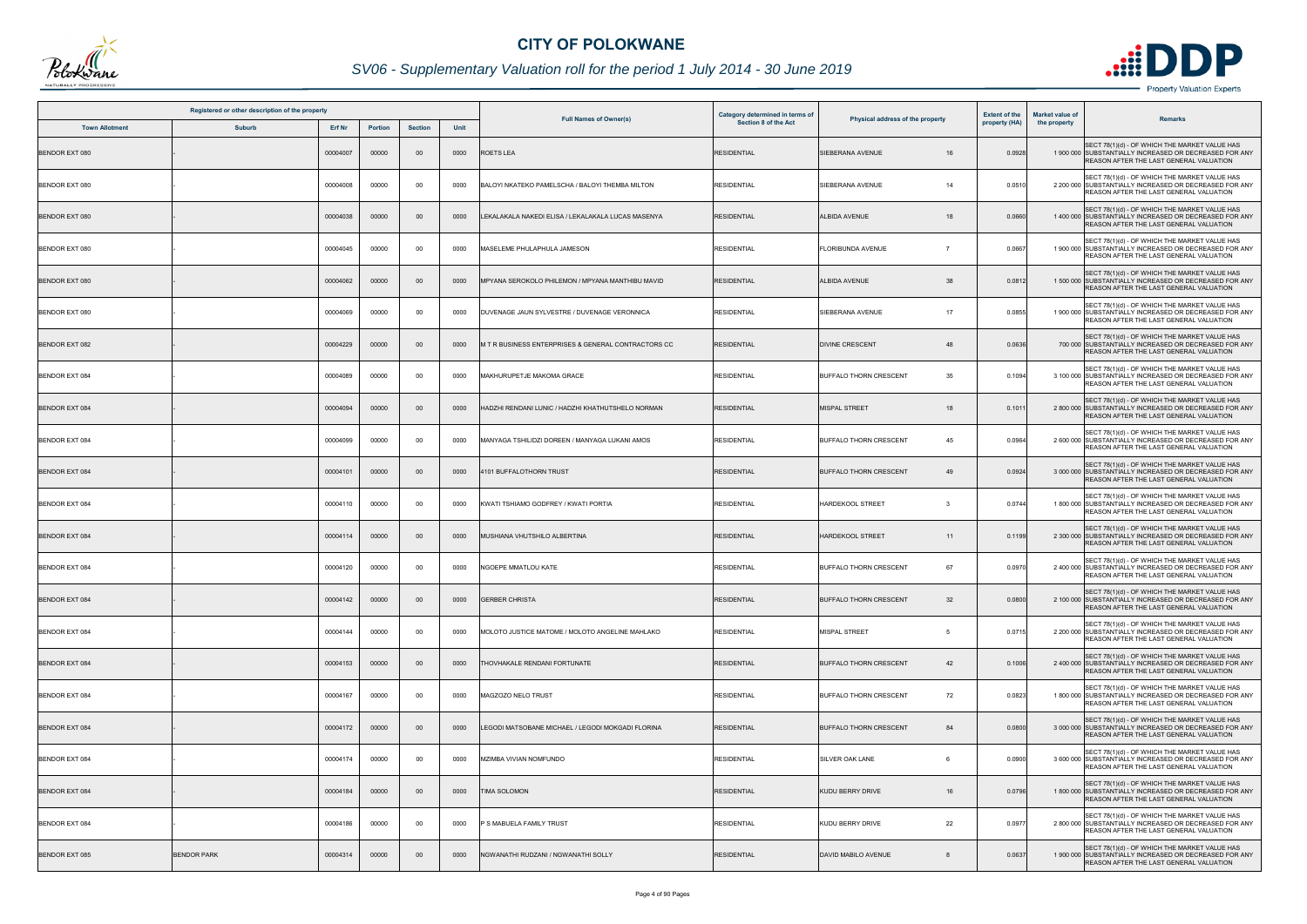

## *SV06 - Supplementary Valuation roll for the period 1 July 2014 - 30 June 2019*

| Registered or other description of the property |                    |          |                |                | <b>Full Names of Owner(s)</b> | <b>Category determined in terms of</b>                |                      | <b>Extent of the</b>                   | <b>Market value of</b> |              |                                                                                                                                                           |
|-------------------------------------------------|--------------------|----------|----------------|----------------|-------------------------------|-------------------------------------------------------|----------------------|----------------------------------------|------------------------|--------------|-----------------------------------------------------------------------------------------------------------------------------------------------------------|
| <b>Town Allotment</b>                           | <b>Suburb</b>      | Erf Nr   | <b>Portion</b> | <b>Section</b> | Unit                          |                                                       | Section 8 of the Act | Physical address of the property       | property (HA)          | the property | <b>Remarks</b>                                                                                                                                            |
| BENDOR EXT 085                                  | <b>BENDOR PARK</b> | 00004339 | 00000          | 00             | 0000                          | MSEVENZI RICHARD / MSEVENZI GABOLISIWE MINAH          | <b>RESIDENTIAL</b>   | PROMAFCO AVENUE<br>18                  | 0.061                  |              | SECT 78(1)(d) - OF WHICH THE MARKET VALUE HAS<br>1 100 000 SUBSTANTIALLY INCREASED OR DECREASED FOR ANY<br>REASON AFTER THE LAST GENERAL VALUATION        |
| <b>BENDOR EXT 085</b>                           | <b>BENDOR PARK</b> | 00004345 | 00000          | $00\,$         | 0000                          | <b>MATJUTLA MADIRA</b>                                | <b>RESIDENTIAL</b>   | PROMAFCO AVENUE<br>6                   | 0.0612                 |              | SECT 78(1)(d) - OF WHICH THE MARKET VALUE HAS<br>1 400 000 SUBSTANTIALLY INCREASED OR DECREASED FOR ANY<br>REASON AFTER THE LAST GENERAL VALUATION        |
| <b>BENDOR EXT 087</b>                           |                    | 00004373 | 00000          | 00             | 0551                          | MATODZI PROP PTY LTD                                  | <b>RESIDENTIAL</b>   | <b>SS FAIR VIEW</b><br><b>UNIT 551</b> | 0.0138                 |              | 660 000 SECT 78(1)(c) - SUBDIVIDED OR CONSOLIDATED AFTER<br>THE LAST GENERAL VALUATION                                                                    |
| <b>BENDOR EXT 087</b>                           |                    | 00004373 | 00000          | $00\,$         | 0552                          | BLUE MAGNOLIA TRADING 2 PTY LTD                       | <b>RESIDENTIAL</b>   | <b>UNIT 552</b><br><b>SS FAIR VIEW</b> | 0.0138                 |              | 650 000 SECT 78(1)(c) - SUBDIVIDED OR CONSOLIDATED AFTER<br>THE LAST GENERAL VALUATION                                                                    |
| BENDOR EXT 087                                  |                    | 00004373 | 00000          | 00             | 0553                          | BLUE MAGNOLIA TRADING 2 PTY LTD                       | <b>RESIDENTIAL</b>   | <b>UNIT 553</b><br><b>SS FAIR VIEW</b> | 0.0138                 |              | 740 000 SECT 78(1)(c) - SUBDIVIDED OR CONSOLIDATED AFTER<br>THE LAST GENERAL VALUATION                                                                    |
| <b>BENDOR EXT 087</b>                           |                    | 00004373 | 00000          | $00\,$         | 0554                          | BLUE MAGNOLIA TRADING 2 PTY LTD                       | <b>RESIDENTIAL</b>   | <b>SS FAIR VIEW</b><br><b>UNIT 554</b> | 0.0138                 |              | 730 000 SECT 78(1)(c) - SUBDIVIDED OR CONSOLIDATED AFTER<br>THE LAST GENERAL VALUATION                                                                    |
| <b>BENDOR EXT 087</b>                           |                    | 00004373 | 00000          | $00\,$         | 0555                          | NDHLJVU MPHO                                          | <b>RESIDENTIAL</b>   | <b>UNIT 555</b><br><b>SS FAIR VIEW</b> | 0.0138                 |              | SECT 78(1)(c) - SUBDIVIDED OR CONSOLIDATED AFTER<br>670 000 THE LAST GENERAL VALUATION                                                                    |
| <b>BENDOR EXT 087</b>                           |                    | 00004373 | 00000          | $00\,$         | 0556                          | BLUE MAGNOLIA TRADING 2 PTY LTD                       | <b>RESIDENTIAL</b>   | <b>SS FAIR VIEW</b><br><b>UNIT 556</b> | 0.0138                 |              | 530 000 SECT 78(1)(c) - SUBDIVIDED OR CONSOLIDATED AFTER<br>THE LAST GENERAL VALUATION                                                                    |
| BENDOR EXT 087                                  |                    | 00004373 | 00000          | $00\,$         | 0557                          | NEUDANI MPFARISENI VICTORIA                           | <b>RESIDENTIAL</b>   | <b>UNIT 557</b><br><b>SS FAIR VIEW</b> | 0.0138                 |              | 530 000 SECT 78(1)(c) - SUBDIVIDED OR CONSOLIDATED AFTER<br>THE LAST GENERAL VALUATION                                                                    |
| <b>BENDOR EXT 087</b>                           |                    | 00004373 | 00000          | $00\,$         | 0558                          | BLUE MAGNOLIA TRADING 2 PTY LTD                       | <b>RESIDENTIAL</b>   | <b>SS FAIR VIEW</b><br><b>UNIT 558</b> | 0.0138                 |              | 530 000 SECT 78(1)(c) - SUBDIVIDED OR CONSOLIDATED AFTER<br>THE LAST GENERAL VALUATION                                                                    |
| BENDOR EXT 087                                  |                    | 00004373 | 00000          | 00             | 0559                          | NYAMBI ENDLANE ASHLEY / NYAMBI RIRHANDZU CHARLOTE     | <b>RESIDENTIAL</b>   | <b>SS FAIR VIEW</b><br><b>UNIT 559</b> | 0.0138                 |              | 670 000 SECT 78(1)(c) - SUBDIVIDED OR CONSOLIDATED AFTER<br>THE LAST GENERAL VALUATION                                                                    |
| <b>BENDOR EXT 087</b>                           |                    | 00004380 | 00000          | $00\,$         | 0000                          | NGOATJE TLAPUDI MIRRIAM / NGOATJE MMAMAUTSWA FAWCETT  | <b>RESIDENTIAL</b>   | THE WOODS CRESCENT<br>13               | 0.0400                 |              | SECT 78(1)(d) - OF WHICH THE MARKET VALUE HAS<br>1 400 000 SUBSTANTIALLY INCREASED OR DECREASED FOR ANY<br>REASON AFTER THE LAST GENERAL VALUATION        |
| BENDOR EXT 087                                  |                    | 00004383 | 00000          | 00             | 0000                          | MARUMA TSHEPISO JOSIAS                                | <b>RESIDENTIAL</b>   | THE WOODS CRESCENT<br>19               | 0.0509                 |              | SECT 78(1)(d) - OF WHICH THE MARKET VALUE HAS<br>1 800 000 SUBSTANTIALLY INCREASED OR DECREASED FOR ANY<br>REASON AFTER THE LAST GENERAL VALUATION        |
| <b>BENDOR EXT 087</b>                           |                    | 00004397 | 00000          | $00\,$         | 0000                          | MPHAHLELE DITHEBELE CHARLOTTE / MPHAHLELE TSHEPO      | <b>RESIDENTIAL</b>   | 53<br>THE WOODS CRESCENT               | 0.0528                 |              | SECT 78(1)(d) - OF WHICH THE MARKET VALUE HAS<br>2 000 000 SUBSTANTIALLY INCREASED OR DECREASED FOR ANY<br><b>REASON AFTER THE LAST GENERAL VALUATION</b> |
| BENDOR EXT 087                                  |                    | 00004402 | 00000          | $00\,$         | 0000                          | MATHOSA MANTHUKHU CHARLES                             | <b>RESIDENTIAL</b>   | THE WOODS CRESCENT<br>63               | 0.0579                 |              | SECT 78(1)(d) - OF WHICH THE MARKET VALUE HAS<br>1 900 000 SUBSTANTIALLY INCREASED OR DECREASED FOR ANY<br>REASON AFTER THE LAST GENERAL VALUATION        |
| BENDOR EXT 087                                  |                    | 00004408 | 00000          | $00\,$         | 0000                          | NKOANA TSHWENE ALICE                                  | <b>RESIDENTIAL</b>   | <b>HIDEAWAY CLOSE</b><br>12            | 0.0461                 |              | SECT 78(1)(d) - OF WHICH THE MARKET VALUE HAS<br>1 900 000 SUBSTANTIALLY INCREASED OR DECREASED FOR ANY<br>REASON AFTER THE LAST GENERAL VALUATION        |
| BENDOR EXT 087                                  |                    | 00004410 | 00000          | 00             | 0000                          | MABOEA HLOKWA                                         | <b>RESIDENTIAL</b>   | <b>HIDEAWAY CLOSE</b><br>8             | 0.0642                 |              | SECT 78(1)(d) - OF WHICH THE MARKET VALUE HAS<br>2 300 000 SUBSTANTIALLY INCREASED OR DECREASED FOR ANY<br>REASON AFTER THE LAST GENERAL VALUATION        |
| BENDOR EXT 087                                  |                    | 00004462 | 00000          | $00\,$         | 0000                          | MMOWA GABEDI GEORGE / MMOWA LEBOGANG SUZAN            | <b>RESIDENTIAL</b>   | THE WOODS CRESCENT<br>38               | 0.0400                 |              | SECT 78(1)(d) - OF WHICH THE MARKET VALUE HAS<br>1 700 000 SUBSTANTIALLY INCREASED OR DECREASED FOR ANY<br>REASON AFTER THE LAST GENERAL VALUATION        |
| BENDOR EXT 087                                  |                    | 00004469 | 00000          | 00             | 0000                          | LEGODI CATHRINE RAESETJA                              | <b>RESIDENTIAL</b>   | PEBBLE CLOSE<br>9                      | 0.0465                 |              | SECT 78(1)(d) - OF WHICH THE MARKET VALUE HAS<br>1 400 000 SUBSTANTIALLY INCREASED OR DECREASED FOR ANY<br>REASON AFTER THE LAST GENERAL VALUATION        |
| BENDOR EXT 087                                  |                    | 00004478 | 00000          | $00\,$         | 0000                          | LEROTHOLI NKAU / MOHLAJOA NOKWAZI AGNES               | <b>RESIDENTIAL</b>   | <b>THORNHILL CRESCENT</b><br>50        | 0.0403                 |              | SECT 78(1)(d) - OF WHICH THE MARKET VALUE HAS<br>1 200 000 SUBSTANTIALLY INCREASED OR DECREASED FOR ANY<br>REASON AFTER THE LAST GENERAL VALUATION        |
| BENDOR EXT 087                                  |                    | 00004480 | 00000          | 00             | 0000                          | MACHOVANI KHAZAMULA ELIAS / MACHOVANI HAMBETANI JOYCE | <b>RESIDENTIAL</b>   | THE WOODS CRESCENT<br>$\overline{2}$   | 0.0407                 |              | SECT 78(1)(d) - OF WHICH THE MARKET VALUE HAS<br>1 300 000 SUBSTANTIALLY INCREASED OR DECREASED FOR ANY<br>REASON AFTER THE LAST GENERAL VALUATION        |
| <b>BENDOR EXT 087</b>                           |                    | 00004484 | 00000          | $00\,$         | 0000                          | MOJAPELO MOLEELE VALENCIA / OGUAMANAM ANTHONY UCHE    | <b>RESIDENTIAL</b>   | SPRING CLOSE<br>10 <sup>1</sup>        | 0.0409                 |              | SECT 78(1)(d) - OF WHICH THE MARKET VALUE HAS<br>1 300 000 SUBSTANTIALLY INCREASED OR DECREASED FOR ANY<br>REASON AFTER THE LAST GENERAL VALUATION        |
| BENDOR EXT 087                                  |                    | 00004487 | 00000          | 00             | 0000                          | MOTAU MATOME NORMAN / MOTAU SEKEKEDI AGNES            | <b>RESIDENTIAL</b>   | SPRING CLOSE<br>$\overline{7}$         | 0.0400                 |              | SECT 78(1)(d) - OF WHICH THE MARKET VALUE HAS<br>1 700 000 SUBSTANTIALLY INCREASED OR DECREASED FOR ANY<br>REASON AFTER THE LAST GENERAL VALUATION        |

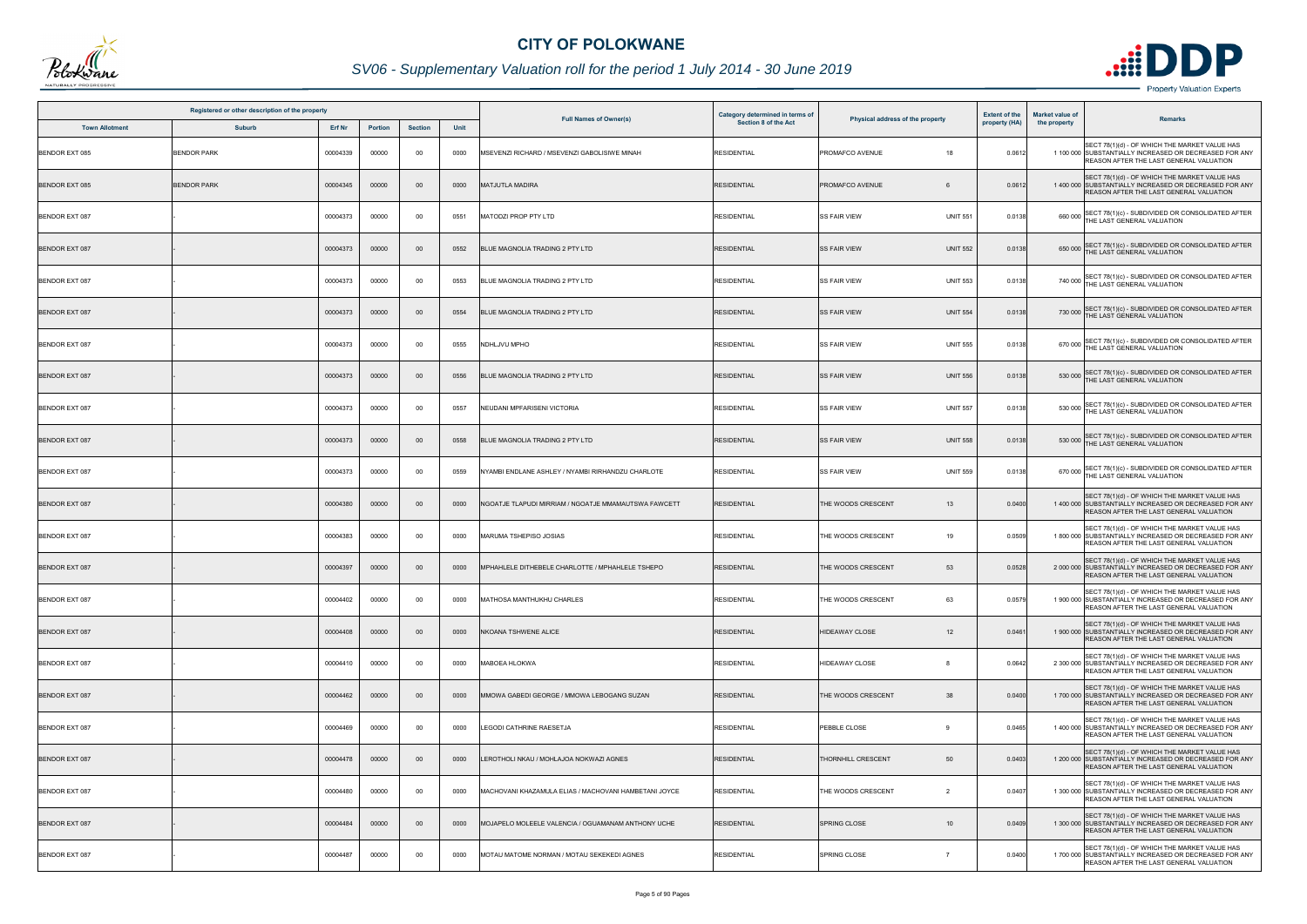

## *SV06 - Supplementary Valuation roll for the period 1 July 2014 - 30 June 2019*

| Registered or other description of the property |               |               |                |                |      | <b>Category determined in terms of</b>                  |                             | <b>Extent of the</b>                 | <b>Market value of</b> |                                                                                                                                                    |
|-------------------------------------------------|---------------|---------------|----------------|----------------|------|---------------------------------------------------------|-----------------------------|--------------------------------------|------------------------|----------------------------------------------------------------------------------------------------------------------------------------------------|
| <b>Town Allotment</b>                           | <b>Suburb</b> | <b>Erf Nr</b> | <b>Portion</b> | <b>Section</b> | Unit | <b>Full Names of Owner(s)</b>                           | <b>Section 8 of the Act</b> | Physical address of the property     | property (HA)          | Remarks<br>the property                                                                                                                            |
| <b>BENDOR EXT 087</b>                           |               | 00004508      | 00000          | $00\,$         | 0000 | MAGAGANE KEFILOE VIOLET MARY                            | <b>RESIDENTIAL</b>          | <b>HIDEAWAY CLOSE</b><br>11          | 0.0400                 | SECT 78(1)(d) - OF WHICH THE MARKET VALUE HAS<br>1 300 000 SUBSTANTIALLY INCREASED OR DECREASED FOR ANY<br>REASON AFTER THE LAST GENERAL VALUATION |
| BENDOR EXT 087                                  |               | 00004514      | 00000          | 00             | 0000 | /UMA JAMES / VUMA ILANCE                                | <b>RESIDENTIAL</b>          | 30<br><b>THORNHILL CRESCENT</b>      | 0.0402                 | SECT 78(1)(d) - OF WHICH THE MARKET VALUE HAS<br>1 800 000 SUBSTANTIALLY INCREASED OR DECREASED FOR ANY<br>REASON AFTER THE LAST GENERAL VALUATION |
| <b>BENDOR EXT 087</b>                           |               | 00004521      | 00000          | $00\,$         | 0000 | MOSANA KGAOGELO ALBERTINAH / MOSANA EDWARD JAPAN        | <b>RESIDENTIAL</b>          | 34<br><b>KINGSWOOD ROAD</b>          | 0.0843                 | SECT 78(1)(d) - OF WHICH THE MARKET VALUE HAS<br>2 000 000 SUBSTANTIALLY INCREASED OR DECREASED FOR ANY<br>REASON AFTER THE LAST GENERAL VALUATION |
| <b>BENDOR EXT 087</b>                           |               | 00004523      | 00000          | $00\,$         | 0000 | RAMULONDI THENDO EMMANUEL / RAMULONDI MULADELO CLAUDINA | <b>RESIDENTIAL</b>          | KINGSWOOD ROAD<br>28                 | 0.0835                 | SECT 78(1)(d) - OF WHICH THE MARKET VALUE HAS<br>1 900 000 SUBSTANTIALLY INCREASED OR DECREASED FOR ANY<br>REASON AFTER THE LAST GENERAL VALUATION |
| <b>BENDOR EXT 087</b>                           |               | 00004534      | 00000          | $00\,$         | 0000 | MAPHWANYA MASINDI MULAYO / MAPHWANYA RUDZANI            | <b>RESIDENTIAL</b>          | <b>FOREST CLOSE</b><br>$\cdot$ 3     | 0.0814                 | SECT 78(1)(d) - OF WHICH THE MARKET VALUE HAS<br>2 200 000 SUBSTANTIALLY INCREASED OR DECREASED FOR ANY<br>REASON AFTER THE LAST GENERAL VALUATION |
| BENDOR EXT 087                                  |               | 00004538      | 00000          | 00             | 0000 | <b>CHAUKE FAITH</b>                                     | <b>RESIDENTIAL</b>          | <b>HIGHLAND CLOSE</b>                | 0.0631                 | SECT 78(1)(d) - OF WHICH THE MARKET VALUE HAS<br>1 500 000 SUBSTANTIALLY INCREASED OR DECREASED FOR ANY<br>REASON AFTER THE LAST GENERAL VALUATION |
| <b>BENDOR EXT 087</b>                           |               | 00004552      | 00000          | $00\,$         | 0000 | MOKGOTHO MOTLATLE JICKY / MOKGOTHO CLEMENT NGWATO       | <b>RESIDENTIAL</b>          | <b>THORNHILL CRESCENT</b><br>26      | 0.0429                 | SECT 78(1)(d) - OF WHICH THE MARKET VALUE HAS<br>1 600 000 SUBSTANTIALLY INCREASED OR DECREASED FOR ANY<br>REASON AFTER THE LAST GENERAL VALUATION |
| <b>BENDOR EXT 088</b>                           |               | 00004730      | 00000          | $00\,$         | 0000 | MAREDI SEKGAOLA ALFRED / MAREDI NICOLE TSHEPISO         | <b>RESIDENTIAL</b>          | DEBRON AVENUE<br>49                  | 0.0984                 | SECT 78(1)(d) - OF WHICH THE MARKET VALUE HAS<br>1 700 000 SUBSTANTIALLY INCREASED OR DECREASED FOR ANY<br>REASON AFTER THE LAST GENERAL VALUATION |
| <b>BENDOR EXT 088</b>                           |               | 00004732      | 00000          | $00\,$         | 0000 | <b>NUCAMP RUAN / AUCAMP MARTHA MARIA</b>                | <b>RESIDENTIAL</b>          | <b>DEBRON AVENUE</b><br>53           | 0.0835                 | SECT 78(1)(d) - OF WHICH THE MARKET VALUE HAS<br>2 200 000 SUBSTANTIALLY INCREASED OR DECREASED FOR ANY<br>REASON AFTER THE LAST GENERAL VALUATION |
| BENDOR EXT 088                                  |               | 00004733      | 00000          | 00             | 0000 | SEPALE NOKO STANFORD / SEPALE LUCY NTHABISENG MASHIGO-  | <b>RESIDENTIAL</b>          | 55<br><b>DEBRON AVENUE</b>           | 0.0835                 | SECT 78(1)(d) - OF WHICH THE MARKET VALUE HAS<br>2 100 000 SUBSTANTIALLY INCREASED OR DECREASED FOR ANY<br>REASON AFTER THE LAST GENERAL VALUATION |
| BENDOR EXT 088                                  |               | 00004735      | 00000          | 00             | 0000 | <b>G M PROJECT ENGINEERS CC</b>                         | <b>RESIDENTIAL</b>          | 59<br><b>DEBRON AVENUE</b>           | 0.0835                 | SECT 78(1)(d) - OF WHICH THE MARKET VALUE HAS<br>1 900 000 SUBSTANTIALLY INCREASED OR DECREASED FOR ANY<br>REASON AFTER THE LAST GENERAL VALUATION |
| BENDOR EXT 088                                  |               | 00004753      | 00000          | 00             | 0000 | MASOGA MATJIE LEHLOGONOLO ALFRED                        | <b>RESIDENTIAL</b>          | 32<br><b>DEBRON AVENUE</b>           | 0.0879                 | SECT 78(1)(d) - OF WHICH THE MARKET VALUE HAS<br>2 600 000 SUBSTANTIALLY INCREASED OR DECREASED FOR ANY<br>REASON AFTER THE LAST GENERAL VALUATION |
| <b>BENDOR EXT 088</b>                           |               | 00004756      | 00000          | $00\,$         | 0000 | MULAUDZI RICHARD / MULAUDZI IRIS                        | <b>RESIDENTIAL</b>          | <b>DEBRON AVENUE</b><br>44           | 0.0902                 | SECT 78(1)(d) - OF WHICH THE MARKET VALUE HAS<br>1 400 000 SUBSTANTIALLY INCREASED OR DECREASED FOR ANY<br>REASON AFTER THE LAST GENERAL VALUATION |
| BENDOR EXT 091                                  |               | 00004573      | 00000          | 00             | 0000 | SHILUBANE OUPA MUGEVISA                                 | <b>RESIDENTIAL</b>          | <b>WATERBERRY STREET</b><br>-5       | 0.0749                 | SECT 78(1)(d) - OF WHICH THE MARKET VALUE HAS<br>1 700 000 SUBSTANTIALLY INCREASED OR DECREASED FOR ANY<br>REASON AFTER THE LAST GENERAL VALUATION |
| <b>BENDOR EXT 091</b>                           |               | 00004574      | 00000          | $00\,$         | 0000 | AMHA TEDROS TESFAMICHAEL / TSEGAI NARDOS YOHANNES       | <b>RESIDENTIAL</b>          | <b>WATERBERRY STREET</b>             | 0.0749                 | SECT 78(1)(d) - OF WHICH THE MARKET VALUE HAS<br>1 800 000 SUBSTANTIALLY INCREASED OR DECREASED FOR ANY<br>REASON AFTER THE LAST GENERAL VALUATION |
| BENDOR EXT 091                                  |               | 00004576      | 00000          | 00             | 0000 | RAPUDI SEKOLO NOKO / LEKGAU MAMPITLA COLLEEN            | <b>RESIDENTIAL</b>          | <b>WATERBERRY STREET</b><br>11       | 0.0749                 | SECT 78(1)(d) - OF WHICH THE MARKET VALUE HAS<br>1 400 000 SUBSTANTIALLY INCREASED OR DECREASED FOR ANY<br>REASON AFTER THE LAST GENERAL VALUATION |
| BENDOR EXT 091                                  |               | 00004582      | 00000          | $00\,$         | 0000 | MTHOMBENI RHULANI VORSTER / MTHOMBENI RIRHANDZU DAISY   | <b>RESIDENTIAL</b>          | <b>WATERBERRY STREET</b><br>23       | 0.0722                 | SECT 78(1)(d) - OF WHICH THE MARKET VALUE HAS<br>2 200 000 SUBSTANTIALLY INCREASED OR DECREASED FOR ANY<br>REASON AFTER THE LAST GENERAL VALUATION |
| BENDOR EXT 091                                  |               | 00004585      | 00000          | 00             | 0000 | MNGADI NOMUSA PRECIOUS                                  | <b>RESIDENTIAL</b>          | 89<br><b>ALOE ROAD</b>               | 0.0705                 | SECT 78(1)(d) - OF WHICH THE MARKET VALUE HAS<br>1 800 000 SUBSTANTIALLY INCREASED OR DECREASED FOR ANY<br>REASON AFTER THE LAST GENERAL VALUATION |
| BENDOR EXT 091                                  |               | 00004589      | 00000          | $00\,$         | 0000 | <b>KGAFANE FAMILY TRUST</b>                             | <b>RESIDENTIAL</b>          | <b>ALOE ROAD</b><br>81               | 0.0808                 | SECT 78(1)(d) - OF WHICH THE MARKET VALUE HAS<br>2 900 000 SUBSTANTIALLY INCREASED OR DECREASED FOR ANY<br>REASON AFTER THE LAST GENERAL VALUATION |
| BENDOR EXT 091                                  |               | 00004610      | 00000          | $00\,$         | 0000 | MAPOULO MASEBOLA FORTUNATE / MAPOULO TLOU NICOLAS       | <b>RESIDENTIAL</b>          | <b>ALOE ROAD</b><br>23               | 0.0709                 | SECT 78(1)(d) - OF WHICH THE MARKET VALUE HAS<br>1 400 000 SUBSTANTIALLY INCREASED OR DECREASED FOR ANY<br>REASON AFTER THE LAST GENERAL VALUATION |
| BENDOR EXT 091                                  |               | 00004617      | 00000          | $00\,$         | 0000 | MOHLALA JULIA MATLENG / MOHLALA MORGAN KIMANE           | <b>RESIDENTIAL</b>          | <b>ALOE ROAD</b>                     | 0.0709                 | SECT 78(1)(d) - OF WHICH THE MARKET VALUE HAS<br>1 400 000 SUBSTANTIALLY INCREASED OR DECREASED FOR ANY<br>REASON AFTER THE LAST GENERAL VALUATION |
| BENDOR EXT 091                                  |               | 00004620      | 00000          | 00             | 0000 | MAWASHA MORONGWA DEPHLINE                               | <b>RESIDENTIAL</b>          | ALOE ROAD<br>$\overline{\mathbf{3}}$ | 0.0710                 | SECT 78(1)(d) - OF WHICH THE MARKET VALUE HAS<br>2 200 000 SUBSTANTIALLY INCREASED OR DECREASED FOR ANY<br>REASON AFTER THE LAST GENERAL VALUATION |
| BENDOR EXT 091                                  |               | 00004629      | 00000          | $00\,$         | 0000 | MAKGOKA JANE PHUTI / MAKGOKA SEKOELE JOHANNES           | <b>RESIDENTIAL</b>          | <b>ALOE ROAD</b><br>68               | 0.0705                 | SECT 78(1)(d) - OF WHICH THE MARKET VALUE HAS<br>2 700 000 SUBSTANTIALLY INCREASED OR DECREASED FOR ANY<br>REASON AFTER THE LAST GENERAL VALUATION |

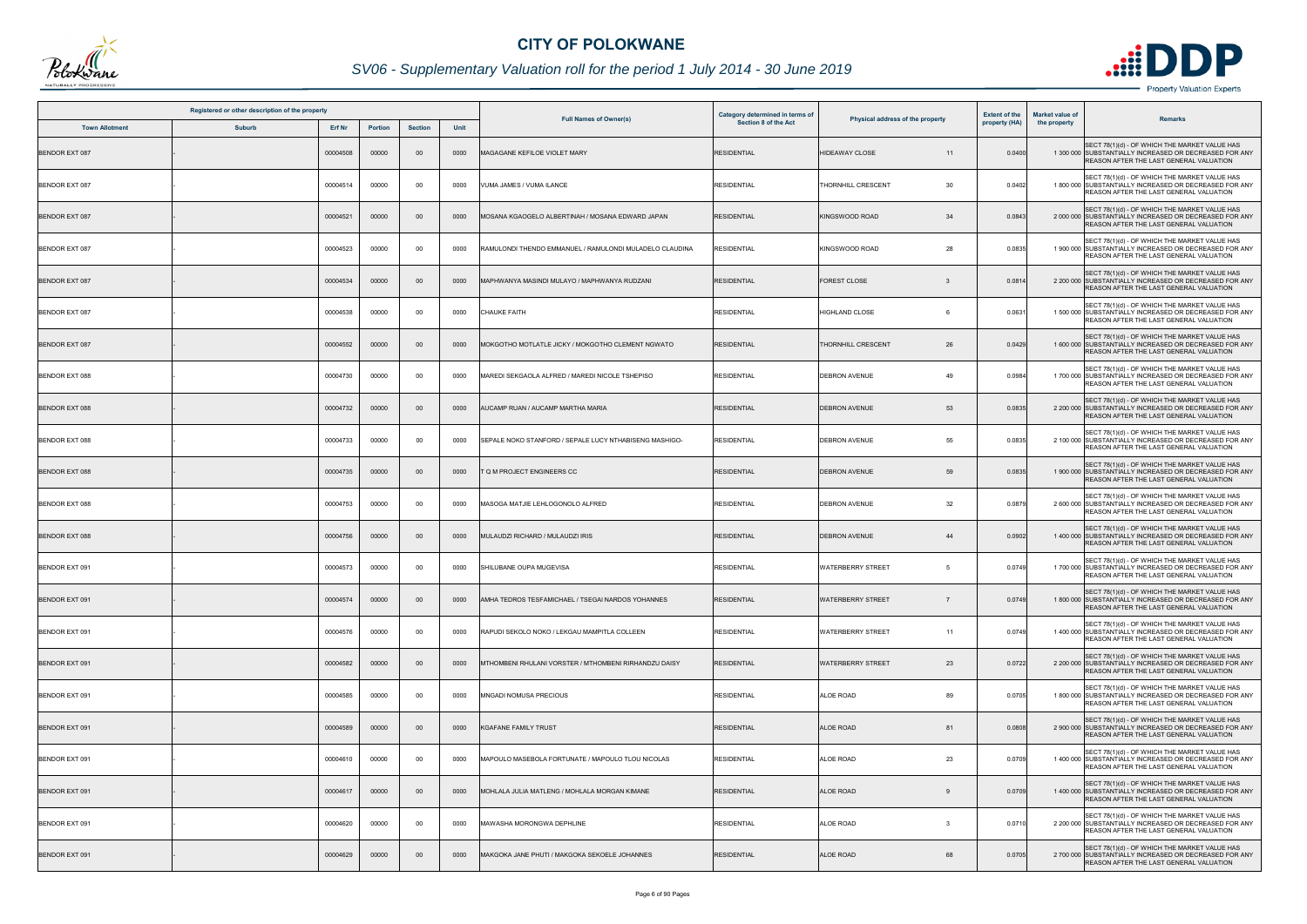

## *SV06 - Supplementary Valuation roll for the period 1 July 2014 - 30 June 2019*

| Registered or other description of the property |        |          |                |                |      |                                                                         | <b>Category determined in terms of</b> |                                              | <b>Extent of the</b> | <b>Market value of</b> |                                                                                                                                                    |
|-------------------------------------------------|--------|----------|----------------|----------------|------|-------------------------------------------------------------------------|----------------------------------------|----------------------------------------------|----------------------|------------------------|----------------------------------------------------------------------------------------------------------------------------------------------------|
| <b>Town Allotment</b>                           | Suburb | Erf Nr   | <b>Portion</b> | <b>Section</b> | Unit | <b>Full Names of Owner(s)</b>                                           | Section 8 of the Act                   | Physical address of the property             | property (HA)        | the property           | <b>Remarks</b>                                                                                                                                     |
| BENDOR EXT 091                                  |        | 00004635 | 00000          | $00\,$         | 0000 | RAKGOALE MANTI YVONNE                                                   | <b>RESIDENTIAL</b>                     | <b>CEDAR CLOSE</b>                           | 0.057                |                        | SECT 78(1)(d) - OF WHICH THE MARKET VALUE HAS<br>1 500 000 SUBSTANTIALLY INCREASED OR DECREASED FOR ANY<br>REASON AFTER THE LAST GENERAL VALUATION |
| <b>BENDOR EXT 091</b>                           |        | 00004638 | 00000          | $00\,$         | 0000 | NGWENYA THEMBANI ADVOCATE                                               | <b>RESIDENTIAL</b>                     | <b>CEDAR CLOSE</b>                           | 0.0939               |                        | SECT 78(1)(d) - OF WHICH THE MARKET VALUE HAS<br>2 000 000 SUBSTANTIALLY INCREASED OR DECREASED FOR ANY<br>REASON AFTER THE LAST GENERAL VALUATION |
| BENDOR EXT 091                                  |        | 00004643 | 00000          | $00\,$         | 0000 | <b>KHOSA FUNANANI</b>                                                   | <b>RESIDENTIAL</b>                     | <b>ALOE ROAD</b><br>48                       | 0.0705               |                        | SECT 78(1)(d) - OF WHICH THE MARKET VALUE HAS<br>1 600 000 SUBSTANTIALLY INCREASED OR DECREASED FOR ANY<br>REASON AFTER THE LAST GENERAL VALUATION |
| <b>BENDOR EXT 091</b>                           |        | 00004656 | 00000          | $00\,$         | 0000 | MAMABOLO MOKABA MAGDELINE / MAMABOLO MOALUSI OBED                       | <b>RESIDENTIAL</b>                     | <b>ALOE ROAD</b><br>12 <sup>2</sup>          | 0.0690               |                        | SECT 78(1)(d) - OF WHICH THE MARKET VALUE HAS<br>1 700 000 SUBSTANTIALLY INCREASED OR DECREASED FOR ANY<br>REASON AFTER THE LAST GENERAL VALUATION |
| BENDOR EXT 091                                  |        | 00004662 | 00000          | $00\,$         | 0000 | SHAI MOKGADI JOSTINA / MODIBA MANOKO KLAAS                              | <b>RESIDENTIAL</b>                     | <b>BAOBAB CLOSE</b><br>5                     | 0.0690               |                        | SECT 78(1)(d) - OF WHICH THE MARKET VALUE HAS<br>1 800 000 SUBSTANTIALLY INCREASED OR DECREASED FOR ANY<br>REASON AFTER THE LAST GENERAL VALUATION |
| BENDOR EXT 091                                  |        | 00004663 | 00000          | 00             | 0000 | RANGATA NGOAKO AXEL / RANGATA GUGULETHU PATRICIA                        | <b>RESIDENTIAL</b>                     | <b>BAOBAB CLOSE</b><br>$\overline{7}$        | 0.0690               |                        | SECT 78(1)(d) - OF WHICH THE MARKET VALUE HAS<br>1 600 000 SUBSTANTIALLY INCREASED OR DECREASED FOR ANY<br>REASON AFTER THE LAST GENERAL VALUATION |
| BENDOR EXT 091                                  |        | 00004666 | 00000          | 00             | 0000 | KHOZA MUZIWANDILE DESMOND / KHOZA THEMBISILE OCTAVIA                    | <b>RESIDENTIAL</b>                     | 13<br><b>BAOBAB CLOSE</b>                    | 0.0702               |                        | SECT 78(1)(d) - OF WHICH THE MARKET VALUE HAS<br>1 400 000 SUBSTANTIALLY INCREASED OR DECREASED FOR ANY<br>REASON AFTER THE LAST GENERAL VALUATION |
| <b>BENDOR EXT 091</b>                           |        | 00004668 | 00000          | $00\,$         | 0000 | MABUNDA NKHENSANI THELMA / MASIYA MASINGITA JUSTICE                     | <b>RESIDENTIAL</b>                     | <b>BAOBAB CLOSE</b><br>16                    | 0.086                |                        | SECT 78(1)(d) - OF WHICH THE MARKET VALUE HAS<br>2 800 000 SUBSTANTIALLY INCREASED OR DECREASED FOR ANY<br>REASON AFTER THE LAST GENERAL VALUATION |
| BENDOR EXT 091                                  |        | 00004669 | 00000          | $00\,$         | 0000 | <b>GWEBU BUNJIWE</b>                                                    | <b>RESIDENTIAL</b>                     | <b>BAOBAB CLOSE</b><br>14                    | 0.0702               |                        | SECT 78(1)(d) - OF WHICH THE MARKET VALUE HAS<br>1 800 000 SUBSTANTIALLY INCREASED OR DECREASED FOR ANY<br>REASON AFTER THE LAST GENERAL VALUATION |
| <b>BENDOR EXT 091</b>                           |        | 00004670 | 00000          | $00\,$         | 0000 | CHOLO MPAI SOLOMON / CHOLO MMAKWENA MELITA MAMABOLO                     | <b>RESIDENTIAL</b>                     | <b>BAOBAB CLOSE</b><br>12                    | 0.0660               |                        | SECT 78(1)(d) - OF WHICH THE MARKET VALUE HAS<br>2 500 000 SUBSTANTIALLY INCREASED OR DECREASED FOR ANY<br>REASON AFTER THE LAST GENERAL VALUATION |
| BENDOR EXT 091                                  |        | 00004671 | 00000          | 00             | 0000 | KHANYAGO DAPHNEY MAFONYO CATHERINE / KHANYAGO MABOTJA JERRY RESIDENTIAL |                                        | <b>BAOBAB CLOSE</b><br>10                    | 0.0660               |                        | SECT 78(1)(d) - OF WHICH THE MARKET VALUE HAS<br>2 100 000 SUBSTANTIALLY INCREASED OR DECREASED FOR ANY<br>REASON AFTER THE LAST GENERAL VALUATION |
| BENDOR EXT 091                                  |        | 00004675 | 00000          | $00\,$         | 0000 | MASHITISHO MAMAROPENG JOSEPH / MAMABOLO MMALEMA HENDRICCA               | <b>RESIDENTIAL</b>                     | <b>WATERBERRY STREET</b><br>-8               | 0.0704               |                        | SECT 78(1)(d) - OF WHICH THE MARKET VALUE HAS<br>2 000 000 SUBSTANTIALLY INCREASED OR DECREASED FOR ANY<br>REASON AFTER THE LAST GENERAL VALUATION |
| BENDOR EXT 091                                  |        | 00004676 | 00000          | 00             | 0000 | SENWAMADI NAPE DAPHNEY / SENWAMADI MODIBEDI SAMUEL                      | <b>RESIDENTIAL</b>                     | <b>WATERBERRY STREET</b><br>10 <sup>°</sup>  | 0.0660               |                        | SECT 78(1)(d) - OF WHICH THE MARKET VALUE HAS<br>2 000 000 SUBSTANTIALLY INCREASED OR DECREASED FOR ANY<br>REASON AFTER THE LAST GENERAL VALUATION |
| <b>BENDOR EXT 091</b>                           |        | 00004679 | 00000          | $00\,$         | 0000 | LEDWABA KAMANE JOHN / LEDWABA HLAMALANI GAIL                            | <b>RESIDENTIAL</b>                     | <b>CORAL TREE CRESCENT</b><br>$\overline{7}$ | 0.067                |                        | SECT 78(1)(d) - OF WHICH THE MARKET VALUE HAS<br>2 100 000 SUBSTANTIALLY INCREASED OR DECREASED FOR ANY<br>REASON AFTER THE LAST GENERAL VALUATION |
| BENDOR EXT 091                                  |        | 00004680 | 00000          | $00\,$         | 0000 | LAMOLA KOMAPE CHRISTOPHER / LAMOLA TSHEPHO BUBBLY                       | <b>RESIDENTIAL</b>                     | <b>CORAL TREE CRESCENT</b>                   | 0.0675               |                        | SECT 78(1)(d) - OF WHICH THE MARKET VALUE HAS<br>2 100 000 SUBSTANTIALLY INCREASED OR DECREASED FOR ANY<br>REASON AFTER THE LAST GENERAL VALUATION |
| BENDOR EXT 091                                  |        | 00004681 | 00000          | $00\,$         | 0000 | RATIBA JUDGEMENT RATIBA                                                 | <b>RESIDENTIAL</b>                     | <b>CORAL TREE CRESCENT</b><br>11             | 0.0675               |                        | SECT 78(1)(d) - OF WHICH THE MARKET VALUE HAS<br>1 100 000 SUBSTANTIALLY INCREASED OR DECREASED FOR ANY<br>REASON AFTER THE LAST GENERAL VALUATION |
| BENDOR EXT 091                                  |        | 00004687 | 00000          | $00\,$         | 0000 | SAMBO KEZANE EDWARD / SAMBO PFURHISA MAVIS                              | <b>RESIDENTIAL</b>                     | 23<br><b>CORAL TREE CRESCENT</b>             | 0.0705               |                        | SECT 78(1)(d) - OF WHICH THE MARKET VALUE HAS<br>2 000 000 SUBSTANTIALLY INCREASED OR DECREASED FOR ANY<br>REASON AFTER THE LAST GENERAL VALUATION |
| BENDOR EXT 091                                  |        | 00004691 | 00000          | $00\,$         | 0000 | MATUMBA KONANANI MARY                                                   | <b>RESIDENTIAL</b>                     | <b>CORAL TREE CRESCENT</b><br>31             | 0.0753               |                        | SECT 78(1)(d) - OF WHICH THE MARKET VALUE HAS<br>2 200 000 SUBSTANTIALLY INCREASED OR DECREASED FOR ANY<br>REASON AFTER THE LAST GENERAL VALUATION |
| BENDOR EXT 091                                  |        | 00004705 | 00000          | 00             | 0000 | MAHLO MAITE MARIA                                                       | <b>RESIDENTIAL</b>                     | CORAL TREE CRESCENT<br>$\overline{4}$        | 0.0807               |                        | SECT 78(1)(d) - OF WHICH THE MARKET VALUE HAS<br>1 800 000 SUBSTANTIALLY INCREASED OR DECREASED FOR ANY<br>REASON AFTER THE LAST GENERAL VALUATION |
| <b>BENDOR EXT 092</b>                           |        | 00004768 | 00000          | $00\,$         | 0000 | MBOWENI RIRHANDZU SYVIL / MBOWENI IGNITIUS                              | <b>RESIDENTIAL</b>                     | <b>OXFORD STREET</b><br>8                    | 0.0650               |                        | SECT 78(1)(d) - OF WHICH THE MARKET VALUE HAS<br>1 510 000 SUBSTANTIALLY INCREASED OR DECREASED FOR ANY<br>REASON AFTER THE LAST GENERAL VALUATION |
| BENDOR EXT 092                                  |        | 00004771 | 00000          | $00\,$         | 0000 | MALATJI MALEBO EULENDA                                                  | <b>RESIDENTIAL</b>                     | <b>OXFORD STREET</b><br>14                   | 0.0650               |                        | SECT 78(1)(d) - OF WHICH THE MARKET VALUE HAS<br>2 500 000 SUBSTANTIALLY INCREASED OR DECREASED FOR ANY<br>REASON AFTER THE LAST GENERAL VALUATION |
| <b>BENDOR EXT 092</b>                           |        | 00004772 | 00000          | $00\,$         | 0000 | MATLALA MALOSE JOSEPHINE                                                | <b>RESIDENTIAL</b>                     | <b>OXFORD STREET</b><br>16                   | 0.0650               |                        | SECT 78(1)(d) - OF WHICH THE MARKET VALUE HAS<br>1 600 000 SUBSTANTIALLY INCREASED OR DECREASED FOR ANY<br>REASON AFTER THE LAST GENERAL VALUATION |
| BENDOR EXT 092                                  |        | 00004773 | 00000          | 00             | 0000 | DIPELA CHUENE PASCALINE                                                 | <b>RESIDENTIAL</b>                     | <b>OXFORD STREET</b><br>18                   | 0.0637               |                        | SECT 78(1)(d) - OF WHICH THE MARKET VALUE HAS<br>1 800 000 SUBSTANTIALLY INCREASED OR DECREASED FOR ANY<br>REASON AFTER THE LAST GENERAL VALUATION |

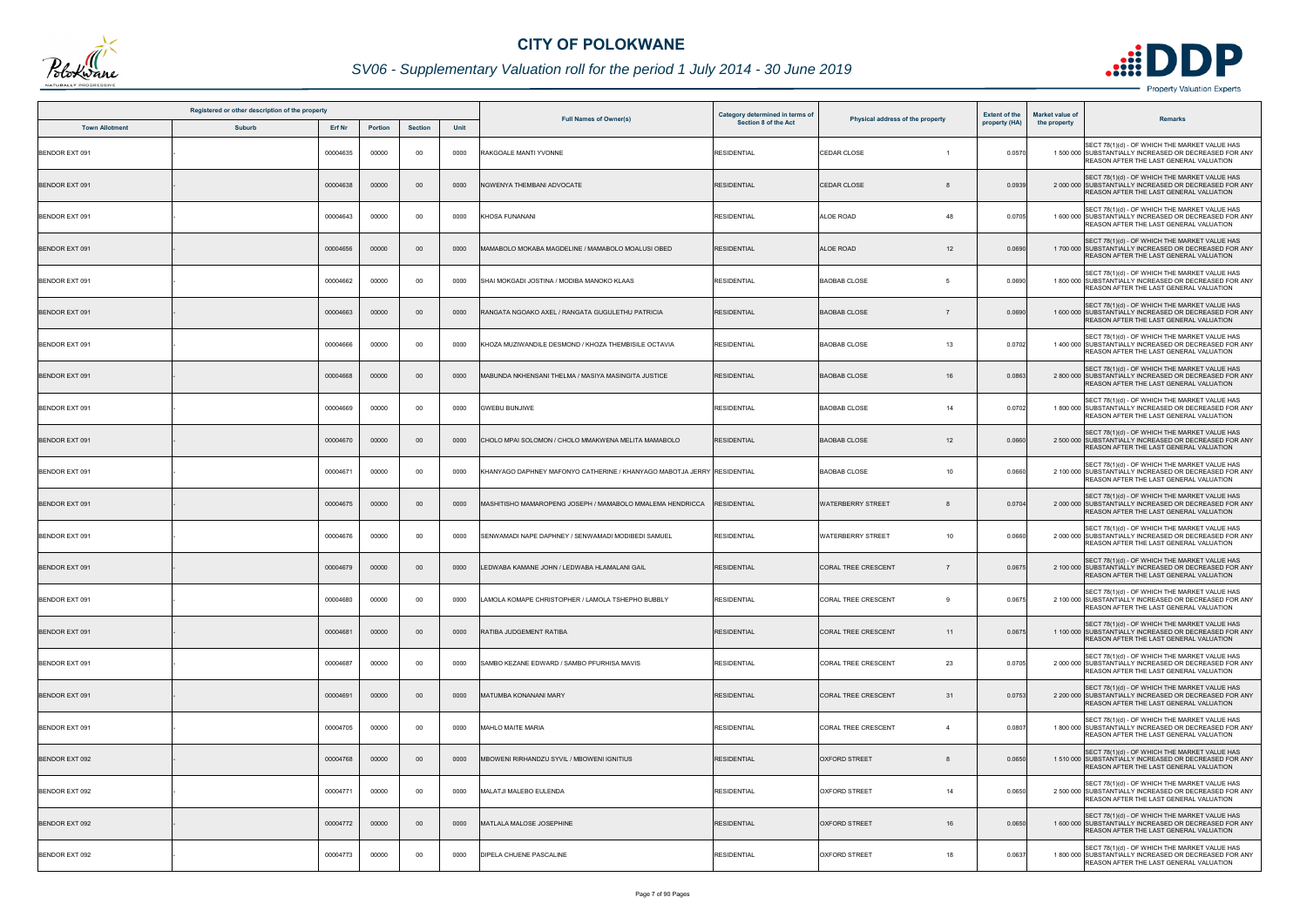

## *SV06 - Supplementary Valuation roll for the period 1 July 2014 - 30 June 2019*

| Registered or other description of the property |               |          |         |                |      | <b>Full Names of Owner(s)</b>                             | Category determined in terms of<br><b>Section 8 of the Act</b> |                                        | <b>Extent of the</b> | <b>Market value of</b> |                                                                                                                                                    |
|-------------------------------------------------|---------------|----------|---------|----------------|------|-----------------------------------------------------------|----------------------------------------------------------------|----------------------------------------|----------------------|------------------------|----------------------------------------------------------------------------------------------------------------------------------------------------|
| <b>Town Allotment</b>                           | <b>Suburb</b> | Erf Nr   | Portion | <b>Section</b> | Unit |                                                           |                                                                | Physical address of the property       | property (HA)        | the property           | Remarks                                                                                                                                            |
| BENDOR EXT 092                                  |               | 00004777 | 00000   | $00\,$         | 0000 | LEDWABA MAHLAKO FELICIA / RAMOGAYANA KOTOLE TUMELO        | <b>RESIDENTIAL</b>                                             | <b>JUBILEE CREEK</b><br>76             | 0.0650               |                        | SECT 78(1)(d) - OF WHICH THE MARKET VALUE HAS<br>1 200 000 SUBSTANTIALLY INCREASED OR DECREASED FOR ANY<br>REASON AFTER THE LAST GENERAL VALUATION |
| <b>BENDOR EXT 092</b>                           |               | 00004779 | 00000   | $00\,$         | 0000 | KGOAHLA MAKHOLO SERIANA                                   | <b>RESIDENTIAL</b>                                             | 72<br><b>JUBILEE CREEK</b>             | 0.0637               |                        | SECT 78(1)(d) - OF WHICH THE MARKET VALUE HAS<br>1 400 000 SUBSTANTIALLY INCREASED OR DECREASED FOR ANY<br>REASON AFTER THE LAST GENERAL VALUATION |
| BENDOR EXT 092                                  |               | 00004787 | 00000   | $00\,$         | 0000 | MOGOALE ELFORT RUDI / MOGOALE CHARLES BOITUMELO           | <b>RESIDENTIAL</b>                                             | <b>JUBILEE CREEK</b><br>56             | 0.0598               |                        | SECT 78(1)(d) - OF WHICH THE MARKET VALUE HAS<br>1 000 000 SUBSTANTIALLY INCREASED OR DECREASED FOR ANY<br>REASON AFTER THE LAST GENERAL VALUATION |
| BENDOR EXT 092                                  |               | 00004797 | 00000   | 00             | 0000 | MAKONDO SOLOMON                                           | <b>RESIDENTIAL</b>                                             | 5TH AVENUE<br>$\overline{1}$           | 0.0637               |                        | SECT 78(1)(d) - OF WHICH THE MARKET VALUE HAS<br>1 600 000 SUBSTANTIALLY INCREASED OR DECREASED FOR ANY<br>REASON AFTER THE LAST GENERAL VALUATION |
| BENDOR EXT 092                                  |               | 00004816 | 00000   | $00\,$         | 0000 | KUBAYI MICHAEL / KUBAYI GLORIA NOBUHLE                    | <b>RESIDENTIAL</b>                                             | <b>JUBILEE CREEK</b><br>8              | 0.0634               |                        | SECT 78(1)(d) - OF WHICH THE MARKET VALUE HAS<br>1 250 000 SUBSTANTIALLY INCREASED OR DECREASED FOR ANY<br>REASON AFTER THE LAST GENERAL VALUATION |
| BENDOR EXT 092                                  |               | 00004819 | 00000   | 00             | 0000 | <b>MATLOU SHATADI NOCRY</b>                               | <b>RESIDENTIAL</b>                                             | <b>JUBILEE CREEK</b><br>$\overline{2}$ | 0.0625               |                        | SECT 78(1)(d) - OF WHICH THE MARKET VALUE HAS<br>1 300 000 SUBSTANTIALLY INCREASED OR DECREASED FOR ANY<br>REASON AFTER THE LAST GENERAL VALUATION |
| BENDOR EXT 092                                  |               | 00004845 | 00000   | $00\,$         | 0000 | RAMOROKA MAISHA SAMMY                                     | <b>RESIDENTIAL</b>                                             | <b>JUBILEE CREEK</b>                   | 0.0650               |                        | SECT 78(1)(d) - OF WHICH THE MARKET VALUE HAS<br>1 700 000 SUBSTANTIALLY INCREASED OR DECREASED FOR ANY<br>REASON AFTER THE LAST GENERAL VALUATION |
| <b>BENDOR EXT 092</b>                           |               | 00004848 | 00000   | $00\,$         | 0000 | PASIPANODYA MERCY ESKINA / MUGERO DOUGLAS                 | <b>RESIDENTIAL</b>                                             | <b>JUBILEE CREEK</b><br>95             | 0.0585               |                        | SECT 78(1)(d) - OF WHICH THE MARKET VALUE HAS<br>1 800 000 SUBSTANTIALLY INCREASED OR DECREASED FOR ANY<br>REASON AFTER THE LAST GENERAL VALUATION |
| <b>BENDOR EXT 092</b>                           |               | 00004852 | 00000   | $00\,$         | 0000 | NEKHONDELA AVHASEI MARTIN                                 | <b>RESIDENTIAL</b>                                             | <b>JUBILEE CREEK</b><br>81             | 0.0682               |                        | SECT 78(1)(d) - OF WHICH THE MARKET VALUE HAS<br>1 700 000 SUBSTANTIALLY INCREASED OR DECREASED FOR ANY<br>REASON AFTER THE LAST GENERAL VALUATION |
| BENDOR EXT 092                                  |               | 00004856 | 00000   | 00             | 0000 | LEGODI JENIFER MOKGADI                                    | <b>RESIDENTIAL</b>                                             | <b>JUBILEE CREEK</b><br>73             | 0.0650               |                        | SECT 78(1)(d) - OF WHICH THE MARKET VALUE HAS<br>1 800 000 SUBSTANTIALLY INCREASED OR DECREASED FOR ANY<br>REASON AFTER THE LAST GENERAL VALUATION |
| BENDOR EXT 092                                  |               | 00004857 | 00000   | $00\,$         | 0000 | MTHOMBENI TIYANI COMFORT                                  | <b>RESIDENTIAL</b>                                             | <b>JUBILEE CREEK</b><br>71             | 0.0650               |                        | SECT 78(1)(d) - OF WHICH THE MARKET VALUE HAS<br>1 800 000 SUBSTANTIALLY INCREASED OR DECREASED FOR ANY<br>REASON AFTER THE LAST GENERAL VALUATION |
| BENDOR EXT 092                                  |               | 00004871 | 00000   | 00             | 0000 | MHUTANI PRISCILLA AMANDA / MHUTANI PATRICK MASHOSHO       | <b>RESIDENTIAL</b>                                             | <b>LIBERTY STREET</b><br>19            | 0.0619               |                        | SECT 78(1)(d) - OF WHICH THE MARKET VALUE HAS<br>1 000 000 SUBSTANTIALLY INCREASED OR DECREASED FOR ANY<br>REASON AFTER THE LAST GENERAL VALUATION |
| BENDOR EXT 092                                  |               | 00004874 | 00000   | $00\,$         | 0000 | SEBETWA MOKITLELO DAVID / SEBETWA MAHLOGO MARIA           | <b>RESIDENTIAL</b>                                             | <b>LIBERTY STREET</b><br>16            | 0.0553               |                        | SECT 78(1)(d) - OF WHICH THE MARKET VALUE HAS<br>1 400 000 SUBSTANTIALLY INCREASED OR DECREASED FOR ANY<br>REASON AFTER THE LAST GENERAL VALUATION |
| BENDOR EXT 092                                  |               | 00004882 | 00000   | 00             | 0000 | MOKOENA MMANARE WILHEMINA / MOKOENA NTANDABUZO WELLINGTON | <b>RESIDENTIAL</b>                                             | <b>JUBILEE CREEK</b><br>43             | 0.0709               |                        | SECT 78(1)(d) - OF WHICH THE MARKET VALUE HAS<br>2 100 000 SUBSTANTIALLY INCREASED OR DECREASED FOR ANY<br>REASON AFTER THE LAST GENERAL VALUATION |
| BENDOR EXT 092                                  |               | 00004885 | 00000   | $00\,$         | 0000 | MASHILOANE MAESELA ISHMAEL                                | <b>RESIDENTIAL</b>                                             | <b>JUBILEE CREEK</b><br>35             | 0.0650               |                        | SECT 78(1)(d) - OF WHICH THE MARKET VALUE HAS<br>1 800 000 SUBSTANTIALLY INCREASED OR DECREASED FOR ANY<br>REASON AFTER THE LAST GENERAL VALUATION |
| BENDOR EXT 092                                  |               | 00004895 | 00000   | 00             | 0000 | MUSANDIWA TOVHOWANI RICHARD                               | <b>RESIDENTIAL</b>                                             | <b>JUBILEE CREEK</b><br>22             | 0.0621               |                        | SECT 78(1)(d) - OF WHICH THE MARKET VALUE HAS<br>1 800 000 SUBSTANTIALLY INCREASED OR DECREASED FOR ANY<br>REASON AFTER THE LAST GENERAL VALUATION |
| <b>BENDOR EXT 092</b>                           |               | 00004899 | 00000   | $00\,$         | 0000 | MOTSWI SEBOLAWE VERONICA                                  | <b>RESIDENTIAL</b>                                             | <b>5TH AVENUE</b><br>$\overline{4}$    | 0.0719               |                        | SECT 78(1)(d) - OF WHICH THE MARKET VALUE HAS<br>2 400 000 SUBSTANTIALLY INCREASED OR DECREASED FOR ANY<br>REASON AFTER THE LAST GENERAL VALUATION |
| BENDOR EXT 092                                  |               | 00004905 | 00000   | 00             | 0000 | PHAMPHE NKHUMELENI NICHOLAS / PHAMPHE NDIVHUHO MILLICENT  | <b>RESIDENTIAL</b>                                             | 22<br><b>5TH AVENUE</b>                | 0.0616               |                        | SECT 78(1)(d) - OF WHICH THE MARKET VALUE HAS<br>1 600 000 SUBSTANTIALLY INCREASED OR DECREASED FOR ANY<br>REASON AFTER THE LAST GENERAL VALUATION |
| BENDOR EXT 092                                  |               | 00004910 | 00000   | $00\,$         | 0000 | MPHAHLELE STELLA LETSOALELO                               | <b>RESIDENTIAL</b>                                             | <b>LORDS LANE</b><br>$\overline{7}$    | 0.0538               |                        | SECT 78(1)(d) - OF WHICH THE MARKET VALUE HAS<br>1 300 000 SUBSTANTIALLY INCREASED OR DECREASED FOR ANY<br>REASON AFTER THE LAST GENERAL VALUATION |
| BENDOR EXT 094                                  |               | 00005331 | 00000   | 00             | 0000 | LESHILO RAESIBE GLADYS                                    | <b>RESIDENTIAL</b>                                             | 37<br><b>THOLA STREET</b>              | 0.0704               |                        | SECT 78(1)(d) - OF WHICH THE MARKET VALUE HAS<br>1 900 000 SUBSTANTIALLY INCREASED OR DECREASED FOR ANY<br>REASON AFTER THE LAST GENERAL VALUATION |
| BENDOR EXT 094                                  |               | 00005334 | 00000   | $00\,$         | 0000 | KUTUMELA SEKITLA SALPHY / KUTUMELA MESILA LETEBELE        | <b>RESIDENTIAL</b>                                             | <b>THOLA STREET</b><br>31              | 0.0704               |                        | SECT 78(1)(d) - OF WHICH THE MARKET VALUE HAS<br>1 900 000 SUBSTANTIALLY INCREASED OR DECREASED FOR ANY<br>REASON AFTER THE LAST GENERAL VALUATION |
| BENDOR EXT 094                                  |               | 00005336 | 00000   | 00             | 0000 | MAJA MABOI JOHANNES / MAJA MOKGADI PAULINAH               | <b>RESIDENTIAL</b>                                             | 27<br>THOLA STREET                     | 0.0704               |                        | SECT 78(1)(d) - OF WHICH THE MARKET VALUE HAS<br>2 000 000 SUBSTANTIALLY INCREASED OR DECREASED FOR ANY<br>REASON AFTER THE LAST GENERAL VALUATION |
| <b>BENDOR EXT 094</b>                           |               | 00005346 | 00000   | $00\,$         | 0000 | LEDWABA NGAILE FRANS                                      | <b>RESIDENTIAL</b>                                             | <b>THOLA STREET</b>                    | 0.0704               |                        | SECT 78(1)(d) - OF WHICH THE MARKET VALUE HAS<br>2 200 000 SUBSTANTIALLY INCREASED OR DECREASED FOR ANY<br>REASON AFTER THE LAST GENERAL VALUATION |

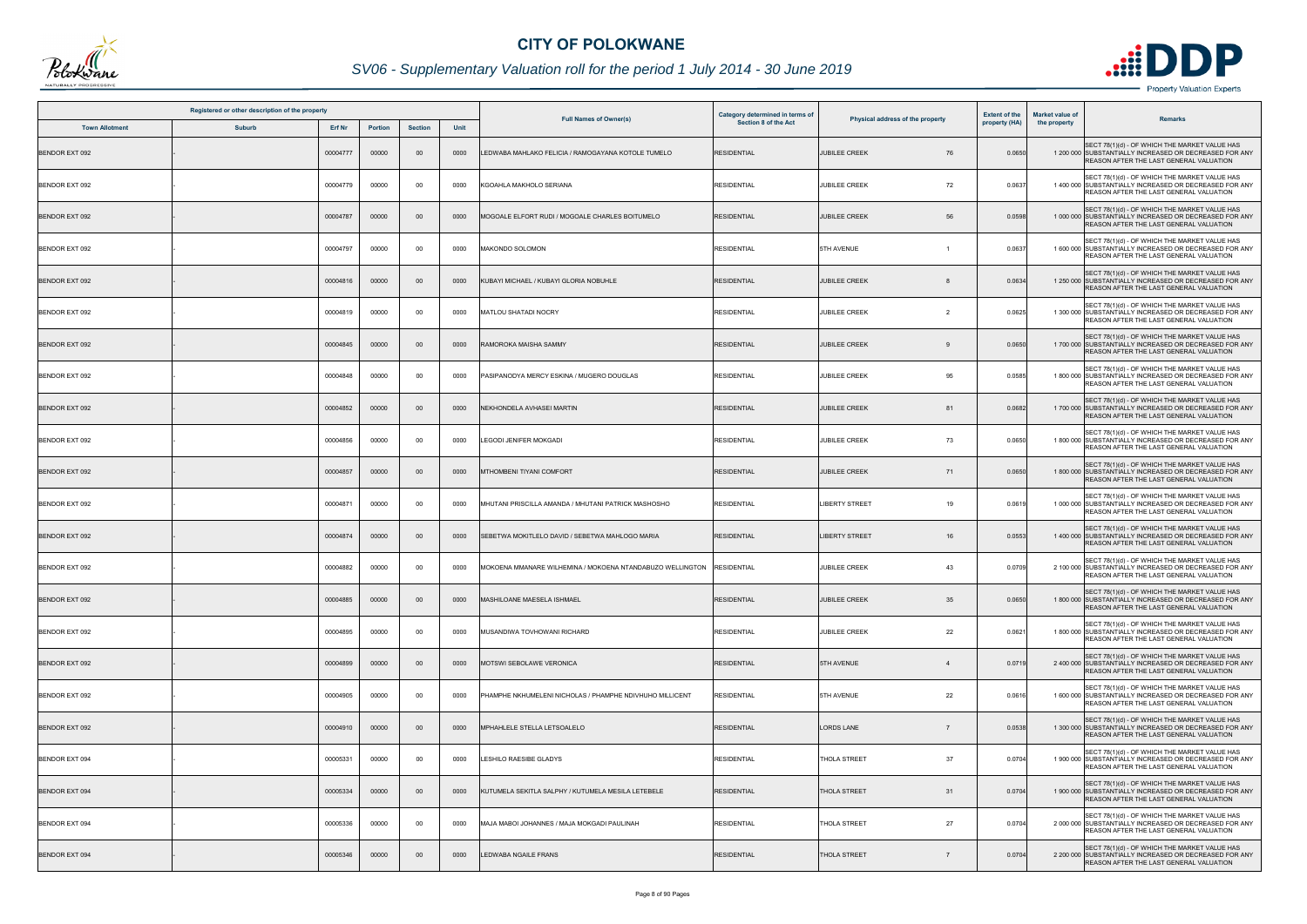

## *SV06 - Supplementary Valuation roll for the period 1 July 2014 - 30 June 2019*

| Registered or other description of the property |               |          |                |                |      | <b>Full Names of Owner(s)</b>                           | Category determined in terms of | <b>Extent of the</b><br>Physical address of the property |               | <b>Market value of</b> | <b>Remarks</b>                                                                                                                                     |
|-------------------------------------------------|---------------|----------|----------------|----------------|------|---------------------------------------------------------|---------------------------------|----------------------------------------------------------|---------------|------------------------|----------------------------------------------------------------------------------------------------------------------------------------------------|
| <b>Town Allotment</b>                           | <b>Suburb</b> | Erf Nr   | <b>Portion</b> | <b>Section</b> | Unit |                                                         | <b>Section 8 of the Act</b>     |                                                          | property (HA) | the property           |                                                                                                                                                    |
| BENDOR EXT 094                                  |               | 00005348 | 00000          | 00             | 0000 | MAMABOLO MICHAEL MAKEBE                                 | <b>RESIDENTIAL</b>              | <b>THOLA STREET</b><br>-3                                | 0.0704        |                        | SECT 78(1)(d) - OF WHICH THE MARKET VALUE HAS<br>1 700 000 SUBSTANTIALLY INCREASED OR DECREASED FOR ANY<br>REASON AFTER THE LAST GENERAL VALUATION |
| <b>BENDOR EXT 094</b>                           |               | 00005354 | 00000          | $00\,$         | 0000 | CHUMA APHIA MATHUDI                                     | <b>RESIDENTIAL</b>              | 20<br>PALA STREET                                        | 0.0704        |                        | SECT 78(1)(d) - OF WHICH THE MARKET VALUE HAS<br>1 600 000 SUBSTANTIALLY INCREASED OR DECREASED FOR ANY<br>REASON AFTER THE LAST GENERAL VALUATION |
| <b>BENDOR EXT 094</b>                           |               | 00005355 | 00000          | 00             | 0000 | MANAMELA CHUENE JOHANNES / MANAMELA MMAPULA MARIA       | <b>RESIDENTIAL</b>              | 24<br>PALA STREET                                        | 0.0704        |                        | SECT 78(1)(d) - OF WHICH THE MARKET VALUE HAS<br>1 600 000 SUBSTANTIALLY INCREASED OR DECREASED FOR ANY<br>REASON AFTER THE LAST GENERAL VALUATION |
| <b>BENDOR EXT 094</b>                           |               | 00005359 | 00000          | $00\,$         | 0000 | MABASA MAFEMANI WILSON                                  | <b>RESIDENTIAL</b>              | 32<br>PALA STREET                                        | 0.0704        |                        | SECT 78(1)(d) - OF WHICH THE MARKET VALUE HAS<br>1 700 000 SUBSTANTIALLY INCREASED OR DECREASED FOR ANY<br>REASON AFTER THE LAST GENERAL VALUATION |
| <b>BENDOR EXT 094</b>                           |               | 00005362 | 00000          | $00\,$         | 0000 | MASHILE KATLEGO DOROTHY / MOGADI MOGADI PHUTI SILAS     | <b>RESIDENTIAL</b>              | <b>TLOU STREET</b><br>39                                 | 0.0704        |                        | SECT 78(1)(d) - OF WHICH THE MARKET VALUE HAS<br>2 200 000 SUBSTANTIALLY INCREASED OR DECREASED FOR ANY<br>REASON AFTER THE LAST GENERAL VALUATION |
| <b>BENDOR EXT 094</b>                           |               | 00005367 | 00000          | $00\,$         | 0000 | MAMAREGANE KHOMOTJO JEANETTE                            | <b>RESIDENTIAL</b>              | <b>TLOU STREET</b><br>29                                 | 0.0704        |                        | SECT 78(1)(d) - OF WHICH THE MARKET VALUE HAS<br>2 400 000 SUBSTANTIALLY INCREASED OR DECREASED FOR ANY<br>REASON AFTER THE LAST GENERAL VALUATION |
| BENDOR EXT 094                                  |               | 00005374 | 00000          | 00             | 0000 | MABAPA MAHLATSE SOLOMON / MABAPA MMAMPHETA GEDRUDE      | <b>RESIDENTIAL</b>              | 13<br><b>TLOU STREET</b>                                 | 0.0704        |                        | SECT 78(1)(d) - OF WHICH THE MARKET VALUE HAS<br>1 600 000 SUBSTANTIALLY INCREASED OR DECREASED FOR ANY<br>REASON AFTER THE LAST GENERAL VALUATION |
| <b>BENDOR EXT 094</b>                           |               | 00005376 | 00000          | $00\,$         | 0000 | MABASA GLENDER OLGAR / MABASA THOMAS HAMPTON            | <b>RESIDENTIAL</b>              | <b>TLOU STREET</b>                                       | 0.070         |                        | SECT 78(1)(d) - OF WHICH THE MARKET VALUE HAS<br>2 300 000 SUBSTANTIALLY INCREASED OR DECREASED FOR ANY<br>REASON AFTER THE LAST GENERAL VALUATION |
| BENDOR EXT 094                                  |               | 00005379 | 00000          | $00\,$         | 0000 | PHEEHA MMAPULA CONSTANCE / PHEEHA LETJEKA LAWRENCE      | <b>RESIDENTIAL</b>              | <b>TLOU STREET</b><br>$\mathbf{3}$                       | 0.0704        |                        | SECT 78(1)(d) - OF WHICH THE MARKET VALUE HAS<br>1 700 000 SUBSTANTIALLY INCREASED OR DECREASED FOR ANY<br>REASON AFTER THE LAST GENERAL VALUATION |
| <b>BENDOR EXT 094</b>                           |               | 00005380 | 00000          | $00\,$         | 0000 | SINTHUMULE AILWEI FREDDY / SINTHUMULE AMBUWANI THEODORA | <b>RESIDENTIAL</b>              | 36<br><b>PALA STREET</b>                                 | 0.0797        |                        | SECT 78(1)(d) - OF WHICH THE MARKET VALUE HAS<br>2 600 000 SUBSTANTIALLY INCREASED OR DECREASED FOR ANY<br>REASON AFTER THE LAST GENERAL VALUATION |
| BENDOR EXT 094                                  |               | 00005383 | 00000          | $00\,$         | 0000 | <b>BALOYI OCTAVIUS</b>                                  | <b>RESIDENTIAL</b>              | PALA STREET<br>42                                        | 0.0704        |                        | SECT 78(1)(d) - OF WHICH THE MARKET VALUE HAS<br>2 200 000 SUBSTANTIALLY INCREASED OR DECREASED FOR ANY<br>REASON AFTER THE LAST GENERAL VALUATION |
| BENDOR EXT 094                                  |               | 00005385 | 00000          | $00\,$         | 0000 | MANAMELA MAMPHOLODI JUNIA                               | <b>RESIDENTIAL</b>              | PALA STREET<br>46                                        | 0.0704        |                        | SECT 78(1)(d) - OF WHICH THE MARKET VALUE HAS<br>900 000 SUBSTANTIALLY INCREASED OR DECREASED FOR ANY<br>REASON AFTER THE LAST GENERAL VALUATION   |
| BENDOR EXT 094                                  |               | 00005386 | 00000          | 00             | 0000 | KGAPHOLA LEKGOLANE MOSHOPJADI INGRID                    | <b>RESIDENTIAL</b>              | PALA STREET<br>48                                        | 0.0704        |                        | SECT 78(1)(d) - OF WHICH THE MARKET VALUE HAS<br>2 100 000 SUBSTANTIALLY INCREASED OR DECREASED FOR ANY<br>REASON AFTER THE LAST GENERAL VALUATION |
| <b>BENDOR EXT 094</b>                           |               | 00005392 | 00000          | $00\,$         | 0000 | NGOEPE NARE ANDRIES                                     | <b>RESIDENTIAL</b>              | 60<br>PALA STREET                                        | 0.0704        |                        | SECT 78(1)(d) - OF WHICH THE MARKET VALUE HAS<br>2 300 000 SUBSTANTIALLY INCREASED OR DECREASED FOR ANY<br>REASON AFTER THE LAST GENERAL VALUATION |
| BENDOR EXT 094                                  |               | 00005396 | 00000          | 00             | 0000 | NTSOANE RANGOATO NOMSA                                  | <b>RESIDENTIAL</b>              | PALA STREET<br>68                                        | 0.0704        |                        | SECT 78(1)(d) - OF WHICH THE MARKET VALUE HAS<br>1 700 000 SUBSTANTIALLY INCREASED OR DECREASED FOR ANY<br>REASON AFTER THE LAST GENERAL VALUATION |
| <b>BENDOR EXT 094</b>                           |               | 00005404 | 00000          | $00\,$         | 0000 | SHIKA MATSOBANE SAMUEL / SHIKA MOKGAETJE DORAH          | <b>RESIDENTIAL</b>              | <b>NARE STREET</b><br>9                                  | 0.0704        |                        | SECT 78(1)(d) - OF WHICH THE MARKET VALUE HAS<br>1 800 000 SUBSTANTIALLY INCREASED OR DECREASED FOR ANY<br>REASON AFTER THE LAST GENERAL VALUATION |
| BENDOR EXT 094                                  |               | 00005411 | 00000          | 00             | 0000 | MAPHOTO GLADYS DAKALO / MAPHOTO MIQUEL KGABO            | <b>RESIDENTIAL</b>              | 25<br><b>NARE STREET</b>                                 | 0.0704        |                        | SECT 78(1)(d) - OF WHICH THE MARKET VALUE HAS<br>2 000 000 SUBSTANTIALLY INCREASED OR DECREASED FOR ANY<br>REASON AFTER THE LAST GENERAL VALUATION |
| <b>BENDOR EXT 094</b>                           |               | 00005412 | 00000          | $00\,$         | 0000 | MAKGATO MOLLALE DORCAS / MAKGATO LESIBA JOHANNES        | <b>RESIDENTIAL</b>              | <b>NARE STREET</b><br>29                                 | 0.0704        |                        | SECT 78(1)(d) - OF WHICH THE MARKET VALUE HAS<br>1 300 000 SUBSTANTIALLY INCREASED OR DECREASED FOR ANY<br>REASON AFTER THE LAST GENERAL VALUATION |
| BENDOR EXT 094                                  |               | 00005416 | 00000          | 00             | 0000 | MASHISHI KOKETSO FELICIA / MASHISHI KGABO AMBROS        | <b>RESIDENTIAL</b>              | 37<br><b>NARE STREET</b>                                 | 0.0672        |                        | SECT 78(1)(d) - OF WHICH THE MARKET VALUE HAS<br>2 100 000 SUBSTANTIALLY INCREASED OR DECREASED FOR ANY<br>REASON AFTER THE LAST GENERAL VALUATION |
| BENDOR EXT 094                                  |               | 00005420 | 00000          | $00\,$         | 0000 | MAPHUTHA MASIKO ALFRED                                  | <b>RESIDENTIAL</b>              | <b>NARE STREET</b><br>45                                 | 0.0704        |                        | SECT 78(1)(d) - OF WHICH THE MARKET VALUE HAS<br>2 000 000 SUBSTANTIALLY INCREASED OR DECREASED FOR ANY<br>REASON AFTER THE LAST GENERAL VALUATION |
| BENDOR EXT 094                                  |               | 00005421 | 00000          | $00\,$         | 0000 | MATHEBULA THEMBI                                        | <b>RESIDENTIAL</b>              | NARE STREET<br>47                                        | 0.0704        |                        | SECT 78(1)(d) - OF WHICH THE MARKET VALUE HAS<br>2 100 000 SUBSTANTIALLY INCREASED OR DECREASED FOR ANY<br>REASON AFTER THE LAST GENERAL VALUATION |
| <b>BENDOR EXT 094</b>                           |               | 00005424 | 00000          | $00\,$         | 0000 | NTIME JOWIE FAMILY TRUST                                | <b>RESIDENTIAL</b>              | <b>PALA STREET</b><br>84                                 | 0.0704        |                        | SECT 78(1)(d) - OF WHICH THE MARKET VALUE HAS<br>1 800 000 SUBSTANTIALLY INCREASED OR DECREASED FOR ANY<br>REASON AFTER THE LAST GENERAL VALUATION |
| BENDOR EXT 094                                  |               | 00005427 | 00000          | 00             | 0000 | MAREDI MAITE EPHIA / MAREDI KGASAGO CHARLES             | <b>RESIDENTIAL</b>              | PALA STREET<br>90                                        | 0.0704        |                        | SECT 78(1)(d) - OF WHICH THE MARKET VALUE HAS<br>1 900 000 SUBSTANTIALLY INCREASED OR DECREASED FOR ANY<br>REASON AFTER THE LAST GENERAL VALUATION |

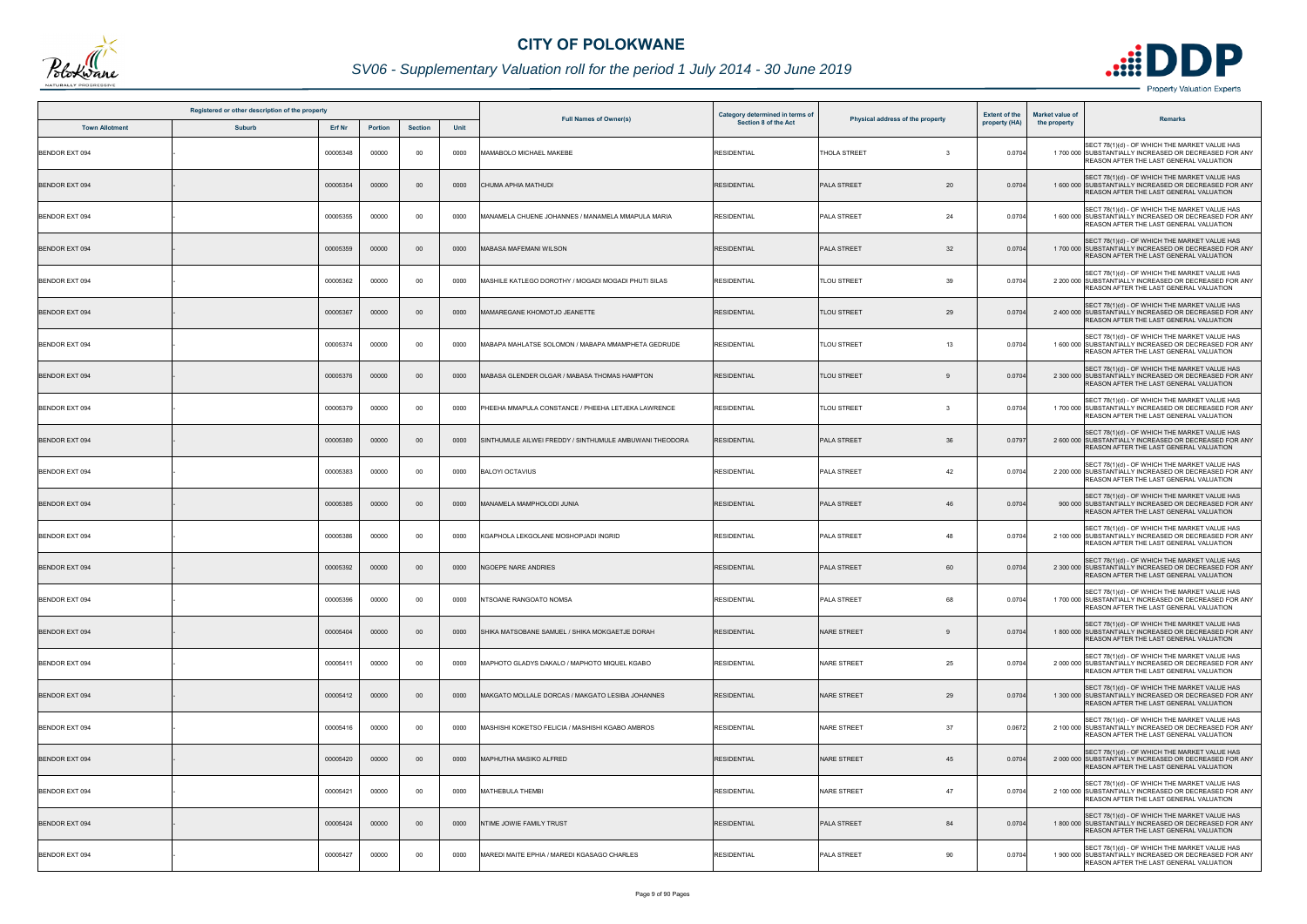

## *SV06 - Supplementary Valuation roll for the period 1 July 2014 - 30 June 2019*

| Registered or other description of the property |               |          |                |                |      | <b>Full Names of Owner(s)</b>                          | Category determined in terms of<br>Section 8 of the Act |                                  | <b>Extent of the</b> | <b>Market value of</b>                                                                                                                             |
|-------------------------------------------------|---------------|----------|----------------|----------------|------|--------------------------------------------------------|---------------------------------------------------------|----------------------------------|----------------------|----------------------------------------------------------------------------------------------------------------------------------------------------|
| <b>Town Allotment</b>                           | <b>Suburb</b> | Erf Nr   | <b>Portion</b> | <b>Section</b> | Unit |                                                        |                                                         | Physical address of the property | property (HA)        | <b>Remarks</b><br>the property                                                                                                                     |
| <b>BENDOR EXT 094</b>                           |               | 00005429 | 00000          | $00\,$         | 0000 | THOKA MAHLODI JERMINAH / THOKA BETLEHEMA JAPHTER       | <b>RESIDENTIAL</b>                                      | 94<br>PALA STREET                | 0.093                | SECT 78(1)(d) - OF WHICH THE MARKET VALUE HAS<br>2 400 000 SUBSTANTIALLY INCREASED OR DECREASED FOR ANY<br>REASON AFTER THE LAST GENERAL VALUATION |
| <b>BENDOR EXT 094</b>                           |               | 00005430 | 00000          | $00\,$         | 0000 | SHIBAMBU MADALA SAM / SHIBAMBU QUEEN ZENZILE           | <b>RESIDENTIAL</b>                                      | PALA STREET<br>96                | 0.0821               | SECT 78(1)(d) - OF WHICH THE MARKET VALUE HAS<br>1 900 000 SUBSTANTIALLY INCREASED OR DECREASED FOR ANY<br>REASON AFTER THE LAST GENERAL VALUATION |
| <b>BENDOR EXT 094</b>                           |               | 00005432 | 00000          | $00\,$         | 0000 | <b>MAGIDI FHUMULANI</b>                                | <b>RESIDENTIAL</b>                                      | PALA STREET<br>100               | 0.0704               | SECT 78(1)(d) - OF WHICH THE MARKET VALUE HAS<br>2 100 000 SUBSTANTIALLY INCREASED OR DECREASED FOR ANY<br>REASON AFTER THE LAST GENERAL VALUATION |
| <b>BENDOR EXT 094</b>                           |               | 00005437 | 00000          | 00             | 0000 | MAMOGOBO RACHEL MAPULA                                 | <b>RESIDENTIAL</b>                                      | PALA STREET<br>$\overline{2}$    | 0.0809               | SECT 78(1)(d) - OF WHICH THE MARKET VALUE HAS<br>1 800 000 SUBSTANTIALLY INCREASED OR DECREASED FOR ANY<br>REASON AFTER THE LAST GENERAL VALUATION |
| BENDOR EXT 094                                  |               | 00005438 | 00000          | $00\,$         | 0000 | CHUENE MORUTSE VICTOR / CHUENE CYNTHIA MARIA           | <b>RESIDENTIAL</b>                                      | PALA STREET<br>$\overline{4}$    | 0.0921               | SECT 78(1)(d) - OF WHICH THE MARKET VALUE HAS<br>2 200 000 SUBSTANTIALLY INCREASED OR DECREASED FOR ANY<br>REASON AFTER THE LAST GENERAL VALUATION |
| <b>BENDOR EXT 094</b>                           |               | 00005439 | 00000          | 00             | 0000 | MOHLALA MOGOTLADI PERTUNIA / MOHLALA MOTSHABAPULA JOEL | <b>RESIDENTIAL</b>                                      | PALA STREET<br>6                 | 0.0704               | SECT 78(1)(d) - OF WHICH THE MARKET VALUE HAS<br>1 600 000 SUBSTANTIALLY INCREASED OR DECREASED FOR ANY<br>REASON AFTER THE LAST GENERAL VALUATION |
| <b>BENDOR EXT 094</b>                           |               | 00005444 | 00000          | $00\,$         | 0000 | MAPONYA DORA JUNIOR / MAPONYA MOTHIBI JONAS            | <b>RESIDENTIAL</b>                                      | <b>PALA STREET</b><br>119        | 0.0750               | SECT 78(1)(d) - OF WHICH THE MARKET VALUE HAS<br>2 200 000 SUBSTANTIALLY INCREASED OR DECREASED FOR ANY<br>REASON AFTER THE LAST GENERAL VALUATION |
| <b>BENDOR EXT 094</b>                           |               | 00005447 | 00000          | 00             | 0000 | TAKALO MPOLOKENG PETRONELLA / TAKALO MATHUHLOE VICTOR  | <b>RESIDENTIAL</b>                                      | <b>PALA STREET</b><br>113        | 0.0732               | SECT 78(1)(d) - OF WHICH THE MARKET VALUE HAS<br>2 000 000 SUBSTANTIALLY INCREASED OR DECREASED FOR ANY<br>REASON AFTER THE LAST GENERAL VALUATION |
| <b>BENDOR EXT 094</b>                           |               | 00005448 | 00000          | $00\,$         | 0000 | MOTHOA MAPHUTI DINA / MOTHOA MATSOBANE KLAAS           | <b>RESIDENTIAL</b>                                      | PALA STREET<br>111               | 0.0732               | SECT 78(1)(d) - OF WHICH THE MARKET VALUE HAS<br>1 900 000 SUBSTANTIALLY INCREASED OR DECREASED FOR ANY<br>REASON AFTER THE LAST GENERAL VALUATION |
| <b>BENDOR EXT 094</b>                           |               | 00005450 | 00000          | $00\,$         | 0000 | MAKAEPEA KGAOGELO PERCY                                | <b>RESIDENTIAL</b>                                      | 107<br><b>PALA STREET</b>        | 0.0732               | SECT 78(1)(d) - OF WHICH THE MARKET VALUE HAS<br>1700 000 SUBSTANTIALLY INCREASED OR DECREASED FOR ANY<br>REASON AFTER THE LAST GENERAL VALUATION  |
| <b>BENDOR EXT 094</b>                           |               | 00005454 | 00000          | $00\,$         | 0000 | MANGENA KGOBOKO DORCAS                                 | <b>RESIDENTIAL</b>                                      | <b>PALA STREET</b><br>99         | 0.0732               | SECT 78(1)(d) - OF WHICH THE MARKET VALUE HAS<br>1 900 000 SUBSTANTIALLY INCREASED OR DECREASED FOR ANY<br>REASON AFTER THE LAST GENERAL VALUATION |
| <b>BENDOR EXT 094</b>                           |               | 00005459 | 00000          | 00             | 0000 | MAPONYA KAGISO IRENE / MAPONYA ABRAM RADITLOU          | <b>RESIDENTIAL</b>                                      | 89<br>PALA STREET                | 0.0732               | SECT 78(1)(d) - OF WHICH THE MARKET VALUE HAS<br>2 200 000 SUBSTANTIALLY INCREASED OR DECREASED FOR ANY<br>REASON AFTER THE LAST GENERAL VALUATION |
| <b>BENDOR EXT 094</b>                           |               | 00005464 | 00000          | $00\,$         | 0000 | MABASO RIRHANDZU JANE                                  | <b>RESIDENTIAL</b>                                      | <b>PALA STREET</b><br>79         | 0.0732               | SECT 78(1)(d) - OF WHICH THE MARKET VALUE HAS<br>1 800 000 SUBSTANTIALLY INCREASED OR DECREASED FOR ANY<br>REASON AFTER THE LAST GENERAL VALUATION |
| BENDOR EXT 094                                  |               | 00005468 | 00000          | 00             | 0000 | SEKHU CYNTHIA SIBONGILE                                | <b>RESIDENTIAL</b>                                      | 69<br>PALA STREET                | 0.0735               | SECT 78(1)(d) - OF WHICH THE MARKET VALUE HAS<br>1 300 000 SUBSTANTIALLY INCREASED OR DECREASED FOR ANY<br>REASON AFTER THE LAST GENERAL VALUATION |
| <b>BENDOR EXT 094</b>                           |               | 00005476 | 00000          | $00\,$         | 0000 | LEGODI SUTLA WILLIAM / LEGODI COLLEENS PHETOGO         | <b>RESIDENTIAL</b>                                      | PALA STREET<br>53                | 0.0735               | SECT 78(1)(d) - OF WHICH THE MARKET VALUE HAS<br>2 200 000 SUBSTANTIALLY INCREASED OR DECREASED FOR ANY<br>REASON AFTER THE LAST GENERAL VALUATION |
| BENDOR EXT 094                                  |               | 00005479 | 00000          | 00             | 0000 | OVOREX PTY LTD                                         | <b>RESIDENTIAL</b>                                      | PALA STREET<br>45                | 0.0733               | SECT 78(1)(d) - OF WHICH THE MARKET VALUE HAS<br>2 400 000 SUBSTANTIALLY INCREASED OR DECREASED FOR ANY<br>REASON AFTER THE LAST GENERAL VALUATION |
| <b>BENDOR EXT 094</b>                           |               | 00005480 | 00000          | $00\,$         | 0000 | MONYAMA MODJADJI SELINA                                | <b>RESIDENTIAL</b>                                      | <b>PALA STREET</b><br>43         | 0.0733               | SECT 78(1)(d) - OF WHICH THE MARKET VALUE HAS<br>2 200 000 SUBSTANTIALLY INCREASED OR DECREASED FOR ANY<br>REASON AFTER THE LAST GENERAL VALUATION |
| BENDOR EXT 094                                  |               | 00005482 | 00000          | 00             | 0000 | NGOETJANA HENDRICA TLOU / MASINGI ALBERT SHIMANE       | <b>RESIDENTIAL</b>                                      | PALA STREET<br>39                | 0.0733               | SECT 78(1)(d) - OF WHICH THE MARKET VALUE HAS<br>2 100 000 SUBSTANTIALLY INCREASED OR DECREASED FOR ANY<br>REASON AFTER THE LAST GENERAL VALUATION |
| <b>BENDOR EXT 094</b>                           |               | 00005484 | 00000          | $00\,$         | 0000 | <b>MATHYE MASIKHENI ROSE</b>                           | <b>RESIDENTIAL</b>                                      | PALA STREET<br>35                | 0.0733               | SECT 78(1)(d) - OF WHICH THE MARKET VALUE HAS<br>1 400 000 SUBSTANTIALLY INCREASED OR DECREASED FOR ANY<br>REASON AFTER THE LAST GENERAL VALUATION |
| BENDOR EXT 094                                  |               | 00005490 | 00000          | 00             | 0000 | MULUTSI BUTI DAVID / MULUTSI LOUISA MMULE              | <b>RESIDENTIAL</b>                                      | 23<br>PALA STREET                | 0.0733               | SECT 78(1)(d) - OF WHICH THE MARKET VALUE HAS<br>2 200 000 SUBSTANTIALLY INCREASED OR DECREASED FOR ANY<br>REASON AFTER THE LAST GENERAL VALUATION |
| BENDOR EXT 094                                  |               | 00005493 | 00000          | $00\,$         | 0000 | <b>DIKGALE RANTI ABRAM</b>                             | <b>RESIDENTIAL</b>                                      | PALA STREET<br>17                | 0.0732               | SECT 78(1)(d) - OF WHICH THE MARKET VALUE HAS<br>2 200 000 SUBSTANTIALLY INCREASED OR DECREASED FOR ANY<br>REASON AFTER THE LAST GENERAL VALUATION |
| BENDOR EXT 094                                  |               | 00005497 | 00000          | 00             | 0000 | <b>BAPEDI &amp; ASSOCIATES CC</b>                      | <b>RESIDENTIAL</b>                                      | <b>PALA STREET</b><br>9          | 0.0733               | SECT 78(1)(d) - OF WHICH THE MARKET VALUE HAS<br>1 600 000 SUBSTANTIALLY INCREASED OR DECREASED FOR ANY<br>REASON AFTER THE LAST GENERAL VALUATION |
| <b>BENDOR EXT 094</b>                           |               | 00005499 | 00000          | $00\,$         | 0000 | SUPE NTSOBE STEPHINA / SUPE MMUTLANA JACK              | <b>RESIDENTIAL</b>                                      | PALA STREET<br>5                 | 0.0733               | SECT 78(1)(d) - OF WHICH THE MARKET VALUE HAS<br>1 800 000 SUBSTANTIALLY INCREASED OR DECREASED FOR ANY<br>REASON AFTER THE LAST GENERAL VALUATION |

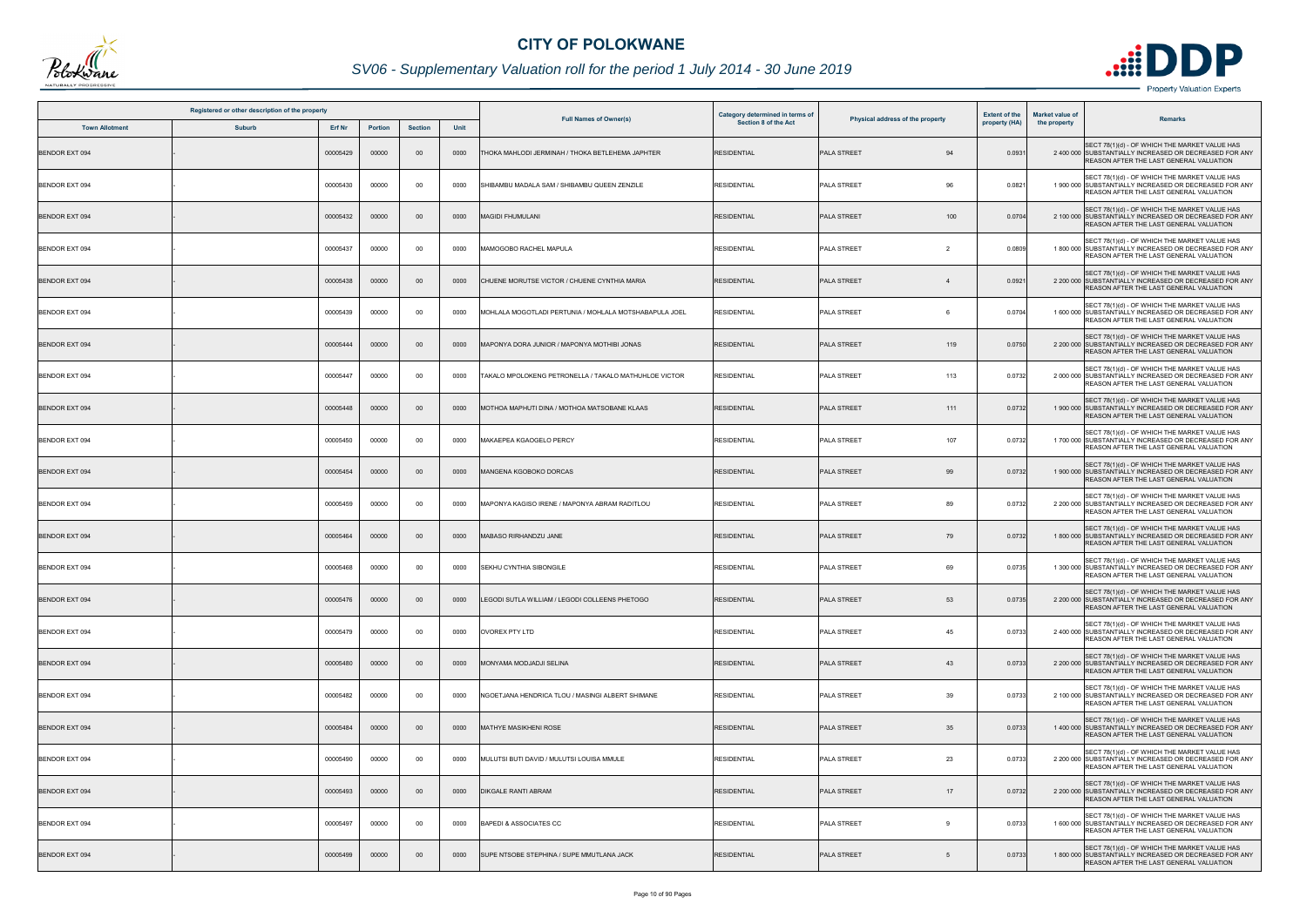

## *SV06 - Supplementary Valuation roll for the period 1 July 2014 - 30 June 2019*

| Registered or other description of the property |               |          |                |                |      | Category determined in terms of<br><b>Full Names of Owner(s)</b> | <b>Extent of the</b><br>Physical address of the property |                                               | <b>Market value of</b><br><b>Remarks</b> |              |                                                                                                                                                    |
|-------------------------------------------------|---------------|----------|----------------|----------------|------|------------------------------------------------------------------|----------------------------------------------------------|-----------------------------------------------|------------------------------------------|--------------|----------------------------------------------------------------------------------------------------------------------------------------------------|
| <b>Town Allotment</b>                           | <b>Suburb</b> | Erf Nr   | <b>Portion</b> | <b>Section</b> | Unit |                                                                  | Section 8 of the Act                                     |                                               | property (HA)                            | the property |                                                                                                                                                    |
| BENDOR EXT 094                                  |               | 00005501 | 00000          | 00             | 0000 | SATHEKGE GEORGE / MAFOLE ELIZABETH KENALEMANG                    | <b>RESIDENTIAL</b>                                       | <b>TLOU STREET</b>                            | 0.0656                                   |              | SECT 78(1)(d) - OF WHICH THE MARKET VALUE HAS<br>1 400 000 SUBSTANTIALLY INCREASED OR DECREASED FOR ANY<br>REASON AFTER THE LAST GENERAL VALUATION |
| <b>BENDOR EXT 094</b>                           |               | 00005503 | 00000          | $00\,$         | 0000 | MOLAPO MOWELE ELIZABETH                                          | <b>RESIDENTIAL</b>                                       | <b>TLOU STREET</b><br>10                      | 0.0650                                   |              | SECT 78(1)(d) - OF WHICH THE MARKET VALUE HAS<br>1 800 000 SUBSTANTIALLY INCREASED OR DECREASED FOR ANY<br>REASON AFTER THE LAST GENERAL VALUATION |
| <b>BENDOR EXT 094</b>                           |               | 00005507 | 00000          | 00             | 0000 | PETJA MMUDI DORCAS                                               | <b>RESIDENTIAL</b>                                       | <b>THOLA STREET</b><br>6                      | 0.0899                                   |              | SECT 78(1)(d) - OF WHICH THE MARKET VALUE HAS<br>2 200 000 SUBSTANTIALLY INCREASED OR DECREASED FOR ANY<br>REASON AFTER THE LAST GENERAL VALUATION |
| <b>BENDOR EXT 094</b>                           |               | 00005508 | 00000          | $00\,$         | 0000 | MOTHAPO DIKELEDI FAITH / MOTHAPO MATHALE SAMUEL                  | <b>RESIDENTIAL</b>                                       | <b>THOLA STREET</b>                           | 0.0900                                   |              | SECT 78(1)(d) - OF WHICH THE MARKET VALUE HAS<br>2 400 000 SUBSTANTIALLY INCREASED OR DECREASED FOR ANY<br>REASON AFTER THE LAST GENERAL VALUATION |
| BENDOR EXT 095                                  |               | 00004929 | 00000          | $00\,$         | 0000 | CANNISTRARO INV 166 CC                                           | <b>VACANT LAND</b>                                       | EAGLES CREST BOULEVARD<br>11                  | 0.6672                                   |              | 1 500 000 SECT 78(1)(a) - INCORRECTLY OMITTED FROM THE<br>VALUATION ROLL                                                                           |
| <b>BENDOR EXT 095</b>                           |               | 00004930 | 00000          | $00\,$         | 0001 | LEBOTSA MATHOLWANE SALMINAH / LEBOTSA CHIPANE AUSTIN             | <b>RESIDENTIAL</b>                                       | <b>SS AQUILLA VILLAS</b><br>UNIT <sub>1</sub> | 0.0189                                   |              | SECT 78(1)(c) - SUBDIVIDED OR CONSOLIDATED AFTER<br>1 200 000 THE LAST GENERAL VALUATION                                                           |
| BENDOR EXT 095                                  |               | 00004930 | 00000          | $00\,$         | 0002 | MAKHWITING PODILE PRODEXCEL / MAKHWITING ZAMA PEARL              | <b>RESIDENTIAL</b>                                       | UNIT <sub>2</sub><br><b>SS AQUILLA VILLAS</b> | 0.0190                                   |              | 1 200 000 SECT 78(1)(c) - SUBDIVIDED OR CONSOLIDATED AFTER<br>THE LAST GENERAL VALUATION                                                           |
| BENDOR EXT 095                                  |               | 00004930 | 00000          | $00\,$         | 0003 | ANNISTRARO INV 166 CC                                            | <b>RESIDENTIAL</b>                                       | <b>SS AQUILLA VILLAS</b><br>UNIT <sub>3</sub> | 0.0190                                   |              | SECT 78(1)(c) - SUBDIVIDED OR CONSOLIDATED AFTER<br>1 200 000 THE LAST GENERAL VALUATION                                                           |
| BENDOR EXT 095                                  |               | 00004930 | 00000          | $00\,$         | 0004 | GARAKASHA DOROTHY / MUGWAMBI SIMBA SANDROS                       | <b>RESIDENTIAL</b>                                       | UNIT <sub>4</sub><br><b>SS AQUILLA VILLAS</b> | 0.0190                                   |              | 1 200 000 SECT 78(1)(c) - SUBDIVIDED OR CONSOLIDATED AFTER<br>THE LAST GENERAL VALUATION                                                           |
| <b>BENDOR EXT 095</b>                           |               | 00004930 | 00000          | $00\,$         | 0007 | SILIMELA MASHUDU                                                 | <b>RESIDENTIAL</b>                                       | UNIT <sub>7</sub><br><b>SS AQUILLA VILLAS</b> | 0.0183                                   |              | 1 200 000 SECT 78(1)(c) - SUBDIVIDED OR CONSOLIDATED AFTER<br>THE LAST GENERAL VALUATION                                                           |
| BENDOR EXT 095                                  |               | 00004935 | 00000          | 00             | 0000 | MATLI JACO LETSHOLO / MATLI MOKGADI DAMARIS                      | <b>RESIDENTIAL</b>                                       | 29<br>EAGLES CREST BOULEVARD                  | 0.0728                                   |              | SECT 78(1)(d) - OF WHICH THE MARKET VALUE HAS<br>1 600 000 SUBSTANTIALLY INCREASED OR DECREASED FOR ANY<br>REASON AFTER THE LAST GENERAL VALUATION |
| BENDOR EXT 095                                  |               | 00004937 | 00000          | $00\,$         | 0000 | MAPHAHA NTSHENGEDZENI ISAAC / MAPHAHA RUDZANI BERNICE            | <b>RESIDENTIAL</b>                                       | 33<br>EAGLES CREST BOULEVARD                  | 0.0728                                   |              | SECT 78(1)(d) - OF WHICH THE MARKET VALUE HAS<br>1 800 000 SUBSTANTIALLY INCREASED OR DECREASED FOR ANY<br>REASON AFTER THE LAST GENERAL VALUATION |
| BENDOR EXT 095                                  |               | 00004940 | 00000          | 00             | 0000 | BVUMA VUSIMUZI CLIFFORD                                          | <b>RESIDENTIAL</b>                                       | EAGLES CREST BOULEVARD<br>39                  | 0.0728                                   |              | SECT 78(1)(d) - OF WHICH THE MARKET VALUE HAS<br>1 800 000 SUBSTANTIALLY INCREASED OR DECREASED FOR ANY<br>REASON AFTER THE LAST GENERAL VALUATION |
| <b>BENDOR EXT 095</b>                           |               | 00004941 | 00000          | $00\,$         | 0000 | RAKUMAKO TEBOGO / RAKUMAKO KGOMO WILLIAM                         | <b>RESIDENTIAL</b>                                       | EAGLES CREST BOULEVARD<br>41                  | 0.0728                                   |              | SECT 78(1)(d) - OF WHICH THE MARKET VALUE HAS<br>1 900 000 SUBSTANTIALLY INCREASED OR DECREASED FOR ANY<br>REASON AFTER THE LAST GENERAL VALUATION |
| BENDOR EXT 095                                  |               | 00004944 | 00000          | 00             | 0000 | <b>GUNDO FAMILY TRUST</b>                                        | <b>RESIDENTIAL</b>                                       | EAGLES CREST BOULEVARD<br>47                  | 0.0728                                   |              | SECT 78(1)(d) - OF WHICH THE MARKET VALUE HAS<br>2 600 000 SUBSTANTIALLY INCREASED OR DECREASED FOR ANY<br>REASON AFTER THE LAST GENERAL VALUATION |
| <b>BENDOR EXT 095</b>                           |               | 00004949 | 00000          | $00\,$         | 0000 | SEBE KHOLOFELO SCHOLASTICAH WELHEMINAH MADIGA-                   | VACANT LAND                                              | 57<br>EAGLES CREST BOULEVARD                  | 0.0836                                   |              | 400 000 SECT 78(1)(c) - SUBDIVIDED OR CONSOLIDATED AFTER<br>THE LAST GENERAL VALUATION                                                             |
| BENDOR EXT 095                                  |               | 00004950 | 00000          | 00             | 0000 | MAWASHA MATOME ZACHARIA / MAWASHA MANDISA                        | <b>RESIDENTIAL</b>                                       | 59<br><b>EAGLES CREST BOULEVARD</b>           | 0.0704                                   |              | SECT 78(1)(d) - OF WHICH THE MARKET VALUE HAS<br>2 600 000 SUBSTANTIALLY INCREASED OR DECREASED FOR ANY<br>REASON AFTER THE LAST GENERAL VALUATION |
| BENDOR EXT 095                                  |               | 00004951 | 00000          | $00\,$         | 0000 | MUDAU TSHIFHIWA AUBREY                                           | <b>RESIDENTIAL</b>                                       | EAGLES CREST BOULEVARD<br>61                  | 0.0704                                   |              | SECT 78(1)(d) - OF WHICH THE MARKET VALUE HAS<br>2 300 000 SUBSTANTIALLY INCREASED OR DECREASED FOR ANY<br>REASON AFTER THE LAST GENERAL VALUATION |
| BENDOR EXT 095                                  |               | 00004953 | 00000          | 00             | 0000 | MOHLALOGA MABORE MAGGIE / MOHLALOGA PULENG SOLOMON               | <b>RESIDENTIAL</b>                                       | 65<br>EAGLES CREST BOULEVARD                  | 0.0801                                   |              | SECT 78(1)(d) - OF WHICH THE MARKET VALUE HAS<br>1 800 000 SUBSTANTIALLY INCREASED OR DECREASED FOR ANY<br>REASON AFTER THE LAST GENERAL VALUATION |
| BENDOR EXT 095                                  |               | 00004954 | 00000          | $00\,$         | 0000 | SELEMELA MATSOBANE RICHARD                                       | <b>RESIDENTIAL</b>                                       | 67<br>EAGLES CREST BOULEVARD                  | 0.0782                                   |              | SECT 78(1)(d) - OF WHICH THE MARKET VALUE HAS<br>1 700 000 SUBSTANTIALLY INCREASED OR DECREASED FOR ANY<br>REASON AFTER THE LAST GENERAL VALUATION |
| BENDOR EXT 095                                  |               | 00004956 | 00000          | $00\,$         | 0000 | <b>TLHATLHA MAKWENA JULIA</b>                                    | <b>RESIDENTIAL</b>                                       | 71<br>EAGLES CREST BOULEVARD                  | 0.0736                                   |              | SECT 78(1)(d) - OF WHICH THE MARKET VALUE HAS<br>1 500 000 SUBSTANTIALLY INCREASED OR DECREASED FOR ANY<br>REASON AFTER THE LAST GENERAL VALUATION |
| BENDOR EXT 095                                  |               | 00004958 | 00000          | $00\,$         | 0000 | NKUNA MDJADJI PENELOPE                                           | <b>RESIDENTIAL</b>                                       | EAGLES CREST BOULEVARD<br>75                  | 0.0736                                   |              | SECT 78(1)(d) - OF WHICH THE MARKET VALUE HAS<br>1 400 000 SUBSTANTIALLY INCREASED OR DECREASED FOR ANY<br>REASON AFTER THE LAST GENERAL VALUATION |
| BENDOR EXT 095                                  |               | 00004959 | 00000          | 00             | 0000 | SEKIBA MASHILO LEONARD / SEKIBA HELLEN SESIKIE                   | <b>RESIDENTIAL</b>                                       | 77<br>EAGLES CREST BOULEVARD                  | 0.0736                                   |              | SECT 78(1)(d) - OF WHICH THE MARKET VALUE HAS<br>1 700 000 SUBSTANTIALLY INCREASED OR DECREASED FOR ANY<br>REASON AFTER THE LAST GENERAL VALUATION |

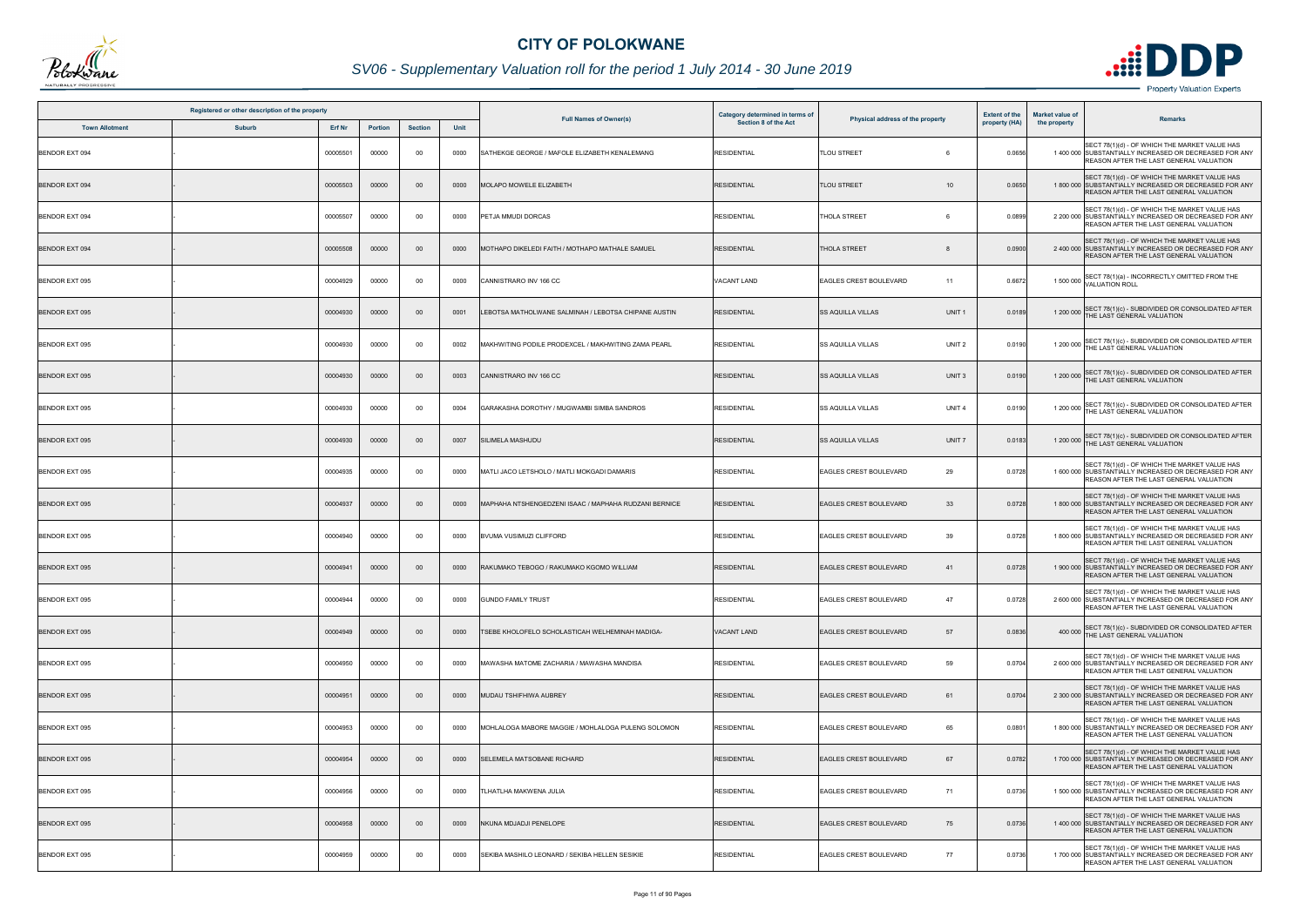

## *SV06 - Supplementary Valuation roll for the period 1 July 2014 - 30 June 2019*

| Registered or other description of the property |               |               |                |                |      | <b>Full Names of Owner(s)</b>                                                         | Category determined in terms of |                                              | <b>Extent of the</b> | <b>Market value of</b>                                                                                                                             |
|-------------------------------------------------|---------------|---------------|----------------|----------------|------|---------------------------------------------------------------------------------------|---------------------------------|----------------------------------------------|----------------------|----------------------------------------------------------------------------------------------------------------------------------------------------|
| <b>Town Allotment</b>                           | <b>Suburb</b> | <b>Erf Nr</b> | <b>Portion</b> | <b>Section</b> | Unit |                                                                                       | <b>Section 8 of the Act</b>     | <b>Physical address of the property</b>      | property (HA)        | <b>Remarks</b><br>the property                                                                                                                     |
| <b>BENDOR EXT 095</b>                           |               | 00004966      | 00000          | $00\,$         | 0000 | NCHABELENG PHADIME THABANG                                                            | <b>VACANT LAND</b>              | <b>EAGLES CREST BOULEVARD</b><br>91          | 0.0817               | SECT 78(1)(c) - SUBDIVIDED OR CONSOLIDATED AFTER<br>390 000 THE LAST GENERAL VALUATION                                                             |
| BENDOR EXT 095                                  |               | 00004988      | 00000          | 00             | 0000 | MPHAHLELE RAMAHLWE                                                                    | <b>RESIDENTIAL</b>              | EAGLES CREST BOULEVARD<br>20                 | 0.0608               | SECT 78(1)(d) - OF WHICH THE MARKET VALUE HAS<br>1 400 000 SUBSTANTIALLY INCREASED OR DECREASED FOR ANY<br>REASON AFTER THE LAST GENERAL VALUATION |
| <b>BENDOR EXT 095</b>                           |               | 00005008      | 00000          | $00\,$         | 0000 | MANAKA CAROLINE LOUISAH / MANAKA THAMAGA DANIEL                                       | <b>RESIDENTIAL</b>              | <b>TAWNY HAWK CRESCENT</b><br>$\overline{4}$ | 0.0704               | SECT 78(1)(d) - OF WHICH THE MARKET VALUE HAS<br>1 600 000 SUBSTANTIALLY INCREASED OR DECREASED FOR ANY<br>REASON AFTER THE LAST GENERAL VALUATION |
| <b>BENDOR EXT 095</b>                           |               | 00005010      | 00000          | 00             | 0000 | MARINGA RIRHANDZU GLENDA / MARINGA RHULANI KNOWLEDGE                                  | <b>RESIDENTIAL</b>              | <b>TAWNY HAWK CRESCENT</b><br>8              | 0.0704               | SECT 78(1)(d) - OF WHICH THE MARKET VALUE HAS<br>1 800 000 SUBSTANTIALLY INCREASED OR DECREASED FOR ANY<br>REASON AFTER THE LAST GENERAL VALUATION |
| <b>BENDOR EXT 095</b>                           |               | 00005011      | 00000          | $00\,$         | 0000 | SEBATJANA MALESELA PHINEAS / SEBATJANA MMANTLOKO SALOME                               | <b>RESIDENTIAL</b>              | <b>TAWNY HAWK CRESCENT</b><br>10             | 0.0704               | SECT 78(1)(d) - OF WHICH THE MARKET VALUE HAS<br>1 400 000 SUBSTANTIALLY INCREASED OR DECREASED FOR ANY<br>REASON AFTER THE LAST GENERAL VALUATION |
| BENDOR EXT 095                                  |               | 00005013      | 00000          | $00\,$         | 0000 | MASHAKU MMOKELE OCTOVIA / MASHAKU SEREMI NICHOLAS                                     | <b>RESIDENTIAL</b>              | 14<br><b>TAWNY HAWK CRESCENT</b>             | 0.0704               | SECT 78(1)(d) - OF WHICH THE MARKET VALUE HAS<br>1 700 000 SUBSTANTIALLY INCREASED OR DECREASED FOR ANY<br>REASON AFTER THE LAST GENERAL VALUATION |
| <b>BENDOR EXT 095</b>                           |               | 00005025      | 00000          | $00\,$         | 0000 | MUFAMADI MASALA THELMA                                                                | <b>RESIDENTIAL</b>              | <b>TAWNY HAWK CRESCENT</b><br>61             | 0.0699               | SECT 78(1)(d) - OF WHICH THE MARKET VALUE HAS<br>2 200 000 SUBSTANTIALLY INCREASED OR DECREASED FOR ANY<br>REASON AFTER THE LAST GENERAL VALUATION |
| BENDOR EXT 095                                  |               | 00005027      | 00000          | 00             | 0000 | KGOALE TSHEPO MAMETLOA                                                                | <b>RESIDENTIAL</b>              | 57<br><b>TAWNY HAWK CRESCENT</b>             | 0.0704               | SECT 78(1)(d) - OF WHICH THE MARKET VALUE HAS<br>1 900 000 SUBSTANTIALLY INCREASED OR DECREASED FOR ANY<br>REASON AFTER THE LAST GENERAL VALUATION |
| <b>BENDOR EXT 095</b>                           |               | 00005030      | 00000          | $00\,$         | 0000 | LEGODI JOHANNAH MALEHU / LEGODI CHARLES KATLEGO                                       | <b>RESIDENTIAL</b>              | <b>TAWNY HAWK CRESCENT</b><br>51             | 0.0704               | SECT 78(1)(d) - OF WHICH THE MARKET VALUE HAS<br>1 800 000 SUBSTANTIALLY INCREASED OR DECREASED FOR ANY<br>REASON AFTER THE LAST GENERAL VALUATION |
| <b>BENDOR EXT 095</b>                           |               | 00005035      | 00000          | 00             | 0000 | MUSWERE GODFREY KUDAKWASHE                                                            | <b>RESIDENTIAL</b>              | <b>TAWNY HAWK CRESCENT</b><br>41             | 0.1096               | SECT 78(1)(d) - OF WHICH THE MARKET VALUE HAS<br>1 700 000 SUBSTANTIALLY INCREASED OR DECREASED FOR ANY<br>REASON AFTER THE LAST GENERAL VALUATION |
| <b>BENDOR EXT 095</b>                           |               | 00005042      | 00000          | $00\,$         | 0000 | MANTHATA SETLHARE SOLOMON / MANTHATA MAMORAKA MEISIE<br><b>MARGARET</b>               | <b>RESIDENTIAL</b>              | <b>BATELEUR STREET</b><br>14                 | 0.0797               | SECT 78(1)(d) - OF WHICH THE MARKET VALUE HAS<br>1 800 000 SUBSTANTIALLY INCREASED OR DECREASED FOR ANY<br>REASON AFTER THE LAST GENERAL VALUATION |
| BENDOR EXT 095                                  |               | 00005045      | 00000          | $00\,$         | 0000 | <b>FERNS LYNDON</b>                                                                   | <b>RESIDENTIAL</b>              | 38<br>EAGLES CREST BOULEVARD                 | 0.0787               | SECT 78(1)(d) - OF WHICH THE MARKET VALUE HAS<br>1 800 000 SUBSTANTIALLY INCREASED OR DECREASED FOR ANY<br>REASON AFTER THE LAST GENERAL VALUATION |
| <b>BENDOR EXT 095</b>                           |               | 00005047      | 00000          | 00             | 0000 | RAMOTSEHOA HANYANE EMILY                                                              | <b>RESIDENTIAL</b>              | 42<br><b>EAGLES CREST BOULEVARD</b>          | 0.0787               | SECT 78(1)(d) - OF WHICH THE MARKET VALUE HAS<br>1 400 000 SUBSTANTIALLY INCREASED OR DECREASED FOR ANY<br>REASON AFTER THE LAST GENERAL VALUATION |
| BENDOR EXT 095                                  |               | 00005052      | 00000          | 00             | 0000 | PHALALANG BUSINESS ENTERPRISE CC                                                      | <b>RESIDENTIAL</b>              | EAGLES CREST BOULEVARD<br>64                 | 0.0987               | SECT 78(1)(d) - OF WHICH THE MARKET VALUE HAS<br>2 300 000 SUBSTANTIALLY INCREASED OR DECREASED FOR ANY<br>REASON AFTER THE LAST GENERAL VALUATION |
| <b>BENDOR EXT 095</b>                           |               | 00005055      | 00000          | $00\,$         | 0000 | TSHIBALANGANDA FHULUFHEDZANI RONALD / TSHIBALANGANDA ROFHIWA RESIDENTIAL<br>CONSTANCE |                                 | EAGLES CREST BOULEVARD<br>72                 | 0.0704               | SECT 78(1)(d) - OF WHICH THE MARKET VALUE HAS<br>1 900 000 SUBSTANTIALLY INCREASED OR DECREASED FOR ANY<br>REASON AFTER THE LAST GENERAL VALUATION |
| BENDOR EXT 095                                  |               | 00005058      | 00000          | $00\,$         | 0000 | MAKHUBEDU KATLEGO GLADNESS / MAKHUBEDU LINGFORD KGAHLISHE                             | <b>RESIDENTIAL</b>              | EAGLES CREST BOULEVARD<br>78                 | 0.0704               | SECT 78(1)(d) - OF WHICH THE MARKET VALUE HAS<br>1 700 000 SUBSTANTIALLY INCREASED OR DECREASED FOR ANY<br>REASON AFTER THE LAST GENERAL VALUATION |
| <b>BENDOR EXT 095</b>                           |               | 00005059      | 00000          | $00\,$         | 0000 | LETSOALO MAKOTO RACHEL                                                                | <b>RESIDENTIAL</b>              | EAGLES CREST BOULEVARD<br>80                 | 0.0704               | SECT 78(1)(d) - OF WHICH THE MARKET VALUE HAS<br>1 400 000 SUBSTANTIALLY INCREASED OR DECREASED FOR ANY<br>REASON AFTER THE LAST GENERAL VALUATION |
| BENDOR EXT 095                                  |               | 00005060      | 00000          | 00             | 0000 | LOKOS PROPERTY TRUST                                                                  | <b>RESIDENTIAL</b>              | 82<br>EAGLES CREST BOULEVARD                 | 0.0704               | SECT 78(1)(d) - OF WHICH THE MARKET VALUE HAS<br>1 500 000 SUBSTANTIALLY INCREASED OR DECREASED FOR ANY<br>REASON AFTER THE LAST GENERAL VALUATION |
| BENDOR EXT 095                                  |               | 00005061      | 00000          | $00\,$         | 0000 | MALAPANE MPULAYENE PRINCESS / MALAPANE SELLO BERNARD                                  | <b>RESIDENTIAL</b>              | EAGLES CREST BOULEVARD<br>84                 | 0.0704               | SECT 78(1)(d) - OF WHICH THE MARKET VALUE HAS<br>1 500 000 SUBSTANTIALLY INCREASED OR DECREASED FOR ANY<br>REASON AFTER THE LAST GENERAL VALUATION |
| BENDOR EXT 095                                  |               | 00005068      | 00000          | 00             | 0000 | MARABA MARIA MOKGAETJIE DORAH                                                         | <b>RESIDENTIAL</b>              | EAGLES CREST BOULEVARD<br>102                | 0.0704               | SECT 78(1)(d) - OF WHICH THE MARKET VALUE HAS<br>1 700 000 SUBSTANTIALLY INCREASED OR DECREASED FOR ANY<br>REASON AFTER THE LAST GENERAL VALUATION |
| BENDOR EXT 095                                  |               | 00005071      | 00000          | $00\,$         | 0000 | MANGENA BANKWANG JOSEPHINAH / MANGENA MPENYANE PAUL                                   | <b>RESIDENTIAL</b>              | <b>BATELEUR STREET</b><br>$\overline{4}$     | 0.0758               | SECT 78(1)(d) - OF WHICH THE MARKET VALUE HAS<br>1 600 000 SUBSTANTIALLY INCREASED OR DECREASED FOR ANY<br>REASON AFTER THE LAST GENERAL VALUATION |
| BENDOR EXT 095                                  |               | 00005074      | 00000          | $00\,$         | 0000 | KWINDA SHONISANI SHARON / KWINDA MAKONDELELE                                          | <b>RESIDENTIAL</b>              | 10<br><b>BATELEUR STREET</b>                 | 0.0722               | SECT 78(1)(d) - OF WHICH THE MARKET VALUE HAS<br>2 200 000 SUBSTANTIALLY INCREASED OR DECREASED FOR ANY<br>REASON AFTER THE LAST GENERAL VALUATION |
| BENDOR EXT 097                                  |               | 00005093      | 00000          | $00\,$         | 0000 | RISINGA RUSSELL KULANI                                                                | <b>RESIDENTIAL</b>              | <b>KOLOMPE STREET</b><br>37                  | 0.0762               | SECT 78(1)(d) - OF WHICH THE MARKET VALUE HAS<br>1 900 000 SUBSTANTIALLY INCREASED OR DECREASED FOR ANY<br>REASON AFTER THE LAST GENERAL VALUATION |

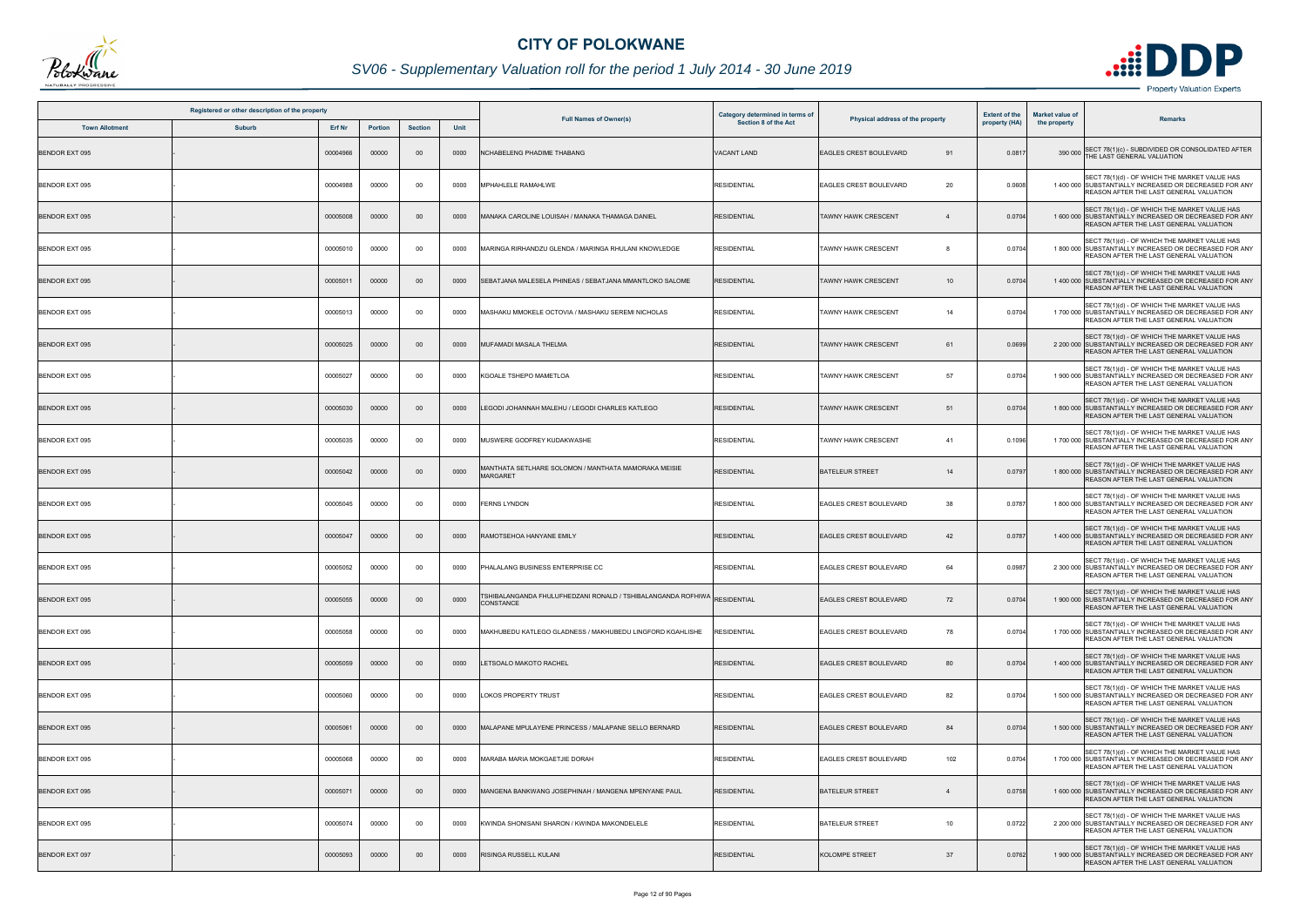

## *SV06 - Supplementary Valuation roll for the period 1 July 2014 - 30 June 2019*

|                       | Registered or other description of the property |          |                |                |      |                                                                   | Category determined in terms of |                                        | <b>Extent of the</b> | <b>Market value of</b> |                                                                                                                                                    |
|-----------------------|-------------------------------------------------|----------|----------------|----------------|------|-------------------------------------------------------------------|---------------------------------|----------------------------------------|----------------------|------------------------|----------------------------------------------------------------------------------------------------------------------------------------------------|
| <b>Town Allotment</b> | <b>Suburb</b>                                   | Erf Nr   | <b>Portion</b> | <b>Section</b> | Unit | <b>Full Names of Owner(s)</b>                                     | <b>Section 8 of the Act</b>     | Physical address of the property       | property (HA)        | the property           | <b>Remarks</b>                                                                                                                                     |
| BENDOR EXT 097        |                                                 | 00005095 | 00000          | 00             | 0000 | MOHLALA ALFRED / MOHLALA VICTORIA FATIMA                          | <b>RESIDENTIAL</b>              | <b>KOLOMPE STREET</b><br>41            | 0.071                |                        | SECT 78(1)(d) - OF WHICH THE MARKET VALUE HAS<br>1 900 000 SUBSTANTIALLY INCREASED OR DECREASED FOR ANY<br>REASON AFTER THE LAST GENERAL VALUATION |
| <b>BENDOR EXT 097</b> |                                                 | 00005097 | 00000          | $00\,$         | 0000 | DLIWAYO PATRICIA / DLIWAYO GILBERT KAHWEMA                        | <b>RESIDENTIAL</b>              | <b>MOTSE STREET</b><br>-3              | 0.071                |                        | SECT 78(1)(d) - OF WHICH THE MARKET VALUE HAS<br>1 200 000 SUBSTANTIALLY INCREASED OR DECREASED FOR ANY<br>REASON AFTER THE LAST GENERAL VALUATION |
| BENDOR EXT 097        |                                                 | 00005104 | 00000          | 00             | 0000 | MOTHATA MORONGWA REGINA                                           | <b>RESIDENTIAL</b>              | 17<br><b>MOTSE STREET</b>              | 0.0727               |                        | SECT 78(1)(d) - OF WHICH THE MARKET VALUE HAS<br>1700 000 SUBSTANTIALLY INCREASED OR DECREASED FOR ANY<br>REASON AFTER THE LAST GENERAL VALUATION  |
| <b>BENDOR EXT 097</b> |                                                 | 00005108 | 00000          | $00\,$         | 0000 | RAMOROKA CHARLES KOLOBE / RAMOROKA SALOME RAMADUMETJA             | RESIDENTIAL                     | 25<br><b>MOTSE STREET</b>              | 0.0780               |                        | SECT 78(1)(d) - OF WHICH THE MARKET VALUE HAS<br>1 570 000 SUBSTANTIALLY INCREASED OR DECREASED FOR ANY<br>REASON AFTER THE LAST GENERAL VALUATION |
| BENDOR EXT 097        |                                                 | 00005112 | 00000          | $00\,$         | 0000 | PHOSA JULES / PHOSA EMELINE SELAELO                               | <b>RESIDENTIAL</b>              | PALALA STREET<br>11                    | 0.0705               |                        | SECT 78(1)(d) - OF WHICH THE MARKET VALUE HAS<br>2 400 000 SUBSTANTIALLY INCREASED OR DECREASED FOR ANY<br>REASON AFTER THE LAST GENERAL VALUATION |
| <b>BENDOR EXT 097</b> |                                                 | 00005115 | 00000          | $00\,$         | 0000 | MALEBANA MADIRA LYDIA / MALEBANA THABO HARMONEAN                  | <b>RESIDENTIAL</b>              | PALALA STREET<br>25                    | 0.0718               |                        | SECT 78(1)(d) - OF WHICH THE MARKET VALUE HAS<br>2 300 000 SUBSTANTIALLY INCREASED OR DECREASED FOR ANY<br>REASON AFTER THE LAST GENERAL VALUATION |
| BENDOR EXT 097        |                                                 | 00005119 | 00000          | 00             | 0000 | ELIMASH TRADING CC                                                | <b>RESIDENTIAL</b>              | 33<br><b>BALULE STREET</b>             | 0.0835               |                        | SECT 78(1)(d) - OF WHICH THE MARKET VALUE HAS<br>2 200 000 SUBSTANTIALLY INCREASED OR DECREASED FOR ANY<br>REASON AFTER THE LAST GENERAL VALUATION |
| <b>BENDOR EXT 097</b> |                                                 | 00005120 | 00000          | $00\,$         | 0000 | MOGALE JOEAN MMATLALA                                             | <b>RESIDENTIAL</b>              | <b>BALULE STREET</b><br>35             | 0.076                |                        | SECT 78(1)(d) - OF WHICH THE MARKET VALUE HAS<br>1 900 000 SUBSTANTIALLY INCREASED OR DECREASED FOR ANY<br>REASON AFTER THE LAST GENERAL VALUATION |
| BENDOR EXT 097        |                                                 | 00005127 | 00000          | $00\,$         | 0000 | MATABANE MMATSWII PHILEMON / MATABANE MOSIMA JOSEPHINE            | <b>RESIDENTIAL</b>              | 26<br><b>BALULE STREET</b>             | 0.0944               |                        | SECT 78(1)(d) - OF WHICH THE MARKET VALUE HAS<br>2 200 000 SUBSTANTIALLY INCREASED OR DECREASED FOR ANY<br>REASON AFTER THE LAST GENERAL VALUATION |
| <b>BENDOR EXT 097</b> |                                                 | 00005129 | 00000          | $00\,$         | 0000 | (OMAPE MAMOLOTO FLORENCE / SEBOKANE MADIKANA SAMSON               | <b>RESIDENTIAL</b>              | 22<br><b>BALULE STREET</b>             | 0.0766               |                        | SECT 78(1)(d) - OF WHICH THE MARKET VALUE HAS<br>1 600 000 SUBSTANTIALLY INCREASED OR DECREASED FOR ANY<br>REASON AFTER THE LAST GENERAL VALUATION |
| BENDOR EXT 097        |                                                 | 00005131 | 00000          | 00             | 0000 | BALOYI PALESA GRACE / BALOYI MPULE EDWARD                         | <b>RESIDENTIAL</b>              | PALALA STREET<br>18                    | 0.1040               |                        | SECT 78(1)(d) - OF WHICH THE MARKET VALUE HAS<br>1 400 000 SUBSTANTIALLY INCREASED OR DECREASED FOR ANY<br>REASON AFTER THE LAST GENERAL VALUATION |
| BENDOR EXT 097        |                                                 | 00005135 | 00000          | $00\,$         | 0000 | MADITSI THOBJA MILLICENT / MADITSI MALETSWAI DENNIS               | <b>RESIDENTIAL</b>              | PALALA STREET<br>8                     | 0.0756               |                        | SECT 78(1)(d) - OF WHICH THE MARKET VALUE HAS<br>2 400 000 SUBSTANTIALLY INCREASED OR DECREASED FOR ANY<br>REASON AFTER THE LAST GENERAL VALUATION |
| BENDOR EXT 097        |                                                 | 00005137 | 00000          | 00             | 0000 | MALETO JEFREY                                                     | <b>RESIDENTIAL</b>              | <b>BALULE STREET</b><br>$\overline{4}$ | 0.0781               |                        | SECT 78(1)(d) - OF WHICH THE MARKET VALUE HAS<br>2 200 000 SUBSTANTIALLY INCREASED OR DECREASED FOR ANY<br>REASON AFTER THE LAST GENERAL VALUATION |
| BENDOR EXT 097        |                                                 | 00005140 | 00000          | $00\,$         | 0000 | MAKOLA MAKHUDU PIET                                               | <b>RESIDENTIAL</b>              | <b>BLYDE STREET</b><br>-3              | 0.078                |                        | SECT 78(1)(d) - OF WHICH THE MARKET VALUE HAS<br>1 300 000 SUBSTANTIALLY INCREASED OR DECREASED FOR ANY<br>REASON AFTER THE LAST GENERAL VALUATION |
| BENDOR EXT 097        |                                                 | 00005144 | 00000          | 00             | 0000 | MODIPA MAITE MOKHOROPONE                                          | <b>RESIDENTIAL</b>              | <b>BLYDE STREET</b><br>13              | 0.0758               |                        | SECT 78(1)(d) - OF WHICH THE MARKET VALUE HAS<br>1 800 000 SUBSTANTIALLY INCREASED OR DECREASED FOR ANY<br>REASON AFTER THE LAST GENERAL VALUATION |
| <b>BENDOR EXT 097</b> |                                                 | 00005145 | 00000          | $00\,$         | 0000 | M R L CONSTRUCTION & SERVICES CC                                  | <b>RESIDENTIAL</b>              | <b>BLYDE STREET</b><br>15              | 0.071                |                        | SECT 78(1)(d) - OF WHICH THE MARKET VALUE HAS<br>1 200 000 SUBSTANTIALLY INCREASED OR DECREASED FOR ANY<br>REASON AFTER THE LAST GENERAL VALUATION |
| BENDOR EXT 097        |                                                 | 00005146 | 00000          | 00             | 0000 | MUKHARI GAVAZA JULIET / MUKHARI HLUPHEKA LAURENCE                 | <b>RESIDENTIAL</b>              | <b>BLYDE STREET</b><br>17              | 0.1046               |                        | SECT 78(1)(d) - OF WHICH THE MARKET VALUE HAS<br>2 300 000 SUBSTANTIALLY INCREASED OR DECREASED FOR ANY<br>REASON AFTER THE LAST GENERAL VALUATION |
| BENDOR EXT 097        |                                                 | 00005148 | 00000          | $00\,$         | 0000 | MALATJI TSHEGOFATSO / MALATJI SELOANA CHARLES                     | <b>RESIDENTIAL</b>              | <b>BLYDE STREET</b><br>21              | 0.0764               |                        | SECT 78(1)(d) - OF WHICH THE MARKET VALUE HAS<br>1 400 000 SUBSTANTIALLY INCREASED OR DECREASED FOR ANY<br>REASON AFTER THE LAST GENERAL VALUATION |
| BENDOR EXT 097        |                                                 | 00005151 | 00000          | 00             | 0000 | LESHILO LEKAKANE WILFRED / LESHILO ELIZABETH MORONGWA<br>RAPHAHLE | <b>RESIDENTIAL</b>              | 29<br><b>BLYDE STREET</b>              | 0.0814               |                        | SECT 78(1)(d) - OF WHICH THE MARKET VALUE HAS<br>1 900 000 SUBSTANTIALLY INCREASED OR DECREASED FOR ANY<br>REASON AFTER THE LAST GENERAL VALUATION |
| BENDOR EXT 097        |                                                 | 00005153 | 00000          | $00\,$         | 0000 | RAKABE SINAH KOENA                                                | <b>RESIDENTIAL</b>              | <b>BLYDE STREET</b><br>33              | 0.0825               |                        | SECT 78(1)(d) - OF WHICH THE MARKET VALUE HAS<br>2 200 000 SUBSTANTIALLY INCREASED OR DECREASED FOR ANY<br>REASON AFTER THE LAST GENERAL VALUATION |
| BENDOR EXT 097        |                                                 | 00005174 | 00000          | 00             | 0000 | NKOPODI LESHIDI JENNIFER                                          | <b>RESIDENTIAL</b>              | KOLOMPE STREET<br>$\overline{1}$       | 0.0862               |                        | SECT 78(1)(d) - OF WHICH THE MARKET VALUE HAS<br>1 800 000 SUBSTANTIALLY INCREASED OR DECREASED FOR ANY<br>REASON AFTER THE LAST GENERAL VALUATION |
| BENDOR EXT 097        |                                                 | 00005181 | 00000          | $00\,$         | 0000 | <b>MOLO FAMILY TRUST</b>                                          | <b>RESIDENTIAL</b>              | <b>KOLOMPE STREET</b><br>15            | 0.071                |                        | SECT 78(1)(d) - OF WHICH THE MARKET VALUE HAS<br>1 800 000 SUBSTANTIALLY INCREASED OR DECREASED FOR ANY<br>REASON AFTER THE LAST GENERAL VALUATION |
| BENDOR EXT 097        |                                                 | 00005190 | 00000          | 00             | 0000 | TSUTSA MOLEBOGENG HELLEN                                          | <b>RESIDENTIAL</b>              | <b>MOTSE STREET</b><br>28              | 0.0770               |                        | SECT 78(1)(d) - OF WHICH THE MARKET VALUE HAS<br>1 500 000 SUBSTANTIALLY INCREASED OR DECREASED FOR ANY<br>REASON AFTER THE LAST GENERAL VALUATION |

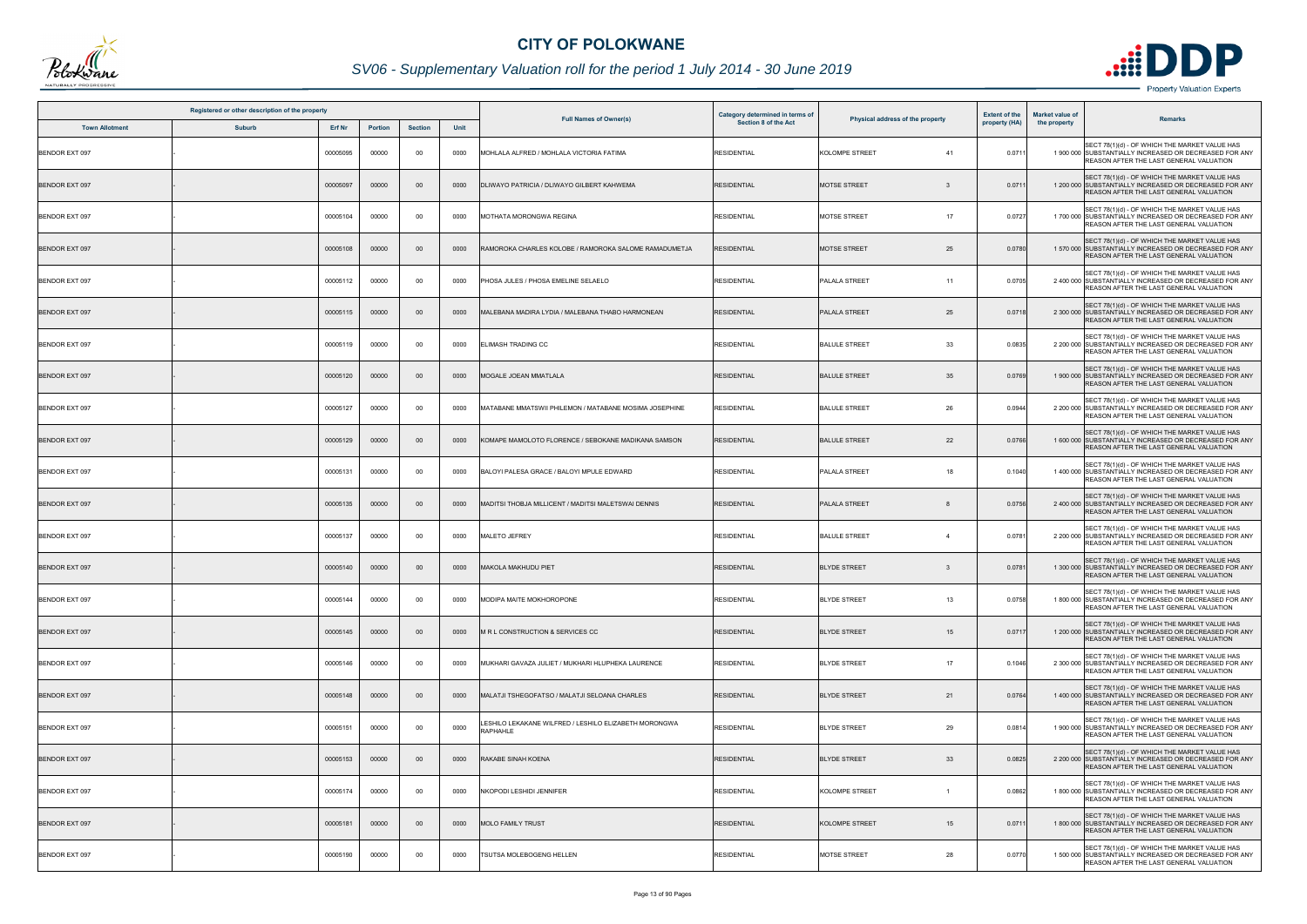

## *SV06 - Supplementary Valuation roll for the period 1 July 2014 - 30 June 2019*

|                       | Registered or other description of the property |          |                |                |      |                                                                    | Category determined in terms of | Physical address of the property       | <b>Extent of the</b> | <b>Market value of</b><br><b>Remarks</b>                                                                                                           |
|-----------------------|-------------------------------------------------|----------|----------------|----------------|------|--------------------------------------------------------------------|---------------------------------|----------------------------------------|----------------------|----------------------------------------------------------------------------------------------------------------------------------------------------|
| <b>Town Allotment</b> | <b>Suburb</b>                                   | Erf Nr   | <b>Portion</b> | <b>Section</b> | Unit | <b>Full Names of Owner(s)</b>                                      | <b>Section 8 of the Act</b>     |                                        | property (HA)        | the property                                                                                                                                       |
| <b>BENDOR EXT 097</b> |                                                 | 00005192 | 00000          | $00\,$         | 0000 | RAMODIKE REFILWE CANDY                                             | <b>RESIDENTIAL</b>              | PALALA STREET<br>5                     | 0.0757               | SECT 78(1)(d) - OF WHICH THE MARKET VALUE HAS<br>2 200 000 SUBSTANTIALLY INCREASED OR DECREASED FOR ANY<br>REASON AFTER THE LAST GENERAL VALUATION |
| BENDOR EXT 097        |                                                 | 00005198 | 00000          | 00             | 0000 | LERUTLA BEATRICE BETTY                                             | <b>RESIDENTIAL</b>              | <b>BLYDE STREET</b><br>6               | 0.0534               | SECT 78(1)(d) - OF WHICH THE MARKET VALUE HAS<br>2 200 000 SUBSTANTIALLY INCREASED OR DECREASED FOR ANY<br>REASON AFTER THE LAST GENERAL VALUATION |
| <b>BENDOR EXT 097</b> |                                                 | 00005199 | 00000          | $00\,$         | 0000 | MUDAU IPFI                                                         | <b>RESIDENTIAL</b>              | <b>BLYDE STREET</b>                    | 0.0510               | SECT 78(1)(d) - OF WHICH THE MARKET VALUE HAS<br>1 400 000 SUBSTANTIALLY INCREASED OR DECREASED FOR ANY<br>REASON AFTER THE LAST GENERAL VALUATION |
| BENDOR EXT 097        |                                                 | 00005200 | 00000          | 00             | 0000 | TEFU TLOU PHINEAS GADNER / TEFU TONKANA ESTHER                     | <b>RESIDENTIAL</b>              | <b>BLYDE STREET</b><br>12              | 0.0749               | SECT 78(1)(d) - OF WHICH THE MARKET VALUE HAS<br>2 200 000 SUBSTANTIALLY INCREASED OR DECREASED FOR ANY<br>REASON AFTER THE LAST GENERAL VALUATION |
| <b>BENDOR EXT 097</b> |                                                 | 00005201 | 00000          | $00\,$         | 0000 | MASHALA MAMONARE SELINA / MASHALA KGABO ERNEST                     | <b>RESIDENTIAL</b>              | 20<br><b>BLYDE STREET</b>              | 0.0750               | SECT 78(1)(d) - OF WHICH THE MARKET VALUE HAS<br>2 200 000 SUBSTANTIALLY INCREASED OR DECREASED FOR ANY<br>REASON AFTER THE LAST GENERAL VALUATION |
| BENDOR EXT 097        |                                                 | 00005202 | 00000          | 00             | 0000 | MOREMI MUPONISI PONY                                               | <b>RESIDENTIAL</b>              | <b>BLYDE STREET</b><br>28              | 0.0507               | SECT 78(1)(d) - OF WHICH THE MARKET VALUE HAS<br>2 000 000 SUBSTANTIALLY INCREASED OR DECREASED FOR ANY<br>REASON AFTER THE LAST GENERAL VALUATION |
| <b>BENDOR EXT 097</b> |                                                 | 00005203 | 00000          | $00\,$         | 0000 | MUSETSHO MUOFHE                                                    | <b>RESIDENTIAL</b>              | 30<br><b>BLYDE STREET</b>              | 0.0534               | SECT 78(1)(d) - OF WHICH THE MARKET VALUE HAS<br>1 400 000 SUBSTANTIALLY INCREASED OR DECREASED FOR ANY<br>REASON AFTER THE LAST GENERAL VALUATION |
| BENDOR EXT 097        |                                                 | 00005205 | 00000          | 00             | 0000 | NETHSITUNI LUCIANA PRISCILLA                                       | <b>RESIDENTIAL</b>              | <b>MATADI STREET</b><br>$\overline{2}$ | 0.0789               | SECT 78(1)(d) - OF WHICH THE MARKET VALUE HAS<br>1 800 000 SUBSTANTIALLY INCREASED OR DECREASED FOR ANY<br>REASON AFTER THE LAST GENERAL VALUATION |
| <b>BENDOR EXT 097</b> |                                                 | 00005207 | 00000          | $00\,$         | 0000 | SIHLANGU KANYANE JUDY                                              | <b>RESIDENTIAL</b>              | <b>MATADI STREET</b><br>18             | 0.0899               | SECT 78(1)(d) - OF WHICH THE MARKET VALUE HAS<br>2 100 000 SUBSTANTIALLY INCREASED OR DECREASED FOR ANY<br>REASON AFTER THE LAST GENERAL VALUATION |
| BENDOR EXT 097        |                                                 | 00005209 | 00000          | $00\,$         | 0000 | NETSHIPISE KHANGWELO CALPHONIA / NDOU VHAHANGWELE ALUGUMI<br>KEVIN | RESIDENTIAL                     | 22<br><b>MATADI STREET</b>             | 0.0658               | SECT 78(1)(d) - OF WHICH THE MARKET VALUE HAS<br>2 200 000 SUBSTANTIALLY INCREASED OR DECREASED FOR ANY<br>REASON AFTER THE LAST GENERAL VALUATION |
| <b>BENDOR EXT 097</b> |                                                 | 00005211 | 00000          | $00\,$         | 0000 | POTO MADUMETJA AMOS / POTO MMANTHEPA ELSIE                         | <b>RESIDENTIAL</b>              | <b>MATADI STREET</b><br>26             | 0.0732               | SECT 78(1)(d) - OF WHICH THE MARKET VALUE HAS<br>1 600 000 SUBSTANTIALLY INCREASED OR DECREASED FOR ANY<br>REASON AFTER THE LAST GENERAL VALUATION |
| BENDOR EXT 097        |                                                 | 00007939 | 00000          | 00             | 0000 | RATHUPETSANE PHATUDI JUSTICE / RATHUPETSANE VHONANI YVONNE         | <b>RESIDENTIAL</b>              | PALALA STREET<br>27                    | 0.1436               | SECT 78(1)(d) - OF WHICH THE MARKET VALUE HAS<br>2 900 000 SUBSTANTIALLY INCREASED OR DECREASED FOR ANY<br>REASON AFTER THE LAST GENERAL VALUATION |
| <b>BENDOR EXT 098</b> |                                                 | 00005225 | 00000          | $00\,$         | 0000 | PHASWANA PHOPHI VHUTSHILO / PHASWANA NDIVHUHO EDDY                 | <b>RESIDENTIAL</b>              | <b>INGWE STREET</b><br>85              | 0.1354               | SECT 78(1)(d) - OF WHICH THE MARKET VALUE HAS<br>2 800 000 SUBSTANTIALLY INCREASED OR DECREASED FOR ANY<br>REASON AFTER THE LAST GENERAL VALUATION |
| BENDOR EXT 098        |                                                 | 00005226 | 00000          | $00\,$         | 0000 | PATAKI MAUTJI ELORIDGE / PATAKI MMAMENO SYLVIA                     | <b>RESIDENTIAL</b>              | <b>INGWE STREET</b><br>83              | 0.105'               | SECT 78(1)(d) - OF WHICH THE MARKET VALUE HAS<br>4 100 000 SUBSTANTIALLY INCREASED OR DECREASED FOR ANY<br>REASON AFTER THE LAST GENERAL VALUATION |
| <b>BENDOR EXT 098</b> |                                                 | 00005238 | 00000          | $00\,$         | 0000 | MPHELA PROP TRUST                                                  | <b>RESIDENTIAL</b>              | <b>INGWE STREET</b><br>61              | 0.1054               | SECT 78(1)(d) - OF WHICH THE MARKET VALUE HAS<br>2 600 000 SUBSTANTIALLY INCREASED OR DECREASED FOR ANY<br>REASON AFTER THE LAST GENERAL VALUATION |
| BENDOR EXT 098        |                                                 | 00005240 | 00000          | 00             | 0000 | CORDEWENER FRANCIOS JACO                                           | <b>RESIDENTIAL</b>              | <b>INGWE STREET</b><br>55              | 0.1096               | SECT 78(1)(d) - OF WHICH THE MARKET VALUE HAS<br>3 000 000 SUBSTANTIALLY INCREASED OR DECREASED FOR ANY<br>REASON AFTER THE LAST GENERAL VALUATION |
| <b>BENDOR EXT 098</b> |                                                 | 00005245 | 00000          | $00\,$         | 0000 | RAMOHLALE KAGISO LUCIA / RAMOHLALE RALEPO JUSTINUS                 | <b>RESIDENTIAL</b>              | <b>BALULE STREET</b><br>21             | 0.1004               | SECT 78(1)(d) - OF WHICH THE MARKET VALUE HAS<br>2 900 000 SUBSTANTIALLY INCREASED OR DECREASED FOR ANY<br>REASON AFTER THE LAST GENERAL VALUATION |
| BENDOR EXT 098        |                                                 | 00005252 | 00000          | 00             | 0000 | MANYAKA MASETANE MOSES / MANYAKA SETEBATEBE                        | <b>RESIDENTIAL</b>              | <b>BALULE STREET</b><br>15             | 0.1086               | SECT 78(1)(d) - OF WHICH THE MARKET VALUE HAS<br>3 000 000 SUBSTANTIALLY INCREASED OR DECREASED FOR ANY<br>REASON AFTER THE LAST GENERAL VALUATION |
| BENDOR EXT 098        |                                                 | 00005255 | 00000          | $00\,$         | 0000 | BILANKULU JABULANI SIMON                                           | <b>RESIDENTIAL</b>              | <b>BALULE STREET</b><br>9              | 0.1094               | SECT 78(1)(d) - OF WHICH THE MARKET VALUE HAS<br>3 200 000 SUBSTANTIALLY INCREASED OR DECREASED FOR ANY<br>REASON AFTER THE LAST GENERAL VALUATION |
| BENDOR EXT 098        |                                                 | 00005256 | 00000          | 00             | 0000 | BLUE RAINDROPS ADVERTISING CC                                      | <b>RESIDENTIAL</b>              | <b>BALULE STREET</b><br>$\overline{7}$ | 0.1009               | SECT 78(1)(d) - OF WHICH THE MARKET VALUE HAS<br>2 400 000 SUBSTANTIALLY INCREASED OR DECREASED FOR ANY<br>REASON AFTER THE LAST GENERAL VALUATION |
| <b>BENDOR EXT 098</b> |                                                 | 00005264 | 00000          | $00\,$         | 0000 | NEMAMILWE LIVHUWANI EMMANUEL / NEMAMILWE LIVHUWANI ELISABETH       | <b>RESIDENTIAL</b>              | SHINGWEDZI STREET<br>9                 | 0.1017               | SECT 78(1)(d) - OF WHICH THE MARKET VALUE HAS<br>4 200 000 SUBSTANTIALLY INCREASED OR DECREASED FOR ANY<br>REASON AFTER THE LAST GENERAL VALUATION |
| BENDOR EXT 098        |                                                 | 00005272 | 00000          | $00\,$         | 0000 | MAXWELL & BRADFORD FAMILY TRUST                                    | <b>RESIDENTIAL</b>              | PUNDA MARIA STREET<br>-5               | 0.1136               | SECT 78(1)(d) - OF WHICH THE MARKET VALUE HAS<br>4 100 000 SUBSTANTIALLY INCREASED OR DECREASED FOR ANY<br>REASON AFTER THE LAST GENERAL VALUATION |
| BENDOR EXT 098        |                                                 | 00005277 | 00000          | $00\,$         | 0000 | MAYIMELE PELOKGOLO EUNICHA / MAYIMELE HLUPHEKA FREDDY              | <b>RESIDENTIAL</b>              | <b>INGWE STREET</b><br>49              | 0.1104               | SECT 78(1)(d) - OF WHICH THE MARKET VALUE HAS<br>3700 000 SUBSTANTIALLY INCREASED OR DECREASED FOR ANY<br>REASON AFTER THE LAST GENERAL VALUATION  |

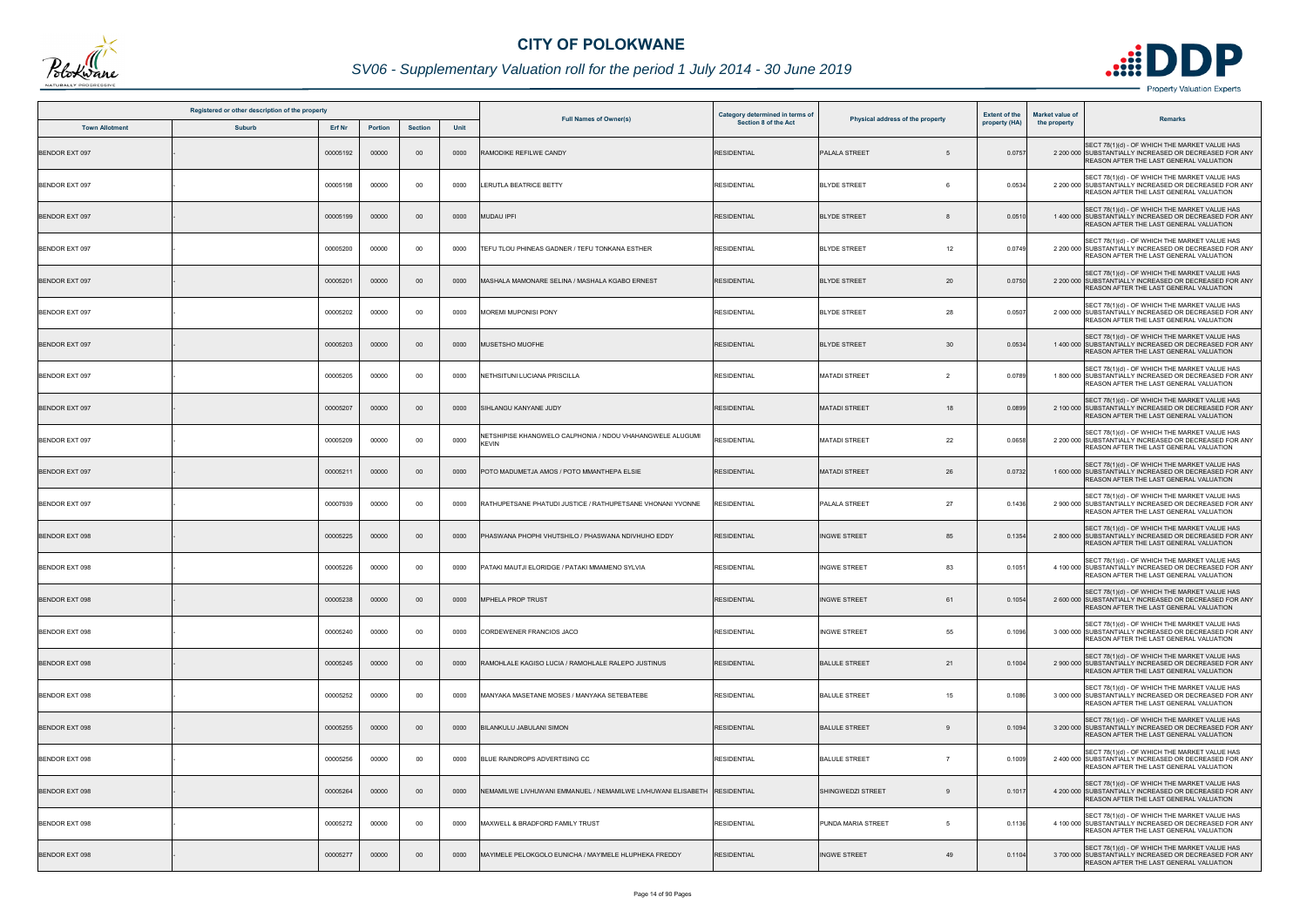

## *SV06 - Supplementary Valuation roll for the period 1 July 2014 - 30 June 2019*

|                       | Registered or other description of the property |               |                |                |      | <b>Full Names of Owner(s)</b>                                    | <b>Category determined in terms of</b> | Physical address of the property                       | <b>Extent of the</b> | <b>Market value of</b> | <b>Remarks</b>                                                                                                                                     |
|-----------------------|-------------------------------------------------|---------------|----------------|----------------|------|------------------------------------------------------------------|----------------------------------------|--------------------------------------------------------|----------------------|------------------------|----------------------------------------------------------------------------------------------------------------------------------------------------|
| <b>Town Allotment</b> | <b>Suburb</b>                                   | <b>Erf Nr</b> | <b>Portion</b> | <b>Section</b> | Unit |                                                                  | <b>Section 8 of the Act</b>            |                                                        | property (HA)        | the property           |                                                                                                                                                    |
| BENDOR EXT 098        |                                                 | 00005287      | 00000          | $00\,$         | 0000 | NXUMALO GIVEN MPISI                                              | <b>RESIDENTIAL</b>                     | <b>BALULE STREET</b><br>20                             | 0.112                |                        | SECT 78(1)(d) - OF WHICH THE MARKET VALUE HAS<br>3 400 000 SUBSTANTIALLY INCREASED OR DECREASED FOR ANY<br>REASON AFTER THE LAST GENERAL VALUATION |
| <b>BENDOR EXT 098</b> |                                                 | 00005290      | 00000          | $00\,$         | 0000 | LEKALAKALA MANTOA LUCY / LEKALAKALA MOKOLOANYANE JACOB           | <b>RESIDENTIAL</b>                     | <b>INGWE STREET</b><br>21                              | 0.1074               |                        | SECT 78(1)(d) - OF WHICH THE MARKET VALUE HAS<br>3 100 000 SUBSTANTIALLY INCREASED OR DECREASED FOR ANY<br>REASON AFTER THE LAST GENERAL VALUATION |
| <b>BENDOR EXT 098</b> |                                                 | 00005292      | 00000          | $00\,$         | 0000 | ANDISILWE TRADINGS CC                                            | <b>RESIDENTIAL</b>                     | 10<br>SHINGWEDZI STREET                                | 0.1123               |                        | SECT 78(1)(d) - OF WHICH THE MARKET VALUE HAS<br>4 300 000 SUBSTANTIALLY INCREASED OR DECREASED FOR ANY<br>REASON AFTER THE LAST GENERAL VALUATION |
| <b>BENDOR EXT 098</b> |                                                 | 00005310      | 00000          | $00\,$         | 0000 | REMBULUWANI THIHANEDZWI / MALETE MAMATSHENG MARCIA               | <b>RESIDENTIAL</b>                     | <b>INGWE STREET</b><br>24                              | 0.1074               |                        | SECT 78(1)(d) - OF WHICH THE MARKET VALUE HAS<br>3 100 000 SUBSTANTIALLY INCREASED OR DECREASED FOR ANY<br>REASON AFTER THE LAST GENERAL VALUATION |
| BENDOR EXT 098        |                                                 | 00005311      | 00000          | 00             | 0000 | NKHWASHU RAYMOND / NKHWASHU KHENSANI                             | <b>RESIDENTIAL</b>                     | 28<br><b>INGWE STREET</b>                              | 0.1161               |                        | SECT 78(1)(d) - OF WHICH THE MARKET VALUE HAS<br>4 900 000 SUBSTANTIALLY INCREASED OR DECREASED FOR ANY<br>REASON AFTER THE LAST GENERAL VALUATION |
| BENDOR EXT 098        |                                                 | 00005312      | 00000          | $00\,$         | 0000 | RAPETSOA MOLATELO FAITH                                          | <b>RESIDENTIAL</b>                     | <b>INGWE STREET</b><br>30                              | 0.1192               |                        | SECT 78(1)(d) - OF WHICH THE MARKET VALUE HAS<br>3 600 000 SUBSTANTIALLY INCREASED OR DECREASED FOR ANY<br>REASON AFTER THE LAST GENERAL VALUATION |
| BENDOR EXT 100        | <b>BENDOR PARK</b>                              | 00007341      | 00000          | $00\,$         | 0199 | MATHOSA MAKGAHLELA ABRAM                                         | <b>RESIDENTIAL</b>                     | <b>UNIT 199</b><br>SS BENDOR EXTENSION 100 EAST        | 0.0062               |                        | SECT 78(1)(c) - SUBDIVIDED OR CONSOLIDATED AFTER<br>420 000 THE LAST GENERAL VALUATION                                                             |
| <b>BENDOR EXT 100</b> | <b>BENDOR PARK</b>                              | 00007341      | 00000          | $00\,$         | 0200 | NGOBENI SHANISEKA VINCENT                                        | <b>RESIDENTIAL</b>                     | SS BENDOR EXTENSION 100 EAST<br><b>UNIT 200</b>        | 0.0062               |                        | 420 000 SECT 78(1)(c) - SUBDIVIDED OR CONSOLIDATED AFTER<br>THE LAST GENERAL VALUATION                                                             |
| BENDOR EXT 100        | <b>BENDOR PARK</b>                              | 00007341      | 00000          | 00             | 0201 | MOSIMA RAISIBE GLORIA                                            | RESIDENTIAL                            | <b>UNIT 201</b><br>SS BENDOR EXTENSION 100 EAST        | 0.0062               |                        | 420 000 SECT 78(1)(c) - SUBDIVIDED OR CONSOLIDATED AFTER<br>THE LAST GENERAL VALUATION                                                             |
| <b>BENDOR EXT 100</b> | <b>BENDOR PARK</b>                              | 00007341      | 00000          | $00\,$         | 0202 | RAMAPHAKELA MMAPITSI STEPHINA / RAMAPHAKELA MATOME ELIAS         | <b>RESIDENTIAL</b>                     | <b>UNIT 202</b><br>SS BENDOR EXTENSION 100 EAST        | 0.0063               |                        | 430 000 SECT 78(1)(c) - SUBDIVIDED OR CONSOLIDATED AFTER<br>THE LAST GENERAL VALUATION                                                             |
| BENDOR EXT 100        | <b>BENDOR PARK</b>                              | 00007341      | 00000          | 00             | 0205 | MADULA EDWARD NTSHENGEDZENI / MADULA TONDANI LORRAINE            | <b>RESIDENTIAL</b>                     | <b>UNIT 205</b><br>SS BENDOR EXTENSION 100 EAST        | 0.0065               |                        | 440 000 SECT 78(1)(c) - SUBDIVIDED OR CONSOLIDATED AFTER<br>THE LAST GENERAL VALUATION                                                             |
| BENDOR EXT 100        | <b>BENDOR PARK</b>                              | 00007341      | 00000          | $00\,$         | 0212 | SHIKOVHELE FHULUFHEDZANI WENDY / TSHIKOVHELE NNDWELENI<br>ERICAN | <b>RESIDENTIAL</b>                     | <b>UNIT 212</b><br>SS BENDOR EXTENSION 100 EAST        | 0.0064               |                        | 430 000 SECT 78(1)(c) - SUBDIVIDED OR CONSOLIDATED AFTER<br>THE LAST GENERAL VALUATION                                                             |
| BENDOR EXT 100        | <b>BENDOR PARK</b>                              | 00007341      | 00000          | 00             | 0233 | MOKOELE SELAELO ANNA                                             | <b>RESIDENTIAL</b>                     | SS BENDOR EXTENSION 100 EAST<br><b>UNIT 233</b>        | 0.0050               |                        | SECT 78(1)(c) - SUBDIVIDED OR CONSOLIDATED AFTER<br>340 000 THE LAST GENERAL VALUATION                                                             |
| <b>BENDOR EXT 100</b> | <b>BENDOR PARK</b>                              | 00007341      | 00000          | $00\,$         | 0234 | SEBITSO NOKO CATHERINE / SEBITSO NTSUNDENI SAMUEL                | <b>RESIDENTIAL</b>                     | SS BENDOR EXTENSION 100 EAST<br><b>UNIT 234</b>        | 0.0050               |                        | 340 000 SECT 78(1)(c) - SUBDIVIDED OR CONSOLIDATED AFTER<br>THE LAST GENERAL VALUATION                                                             |
| BENDOR EXT 100        | <b>BENDOR PARK</b>                              | 00007341      | 00000          | $00\,$         | 0235 | KALLA ASGAR ALI / PATEL ZULEIGA                                  | <b>RESIDENTIAL</b>                     | <b>UNIT 235</b><br>SS BENDOR EXTENSION 100 EAST        | 0.0050               | 340 000                | SECT 78(1)(c) - SUBDIVIDED OR CONSOLIDATED AFTER<br>THE LAST GENERAL VALUATION                                                                     |
| <b>BENDOR EXT 100</b> | <b>BENDOR PARK</b>                              | 00007341      | 00000          | $00\,$         | 0236 | <b>MALEKA SHARLOT RAISIBE</b>                                    | <b>RESIDENTIAL</b>                     | SS BENDOR EXTENSION 100 EAST<br><b>UNIT 236</b>        | 0.0050               |                        | 340 000 SECT 78(1)(c) - SUBDIVIDED OR CONSOLIDATED AFTER<br>THE LAST GENERAL VALUATION                                                             |
| BENDOR EXT 100        | <b>BENDOR PARK</b>                              | 00007341      | 00000          | $00\,$         | 0238 | MAKHAFOLA KGOROSHI MARGARET LEBOGANG                             | <b>RESIDENTIAL</b>                     | <b>UNIT 238</b><br>SS BENDOR EXTENSION 100 EAST        | 0.0050               |                        | 340 000 SECT 78(1)(c) - SUBDIVIDED OR CONSOLIDATED AFTER<br>THE LAST GENERAL VALUATION                                                             |
| <b>BENDOR EXT 100</b> | <b>BENDOR PARK</b>                              | 00007341      | 00000          | $00\,$         | 0239 | PROVINCIAL GOVERNMENT OF LIMPOPO                                 | <b>RESIDENTIAL</b>                     | <b>UNIT 239</b><br><b>SS BENDOR EXTENSION 100 EAST</b> | 0.0050               |                        | 340 000 SECT 78(1)(c) - SUBDIVIDED OR CONSOLIDATED AFTER<br>THE LAST GENERAL VALUATION                                                             |
| BENDOR EXT 100        | <b>BENDOR PARK</b>                              | 00007341      | 00000          | 00             | 0244 | SEHASWANA MALEBO ROSINAH / SEHASWANA MATOME AMOS                 | <b>RESIDENTIAL</b>                     | <b>UNIT 244</b><br>SS BENDOR EXTENSION 100 EAST        | 0.0050               |                        | 340 000 SECT 78(1)(c) - SUBDIVIDED OR CONSOLIDATED AFTER<br>THE LAST GENERAL VALUATION                                                             |
| BENDOR EXT 100        | <b>BENDOR PARK</b>                              | 00007341      | 00000          | $00\,$         | 0245 | PROVINCIAL GOVERNMENT OF LIMPOPO                                 | <b>RESIDENTIAL</b>                     | <b>UNIT 245</b><br>SS BENDOR EXTENSION 100 EAST        | 0.0050               |                        | 340 000 SECT 78(1)(c) - SUBDIVIDED OR CONSOLIDATED AFTER<br>THE LAST GENERAL VALUATION                                                             |
| BENDOR EXT 100        | <b>BENDOR PARK</b>                              | 00007341      | 00000          | $00\,$         | 0247 | MAJA MPHO MELIDA / MAJA KHIKHA PIET                              | <b>RESIDENTIAL</b>                     | <b>UNIT 247</b><br>SS BENDOR EXTENSION 100 EAST        | 0.0050               |                        | 340 000 SECT 78(1)(c) - SUBDIVIDED OR CONSOLIDATED AFTER<br>THE LAST GENERAL VALUATION                                                             |
| <b>BENDOR EXT 100</b> | <b>BENDOR PARK</b>                              | 00007341      | 00000          | $00\,$         | 0248 | PROVINCIAL GOVERNMENT OF LIMPOPO                                 | <b>RESIDENTIAL</b>                     | <b>UNIT 248</b><br>SS BENDOR EXTENSION 100 EAST        | 0.0050               |                        | 340 000 SECT 78(1)(c) - SUBDIVIDED OR CONSOLIDATED AFTER<br>THE LAST GENERAL VALUATION                                                             |
| BENDOR EXT 100        | <b>BENDOR PARK</b>                              | 00007341      | 00000          | $00\,$         | 0249 | MOHLALA MAGOANE ANNAH                                            | <b>RESIDENTIAL</b>                     | <b>UNIT 249</b><br>SS BENDOR EXTENSION 100 EAST        | 0.0050               |                        | SECT 78(1)(c) - SUBDIVIDED OR CONSOLIDATED AFTER<br>340 000 THE LAST GENERAL VALUATION                                                             |

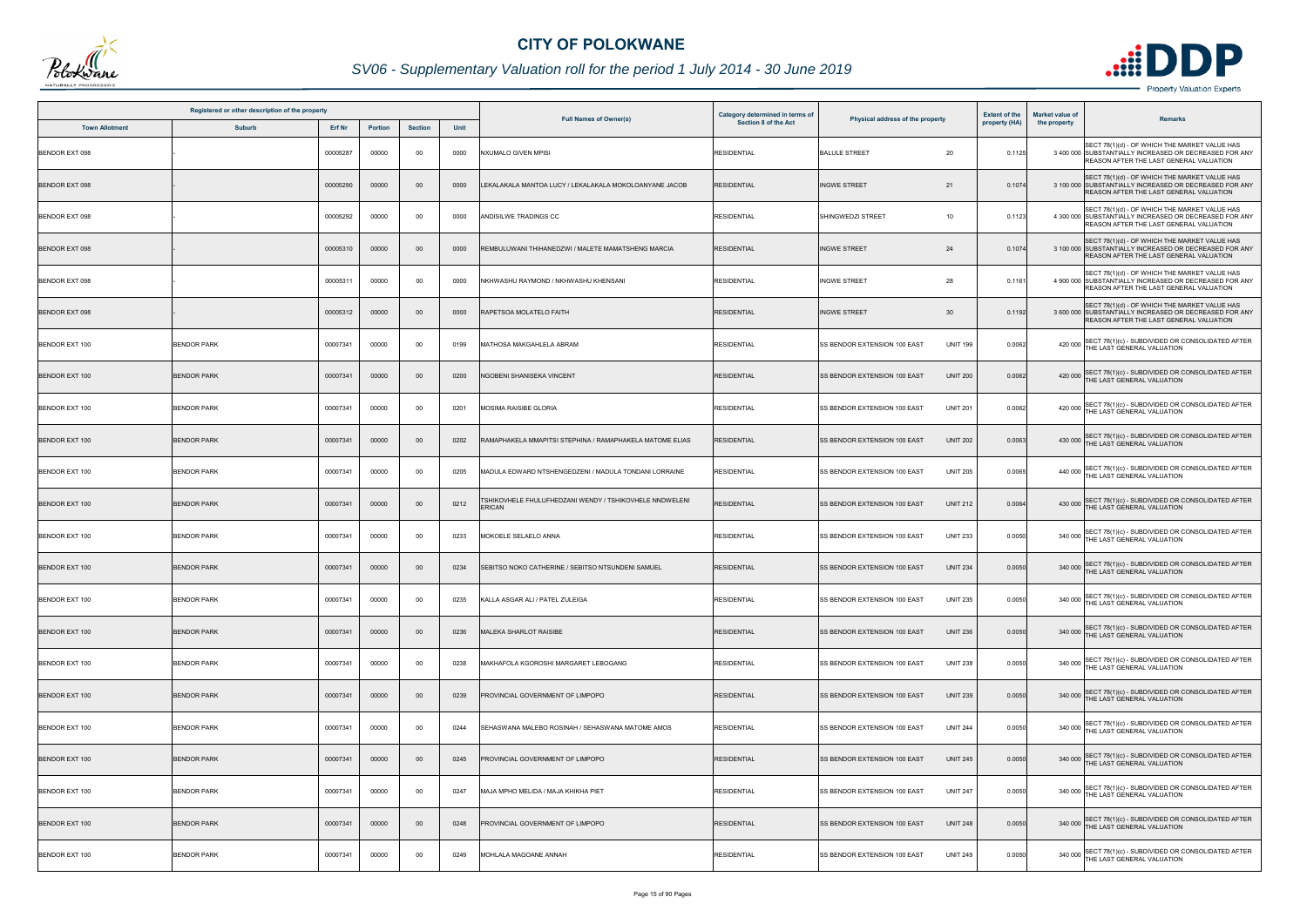

## *SV06 - Supplementary Valuation roll for the period 1 July 2014 - 30 June 2019*

|                       | Registered or other description of the property |          |                |                |      |                                                            | Category determined in terms of | Physical address of the property                       | <b>Extent of the</b> | <b>Market value of</b><br><b>Remarks</b>                                                                                                           |
|-----------------------|-------------------------------------------------|----------|----------------|----------------|------|------------------------------------------------------------|---------------------------------|--------------------------------------------------------|----------------------|----------------------------------------------------------------------------------------------------------------------------------------------------|
| <b>Town Allotment</b> | <b>Suburb</b>                                   | Erf Nr   | <b>Portion</b> | <b>Section</b> | Unit | <b>Full Names of Owner(s)</b>                              | <b>Section 8 of the Act</b>     |                                                        | property (HA)        | the property                                                                                                                                       |
| <b>BENDOR EXT 100</b> | <b>BENDOR PARK</b>                              | 00007341 | 00000          | $00\,$         | 0250 | ROVINCIAL GOVERNMENT OF LIMPOPO                            | <b>RESIDENTIAL</b>              | <b>SS BENDOR EXTENSION 100 EAST</b><br><b>UNIT 250</b> | 0.0050               | SECT 78(1)(c) - SUBDIVIDED OR CONSOLIDATED AFTER<br>340 000 THE LAST GENERAL VALUATION                                                             |
| BENDOR EXT 100        | <b>BENDOR PARK</b>                              | 00007341 | 00000          | $00\,$         | 0251 | MADIE ROBERT KGABO / MAJA MAKGATHO ZACHARIA                | <b>RESIDENTIAL</b>              | <b>UNIT 251</b><br>SS BENDOR EXTENSION 100 EAST        | 0.0050               | 340 000 SECT 78(1)(c) - SUBDIVIDED OR CONSOLIDATED AFTER<br>THE LAST GENERAL VALUATION                                                             |
| <b>BENDOR EXT 101</b> |                                                 | 00005676 | 00000          | $00\,$         | 0000 | LEKOLOANA NANAKI ZIPPORA                                   | <b>VACANT LAND</b>              | <b>CROWN CRESCENT</b><br>47                            | 0.0619               | SECT 78(1)(c) - SUBDIVIDED OR CONSOLIDATED AFTER<br>370 000 THE LAST GENERAL VALUATION                                                             |
| BENDOR EXT 101        |                                                 | 00005678 | 00000          | 00             | 0000 | FRANSI MASEDI TECHNICAL SOLUTIONS PTY LTD                  | <b>VACANT LAND</b>              | <b>CROWN CRESCENT</b><br>43                            | 0.0604               | SECT 78(1)(c) - SUBDIVIDED OR CONSOLIDATED AFTER<br>360 000 THE LAST GENERAL VALUATION                                                             |
| <b>BENDOR EXT 101</b> |                                                 | 00005679 | 00000          | $00\,$         | 0000 | MALOBANE PETUNIA TSAKANE                                   | <b>VACANT LAND</b>              | <b>CROWN CRESCENT</b><br>41                            | 0.0604               | 360 000 SECT 78(1)(c) - SUBDIVIDED OR CONSOLIDATED AFTER<br>THE LAST GENERAL VALUATION                                                             |
| BENDOR EXT 101        |                                                 | 00005683 | 00000          | 00             | 0000 | PHEEHA MMAPULA CONSTANCE / PHEEHA LETJEKA LAWRENCE         | <b>VACANT LAND</b>              | 33<br><b>CROWN CRESCENT</b>                            | 0.1342               | SECT 78(1)(c) - SUBDIVIDED OR CONSOLIDATED AFTER<br>800 000 THE LAST GENERAL VALUATION                                                             |
| BENDOR EXT 101        |                                                 | 00005684 | 00000          | $00\,$         | 0000 | KHOROMMBI NDIVHUHO GODWIN RICK / KHOROMMBI ALUWANI         | <b>VACANT LAND</b>              | 31<br><b>CROWN CRESCENT</b>                            | 0.0797               | SECT 78(1)(c) - SUBDIVIDED OR CONSOLIDATED AFTER<br>480 000 THE LAST GENERAL VALUATION                                                             |
| BENDOR EXT 101        |                                                 | 00005686 | 00000          | 00             | 0000 | NETSHITOMBONI MALESOLO FAITH / NETSHITOMBONI FHUMULANI     | <b>VACANT LAND</b>              | 27<br><b>CROWN CRESCENT</b>                            | 0.0650               | 390 000 SECT 78(1)(c) - SUBDIVIDED OR CONSOLIDATED AFTER<br>THE LAST GENERAL VALUATION                                                             |
| BENDOR EXT 101        |                                                 | 00005688 | 00000          | $00\,$         | 0000 | <b>KHOSA PHILLIP</b>                                       | <b>VACANT LAND</b>              | <b>CROWN CRESCENT</b><br>23                            | 0.0414               | SECT 78(1)(c) - SUBDIVIDED OR CONSOLIDATED AFTER<br>250 000 THE LAST GENERAL VALUATION                                                             |
| BENDOR EXT 101        |                                                 | 00005689 | 00000          | $00\,$         | 0000 | MAHLAKWANE LUCAS LEHLOGONOLO / MAHLAKWANE YOLANDA THEMBI   | <b>/ACANT LAND</b>              | 21<br><b>CROWN CRESCENT</b>                            | 0.0600               | SECT 78(1)(c) - SUBDIVIDED OR CONSOLIDATED AFTER<br>360 000 THE LAST GENERAL VALUATION                                                             |
| BENDOR EXT 101        |                                                 | 00005690 | 00000          | $00\,$         | 0000 | KAMOGELO MAKGERU TRUST                                     | <b>RESIDENTIAL</b>              | <b>CROWN CRESCENT</b><br>19                            | 0.0600               | SECT 78(1)(d) - OF WHICH THE MARKET VALUE HAS<br>1 900 000 SUBSTANTIALLY INCREASED OR DECREASED FOR ANY<br>REASON AFTER THE LAST GENERAL VALUATION |
| BENDOR EXT 101        |                                                 | 00005691 | 00000          | $00\,$         | 0000 | NTSOANE ANNAH MALEMANE / NTSOANE MODITI SAMUEL             | <b>VACANT LAND</b>              | <b>CROWN CRESCENT</b><br>17                            | 0.0600               | 360 000 SECT 78(1)(c) - SUBDIVIDED OR CONSOLIDATED AFTER<br>THE LAST GENERAL VALUATION                                                             |
| BENDOR EXT 101        |                                                 | 00005692 | 00000          | $00\,$         | 0000 | SASEBOLA TSHWARESA SHIRLEY / SASEBOLA TAKALANI ALEX        | <b>RESIDENTIAL</b>              | <b>CROWN CRESCENT</b><br>15                            | 0.0600               | SECT 78(1)(d) - OF WHICH THE MARKET VALUE HAS<br>1 200 000 SUBSTANTIALLY INCREASED OR DECREASED FOR ANY<br>REASON AFTER THE LAST GENERAL VALUATION |
| BENDOR EXT 101        |                                                 | 00005694 | 00000          | 00             | 0000 | MALULEKE RHULANI LORENCE                                   | <b>VACANT LAND</b>              | <b>CROWN CRESCENT</b><br>11                            | 0.061                | 370 000 SECT 78(1)(c) - SUBDIVIDED OR CONSOLIDATED AFTER<br>THE LAST GENERAL VALUATION                                                             |
| <b>BENDOR EXT 101</b> |                                                 | 00005700 | 00000          | $00\,$         | 0000 | DITHIPE DEVELOPMENT INSTITUTE PTY LTD                      | <b>VACANT LAND</b>              | CASTLE CLOSE<br>6                                      | 0.1145               | SECT 78(1)(c) - SUBDIVIDED OR CONSOLIDATED AFTER<br>690 000<br>THE LAST GENERAL VALUATION                                                          |
| BENDOR EXT 101        |                                                 | 00005701 | 00000          | 00             | 0000 | MATHABATHA CHRIS MABONTSHI / MATHABATHA RAMADIMETJA GRANNY | VACANT LAND                     | <b>CASTLE CLOSE</b><br>$\overline{7}$                  | 0.2489               | SECT 78(1)(c) - SUBDIVIDED OR CONSOLIDATED AFTER<br>1 280 000 THE LAST GENERAL VALUATION                                                           |
| BENDOR EXT 101        |                                                 | 00005705 | 00000          | $00\,$         | 0000 | LESUFI MARABI LIVY / LESUFI MODIGATI SALPHINA              | <b>VACANT LAND</b>              | <b>CROWN CRESCENT</b><br>-1                            | 0.0603               | 360 000 SECT 78(1)(c) - SUBDIVIDED OR CONSOLIDATED AFTER<br>THE LAST GENERAL VALUATION                                                             |
| BENDOR EXT 101        |                                                 | 00005706 | 00000          | 00             | 0000 | BALOYI MIKATEKO INNOCENTIA / BALOYI MATTHEWS BOB           | <b>VACANT LAND</b>              | 77<br><b>KINGSWAY</b>                                  | 0.0668               | 400 000 SECT 78(1)(c) - SUBDIVIDED OR CONSOLIDATED AFTER<br>THE LAST GENERAL VALUATION                                                             |
| <b>BENDOR EXT 101</b> |                                                 | 00005707 | 00000          | $00\,$         | 0000 | MEHLAPE MABUKE MANCY / MEHLAPE ISAAC MOREMOGOLO            | <b>VACANT LAND</b>              | <b>KINGSWAY WEST</b><br>75                             | 0.0668               | SECT 78(1)(c) - SUBDIVIDED OR CONSOLIDATED AFTER<br>400 000 THE LAST GENERAL VALUATION                                                             |
| BENDOR EXT 101        |                                                 | 00005724 | 00000          | $00\,$         | 0000 | BAKOTO CONSTRUCTION & PROJECTS CC                          | <b>VACANT LAND</b>              | <b>KINGSWAY</b><br>45                                  | 0.0621               | 380 000 SECT 78(1)(c) - SUBDIVIDED OR CONSOLIDATED AFTER<br>THE LAST GENERAL VALUATION                                                             |
| BENDOR EXT 101        |                                                 | 00005725 | 00000          | $00\,$         | 0000 | NTSOANE CHUEUEKGOLO JOSEPH                                 | <b>VACANT LAND</b>              | <b>KINGSWAY</b><br>43                                  | 0.0621               | 380 000 SECT 78(1)(c) - SUBDIVIDED OR CONSOLIDATED AFTER<br>THE LAST GENERAL VALUATION                                                             |
| BENDOR EXT 101        |                                                 | 00005727 | 00000          | $00\,$         | 0000 | SHOGOLE THAKATHOLOLO MATTHEWS / SHOGOLE RAMATSIMELA GLORIA | <b>VACANT LAND</b>              | <b>KINGSWAY</b><br>39                                  | 0.0621               | 380 000 SECT 78(1)(c) - SUBDIVIDED OR CONSOLIDATED AFTER<br>THE LAST GENERAL VALUATION                                                             |
| BENDOR EXT 101        |                                                 | 00005731 | 00000          | $00\,$         | 0000 | RIKHOTSO MUHLURI ALVINAH / PHASWANA FULUFHELO              | <b>VACANT LAND</b>              | <b>KINGSWAY WEST</b><br>31                             | 0.0621               | SECT 78(1)(c) - SUBDIVIDED OR CONSOLIDATED AFTER<br>380 000 THE LAST GENERAL VALUATION                                                             |

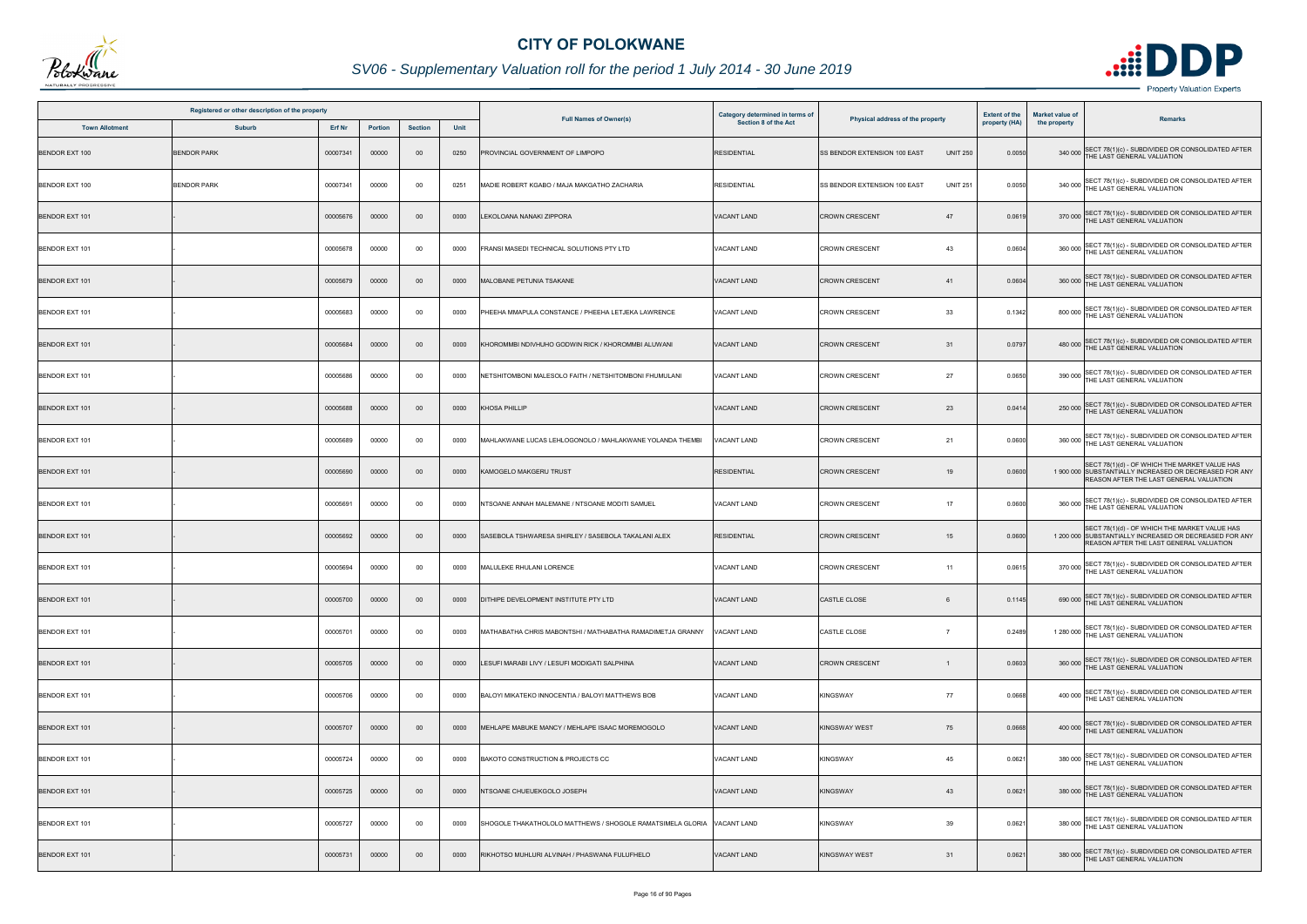

## *SV06 - Supplementary Valuation roll for the period 1 July 2014 - 30 June 2019*

|                       | Registered or other description of the property |                |                |      |                                                            | Category determined in terms of |                                         | <b>Extent of the</b> | <b>Market value of</b>                                                                                                                             |
|-----------------------|-------------------------------------------------|----------------|----------------|------|------------------------------------------------------------|---------------------------------|-----------------------------------------|----------------------|----------------------------------------------------------------------------------------------------------------------------------------------------|
| <b>Town Allotment</b> | Erf Nr<br><b>Suburb</b>                         | <b>Portion</b> | <b>Section</b> | Unit | <b>Full Names of Owner(s)</b>                              | <b>Section 8 of the Act</b>     | <b>Physical address of the property</b> | property (HA)        | <b>Remarks</b><br>the property                                                                                                                     |
| BENDOR EXT 101        | 00005758                                        | 00000          | $00\,$         | 0000 | MAKHAGA RACHEL                                             | <b>RESIDENTIAL</b>              | <b>WINDSOR AVENUE</b><br>$\overline{1}$ | 0.0539               | SECT 78(1)(d) - OF WHICH THE MARKET VALUE HAS<br>1 100 000 SUBSTANTIALLY INCREASED OR DECREASED FOR ANY<br>REASON AFTER THE LAST GENERAL VALUATION |
| <b>BENDOR EXT 101</b> | 00005759                                        | 00000          | $00\,$         | 0000 | SP&K PROP PTY LTD                                          | PRIVATE OPEN SPACE              | <b>KINGSWAY</b><br>-1                   | 0.2698               | SECT 78(1)(c) - SUBDIVIDED OR CONSOLIDATED AFTER<br>1 000 THE LAST GENERAL VALUATION                                                               |
| BENDOR EXT 101        | 00005764                                        | 00000          | 00             | 0000 | RALEKGOKGO ROSA NAKEDI / RALEKGOKGO MAKINTA JAN            | <b>RESIDENTIAL</b>              | <b>HILLSIDE AVENUE</b>                  | 0.0599               | SECT 78(1)(d) - OF WHICH THE MARKET VALUE HAS<br>2 200 000 SUBSTANTIALLY INCREASED OR DECREASED FOR ANY<br>REASON AFTER THE LAST GENERAL VALUATION |
| <b>BENDOR EXT 101</b> | 00005765                                        | 00000          | $00\,$         | 0000 | MADZIBANYIKA ANTONY                                        | <b>RESIDENTIAL</b>              | <b>HILLSIDE AVENUE</b><br>8             | 0.0599               | SECT 78(1)(d) - OF WHICH THE MARKET VALUE HAS<br>2 500 000 SUBSTANTIALLY INCREASED OR DECREASED FOR ANY<br>REASON AFTER THE LAST GENERAL VALUATION |
| BENDOR EXT 101        | 00005766                                        | 00000          | $00\,$         | 0000 | MUGWEDE ENOCK                                              | VACANT LAND                     | <b>HILLSIDE AVENUE</b><br>10            | 0.0599               | 360 000 SECT 78(1)(c) - SUBDIVIDED OR CONSOLIDATED AFTER<br>THE LAST GENERAL VALUATION                                                             |
| BENDOR EXT 101        | 00005767                                        | 00000          | $00\,$         | 0000 | MUNYAI MASHUDU JULIA                                       | <b>VACANT LAND</b>              | <b>HILLSIDE AVENUE</b><br>12            | 0.0599               | 360 000 SECT 78(1)(c) - SUBDIVIDED OR CONSOLIDATED AFTER<br>THE LAST GENERAL VALUATION                                                             |
| BENDOR EXT 101        | 00005768                                        | 00000          | $00\,$         | 0000 | NEMUFHANDANI AVHURENGWI STANLEY                            | <b>RESIDENTIAL</b>              | <b>HILLSIDE AVENUE</b><br>14            | 0.0599               | SECT 78(1)(d) - OF WHICH THE MARKET VALUE HAS<br>2 100 000 SUBSTANTIALLY INCREASED OR DECREASED FOR ANY<br>REASON AFTER THE LAST GENERAL VALUATION |
| BENDOR EXT 101        | 00005770                                        | 00000          | $00\,$         | 0000 | SHONGWE TLOU BELLINDA / SHONGWE NKOSINATHI SIPHO           | <b>RESIDENTIAL</b>              | <b>HILLSIDE AVENUE</b><br>18            | 0.0599               | SECT 78(1)(d) - OF WHICH THE MARKET VALUE HAS<br>1 900 000 SUBSTANTIALLY INCREASED OR DECREASED FOR ANY<br>REASON AFTER THE LAST GENERAL VALUATION |
| BENDOR EXT 101        | 00005775                                        | 00000          | 00             | 0000 | MOJAPELO SEKGAPA PHINEAS / MOJAPELO MOEKHI JOHANNA         | <b>VACANT LAND</b>              | 28<br><b>HILLSIDE AVENUE</b>            | 0.0737               | 440 000 SECT 78(1)(c) - SUBDIVIDED OR CONSOLIDATED AFTER<br>THE LAST GENERAL VALUATION                                                             |
| <b>BENDOR EXT 101</b> | 00005777                                        | 00000          | $00\,$         | 0000 | MASHALA MMAMOKGADI SHIRLEY                                 | <b>VACANT LAND</b>              | <b>SCHOOL END</b><br>$\overline{2}$     | 0.1234               | SECT 78(1)(c) - SUBDIVIDED OR CONSOLIDATED AFTER<br>740 000 THE LAST GENERAL VALUATION                                                             |
| BENDOR EXT 101        | 00005778                                        | 00000          | 00             | 0000 | MOTHIBA HLABIRWA MARINA                                    | <b>RESIDENTIAL</b>              | <b>SCHOOL END</b><br>$\overline{1}$     | 0.0507               | SECT 78(1)(d) - OF WHICH THE MARKET VALUE HAS<br>1 800 000 SUBSTANTIALLY INCREASED OR DECREASED FOR ANY<br>REASON AFTER THE LAST GENERAL VALUATION |
| BENDOR EXT 101        | 00005779                                        | 00000          | $00\,$         | 0000 | BOPAPE MAPULA SABINAH / MOJAPELO SEKGAPA PHINEAS           | <b>VACANT LAND</b>              | <b>HILLSIDE AVENUE</b><br>30            | 0.0702               | 420 000 SECT 78(1)(c) - SUBDIVIDED OR CONSOLIDATED AFTER<br>THE LAST GENERAL VALUATION                                                             |
| BENDOR EXT 101        | 00005781                                        | 00000          | $00\,$         | 0000 | BALOYI MICHAEL JABULANE                                    | <b>RESIDENTIAL</b>              | 34<br><b>HILLSIDE AVENUE</b>            | 0.0510               | SECT 78(1)(d) - OF WHICH THE MARKET VALUE HAS<br>1 800 000 SUBSTANTIALLY INCREASED OR DECREASED FOR ANY<br>REASON AFTER THE LAST GENERAL VALUATION |
| BENDOR EXT 101        | 00005785                                        | 00000          | 00             | 0000 | CHABALALA MAKHOSANI DESMOND / CHABALALA TSAKANI LUCY       | <b>RESIDENTIAL</b>              | <b>HILLSIDE AVENUE</b><br>42            | 0.0435               | SECT 78(1)(d) - OF WHICH THE MARKET VALUE HAS<br>1 200 000 SUBSTANTIALLY INCREASED OR DECREASED FOR ANY<br>REASON AFTER THE LAST GENERAL VALUATION |
| BENDOR EXT 101        | 00005789                                        | 00000          | 00             | 0000 | MOKONYANE REBECCA PINKI / MOKONYANE NKGOEHLE SOLOMON       | <b>RESIDENTIAL</b>              | 50<br>HILLSIDE AVENUE                   | 0.0400               | SECT 78(1)(d) - OF WHICH THE MARKET VALUE HAS<br>1 700 000 SUBSTANTIALLY INCREASED OR DECREASED FOR ANY<br>REASON AFTER THE LAST GENERAL VALUATION |
| <b>BENDOR EXT 101</b> | 00005794                                        | 00000          | $00\,$         | 0000 | SUPREME EDGE INV PTY LTD                                   | <b>RESIDENTIAL</b>              | 60<br><b>HILLSIDE AVENUE</b>            | 0.0402               | SECT 78(1)(d) - OF WHICH THE MARKET VALUE HAS<br>1 400 000 SUBSTANTIALLY INCREASED OR DECREASED FOR ANY<br>REASON AFTER THE LAST GENERAL VALUATION |
| BENDOR EXT 101        | 00005798                                        | 00000          | 00             | 0000 | <b>MASINGI THEMBA FRANK</b>                                | <b>RESIDENTIAL</b>              | <b>HILLSIDE AVENUE</b><br>68            | 0.0420               | SECT 78(1)(d) - OF WHICH THE MARKET VALUE HAS<br>1 800 000 SUBSTANTIALLY INCREASED OR DECREASED FOR ANY<br>REASON AFTER THE LAST GENERAL VALUATION |
| <b>BENDOR EXT 101</b> | 00005799                                        | 00000          | $00\,$         | 0000 | <b>KKK PROP INV TRUST</b>                                  | <b>RESIDENTIAL</b>              | <b>HILLSIDE AVENUE</b><br>70            | 0.0422               | SECT 78(1)(d) - OF WHICH THE MARKET VALUE HAS<br>1 400 000 SUBSTANTIALLY INCREASED OR DECREASED FOR ANY<br>REASON AFTER THE LAST GENERAL VALUATION |
| BENDOR EXT 101        | 00005801                                        | 00000          | 00             | 0000 | MAGAGANE DUMEZULWINI JOSHUA                                | <b>VACANT LAND</b>              | <b>HILLSIDE AVENUE</b><br>74            | 0.0410               | SECT 78(1)(c) - SUBDIVIDED OR CONSOLIDATED AFTER<br>250 000 THE LAST GENERAL VALUATION                                                             |
| BENDOR EXT 101        | 00005804                                        | 00000          | $00\,$         | 0000 | MOGOTLADI FAMILY TRUST                                     | <b>RESIDENTIAL</b>              | <b>HILLSIDE AVENUE</b><br>80            | 0.0459               | SECT 78(1)(d) - OF WHICH THE MARKET VALUE HAS<br>1 800 000 SUBSTANTIALLY INCREASED OR DECREASED FOR ANY<br>REASON AFTER THE LAST GENERAL VALUATION |
| BENDOR EXT 101        | 00005806                                        | 00000          | 00             | 0000 | MOLEPO MODIEGI LOUISA                                      | VACANT LAND                     | 84<br><b>HILLSIDE AVENUE</b>            | 0.0411               | SECT 78(1)(c) - SUBDIVIDED OR CONSOLIDATED AFTER<br>250 000 THE LAST GENERAL VALUATION                                                             |
| BENDOR EXT 101        | 00005807                                        | 00000          | $00\,$         | 0000 | CHABANGU NHLONIPHO RESPECT ABEL                            | <b>VACANT LAND</b>              | <b>HILLSIDE AVENUE</b><br>86            | 0.0417               | 250 000 SECT 78(1)(c) - SUBDIVIDED OR CONSOLIDATED AFTER<br>THE LAST GENERAL VALUATION                                                             |
| BENDOR EXT 101        | 00005808                                        | 00000          | 00             | 0000 | FOURIE CORNELIS JOHANNES / FOURIE STEPHANUS JOHANNES MEYER | <b>VACANT LAND</b>              | <b>HILLSIDE AVENUE</b><br>88            | 0.0414               | SECT 78(1)(c) - SUBDIVIDED OR CONSOLIDATED AFTER<br>250 000 THE LAST GENERAL VALUATION                                                             |

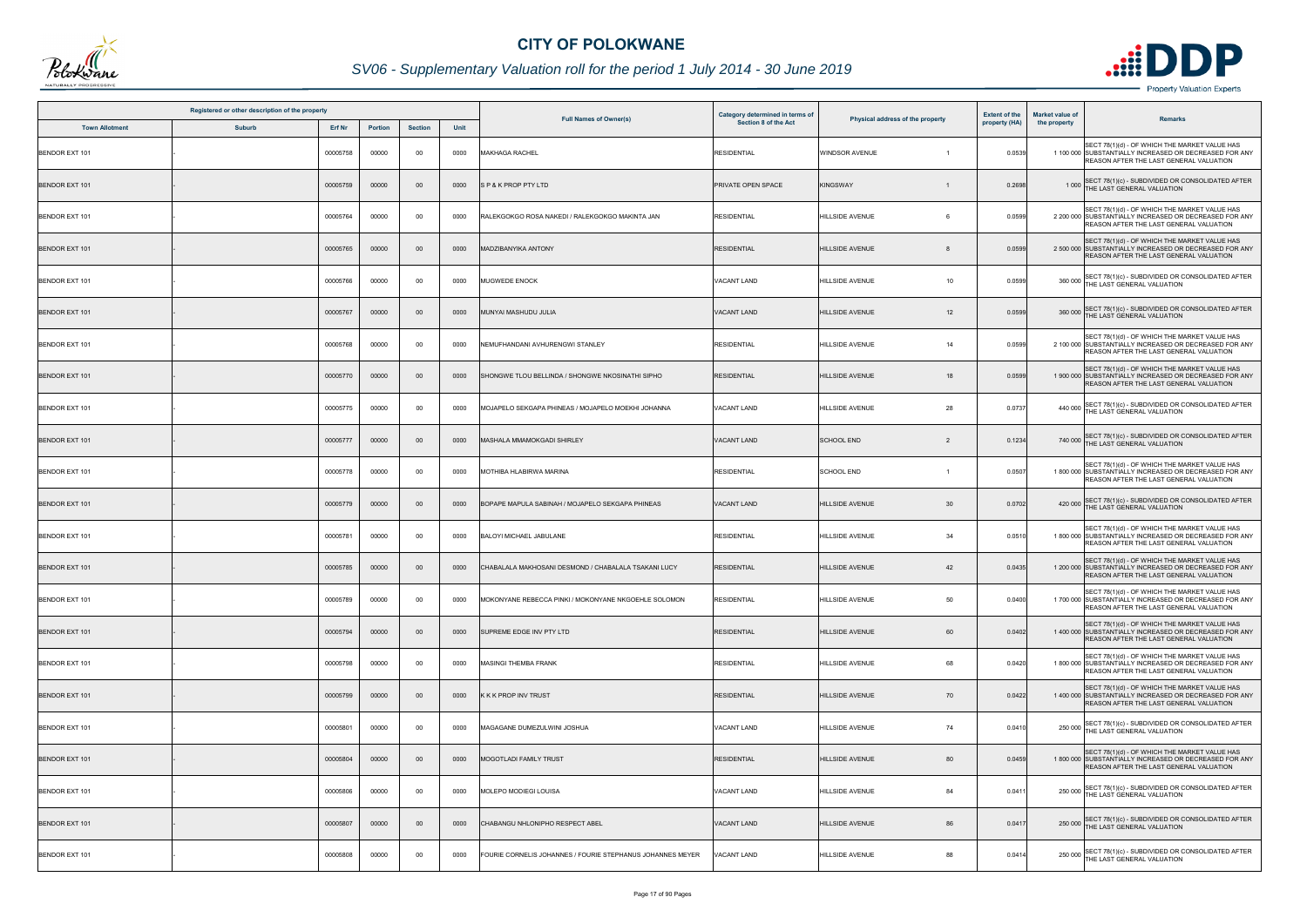

## *SV06 - Supplementary Valuation roll for the period 1 July 2014 - 30 June 2019*

|                       | Registered or other description of the property |          |                |                |      | <b>Full Names of Owner(s)</b>                            | Category determined in terms of |                                  | <b>Extent of the</b> | <b>Market value of</b><br>Remarks                                                                                                                  |
|-----------------------|-------------------------------------------------|----------|----------------|----------------|------|----------------------------------------------------------|---------------------------------|----------------------------------|----------------------|----------------------------------------------------------------------------------------------------------------------------------------------------|
| <b>Town Allotment</b> | <b>Suburb</b>                                   | Erf Nr   | <b>Portion</b> | <b>Section</b> | Unit |                                                          | Section 8 of the Act            | Physical address of the property | property (HA)        | the property                                                                                                                                       |
| <b>BENDOR EXT 101</b> |                                                 | 00005809 | 00000          | $00\,$         | 0000 | <b>MATHEBULA MBUSO PAT</b>                               | <b>RESIDENTIAL</b>              | <b>HILLSIDE AVENUE</b><br>90     | 0.041                | SECT 78(1)(d) - OF WHICH THE MARKET VALUE HAS<br>1 300 000 SUBSTANTIALLY INCREASED OR DECREASED FOR ANY<br>REASON AFTER THE LAST GENERAL VALUATION |
| BENDOR EXT 101        |                                                 | 00005810 | 00000          | $00\,$         | 0000 | RASEONA ABGALE ONOI / RASEONA ENSLIE                     | <b>VACANT LAND</b>              | <b>HILLSIDE AVE</b><br>92        | 0.0408               | SECT 78(1)(c) - SUBDIVIDED OR CONSOLIDATED AFTER<br>250 000 THE LAST GENERAL VALUATION                                                             |
| <b>BENDOR EXT 101</b> |                                                 | 00005811 | 00000          | $00\,$         | 0000 | <b>HEKA MORUTI CATHBERT</b>                              | <b>VACANT LAND</b>              | <b>HILLSIDE AVENUE</b><br>94     | 0.0417               | SECT 78(1)(c) - SUBDIVIDED OR CONSOLIDATED AFTER<br>250 000 THE LAST GENERAL VALUATION                                                             |
| BENDOR EXT 101        |                                                 | 00005812 | 00000          | 00             | 0000 | RAMONYAI MATHOBELA SALOME                                | <b>VACANT LAND</b>              | 96<br><b>HILLSIDE AVE</b>        | 0.0406               | 240 000 SECT 78(1)(c) - SUBDIVIDED OR CONSOLIDATED AFTER<br>THE LAST GENERAL VALUATION                                                             |
| <b>BENDOR EXT 101</b> |                                                 | 00005814 | 00000          | $00\,$         | 0000 | FULUFHUWANI PTY LTD                                      | <b>VACANT LAND</b>              | 100<br><b>HILLSIDE AVENUE</b>    | 0.0415               | 250 000 SECT 78(1)(c) - SUBDIVIDED OR CONSOLIDATED AFTER<br>THE LAST GENERAL VALUATION                                                             |
| BENDOR EXT 101        |                                                 | 00005815 | 00000          | 00             | 0000 | MOGASHOA MOLEPA SAMSON                                   | <b>VACANT LAND</b>              | 102<br><b>HILLSIDE AVENUE</b>    | 0.0406               | SECT 78(1)(c) - SUBDIVIDED OR CONSOLIDATED AFTER<br>240 000 THE LAST GENERAL VALUATION                                                             |
| <b>BENDOR EXT 101</b> |                                                 | 00005818 | 00000          | $00\,$         | 0000 | PHADAGI RENDANI                                          | <b>VACANT LAND</b>              | <b>HILLSIDE AVE</b><br>108       | 0.041                | 250 000 SECT 78(1)(c) - SUBDIVIDED OR CONSOLIDATED AFTER<br>THE LAST GENERAL VALUATION                                                             |
| BENDOR EXT 101        |                                                 | 00005819 | 00000          | 00             | 0000 | MACHAKA JULIET KHOLOFELO                                 | <b>RESIDENTIAL</b>              | <b>HILLSIDE AVENUE</b><br>110    | 0.0414               | SECT 78(1)(d) - OF WHICH THE MARKET VALUE HAS<br>1 900 000 SUBSTANTIALLY INCREASED OR DECREASED FOR ANY<br>REASON AFTER THE LAST GENERAL VALUATION |
| BENDOR EXT 101        |                                                 | 00005820 | 00000          | $00\,$         | 0000 | MKANSI ZIPHO / MKANSI AMUKELANI AZARIA                   | <b>VACANT LAND</b>              | <b>HILLSIDE AVENUE</b><br>112    | 0.0412               | 250 000 SECT 78(1)(c) - SUBDIVIDED OR CONSOLIDATED AFTER<br>THE LAST GENERAL VALUATION                                                             |
| BENDOR EXT 101        |                                                 | 00005821 | 00000          | $00\,$         | 0000 | HLAKO MPHO LILIAN LAURA / HLAKO KOENA ELIAS              | <b>RESIDENTIAL</b>              | <b>HILLSIDE AVENUE</b><br>114    | 0.0420               | SECT 78(1)(d) - OF WHICH THE MARKET VALUE HAS<br>1 900 000 SUBSTANTIALLY INCREASED OR DECREASED FOR ANY<br>REASON AFTER THE LAST GENERAL VALUATION |
| BENDOR EXT 101        |                                                 | 00005822 | 00000          | $00\,$         | 0000 | HLAKO KOENA ELIAS / HLAKO MPHO LILIAN LAURA              | <b>VACANT LAND</b>              | <b>HILLSIDE AVENUE</b><br>116    | 0.0413               | 250 000 SECT 78(1)(c) - SUBDIVIDED OR CONSOLIDATED AFTER<br>THE LAST GENERAL VALUATION                                                             |
| BENDOR EXT 101        |                                                 | 00005823 | 00000          | $00\,$         | 0000 | RANGWATO MODJADJI CECILIA                                | <b>VACANT LAND</b>              | <b>HILLSIDE AVENUE</b><br>118    | 0.0415               | 250 000 SECT 78(1)(c) - SUBDIVIDED OR CONSOLIDATED AFTER<br>THE LAST GENERAL VALUATION                                                             |
| BENDOR EXT 101        |                                                 | 00005824 | 00000          | $00\,$         | 0000 | NETSHIDZIVHANI FHUMULANI GODWIN                          | <b>RESIDENTIAL</b>              | <b>HILLSIDE AVENUE</b><br>120    | 0.0423               | SECT 78(1)(d) - OF WHICH THE MARKET VALUE HAS<br>1 800 000 SUBSTANTIALLY INCREASED OR DECREASED FOR ANY<br>REASON AFTER THE LAST GENERAL VALUATION |
| BENDOR EXT 101        |                                                 | 00005825 | 00000          | $00\,$         | 0000 | MOLOTO MANAHA MELINA                                     | <b>VACANT LAND</b>              | <b>HILLSIDE AVENUE</b><br>122    | 0.0423               | 260 000 SECT 78(1)(c) - SUBDIVIDED OR CONSOLIDATED AFTER<br>THE LAST GENERAL VALUATION                                                             |
| <b>BENDOR EXT 101</b> |                                                 | 00005826 | 00000          | $00\,$         | 0000 | <b>MDAKA THEMBI</b>                                      | <b>VACANT LAND</b>              | <b>HILLSIDE AVENUE</b><br>124    | 0.0423               | SECT 78(1)(c) - SUBDIVIDED OR CONSOLIDATED AFTER<br>260 000 THE LAST GENERAL VALUATION                                                             |
| BENDOR EXT 101        |                                                 | 00005827 | 00000          | 00             | 0000 | <b>MAPITI MATOME BRADLEY</b>                             | <b>RESIDENTIAL</b>              | 126<br><b>HILLSIDE AVENUE</b>    | 0.0423               | SECT 78(1)(d) - OF WHICH THE MARKET VALUE HAS<br>1 200 000 SUBSTANTIALLY INCREASED OR DECREASED FOR ANY<br>REASON AFTER THE LAST GENERAL VALUATION |
| <b>BENDOR EXT 101</b> |                                                 | 00005828 | 00000          | $00\,$         | 0000 | MAAKE THABO NGWAKO / MAAKE LANGUTANI RENNETTE            | <b>VACANT LAND</b>              | <b>HILLSIDE AVENUE</b><br>128    | 0.0423               | 260 000 SECT 78(1)(c) - SUBDIVIDED OR CONSOLIDATED AFTER<br>THE LAST GENERAL VALUATION                                                             |
| BENDOR EXT 101        |                                                 | 00005829 | 00000          | 00             | 0000 | MADIDIMALO KGOMOTSO LAURRAINE                            | <b>VACANT LAND</b>              | <b>HILLSIDE AVENUE</b><br>130    | 0.0421               | 260 000 SECT 78(1)(c) - SUBDIVIDED OR CONSOLIDATED AFTER<br>THE LAST GENERAL VALUATION                                                             |
| BENDOR EXT 101        |                                                 | 00005831 | 00000          | $00\,$         | 0000 | MOKWELE MMATLOU JONES                                    | <b>VACANT LAND</b>              | <b>HILLSIDE AVE</b><br>134       | 0.0422               | SECT 78(1)(c) - SUBDIVIDED OR CONSOLIDATED AFTER<br>260 000 THE LAST GENERAL VALUATION                                                             |
| BENDOR EXT 101        |                                                 | 00005832 | 00000          | 00             | 0000 | MUGERI THINANDAVHA ELIZABETH / MUGERI TSHIFHIWA MARSHALL | <b>VACANT LAND</b>              | 136<br><b>HILLSIDE AVENUE</b>    | 0.0424               | 260 000 SECT 78(1)(c) - SUBDIVIDED OR CONSOLIDATED AFTER<br>THE LAST GENERAL VALUATION                                                             |
| <b>BENDOR EXT 101</b> |                                                 | 00005833 | 00000          | $00\,$         | 0000 | PULA LEKAU ABIGALE                                       | <b>RESIDENTIAL</b>              | <b>HILLSIDE AVENUE</b><br>138    | 0.0424               | SECT 78(1)(d) - OF WHICH THE MARKET VALUE HAS<br>1 300 000 SUBSTANTIALLY INCREASED OR DECREASED FOR ANY<br>REASON AFTER THE LAST GENERAL VALUATION |
| BENDOR EXT 101        |                                                 | 00005834 | 00000          | $00\,$         | 0000 | SEBEI MATIME THABISHO                                    | VACANT LAND                     | <b>HILLSIDE AVENUE</b><br>140    | 0.0424               | 260 000 SECT 78(1)(c) - SUBDIVIDED OR CONSOLIDATED AFTER<br>THE LAST GENERAL VALUATION                                                             |
| <b>BENDOR EXT 101</b> |                                                 | 00005835 | 00000          | $00\,$         | 0000 | <b>MBEDZI FULUFHELO</b>                                  | <b>VACANT LAND</b>              | <b>HILLSIDE AVENUE</b><br>142    | 0.0420               | SECT 78(1)(c) - SUBDIVIDED OR CONSOLIDATED AFTER<br>260 000 THE LAST GENERAL VALUATION                                                             |

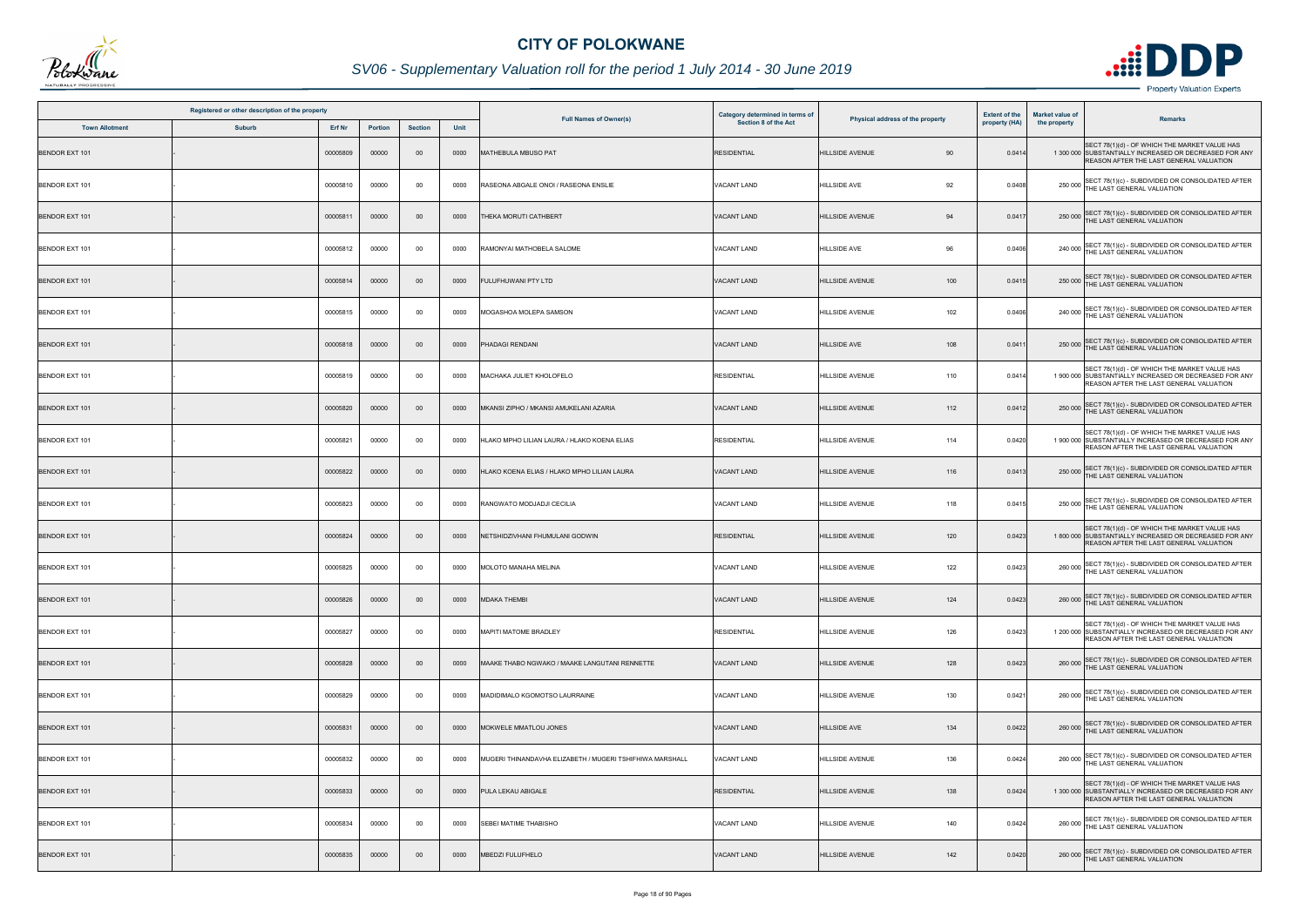

## *SV06 - Supplementary Valuation roll for the period 1 July 2014 - 30 June 2019*

|                       | Registered or other description of the property |          |                |                |      |                                                          | Category determined in terms of |                                          | <b>Extent of the</b> | <b>Market value of</b>                                                                                                                             |
|-----------------------|-------------------------------------------------|----------|----------------|----------------|------|----------------------------------------------------------|---------------------------------|------------------------------------------|----------------------|----------------------------------------------------------------------------------------------------------------------------------------------------|
| <b>Town Allotment</b> | <b>Suburb</b>                                   | Erf Nr   | <b>Portion</b> | <b>Section</b> | Unit | <b>Full Names of Owner(s)</b>                            | Section 8 of the Act            | Physical address of the property         | property (HA)        | <b>Remarks</b><br>the property                                                                                                                     |
| <b>BENDOR EXT 101</b> |                                                 | 00005836 | 00000          | $00\,$         | 0000 | MABALA RAESETJA MAGDALINE                                | <b>VACANT LAND</b>              | <b>MALUTI CRESCENT</b><br>61             | 0.0408               | SECT 78(1)(c) - SUBDIVIDED OR CONSOLIDATED AFTER<br>250 000 THE LAST GENERAL VALUATION                                                             |
| <b>BENDOR EXT 101</b> |                                                 | 00005837 | 00000          | $00\,$         | 0000 | TSIE MATLHOMOLA HARRY                                    | <b>VACANT LAND</b>              | 59<br><b>MALUTI CRESCENT</b>             | 0.0408               | SECT 78(1)(c) - SUBDIVIDED OR CONSOLIDATED AFTER<br>250 000 THE LAST GENERAL VALUATION                                                             |
| BENDOR EXT 101        |                                                 | 00005838 | 00000          | $00\,$         | 0000 | DIPHOFA MAPHEKE PETER                                    | <b>VACANT LAND</b>              | MALUTI CRESCENT<br>57                    | 0.0408               | SECT 78(1)(c) - SUBDIVIDED OR CONSOLIDATED AFTER<br>250 000 THE LAST GENERAL VALUATION                                                             |
| <b>BENDOR EXT 101</b> |                                                 | 00005839 | 00000          | $00\,$         | 0000 | TSHITANGANO NNDAVHELESENI                                | <b>RESIDENTIAL</b>              | 55<br><b>MALUTI CRESCENT</b>             | 0.0413               | SECT 78(1)(d) - OF WHICH THE MARKET VALUE HAS<br>1 700 000 SUBSTANTIALLY INCREASED OR DECREASED FOR ANY<br>REASON AFTER THE LAST GENERAL VALUATION |
| BENDOR EXT 101        |                                                 | 00005840 | 00000          | $00\,$         | 0000 | SHIVURI MASANA                                           | <b>VACANT LAND</b>              | MALUTI CRESCENT<br>53                    | 0.0555               | 340 000 SECT 78(1)(c) - SUBDIVIDED OR CONSOLIDATED AFTER<br>THE LAST GENERAL VALUATION                                                             |
| <b>BENDOR EXT 101</b> |                                                 | 00005844 | 00000          | $00\,$         | 0000 | RAMABU THAPEDI NELSON / RAMABU MOSIMA PEGGY              | <b>RESIDENTIAL</b>              | <b>MALUTI CRESCENT</b><br>45             | 0.0401               | SECT 78(1)(d) - OF WHICH THE MARKET VALUE HAS<br>1 800 000 SUBSTANTIALLY INCREASED OR DECREASED FOR ANY<br>REASON AFTER THE LAST GENERAL VALUATION |
| BENDOR EXT 101        |                                                 | 00005845 | 00000          | $00\,$         | 0000 | HLANEKI BASANI SHEILLAH / HLANEKI MBEWU ABRAHAM MALULEKE | <b>RESIDENTIAL</b>              | <b>MALUTI CRESCENT</b><br>43             | 0.0401               | SECT 78(1)(d) - OF WHICH THE MARKET VALUE HAS<br>1 900 000 SUBSTANTIALLY INCREASED OR DECREASED FOR ANY<br>REASON AFTER THE LAST GENERAL VALUATION |
| <b>BENDOR EXT 101</b> |                                                 | 00005848 | 00000          | $00\,$         | 0000 | MORULANE TEBOGO RONALD / MORULANE SETSHWANA MARIA        | <b>VACANT LAND</b>              | <b>MALUTI CRESCENT</b><br>31             | 0.707                | SECT 78(1)(c) - SUBDIVIDED OR CONSOLIDATED AFTER<br>2 800 000 THE LAST GENERAL VALUATION                                                           |
| BENDOR EXT 101        |                                                 | 00005852 | 00000          | 00             | 0000 | <b>ENVIROWASH CC</b>                                     | <b>RESIDENTIAL</b>              | 23<br><b>MALUTI CRESCENT</b>             | 0.0419               | SECT 78(1)(d) - OF WHICH THE MARKET VALUE HAS<br>1 900 000 SUBSTANTIALLY INCREASED OR DECREASED FOR ANY<br>REASON AFTER THE LAST GENERAL VALUATION |
| <b>BENDOR EXT 101</b> |                                                 | 00005855 | 00000          | $00\,$         | 0000 | HULARE MADITSI JUSTICE                                   | <b>RESIDENTIAL</b>              | <b>MALUTI CRESCENT</b><br>17             | 0.0419               | SECT 78(1)(d) - OF WHICH THE MARKET VALUE HAS<br>1 400 000 SUBSTANTIALLY INCREASED OR DECREASED FOR ANY<br>REASON AFTER THE LAST GENERAL VALUATION |
| BENDOR EXT 101        |                                                 | 00005856 | 00000          | $00\,$         | 0000 | PECTOWAVE PTY LTD                                        | <b>VACANT LAND</b>              | 13<br>MALUTI CRESCENT                    | 0.3699               | 2 240 000 SECT 78(1)(c) - SUBDIVIDED OR CONSOLIDATED AFTER<br>THE LAST GENERAL VALUATION                                                           |
| BENDOR EXT 101        |                                                 | 00005857 | 00000          | $00\,$         | 0000 | LETEBELE OTHUSITSE NORMAN                                | <b>RESIDENTIAL</b>              | <b>MALUTI CRESCENT</b><br>11             | 0.0418               | SECT 78(1)(d) - OF WHICH THE MARKET VALUE HAS<br>1 100 000 SUBSTANTIALLY INCREASED OR DECREASED FOR ANY<br>REASON AFTER THE LAST GENERAL VALUATION |
| BENDOR EXT 101        |                                                 | 00005858 | 00000          | 00             | 0000 | TJALE MMAKATI ADAM                                       | <b>VACANT LAND</b>              | <b>MALUTI CRESCENT</b><br>9              | 0.0415               | SECT 78(1)(c) - SUBDIVIDED OR CONSOLIDATED AFTER<br>250 000 THE LAST GENERAL VALUATION                                                             |
| BENDOR EXT 101        |                                                 | 00005859 | 00000          | $00\,$         | 0000 | LESEDISEDI CONSTRUCTION SUPPLIER ENTERPRISES CC          | <b>VACANT LAND</b>              | <b>MALUTI CRESCENT</b><br>$\overline{7}$ | 0.0415               | 250 000 SECT 78(1)(c) - SUBDIVIDED OR CONSOLIDATED AFTER<br>THE LAST GENERAL VALUATION                                                             |
| BENDOR EXT 101        |                                                 | 00005860 | 00000          | 00             | 0000 | HLAYISI AMUKELANI EUGENE                                 | VACANT LAND                     | MALUTI CRESCENT<br>5                     | 0.0408               | SECT 78(1)(c) - SUBDIVIDED OR CONSOLIDATED AFTER<br>250 000 THE LAST GENERAL VALUATION                                                             |
| BENDOR EXT 101        |                                                 | 00005868 | 00000          | $00\,$         | 0000 | SEMA MALESELA OBED / SEMA SEFALA ANDREA                  | <b>RESIDENTIAL</b>              | 39<br><b>MADISON AVENUE</b>              | 0.0528               | SECT 78(1)(d) - OF WHICH THE MARKET VALUE HAS<br>2 100 000 SUBSTANTIALLY INCREASED OR DECREASED FOR ANY<br>REASON AFTER THE LAST GENERAL VALUATION |
| BENDOR EXT 101        |                                                 | 00005869 | 00000          | 00             | 0000 | NDOBVUWA CIVILS CC                                       | <b>RESIDENTIAL</b>              | 37<br><b>MADISON AVENUE</b>              | 0.0528               | SECT 78(1)(d) - OF WHICH THE MARKET VALUE HAS<br>1 500 000 SUBSTANTIALLY INCREASED OR DECREASED FOR ANY<br>REASON AFTER THE LAST GENERAL VALUATION |
| BENDOR EXT 101        |                                                 | 00005870 | 00000          | $00\,$         | 0000 | MALATJI MODIPADI GEISHA                                  | <b>VACANT LAND</b>              | 35<br><b>MADISON AVENUE</b>              | 0.0524               | 310 000 SECT 78(1)(c) - SUBDIVIDED OR CONSOLIDATED AFTER<br>THE LAST GENERAL VALUATION                                                             |
| BENDOR EXT 101        |                                                 | 00005871 | 00000          | 00             | 0000 | MOHALE CLEMENT RADITHOPA / MOHALE MASHAPA SELINAH        | <b>VACANT LAND</b>              | <b>MADISON AVENUE</b><br>33              | 0.0576               | 340 000 SECT 78(1)(c) - SUBDIVIDED OR CONSOLIDATED AFTER<br>THE LAST GENERAL VALUATION                                                             |
| BENDOR EXT 101        |                                                 | 00005876 | 00000          | $00\,$         | 0000 | <b>MATJIE FAMILY TRUST</b>                               | <b>VACANT LAND</b>              | <b>MADISON AVENUE</b><br>23              | 0.1863               | 1 120 000 SECT 78(1)(c) - SUBDIVIDED OR CONSOLIDATED AFTER<br>THE LAST GENERAL VALUATION                                                           |
| BENDOR EXT 101        |                                                 | 00005878 | 00000          | $00\,$         | 0000 | KEKANA MADIMETJA SYDNEY / KEKANA RAMADIMETJA JOSEPHINE   | <b>VACANT LAND</b>              | 31<br>CATHEDRAL LANE                     | 0.0500               | 300 000 SECT 78(1)(c) - SUBDIVIDED OR CONSOLIDATED AFTER<br>THE LAST GENERAL VALUATION                                                             |
| BENDOR EXT 101        |                                                 | 00005891 | 00000          | $00\,$         | 0000 | TELGOPROX PTY LTD                                        | <b>VACANT LAND</b>              | CATHEDRAL LANE<br>5                      | 0.0767               | 460 000 SECT 78(1)(c) - SUBDIVIDED OR CONSOLIDATED AFTER<br>THE LAST GENERAL VALUATION                                                             |
| BENDOR EXT 101        |                                                 | 00005893 | 00000          | $00\,$         | 0000 | OGUNRINDE ASIASHU / OGUNRINDE TEMITOPE SAMUEL            | VACANT LAND                     | <b>MALUTI CRESCENT</b><br>34             | 0.0411               | SECT 78(1)(c) - SUBDIVIDED OR CONSOLIDATED AFTER<br>250 000 THE LAST GENERAL VALUATION                                                             |

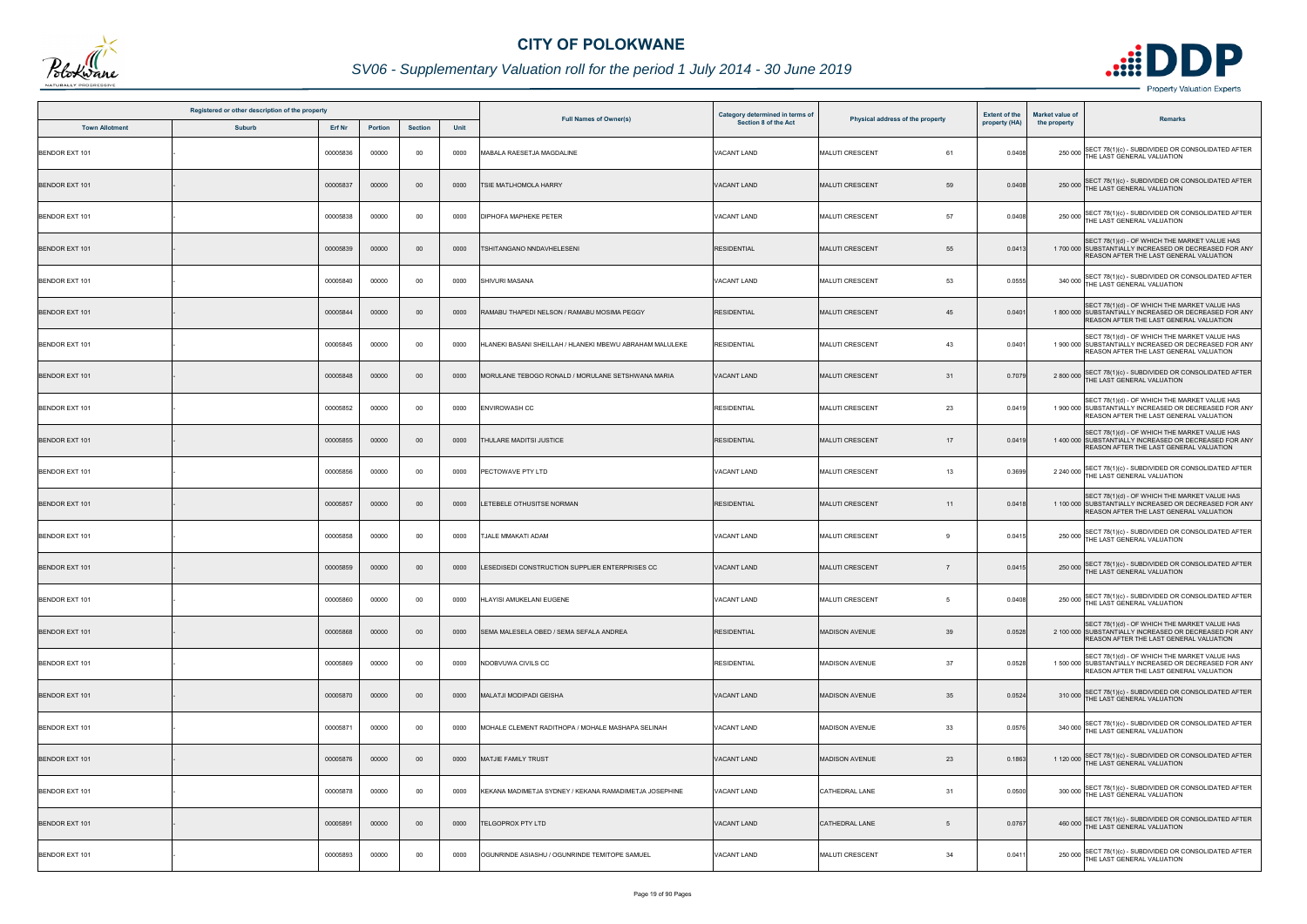

## *SV06 - Supplementary Valuation roll for the period 1 July 2014 - 30 June 2019*

|                       | Registered or other description of the property |          |                |                |      |                                                        | Category determined in terms of |                                          | <b>Extent of the</b> | <b>Market value of</b> | <b>Remarks</b>                                                                                                                                     |
|-----------------------|-------------------------------------------------|----------|----------------|----------------|------|--------------------------------------------------------|---------------------------------|------------------------------------------|----------------------|------------------------|----------------------------------------------------------------------------------------------------------------------------------------------------|
| <b>Town Allotment</b> | <b>Suburb</b>                                   | Erf Nr   | <b>Portion</b> | <b>Section</b> | Unit | <b>Full Names of Owner(s)</b>                          | Section 8 of the Act            | Physical address of the property         | property (HA)        | the property           |                                                                                                                                                    |
| BENDOR EXT 101        |                                                 | 00005894 | 00000          | $00\,$         | 0000 | MABUNDA PONANI PHUMLA                                  | <b>RESIDENTIAL</b>              | <b>MALUTI CRESCENT</b><br>42             | 0.0424               |                        | SECT 78(1)(d) - OF WHICH THE MARKET VALUE HAS<br>1 700 000 SUBSTANTIALLY INCREASED OR DECREASED FOR ANY<br>REASON AFTER THE LAST GENERAL VALUATION |
| BENDOR EXT 101        |                                                 | 00005895 | 00000          | $00\,$         | 0000 | NKWANA MAHLATSE MPUTLA / NKWANA REFILOE ANGELINAH      | <b>VACANT LAND</b>              | $\overline{2}$<br><b>INDABA LANE</b>     | 0.0438               |                        | 260 000 SECT 78(1)(c) - SUBDIVIDED OR CONSOLIDATED AFTER<br>THE LAST GENERAL VALUATION                                                             |
| <b>BENDOR EXT 101</b> |                                                 | 00005896 | 00000          | $00\,$         | 0000 | MOGALE MOLOKO STEPHINAH                                | <b>VACANT LAND</b>              | <b>INDABA LANE</b><br>$\overline{4}$     | 0.0438               |                        | 260 000 SECT 78(1)(c) - SUBDIVIDED OR CONSOLIDATED AFTER<br>THE LAST GENERAL VALUATION                                                             |
| BENDOR EXT 101        |                                                 | 00005897 | 00000          | $00\,$         | 0000 | LEKOTA RAISIBE SUZAN                                   | <b>VACANT LAND</b>              | <b>INDABA LANE</b><br>6                  | 0.0441               |                        | SECT 78(1)(c) - SUBDIVIDED OR CONSOLIDATED AFTER<br>260 000 THE LAST GENERAL VALUATION                                                             |
| <b>BENDOR EXT 101</b> |                                                 | 00005898 | 00000          | $00\,$         | 0000 | RAKOMA MAGDELINAH                                      | <b>VACANT LAND</b>              | <b>INDABA LANE</b><br>8                  | 0.0681               |                        | 410 000 SECT 78(1)(c) - SUBDIVIDED OR CONSOLIDATED AFTER<br>THE LAST GENERAL VALUATION                                                             |
| BENDOR EXT 101        |                                                 | 00005899 | 00000          | 00             | 0000 | MAVHANDU AVHATAKALI LYBRO / MAVHANDU MASHUDU MILLICENT | <b>VACANT LAND</b>              | <b>INDABA LANE</b><br>$\overline{7}$     | 0.0442               |                        | SECT 78(1)(c) - SUBDIVIDED OR CONSOLIDATED AFTER<br>260 000 THE LAST GENERAL VALUATION                                                             |
| BENDOR EXT 101        |                                                 | 00005900 | 00000          | $00\,$         | 0000 | <b>EBOHO MOSIBUDI ROSENEEN</b>                         | <b>VACANT LAND</b>              | <b>INDABA LANE</b><br>5                  | 0.0408               |                        | 250 000 SECT 78(1)(c) - SUBDIVIDED OR CONSOLIDATED AFTER<br>THE LAST GENERAL VALUATION                                                             |
| BENDOR EXT 101        |                                                 | 00005901 | 00000          | 00             | 0000 | LEBOHO MOSIBUDI ROSENEEN                               | <b>VACANT LAND</b>              | <b>INDABA LANE</b><br>3                  | 0.0405               |                        | SECT 78(1)(c) - SUBDIVIDED OR CONSOLIDATED AFTER<br>240 000 THE LAST GENERAL VALUATION                                                             |
| BENDOR EXT 101        |                                                 | 00005902 | 00000          | $00\,$         | 0000 | MABOHO LIVHUWANI / RAMUNENYIWA PHATHUTSHEDZO           | <b>RESIDENTIAL</b>              | <b>INDABA LANE</b>                       | 0.044                |                        | SECT 78(1)(d) - OF WHICH THE MARKET VALUE HAS<br>1 500 000 SUBSTANTIALLY INCREASED OR DECREASED FOR ANY<br>REASON AFTER THE LAST GENERAL VALUATION |
| BENDOR EXT 101        |                                                 | 00005907 | 00000          | 00             | 0000 | MATLOGA MASHAO MESHACK                                 | <b>RESIDENTIAL</b>              | <b>MALUTI CRESCENT</b><br>$\overline{2}$ | 0.0403               |                        | SECT 78(1)(d) - OF WHICH THE MARKET VALUE HAS<br>1 600 000 SUBSTANTIALLY INCREASED OR DECREASED FOR ANY<br>REASON AFTER THE LAST GENERAL VALUATION |
| BENDOR EXT 101        |                                                 | 00005908 | 00000          | $00\,$         | 0000 | MABUNDZA NKHENSANI THELMAN / MABUNDZA THEMBANI MOSTONE | <b>VACANT LAND</b>              | <b>MALUTI CRESCENT</b><br>$\overline{4}$ | 0.0427               |                        | 260 000 SECT 78(1)(c) - SUBDIVIDED OR CONSOLIDATED AFTER<br>THE LAST GENERAL VALUATION                                                             |
| BENDOR EXT 101        |                                                 | 00005909 | 00000          | $00\,$         | 0000 | MOTHAPO LINDA RUTH / MOTHAPO STEPHEN KAU               | <b>VACANT LAND</b>              | MALUTI CRESCENT<br>6                     | 0.0483               |                        | 290 000 SECT 78(1)(c) - SUBDIVIDED OR CONSOLIDATED AFTER<br>THE LAST GENERAL VALUATION                                                             |
| BENDOR EXT 101        |                                                 | 00005910 | 00000          | $00\,$         | 0000 | MHLONGO HLULANI JACKIE                                 | <b>VACANT LAND</b>              | <b>MALUTI CRESCENT</b><br>8              | 0.0777               |                        | SECT 78(1)(c) - SUBDIVIDED OR CONSOLIDATED AFTER<br>460 000 THE LAST GENERAL VALUATION                                                             |
| BENDOR EXT 101        |                                                 | 0000591  | 00000          | 00             | 0000 | MOJALEFA SELLO NATHANIEL / MOJALEFA MANKGODI FLORINA   | <b>VACANT LAND</b>              | 18<br>MALUTI CRESCENT                    | 0.0446               |                        | 260 000 SECT 78(1)(c) - SUBDIVIDED OR CONSOLIDATED AFTER<br>THE LAST GENERAL VALUATION                                                             |
| <b>BENDOR EXT 101</b> |                                                 | 00005914 | 00000          | $00\,$         | 0000 | MALULEKE MIYELANI JEFFREY / MALULEKE THANDEKA          | <b>VACANT LAND</b>              | <b>MALUTI CRESCENT</b><br>24             | 0.0444               |                        | SECT 78(1)(c) - SUBDIVIDED OR CONSOLIDATED AFTER<br>260 000 THE LAST GENERAL VALUATION                                                             |
| BENDOR EXT 101        |                                                 | 00005915 | 00000          | $00\,$         | 0000 | MABOGOANA MAFOLOANE PHELADI MOKETE                     | VACANT LAND                     | MALUTI CRESCENT<br>26                    | 0.0446               |                        | 260 000 SECT 78(1)(c) - SUBDIVIDED OR CONSOLIDATED AFTER<br>THE LAST GENERAL VALUATION                                                             |
| BENDOR EXT 101        |                                                 | 00005916 | 00000          | $00\,$         | 0000 | <b>MAROKANE SONTI MERIUM</b>                           | <b>VACANT LAND</b>              | 28<br>MALUTI CRESCENT                    | 0.0424               |                        | SECT 78(1)(c) - SUBDIVIDED OR CONSOLIDATED AFTER<br>260 000 THE LAST GENERAL VALUATION                                                             |
| BENDOR EXT 101        |                                                 | 00005917 | 00000          | $00\,$         | 0000 | MAGAGANE L. FAMILY TRUST                               | <b>VACANT LAND</b>              | 30<br>MALUTI CRESCENT                    | 0.0446               |                        | 260 000 SECT 78(1)(c) - SUBDIVIDED OR CONSOLIDATED AFTER<br>THE LAST GENERAL VALUATION                                                             |
| BENDOR EXT 101        |                                                 | 00005918 | 00000          | $00\,$         | 0000 | NXUMALO TIYANI EGLAH / NXUMALO MABEYENI BENJAMIN       | <b>RESIDENTIAL</b>              | 32<br><b>MALUTI CRESCENT</b>             | 0.0444               |                        | SECT 78(1)(d) - OF WHICH THE MARKET VALUE HAS<br>1 400 000 SUBSTANTIALLY INCREASED OR DECREASED FOR ANY<br>REASON AFTER THE LAST GENERAL VALUATION |
| BENDOR EXT 101        |                                                 | 00005924 | 00000          | $00\,$         | 0000 | SEANEGO KGAOGELO BOSWORTH                              | <b>RESIDENTIAL</b>              | 39<br><b>BUSHWILLOW STREET</b>           | 0.0539               |                        | SECT 78(1)(d) - OF WHICH THE MARKET VALUE HAS<br>1 800 000 SUBSTANTIALLY INCREASED OR DECREASED FOR ANY<br>REASON AFTER THE LAST GENERAL VALUATION |
| <b>BENDOR EXT 101</b> |                                                 | 00005925 | 00000          | $00\,$         | 0000 | SHAI MATHETE BERVERLY                                  | <b>VACANT LAND</b>              | 37<br><b>BUSHWILLOW STREET</b>           | 0.0539               |                        | SECT 78(1)(c) - SUBDIVIDED OR CONSOLIDATED AFTER<br>320 000 THE LAST GENERAL VALUATION                                                             |
| BENDOR EXT 101        |                                                 | 00005926 | 00000          | $00\,$         | 0000 | MANGOMA MARJORIE / MANGOMA MURAMBIWA STEPHEN           | <b>RESIDENTIAL</b>              | 35<br><b>BUSHWILLOW STREET</b>           | 0.0540               |                        | SECT 78(1)(d) - OF WHICH THE MARKET VALUE HAS<br>1 400 000 SUBSTANTIALLY INCREASED OR DECREASED FOR ANY<br>REASON AFTER THE LAST GENERAL VALUATION |
| BENDOR EXT 101        |                                                 | 00005929 | 00000          | $00\,$         | 0000 | MATLALA WINNIE KWENA / MATLALA PHUTI JONATHAN          | <b>VACANT LAND</b>              | <b>BUSHWILLOW STREET</b><br>29           | 0.0527               |                        | SECT 78(1)(c) - SUBDIVIDED OR CONSOLIDATED AFTER<br>320 000 THE LAST GENERAL VALUATION                                                             |

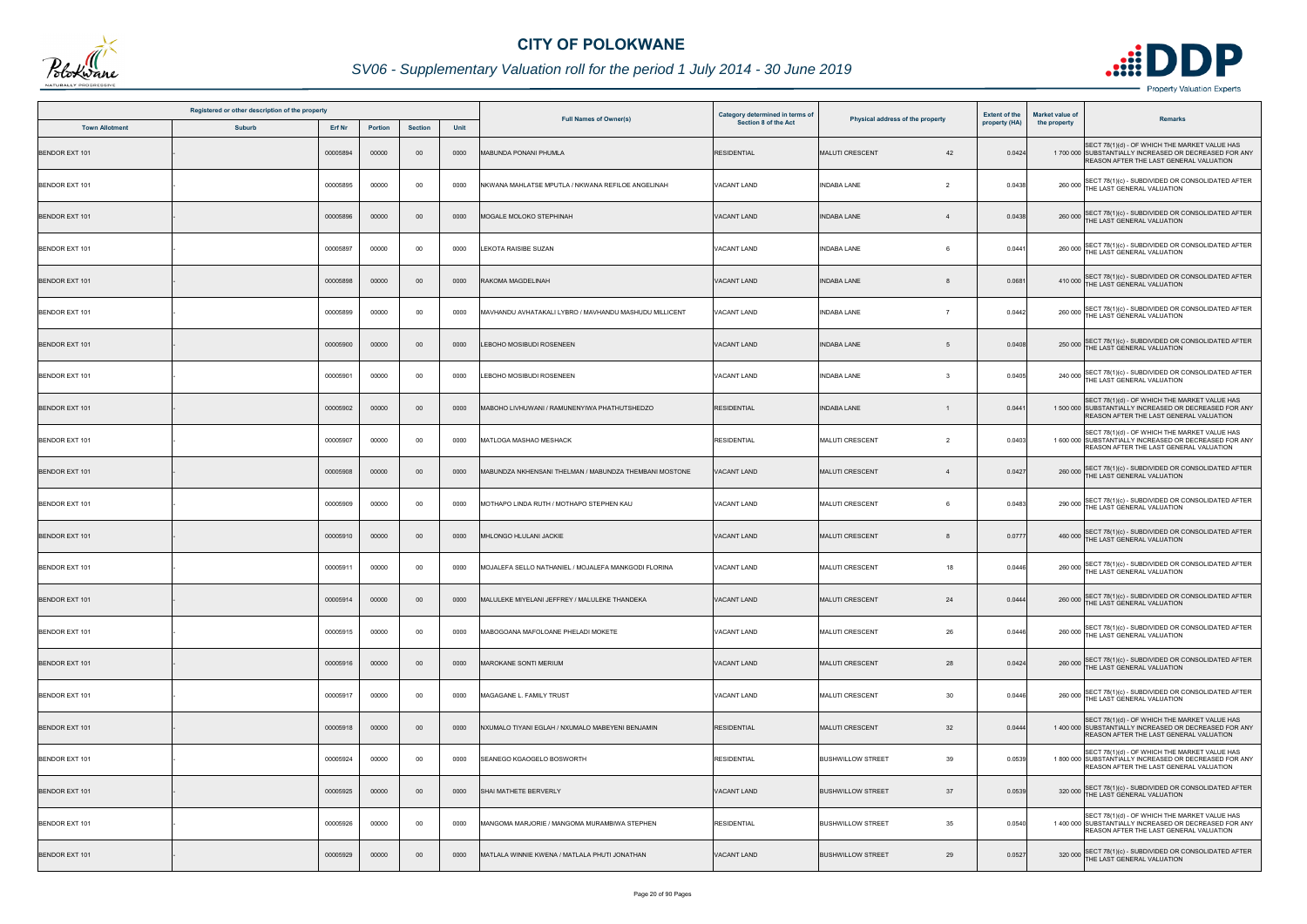

## *SV06 - Supplementary Valuation roll for the period 1 July 2014 - 30 June 2019*

|                       | Registered or other description of the property |          |                |                |      |                                                        | Category determined in terms of |                                                     | <b>Extent of the</b> | <b>Market value of</b>                                                                                                                             |
|-----------------------|-------------------------------------------------|----------|----------------|----------------|------|--------------------------------------------------------|---------------------------------|-----------------------------------------------------|----------------------|----------------------------------------------------------------------------------------------------------------------------------------------------|
| <b>Town Allotment</b> | <b>Suburb</b>                                   | Erf Nr   | <b>Portion</b> | <b>Section</b> | Unit | <b>Full Names of Owner(s)</b>                          | <b>Section 8 of the Act</b>     | Physical address of the property                    | property (HA)        | <b>Remarks</b><br>the property                                                                                                                     |
| BENDOR EXT 101        |                                                 | 00005931 | 00000          | 00             | 0000 | RAMOSEBUDI MOLATELO DOREEN                             | <b>VACANT LAND</b>              | <b>BUSHWILLOW STREET</b><br>25                      | 0.0509               | SECT 78(1)(c) - SUBDIVIDED OR CONSOLIDATED AFTER<br>300 000<br>THE LAST GENERAL VALUATION                                                          |
| <b>BENDOR EXT 101</b> |                                                 | 00005932 | 00000          | $00\,$         | 0000 | MUZHAMBI KHATHUTSHELO SHARPAD                          | <b>VACANT LAND</b>              | <b>BUSHWILLOW STREET</b><br>23                      | 0.0534               | 320 000 SECT 78(1)(c) - SUBDIVIDED OR CONSOLIDATED AFTER<br>THE LAST GENERAL VALUATION                                                             |
| BENDOR EXT 101        |                                                 | 00005934 | 00000          | $00\,$         | 0000 | SEOPA MAMPONE ABRAM / SEOPA LEKGOANA ASNATH            | <b>VACANT LAND</b>              | 19<br><b>BUSHWILLOW STREET</b>                      | 0.0863               | SECT 78(1)(c) - SUBDIVIDED OR CONSOLIDATED AFTER<br>520 000 THE LAST GENERAL VALUATION                                                             |
| <b>BENDOR EXT 101</b> |                                                 | 00005936 | 00000          | $00\,$         | 0000 | BALOYI SIPHIWE SIBUSISO / BALOYI LAWULANI ENOCK        | <b>VACANT LAND</b>              | <b>BUSHWILLOW STREET</b><br>15                      | 0.0501               | SECT 78(1)(c) - SUBDIVIDED OR CONSOLIDATED AFTER<br>300 000 THE LAST GENERAL VALUATION                                                             |
| BENDOR EXT 101        |                                                 | 00005940 | 00000          | $00\,$         | 0000 | MUKWEVHO PROP NO 3 CC                                  | <b>RESIDENTIAL</b>              | <b>BUSHWILLOW STREET</b>                            | 0.0501               | SECT 78(1)(d) - OF WHICH THE MARKET VALUE HAS<br>2 100 000 SUBSTANTIALLY INCREASED OR DECREASED FOR ANY<br>REASON AFTER THE LAST GENERAL VALUATION |
| BENDOR EXT 101        |                                                 | 00005941 | 00000          | $00\,$         | 0000 | NEVHUTALU MPHO                                         | <b>RESIDENTIAL</b>              | <b>BUSHWILLOW STREET</b><br>5                       | 0.0419               | SECT 78(1)(d) - OF WHICH THE MARKET VALUE HAS<br>2 100 000 SUBSTANTIALLY INCREASED OR DECREASED FOR ANY<br>REASON AFTER THE LAST GENERAL VALUATION |
| BENDOR EXT 101        |                                                 | 00005942 | 00000          | 00             | 0000 | RANGOLO PHUMUDZO / RANGOLO MPHO IRENE                  | <b>RESIDENTIAL</b>              | <b>BUSHWILLOW STREET</b><br>$\overline{\mathbf{3}}$ | 0.0412               | SECT 78(1)(d) - OF WHICH THE MARKET VALUE HAS<br>1 800 000 SUBSTANTIALLY INCREASED OR DECREASED FOR ANY<br>REASON AFTER THE LAST GENERAL VALUATION |
| <b>BENDOR EXT 101</b> |                                                 | 00005947 | 00000          | $00\,$         | 0000 | NKGAPELE LESHALA REBECCA                               | <b>VACANT LAND</b>              | AMBER CRESCENT<br>41                                | 0.0501               | SECT 78(1)(c) - SUBDIVIDED OR CONSOLIDATED AFTER<br>300 000 THE LAST GENERAL VALUATION                                                             |
| BENDOR EXT 101        |                                                 | 00005951 | 00000          | $00\,$         | 0000 | DZIVHANI KHATHUTSHELO MICHAEL / DZIVHANI NTSIENI ZELDA | <b>RESIDENTIAL</b>              | 33<br><b>AMBER CRESCENT</b>                         | 0.050 <sup>4</sup>   | SECT 78(1)(d) - OF WHICH THE MARKET VALUE HAS<br>1 700 000 SUBSTANTIALLY INCREASED OR DECREASED FOR ANY<br>REASON AFTER THE LAST GENERAL VALUATION |
| BENDOR EXT 101        |                                                 | 00005952 | 00000          | $00\,$         | 0000 | RAMAAHLAMA MATSEMELA PATRICK / CHEWE BERBICE KHUTSO    | <b>VACANT LAND</b>              | AMBER CRESCENT<br>31                                | 0.0501               | SECT 78(1)(c) - SUBDIVIDED OR CONSOLIDATED AFTER<br>300 000 THE LAST GENERAL VALUATION                                                             |
| BENDOR EXT 101        |                                                 | 00005953 | 00000          | 00             | 0000 | MAKHUBELE NYATHELE PHYLLIS                             | <b>RESIDENTIAL</b>              | 29<br><b>AMBER CRESCENT</b>                         | 0.0863               | SECT 78(1)(d) - OF WHICH THE MARKET VALUE HAS<br>3 000 000 SUBSTANTIALLY INCREASED OR DECREASED FOR ANY<br>REASON AFTER THE LAST GENERAL VALUATION |
| BENDOR EXT 101        |                                                 | 00005956 | 00000          | $00\,$         | 0000 | LAMOLA MMAPITSI LAZARUS                                | <b>VACANT LAND</b>              | AMBER CRESCENT<br>23                                | 0.0550               | 330 000 SECT 78(1)(c) - SUBDIVIDED OR CONSOLIDATED AFTER<br>THE LAST GENERAL VALUATION                                                             |
| BENDOR EXT 101        |                                                 | 00005959 | 00000          | 00             | 0000 | MESO JANE NOBHLAU / MESO KWENA THOMAS                  | <b>RESIDENTIAL</b>              | AMBER CRESCENT<br>17                                | 0.0507               | SECT 78(1)(d) - OF WHICH THE MARKET VALUE HAS<br>2 100 000 SUBSTANTIALLY INCREASED OR DECREASED FOR ANY<br>REASON AFTER THE LAST GENERAL VALUATION |
| BENDOR EXT 101        |                                                 | 00005960 | 00000          | $00\,$         | 0000 | PHIRI ANASTINAH MATHAPELO                              | <b>VACANT LAND</b>              | AMBER CRESCENT<br>15                                | 0.0507               | 300 000 SECT 78(1)(c) - SUBDIVIDED OR CONSOLIDATED AFTER<br>THE LAST GENERAL VALUATION                                                             |
| BENDOR EXT 101        |                                                 | 00005962 | 00000          | $00\,$         | 0000 | MOLOPE RAESETJA ENGELINA                               | <b>RESIDENTIAL</b>              | <b>AMBER CRESCENT</b><br>11                         | 0.0507               | SECT 78(1)(d) - OF WHICH THE MARKET VALUE HAS<br>1 200 000 SUBSTANTIALLY INCREASED OR DECREASED FOR ANY<br>REASON AFTER THE LAST GENERAL VALUATION |
| BENDOR EXT 101        |                                                 | 00005963 | 00000          | $00\,$         | 0000 | HLAPA FORTUNATE MAHLATSE                               | <b>VACANT LAND</b>              | <b>AMBER CRESCENT</b><br>9                          | 0.0507               | 300 000 SECT 78(1)(c) - SUBDIVIDED OR CONSOLIDATED AFTER<br>THE LAST GENERAL VALUATION                                                             |
| BENDOR EXT 101        |                                                 | 00005964 | 00000          | 00             | 0000 | MATJIU NTHWANA SIMON                                   | VACANT LAND                     | <b>AMBER CRESCENT</b><br>$\overline{7}$             | 0.0507               | 300 000 SECT 78(1)(c) - SUBDIVIDED OR CONSOLIDATED AFTER<br>THE LAST GENERAL VALUATION                                                             |
| BENDOR EXT 101        |                                                 | 00005968 | 00000          | $00\,$         | 0000 | MBHOMBI TINYIKO NICHOLAS                               | <b>VACANT LAND</b>              | <b>HILLSIDE AVENUE</b><br>101                       | 0.0533               | 320 000 SECT 78(1)(c) - SUBDIVIDED OR CONSOLIDATED AFTER<br>THE LAST GENERAL VALUATION                                                             |
| BENDOR EXT 101        |                                                 | 00005971 | 00000          | 00             | 0000 | MODIBA MOSIMA MARY                                     | <b>VACANT LAND</b>              | <b>KINGSWAY</b><br>23                               | 0.0507               | 300 000 SECT 78(1)(c) - SUBDIVIDED OR CONSOLIDATED AFTER<br>THE LAST GENERAL VALUATION                                                             |
| BENDOR EXT 101        |                                                 | 00005972 | 00000          | $00\,$         | 0000 | RAPHASHA MATOME JACOB / RAPHASHA MANTOA MINKY          | <b>RESIDENTIAL</b>              | <b>KINGSWAY</b><br>21                               | 0.0507               | SECT 78(1)(d) - OF WHICH THE MARKET VALUE HAS<br>1 400 000 SUBSTANTIALLY INCREASED OR DECREASED FOR ANY<br>REASON AFTER THE LAST GENERAL VALUATION |
| BENDOR EXT 101        |                                                 | 00005973 | 00000          | $00\,$         | 0000 | RAMORAPELI MOLEBOHENG JEANETTE / RAMORAPELI TEBOHO KEN | <b>RESIDENTIAL</b>              | 19<br><b>KINGSWAY</b>                               | 0.0507               | SECT 78(1)(d) - OF WHICH THE MARKET VALUE HAS<br>1 400 000 SUBSTANTIALLY INCREASED OR DECREASED FOR ANY<br>REASON AFTER THE LAST GENERAL VALUATION |
| <b>BENDOR EXT 101</b> |                                                 | 00005975 | 00000          | $00\,$         | 0000 | MUTHELO DIMAKATJO JAMES / MUTHELO LIVHUWANI            | <b>VACANT LAND</b>              | <b>KINGSWAY</b><br>15                               | 0.0507               | 300 000 SECT 78(1)(c) - SUBDIVIDED OR CONSOLIDATED AFTER<br>THE LAST GENERAL VALUATION                                                             |
| BENDOR EXT 101        |                                                 | 00005976 | 00000          | $00\,$         | 0000 | MOGALE MOANOA GABRIEL / SELITI MOLOKO MANDIZA          | <b>VACANT LAND</b>              | <b>KINGSWAY</b><br>13                               | 0.0507               | SECT 78(1)(c) - SUBDIVIDED OR CONSOLIDATED AFTER<br>300 000 THE LAST GENERAL VALUATION                                                             |

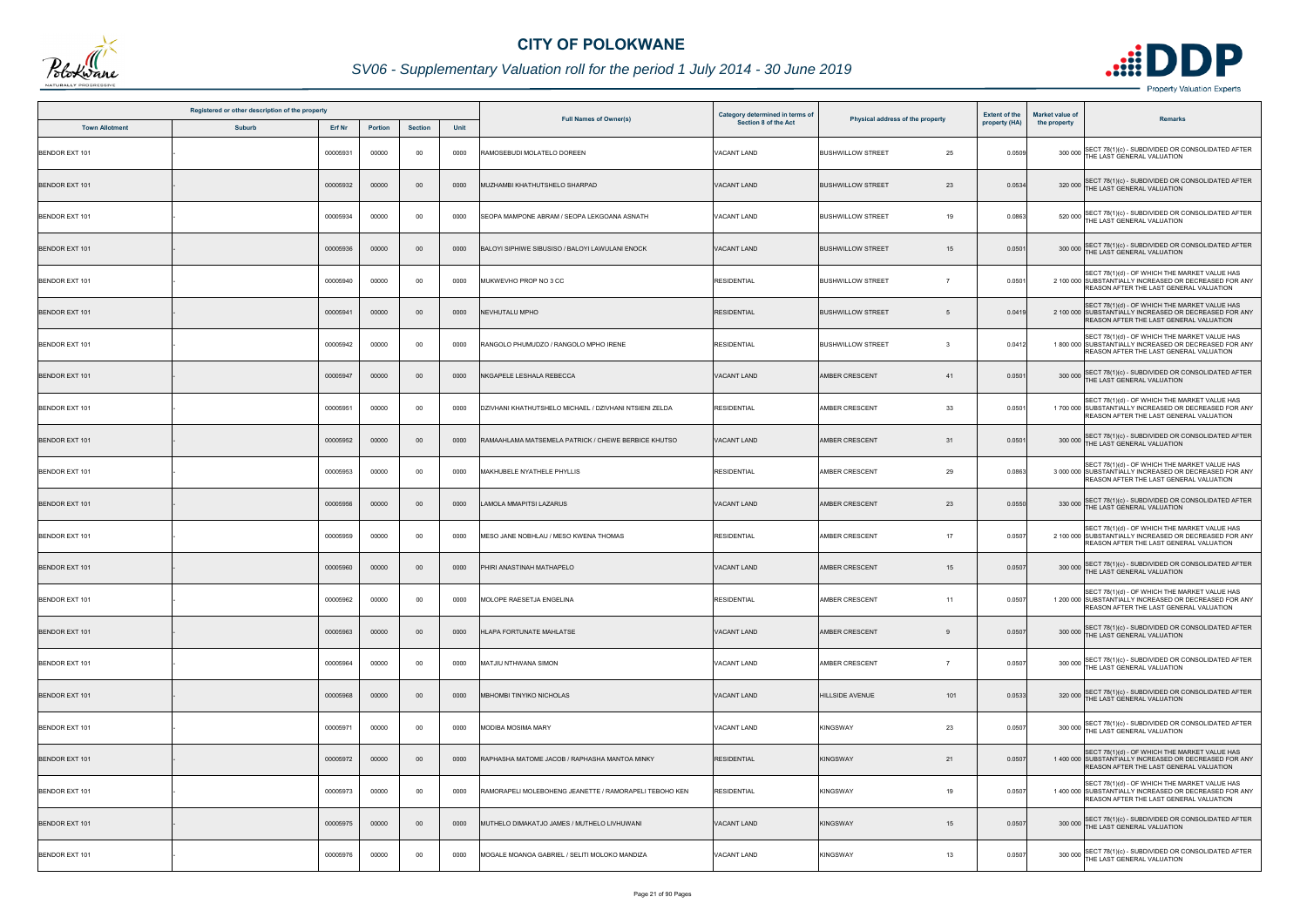

## *SV06 - Supplementary Valuation roll for the period 1 July 2014 - 30 June 2019*

|                       | Registered or other description of the property |          |                |                |      |                                                        | Category determined in terms of |                                  | <b>Extent of the</b> | <b>Market value of</b>                                                                                                                             |
|-----------------------|-------------------------------------------------|----------|----------------|----------------|------|--------------------------------------------------------|---------------------------------|----------------------------------|----------------------|----------------------------------------------------------------------------------------------------------------------------------------------------|
| <b>Town Allotment</b> | <b>Suburb</b>                                   | Erf Nr   | <b>Portion</b> | <b>Section</b> | Unit | <b>Full Names of Owner(s)</b>                          | <b>Section 8 of the Act</b>     | Physical address of the property | property (HA)        | Remarks<br>the property                                                                                                                            |
| <b>BENDOR EXT 101</b> |                                                 | 00005978 | 00000          | $00\,$         | 0000 | MOREMI TREASURE / MOREMI MOROKA LEVY                   | <b>VACANT LAND</b>              | <b>KINGSWAY</b><br>$\mathbf{Q}$  | 0.0625               | 380 000 SECT 78(1)(c) - SUBDIVIDED OR CONSOLIDATED AFTER<br>THE LAST GENERAL VALUATION                                                             |
| <b>BENDOR EXT 101</b> |                                                 | 00005981 | 00000          | 00             | 0000 | RAMADIMETJA SECURITY CC                                | <b>VACANT LAND</b>              | <b>MADISON AVE</b><br>-6         | 0.0550               | SECT 78(1)(c) - SUBDIVIDED OR CONSOLIDATED AFTER<br>330 000 THE LAST GENERAL VALUATION                                                             |
| <b>BENDOR EXT 101</b> |                                                 | 00005982 | 00000          | $00\,$         | 0000 | MAJOLA ZAMAMBO CYNTHIA / MAJOLA KHETHUKUTHULA EXELLENT | <b>VACANT LAND</b>              | <b>MADISON AVENUE</b><br>8       | 0.0550               | 330 000 SECT 78(1)(c) - SUBDIVIDED OR CONSOLIDATED AFTER<br>THE LAST GENERAL VALUATION                                                             |
| BENDOR EXT 101        |                                                 | 00005983 | 00000          | 00             | 0000 | RATSHIBVUMO SHUDUFHADZANI JOSHUA                       | <b>VACANT LAND</b>              | <b>MADISON AVENUE</b><br>10      | 0.0586               | SECT 78(1)(c) - SUBDIVIDED OR CONSOLIDATED AFTER<br>THE LAST GENERAL VALUATION<br>350 000                                                          |
| <b>BENDOR EXT 101</b> |                                                 | 00005984 | 00000          | $00\,$         | 0000 | SIKHALA FHATUWANI                                      | <b>VACANT LAND</b>              | <b>MADISON AVENUE</b><br>12      | 0.0546               | 330 000 SECT 78(1)(c) - SUBDIVIDED OR CONSOLIDATED AFTER<br>THE LAST GENERAL VALUATION                                                             |
| BENDOR EXT 101        |                                                 | 00005986 | 00000          | 00             | 0000 | SATHEKGE PETENS MAROPENG / SATHEKGE NTSIUOA SALOME     | <b>VACANT LAND</b>              | <b>MADISON AVENUE</b><br>16      | 0.0570               | SECT 78(1)(c) - SUBDIVIDED OR CONSOLIDATED AFTER<br>340 000 THE LAST GENERAL VALUATION                                                             |
| <b>BENDOR EXT 101</b> |                                                 | 00005987 | 00000          | $00\,$         | 0000 | MOTANA TSHEPO EVELYN / MOTANA BENETT MATHEBULA         | <b>RESIDENTIAL</b>              | <b>MADISON AVENUE</b><br>18      | 0.0534               | SECT 78(1)(d) - OF WHICH THE MARKET VALUE HAS<br>1 670 000 SUBSTANTIALLY INCREASED OR DECREASED FOR ANY<br>REASON AFTER THE LAST GENERAL VALUATION |
| <b>BENDOR EXT 101</b> |                                                 | 00005988 | 00000          | $00\,$         | 0000 | MATSEBANE THOBYA MARCUS / MATSEBANE MOSHAO STEPHINA    | <b>VACANT LAND</b>              | <b>MADISON AVENUE</b><br>20      | 0.0509               | 300 000 SECT 78(1)(c) - SUBDIVIDED OR CONSOLIDATED AFTER<br>THE LAST GENERAL VALUATION                                                             |
| <b>BENDOR EXT 101</b> |                                                 | 00005989 | 00000          | $00\,$         | 0000 | <b>MASEMOLA RAMADIMETJA MARIA</b>                      | <b>VACANT LAND</b>              | <b>MADISON AVENUE</b><br>22      | 0.0737               | SECT 78(1)(c) - SUBDIVIDED OR CONSOLIDATED AFTER<br>440 000 THE LAST GENERAL VALUATION                                                             |
| BENDOR EXT 101        |                                                 | 00005994 | 00000          | 00             | 0000 | MOHLALA MATHUHWANE PRECIOUS                            | <b>VACANT LAND</b>              | <b>MADISON AVE</b><br>34         | 0.0580               | 350 000 SECT 78(1)(c) - SUBDIVIDED OR CONSOLIDATED AFTER<br>THE LAST GENERAL VALUATION                                                             |
| <b>BENDOR EXT 101</b> |                                                 | 00005995 | 00000          | $00\,$         | 0000 | TSWAANE MASOBANE CELIA / TSWAANE HLAOLOA HAPPY         | <b>VACANT LAND</b>              | <b>MADISON AVENUE</b><br>38      | 0.0539               | SECT 78(1)(c) - SUBDIVIDED OR CONSOLIDATED AFTER<br>THE LAST GENERAL VALUATION<br>320 000                                                          |
| BENDOR EXT 101        |                                                 | 00005996 | 00000          | 00             | 0000 | MASEKELA RALETSATSI LAWRENCE                           | <b>VACANT LAND</b>              | <b>MADISON AVENUE</b><br>40      | 0.0539               | 320 000 SECT 78(1)(c) - SUBDIVIDED OR CONSOLIDATED AFTER<br>THE LAST GENERAL VALUATION                                                             |
| BENDOR EXT 101        |                                                 | 00005997 | 00000          | $00\,$         | 0000 | SELAMOLELA RAESIBE LISTER / SELAMOLELA DITAU CLEMENT   | <b>VACANT LAND</b>              | <b>MADISON AVENUE</b><br>42      | 0.0539               | SECT 78(1)(c) - SUBDIVIDED OR CONSOLIDATED AFTER<br>320 000 THE LAST GENERAL VALUATION                                                             |
| BENDOR EXT 101        |                                                 | 00006006 | 00000          | $00\,$         | 0000 | MPHATJA TEBOGO WILHEMINA                               | <b>RESIDENTIAL</b>              | PINE CLOSE<br>10                 | 0.053                | SECT 78(1)(d) - OF WHICH THE MARKET VALUE HAS<br>2 000 000 SUBSTANTIALLY INCREASED OR DECREASED FOR ANY<br>REASON AFTER THE LAST GENERAL VALUATION |
| <b>BENDOR EXT 101</b> |                                                 | 00006007 | 00000          | $00\,$         | 0000 | RAMETSE MONAKGA LETTY                                  | <b>RESIDENTIAL</b>              | PINE CLOSE<br>12                 | 0.0437               | SECT 78(1)(d) - OF WHICH THE MARKET VALUE HAS<br>1 800 000 SUBSTANTIALLY INCREASED OR DECREASED FOR ANY<br>REASON AFTER THE LAST GENERAL VALUATION |
| BENDOR EXT 101        |                                                 | 00006008 | 00000          | 00             | 0000 | PHAKWAGO MANABENG IKE / TLAKA NTHEPE MAGDELINE         | <b>VACANT LAND</b>              | PINE CLOSE<br>14                 | 0.0488               | 300 000 SECT 78(1)(c) - SUBDIVIDED OR CONSOLIDATED AFTER<br>THE LAST GENERAL VALUATION                                                             |
| BENDOR EXT 101        |                                                 | 00006010 | 00000          | $00\,$         | 0000 | SHIRINDA LIVHUHANI HERMAN                              | <b>VACANT LAND</b>              | PINE CLOSE<br>11                 | 0.0466               | SECT 78(1)(c) - SUBDIVIDED OR CONSOLIDATED AFTER<br>280 000 THE LAST GENERAL VALUATION                                                             |
| BENDOR EXT 101        |                                                 | 00006013 | 00000          | $00\,$         | 0000 | BEER ZAGHARIAS ADRIAAN DE                              | <b>RESIDENTIAL</b>              | PINE CLOSE<br>-5                 | 0.0441               | SECT 78(1)(d) - OF WHICH THE MARKET VALUE HAS<br>1 700 000 SUBSTANTIALLY INCREASED OR DECREASED FOR ANY<br>REASON AFTER THE LAST GENERAL VALUATION |
| BENDOR EXT 101        |                                                 | 00006018 | 00000          | $00\,$         | 0000 | LAGANE MOYAGABO TINNY                                  | <b>RESIDENTIAL</b>              | <b>BUSHWILLOW STREET</b><br>6    | 0.0441               | SECT 78(1)(d) - OF WHICH THE MARKET VALUE HAS<br>1 800 000 SUBSTANTIALLY INCREASED OR DECREASED FOR ANY<br>REASON AFTER THE LAST GENERAL VALUATION |
| BENDOR EXT 101        |                                                 | 00006020 | 00000          | $00\,$         | 0000 | SETATI KGANTHE FRANCINA / SETATI MATLOU CAIPHUS        | <b>RESIDENTIAL</b>              | 10<br><b>BUSHWILLOW STREET</b>   | 0.0500               | SECT 78(1)(d) - OF WHICH THE MARKET VALUE HAS<br>1 300 000 SUBSTANTIALLY INCREASED OR DECREASED FOR ANY<br>REASON AFTER THE LAST GENERAL VALUATION |
| BENDOR EXT 101        |                                                 | 00006021 | 00000          | $00\,$         | 0000 | RINGANA RIRHANDZU JOYCE / RINGANA MASENYANA JOSIA      | <b>VACANT LAND</b>              | 12<br><b>BUSHWILLOW STREET</b>   | 0.0500               | SECT 78(1)(c) - SUBDIVIDED OR CONSOLIDATED AFTER<br>300 000 THE LAST GENERAL VALUATION                                                             |
| BENDOR EXT 101        |                                                 | 00006022 | 00000          | 00             | 0000 | MAMABOLO FAMILY TRUST                                  | <b>RESIDENTIAL</b>              | <b>BUSHWILLOW STREET</b><br>14   | 0.0504               | SECT 78(1)(d) - OF WHICH THE MARKET VALUE HAS<br>1 300 000 SUBSTANTIALLY INCREASED OR DECREASED FOR ANY<br>REASON AFTER THE LAST GENERAL VALUATION |
| BENDOR EXT 101        |                                                 | 00006023 | 00000          | $00\,$         | 0000 | <b>MAIMELA MATSELA IRISH</b>                           | <b>VACANT LAND</b>              | <b>BUSHWILLOW STREET</b><br>16   | 0.0504               | SECT 78(1)(c) - SUBDIVIDED OR CONSOLIDATED AFTER<br>300 000 THE LAST GENERAL VALUATION                                                             |

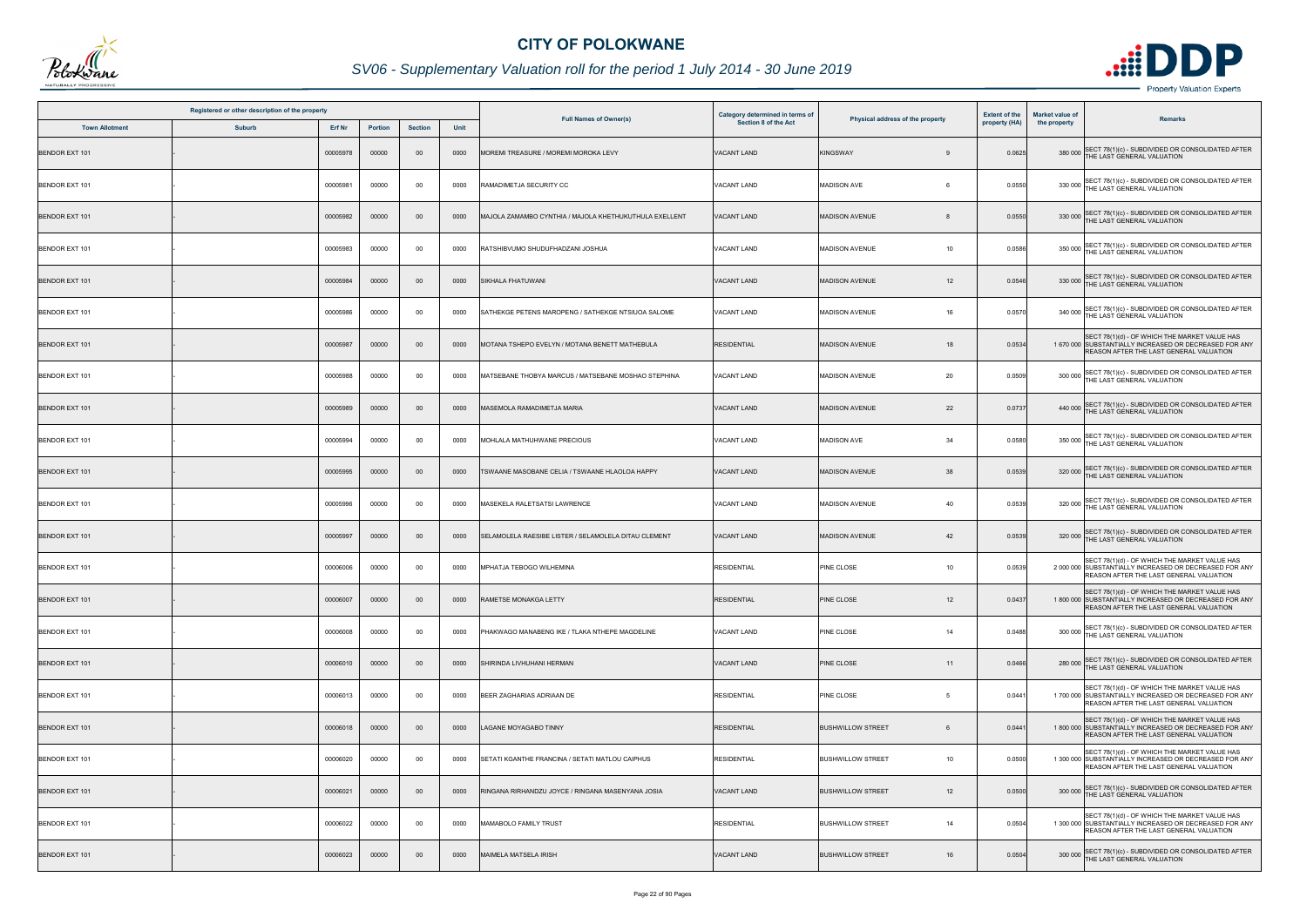

## *SV06 - Supplementary Valuation roll for the period 1 July 2014 - 30 June 2019*

|                       | Registered or other description of the property |         |                |      |                                                            | Category determined in terms of |                                  | <b>Extent of the</b> | <b>Market value of</b>                                                                                                                             |
|-----------------------|-------------------------------------------------|---------|----------------|------|------------------------------------------------------------|---------------------------------|----------------------------------|----------------------|----------------------------------------------------------------------------------------------------------------------------------------------------|
| <b>Town Allotment</b> | <b>Suburb</b><br>Erf Nr                         | Portion | <b>Section</b> | Unit | <b>Full Names of Owner(s)</b>                              | Section 8 of the Act            | Physical address of the property | property (HA)        | Remarks<br>the property                                                                                                                            |
| BENDOR EXT 101        | 00006027                                        | 00000   | 00             | 0000 | WASILOTA YETAMBUYU                                         | VACANT LAND                     | 32<br><b>BUSHWILLOW STREET</b>   | 0.0498               | SECT 78(1)(c) - SUBDIVIDED OR CONSOLIDATED AFTER<br>300 000 THE LAST GENERAL VALUATION                                                             |
| <b>BENDOR EXT 101</b> | 00006028                                        | 00000   | $00\,$         | 0000 | MUSIMU INVESTMENTS PTY LTD                                 | <b>VACANT LAND</b>              | <b>BUSHWILLOW STREET</b><br>36   | 0.0550               | 330 000 SECT 78(1)(c) - SUBDIVIDED OR CONSOLIDATED AFTER<br>THE LAST GENERAL VALUATION                                                             |
| BENDOR EXT 101        | 00006029                                        | 00000   | $00\,$         | 0000 | MINTIRHO YA KHAHLE TRADING 22 CC                           | VACANT LAND                     | 38<br><b>BUSHWILLOW STREET</b>   | 0.0539               | SECT 78(1)(c) - SUBDIVIDED OR CONSOLIDATED AFTER<br>320 000 THE LAST GENERAL VALUATION                                                             |
| <b>BENDOR EXT 101</b> | 00006030                                        | 00000   | $00\,$         | 0000 | MOHOLOLA PULENG LEDILE                                     | <b>VACANT LAND</b>              | <b>BUSHWILLOW STREET</b><br>40   | 0.0539               | SECT 78(1)(c) - SUBDIVIDED OR CONSOLIDATED AFTER<br>320 000 THE LAST GENERAL VALUATION                                                             |
| BENDOR EXT 101        | 00006032                                        | 00000   | $00\,$         | 0000 | SOTYIFA NDWEYISILE ABRAM                                   | <b>RESIDENTIAL</b>              | <b>BUSHWILLOW STREET</b><br>44   | 0.0408               | SECT 78(1)(d) - OF WHICH THE MARKET VALUE HAS<br>1 800 000 SUBSTANTIALLY INCREASED OR DECREASED FOR ANY<br>REASON AFTER THE LAST GENERAL VALUATION |
| BENDOR EXT 101        | 00006035                                        | 00000   | $00\,$         | 0000 | MOKGOBI DIKELEDI RACHEL                                    | <b>RESIDENTIAL</b>              | AMBER CRESCENT<br>$\overline{4}$ | 0.0402               | SECT 78(1)(d) - OF WHICH THE MARKET VALUE HAS<br>1 400 000 SUBSTANTIALLY INCREASED OR DECREASED FOR ANY<br>REASON AFTER THE LAST GENERAL VALUATION |
| BENDOR EXT 101        | 00006036                                        | 00000   | 00             | 0000 | NTULI THANDY EVARIA / NTULI MUSA CHRISTIAN                 | <b>RESIDENTIAL</b>              | <b>AMBER CRESCENT</b><br>6       | 0.0402               | SECT 78(1)(d) - OF WHICH THE MARKET VALUE HAS<br>1 400 000 SUBSTANTIALLY INCREASED OR DECREASED FOR ANY<br>REASON AFTER THE LAST GENERAL VALUATION |
| <b>BENDOR EXT 101</b> | 00006037                                        | 00000   | $00\,$         | 0000 | <b>VETSHITUNI TAKALANI</b>                                 | <b>VACANT LAND</b>              | AMBER CRESCENT                   | 0.0521               | SECT 78(1)(c) - SUBDIVIDED OR CONSOLIDATED AFTER<br>310 000 THE LAST GENERAL VALUATION                                                             |
| BENDOR EXT 101        | 00006038                                        | 00000   | $00\,$         | 0000 | MAUBANE MOKGOLOPO EVIRUS / MAUBANE SELAELO UNITY           | <b>VACANT LAND</b>              | <b>AMBER CRESCENT</b><br>10      | 0.0521               | 310 000 SECT 78(1)(c) - SUBDIVIDED OR CONSOLIDATED AFTER<br>THE LAST GENERAL VALUATION                                                             |
| <b>BENDOR EXT 101</b> | 00006040                                        | 00000   | $00\,$         | 0000 | SHAI LYDIA / SHAI JOHANNES MASHAO                          | <b>RESIDENTIAL</b>              | <b>AMBER CRESCENT</b><br>14      | 0.0521               | SECT 78(1)(d) - OF WHICH THE MARKET VALUE HAS<br>1 600 000 SUBSTANTIALLY INCREASED OR DECREASED FOR ANY<br>REASON AFTER THE LAST GENERAL VALUATION |
| BENDOR EXT 101        | 00006041                                        | 00000   | $00\,$         | 0000 | TLAKULA TINTSWALO PASCALIS                                 | <b>VACANT LAND</b>              | AMBER CRESCENT<br>16             | 0.0521               | 310 000 SECT 78(1)(c) - SUBDIVIDED OR CONSOLIDATED AFTER<br>THE LAST GENERAL VALUATION                                                             |
| BENDOR EXT 101        | 00006043                                        | 00000   | $00\,$         | 0000 | <b>MAPOXE BUSINESS TRUST</b>                               | <b>RESIDENTIAL</b>              | AMBER CRESCENT<br>26             | 0.0508               | SECT 78(1)(d) - OF WHICH THE MARKET VALUE HAS<br>2 100 000 SUBSTANTIALLY INCREASED OR DECREASED FOR ANY<br>REASON AFTER THE LAST GENERAL VALUATION |
| BENDOR EXT 101        | 00006044                                        | 00000   | 00             | 0000 | MAGASA LYNNETTE NONTOBEKO                                  | VACANT LAND                     | <b>AMBER CRESCENT</b><br>32      | 0.0521               | SECT 78(1)(c) - SUBDIVIDED OR CONSOLIDATED AFTER<br>310 000 THE LAST GENERAL VALUATION                                                             |
| <b>BENDOR EXT 101</b> | 00006045                                        | 00000   | $00\,$         | 0000 | <b>MALULEKE TINYIKO</b>                                    | <b>RESIDENTIAL</b>              | 34<br>AMBER CRESCENT             | 0.0521               | SECT 78(1)(d) - OF WHICH THE MARKET VALUE HAS<br>1 400 000 SUBSTANTIALLY INCREASED OR DECREASED FOR ANY<br>REASON AFTER THE LAST GENERAL VALUATION |
| BENDOR EXT 101        | 00006046                                        | 00000   | $00\,$         | 0000 | NGOETJANA MAROTHI SALOME                                   | <b>VACANT LAND</b>              | <b>AMBER CRESCENT</b><br>36      | 0.0521               | SECT 78(1)(c) - SUBDIVIDED OR CONSOLIDATED AFTER<br>310 000 THE LAST GENERAL VALUATION                                                             |
| BENDOR EXT 101        | 00006047                                        | 00000   | $00\,$         | 0000 | MOLABA MANKALE DAVID                                       | <b>VACANT LAND</b>              | <b>AMBER CRESCENT</b><br>38      | 0.0521               | 310 000 SECT 78(1)(c) - SUBDIVIDED OR CONSOLIDATED AFTER<br>THE LAST GENERAL VALUATION                                                             |
| BENDOR EXT 101        | 00006048                                        | 00000   | $00\,$         | 0000 | MATHABATHA RAMADIMETJA GRANNY / MATHABATHA CHRIS MABONTSHI | VACANT LAND                     | AMBER CRESCENT<br>40             | 0.0521               | 310 000 SECT 78(1)(c) - SUBDIVIDED OR CONSOLIDATED AFTER<br>THE LAST GENERAL VALUATION                                                             |
| BENDOR EXT 101        | 00006067                                        | 00000   | $00\,$         | 0000 | PHASHA SEENG JOHANNA                                       | <b>VACANT LAND</b>              | 22<br><b>CROWN CRESCENT</b>      | 0.0600               | 360 000 SECT 78(1)(c) - SUBDIVIDED OR CONSOLIDATED AFTER<br>THE LAST GENERAL VALUATION                                                             |
| BENDOR EXT 101        | 00006068                                        | 00000   | $00\,$         | 0000 | MOHOLOLA JOHANNES MAKGOKOLLA / MOHOLOLA MARIA MATLHABJANE  | VACANT LAND                     | 30<br><b>CROWN CRESCENT</b>      | 0.0600               | 360 000 SECT 78(1)(c) - SUBDIVIDED OR CONSOLIDATED AFTER<br>THE LAST GENERAL VALUATION                                                             |
| <b>BENDOR EXT 101</b> | 00006069                                        | 00000   | $00\,$         | 0000 | MARIBA THANYANI JONAS                                      | <b>RESIDENTIAL</b>              | 32<br><b>CROWN CRESCENT</b>      | 0.0642               | SECT 78(1)(d) - OF WHICH THE MARKET VALUE HAS<br>2 200 000 SUBSTANTIALLY INCREASED OR DECREASED FOR ANY<br>REASON AFTER THE LAST GENERAL VALUATION |
| BENDOR EXT 101        | 00006070                                        | 00000   | $00\,$         | 0000 | MAUMELA MBONENI BENEDICTA                                  | <b>VACANT LAND</b>              | <b>CROWN CRESCENT</b><br>34      | 0.0600               | 360 000 SECT 78(1)(c) - SUBDIVIDED OR CONSOLIDATED AFTER<br>THE LAST GENERAL VALUATION                                                             |
| <b>BENDOR EXT 101</b> | 00006073                                        | 00000   | $00\,$         | 0000 | MASHITA CHOENE NAPHTALI                                    | <b>VACANT LAND</b>              | <b>DUKE LANE</b>                 | 0.0596               | 360 000 SECT 78(1)(c) - SUBDIVIDED OR CONSOLIDATED AFTER<br>THE LAST GENERAL VALUATION                                                             |
| BENDOR EXT 101        | 00006074                                        | 00000   | 00             | 0000 | MASHELE TLANGELANI DRENAH                                  | VACANT LAND                     | <b>DUKE LANE</b><br>10           | 0.0608               | SECT 78(1)(c) - SUBDIVIDED OR CONSOLIDATED AFTER<br>370 000 THE LAST GENERAL VALUATION                                                             |

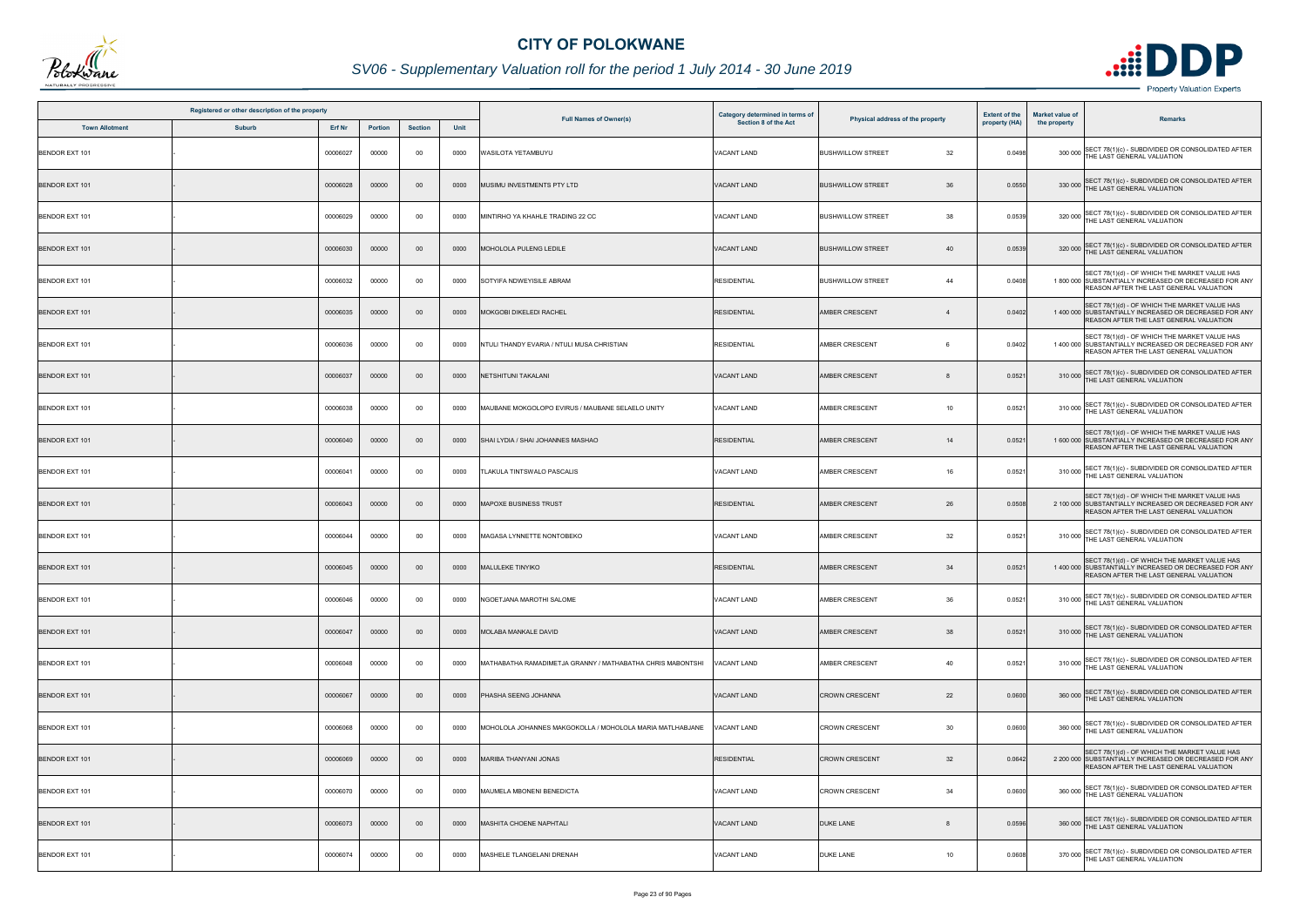

## *SV06 - Supplementary Valuation roll for the period 1 July 2014 - 30 June 2019*

|                       | Registered or other description of the property |          |                |                |      |                                                                        | Category determined in terms of |                                    | <b>Extent of the</b> | <b>Market value of</b><br>Remarks                                                                                                                  |
|-----------------------|-------------------------------------------------|----------|----------------|----------------|------|------------------------------------------------------------------------|---------------------------------|------------------------------------|----------------------|----------------------------------------------------------------------------------------------------------------------------------------------------|
| <b>Town Allotment</b> | <b>Suburb</b>                                   | Erf Nr   | <b>Portion</b> | <b>Section</b> | Unit | <b>Full Names of Owner(s)</b>                                          | <b>Section 8 of the Act</b>     | Physical address of the property   | property (HA)        | the property                                                                                                                                       |
| <b>BENDOR EXT 101</b> |                                                 | 00006076 | 00000          | $00\,$         | 0000 | SEFOLO TEBOGO / SEFOLO SHILA LAWRENCE                                  | <b>VACANT LAND</b>              | <b>CROWN CRESCENT</b><br>18        | 0.060 <sup>4</sup>   | SECT 78(1)(c) - SUBDIVIDED OR CONSOLIDATED AFTER<br>360 000 THE LAST GENERAL VALUATION                                                             |
| BENDOR EXT 101        |                                                 | 00006077 | 00000          | $00\,$         | 0000 | MASHABELA TEBOGO EDWIN / MASHABELA TAKALANI                            | <b>VACANT LAND</b>              | 20<br><b>CROWN CRESCENT</b>        | 0.0600               | 360 000 SECT 78(1)(c) - SUBDIVIDED OR CONSOLIDATED AFTER<br>THE LAST GENERAL VALUATION                                                             |
| <b>BENDOR EXT 101</b> |                                                 | 00006078 | 00000          | $00\,$         | 0000 | <b>KHANYE CEBILE IRENE</b>                                             | <b>VACANT LAND</b>              | <b>CROWN CRESCENT</b><br>42        | 0.0607               | SECT 78(1)(c) - SUBDIVIDED OR CONSOLIDATED AFTER<br>370 000 THE LAST GENERAL VALUATION                                                             |
| BENDOR EXT 101        |                                                 | 00006083 | 00000          | 00             | 0000 | MPHEPHU LUTENDO MPHO                                                   | <b>VACANT LAND</b>              | ROYAL CLOSE<br>10                  | 0.0615               | SECT 78(1)(c) - SUBDIVIDED OR CONSOLIDATED AFTER<br>370 000 THE LAST GENERAL VALUATION                                                             |
| <b>BENDOR EXT 101</b> |                                                 | 00006092 | 00000          | $00\,$         | 0000 | PAMASHIK DEVELOPMENT CC                                                | <b>VACANT LAND</b>              | 93<br><b>KINGSWAY WEST</b>         | 0.0614               | 370 000 SECT 78(1)(c) - SUBDIVIDED OR CONSOLIDATED AFTER<br>THE LAST GENERAL VALUATION                                                             |
| BENDOR EXT 101        |                                                 | 00006093 | 00000          | 00             | 0000 | MAHADA AZWIHANGWISI / MAHADA NKHUMBULENI                               | <b>VACANT LAND</b>              | 91<br><b>KINGSWAY</b>              | 0.0614               | SECT 78(1)(c) - SUBDIVIDED OR CONSOLIDATED AFTER<br>370 000 THE LAST GENERAL VALUATION                                                             |
| <b>BENDOR EXT 101</b> |                                                 | 00006094 | 00000          | $00\,$         | 0000 | PAMASHIK DEVELOPMENT CC                                                | <b>VACANT LAND</b>              | 89<br><b>KINGSWAY WEST</b>         | 0.0614               | 370 000 SECT 78(1)(c) - SUBDIVIDED OR CONSOLIDATED AFTER<br>THE LAST GENERAL VALUATION                                                             |
| BENDOR EXT 101        |                                                 | 00006095 | 00000          | $00\,$         | 0000 | NKOANA TSAKANE STANLEY                                                 | <b>RESIDENTIAL</b>              | 87<br><b>KINGSWAY</b>              | 0.0614               | SECT 78(1)(d) - OF WHICH THE MARKET VALUE HAS<br>2 100 000 SUBSTANTIALLY INCREASED OR DECREASED FOR ANY<br>REASON AFTER THE LAST GENERAL VALUATION |
| <b>BENDOR EXT 101</b> |                                                 | 00006099 | 00000          | $00\,$         | 0000 | KGWALE PHELADI WELHEMINA / SATHEKGE TSWATSWARI FRANS                   | <b>VACANT LAND</b>              | <b>CROWN CRESCENT</b><br>6         | 0.0602               | 360 000 SECT 78(1)(c) - SUBDIVIDED OR CONSOLIDATED AFTER<br>THE LAST GENERAL VALUATION                                                             |
| BENDOR EXT 101        |                                                 | 00006100 | 00000          | $00\,$         | 0000 | LERATADIMA PROP INV PTY LTD                                            | <b>VACANT LAND</b>              | <b>CROWN CRESCENT</b><br>-8        | 0.0595               | SECT 78(1)(c) - SUBDIVIDED OR CONSOLIDATED AFTER<br>360 000 THE LAST GENERAL VALUATION                                                             |
| BENDOR EXT 101        |                                                 | 00006102 | 00000          | $00\,$         | 0000 | MUYOMA PHILLIP EGADWA                                                  | <b>RESIDENTIAL</b>              | <b>DUKE LANE</b><br>11             | 0.0863               | SECT 78(1)(d) - OF WHICH THE MARKET VALUE HAS<br>2 000 000 SUBSTANTIALLY INCREASED OR DECREASED FOR ANY<br>REASON AFTER THE LAST GENERAL VALUATION |
| BENDOR EXT 101        |                                                 | 00006104 | 00000          | $00\,$         | 0000 | NGOASHENG NARE ANDROLINE                                               | <b>VACANT LAND</b>              | <b>DUKE LANE</b><br>$\overline{7}$ | 0.0623               | 380 000 SECT 78(1)(c) - SUBDIVIDED OR CONSOLIDATED AFTER<br>THE LAST GENERAL VALUATION                                                             |
| <b>BENDOR EXT 101</b> |                                                 | 00006112 | 00000          | $00\,$         | 0000 | DIPELA LESIBA CHARLES / DIPELA QUEEN NGWANANTWANA                      | <b>RESIDENTIAL</b>              | <b>IMPERIAL WAY</b><br>16          | 0.0917               | SECT 78(1)(d) - OF WHICH THE MARKET VALUE HAS<br>2 300 000 SUBSTANTIALLY INCREASED OR DECREASED FOR ANY<br>REASON AFTER THE LAST GENERAL VALUATION |
| BENDOR EXT 101        |                                                 | 00006114 | 00000          | 00             | 0000 | HLUNGWANE RICHARD-MATTHEWS VONANI / HLUNGWANE NKHENSANI<br>CAROLINE    | RESIDENTIAL                     | <b>IMPERIAL WAY</b><br>20          | 0.0649               | SECT 78(1)(d) - OF WHICH THE MARKET VALUE HAS<br>2 500 000 SUBSTANTIALLY INCREASED OR DECREASED FOR ANY<br>REASON AFTER THE LAST GENERAL VALUATION |
| <b>BENDOR EXT 101</b> |                                                 | 00006115 | 00000          | $00\,$         | 0000 | MAUMELA PATRICIA MUTSINDA                                              | <b>RESIDENTIAL</b>              | PRINCETON ROAD<br>19               | 0.0649               | SECT 78(1)(d) - OF WHICH THE MARKET VALUE HAS<br>2 200 000 SUBSTANTIALLY INCREASED OR DECREASED FOR ANY<br>REASON AFTER THE LAST GENERAL VALUATION |
| BENDOR EXT 101        |                                                 | 00006116 | 00000          | 00             | 0000 | MADZHIE PHUMUDZO PHATHUTSHEDZO                                         | <b>RESIDENTIAL</b>              | 17<br>PRINCETON ROAD               | 0.0650               | SECT 78(1)(d) - OF WHICH THE MARKET VALUE HAS<br>2 400 000 SUBSTANTIALLY INCREASED OR DECREASED FOR ANY<br>REASON AFTER THE LAST GENERAL VALUATION |
| BENDOR EXT 101        |                                                 | 00006117 | 00000          | $00\,$         | 0000 | MOSENA NGWANAKGOPA SUZAN                                               | <b>VACANT LAND</b>              | PRINCETON ROAD<br>15               | 0.0839               | SECT 78(1)(c) - SUBDIVIDED OR CONSOLIDATED AFTER<br>500 000 THE LAST GENERAL VALUATION                                                             |
| BENDOR EXT 101        |                                                 | 00006118 | 00000          | 00             | 0000 | NCHABELENG MPYATSHWEU SAMUEL / NCHABELENG MASHEGO THABITHA RESIDENTIAL |                                 | PRINCETON ROAD<br>13               | 0.0705               | SECT 78(1)(d) - OF WHICH THE MARKET VALUE HAS<br>2 600 000 SUBSTANTIALLY INCREASED OR DECREASED FOR ANY<br>REASON AFTER THE LAST GENERAL VALUATION |
| BENDOR EXT 101        |                                                 | 00006119 | 00000          | $00\,$         | 0000 | SENYOLO CONSULTANT PTY LTD                                             | <b>VACANT LAND</b>              | PRINCETON ROAD<br>11               | 0.0705               | SECT 78(1)(c) - SUBDIVIDED OR CONSOLIDATED AFTER<br>420 000 THE LAST GENERAL VALUATION                                                             |
| BENDOR EXT 101        |                                                 | 00006121 | 00000          | $00\,$         | 0000 | MOJALEFA MATLOTLO MODUMO ISAAC / MOJALEFA MATIMANA ELLICAH             | VACANT LAND                     | PRINCETON ROAD<br>$\overline{7}$   | 0.0705               | 420 000 SECT 78(1)(c) - SUBDIVIDED OR CONSOLIDATED AFTER<br>THE LAST GENERAL VALUATION                                                             |
| BENDOR EXT 101        |                                                 | 00006125 | 00000          | $00\,$         | 0000 | MANYAMA MOHALE ODYSSEUS / MANYAMA JULIANA                              | <b>RESIDENTIAL</b>              | <b>KINGSWAY</b><br>68              | 0.0923               | SECT 78(1)(d) - OF WHICH THE MARKET VALUE HAS<br>3 100 000 SUBSTANTIALLY INCREASED OR DECREASED FOR ANY<br>REASON AFTER THE LAST GENERAL VALUATION |
| BENDOR EXT 101        |                                                 | 00006127 | 00000          | $00\,$         | 0000 | TSHIVHULA LESEGO MILLICENT                                             | <b>VACANT LAND</b>              | 74<br><b>KINGSWAY WEST</b>         | 0.0705               | 420 000 SECT 78(1)(c) - SUBDIVIDED OR CONSOLIDATED AFTER<br>THE LAST GENERAL VALUATION                                                             |
| BENDOR EXT 101        |                                                 | 00006129 | 00000          | $00\,$         | 0000 | <b>MTTTRUST</b>                                                        | <b>RESIDENTIAL</b>              | <b>KINGSWAY</b><br>78              | 0.0705               | SECT 78(1)(d) - OF WHICH THE MARKET VALUE HAS<br>2 500 000 SUBSTANTIALLY INCREASED OR DECREASED FOR ANY<br>REASON AFTER THE LAST GENERAL VALUATION |

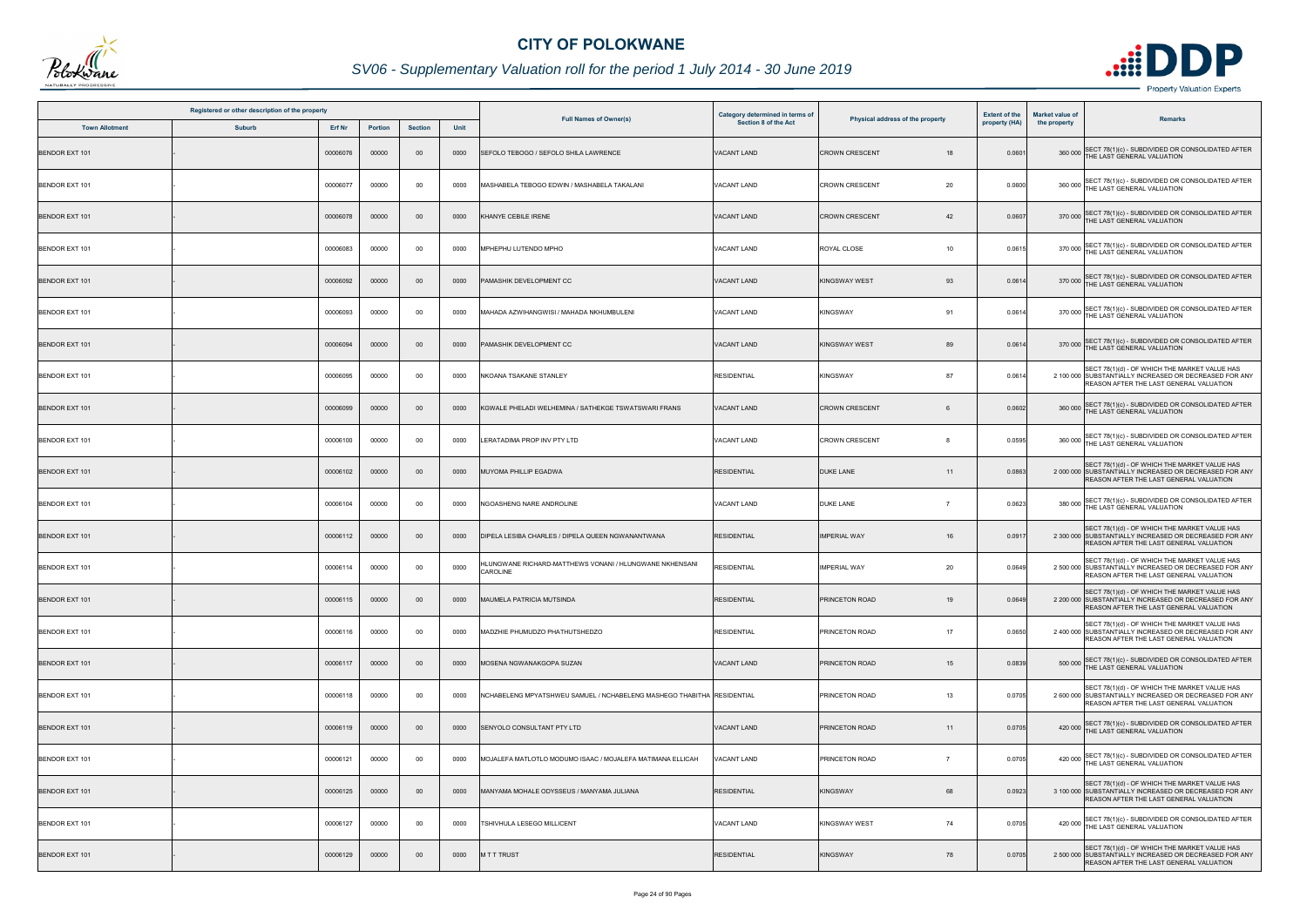

## *SV06 - Supplementary Valuation roll for the period 1 July 2014 - 30 June 2019*

|                       | Registered or other description of the property |          |                |                |      | <b>Full Names of Owner(s)</b>                                    | Category determined in terms of | Physical address of the property        | <b>Extent of the</b> | <b>Market value of</b> | <b>Remarks</b>                                                                                                                                     |
|-----------------------|-------------------------------------------------|----------|----------------|----------------|------|------------------------------------------------------------------|---------------------------------|-----------------------------------------|----------------------|------------------------|----------------------------------------------------------------------------------------------------------------------------------------------------|
| <b>Town Allotment</b> | <b>Suburb</b>                                   | Erf Nr   | <b>Portion</b> | <b>Section</b> | Unit |                                                                  | <b>Section 8 of the Act</b>     |                                         | property (HA)        | the property           |                                                                                                                                                    |
| <b>BENDOR EXT 101</b> |                                                 | 00006133 | 00000          | 00             | 0000 | CHAUKE RHANDZU LIZZY / CHAUKE CEDRICK MARVIN                     | <b>RESIDENTIAL</b>              | <b>KINGSWAY</b><br>86                   | 0.0633               |                        | SECT 78(1)(d) - OF WHICH THE MARKET VALUE HAS<br>2 100 000 SUBSTANTIALLY INCREASED OR DECREASED FOR ANY<br>REASON AFTER THE LAST GENERAL VALUATION |
| <b>BENDOR EXT 101</b> |                                                 | 00006135 | 00000          | $00\,$         | 0000 | HUTAMO TEBOGO BEVERLY                                            | <b>RESIDENTIAL</b>              | 90<br><b>KINGSWAY</b>                   | 0.0633               |                        | SECT 78(1)(d) - OF WHICH THE MARKET VALUE HAS<br>2 500 000 SUBSTANTIALLY INCREASED OR DECREASED FOR ANY<br>REASON AFTER THE LAST GENERAL VALUATION |
| <b>BENDOR EXT 101</b> |                                                 | 00006136 | 00000          | 00             | 0000 | SEKGOPA CLIFFORD                                                 | <b>VACANT LAND</b>              | PRINCETON ROAD<br>14                    | 0.0603               |                        | 360 000 SECT 78(1)(c) - SUBDIVIDED OR CONSOLIDATED AFTER<br>THE LAST GENERAL VALUATION                                                             |
| <b>BENDOR EXT 101</b> |                                                 | 00006137 | 00000          | $00\,$         | 0000 | TJALE MALEMOLLA CARL / TJALE MAPULA ALICE                        | <b>RESIDENTIAL</b>              | PRINCETON ROAD<br>20                    | 0.0603               |                        | SECT 78(1)(d) - OF WHICH THE MARKET VALUE HAS<br>2 200 000 SUBSTANTIALLY INCREASED OR DECREASED FOR ANY<br>REASON AFTER THE LAST GENERAL VALUATION |
| BENDOR EXT 101        |                                                 | 00006139 | 00000          | $00\,$         | 0000 | MASETLA MABOLEDI CATHRINE / MASETLA MACKSON NKUTU                | <b>RESIDENTIAL</b>              | 40<br><b>KINGSWAY</b>                   | 0.0700               |                        | SECT 78(1)(d) - OF WHICH THE MARKET VALUE HAS<br>2 400 000 SUBSTANTIALLY INCREASED OR DECREASED FOR ANY<br>REASON AFTER THE LAST GENERAL VALUATION |
| <b>BENDOR EXT 101</b> |                                                 | 00006140 | 00000          | $00\,$         | 0000 | KWA-NGCAMANE TRADING PROJECTS PTY LTD                            | VACANT LAND                     | <b>KINGSWAY</b><br>42                   | 0.0700               |                        | SECT 78(1)(c) - SUBDIVIDED OR CONSOLIDATED AFTER<br>420 000 THE LAST GENERAL VALUATION                                                             |
| BENDOR EXT 101        |                                                 | 00006141 | 00000          | $00\,$         | 0000 | HLAISI NKATEKO NICHOLOUS / HLAISI VENNY                          | VACANT LAND                     | <b>BENDOR CLOSE</b><br>6141             | 0.0700               |                        | 420 000 SECT 78(1)(c) - SUBDIVIDED OR CONSOLIDATED AFTER<br>THE LAST GENERAL VALUATION                                                             |
| <b>BENDOR EXT 101</b> |                                                 | 00006143 | 00000          | $00\,$         | 0000 | MDHLULI KHOMOTSO MOKGANYA / MDHLULI SIBUSISO COMFORT             | <b>RESIDENTIAL</b>              | <b>KINGSWAY</b><br>54                   | 0.0707               |                        | SECT 78(1)(d) - OF WHICH THE MARKET VALUE HAS<br>1 800 000 SUBSTANTIALLY INCREASED OR DECREASED FOR ANY<br>REASON AFTER THE LAST GENERAL VALUATION |
| BENDOR EXT 101        |                                                 | 00006148 | 00000          | $00\,$         | 0000 | REDI 4 MA3 TRADING PTY LTD                                       | <b>RESIDENTIAL</b>              | 12<br>PRINCETON ROAD                    | 0.0666               |                        | SECT 78(1)(d) - OF WHICH THE MARKET VALUE HAS<br>2 300 000 SUBSTANTIALLY INCREASED OR DECREASED FOR ANY<br>REASON AFTER THE LAST GENERAL VALUATION |
| <b>BENDOR EXT 101</b> |                                                 | 00006149 | 00000          | $00\,$         | 0000 | SETATI LERATO PEGGY / SETATI DEAN MOLAMO                         | <b>VACANT LAND</b>              | <b>KINGSWAY</b><br>8                    | 0.0606               |                        | 360 000 SECT 78(1)(c) - SUBDIVIDED OR CONSOLIDATED AFTER<br>THE LAST GENERAL VALUATION                                                             |
| BENDOR EXT 101        |                                                 | 00006150 | 00000          | 00             | 0000 | MALUBANE WISANI CLEMENT / MALUBANE KULANI RHULANI PELMA          | <b>RESIDENTIAL</b>              | <b>KINGSWAY</b><br>10                   | 0.0658               |                        | SECT 78(1)(d) - OF WHICH THE MARKET VALUE HAS<br>2 200 000 SUBSTANTIALLY INCREASED OR DECREASED FOR ANY<br>REASON AFTER THE LAST GENERAL VALUATION |
| <b>BENDOR EXT 101</b> |                                                 | 00006154 | 00000          | $00\,$         | 0000 | MOLAMODI HEZEKIEL SELAELO                                        | <b>VACANT LAND</b>              | <b>KINGSWAY WEST</b><br>24              | 0.0605               |                        | 360 000 SECT 78(1)(c) - SUBDIVIDED OR CONSOLIDATED AFTER<br>THE LAST GENERAL VALUATION                                                             |
| BENDOR EXT 101        |                                                 | 00006155 | 00000          | 00             | 0000 | <b>BONTLE LEAGO TRUST</b>                                        | <b>VACANT LAND</b>              | 21<br><b>IMPERIAL WAY</b>               | 0.0604               |                        | SECT 78(1)(c) - SUBDIVIDED OR CONSOLIDATED AFTER<br>360 000 THE LAST GENERAL VALUATION                                                             |
| <b>BENDOR EXT 101</b> |                                                 | 00006156 | 00000          | $00\,$         | 0000 | MPOFU LULAMA BULELWA                                             | VACANT LAND                     | <b>IMPERIAL WAY</b><br>13               | 0.0604               |                        | 360 000 SECT 78(1)(c) - SUBDIVIDED OR CONSOLIDATED AFTER<br>THE LAST GENERAL VALUATION                                                             |
| BENDOR EXT 101        |                                                 | 00006157 | 00000          | $00\,$         | 0000 | RAMPYAPEDI MOLAMODI SAMUEL / RAMPYAPEDI SEWELA MAGRETH           | <b>VACANT LAND</b>              | <b>IMPERIAL WAY</b><br>11               | 0.0605               |                        | SECT 78(1)(c) - SUBDIVIDED OR CONSOLIDATED AFTER<br>360 000 THE LAST GENERAL VALUATION                                                             |
| BENDOR EXT 101        |                                                 | 00006163 | 00000          | $00\,$         | 0000 | HLUNGWANE CEDRIC THEMBANE / HLUNGWANE NTEBO MMAKUBU<br>ELIZABETH | <b><i>JACANT LAND</i></b>       | <b>WINDSOR AVENUE</b><br>16             | 0.0615               |                        | 370 000 SECT 78(1)(c) - SUBDIVIDED OR CONSOLIDATED AFTER<br>THE LAST GENERAL VALUATION                                                             |
| BENDOR EXT 101        |                                                 | 00006166 | 00000          | $00\,$         | 0000 | <b>BOSHOFF JAHNA</b>                                             | VACANT LAND                     | DUCHESS CLOSE<br>8                      | 0.0610               |                        | 370 000 SECT 78(1)(c) - SUBDIVIDED OR CONSOLIDATED AFTER<br>THE LAST GENERAL VALUATION                                                             |
| BENDOR EXT 101        |                                                 | 00006172 | 00000          | $00\,$         | 0000 | TALANE MAPHAGE REBECCA                                           | <b>VACANT LAND</b>              | 20<br><b>WINDSOR AVENUE</b>             | 0.0604               |                        | 360 000 SECT 78(1)(c) - SUBDIVIDED OR CONSOLIDATED AFTER<br>THE LAST GENERAL VALUATION                                                             |
| BENDOR EXT 101        |                                                 | 00006174 | 00000          | 00             | 0000 | LEBEA MAUREEN NTHABISENG                                         | VACANT LAND                     | <b>WINDSOR AVENUE</b><br>30             | 0.0600               |                        | 360 000 SECT 78(1)(c) - SUBDIVIDED OR CONSOLIDATED AFTER<br>THE LAST GENERAL VALUATION                                                             |
| BENDOR EXT 101        |                                                 | 00006175 | 00000          | $00\,$         | 0000 | MANGOLELE TINYIKO GIFT                                           | <b>VACANT LAND</b>              | 32<br><b>WINDSOR AVENUE</b>             | 0.0646               |                        | 380 000 SECT 78(1)(c) - SUBDIVIDED OR CONSOLIDATED AFTER<br>THE LAST GENERAL VALUATION                                                             |
| BENDOR EXT 101        |                                                 | 00006183 | 00000          | $00\,$         | 0000 | WEEBER LYNETTE ETHNE CHARLOTTE / WEEBER FREDERICK                | <b>VACANT LAND</b>              | <b>WINDSOR AVENUE</b><br>$\overline{4}$ | 0.0600               |                        | 360 000 SECT 78(1)(c) - SUBDIVIDED OR CONSOLIDATED AFTER<br>THE LAST GENERAL VALUATION                                                             |
| BENDOR EXT 101        |                                                 | 00006184 | 00000          | $00\,$         | 0000 | LISHABA MOLOKO MILLICENT / MMONWA SEFENYA REPSON                 | <b>VACANT LAND</b>              | <b>WINDSOR AVENUE</b><br>6              | 0.0600               |                        | 360 000 SECT 78(1)(c) - SUBDIVIDED OR CONSOLIDATED AFTER<br>THE LAST GENERAL VALUATION                                                             |
| BENDOR EXT 101        |                                                 | 00006185 | 00000          | $00\,$         | 0000 | PHASHA MATETE / MALATJI HERMAN HLABIRWA                          | VACANT LAND                     | <b>WINDSOR AVENUE</b><br>8              | 0.0640               |                        | SECT 78(1)(c) - SUBDIVIDED OR CONSOLIDATED AFTER<br>380 000 THE LAST GENERAL VALUATION                                                             |

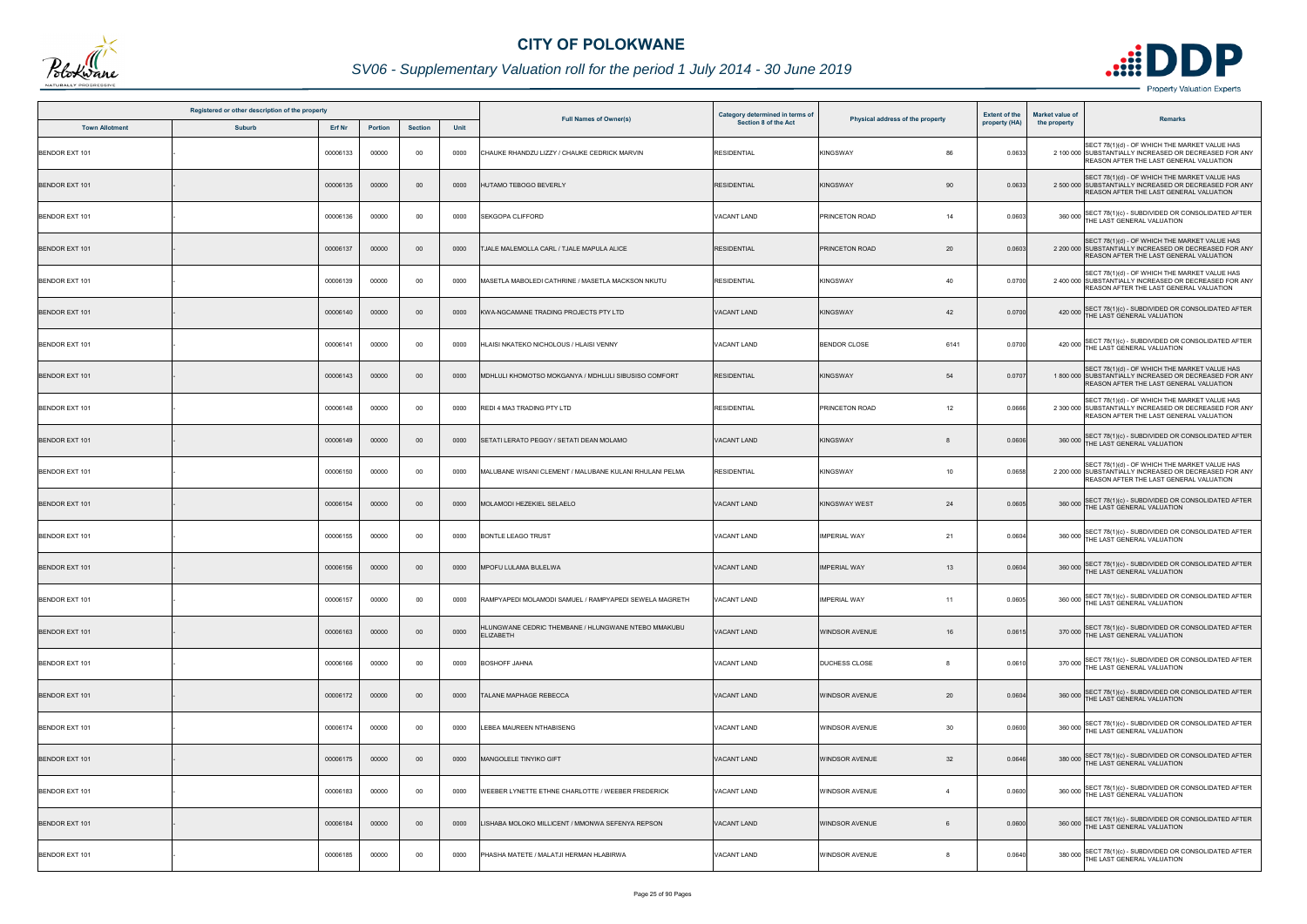

## *SV06 - Supplementary Valuation roll for the period 1 July 2014 - 30 June 2019*

|                       | Registered or other description of the property |          |                |                |      | <b>Full Names of Owner(s)</b>                                             | Category determined in terms of<br><b>Section 8 of the Act</b> |                                          | <b>Extent of the</b> | <b>Market value of</b> |                                                                                                                                                    |
|-----------------------|-------------------------------------------------|----------|----------------|----------------|------|---------------------------------------------------------------------------|----------------------------------------------------------------|------------------------------------------|----------------------|------------------------|----------------------------------------------------------------------------------------------------------------------------------------------------|
| <b>Town Allotment</b> | <b>Suburb</b>                                   | Erf Nr   | <b>Portion</b> | <b>Section</b> | Unit |                                                                           |                                                                | Physical address of the property         | property (HA)        | the property           | Remarks                                                                                                                                            |
| <b>BENDOR EXT 101</b> |                                                 | 00006186 | 00000          | $00\,$         | 0000 | DIKOLA MAOKA ANDRIES / DIKOLA DORIS MATOBOLE                              | <b>VACANT LAND</b>                                             | <b>WINDSOR AVENUE</b><br>10 <sup>1</sup> | 0.0600               | 360 000                | SECT 78(1)(c) - SUBDIVIDED OR CONSOLIDATED AFTER<br>THE LAST GENERAL VALUATION                                                                     |
| BENDOR EXT 101        |                                                 | 00006189 | 00000          | $00\,$         | 0000 | MANAMELA MOKUBENG PAULINA                                                 | <b>RESIDENTIAL</b>                                             | <b>SOLOMON ROAD</b>                      | 0.0437               |                        | SECT 78(1)(d) - OF WHICH THE MARKET VALUE HAS<br>1 300 000 SUBSTANTIALLY INCREASED OR DECREASED FOR ANY<br>REASON AFTER THE LAST GENERAL VALUATION |
| <b>BENDOR EXT 101</b> |                                                 | 00006196 | 00000          | $00\,$         | 0000 | MASHAO AMOGELANG PRIMROSE / MASHAO NDUMISO LEON                           | <b>VACANT LAND</b>                                             | 20<br><b>SOLOMON ROAD</b>                | 0.0545               |                        | 330 000 SECT 78(1)(c) - SUBDIVIDED OR CONSOLIDATED AFTER<br>THE LAST GENERAL VALUATION                                                             |
| <b>BENDOR EXT 101</b> |                                                 | 00006198 | 00000          | $00\,$         | 0000 | MABUNDA MOSATOA KHUTSO / MABUNDA MLUNGHISI GRIFFITH                       | <b>RESIDENTIAL</b>                                             | 24<br><b>SOLOMON ROAD</b>                | 0.0782               |                        | SECT 78(1)(d) - OF WHICH THE MARKET VALUE HAS<br>2 200 000 SUBSTANTIALLY INCREASED OR DECREASED FOR ANY<br>REASON AFTER THE LAST GENERAL VALUATION |
| BENDOR EXT 101        |                                                 | 00006201 | 00000          | $00\,$         | 0000 | MDUNGAZI NHLAMULO OLUDIPE COLLINS                                         | <b>RESIDENTIAL</b>                                             | 30<br><b>SOLOMON ROAD</b>                | 0.0509               |                        | SECT 78(1)(d) - OF WHICH THE MARKET VALUE HAS<br>1 400 000 SUBSTANTIALLY INCREASED OR DECREASED FOR ANY<br>REASON AFTER THE LAST GENERAL VALUATION |
| BENDOR EXT 101        |                                                 | 00006202 | 00000          | 00             | 0000 | <b>MAAKE PETER MAIMELE</b>                                                | <b>RESIDENTIAL</b>                                             | 32<br><b>SOLOMON ROAD</b>                | 0.0520               |                        | SECT 78(1)(d) - OF WHICH THE MARKET VALUE HAS<br>1 400 000 SUBSTANTIALLY INCREASED OR DECREASED FOR ANY<br>REASON AFTER THE LAST GENERAL VALUATION |
| <b>BENDOR EXT 101</b> |                                                 | 00006205 | 00000          | $00\,$         | 0000 | MOKGONYANA MOETLWA MARTIN                                                 | VACANT LAND                                                    | <b>SOLOMON ROAD</b><br>38                | 0.0508               |                        | SECT 78(1)(c) - SUBDIVIDED OR CONSOLIDATED AFTER<br>300 000 THE LAST GENERAL VALUATION                                                             |
| BENDOR EXT 101        |                                                 | 00006215 | 00000          | 00             | 0000 | NETSHIDAULU AHUIWI EMMANUEL                                               | <b>RESIDENTIAL</b>                                             | 31<br><b>HILLSIDE AVENUE</b>             | 0.0576               |                        | SECT 78(1)(d) - OF WHICH THE MARKET VALUE HAS<br>2 200 000 SUBSTANTIALLY INCREASED OR DECREASED FOR ANY<br>REASON AFTER THE LAST GENERAL VALUATION |
| BENDOR EXT 101        |                                                 | 00006217 | 00000          | $00\,$         | 0000 | MATOANE JAMES MASIA / MATOANE ROSINA                                      | <b>RESIDENTIAL</b>                                             | <b>HILLSIDE AVENUE</b><br>23             | 0.0609               |                        | SECT 78(1)(d) - OF WHICH THE MARKET VALUE HAS<br>2 300 000 SUBSTANTIALLY INCREASED OR DECREASED FOR ANY<br>REASON AFTER THE LAST GENERAL VALUATION |
| BENDOR EXT 101        |                                                 | 00006218 | 00000          | 00             | 0000 | NTLADI MATHEMA EDITH / NTLADI MAMOGODI UNIT                               | <b>RESIDENTIAL</b>                                             | 21<br><b>HILLSIDE AVENUE</b>             | 0.0542               |                        | SECT 78(1)(d) - OF WHICH THE MARKET VALUE HAS<br>1 400 000 SUBSTANTIALLY INCREASED OR DECREASED FOR ANY<br>REASON AFTER THE LAST GENERAL VALUATION |
| <b>BENDOR EXT 101</b> |                                                 | 00006219 | 00000          | $00\,$         | 0000 | MAKWALA MAROPENE DORRIS / MAKWALA NGWAKO PAUL                             | <b>VACANT LAND</b>                                             | <b>HILLSIDE AVENUE</b><br>19             | 0.0509               |                        | 300 000 SECT 78(1)(c) - SUBDIVIDED OR CONSOLIDATED AFTER<br>THE LAST GENERAL VALUATION                                                             |
| BENDOR EXT 101        |                                                 | 00006220 | 00000          | $00\,$         | 0000 | MHLANGA ABBY NTSIZWA / MHLANGA KHOMOTJO GLORIA                            | <b>RESIDENTIAL</b>                                             | <b>HILLSIDE AVENUE</b><br>17             | 0.0509               |                        | SECT 78(1)(d) - OF WHICH THE MARKET VALUE HAS<br>1 400 000 SUBSTANTIALLY INCREASED OR DECREASED FOR ANY<br>REASON AFTER THE LAST GENERAL VALUATION |
| BENDOR EXT 101        |                                                 | 00006223 | 00000          | $00\,$         | 0000 | MABOTE DANIEL KOLOBE / MABOTE PHUTI EUNICE                                | <b>VACANT LAND</b>                                             | <b>HILLSIDE AVENUE</b><br>11             | 0.0511               |                        | 300 000 SECT 78(1)(c) - SUBDIVIDED OR CONSOLIDATED AFTER<br>THE LAST GENERAL VALUATION                                                             |
| BENDOR EXT 101        |                                                 | 00006224 | 00000          | 00             | 0000 | NENGOVHELA AVHATAKALI RUFUS / RALUSWINGA LIVHUWANI CONSTANCE  RESIDENTIAL |                                                                | <b>HILLSIDE AVENUE</b><br>-9             | 0.0545               |                        | SECT 78(1)(d) - OF WHICH THE MARKET VALUE HAS<br>1 400 000 SUBSTANTIALLY INCREASED OR DECREASED FOR ANY<br>REASON AFTER THE LAST GENERAL VALUATION |
| BENDOR EXT 101        |                                                 | 00006226 | 00000          | $00\,$         | 0000 | MORIFI TSHIBEDI JOHANNES / MORIFI MOKGADI MAGGIE                          | <b>RESIDENTIAL</b>                                             | <b>HILLSIDE AVENUE</b><br>5              | 0.0519               |                        | SECT 78(1)(d) - OF WHICH THE MARKET VALUE HAS<br>1 800 000 SUBSTANTIALLY INCREASED OR DECREASED FOR ANY<br>REASON AFTER THE LAST GENERAL VALUATION |
| BENDOR EXT 101        |                                                 | 00006229 | 00000          | 00             | 0000 | MAMABOLO JOHN MAROPENG                                                    | <b>RESIDENTIAL</b>                                             | <b>KINGSWAY</b><br>18                    | 0.0634               |                        | SECT 78(1)(d) - OF WHICH THE MARKET VALUE HAS<br>1 300 000 SUBSTANTIALLY INCREASED OR DECREASED FOR ANY<br>REASON AFTER THE LAST GENERAL VALUATION |
| BENDOR EXT 101        |                                                 | 00006238 | 00000          | $00\,$         | 0000 | MAAKE BONTLE MPOGATSE / MAAKE EMMANUEL SELLO                              | <b>RESIDENTIAL</b>                                             | <b>TOWN CLOSE</b><br>10 <sup>°</sup>     | 0.072                |                        | SECT 78(1)(d) - OF WHICH THE MARKET VALUE HAS<br>1 800 000 SUBSTANTIALLY INCREASED OR DECREASED FOR ANY<br>REASON AFTER THE LAST GENERAL VALUATION |
| BENDOR EXT 101        |                                                 | 00006239 | 00000          | 00             | 0000 | RAPHELA BETTY IRENE / RAPHELA JOHN NTSHOKUE                               | <b>VACANT LAND</b>                                             | <b>TOWN CLOSE</b><br>11                  | 0.0542               |                        | 330 000 SECT 78(1)(c) - SUBDIVIDED OR CONSOLIDATED AFTER<br>THE LAST GENERAL VALUATION                                                             |
| BENDOR EXT 101        |                                                 | 00006240 | 00000          | $00\,$         | 0000 | MABITSELA MOSIMA ROSINA                                                   | <b>VACANT LAND</b>                                             | <b>TOWN CLOSE</b><br>$\mathbf{Q}$        | 0.0478               |                        | 290 000 SECT 78(1)(c) - SUBDIVIDED OR CONSOLIDATED AFTER<br>THE LAST GENERAL VALUATION                                                             |
| BENDOR EXT 101        |                                                 | 00006242 | 00000          | 00             | 0000 | MONYAMANE MOLANGWANE PORTIA                                               | <b>RESIDENTIAL</b>                                             | <b>TOWN CLOSE</b><br>5                   | 0.0428               |                        | SECT 78(1)(d) - OF WHICH THE MARKET VALUE HAS<br>1 100 000 SUBSTANTIALLY INCREASED OR DECREASED FOR ANY<br>REASON AFTER THE LAST GENERAL VALUATION |
| <b>BENDOR EXT 101</b> |                                                 | 00006249 | 00000          | $00\,$         | 0000 | HOBEJANE MATEME GLADYS                                                    | <b>RESIDENTIAL</b>                                             | 10<br><b>ARCADIA STREET</b>              | 0.0504               |                        | SECT 78(1)(d) - OF WHICH THE MARKET VALUE HAS<br>1 400 000 SUBSTANTIALLY INCREASED OR DECREASED FOR ANY<br>REASON AFTER THE LAST GENERAL VALUATION |
| BENDOR EXT 101        |                                                 | 00006250 | 00000          | $00\,$         | 0000 | PHALAFALA MOROGWA JARIAH                                                  | <b>RESIDENTIAL</b>                                             | <b>ARCADIA STREET</b><br>12              | 0.051                |                        | SECT 78(1)(d) - OF WHICH THE MARKET VALUE HAS<br>1 400 000 SUBSTANTIALLY INCREASED OR DECREASED FOR ANY<br>REASON AFTER THE LAST GENERAL VALUATION |
| BENDOR EXT 101        |                                                 | 00006253 | 00000          | $00\,$         | 0000 | MANTSHIMULI YOLANDA MATSHIDISO / MANTSHIMULI KANAKANA ANDRIES             | <b>RESIDENTIAL</b>                                             | <b>SOLOMON STREET</b><br>21              | 0.051                |                        | SECT 78(1)(d) - OF WHICH THE MARKET VALUE HAS<br>1 400 000 SUBSTANTIALLY INCREASED OR DECREASED FOR ANY<br>REASON AFTER THE LAST GENERAL VALUATION |

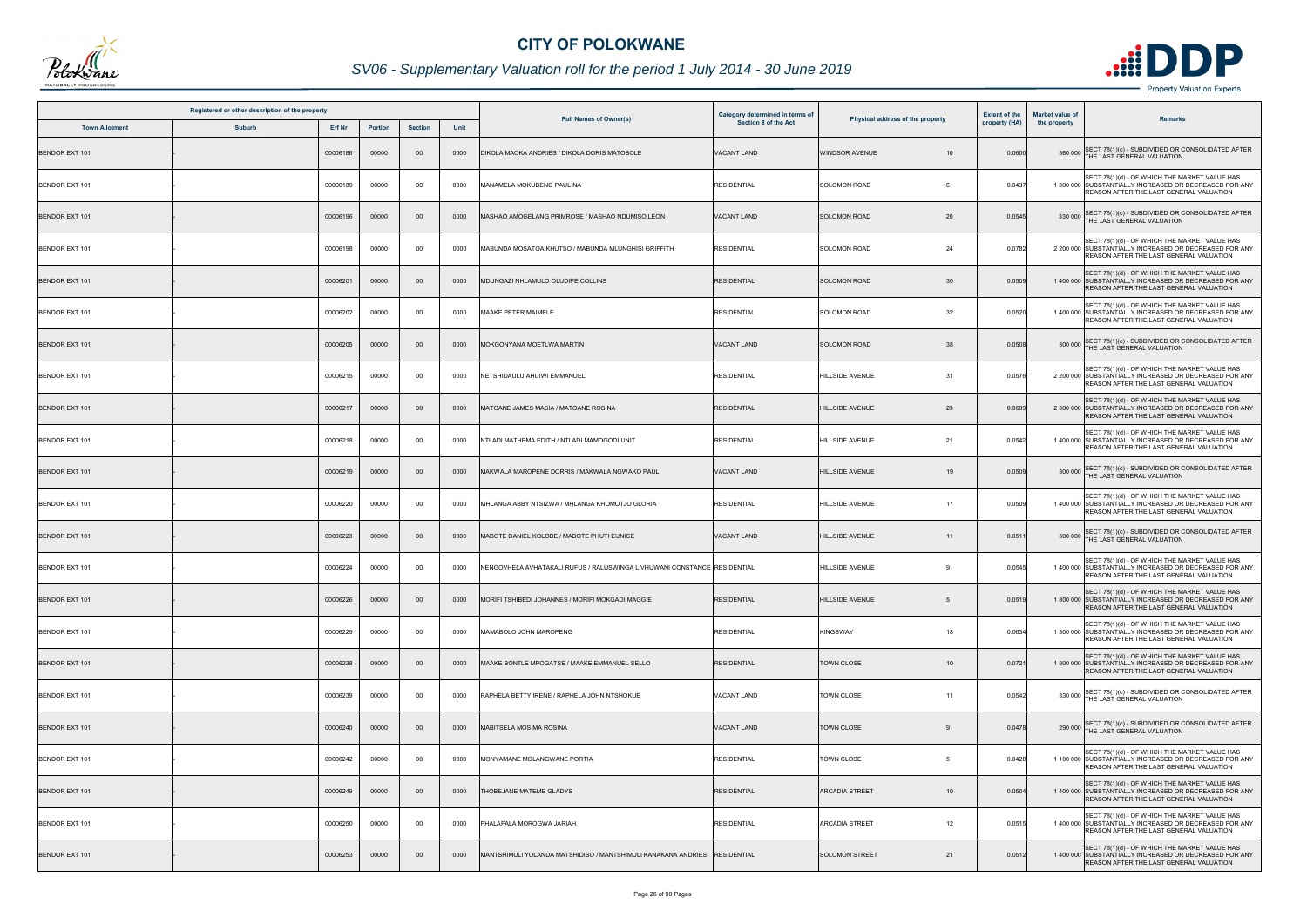

## *SV06 - Supplementary Valuation roll for the period 1 July 2014 - 30 June 2019*

|                       | Registered or other description of the property |          |                |                | <b>Full Names of Owner(s)</b> | Category determined in terms of<br>Section 8 of the Act                    | <b>Extent of the</b><br>Physical address of the property |                               | <b>Market value of</b> | <b>Remarks</b> |                                                                                                                                                    |
|-----------------------|-------------------------------------------------|----------|----------------|----------------|-------------------------------|----------------------------------------------------------------------------|----------------------------------------------------------|-------------------------------|------------------------|----------------|----------------------------------------------------------------------------------------------------------------------------------------------------|
| <b>Town Allotment</b> | <b>Suburb</b>                                   | Erf Nr   | <b>Portion</b> | <b>Section</b> | Unit                          |                                                                            |                                                          |                               | property (HA)          | the property   |                                                                                                                                                    |
| BENDOR EXT 101        |                                                 | 00006254 | 00000          | $00\,$         | 0000                          | BONGWATO FAMILY TRUST                                                      | <b>RESIDENTIAL</b>                                       | <b>SOLOMON ROAD</b><br>19     | 0.0781                 |                | SECT 78(1)(d) - OF WHICH THE MARKET VALUE HAS<br>1 900 000 SUBSTANTIALLY INCREASED OR DECREASED FOR ANY<br>REASON AFTER THE LAST GENERAL VALUATION |
| <b>BENDOR EXT 101</b> |                                                 | 00006255 | 00000          | $00\,$         | 0000                          | SATHEKGE SHADI PRESCILLA                                                   | <b>RESIDENTIAL</b>                                       | <b>SOLOMON ROAD</b><br>17     | 0.0549                 |                | SECT 78(1)(d) - OF WHICH THE MARKET VALUE HAS<br>1 400 000 SUBSTANTIALLY INCREASED OR DECREASED FOR ANY<br>REASON AFTER THE LAST GENERAL VALUATION |
| BENDOR EXT 101        |                                                 | 00006257 | 00000          | 00             | 0000                          | <b>MAAKE NTSWAKI JANE / MAAKE LEPHAI SOLOMON</b>                           | <b>RESIDENTIAL</b>                                       | <b>SOLOMON STREET</b><br>5    | 0.0511                 |                | SECT 78(1)(d) - OF WHICH THE MARKET VALUE HAS<br>1 300 000 SUBSTANTIALLY INCREASED OR DECREASED FOR ANY<br>REASON AFTER THE LAST GENERAL VALUATION |
| <b>BENDOR EXT 101</b> |                                                 | 00006258 | 00000          | $00\,$         | 0000                          | MAROKANE THABO PHILLIP                                                     | <b>RESIDENTIAL</b>                                       | <b>SOLOMON STREET</b><br>3    | 0.0582                 |                | SECT 78(1)(d) - OF WHICH THE MARKET VALUE HAS<br>1 300 000 SUBSTANTIALLY INCREASED OR DECREASED FOR ANY<br>REASON AFTER THE LAST GENERAL VALUATION |
| BENDOR EXT 101        |                                                 | 00006259 | 00000          | $00\,$         | 0000                          | LEBESE SHITLHANGOMA JAMES / LEBESE MARISCHEN SETLEWE                       | <b>RESIDENTIAL</b>                                       | <b>HILLSIDE AVENUE</b><br>75  | 0.0505                 |                | SECT 78(1)(d) - OF WHICH THE MARKET VALUE HAS<br>1 300 000 SUBSTANTIALLY INCREASED OR DECREASED FOR ANY<br>REASON AFTER THE LAST GENERAL VALUATION |
| BENDOR EXT 101        |                                                 | 00006267 | 00000          | $00\,$         | 0000                          | MOTUBATSE KHUTSISHO MOTLOKWE BARNARD / MOTUBATSE JAMELA<br><b>GRACIOUS</b> | <b>ACANT LAND</b>                                        | <b>SUNNYSIDE CLOSE</b><br>13  | 0.0585                 |                | SECT 78(1)(c) - SUBDIVIDED OR CONSOLIDATED AFTER<br>350 000 THE LAST GENERAL VALUATION                                                             |
| BENDOR EXT 101        |                                                 | 00006269 | 00000          | 00             | 0000                          | SIBISI DELIA / SIBISI WELCOME SIZEKA                                       | <b>RESIDENTIAL</b>                                       | <b>SUNNYSIDE CLOSE</b><br>9   | 0.051                  |                | SECT 78(1)(d) - OF WHICH THE MARKET VALUE HAS<br>1 400 000 SUBSTANTIALLY INCREASED OR DECREASED FOR ANY<br>REASON AFTER THE LAST GENERAL VALUATION |
| BENDOR EXT 101        |                                                 | 00006273 | 00000          | $00\,$         | 0000                          | RIGUSE FAMILY TRUST                                                        | <b>RESIDENTIAL</b>                                       | <b>HILLSIDE AVENUE</b><br>71  | 0.051                  |                | SECT 78(1)(d) - OF WHICH THE MARKET VALUE HAS<br>2 100 000 SUBSTANTIALLY INCREASED OR DECREASED FOR ANY<br>REASON AFTER THE LAST GENERAL VALUATION |
| BENDOR EXT 101        |                                                 | 00006279 | 00000          | 00             | 0000                          | MAKHUBELE RUSSEL                                                           | <b>RESIDENTIAL</b>                                       | 55<br><b>SOLOMON ROAD</b>     | 0.0418                 |                | SECT 78(1)(d) - OF WHICH THE MARKET VALUE HAS<br>1 300 000 SUBSTANTIALLY INCREASED OR DECREASED FOR ANY<br>REASON AFTER THE LAST GENERAL VALUATION |
| <b>BENDOR EXT 101</b> |                                                 | 00006280 | 00000          | $00\,$         | 0000                          | KOMANA MPAKGOMO JAN                                                        | <b>RESIDENTIAL</b>                                       | 53<br><b>SOLOMON ROAD</b>     | 0.0418                 |                | SECT 78(1)(d) - OF WHICH THE MARKET VALUE HAS<br>1 400 000 SUBSTANTIALLY INCREASED OR DECREASED FOR ANY<br>REASON AFTER THE LAST GENERAL VALUATION |
| BENDOR EXT 101        |                                                 | 00006287 | 00000          | 00             | 0000                          | RATSELA LADY ANNA / RATSELA ANDREW RAMPULE                                 | <b>RESIDENTIAL</b>                                       | <b>SOLOMON ROAD</b><br>35     | 0.0566                 |                | SECT 78(1)(d) - OF WHICH THE MARKET VALUE HAS<br>1 600 000 SUBSTANTIALLY INCREASED OR DECREASED FOR ANY<br>REASON AFTER THE LAST GENERAL VALUATION |
| BENDOR EXT 101        |                                                 | 00007975 | 00000          | $00\,$         | 0000                          | TSAKANI HOLDING TRUST                                                      | <b>RESIDENTIAL</b>                                       | <b>BENDOR CLOSE</b><br>7975   | 0.1400                 |                | SECT 78(1)(d) - OF WHICH THE MARKET VALUE HAS<br>2 600 000 SUBSTANTIALLY INCREASED OR DECREASED FOR ANY<br>REASON AFTER THE LAST GENERAL VALUATION |
| BENDOR EXT 104        |                                                 | 00005088 | 00000          | 00             | 0000                          | GRANGE JACOBUS HUGO LE                                                     | <b>RESIDENTIAL</b>                                       | BENDOR EXT 104<br>5088        | 1.4127                 |                | SECT 78(1)(d) - OF WHICH THE MARKET VALUE HAS<br>3 900 000 SUBSTANTIALLY INCREASED OR DECREASED FOR ANY<br>REASON AFTER THE LAST GENERAL VALUATION |
| <b>BENDOR EXT 114</b> | <b>BENDOR PARK</b>                              | 00007350 | 00000          | $00\,$         | 0000                          | JITSPAN RYLAAN EIENDOMS TRUST                                              | <b>VACANT LAND</b>                                       | <b>BENDOR EXT 114</b><br>7350 | 0.8096                 |                | SECT 78(1)(a) - INCORRECTLY OMITTED FROM THE<br><b>VALUATION ROLL</b>                                                                              |
| BENDOR EXT 114        | <b>BENDOR PARK</b>                              | 00007351 | 00000          | $00\,$         | 0000                          | JITSPAN RYLAAN EIENDOMS TRUST                                              | <b>/ACANT LAND</b>                                       | <b>BENDOR EXT 114</b><br>7351 | 0.8111                 |                | SECT 78(1)(a) - INCORRECTLY OMITTED FROM THE<br><b>VALUATION ROLL</b>                                                                              |
| <b>BENDOR EXT 114</b> | <b>BENDOR PARK</b>                              | 00007352 | 00000          | $00\,$         | 0000                          | JITSPAN RYLAAN EIENDOMS TRUST                                              | <b>RESIDENTIAL</b>                                       | <b>BENDOR EXT 114</b><br>7352 | 0.0548                 |                | SECT 78(1)(d) - OF WHICH THE MARKET VALUE HAS<br>1 300 000 SUBSTANTIALLY INCREASED OR DECREASED FOR ANY<br>REASON AFTER THE LAST GENERAL VALUATION |
| BENDOR EXT 114        | <b>BENDOR PARK</b>                              | 00007353 | 00000          | 00             | 0000                          | JITSPAN RYLAAN EIENDOMS TRUST                                              | <b>RESIDENTIAL</b>                                       | BENDOR EXT 114<br>7353        | 0.0560                 |                | SECT 78(1)(d) - OF WHICH THE MARKET VALUE HAS<br>1 400 000 SUBSTANTIALLY INCREASED OR DECREASED FOR ANY<br>REASON AFTER THE LAST GENERAL VALUATION |
| <b>BENDOR EXT 114</b> | <b>BENDOR PARK</b>                              | 00007354 | 00000          | $00\,$         | 0000                          | UITSPAN RYLAAN EIENDOMS TRUST                                              | <b>RESIDENTIAL</b>                                       | <b>BENDOR EXT 114</b><br>7354 | 0.0692                 |                | SECT 78(1)(d) - OF WHICH THE MARKET VALUE HAS<br>1 200 000 SUBSTANTIALLY INCREASED OR DECREASED FOR ANY<br>REASON AFTER THE LAST GENERAL VALUATION |
| BENDOR EXT 114        | <b>BENDOR PARK</b>                              | 00007355 | 00000          | 00             | 0000                          | UITSPAN RYLAAN EIENDOMS TRUST                                              | <b>RESIDENTIAL</b>                                       | BENDOR EXT 114<br>7355        | 0.0601                 |                | SECT 78(1)(d) - OF WHICH THE MARKET VALUE HAS<br>1 200 000 SUBSTANTIALLY INCREASED OR DECREASED FOR ANY<br>REASON AFTER THE LAST GENERAL VALUATION |
| <b>BENDOR EXT 114</b> | <b>BENDOR PARK</b>                              | 00007356 | 00000          | $00\,$         | 0000                          | FRUST FUND INV PTY LTD                                                     | <b>RESIDENTIAL</b>                                       | <b>BENDOR EXT 114</b><br>7356 | 0.0657                 |                | 1 300 000 SECT 78(1)(c) - SUBDIVIDED OR CONSOLIDATED AFTER<br>THE LAST GENERAL VALUATION                                                           |
| BENDOR EXT 114        | <b>BENDOR PARK</b>                              | 00007357 | 00000          | $00\,$         | 0000                          | FRUST FUND INV PTY LTD                                                     | <b>RESIDENTIAL</b>                                       | BENDOR EXT 114<br>7357        | 0.0655                 |                | SECT 78(1)(d) - OF WHICH THE MARKET VALUE HAS<br>1 200 000 SUBSTANTIALLY INCREASED OR DECREASED FOR ANY<br>REASON AFTER THE LAST GENERAL VALUATION |
| <b>BENDOR EXT 114</b> | <b>BENDOR PARK</b>                              | 00007358 | 00000          | $00\,$         | 0000                          | TRUST FUND INV PTY LTD                                                     | <b>RESIDENTIAL</b>                                       | <b>BENDOR EXT 114</b><br>7358 | 0.065                  |                | SECT 78(1)(d) - OF WHICH THE MARKET VALUE HAS<br>1 100 000 SUBSTANTIALLY INCREASED OR DECREASED FOR ANY<br>REASON AFTER THE LAST GENERAL VALUATION |
| BENDOR EXT 114        | <b>BENDOR PARK</b>                              | 00007359 | 00000          | $00\,$         | 0000                          | FRUST FUND INV PTY LTD                                                     | <b>RESIDENTIAL</b>                                       | BENDOR EXT 114<br>7359        | 0.0655                 |                | SECT 78(1)(d) - OF WHICH THE MARKET VALUE HAS<br>1 400 000 SUBSTANTIALLY INCREASED OR DECREASED FOR ANY<br>REASON AFTER THE LAST GENERAL VALUATION |

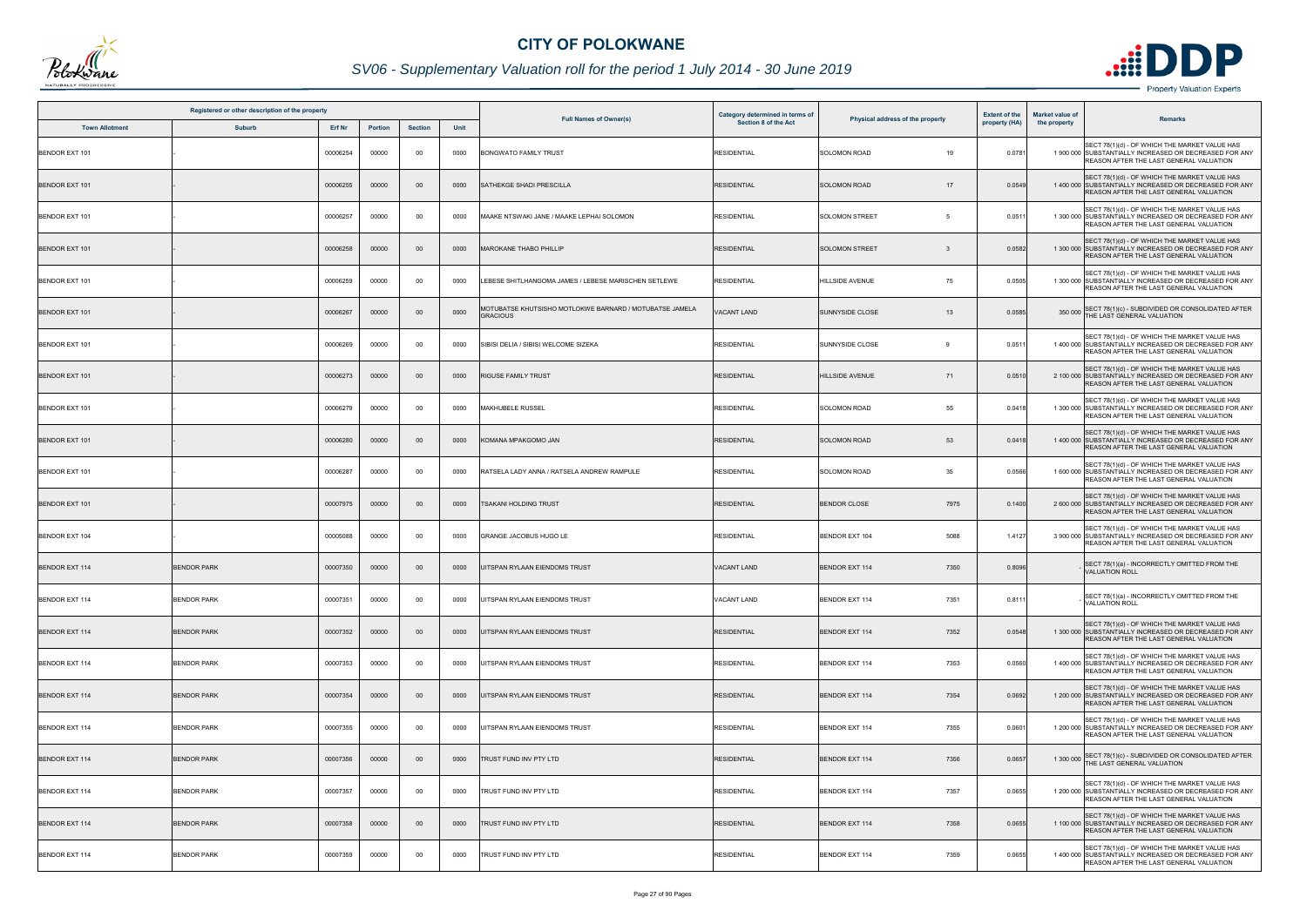

## *SV06 - Supplementary Valuation roll for the period 1 July 2014 - 30 June 2019*

|                       | Registered or other description of the property |          |         |                | <b>Full Names of Owner(s)</b> | Category determined in terms of                        | Physical address of the property | <b>Extent of the</b>          | <b>Market value of</b> | <b>Remarks</b> |                                                                                                                                                    |
|-----------------------|-------------------------------------------------|----------|---------|----------------|-------------------------------|--------------------------------------------------------|----------------------------------|-------------------------------|------------------------|----------------|----------------------------------------------------------------------------------------------------------------------------------------------------|
| <b>Town Allotment</b> | <b>Suburb</b>                                   | Erf Nr   | Portion | <b>Section</b> | Unit                          |                                                        | Section 8 of the Act             |                               | property (HA)          | the property   |                                                                                                                                                    |
| <b>BENDOR EXT 114</b> | <b>BENDOR PARK</b>                              | 00007360 | 00000   | $00\,$         | 0000                          | UITSPAN RYLAAN EIENDOMS TRUST                          | <b>RESIDENTIAL</b>               | <b>BENDOR EXT 114</b><br>7360 | 0.0655                 |                | SECT 78(1)(d) - OF WHICH THE MARKET VALUE HAS<br>1 400 000 SUBSTANTIALLY INCREASED OR DECREASED FOR ANY<br>REASON AFTER THE LAST GENERAL VALUATION |
| BENDOR EXT 114        | <b>BENDOR PARK</b>                              | 00007361 | 00000   | $00\,$         | 0000                          | UITSPAN RYLAAN EIENDOMS TRUST                          | VACANT LAND                      | BENDOR EXT 114<br>7361        | 0.0655                 |                | SECT 78(1)(a) - INCORRECTLY OMITTED FROM THE<br><b>VALUATION ROLL</b>                                                                              |
| <b>BENDOR EXT 114</b> | <b>BENDOR PARK</b>                              | 00007362 | 00000   | $00\,$         | 0000                          | UITSPAN RYLAAN EIENDOMS TRUST                          | <b>VACANT LAND</b>               | <b>BENDOR EXT 114</b><br>7362 | 0.0655                 |                | SECT 78(1)(a) - INCORRECTLY OMITTED FROM THE<br><b>VALUATION ROLL</b>                                                                              |
| BENDOR EXT 114        | <b>BENDOR PARK</b>                              | 00007363 | 00000   | $00\,$         | 0000                          | UITSPAN RYLAAN EIENDOMS TRUST                          | VACANT LAND                      | BENDOR EXT 114<br>7363        | 0.0655                 |                | SECT 78(1)(a) - INCORRECTLY OMITTED FROM THE<br><b>VALUATION ROLL</b>                                                                              |
| <b>BENDOR EXT 114</b> | <b>BENDOR PARK</b>                              | 00007364 | 00000   | $00\,$         | 0000                          | UITSPAN RYLAAN EIENDOMS TRUST                          | <b>VACANT LAND</b>               | <b>BENDOR EXT 114</b><br>7364 | 0.0655                 |                | SECT 78(1)(a) - INCORRECTLY OMITTED FROM THE<br><b>VALUATION ROLL</b>                                                                              |
| BENDOR EXT 114        | <b>BENDOR PARK</b>                              | 00007365 | 00000   | $00\,$         | 0000                          | UITSPAN RYLAAN EIENDOMS TRUST                          | VACANT LAND                      | BENDOR EXT 114<br>7365        | 0.0655                 |                | SECT 78(1)(a) - INCORRECTLY OMITTED FROM THE<br><b>VALUATION ROLL</b>                                                                              |
| <b>BENDOR EXT 114</b> | <b>BENDOR PARK</b>                              | 00007366 | 00000   | $00\,$         | 0000                          | UITSPAN RYLAAN EIENDOMS TRUST                          | <b>VACANT LAND</b>               | <b>BENDOR EXT 114</b><br>7366 | 0.0655                 |                | SECT 78(1)(a) - INCORRECTLY OMITTED FROM THE<br><b>VALUATION ROLL</b>                                                                              |
| <b>BENDOR EXT 114</b> | <b>BENDOR PARK</b>                              | 00007367 | 00000   | $00\,$         | 0000                          | UITSPAN RYLAAN EIENDOMS TRUST                          | <b>VACANT LAND</b>               | 7367<br><b>BENDOR EXT 114</b> | 0.0625                 |                | SECT 78(1)(a) - INCORRECTLY OMITTED FROM THE<br><b>VALUATION ROLL</b>                                                                              |
| <b>BENDOR EXT 114</b> | <b>BENDOR PARK</b>                              | 00007368 | 00000   | $00\,$         | 0000                          | UITSPAN RYLAAN EIENDOMS TRUST                          | <b>VACANT LAND</b>               | <b>BENDOR EXT 114</b><br>7368 | 0.0903                 |                | SECT 78(1)(a) - INCORRECTLY OMITTED FROM THE<br><b>VALUATION ROLL</b>                                                                              |
| BENDOR EXT 114        | <b>BENDOR PARK</b>                              | 00007369 | 00000   | $00\,$         | 0000                          | UITSPAN RYLAAN EIENDOMS TRUST                          | VACANT LAND                      | <b>BENDOR EXT 114</b><br>7369 | 0.0626                 |                | SECT 78(1)(a) - INCORRECTLY OMITTED FROM THE<br><b>VALUATION ROLL</b>                                                                              |
| <b>BENDOR EXT 114</b> | <b>BENDOR PARK</b>                              | 00007370 | 00000   | $00\,$         | 0000                          | UITSPAN RYLAAN EIENDOMS TRUST                          | <b>VACANT LAND</b>               | 7370<br><b>BENDOR EXT 114</b> | 0.0626                 |                | SECT 78(1)(a) - INCORRECTLY OMITTED FROM THE<br><b>VALUATION ROLL</b>                                                                              |
| BENDOR EXT 114        | <b>BENDOR PARK</b>                              | 00007371 | 00000   | $00\,$         | 0000                          | UITSPAN RYLAAN EIENDOMS TRUST                          | VACANT LAND                      | BENDOR EXT 114<br>7371        | 0.0626                 |                | SECT 78(1)(a) - INCORRECTLY OMITTED FROM THE<br><b>VALUATION ROLL</b>                                                                              |
| <b>BENDOR EXT 114</b> | <b>BENDOR PARK</b>                              | 00007372 | 00000   | $00\,$         | 0000                          | UITSPAN RYLAAN EIENDOMS TRUST                          | <b>VACANT LAND</b>               | <b>BENDOR EXT 114</b><br>7372 | 0.0626                 |                | SECT 78(1)(a) - INCORRECTLY OMITTED FROM THE<br><b>VALUATION ROLL</b>                                                                              |
| BENDOR EXT 114        | <b>BENDOR PARK</b>                              | 00007373 | 00000   | $00\,$         | 0000                          | UITSPAN RYLAAN EIENDOMS TRUST                          | VACANT LAND                      | <b>BENDOR EXT 114</b><br>7373 | 0.0627                 |                | SECT 78(1)(a) - INCORRECTLY OMITTED FROM THE<br><b>VALUATION ROLL</b>                                                                              |
| <b>BENDOR EXT 114</b> | <b>BENDOR PARK</b>                              | 00007374 | 00000   | $00\,$         | 0000                          | UITSPAN RYLAAN EIENDOMS TRUST                          | <b>VACANT LAND</b>               | <b>BENDOR EXT 114</b><br>7374 | 0.0904                 |                | SECT 78(1)(a) - INCORRECTLY OMITTED FROM THE<br><b>VALUATION ROLL</b>                                                                              |
| BENDOR EXT 114        | <b>BENDOR PARK</b>                              | 00007375 | 00000   | 00             | 0000                          | MOLAPO REINA                                           | VACANT LAND                      | <b>BENDOR EXT 114</b><br>7375 | 0.0625                 |                | 300 000 SECT 78(1)(c) - SUBDIVIDED OR CONSOLIDATED AFTER<br>THE LAST GENERAL VALUATION                                                             |
| <b>BENDOR EXT 114</b> | <b>BENDOR PARK</b>                              | 00007376 | 00000   | $00\,$         | 0000                          | UITSPAN RYLAAN EIENDOMS TRUST                          | <b>VACANT LAND</b>               | <b>BENDOR EXT 114</b><br>7376 | 0.0656                 |                | SECT 78(1)(a) - INCORRECTLY OMITTED FROM THE<br><b>VALUATION ROLL</b>                                                                              |
| BENDOR EXT 114        | <b>BENDOR PARK</b>                              | 00007377 | 00000   | $00\,$         | 0000                          | UITSPAN RYLAAN EIENDOMS TRUST                          | VACANT LAND                      | BENDOR EXT 114<br>7377        | 0.0656                 |                | SECT 78(1)(a) - INCORRECTLY OMITTED FROM THE<br><b>VALUATION ROLL</b>                                                                              |
| <b>BENDOR EXT 114</b> | <b>BENDOR PARK</b>                              | 00007378 | 00000   | $00\,$         | 0000                          | UITSPAN RYLAAN EIENDOMS TRUST                          | <b>VACANT LAND</b>               | <b>BENDOR EXT 114</b><br>7378 | 0.0656                 |                | SECT 78(1)(a) - INCORRECTLY OMITTED FROM THE<br><b>VALUATION ROLL</b>                                                                              |
| BENDOR EXT 114        | <b>BENDOR PARK</b>                              | 00007379 | 00000   | $00\,$         | 0000                          | UITSPAN RYLAAN EIENDOMS TRUST                          | VACANT LAND                      | 7379<br>BENDOR EXT 114        | 0.0656                 |                | SECT 78(1)(a) - INCORRECTLY OMITTED FROM THE<br><b>VALUATION ROLL</b>                                                                              |
| <b>BENDOR EXT 114</b> | <b>BENDOR PARK</b>                              | 00007380 | 00000   | $00\,$         | 0000                          | UITSPAN RYLAAN EIENDOMS TRUST                          | <b>VACANT LAND</b>               | <b>BENDOR EXT 114</b><br>7380 | 0.0656                 |                | SECT 78(1)(a) - INCORRECTLY OMITTED FROM THE<br><b>VALUATION ROLL</b>                                                                              |
| BENDOR EXT 114        | <b>BENDOR PARK</b>                              | 00007381 | 00000   | $00\,$         | 0000                          | UITSPAN RYLAAN EIENDOMS TRUST                          | VACANT LAND                      | 7381<br>BENDOR EXT 114        | 0.0655                 |                | SECT 78(1)(a) - INCORRECTLY OMITTED FROM THE<br><b>VALUATION ROLL</b>                                                                              |
| BENDOR EXT 114        | <b>BENDOR PARK</b>                              | 00007382 | 00000   | $00\,$         | 0000                          | MASHILOANE MAJELA LESLEY / MASHILOANE VICTORIA MAKWENA | <b>RESIDENTIAL</b>               | BENDOR EXT 114<br>7382        | 0.0655                 |                | SECT 78(1)(d) - OF WHICH THE MARKET VALUE HAS<br>1 200 000 SUBSTANTIALLY INCREASED OR DECREASED FOR ANY<br>REASON AFTER THE LAST GENERAL VALUATION |

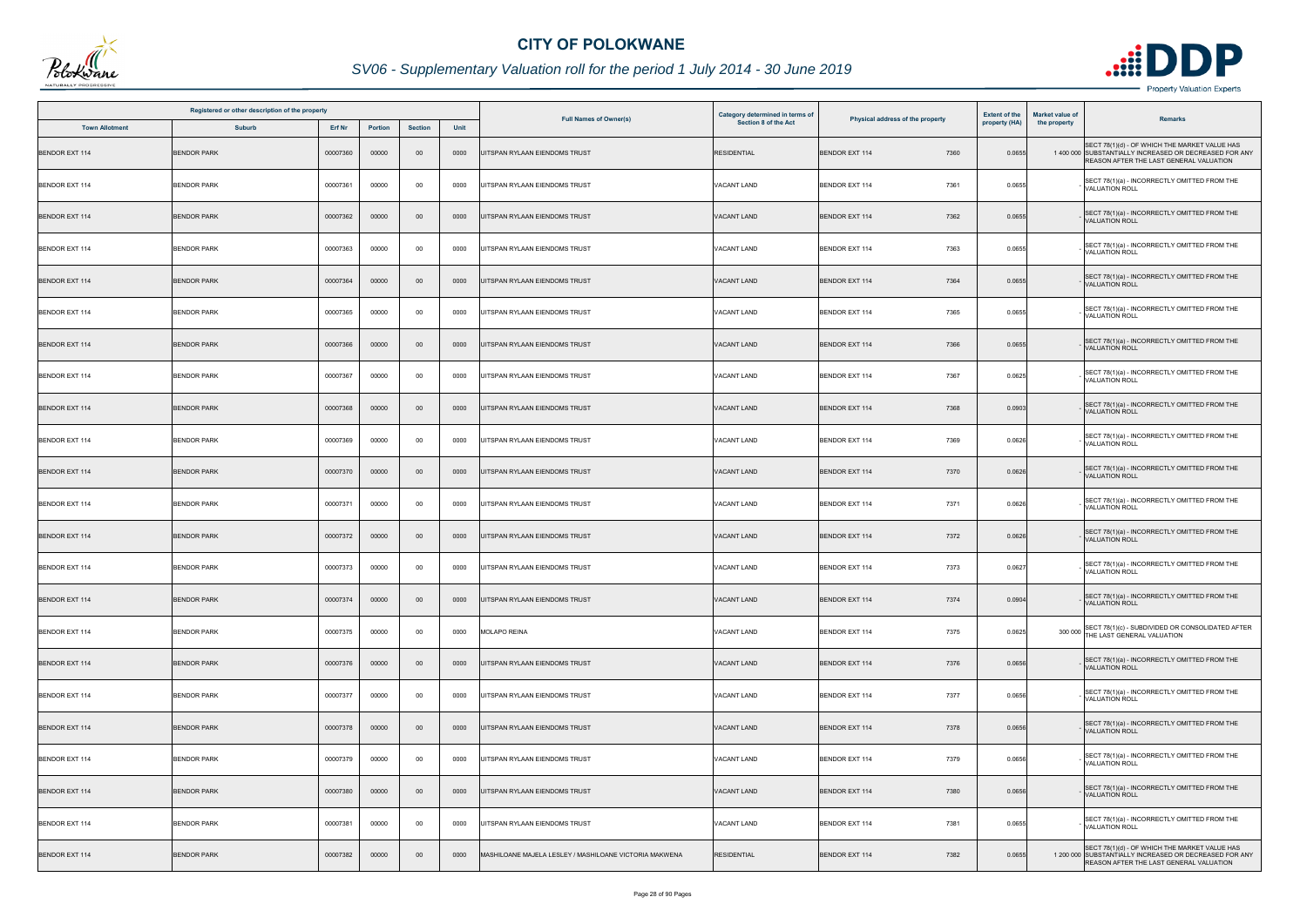

## *SV06 - Supplementary Valuation roll for the period 1 July 2014 - 30 June 2019*

|                       | Registered or other description of the property |          |                |                |      |                                             | Category determined in terms of |                                  | <b>Extent of the</b> | <b>Market value of</b>                                                                                                                              |
|-----------------------|-------------------------------------------------|----------|----------------|----------------|------|---------------------------------------------|---------------------------------|----------------------------------|----------------------|-----------------------------------------------------------------------------------------------------------------------------------------------------|
| <b>Town Allotment</b> | <b>Suburb</b>                                   | Erf Nr   | <b>Portion</b> | <b>Section</b> | Unit | <b>Full Names of Owner(s)</b>               | <b>Section 8 of the Act</b>     | Physical address of the property | property (HA)        | Remarks<br>the property                                                                                                                             |
| <b>BENDOR EXT 114</b> | <b>BENDOR PARK</b>                              | 00007383 | 00000          | 00             | 0000 | KEKANA TSHEGOFATSO / KEKANA DEU-LESLIE      | <b>RESIDENTIAL</b>              | <b>BENDOR EXT 114</b><br>7383    | 0.0655               | SECT 78(1)(d) - OF WHICH THE MARKET VALUE HAS<br>1 500 000 SUBSTANTIALLY INCREASED OR DECREASED FOR ANY<br>REASON AFTER THE LAST GENERAL VALUATION  |
| <b>BENDOR EXT 114</b> | <b>BENDOR PARK</b>                              | 00007384 | 00000          | $00\,$         | 0000 | UITSPAN RYLAAN EIENDOMS TRUST               | <b>VACANT LAND</b>              | 7384<br><b>BENDOR EXT 114</b>    | 0.0655               | SECT 78(1)(a) - INCORRECTLY OMITTED FROM THE<br><b>VALUATION ROLL</b>                                                                               |
| <b>BENDOR EXT 114</b> | <b>BENDOR PARK</b>                              | 00007385 | 00000          | 00             | 0000 | MPILA CYPRIAN MZWAKHE                       | <b>VACANT LAND</b>              | <b>BENDOR EXT 114</b><br>7385    | 0.0655               | SECT 78(1)(c) - SUBDIVIDED OR CONSOLIDATED AFTER<br>310 000 THE LAST GENERAL VALUATION                                                              |
| <b>BENDOR EXT 114</b> | <b>BENDOR PARK</b>                              | 00007386 | 00000          | $00\,$         | 0000 | MAKHUBO JOSEPHINE NTHABISENG / MAKHUBO VUSI | <b>VACANT LAND</b>              | <b>BENDOR EXT 114</b><br>7386    | 0.0657               | 310 000 SECT 78(1)(c) - SUBDIVIDED OR CONSOLIDATED AFTER<br>THE LAST GENERAL VALUATION                                                              |
| BENDOR EXT 114        | <b>BENDOR PARK</b>                              | 00007387 | 00000          | 00             | 0000 | UITSPAN RYLAAN EIENDOMS TRUST               | <b>VACANT LAND</b>              | <b>BENDOR EXT 114</b><br>7387    | 0.0600               | SECT 78(1)(a) - INCORRECTLY OMITTED FROM THE<br><b>VALUATION ROLL</b>                                                                               |
| <b>BENDOR EXT 114</b> | <b>BENDOR PARK</b>                              | 00007388 | 00000          | $00\,$         | 0000 | UITSPAN RYLAAN EIENDOMS TRUST               | <b>VACANT LAND</b>              | <b>BENDOR EXT 114</b><br>7388    | 0.0691               | SECT 78(1)(a) - INCORRECTLY OMITTED FROM THE<br><b>VALUATION ROLL</b>                                                                               |
| BENDOR EXT 114        | <b>BENDOR PARK</b>                              | 00007389 | 00000          | 00             | 0000 | PV & S CHIGOVERAH & NGWENYA                 | <b>RESIDENTIAL</b>              | <b>BENDOR EXT 114</b><br>7389    | 0.0560               | SECT 78(1)(d) - OF WHICH THE MARKET VALUE HAS<br>1 400 000 SUBSTANTIALLY INCREASED OR DECREASED FOR ANY<br>REASON AFTER THE LAST GENERAL VALUATION  |
| <b>BENDOR EXT 114</b> | <b>BENDOR PARK</b>                              | 00007390 | 00000          | $00\,$         | 0000 | TRUST UITSPAN RYLAAN EDMS TRUST             | <b>VACANT LAND</b>              | <b>BENDOR EXT 114</b><br>7390    | 0.0548               | SECT 78(1)(d) - OF WHICH THE MARKET VALUE HAS<br>260 000 SUBSTANTIALLY INCREASED OR DECREASED FOR ANY<br>REASON AFTER THE LAST GENERAL VALUATION    |
| BENDOR EXT 114        | <b>BENDOR PARK</b>                              | 00007391 | 00000          | $00\,$         | 0000 | UITSPAN RYLAAN EIENDOMS TRUST               | <b>RESIDENTIAL</b>              | <b>BENDOR EXT 114</b><br>7391    | 0.8109               | SECT 78(1)(d) - OF WHICH THE MARKET VALUE HAS<br>13 800 000 SUBSTANTIALLY INCREASED OR DECREASED FOR ANY<br>REASON AFTER THE LAST GENERAL VALUATION |
| <b>BENDOR EXT 114</b> | <b>BENDOR PARK</b>                              | 00007392 | 00000          | $00\,$         | 0000 | TRUST UITSPAN RYLAAN EDMS TRUST             | <b>VACANT LAND</b>              | <b>BENDOR EXT 114</b><br>7392    | 0.809                | SECT 78(1)(d) - OF WHICH THE MARKET VALUE HAS<br>2 200 000 SUBSTANTIALLY INCREASED OR DECREASED FOR ANY<br>REASON AFTER THE LAST GENERAL VALUATION  |
| BENDOR EXT 114        | <b>BENDOR PARK</b>                              | 00007393 | 00000          | 00             | 0000 | TRUST FUND INV PTY LTD                      | <b>RESIDENTIAL</b>              | <b>BENDOR EXT 114</b><br>7393    | 0.0645               | SECT 78(1)(d) - OF WHICH THE MARKET VALUE HAS<br>900 000 SUBSTANTIALLY INCREASED OR DECREASED FOR ANY<br>REASON AFTER THE LAST GENERAL VALUATION    |
| <b>BENDOR EXT 114</b> | <b>BENDOR PARK</b>                              | 00007394 | 00000          | $00\,$         | 0000 | TRUST FUND INV PTY LTD                      | <b>RESIDENTIAL</b>              | <b>BENDOR EXT 114</b><br>7394    | 0.0658               | SECT 78(1)(d) - OF WHICH THE MARKET VALUE HAS<br>1 000 000 SUBSTANTIALLY INCREASED OR DECREASED FOR ANY<br>REASON AFTER THE LAST GENERAL VALUATION  |
| BENDOR EXT 114        | <b>BENDOR PARK</b>                              | 00007395 | 00000          | $00\,$         | 0000 | TRUST FUND INV PTY LTD                      | <b>RESIDENTIAL</b>              | <b>BENDOR EXT 114</b><br>7395    | 0.0658               | SECT 78(1)(d) - OF WHICH THE MARKET VALUE HAS<br>900 000 SUBSTANTIALLY INCREASED OR DECREASED FOR ANY<br>REASON AFTER THE LAST GENERAL VALUATION    |
| <b>BENDOR EXT 114</b> | <b>BENDOR PARK</b>                              | 00007396 | 00000          | 00             | 0000 | TRUST FUND INV PTY LTD                      | <b>VACANT LAND</b>              | <b>BENDOR EXT 114</b><br>7396    | 0.0658               | 310 000 SECT 78(1)(c) - SUBDIVIDED OR CONSOLIDATED AFTER<br>THE LAST GENERAL VALUATION                                                              |
| BENDOR EXT 114        | <b>BENDOR PARK</b>                              | 00007397 | 00000          | 00             | 0000 | TRUST FUND INV PTY LTD                      | VACANT LAND                     | <b>BENDOR EXT 114</b><br>7397    | 0.0658               | SECT 78(1)(c) - SUBDIVIDED OR CONSOLIDATED AFTER<br>310 000 THE LAST GENERAL VALUATION                                                              |
| <b>BENDOR EXT 114</b> | <b>BENDOR PARK</b>                              | 00007398 | 00000          | $00\,$         | 0000 | UITSPAN RYLAAN EIENDOMS TRUST               | <b>VACANT LAND</b>              | 7398<br><b>BENDOR EXT 114</b>    | 0.0658               | SECT 78(1)(a) - INCORRECTLY OMITTED FROM THE<br><b>VALUATION ROLL</b>                                                                               |
| <b>BENDOR EXT 114</b> | <b>BENDOR PARK</b>                              | 00007399 | 00000          | 00             | 0000 | UITSPAN RYLAAN EIENDOMS TRUST               | <b>VACANT LAND</b>              | 7399<br><b>BENDOR EXT 114</b>    | 0.0658               | SECT 78(1)(a) - INCORRECTLY OMITTED FROM THE<br><b>VALUATION ROLL</b>                                                                               |
| <b>BENDOR EXT 114</b> | <b>BENDOR PARK</b>                              | 00007400 | 00000          | $00\,$         | 0000 | UITSPAN RYLAAN EIENDOMS TRUST               | <b>VACANT LAND</b>              | 7400<br><b>BENDOR EXT 114</b>    | 0.0658               | SECT 78(1)(a) - INCORRECTLY OMITTED FROM THE<br><b>VALUATION ROLL</b>                                                                               |
| BENDOR EXT 114        | <b>BENDOR PARK</b>                              | 00007401 | 00000          | $00\,$         | 0000 | UITSPAN RYLAAN EIENDOMS TRUST               | <b>VACANT LAND</b>              | 7401<br><b>BENDOR EXT 114</b>    | 0.0658               | SECT 78(1)(a) - INCORRECTLY OMITTED FROM THE<br><b>VALUATION ROLL</b>                                                                               |
| <b>BENDOR EXT 114</b> | <b>BENDOR PARK</b>                              | 00007402 | 00000          | $00\,$         | 0000 | UITSPAN RYLAAN EIENDOMS TRUST               | <b>VACANT LAND</b>              | <b>BENDOR EXT 114</b><br>7402    | 0.0645               | SECT 78(1)(a) - INCORRECTLY OMITTED FROM THE<br><b>VALUATION ROLL</b>                                                                               |
| BENDOR EXT 114        | <b>BENDOR PARK</b>                              | 00007403 | 00000          | 00             | 0000 | UITSPAN RYLAAN EIENDOMS TRUST               | VACANT LAND                     | <b>BENDOR EXT 114</b><br>7403    | 0.0645               | SECT 78(1)(a) - INCORRECTLY OMITTED FROM THE<br><b>VALUATION ROLL</b>                                                                               |
| <b>BENDOR EXT 114</b> | <b>BENDOR PARK</b>                              | 00007404 | 00000          | $00\,$         | 0000 | UITSPAN RYLAAN EIENDOMS TRUST               | <b>VACANT LAND</b>              | 7404<br><b>BENDOR EXT 114</b>    | 0.0658               | SECT 78(1)(a) - INCORRECTLY OMITTED FROM THE<br><b>VALUATION ROLL</b>                                                                               |
| BENDOR EXT 114        | <b>BENDOR PARK</b>                              | 00007405 | 00000          | $00\,$         | 0000 | UITSPAN RYLAAN EIENDOMS TRUST               | <b>VACANT LAND</b>              | <b>BENDOR EXT 114</b><br>7405    | 0.0658               | SECT 78(1)(a) - INCORRECTLY OMITTED FROM THE<br><b>VALUATION ROLL</b>                                                                               |

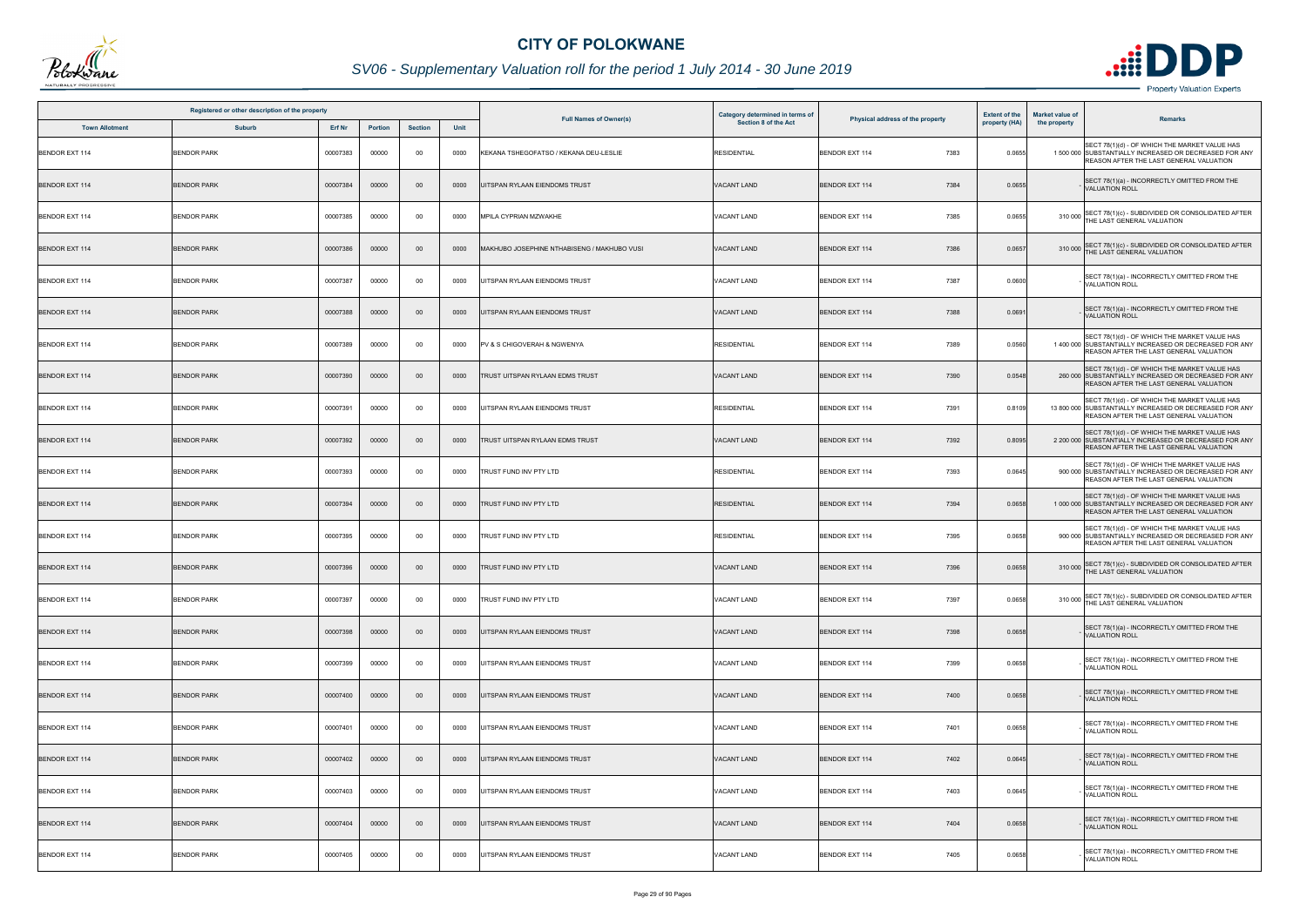

## *SV06 - Supplementary Valuation roll for the period 1 July 2014 - 30 June 2019*

|                       | Registered or other description of the property |          |         |                |      | <b>Full Names of Owner(s)</b>                           | Category determined in terms of<br>Section 8 of the Act | Physical address of the property |               | <b>Market value of</b> |                                                                                                                                                    |
|-----------------------|-------------------------------------------------|----------|---------|----------------|------|---------------------------------------------------------|---------------------------------------------------------|----------------------------------|---------------|------------------------|----------------------------------------------------------------------------------------------------------------------------------------------------|
| <b>Town Allotment</b> | <b>Suburb</b>                                   | Erf Nr   | Portion | <b>Section</b> | Unit |                                                         |                                                         |                                  | property (HA) | the property           | <b>Remarks</b>                                                                                                                                     |
| <b>BENDOR EXT 114</b> | <b>BENDOR PARK</b>                              | 00007406 | 00000   | $00\,$         | 0000 | JITSPAN RYLAAN EIENDOMS TRUST                           | <b>VACANT LAND</b>                                      | <b>BENDOR EXT 114</b><br>7406    | 0.0658        |                        | SECT 78(1)(a) - INCORRECTLY OMITTED FROM THE<br><b>VALUATION ROLL</b>                                                                              |
| BENDOR EXT 114        | <b>BENDOR PARK</b>                              | 00007407 | 00000   | $00\,$         | 0000 | JITSPAN RYLAAN EIENDOMS TRUST                           | <b>VACANT LAND</b>                                      | <b>BENDOR EXT 114</b><br>7407    | 0.0658        |                        | SECT 78(1)(a) - INCORRECTLY OMITTED FROM THE<br>VALUATION ROLL                                                                                     |
| <b>BENDOR EXT 114</b> | <b>BENDOR PARK</b>                              | 00007408 | 00000   | $00\,$         | 0000 | JITSPAN RYLAAN EIENDOMS TRUST                           | <b><i>JACANT LAND</i></b>                               | <b>BENDOR EXT 114</b><br>7408    | 0.0658        |                        | SECT 78(1)(a) - INCORRECTLY OMITTED FROM THE<br><b>VALUATION ROLL</b>                                                                              |
| BENDOR EXT 114        | <b>BENDOR PARK</b>                              | 00007409 | 00000   | 00             | 0000 | JITSPAN RYLAAN EIENDOMS TRUST                           | VACANT LAND                                             | 7409<br>BENDOR EXT 114           | 0.0658        |                        | SECT 78(1)(a) - INCORRECTLY OMITTED FROM THE<br><b>VALUATION ROLL</b>                                                                              |
| <b>BENDOR EXT 114</b> | <b>BENDOR PARK</b>                              | 00007410 | 00000   | $00\,$         | 0000 | UITSPAN RYLAAN EIENDOMS TRUST                           | <b>VACANT LAND</b>                                      | <b>BENDOR EXT 114</b><br>7410    | 0.0658        |                        | SECT 78(1)(a) - INCORRECTLY OMITTED FROM THE<br><b>VALUATION ROLL</b>                                                                              |
| BENDOR EXT 114        | <b>BENDOR PARK</b>                              | 00007411 | 00000   | 00             | 0000 | JITSPAN RYLAAN EIENDOMS TRUST                           | <b>VACANT LAND</b>                                      | <b>BENDOR EXT 114</b><br>7411    | 0.0658        |                        | SECT 78(1)(a) - INCORRECTLY OMITTED FROM THE<br><b>VALUATION ROLL</b>                                                                              |
| <b>BENDOR EXT 114</b> | <b>BENDOR PARK</b>                              | 00007412 | 00000   | $00\,$         | 0000 | JITSPAN RYLAAN EIENDOMS TRUST                           | VACANT LAND                                             | <b>BENDOR EXT 114</b><br>7412    | 0.0645        |                        | SECT 78(1)(a) - INCORRECTLY OMITTED FROM THE<br><b>VALUATION ROLL</b>                                                                              |
| BENDOR EXT 114        | <b>BENDOR PARK</b>                              | 00007413 | 00000   | 00             | 0000 | JITSPAN RYLAAN EIENDOMS TRUST                           | PRIVATE OPEN SPACE                                      | BENDOR EXT 114<br>7413           | 1.1985        |                        | SECT 78(1)(c) - SUBDIVIDED OR CONSOLIDATED AFTER<br>1 000 THE LAST GENERAL VALUATION                                                               |
| <b>BENDOR EXT 120</b> |                                                 | 00007437 | 00000   | $00\,$         | 0000 | KHUMALO SITHEMBISO PRAISEGOD                            | <b>RESIDENTIAL</b>                                      | <b>BENDOR CLOSE</b><br>7437      | 0.0754        |                        | SECT 78(1)(d) - OF WHICH THE MARKET VALUE HAS<br>1 700 000 SUBSTANTIALLY INCREASED OR DECREASED FOR ANY<br>REASON AFTER THE LAST GENERAL VALUATION |
| BENDOR EXT 120        |                                                 | 00007439 | 00000   | 00             | 0000 | RUNE FAMILIE TRUST                                      | <b>RESIDENTIAL</b>                                      | <b>BENDOR CLOSE</b><br>7439      | 0.0754        |                        | 1 900 000 SECT 78(1)(c) - SUBDIVIDED OR CONSOLIDATED AFTER<br>THE LAST GENERAL VALUATION                                                           |
| <b>BENDOR EXT 120</b> |                                                 | 00007442 | 00000   | $00\,$         | 0000 | SLABBERT JOHANNES ALBERTUS / SLABBERT JOHANNES ALBERTUS | <b>RESIDENTIAL</b>                                      | <b>BENDOR CLOSE</b><br>7442      | 0.0755        |                        | SECT 78(1)(d) - OF WHICH THE MARKET VALUE HAS<br>1 400 000 SUBSTANTIALLY INCREASED OR DECREASED FOR ANY<br>REASON AFTER THE LAST GENERAL VALUATION |
| BENDOR EXT 120        |                                                 | 00007444 | 00000   | $00\,$         | 0000 | JOLANDI ERASMUS FAMILIE TRUST                           | <b>RESIDENTIAL</b>                                      | FRENCH ALOE STREET<br>7444       | 0.0755        |                        | SECT 78(1)(d) - OF WHICH THE MARKET VALUE HAS<br>1 300 000 SUBSTANTIALLY INCREASED OR DECREASED FOR ANY<br>REASON AFTER THE LAST GENERAL VALUATION |
| <b>BENDOR EXT 120</b> |                                                 | 00007453 | 00000   | $00\,$         | 0000 | <b>EKGANYANE EZEKIEL MASEBOLA</b>                       | <b>RESIDENTIAL</b>                                      | <b>BENDOR CLOSE</b><br>7453      | 0.1106        |                        | SECT 78(1)(d) - OF WHICH THE MARKET VALUE HAS<br>1 200 000 SUBSTANTIALLY INCREASED OR DECREASED FOR ANY<br>REASON AFTER THE LAST GENERAL VALUATION |
| <b>BENDOR EXT 120</b> |                                                 | 00007456 | 00000   | 00             | 0000 | DECACEL PTY LTD                                         | <b>RESIDENTIAL</b>                                      | 7456<br>BENDOR EXT 120           | 0.1119        |                        | SECT 78(1)(c) - SUBDIVIDED OR CONSOLIDATED AFTER<br>THE LAST GENERAL VALUATION                                                                     |
| <b>BENDOR EXT 120</b> |                                                 | 00007459 | 00000   | $00\,$         | 0000 | DECACEL PTY LTD                                         | <b>RESIDENTIAL</b>                                      | <b>BENDOR EXT 120</b><br>7459    | 0.1297        |                        | SECT 78(1)(c) - SUBDIVIDED OR CONSOLIDATED AFTER<br>THE LAST GENERAL VALUATION                                                                     |
| BENDOR EXT 120        |                                                 | 00007460 | 00000   | $00\,$         | 0000 | DECACEL PTY LTD                                         | <b>RESIDENTIAL</b>                                      | <b>BENDOR EXT 120</b><br>7460    | 0.0872        |                        | SECT 78(1)(c) - SUBDIVIDED OR CONSOLIDATED AFTER<br>THE LAST GENERAL VALUATION                                                                     |
| <b>BENDOR EXT 120</b> |                                                 | 00007461 | 00000   | $00\,$         | 0000 | <b>DECACEL PTY LTD</b>                                  | <b>RESIDENTIAL</b>                                      | 7461<br><b>BENDOR EXT 120</b>    | 0.0868        |                        | SECT 78(1)(c) - SUBDIVIDED OR CONSOLIDATED AFTER<br>THE LAST GENERAL VALUATION                                                                     |
| BENDOR EXT 120        |                                                 | 00007462 | 00000   | 00             | 0000 | DECACEL PTY LTD                                         | <b>RESIDENTIAL</b>                                      | <b>BENDOR CLOSE</b><br>7462      | 0.0863        |                        | SECT 78(1)(c) - SUBDIVIDED OR CONSOLIDATED AFTER<br>THE LAST GENERAL VALUATION                                                                     |
| <b>BENDOR EXT 120</b> |                                                 | 00007463 | 00000   | $00\,$         | 0000 | DECACEL PTY LTD                                         | <b>RESIDENTIAL</b>                                      | <b>BENDOR EXT 120</b><br>7463    | 0.0859        |                        | SECT 78(1)(c) - SUBDIVIDED OR CONSOLIDATED AFTER<br>THE LAST GENERAL VALUATION                                                                     |
| BENDOR EXT 120        |                                                 | 00007465 | 00000   | $00\,$         | 0000 | KNOETZE ALICIA WILMA                                    | <b>RESIDENTIAL</b>                                      | <b>GOREE STREET</b><br>15        | 0.0851        |                        | 1 300 000 SECT 78(1)(c) - SUBDIVIDED OR CONSOLIDATED AFTER<br>THE LAST GENERAL VALUATION                                                           |
| <b>BENDOR EXT 120</b> |                                                 | 00007466 | 00000   | $00\,$         | 0000 | DECACEL PTY LTD                                         | <b>RESIDENTIAL</b>                                      | <b>BENDOR EXT 120</b><br>7466    | 1.1457        |                        | SECT 78(1)(c) - SUBDIVIDED OR CONSOLIDATED AFTER<br>THE LAST GENERAL VALUATION                                                                     |
| BENDOR EXT 120        |                                                 | 00007468 | 00000   | $00\,$         | 0000 | DECACEL PTY LTD                                         | <b>RESIDENTIAL</b>                                      | <b>BENDOR CLOSE</b><br>7468      | 0.5446        |                        | SECT 78(1)(c) - SUBDIVIDED OR CONSOLIDATED AFTER<br>THE LAST GENERAL VALUATION                                                                     |
| <b>BENDOR EXT 120</b> |                                                 | 00007469 | 00000   | $00\,$         | 0000 | DECACEL PTY LTD                                         | <b>RESIDENTIAL</b>                                      | <b>BENDOR EXT 120</b><br>7469    | 0.4356        |                        | SECT 78(1)(c) - SUBDIVIDED OR CONSOLIDATED AFTER<br>THE LAST GENERAL VALUATION                                                                     |

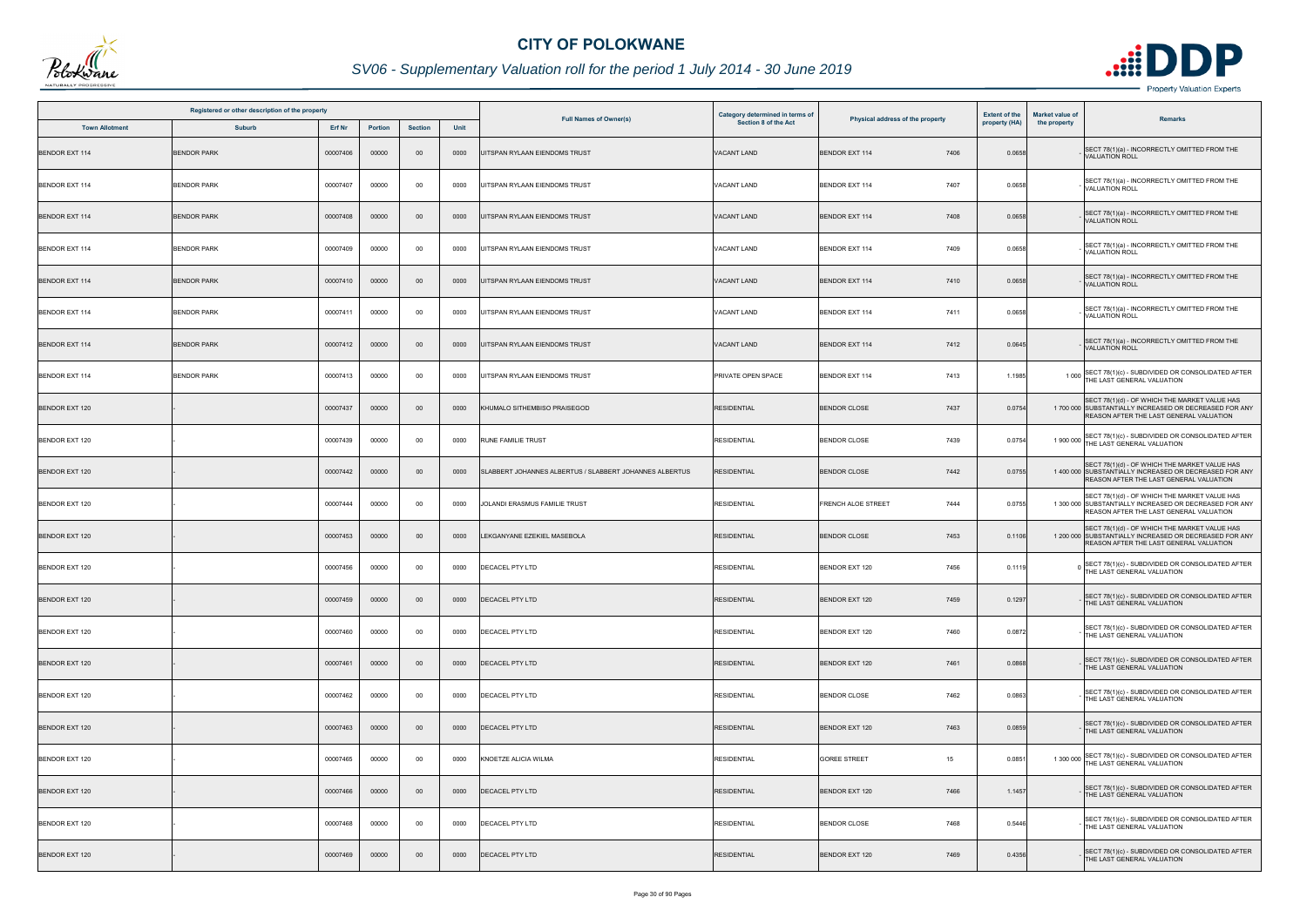

## *SV06 - Supplementary Valuation roll for the period 1 July 2014 - 30 June 2019*

|                       | Registered or other description of the property |          |                |                |      | <b>Full Names of Owner(s)</b>                  | Category determined in terms of | Physical address of the property     | <b>Extent of the</b> | <b>Market value of</b><br><b>Remarks</b>                                                                                                           |
|-----------------------|-------------------------------------------------|----------|----------------|----------------|------|------------------------------------------------|---------------------------------|--------------------------------------|----------------------|----------------------------------------------------------------------------------------------------------------------------------------------------|
| <b>Town Allotment</b> | <b>Suburb</b>                                   | Erf Nr   | <b>Portion</b> | <b>Section</b> | Unit |                                                | Section 8 of the Act            |                                      | property (HA)        | the property                                                                                                                                       |
| <b>BENDOR EXT 120</b> |                                                 | 00007473 | 00000          | $00\,$         | 0000 | <b>DECACEL PTY LTD</b>                         | <b>BUSINESS AND COMMERCIAL</b>  | <b>BENDOR EXT 120</b><br>7473        | 1.1862               | SECT 78(1)(c) - SUBDIVIDED OR CONSOLIDATED AFTER<br>THE LAST GENERAL VALUATION                                                                     |
| <b>BENDOR EXT 120</b> |                                                 | 00007480 | 00000          | $00\,$         | 0000 | <b>DECACEL PTY LTD</b>                         | <b>RESIDENTIAL</b>              | <b>BENDOR EXT 120</b><br>7480        | 0.1046               | SECT 78(1)(c) - SUBDIVIDED OR CONSOLIDATED AFTER<br>THE LAST GENERAL VALUATION                                                                     |
| BENDOR EXT 120        |                                                 | 00007482 | 00000          | $00\,$         | 0000 | <b>DECACEL PTY LTD</b>                         | <b>RESIDENTIAL</b>              | <b>BENDOR CLOSE</b><br>7482          | 0.0875               | SECT 78(1)(c) - SUBDIVIDED OR CONSOLIDATED AFTER<br>THE LAST GENERAL VALUATION                                                                     |
| <b>BENDOR EXT 120</b> |                                                 | 00007483 | 00000          | $00\,$         | 0000 | MASELA LEKABA BILLY / MASELA MATEADI EMMISSION | <b>RESIDENTIAL</b>              | <b>ALOES STREET</b><br>7483          | 0.0884               | SECT 78(1)(c) - SUBDIVIDED OR CONSOLIDATED AFTER<br>1400 000 THE LAST GENERAL VALUATION                                                            |
| BENDOR EXT 120        |                                                 | 00007485 | 00000          | $00\,$         | 0000 | <b>DECACEL PTY LTD</b>                         | <b>RESIDENTIAL</b>              | 7485<br><b>BENDOR EXT 120</b>        | 0.1056               | SECT 78(1)(c) - SUBDIVIDED OR CONSOLIDATED AFTER<br>THE LAST GENERAL VALUATION                                                                     |
| <b>BENDOR EXT 120</b> |                                                 | 00007490 | 00000          | $00\,$         | 0000 | <b>OLIVIER RHINUS</b>                          | <b>RESIDENTIAL</b>              | <b>BENDOR CLOSE</b><br>7490          | 0.0804               | SECT 78(1)(d) - OF WHICH THE MARKET VALUE HAS<br>2 000 000 SUBSTANTIALLY INCREASED OR DECREASED FOR ANY<br>REASON AFTER THE LAST GENERAL VALUATION |
| <b>BENDOR EXT 120</b> |                                                 | 00007499 | 00000          | $00\,$         | 0000 | TOMES EDWIN MORRIS                             | <b>RESIDENTIAL</b>              | <b>FEROX STREET</b><br>7499          | 0.0602               | SECT 78(1)(d) - OF WHICH THE MARKET VALUE HAS<br>2 000 000 SUBSTANTIALLY INCREASED OR DECREASED FOR ANY<br>REASON AFTER THE LAST GENERAL VALUATION |
| <b>BENDOR EXT 120</b> |                                                 | 00007502 | 00000          | $00\,$         | 0000 | <b>DLAMINI MTHUNZI SHAKES</b>                  | <b>RESIDENTIAL</b>              | <b>BENDOR CLOSE</b><br>7502          | 0.0593               | SECT 78(1)(d) - OF WHICH THE MARKET VALUE HAS<br>1 400 000 SUBSTANTIALLY INCREASED OR DECREASED FOR ANY<br>REASON AFTER THE LAST GENERAL VALUATION |
| BENDOR EXT 120        |                                                 | 00007503 | 00000          | 00             | 0000 | <b>DECACEL PTY LTD</b>                         | <b>RESIDENTIAL</b>              | <b>BENDOR EXT 120</b><br>7503        | 0.0593               | SECT 78(1)(c) - SUBDIVIDED OR CONSOLIDATED AFTER<br>THE LAST GENERAL VALUATION                                                                     |
| <b>BENDOR EXT 120</b> |                                                 | 00007504 | 00000          | $00\,$         | 0000 | DECACEL PTY LTD                                | <b>RESIDENTIAL</b>              | <b>BENDOR EXT 120</b><br>7504        | 0.0602               | SECT 78(1)(c) - SUBDIVIDED OR CONSOLIDATED AFTER<br>THE LAST GENERAL VALUATION                                                                     |
| BENDOR EXT 120        |                                                 | 00007505 | 00000          | 00             | 0000 | <b>DECACEL PTY LTD</b>                         | <b>RESIDENTIAL</b>              | <b>BENDOR EXT 120</b><br>7505        | 0.0602               | SECT 78(1)(c) - SUBDIVIDED OR CONSOLIDATED AFTER<br>THE LAST GENERAL VALUATION                                                                     |
| <b>BENDOR EXT 120</b> |                                                 | 00007506 | 00000          | $00\,$         | 0000 | <b>DECACEL PTY LTD</b>                         | <b>RESIDENTIAL</b>              | <b>BENDOR EXT 120</b><br>7506        | 0.0602               | SECT 78(1)(c) - SUBDIVIDED OR CONSOLIDATED AFTER<br>THE LAST GENERAL VALUATION                                                                     |
| BENDOR EXT 120        |                                                 | 00007507 | 00000          | 00             | 0000 | <b>DECACEL PTY LTD</b>                         | <b>RESIDENTIAL</b>              | <b>BENDOR EXT 120</b><br>7507        | 0.0754               | SECT 78(1)(c) - SUBDIVIDED OR CONSOLIDATED AFTER<br>THE LAST GENERAL VALUATION                                                                     |
| <b>BENDOR EXT 120</b> |                                                 | 00007508 | 00000          | $00\,$         | 0000 | <b>DECACEL PTY LTD</b>                         | <b>RESIDENTIAL</b>              | <b>BENDOR EXT 120</b><br>7508        | 0.0689               | SECT 78(1)(c) - SUBDIVIDED OR CONSOLIDATED AFTER<br>THE LAST GENERAL VALUATION                                                                     |
| <b>BENDOR EXT 120</b> |                                                 | 00007509 | 00000          | $00\,$         | 0000 | <b>DECACEL PTY LTD</b>                         | <b>RESIDENTIAL</b>              | <b>BENDOR EXT 120</b><br>7509        | 0.0602               | SECT 78(1)(c) - SUBDIVIDED OR CONSOLIDATED AFTER<br>THE LAST GENERAL VALUATION                                                                     |
| <b>BENDOR EXT 120</b> |                                                 | 00007510 | 00000          | $00\,$         | 0000 | <b>DECACEL PTY LTD</b>                         | <b>RESIDENTIAL</b>              | <b>BENDOR EXT 120</b><br>7510        | 0.0638               | SECT 78(1)(c) - SUBDIVIDED OR CONSOLIDATED AFTER<br>THE LAST GENERAL VALUATION                                                                     |
| <b>BENDOR EXT 120</b> |                                                 | 00007511 | 00000          | $00\,$         | 0000 | JOUBERT JOHANNES HENDRIK                       | <b>RESIDENTIAL</b>              | ALOES STREET<br>7511                 | 0.0854               | SECT 78(1)(c) - SUBDIVIDED OR CONSOLIDATED AFTER<br>1 800 000 THE LAST GENERAL VALUATION                                                           |
| <b>BENDOR EXT 120</b> |                                                 | 00007512 | 00000          | $00\,$         | 0000 | <b>DECACEL PTY LTD</b>                         | <b>RESIDENTIAL</b>              | <b>BENDOR EXT 120</b><br>7512        | 0.0648               | SECT 78(1)(c) - SUBDIVIDED OR CONSOLIDATED AFTER<br>THE LAST GENERAL VALUATION                                                                     |
| BENDOR EXT 120        |                                                 | 00007513 | 00000          | 00             | 0000 | DECACEL PTY LTD                                | <b>RESIDENTIAL</b>              | BENDOR EXT 120<br>7513               | 0.0754               | SECT 78(1)(c) - SUBDIVIDED OR CONSOLIDATED AFTER<br>THE LAST GENERAL VALUATION                                                                     |
| <b>BENDOR EXT 120</b> |                                                 | 00007514 | 00000          | $00\,$         | 0000 | <b>DECACEL PTY LTD</b>                         | <b>RESIDENTIAL</b>              | <b>BENDOR EXT 120</b><br>7514        | 0.0802               | SECT 78(1)(c) - SUBDIVIDED OR CONSOLIDATED AFTER<br>THE LAST GENERAL VALUATION                                                                     |
| BENDOR EXT 120        |                                                 | 00007515 | 00000          | 00             | 0000 | <b>SCOTT ELIZE</b>                             | <b>RESIDENTIAL</b>              | <b>LEKOPANOE STREET</b><br>21        | 0.0780               | SECT 78(1)(d) - OF WHICH THE MARKET VALUE HAS<br>1 400 000 SUBSTANTIALLY INCREASED OR DECREASED FOR ANY<br>REASON AFTER THE LAST GENERAL VALUATION |
| <b>BENDOR EXT 120</b> |                                                 | 00007518 | 00000          | $00\,$         | 0000 | <b>DECACEL PTY LTD</b>                         | <b>RESIDENTIAL</b>              | <b>BENDOR EXT 120</b><br>7518        | 0.0873               | SECT 78(1)(c) - SUBDIVIDED OR CONSOLIDATED AFTER<br>THE LAST GENERAL VALUATION                                                                     |
| BENDOR EXT 120        |                                                 | 00007522 | 00000          | $00\,$         | 0000 | SMIT LOENARD FRANCOIS                          | <b>RESIDENTIAL</b>              | SPIRAL ALOE STREET<br>$\overline{7}$ | 0.0879               | SECT 78(1)(d) - OF WHICH THE MARKET VALUE HAS<br>1 800 000 SUBSTANTIALLY INCREASED OR DECREASED FOR ANY<br>REASON AFTER THE LAST GENERAL VALUATION |

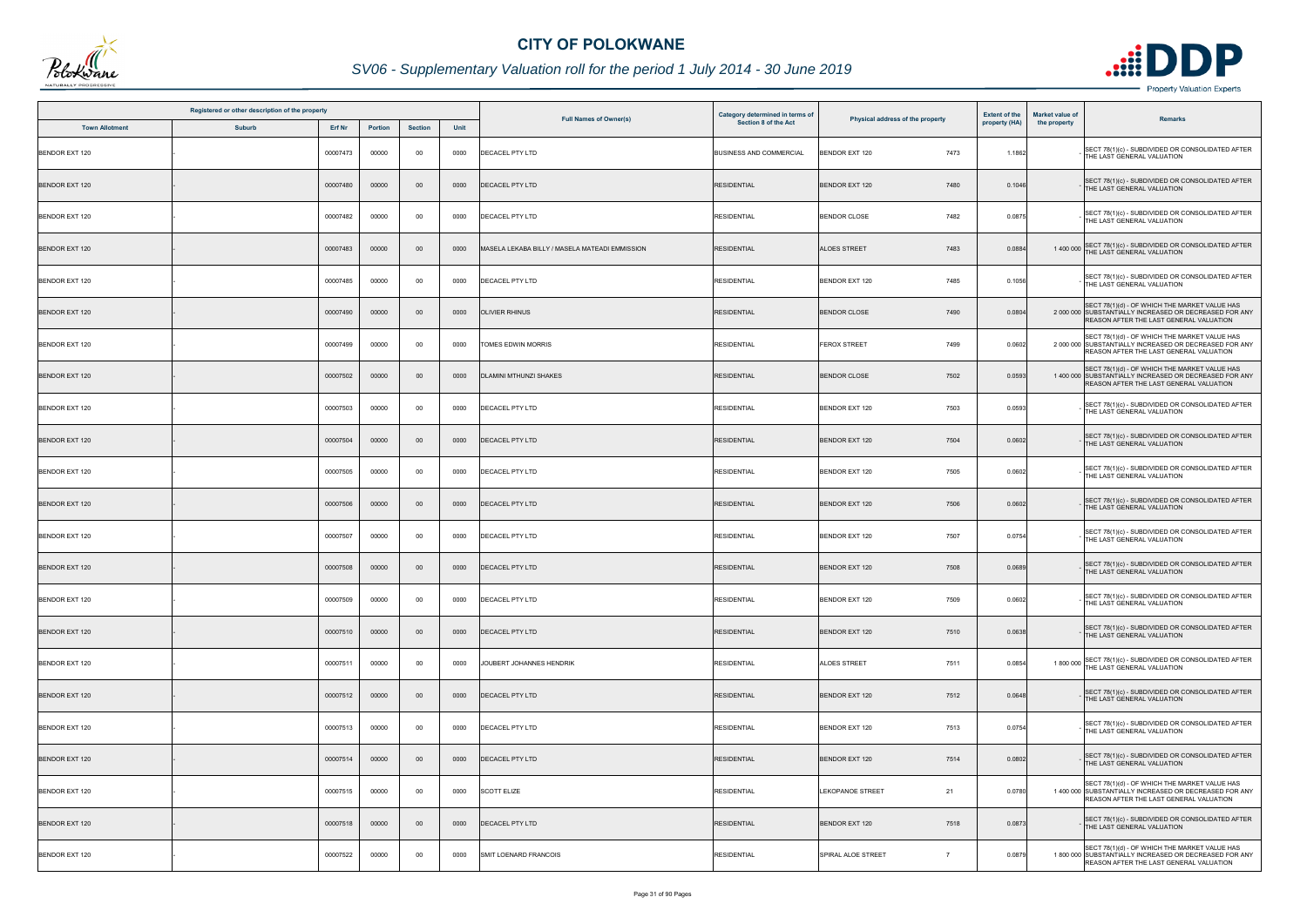

## *SV06 - Supplementary Valuation roll for the period 1 July 2014 - 30 June 2019*

| Registered or other description of the property |               |          |         |                |      | <b>Full Names of Owner(s)</b>                     | Category determined in terms of<br>Section 8 of the Act |                                             | <b>Extent of the</b> | Market value of |                                                                                                                                                    |
|-------------------------------------------------|---------------|----------|---------|----------------|------|---------------------------------------------------|---------------------------------------------------------|---------------------------------------------|----------------------|-----------------|----------------------------------------------------------------------------------------------------------------------------------------------------|
| <b>Town Allotment</b>                           | <b>Suburb</b> | Erf Nr   | Portion | <b>Section</b> | Unit |                                                   |                                                         | Physical address of the property            | property (HA)        | the property    | <b>Remarks</b>                                                                                                                                     |
| <b>BENDOR EXT 120</b>                           |               | 00007526 | 00000   | $00\,$         | 0000 | NICOLE TRUST                                      | <b>RESIDENTIAL</b>                                      | <b>BENDOR CLOSE</b><br>7526                 | 0.0618               |                 | SECT 78(1)(c) - SUBDIVIDED OR CONSOLIDATED AFTER<br>1400 000 THE LAST GENERAL VALUATION                                                            |
| BENDOR EXT 120                                  |               | 00007528 | 00000   | $00\,$         | 0000 | DECACEL PTY LTD                                   | <b>RESIDENTIAL</b>                                      | <b>BENDOR EXT 120</b><br>7528               | 0.0806               |                 | SECT 78(1)(c) - SUBDIVIDED OR CONSOLIDATED AFTER<br>THE LAST GENERAL VALUATION                                                                     |
| <b>BENDOR EXT 120</b>                           |               | 00007529 | 00000   | $00\,$         | 0000 | <b>DECACEL PTY LTD</b>                            | <b>RESIDENTIAL</b>                                      | <b>BENDOR EXT 120</b><br>7529               | 0.0879               |                 | SECT 78(1)(c) - SUBDIVIDED OR CONSOLIDATED AFTER<br>THE LAST GENERAL VALUATION                                                                     |
| BENDOR EXT 120                                  |               | 00007531 | 00000   | 00             | 0000 | <b>DECACEL PTY LTD</b>                            | <b>RESIDENTIAL</b>                                      | <b>BENDOR EXT 120</b><br>7531               | 0.0720               |                 | SECT 78(1)(c) - SUBDIVIDED OR CONSOLIDATED AFTER<br>THE LAST GENERAL VALUATION                                                                     |
| <b>BENDOR EXT 120</b>                           |               | 00007532 | 00000   | $00\,$         | 0000 | <b>DECACEL PTY LTD</b>                            | <b>RESIDENTIAL</b>                                      | <b>BENDOR EXT 120</b><br>7532               | 0.0720               |                 | SECT 78(1)(c) - SUBDIVIDED OR CONSOLIDATED AFTER<br>THE LAST GENERAL VALUATION                                                                     |
| BENDOR EXT 120                                  |               | 00007533 | 00000   | 00             | 0000 | DECACEL PTY LTD                                   | <b>RESIDENTIAL</b>                                      | BENDOR EXT 120<br>7533                      | 0.0682               |                 | SECT 78(1)(c) - SUBDIVIDED OR CONSOLIDATED AFTER<br>THE LAST GENERAL VALUATION                                                                     |
| <b>BENDOR EXT 120</b>                           |               | 00007542 | 00000   | $00\,$         | 0000 | <b>DECACEL PTY LTD</b>                            | <b>RESIDENTIAL</b>                                      | <b>BENDOR EXT 120</b><br>7542               | 0.0609               |                 | SECT 78(1)(c) - SUBDIVIDED OR CONSOLIDATED AFTER<br>THE LAST GENERAL VALUATION                                                                     |
| BENDOR EXT 120                                  |               | 00007543 | 00000   | 00             | 0000 | INCOLOX PTY LTD                                   | <b>RESIDENTIAL</b>                                      | 20<br><b>GOREE STREET</b>                   | 0.0891               |                 | SECT 78(1)(c) - SUBDIVIDED OR CONSOLIDATED AFTER<br>1700 000 THE LAST GENERAL VALUATION                                                            |
| <b>BENDOR EXT 120</b>                           |               | 00007544 | 00000   | $00\,$         | 0000 | DECACEL PTY LTD                                   | <b>RESIDENTIAL</b>                                      | <b>BENDOR EXT 120</b><br>7544               | 0.0895               |                 | SECT 78(1)(c) - SUBDIVIDED OR CONSOLIDATED AFTER<br>THE LAST GENERAL VALUATION                                                                     |
| BENDOR EXT 120                                  |               | 00007545 | 00000   | 00             | 0000 | <b>DECACEL PTY LTD</b>                            | <b>RESIDENTIAL</b>                                      | <b>BENDOR EXT 120</b><br>7545               | 0.0617               |                 | SECT 78(1)(c) - SUBDIVIDED OR CONSOLIDATED AFTER<br>THE LAST GENERAL VALUATION                                                                     |
| <b>BENDOR EXT 120</b>                           |               | 00007546 | 00000   | $00\,$         | 0000 | <b>DECACEL PTY LTD</b>                            | <b>RESIDENTIAL</b>                                      | <b>BENDOR CLOSE</b><br>7546                 | 0.0617               |                 | SECT 78(1)(c) - SUBDIVIDED OR CONSOLIDATED AFTER<br>THE LAST GENERAL VALUATION                                                                     |
| BENDOR EXT 120                                  |               | 00007549 | 00000   | 00             | 0000 | CHANDLER PATRICIA ANN                             | <b>RESIDENTIAL</b>                                      | <b>GOREE STREET</b><br>32                   | 0.0605               |                 | SECT 78(1)(d) - OF WHICH THE MARKET VALUE HAS<br>1 300 000 SUBSTANTIALLY INCREASED OR DECREASED FOR ANY<br>REASON AFTER THE LAST GENERAL VALUATION |
| <b>BENDOR EXT 120</b>                           |               | 00007551 | 00000   | $00\,$         | 0000 | SEKALELI MOLEFI MICHAEL / SEKALELI MOLEFI MICHAEL | <b>RESIDENTIAL</b>                                      | <b>BENDOR CLOSE</b><br>7551                 | 0.0632               |                 | SECT 78(1)(c) - SUBDIVIDED OR CONSOLIDATED AFTER<br>1 300 000 THE LAST GENERAL VALUATION                                                           |
| <b>BENDOR EXT 120</b>                           |               | 00007559 | 00000   | 00             | 0000 | <b>DECACEL PTY LTD</b>                            | <b>RESIDENTIAL</b>                                      | <b>FRENCH ALOE STREET</b><br>$\overline{4}$ | 0.0657               |                 | 1 400 000 SECT 78(1)(c) - SUBDIVIDED OR CONSOLIDATED AFTER<br>THE LAST GENERAL VALUATION                                                           |
| <b>BENDOR EXT 120</b>                           |               | 00007560 | 00000   | $00\,$         | 0000 | <b>DECACEL PTY LTD</b>                            | <b>RESIDENTIAL</b>                                      | <b>FRENCH ALOE STREET</b><br>6              | 0.0598               |                 | SECT 78(1)(c) - SUBDIVIDED OR CONSOLIDATED AFTER<br>THE LAST GENERAL VALUATION                                                                     |
| <b>BENDOR EXT 120</b>                           |               | 00007562 | 00000   | $00\,$         | 0000 | DECACEL PTY LTD                                   | <b>RESIDENTIAL</b>                                      | <b>BENDOR CLOSE</b><br>7562                 | 0.0598               |                 | 1 200 000 SECT 78(1)(c) - SUBDIVIDED OR CONSOLIDATED AFTER<br>THE LAST GENERAL VALUATION                                                           |
| <b>BENDOR EXT 120</b>                           |               | 00007563 | 00000   | $00\,$         | 0000 | <b>DECACEL PTY LTD</b>                            | <b>RESIDENTIAL</b>                                      | <b>BENDOR EXT 120</b><br>7563               | 0.0598               |                 | SECT 78(1)(c) - SUBDIVIDED OR CONSOLIDATED AFTER<br>THE LAST GENERAL VALUATION                                                                     |
| BENDOR EXT 120                                  |               | 00007565 | 00000   | $00\,$         | 0000 | <b>DECACEL PTY LTD</b>                            | <b>RESIDENTIAL</b>                                      | <b>BENDOR EXT 120</b><br>7565               | 0.0643               |                 | SECT 78(1)(c) - SUBDIVIDED OR CONSOLIDATED AFTER<br>THE LAST GENERAL VALUATION                                                                     |
| <b>BENDOR EXT 120</b>                           |               | 00007566 | 00000   | $00\,$         | 0000 | <b>DECACEL PTY LTD</b>                            | <b>RESIDENTIAL</b>                                      | <b>BENDOR EXT 120</b><br>7566               | 0.0612               |                 | SECT 78(1)(c) - SUBDIVIDED OR CONSOLIDATED AFTER<br>THE LAST GENERAL VALUATION                                                                     |
| BENDOR EXT 120                                  |               | 00007576 | 00000   | $00\,$         | 0000 | MPHELA RAMATSIMELE                                | <b>RESIDENTIAL</b>                                      | 7576<br><b>BENDOR CLOSE</b>                 | 0.0771               |                 | 2 000 000 SECT 78(1)(c) - SUBDIVIDED OR CONSOLIDATED AFTER<br>THE LAST GENERAL VALUATION                                                           |
| <b>BENDOR EXT 120</b>                           |               | 00007577 | 00000   | 00             | 0000 | NKUNA MAKASANI SIMON / NKUNA HLUPHEKA NANCY       | <b>RESIDENTIAL</b>                                      | <b>BENDOR CLOSE</b><br>7577                 | 0.0779               |                 | SECT 78(1)(d) - OF WHICH THE MARKET VALUE HAS<br>1 800 000 SUBSTANTIALLY INCREASED OR DECREASED FOR ANY<br>REASON AFTER THE LAST GENERAL VALUATION |
| BENDOR EXT 120                                  |               | 00007579 | 00000   | $00\,$         | 0000 | MTHOMBENI IVY / MTHOMBENI IVY                     | <b>RESIDENTIAL</b>                                      | <b>BENDOR CLOSE</b><br>6                    | 0.0848               |                 | 2 100 000 SECT 78(1)(c) - SUBDIVIDED OR CONSOLIDATED AFTER<br>THE LAST GENERAL VALUATION                                                           |
| <b>BENDOR EXT 120</b>                           |               | 00007586 | 00000   | $00\,$         | 0000 | MATHABATHA MMUTLE VELLY                           | <b>RESIDENTIAL</b>                                      | <b>BENDOR CLOSE</b><br>7586                 | 0.061                |                 | SECT 78(1)(d) - OF WHICH THE MARKET VALUE HAS<br>800 000 SUBSTANTIALLY INCREASED OR DECREASED FOR ANY<br>REASON AFTER THE LAST GENERAL VALUATION   |

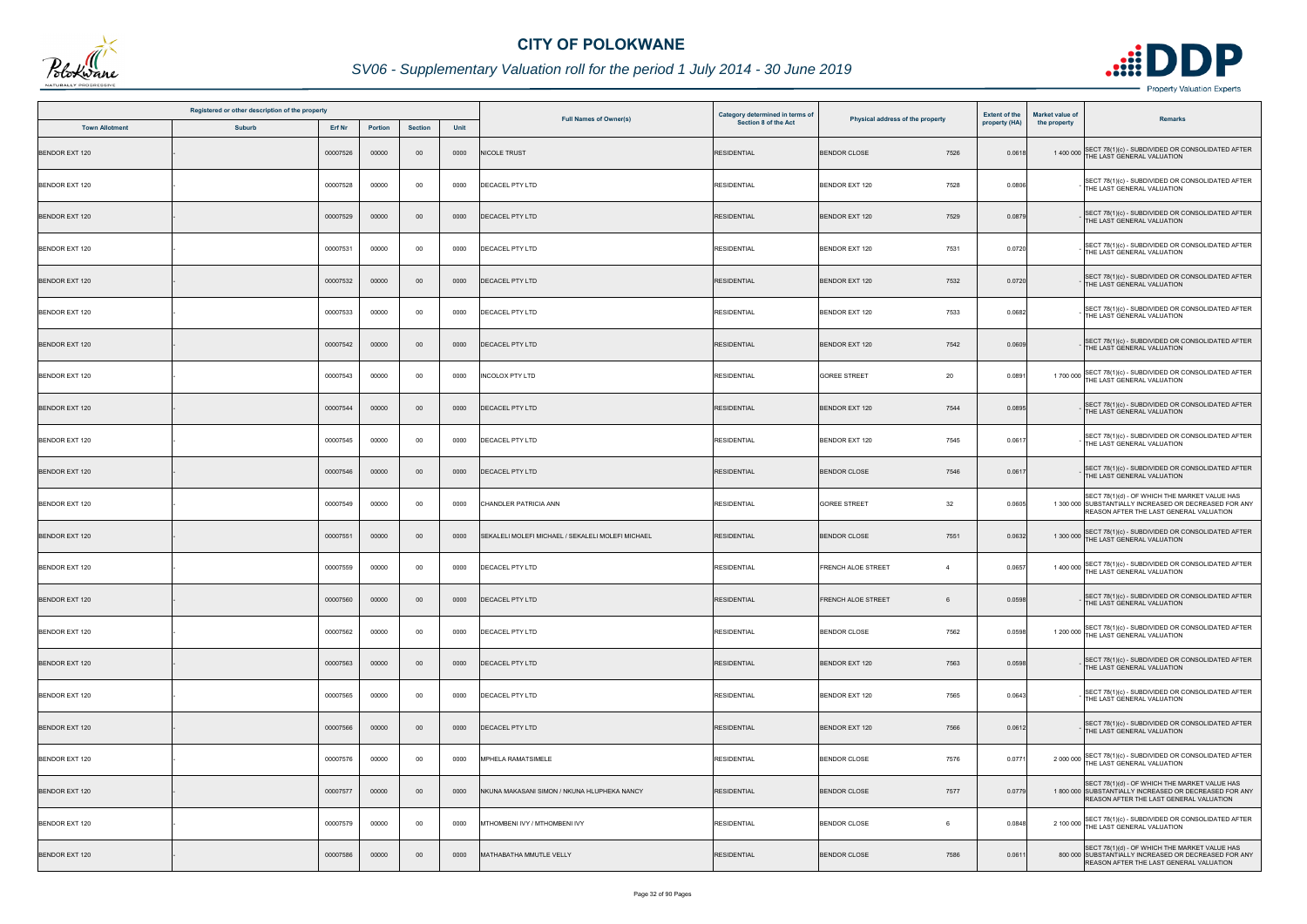

## *SV06 - Supplementary Valuation roll for the period 1 July 2014 - 30 June 2019*

|                       | Registered or other description of the property |          |                |                | <b>Full Names of Owner(s)</b> | Category determined in terms of                     |                      | <b>Extent of the</b>             | <b>Market value of</b> |                                                                                                                                                    |
|-----------------------|-------------------------------------------------|----------|----------------|----------------|-------------------------------|-----------------------------------------------------|----------------------|----------------------------------|------------------------|----------------------------------------------------------------------------------------------------------------------------------------------------|
| <b>Town Allotment</b> | <b>Suburb</b>                                   | Erf Nr   | <b>Portion</b> | <b>Section</b> | Unit                          |                                                     | Section 8 of the Act | Physical address of the property | property (HA)          | <b>Remarks</b><br>the property                                                                                                                     |
| <b>BENDOR EXT 120</b> |                                                 | 00007590 | 00000          | $00\,$         | 0000                          | DECACEL PTY LTD                                     | <b>RESIDENTIAL</b>   | <b>BENDOR EXT 120</b><br>7590    | 0.0888                 | SECT 78(1)(c) - SUBDIVIDED OR CONSOLIDATED AFTER<br>THE LAST GENERAL VALUATION                                                                     |
| <b>BENDOR EXT 120</b> |                                                 | 00007592 | 00000          | $00\,$         | 0000                          | DECACEL PTY LTD                                     | <b>RESIDENTIAL</b>   | 7592<br><b>BENDOR EXT 120</b>    | 0.0978                 | SECT 78(1)(c) - SUBDIVIDED OR CONSOLIDATED AFTER<br>THE LAST GENERAL VALUATION                                                                     |
| BENDOR EXT 120        |                                                 | 00007610 | 00000          | $00\,$         | 0000                          | MAVHUNGA ELELWANI ASNATH / MAVHUNGA ELELWANI ASNATH | <b>RESIDENTIAL</b>   | <b>BENDOR CLOSE</b><br>7610      | 0.0724                 | 1 300 000 SECT 78(1)(c) - SUBDIVIDED OR CONSOLIDATED AFTER<br>THE LAST GENERAL VALUATION                                                           |
| <b>BENDOR EXT 120</b> |                                                 | 00007614 | 00000          | $00\,$         | 0000                          | LEKALAKALA SEGWANE ANNAH                            | <b>RESIDENTIAL</b>   | <b>ALOE ROAD</b><br>7614         | 0.0654                 | SECT 78(1)(d) - OF WHICH THE MARKET VALUE HAS<br>1 500 000 SUBSTANTIALLY INCREASED OR DECREASED FOR ANY<br>REASON AFTER THE LAST GENERAL VALUATION |
| BENDOR EXT 120        |                                                 | 00007615 | 00000          | $00\,$         | 0000                          | MUROVHI CATHERINE KATE MOLOKO                       | <b>RESIDENTIAL</b>   | <b>BENDOR CLOSE</b><br>7615      | 0.0710                 | SECT 78(1)(d) - OF WHICH THE MARKET VALUE HAS<br>1 300 000 SUBSTANTIALLY INCREASED OR DECREASED FOR ANY<br>REASON AFTER THE LAST GENERAL VALUATION |
| <b>BENDOR EXT 120</b> |                                                 | 00007616 | 00000          | $00\,$         | 0000                          | <b>DECACEL PTY LTD</b>                              | <b>RESIDENTIAL</b>   | <b>BENDOR CLOSE</b><br>7616      | 0.0797                 | 2 000 000 SECT 78(1)(c) - SUBDIVIDED OR CONSOLIDATED AFTER<br>THE LAST GENERAL VALUATION                                                           |
| BENDOR EXT 120        |                                                 | 00007617 | 00000          | $00\,$         | 0000                          | DECACEL PTY LTD                                     | <b>RESIDENTIAL</b>   | <b>BENDOR EXT 120</b><br>7617    | 0.0885                 | SECT 78(1)(c) - SUBDIVIDED OR CONSOLIDATED AFTER<br>THE LAST GENERAL VALUATION                                                                     |
| <b>BENDOR EXT 120</b> |                                                 | 00007621 | 00000          | $00\,$         | 0000                          | DECACEL PTY LTD                                     | <b>RESIDENTIAL</b>   | <b>BENDOR EXT 120</b><br>7621    | 0.0984                 | SECT 78(1)(c) - SUBDIVIDED OR CONSOLIDATED AFTER<br>THE LAST GENERAL VALUATION                                                                     |
| <b>BENDOR EXT 120</b> |                                                 | 00007624 | 00000          | $00\,$         | 0000                          | GOOSEN THEODORUS PHILIPPUS                          | <b>RESIDENTIAL</b>   | 7624<br><b>BENDOR CLOSE</b>      | 0.1586                 | SECT 78(1)(d) - OF WHICH THE MARKET VALUE HAS<br>2 300 000 SUBSTANTIALLY INCREASED OR DECREASED FOR ANY<br>REASON AFTER THE LAST GENERAL VALUATION |
| <b>BENDOR EXT 120</b> |                                                 | 00007630 | 00000          | $00\,$         | 0000                          | <b>DECACEL PTY LTD</b>                              | <b>RESIDENTIAL</b>   | <b>BENDOR EXT 120</b><br>7630    | 0.1202                 | SECT 78(1)(c) - SUBDIVIDED OR CONSOLIDATED AFTER<br>THE LAST GENERAL VALUATION                                                                     |
| BENDOR EXT 120        |                                                 | 00007631 | 00000          | $00\,$         | 0000                          | <b>DECACEL PTY LTD</b>                              | <b>RESIDENTIAL</b>   | <b>BENDOR EXT 120</b><br>7631    | 0.1176                 | SECT 78(1)(c) - SUBDIVIDED OR CONSOLIDATED AFTER<br>THE LAST GENERAL VALUATION                                                                     |
| <b>BENDOR EXT 120</b> |                                                 | 00007632 | 00000          | $00\,$         | 0000                          | SITHOLE BENEDICT                                    | <b>RESIDENTIAL</b>   | <b>BENDOR CLOSE</b><br>7632      | 0.1174                 | 1 800 000 SECT 78(1)(c) - SUBDIVIDED OR CONSOLIDATED AFTER<br>THE LAST GENERAL VALUATION                                                           |
| <b>BENDOR EXT 120</b> |                                                 | 00007633 | 00000          | 00             | 0000                          | DECACEL PTY LTD                                     | <b>RESIDENTIAL</b>   | <b>BENDOR EXT 120</b><br>7633    | 0.1176                 | SECT 78(1)(c) - SUBDIVIDED OR CONSOLIDATED AFTER<br>THE LAST GENERAL VALUATION                                                                     |
| <b>BENDOR EXT 120</b> |                                                 | 00007635 | 00000          | $00\,$         | 0000                          | DECACEL PTY LTD                                     | <b>RESIDENTIAL</b>   | <b>BENDOR EXT 120</b><br>7635    | 0.1195                 | SECT 78(1)(c) - SUBDIVIDED OR CONSOLIDATED AFTER<br>THE LAST GENERAL VALUATION                                                                     |
| <b>BENDOR EXT 120</b> |                                                 | 00007637 | 00000          | 00             | 0000                          | DECACEL PTY LTD                                     | <b>RESIDENTIAL</b>   | 7637<br><b>BENDOR EXT 120</b>    | 0.1079                 | SECT 78(1)(c) - SUBDIVIDED OR CONSOLIDATED AFTER<br>THE LAST GENERAL VALUATION                                                                     |
| <b>BENDOR EXT 120</b> |                                                 | 00007638 | 00000          | $00\,$         | 0000                          | <b>DECACEL PTY LTD</b>                              | <b>RESIDENTIAL</b>   | <b>BENDOR CLOSE</b><br>7638      | 0.1003                 | 2 000 000 SECT 78(1)(c) - SUBDIVIDED OR CONSOLIDATED AFTER<br>THE LAST GENERAL VALUATION                                                           |
| BENDOR EXT 120        |                                                 | 00007640 | 00000          | $00\,$         | 0000                          | <b>DECACEL PTY LTD</b>                              | <b>RESIDENTIAL</b>   | <b>BENDOR EXT 120</b><br>7640    | 0.0989                 | SECT 78(1)(c) - SUBDIVIDED OR CONSOLIDATED AFTER<br>THE LAST GENERAL VALUATION                                                                     |
| <b>BENDOR EXT 120</b> |                                                 | 00007641 | 00000          | $00\,$         | 0000                          | <b>DECACEL PTY LTD</b>                              | <b>RESIDENTIAL</b>   | 7641<br><b>BENDOR EXT 120</b>    | 0.1248                 | SECT 78(1)(c) - SUBDIVIDED OR CONSOLIDATED AFTER<br>THE LAST GENERAL VALUATION                                                                     |
| BENDOR EXT 120        |                                                 | 00007642 | 00000          | 00             | 0000                          | <b>DECACEL PTY LTD</b>                              | <b>RESIDENTIAL</b>   | <b>BENDOR EXT 120</b><br>7642    | 0.1293                 | SECT 78(1)(c) - SUBDIVIDED OR CONSOLIDATED AFTER<br>THE LAST GENERAL VALUATION                                                                     |
| <b>BENDOR EXT 120</b> |                                                 | 00007643 | 00000          | $00\,$         | 0000                          | <b>DECACEL PTY LTD</b>                              | <b>RESIDENTIAL</b>   | BENDOR EXT 120<br>7643           | 0.1128                 | SECT 78(1)(c) - SUBDIVIDED OR CONSOLIDATED AFTER<br>THE LAST GENERAL VALUATION                                                                     |
| <b>BENDOR EXT 120</b> |                                                 | 00007644 | 00000          | $00\,$         | 0000                          | <b>DECACEL PTY LTD</b>                              | <b>RESIDENTIAL</b>   | 7644<br><b>BENDOR EXT 120</b>    | 0.1122                 | SECT 78(1)(c) - SUBDIVIDED OR CONSOLIDATED AFTER<br>THE LAST GENERAL VALUATION                                                                     |
| BENDOR EXT 120        |                                                 | 00007651 | 00000          | $00\,$         | 0000                          | BILJON CHARL ERASMUS VAN                            | <b>RESIDENTIAL</b>   | <b>BENDOR CLOSE</b><br>7651      | 0.0977                 | 2 200 000 SECT 78(1)(c) - SUBDIVIDED OR CONSOLIDATED AFTER<br>THE LAST GENERAL VALUATION                                                           |
| BENDOR EXT 120        |                                                 | 00007652 | 00000          | $00\,$         | 0000                          | A M N INV TRUST                                     | <b>RESIDENTIAL</b>   | <b>BENDOR CLOSE</b><br>7652      | 0.0977                 | SECT 78(1)(c) - SUBDIVIDED OR CONSOLIDATED AFTER<br>2700 000 THE LAST GENERAL VALUATION                                                            |

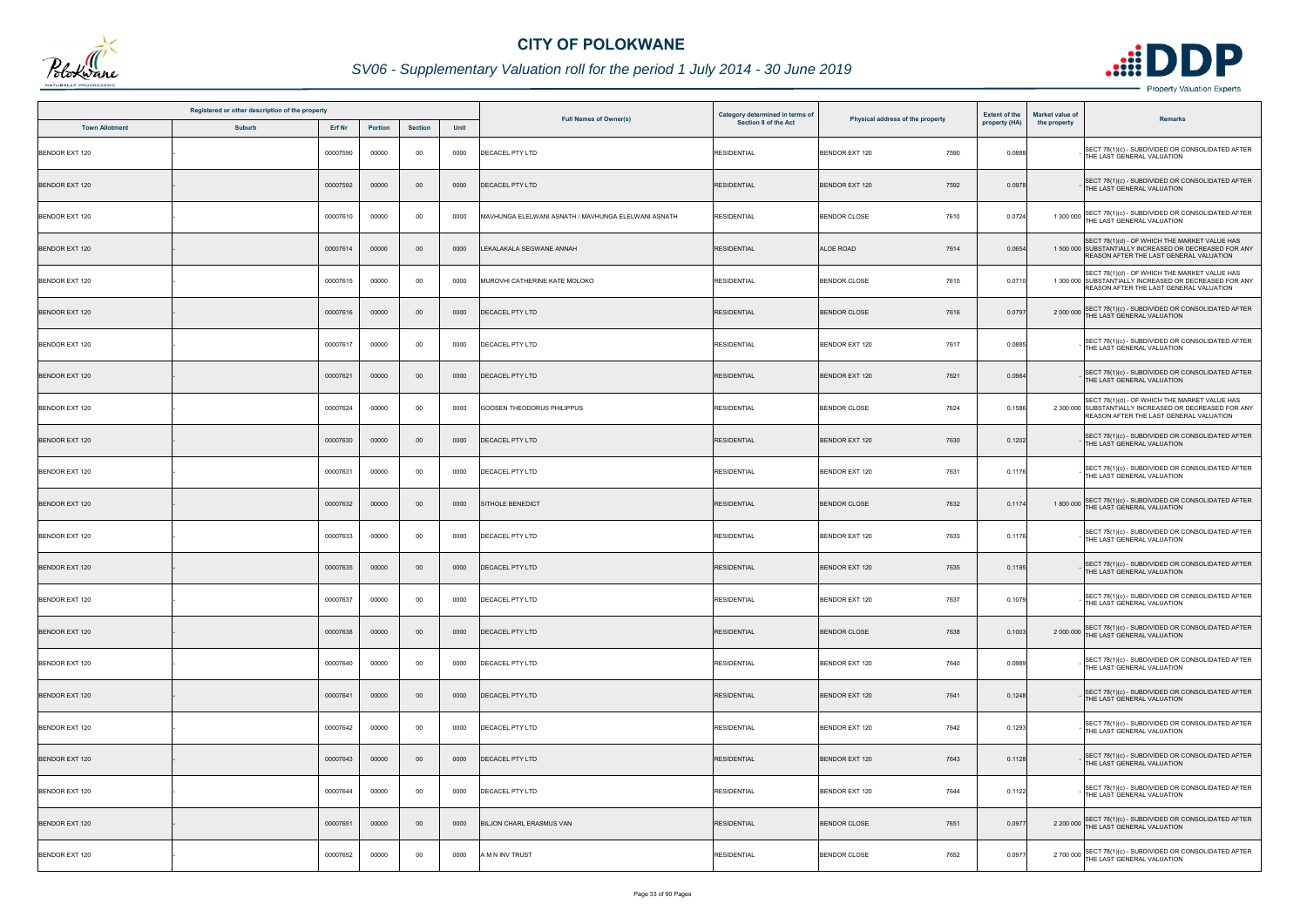

## *SV06 - Supplementary Valuation roll for the period 1 July 2014 - 30 June 2019*

|                       | Registered or other description of the property |          |         |                |      | <b>Full Names of Owner(s)</b>     | Category determined in terms of | <b>Extent of the</b><br>Physical address of the property |               | Market value of | <b>Remarks</b>                                                                 |
|-----------------------|-------------------------------------------------|----------|---------|----------------|------|-----------------------------------|---------------------------------|----------------------------------------------------------|---------------|-----------------|--------------------------------------------------------------------------------|
| <b>Town Allotment</b> | <b>Suburb</b>                                   | Erf Nr   | Portion | <b>Section</b> | Unit |                                   | Section 8 of the Act            |                                                          | property (HA) | the property    |                                                                                |
| <b>BENDOR EXT 120</b> |                                                 | 00007657 | 00000   | $00\,$         | 0000 | DECACEL PTY LTD                   | <b>RESIDENTIAL</b>              | <b>BENDOR EXT 120</b><br>7657                            | 0.0976        |                 | SECT 78(1)(c) - SUBDIVIDED OR CONSOLIDATED AFTER<br>THE LAST GENERAL VALUATION |
| <b>BENDOR EXT 120</b> |                                                 | 00007660 | 00000   | $00\,$         | 0000 | MENZIES MALCOLM / MENZIES ESTELLE | <b>CROSS REFERENCE</b>          | FRENCH ALOE STREET<br>7660                               | 0.1422        |                 | SECT 78(1)(c) - SUBDIVIDED OR CONSOLIDATED AFTER<br>THE LAST GENERAL VALUATION |
| <b>BENDOR EXT 120</b> |                                                 | 00007661 | 00000   | $00\,$         | 0000 | MENZIES MALCOLM / MENZIES ESTELLE | <b>CROSS REFERENCE</b>          | <b>FRENCH ALOE STREET</b><br>7661                        | 0.1136        |                 | SECT 78(1)(c) - SUBDIVIDED OR CONSOLIDATED AFTER<br>THE LAST GENERAL VALUATION |
| BENDOR EXT 120        |                                                 | 00007662 | 00000   | $00\,$         | 0000 | <b>DECACEL PTY LTD</b>            | <b>RESIDENTIAL</b>              | <b>BENDOR EXT 120</b><br>7662                            | 0.1440        |                 | SECT 78(1)(c) - SUBDIVIDED OR CONSOLIDATED AFTER<br>THE LAST GENERAL VALUATION |
| <b>BENDOR EXT 120</b> |                                                 | 00007664 | 00000   | $00\,$         | 0000 | <b>DECACEL PTY LTD</b>            | <b>RESIDENTIAL</b>              | 7664<br><b>BENDOR EXT 120</b>                            | 0.1332        |                 | SECT 78(1)(c) - SUBDIVIDED OR CONSOLIDATED AFTER<br>THE LAST GENERAL VALUATION |
| BENDOR EXT 120        |                                                 | 00007665 | 00000   | $00\,$         | 0000 | DECACEL PTY LTD                   | <b>RESIDENTIAL</b>              | BENDOR EXT 120<br>7665                                   | 0.1282        |                 | SECT 78(1)(c) - SUBDIVIDED OR CONSOLIDATED AFTER<br>THE LAST GENERAL VALUATION |
| <b>BENDOR EXT 120</b> |                                                 | 00007666 | 00000   | $00\,$         | 0000 | <b>DECACEL PTY LTD</b>            | <b>RESIDENTIAL</b>              | 7666<br><b>BENDOR EXT 120</b>                            | 0.1281        |                 | SECT 78(1)(c) - SUBDIVIDED OR CONSOLIDATED AFTER<br>THE LAST GENERAL VALUATION |
| <b>BENDOR EXT 120</b> |                                                 | 00007667 | 00000   | $00\,$         | 0000 | DECACEL PTY LTD                   | <b>RESIDENTIAL</b>              | <b>BENDOR EXT 120</b><br>7667                            | 0.1281        |                 | SECT 78(1)(c) - SUBDIVIDED OR CONSOLIDATED AFTER<br>THE LAST GENERAL VALUATION |
| <b>BENDOR EXT 120</b> |                                                 | 00007668 | 00000   | $00\,$         | 0000 | <b>DECACEL PTY LTD</b>            | <b>RESIDENTIAL</b>              | <b>BENDOR EXT 120</b><br>7668                            | 0.1281        |                 | SECT 78(1)(c) - SUBDIVIDED OR CONSOLIDATED AFTER<br>THE LAST GENERAL VALUATION |
| BENDOR EXT 120        |                                                 | 00007669 | 00000   | 00             | 0000 | DECACEL PTY LTD                   | <b>RESIDENTIAL</b>              | <b>BENDOR EXT 120</b><br>7669                            | 0.1281        |                 | SECT 78(1)(c) - SUBDIVIDED OR CONSOLIDATED AFTER<br>THE LAST GENERAL VALUATION |
| <b>BENDOR EXT 120</b> |                                                 | 00007670 | 00000   | $00\,$         | 0000 | <b>DECACEL PTY LTD</b>            | <b>RESIDENTIAL</b>              | <b>BENDOR EXT 120</b><br>7670                            | 0.1281        |                 | SECT 78(1)(c) - SUBDIVIDED OR CONSOLIDATED AFTER<br>THE LAST GENERAL VALUATION |
| BENDOR EXT 120        |                                                 | 00007671 | 00000   | 00             | 0000 | DECACEL PTY LTD                   | <b>RESIDENTIAL</b>              | <b>BENDOR EXT 120</b><br>7671                            | 0.1281        |                 | SECT 78(1)(c) - SUBDIVIDED OR CONSOLIDATED AFTER<br>THE LAST GENERAL VALUATION |
| <b>BENDOR EXT 120</b> |                                                 | 00007672 | 00000   | $00\,$         | 0000 | DECACEL PTY LTD                   | <b>RESIDENTIAL</b>              | <b>BENDOR EXT 120</b><br>7672                            | 0.1281        |                 | SECT 78(1)(c) - SUBDIVIDED OR CONSOLIDATED AFTER<br>THE LAST GENERAL VALUATION |
| <b>BENDOR EXT 120</b> |                                                 | 00007673 | 00000   | $00\,$         | 0000 | DECACEL PTY LTD                   | <b>RESIDENTIAL</b>              | <b>BENDOR EXT 120</b><br>7673                            | 0.1281        |                 | SECT 78(1)(c) - SUBDIVIDED OR CONSOLIDATED AFTER<br>THE LAST GENERAL VALUATION |
| <b>BENDOR EXT 120</b> |                                                 | 00007674 | 00000   | $00\,$         | 0000 | DECACEL PTY LTD                   | <b>RESIDENTIAL</b>              | <b>BENDOR EXT 120</b><br>7674                            | 0.1080        |                 | SECT 78(1)(c) - SUBDIVIDED OR CONSOLIDATED AFTER<br>THE LAST GENERAL VALUATION |
| <b>BENDOR EXT 120</b> |                                                 | 00007675 | 00000   | $00\,$         | 0000 | DECACEL PTY LTD                   | <b>RESIDENTIAL</b>              | BENDOR EXT 120<br>7675                                   | 0.1428        |                 | SECT 78(1)(c) - SUBDIVIDED OR CONSOLIDATED AFTER<br>THE LAST GENERAL VALUATION |
| <b>BENDOR EXT 120</b> |                                                 | 00007676 | 00000   | $00\,$         | 0000 | <b>DECACEL PTY LTD</b>            | <b>RESIDENTIAL</b>              | 7676<br>BENDOR EXT 120                                   | 0.1223        |                 | SECT 78(1)(c) - SUBDIVIDED OR CONSOLIDATED AFTER<br>THE LAST GENERAL VALUATION |
| <b>BENDOR EXT 120</b> |                                                 | 00007677 | 00000   | $00\,$         | 0000 | DECACEL PTY LTD                   | <b>RESIDENTIAL</b>              | 7677<br>BENDOR EXT 120                                   | 0.1187        |                 | SECT 78(1)(c) - SUBDIVIDED OR CONSOLIDATED AFTER<br>THE LAST GENERAL VALUATION |
| <b>BENDOR EXT 120</b> |                                                 | 00007679 | 00000   | $00\,$         | 0000 | <b>DECACEL PTY LTD</b>            | <b>RESIDENTIAL</b>              | <b>BENDOR EXT 120</b><br>7679                            | 0.1187        |                 | SECT 78(1)(c) - SUBDIVIDED OR CONSOLIDATED AFTER<br>THE LAST GENERAL VALUATION |
| BENDOR EXT 120        |                                                 | 00007680 | 00000   | $00\,$         | 0000 | DECACEL PTY LTD                   | <b>RESIDENTIAL</b>              | BENDOR EXT 120<br>7680                                   | 0.0989        |                 | SECT 78(1)(c) - SUBDIVIDED OR CONSOLIDATED AFTER<br>THE LAST GENERAL VALUATION |
| BENDOR EXT 120        |                                                 | 00007681 | 00000   | $00\,$         | 0000 | <b>DECACEL PTY LTD</b>            | <b>RESIDENTIAL</b>              | <b>BENDOR EXT 120</b><br>7681                            | 0.0989        |                 | SECT 78(1)(c) - SUBDIVIDED OR CONSOLIDATED AFTER<br>THE LAST GENERAL VALUATION |
| <b>BENDOR EXT 120</b> |                                                 | 00007682 | 00000   | $00\,$         | 0000 | <b>DECACEL PTY LTD</b>            | <b>RESIDENTIAL</b>              | <b>BENDOR EXT 120</b><br>7682                            | 0.1120        |                 | SECT 78(1)(c) - SUBDIVIDED OR CONSOLIDATED AFTER<br>THE LAST GENERAL VALUATION |
| <b>BENDOR EXT 120</b> |                                                 | 00007683 | 00000   | $00\,$         | 0000 | DECACEL PTY LTD                   | <b>RESIDENTIAL</b>              | <b>BENDOR EXT 120</b><br>7683                            | 0.1261        |                 | SECT 78(1)(c) - SUBDIVIDED OR CONSOLIDATED AFTER<br>THE LAST GENERAL VALUATION |

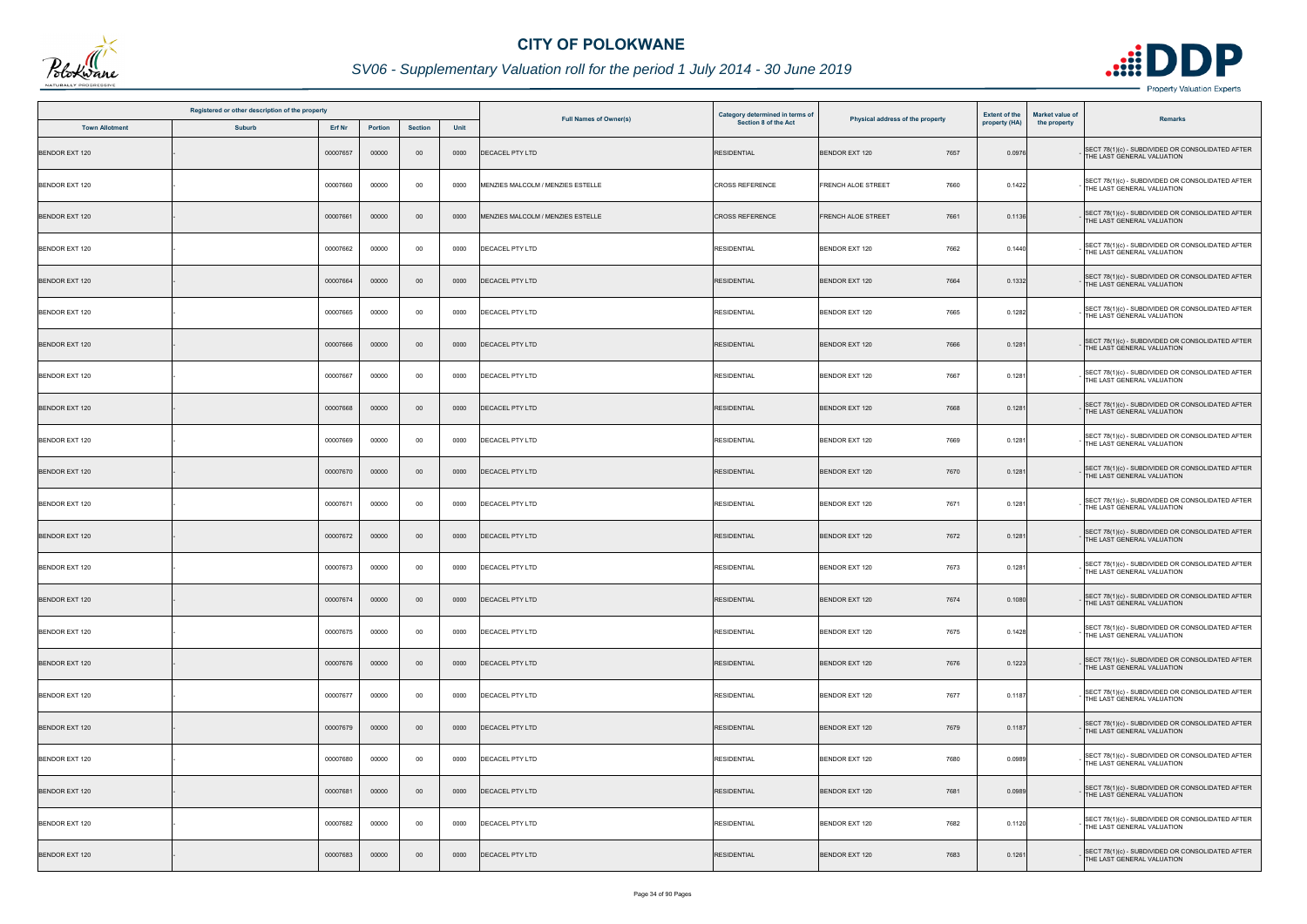

|                       | Registered or other description of the property |          |                |                |      | <b>Full Names of Owner(s)</b> | Category determined in terms of | Physical address of the property | <b>Extent of the</b> | <b>Market value of</b><br>Remarks                                              |
|-----------------------|-------------------------------------------------|----------|----------------|----------------|------|-------------------------------|---------------------------------|----------------------------------|----------------------|--------------------------------------------------------------------------------|
| <b>Town Allotment</b> | <b>Suburb</b>                                   | Erf Nr   | <b>Portion</b> | <b>Section</b> | Unit |                               | Section 8 of the Act            |                                  | property (HA)        | the property                                                                   |
| <b>BENDOR EXT 120</b> |                                                 | 00007684 | 00000          | 00             | 0000 | DECACEL PTY LTD               | <b>RESIDENTIAL</b>              | <b>BENDOR EXT 120</b><br>7684    | 0.1156               | SECT 78(1)(c) - SUBDIVIDED OR CONSOLIDATED AFTER<br>THE LAST GENERAL VALUATION |
| <b>BENDOR EXT 120</b> |                                                 | 00007685 | 00000          | $00\,$         | 0000 | DECACEL PTY LTD               | <b>RESIDENTIAL</b>              | <b>BENDOR EXT 120</b><br>7685    | 0.5192               | SECT 78(1)(c) - SUBDIVIDED OR CONSOLIDATED AFTER<br>THE LAST GENERAL VALUATION |
| BENDOR EXT 120        |                                                 | 00007686 | 00000          | $00\,$         | 0000 | <b>DECACEL PTY LTD</b>        | <b>RESIDENTIAL</b>              | <b>BENDOR EXT 120</b><br>7686    | 0.5376               | SECT 78(1)(c) - SUBDIVIDED OR CONSOLIDATED AFTER<br>THE LAST GENERAL VALUATION |
| <b>BENDOR EXT 120</b> |                                                 | 00007694 | 00000          | $00\,$         | 0000 | DECACEL PTY LTD               | <b>RESIDENTIAL</b>              | <b>BENDOR EXT 120</b><br>7694    | 0.1173               | SECT 78(1)(c) - SUBDIVIDED OR CONSOLIDATED AFTER<br>THE LAST GENERAL VALUATION |
| BENDOR EXT 120        |                                                 | 00007695 | 00000          | $00\,$         | 0000 | <b>DECACEL PTY LTD</b>        | <b>RESIDENTIAL</b>              | <b>BENDOR EXT 120</b><br>7695    | 0.1091               | SECT 78(1)(c) - SUBDIVIDED OR CONSOLIDATED AFTER<br>THE LAST GENERAL VALUATION |
| <b>BENDOR EXT 120</b> |                                                 | 00007696 | 00000          | $00\,$         | 0000 | <b>DECACEL PTY LTD</b>        | <b>RESIDENTIAL</b>              | <b>BENDOR EXT 120</b><br>7696    | 0.1112               | SECT 78(1)(c) - SUBDIVIDED OR CONSOLIDATED AFTER<br>THE LAST GENERAL VALUATION |
| <b>BENDOR EXT 120</b> |                                                 | 00007697 | 00000          | $00\,$         | 0000 | DECACEL PTY LTD               | <b>RESIDENTIAL</b>              | <b>BENDOR EXT 120</b><br>7697    | 0.1182               | SECT 78(1)(c) - SUBDIVIDED OR CONSOLIDATED AFTER<br>THE LAST GENERAL VALUATION |
| <b>BENDOR EXT 120</b> |                                                 | 00007698 | 00000          | $00\,$         | 0000 | DECACEL PTY LTD               | <b>RESIDENTIAL</b>              | <b>BENDOR EXT 120</b><br>7698    | 0.1193               | SECT 78(1)(c) - SUBDIVIDED OR CONSOLIDATED AFTER<br>THE LAST GENERAL VALUATION |
| BENDOR EXT 120        |                                                 | 00007699 | 00000          | $00\,$         | 0000 | DECACEL PTY LTD               | <b>RESIDENTIAL</b>              | <b>BENDOR EXT 120</b><br>7699    | 0.1312               | SECT 78(1)(c) - SUBDIVIDED OR CONSOLIDATED AFTER<br>THE LAST GENERAL VALUATION |
| <b>BENDOR EXT 120</b> |                                                 | 00007701 | 00000          | $00\,$         | 0000 | DECACEL PTY LTD               | <b>RESIDENTIAL</b>              | <b>BENDOR EXT 120</b><br>7701    | 0.1646               | SECT 78(1)(c) - SUBDIVIDED OR CONSOLIDATED AFTER<br>THE LAST GENERAL VALUATION |
| BENDOR EXT 120        |                                                 | 00007703 | 00000          | 00             | 0000 | DECACEL PTY LTD               | <b>RESIDENTIAL</b>              | <b>BENDOR EXT 120</b><br>7703    | 0.1079               | SECT 78(1)(c) - SUBDIVIDED OR CONSOLIDATED AFTER<br>THE LAST GENERAL VALUATION |
| <b>BENDOR EXT 120</b> |                                                 | 00007704 | 00000          | $00\,$         | 0000 | DECACEL PTY LTD               | <b>RESIDENTIAL</b>              | <b>BENDOR EXT 120</b><br>7704    | 0.1081               | SECT 78(1)(c) - SUBDIVIDED OR CONSOLIDATED AFTER<br>THE LAST GENERAL VALUATION |
| <b>BENDOR EXT 120</b> |                                                 | 00007705 | 00000          | 00             | 0000 | <b>DECACEL PTY LTD</b>        | <b>RESIDENTIAL</b>              | <b>BENDOR EXT 120</b><br>7705    | 0.1080               | SECT 78(1)(c) - SUBDIVIDED OR CONSOLIDATED AFTER<br>THE LAST GENERAL VALUATION |
| <b>BENDOR EXT 120</b> |                                                 | 00007709 | 00000          | $00\,$         | 0000 | <b>DECACEL PTY LTD</b>        | <b>RESIDENTIAL</b>              | <b>BENDOR EXT 120</b><br>7709    | 0.1058               | SECT 78(1)(c) - SUBDIVIDED OR CONSOLIDATED AFTER<br>THE LAST GENERAL VALUATION |
| <b>BENDOR EXT 120</b> |                                                 | 00007710 | 00000          | 00             | 0000 | DECACEL PTY LTD               | <b>RESIDENTIAL</b>              | 7710<br><b>BENDOR EXT 120</b>    | 0.1100               | SECT 78(1)(c) - SUBDIVIDED OR CONSOLIDATED AFTER<br>THE LAST GENERAL VALUATION |
| <b>BENDOR EXT 120</b> |                                                 | 00007711 | 00000          | $00\,$         | 0000 | <b>DECACEL PTY LTD</b>        | <b>RESIDENTIAL</b>              | <b>BENDOR EXT 120</b><br>7711    | 0.1093               | SECT 78(1)(c) - SUBDIVIDED OR CONSOLIDATED AFTER<br>THE LAST GENERAL VALUATION |
| <b>BENDOR EXT 120</b> |                                                 | 00007712 | 00000          | 00             | 0000 | <b>DECACEL PTY LTD</b>        | <b>RESIDENTIAL</b>              | <b>BENDOR EXT 120</b><br>7712    | 0.1086               | SECT 78(1)(c) - SUBDIVIDED OR CONSOLIDATED AFTER<br>THE LAST GENERAL VALUATION |
| <b>BENDOR EXT 120</b> |                                                 | 00007743 | 00000          | $00\,$         | 0000 | <b>DECACEL PTY LTD</b>        | <b>RESIDENTIAL</b>              | <b>BENDOR EXT 120</b><br>7743    | 0.0853               | SECT 78(1)(c) - SUBDIVIDED OR CONSOLIDATED AFTER<br>THE LAST GENERAL VALUATION |
| BENDOR EXT 120        |                                                 | 00007744 | 00000          | $00\,$         | 0000 | <b>DECACEL PTY LTD</b>        | <b>RESIDENTIAL</b>              | BENDOR EXT 120<br>7744           | 0.1076               | SECT 78(1)(c) - SUBDIVIDED OR CONSOLIDATED AFTER<br>THE LAST GENERAL VALUATION |
| <b>BENDOR EXT 120</b> |                                                 | 00007745 | 00000          | $00\,$         | 0000 | DECACEL PTY LTD               | <b>RESIDENTIAL</b>              | 7745<br><b>BENDOR EXT 120</b>    | 0.1122               | SECT 78(1)(c) - SUBDIVIDED OR CONSOLIDATED AFTER<br>THE LAST GENERAL VALUATION |
| <b>BENDOR EXT 120</b> |                                                 | 00007746 | 00000          | $00\,$         | 0000 | DECACEL PTY LTD               | <b>RESIDENTIAL</b>              | <b>BENDOR EXT 120</b><br>7746    | 0.1009               | SECT 78(1)(c) - SUBDIVIDED OR CONSOLIDATED AFTER<br>THE LAST GENERAL VALUATION |
| <b>BENDOR EXT 120</b> |                                                 | 00007747 | 00000          | $00\,$         | 0000 | <b>DECACEL PTY LTD</b>        | <b>RESIDENTIAL</b>              | <b>BENDOR EXT 120</b><br>7747    | 0.1009               | SECT 78(1)(c) - SUBDIVIDED OR CONSOLIDATED AFTER<br>THE LAST GENERAL VALUATION |
| BENDOR EXT 120        |                                                 | 00007748 | 00000          | $00\,$         | 0000 | DECACEL PTY LTD               | <b>RESIDENTIAL</b>              | <b>BENDOR EXT 120</b><br>7748    | 0.1009               | SECT 78(1)(c) - SUBDIVIDED OR CONSOLIDATED AFTER<br>THE LAST GENERAL VALUATION |

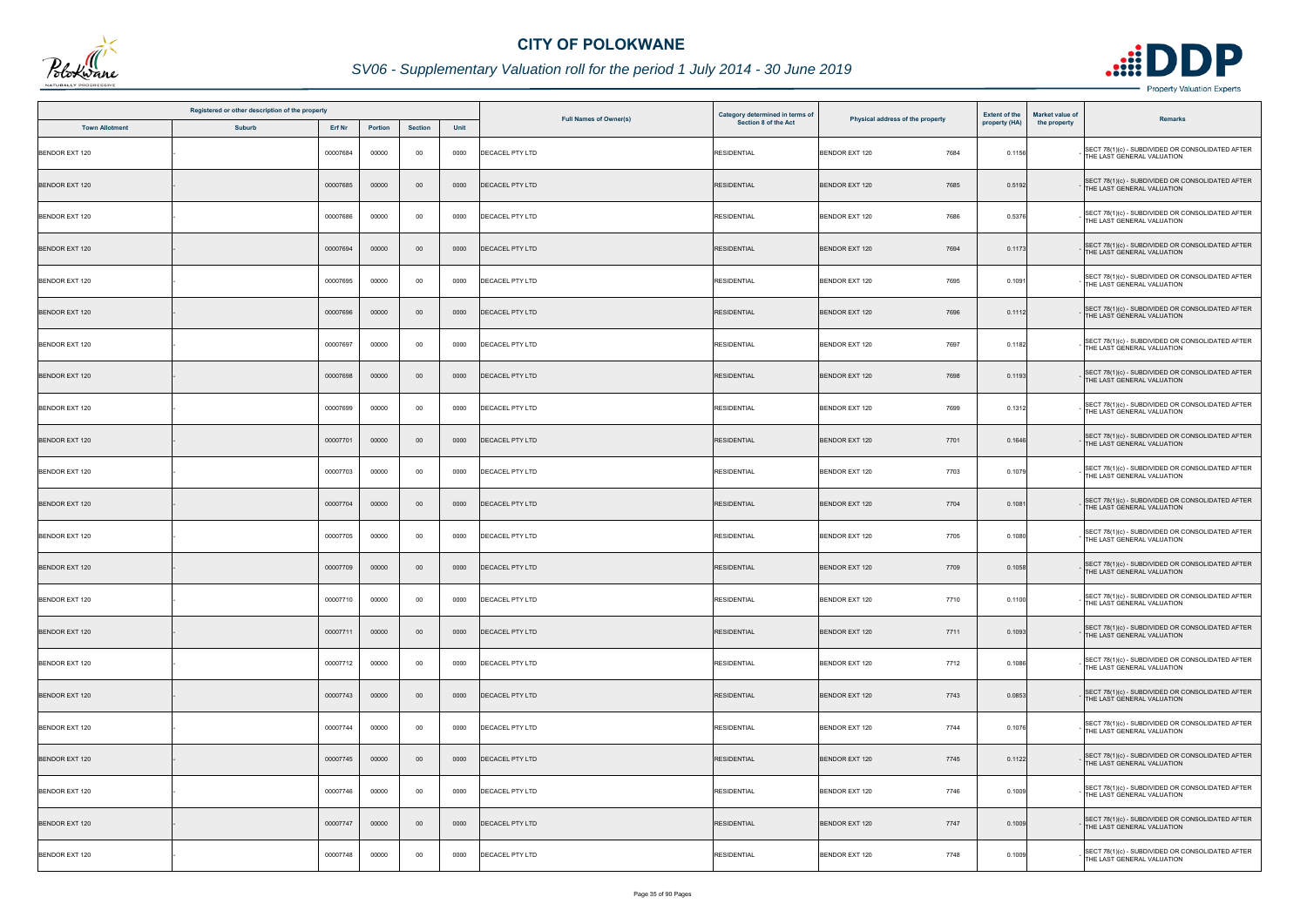

|                       | Registered or other description of the property |          |         |                |      |                               | Category determined in terms of | Physical address of the property | <b>Extent of the</b> | Market value of | <b>Remarks</b>                                                                 |
|-----------------------|-------------------------------------------------|----------|---------|----------------|------|-------------------------------|---------------------------------|----------------------------------|----------------------|-----------------|--------------------------------------------------------------------------------|
| <b>Town Allotment</b> | <b>Suburb</b>                                   | Erf Nr   | Portion | <b>Section</b> | Unit | <b>Full Names of Owner(s)</b> | Section 8 of the Act            |                                  | property (HA)        | the property    |                                                                                |
| <b>BENDOR EXT 120</b> |                                                 | 00007749 | 00000   | $00\,$         | 0000 | DECACEL PTY LTD               | <b>RESIDENTIAL</b>              | <b>BENDOR EXT 120</b><br>7749    | 0.1010               |                 | SECT 78(1)(c) - SUBDIVIDED OR CONSOLIDATED AFTER<br>THE LAST GENERAL VALUATION |
| BENDOR EXT 120        |                                                 | 00007750 | 00000   | $00\,$         | 0000 | DECACEL PTY LTD               | <b>RESIDENTIAL</b>              | <b>BENDOR EXT 120</b><br>7750    | 0.1010               |                 | SECT 78(1)(c) - SUBDIVIDED OR CONSOLIDATED AFTER<br>THE LAST GENERAL VALUATION |
| <b>BENDOR EXT 120</b> |                                                 | 00007751 | 00000   | $00\,$         | 0000 | DECACEL PTY LTD               | <b>RESIDENTIAL</b>              | 7751<br><b>BENDOR EXT 120</b>    | 0.1010               |                 | SECT 78(1)(c) - SUBDIVIDED OR CONSOLIDATED AFTER<br>THE LAST GENERAL VALUATION |
| BENDOR EXT 120        |                                                 | 00007752 | 00000   | 00             | 0000 | DECACEL PTY LTD               | <b>RESIDENTIAL</b>              | BENDOR EXT 120<br>7752           | 0.1011               |                 | SECT 78(1)(c) - SUBDIVIDED OR CONSOLIDATED AFTER<br>THE LAST GENERAL VALUATION |
| <b>BENDOR EXT 120</b> |                                                 | 00007753 | 00000   | $00\,$         | 0000 | <b>DECACEL PTY LTD</b>        | <b>RESIDENTIAL</b>              | <b>BENDOR EXT 120</b><br>7753    | 0.1011               |                 | SECT 78(1)(c) - SUBDIVIDED OR CONSOLIDATED AFTER<br>THE LAST GENERAL VALUATION |
| BENDOR EXT 120        |                                                 | 00007754 | 00000   | 00             | 0000 | DECACEL PTY LTD               | <b>RESIDENTIAL</b>              | BENDOR EXT 120<br>7754           | 0.1011               |                 | SECT 78(1)(c) - SUBDIVIDED OR CONSOLIDATED AFTER<br>THE LAST GENERAL VALUATION |
| <b>BENDOR EXT 120</b> |                                                 | 00007755 | 00000   | $00\,$         | 0000 | DECACEL PTY LTD               | <b>RESIDENTIAL</b>              | <b>BENDOR EXT 120</b><br>7755    | 0.1012               |                 | SECT 78(1)(c) - SUBDIVIDED OR CONSOLIDATED AFTER<br>THE LAST GENERAL VALUATION |
| BENDOR EXT 120        |                                                 | 00007756 | 00000   | 00             | 0000 | <b>DECACEL PTY LTD</b>        | <b>RESIDENTIAL</b>              | <b>BENDOR EXT 120</b><br>7756    | 0.1012               |                 | SECT 78(1)(c) - SUBDIVIDED OR CONSOLIDATED AFTER<br>THE LAST GENERAL VALUATION |
| <b>BENDOR EXT 120</b> |                                                 | 00007757 | 00000   | $00\,$         | 0000 | DECACEL PTY LTD               | <b>RESIDENTIAL</b>              | <b>BENDOR EXT 120</b><br>7757    | 0.1012               |                 | SECT 78(1)(c) - SUBDIVIDED OR CONSOLIDATED AFTER<br>THE LAST GENERAL VALUATION |
| BENDOR EXT 120        |                                                 | 00007758 | 00000   | 00             | 0000 | <b>DECACEL PTY LTD</b>        | <b>RESIDENTIAL</b>              | <b>BENDOR EXT 120</b><br>7758    | 0.1013               |                 | SECT 78(1)(c) - SUBDIVIDED OR CONSOLIDATED AFTER<br>THE LAST GENERAL VALUATION |
| <b>BENDOR EXT 120</b> |                                                 | 00007759 | 00000   | $00\,$         | 0000 | <b>DECACEL PTY LTD</b>        | <b>RESIDENTIAL</b>              | <b>BENDOR EXT 120</b><br>7759    | 0.1015               |                 | SECT 78(1)(c) - SUBDIVIDED OR CONSOLIDATED AFTER<br>THE LAST GENERAL VALUATION |
| BENDOR EXT 120        |                                                 | 00007845 | 00000   | 00             | 0000 | DECACEL PTY LTD               | <b>RESIDENTIAL</b>              | <b>BENDOR EXT 120</b><br>7845    | 0.1382               |                 | SECT 78(1)(c) - SUBDIVIDED OR CONSOLIDATED AFTER<br>THE LAST GENERAL VALUATION |
| <b>BENDOR EXT 120</b> |                                                 | 00007846 | 00000   | $00\,$         | 0000 | DECACEL PTY LTD               | <b>RESIDENTIAL</b>              | <b>BENDOR EXT 120</b><br>7846    | 0.1581               |                 | SECT 78(1)(c) - SUBDIVIDED OR CONSOLIDATED AFTER<br>THE LAST GENERAL VALUATION |
| <b>BENDOR EXT 120</b> |                                                 | 00007847 | 00000   | $00\,$         | 0000 | DECACEL PTY LTD               | <b>RESIDENTIAL</b>              | <b>BENDOR EXT 120</b><br>7847    | 0.1647               |                 | SECT 78(1)(c) - SUBDIVIDED OR CONSOLIDATED AFTER<br>THE LAST GENERAL VALUATION |
| <b>BENDOR EXT 120</b> |                                                 | 00007848 | 00000   | $00\,$         | 0000 | <b>DECACEL PTY LTD</b>        | <b>RESIDENTIAL</b>              | <b>BENDOR EXT 120</b><br>7848    | 0.1673               |                 | SECT 78(1)(c) - SUBDIVIDED OR CONSOLIDATED AFTER<br>THE LAST GENERAL VALUATION |
| <b>BENDOR EXT 120</b> |                                                 | 00007850 | 00000   | $00\,$         | 0000 | DECACEL PTY LTD               | <b>RESIDENTIAL</b>              | BENDOR EXT 120<br>7850           | 0.1623               |                 | SECT 78(1)(c) - SUBDIVIDED OR CONSOLIDATED AFTER<br>THE LAST GENERAL VALUATION |
| <b>BENDOR EXT 120</b> |                                                 | 00007851 | 00000   | $00\,$         | 0000 | <b>DECACEL PTY LTD</b>        | <b>RESIDENTIAL</b>              | 7851<br><b>BENDOR EXT 120</b>    | 0.1610               |                 | SECT 78(1)(c) - SUBDIVIDED OR CONSOLIDATED AFTER<br>THE LAST GENERAL VALUATION |
| BENDOR EXT 120        |                                                 | 00007854 | 00000   | 00             | 0000 | DECACEL PTY LTD               | <b>RESIDENTIAL</b>              | BENDOR EXT 120<br>7854           | 0.1247               |                 | SECT 78(1)(c) - SUBDIVIDED OR CONSOLIDATED AFTER<br>THE LAST GENERAL VALUATION |
| <b>BENDOR EXT 120</b> |                                                 | 00007855 | 00000   | $00\,$         | 0000 | <b>DECACEL PTY LTD</b>        | <b>RESIDENTIAL</b>              | BENDOR EXT 120<br>7855           | 0.1251               |                 | SECT 78(1)(c) - SUBDIVIDED OR CONSOLIDATED AFTER<br>THE LAST GENERAL VALUATION |
| BENDOR EXT 120        |                                                 | 00007856 | 00000   | $00\,$         | 0000 | <b>DECACEL PTY LTD</b>        | <b>RESIDENTIAL</b>              | BENDOR EXT 120<br>7856           | 0.1251               |                 | SECT 78(1)(c) - SUBDIVIDED OR CONSOLIDATED AFTER<br>THE LAST GENERAL VALUATION |
| <b>BENDOR EXT 120</b> |                                                 | 00007857 | 00000   | $00\,$         | 0000 | DECACEL PTY LTD               | <b>RESIDENTIAL</b>              | <b>BENDOR EXT 120</b><br>7857    | 0.1251               |                 | SECT 78(1)(c) - SUBDIVIDED OR CONSOLIDATED AFTER<br>THE LAST GENERAL VALUATION |
| BENDOR EXT 120        |                                                 | 00007858 | 00000   | $00\,$         | 0000 | DECACEL PTY LTD               | <b>RESIDENTIAL</b>              | 7858<br><b>BENDOR EXT 120</b>    | 0.1441               |                 | SECT 78(1)(c) - SUBDIVIDED OR CONSOLIDATED AFTER<br>THE LAST GENERAL VALUATION |
| BENDOR EXT 120        |                                                 | 00007859 | 00000   | $00\,$         | 0000 | DECACEL PTY LTD               | <b>RESIDENTIAL</b>              | <b>BENDOR EXT 120</b><br>7859    | 0.1200               |                 | SECT 78(1)(c) - SUBDIVIDED OR CONSOLIDATED AFTER<br>THE LAST GENERAL VALUATION |

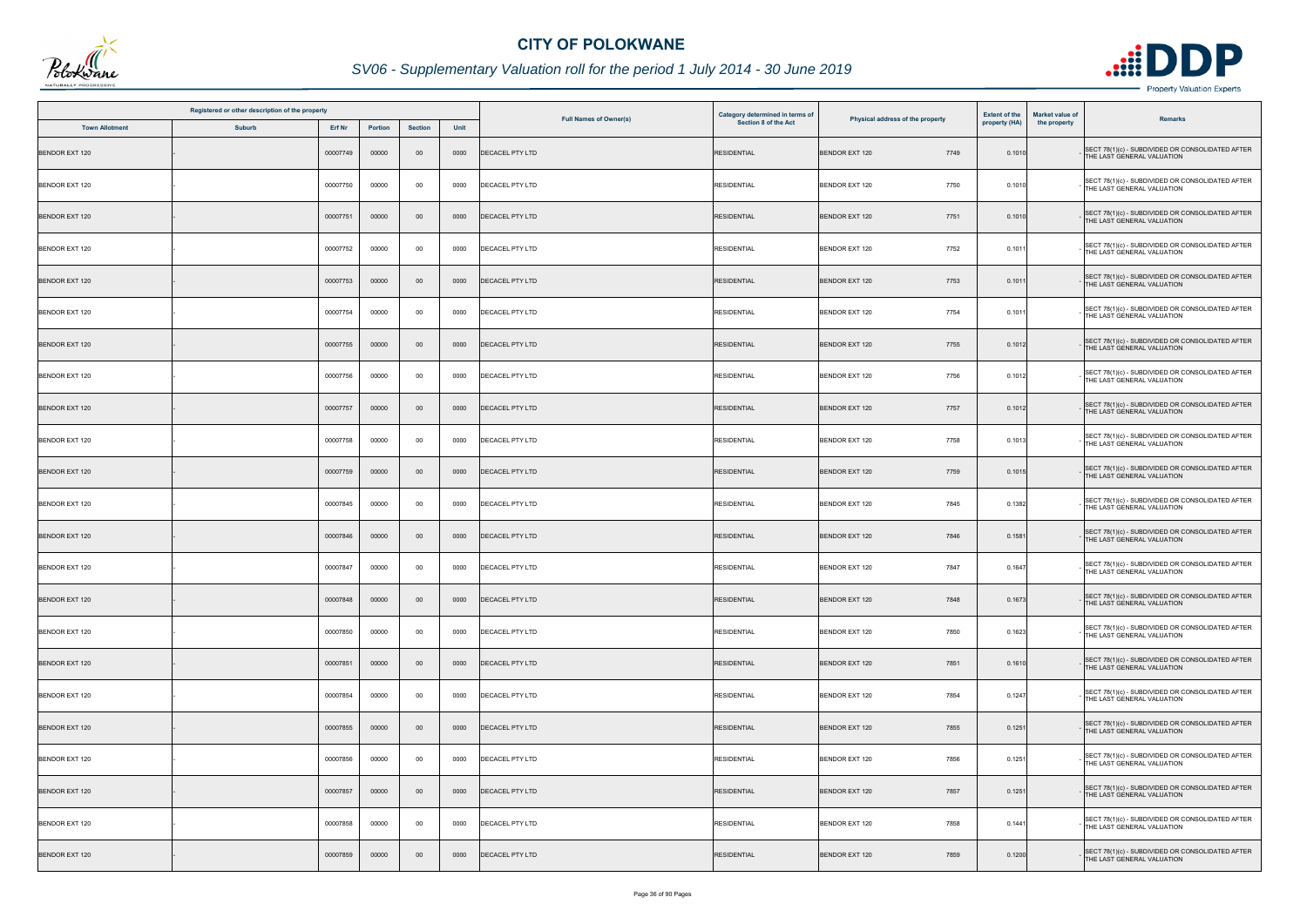

|                       | Registered or other description of the property |          |         |                |      |                               | Category determined in terms of |                                  | <b>Extent of the</b> | <b>Market value of</b>                                                         |
|-----------------------|-------------------------------------------------|----------|---------|----------------|------|-------------------------------|---------------------------------|----------------------------------|----------------------|--------------------------------------------------------------------------------|
| <b>Town Allotment</b> | <b>Suburb</b>                                   | Erf Nr   | Portion | <b>Section</b> | Unit | <b>Full Names of Owner(s)</b> | Section 8 of the Act            | Physical address of the property | property (HA)        | <b>Remarks</b><br>the property                                                 |
| BENDOR EXT 120        |                                                 | 00007860 | 00000   | 00             | 0000 | DECACEL PTY LTD               | <b>RESIDENTIAL</b>              | <b>BENDOR EXT 120</b><br>7860    | 0.1141               | SECT 78(1)(c) - SUBDIVIDED OR CONSOLIDATED AFTER<br>THE LAST GENERAL VALUATION |
| <b>BENDOR EXT 120</b> |                                                 | 00007861 | 00000   | $00\,$         | 0000 | <b>DECACEL PTY LTD</b>        | <b>RESIDENTIAL</b>              | 7861<br><b>BENDOR EXT 120</b>    | 0.1141               | SECT 78(1)(c) - SUBDIVIDED OR CONSOLIDATED AFTER<br>THE LAST GENERAL VALUATION |
| BENDOR EXT 120        |                                                 | 00007862 | 00000   | $00\,$         | 0000 | DECACEL PTY LTD               | <b>RESIDENTIAL</b>              | 7862<br><b>BENDOR EXT 120</b>    | 0.1141               | SECT 78(1)(c) - SUBDIVIDED OR CONSOLIDATED AFTER<br>THE LAST GENERAL VALUATION |
| <b>BENDOR EXT 120</b> |                                                 | 00007864 | 00000   | $00\,$         | 0000 | <b>DECACEL PTY LTD</b>        | <b>RESIDENTIAL</b>              | <b>BENDOR EXT 120</b><br>7864    | 0.1141               | SECT 78(1)(c) - SUBDIVIDED OR CONSOLIDATED AFTER<br>THE LAST GENERAL VALUATION |
| <b>BENDOR EXT 120</b> |                                                 | 00007865 | 00000   | 00             | 0000 | <b>DECACEL PTY LTD</b>        | <b>RESIDENTIAL</b>              | <b>BENDOR EXT 120</b><br>7865    | 0.1141               | SECT 78(1)(c) - SUBDIVIDED OR CONSOLIDATED AFTER<br>THE LAST GENERAL VALUATION |
| <b>BENDOR EXT 120</b> |                                                 | 00007866 | 00000   | $00\,$         | 0000 | <b>DECACEL PTY LTD</b>        | <b>RESIDENTIAL</b>              | <b>BENDOR EXT 120</b><br>7866    | 0.1271               | SECT 78(1)(c) - SUBDIVIDED OR CONSOLIDATED AFTER<br>THE LAST GENERAL VALUATION |
| BENDOR EXT 120        |                                                 | 00007867 | 00000   | $00\,$         | 0000 | DECACEL PTY LTD               | <b>RESIDENTIAL</b>              | 7867<br><b>BENDOR EXT 120</b>    | 0.2054               | SECT 78(1)(c) - SUBDIVIDED OR CONSOLIDATED AFTER<br>THE LAST GENERAL VALUATION |
| <b>BENDOR EXT 120</b> |                                                 | 00007868 | 00000   | $00\,$         | 0000 | <b>DECACEL PTY LTD</b>        | <b>RESIDENTIAL</b>              | <b>BENDOR EXT 120</b><br>7868    | 0.2212               | SECT 78(1)(c) - SUBDIVIDED OR CONSOLIDATED AFTER<br>THE LAST GENERAL VALUATION |
| <b>BENDOR EXT 120</b> |                                                 | 00007869 | 00000   | $00\,$         | 0000 | DECACEL PTY LTD               | <b>RESIDENTIAL</b>              | <b>BENDOR EXT 120</b><br>7869    | 0.1085               | SECT 78(1)(c) - SUBDIVIDED OR CONSOLIDATED AFTER<br>THE LAST GENERAL VALUATION |
| <b>BENDOR EXT 120</b> |                                                 | 00007870 | 00000   | $00\,$         | 0000 | <b>DECACEL PTY LTD</b>        | <b>RESIDENTIAL</b>              | <b>BENDOR EXT 120</b><br>7870    | 0.1367               | SECT 78(1)(c) - SUBDIVIDED OR CONSOLIDATED AFTER<br>THE LAST GENERAL VALUATION |
| BENDOR EXT 120        |                                                 | 00007871 | 00000   | $00\,$         | 0000 | DECACEL PTY LTD               | <b>RESIDENTIAL</b>              | <b>BENDOR EXT 120</b><br>7871    | 0.1275               | SECT 78(1)(c) - SUBDIVIDED OR CONSOLIDATED AFTER<br>THE LAST GENERAL VALUATION |
| <b>BENDOR EXT 120</b> |                                                 | 00007872 | 00000   | $00\,$         | 0000 | <b>DECACEL PTY LTD</b>        | <b>RESIDENTIAL</b>              | <b>BENDOR EXT 120</b><br>7872    | 0.1369               | SECT 78(1)(c) - SUBDIVIDED OR CONSOLIDATED AFTER<br>THE LAST GENERAL VALUATION |
| BENDOR EXT 120        |                                                 | 00007873 | 00000   | 00             | 0000 | DECACEL PTY LTD               | <b>RESIDENTIAL</b>              | BENDOR EXT 120<br>7873           | 0.1197               | SECT 78(1)(c) - SUBDIVIDED OR CONSOLIDATED AFTER<br>THE LAST GENERAL VALUATION |
| <b>BENDOR EXT 120</b> |                                                 | 00007874 | 00000   | $00\,$         | 0000 | <b>DECACEL PTY LTD</b>        | <b>RESIDENTIAL</b>              | 7874<br><b>BENDOR EXT 120</b>    | 0.1636               | SECT 78(1)(c) - SUBDIVIDED OR CONSOLIDATED AFTER<br>THE LAST GENERAL VALUATION |
| <b>BENDOR EXT 120</b> |                                                 | 00007875 | 00000   | $00\,$         | 0000 | DECACEL PTY LTD               | <b>RESIDENTIAL</b>              | 7875<br><b>BENDOR EXT 120</b>    | 0.1452               | SECT 78(1)(c) - SUBDIVIDED OR CONSOLIDATED AFTER<br>THE LAST GENERAL VALUATION |
| <b>BENDOR EXT 120</b> |                                                 | 00007876 | 00000   | $00\,$         | 0000 | <b>DECACEL PTY LTD</b>        | <b>RESIDENTIAL</b>              | <b>BENDOR EXT 120</b><br>7876    | 0.1254               | SECT 78(1)(c) - SUBDIVIDED OR CONSOLIDATED AFTER<br>THE LAST GENERAL VALUATION |
| BENDOR EXT 120        |                                                 | 00007877 | 00000   | $00\,$         | 0000 | <b>DECACEL PTY LTD</b>        | <b>RESIDENTIAL</b>              | 7877<br><b>BENDOR EXT 120</b>    | 0.1327               | SECT 78(1)(c) - SUBDIVIDED OR CONSOLIDATED AFTER<br>THE LAST GENERAL VALUATION |
| <b>BENDOR EXT 120</b> |                                                 | 00007878 | 00000   | $00\,$         | 0000 | <b>DECACEL PTY LTD</b>        | <b>RESIDENTIAL</b>              | <b>BENDOR EXT 120</b><br>7878    | 0.1770               | SECT 78(1)(c) - SUBDIVIDED OR CONSOLIDATED AFTER<br>THE LAST GENERAL VALUATION |
| BENDOR EXT 120        |                                                 | 00007879 | 00000   | $00\,$         | 0000 | DECACEL PTY LTD               | <b>RESIDENTIAL</b>              | BENDOR EXT 120<br>7879           | 0.1497               | SECT 78(1)(c) - SUBDIVIDED OR CONSOLIDATED AFTER<br>THE LAST GENERAL VALUATION |
| <b>BENDOR EXT 120</b> |                                                 | 00007880 | 00000   | $00\,$         | 0000 | <b>DECACEL PTY LTD</b>        | <b>RESIDENTIAL</b>              | 7880<br>BENDOR EXT 120           | 0.1331               | SECT 78(1)(c) - SUBDIVIDED OR CONSOLIDATED AFTER<br>THE LAST GENERAL VALUATION |
| BENDOR EXT 120        |                                                 | 00007881 | 00000   | $00\,$         | 0000 | DECACEL PTY LTD               | <b>RESIDENTIAL</b>              | <b>BENDOR EXT 120</b><br>7881    | 0.1900               | SECT 78(1)(c) - SUBDIVIDED OR CONSOLIDATED AFTER<br>THE LAST GENERAL VALUATION |
| <b>BENDOR EXT 120</b> |                                                 | 00007882 | 00000   | $00\,$         | 0000 | <b>DECACEL PTY LTD</b>        | <b>RESIDENTIAL</b>              | <b>BENDOR EXT 120</b><br>7882    | 0.1342               | SECT 78(1)(c) - SUBDIVIDED OR CONSOLIDATED AFTER<br>THE LAST GENERAL VALUATION |
| BENDOR EXT 120        |                                                 | 00007883 | 00000   | $00\,$         | 0000 | DECACEL PTY LTD               | <b>RESIDENTIAL</b>              | <b>BENDOR EXT 120</b><br>7883    | 0.1267               | SECT 78(1)(c) - SUBDIVIDED OR CONSOLIDATED AFTER<br>THE LAST GENERAL VALUATION |

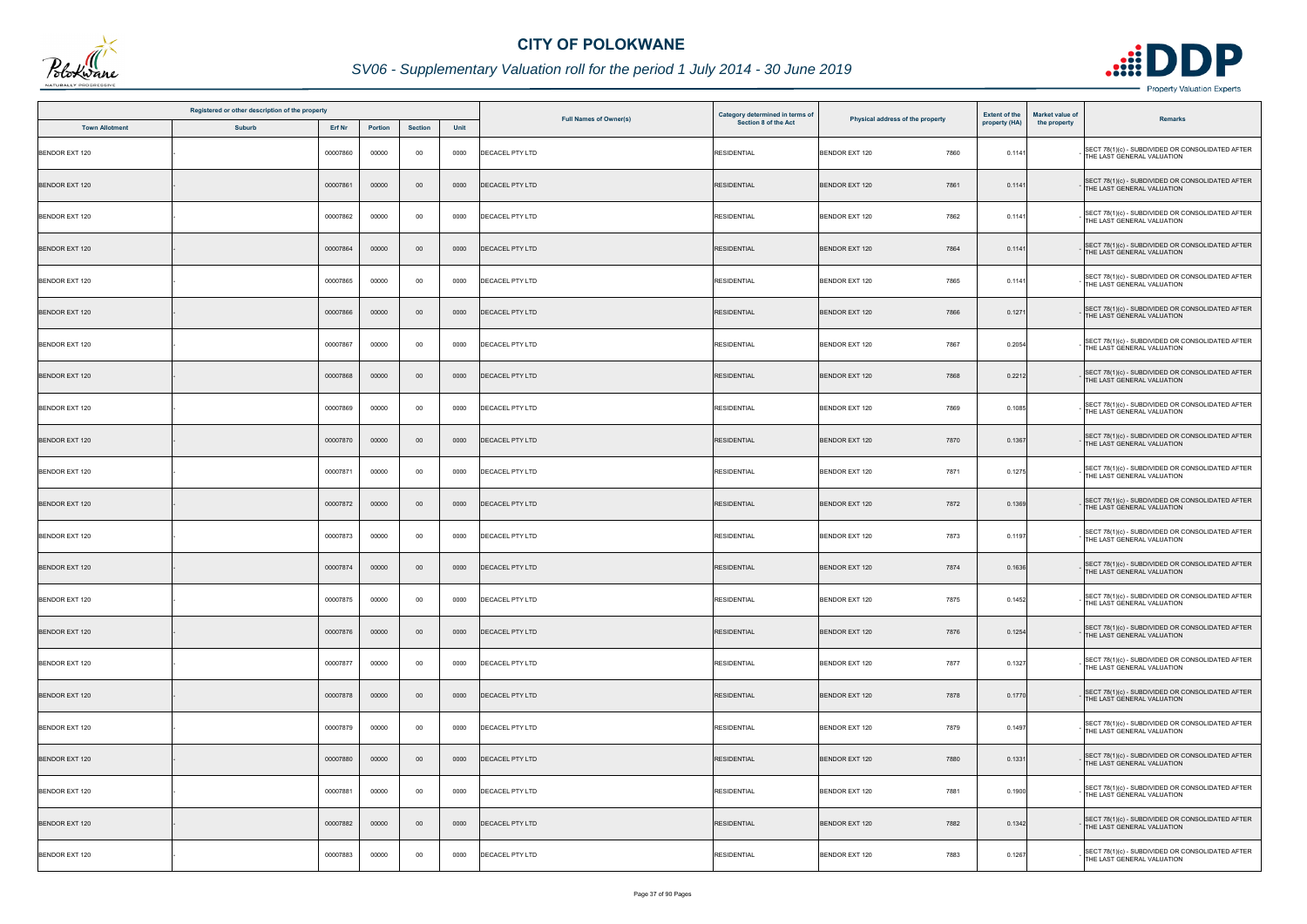

|                       | Registered or other description of the property |          |                |                |      | <b>Full Names of Owner(s)</b>              | Category determined in terms of | Physical address of the property | <b>Extent of the</b> | <b>Market value of</b><br>Remarks                                                                                                                  |
|-----------------------|-------------------------------------------------|----------|----------------|----------------|------|--------------------------------------------|---------------------------------|----------------------------------|----------------------|----------------------------------------------------------------------------------------------------------------------------------------------------|
| <b>Town Allotment</b> | <b>Suburb</b>                                   | Erf Nr   | <b>Portion</b> | <b>Section</b> | Unit |                                            | Section 8 of the Act            |                                  | property (HA)        | the property                                                                                                                                       |
| <b>BENDOR EXT 120</b> |                                                 | 00007884 | 00000          | $00\,$         | 0000 | DECACEL PTY LTD                            | <b>RESIDENTIAL</b>              | <b>BENDOR EXT 120</b><br>7884    | 0.1192               | SECT 78(1)(c) - SUBDIVIDED OR CONSOLIDATED AFTER<br>THE LAST GENERAL VALUATION                                                                     |
| BENDOR EXT 120        |                                                 | 00007885 | 00000          | $00\,$         | 0000 | <b>DECACEL PTY LTD</b>                     | <b>RESIDENTIAL</b>              | <b>BENDOR EXT 120</b><br>7885    | 0.1111               | SECT 78(1)(c) - SUBDIVIDED OR CONSOLIDATED AFTER<br>THE LAST GENERAL VALUATION                                                                     |
| <b>BENDOR EXT 120</b> |                                                 | 00007886 | 00000          | $00\,$         | 0000 | <b>DECACEL PTY LTD</b>                     | <b>RESIDENTIAL</b>              | <b>BENDOR EXT 120</b><br>7886    | 0.1099               | SECT 78(1)(c) - SUBDIVIDED OR CONSOLIDATED AFTER<br>THE LAST GENERAL VALUATION                                                                     |
| BENDOR EXT 120        |                                                 | 00007887 | 00000          | 00             | 0000 | <b>DECACEL PTY LTD</b>                     | <b>RESIDENTIAL</b>              | 7887<br><b>BENDOR EXT 120</b>    | 0.1004               | SECT 78(1)(c) - SUBDIVIDED OR CONSOLIDATED AFTER<br>THE LAST GENERAL VALUATION                                                                     |
| <b>BENDOR EXT 120</b> |                                                 | 00007889 | 00000          | $00\,$         | 0000 | GROENEWALD DEON / GROENEWALD CHRISTINE     | <b>RESIDENTIAL</b>              | <b>BOOMALWYN STREET</b><br>7889  | 0.0867               | 2 300 000 SECT 78(1)(c) - SUBDIVIDED OR CONSOLIDATED AFTER<br>THE LAST GENERAL VALUATION                                                           |
| BENDOR EXT 120        |                                                 | 00007891 | 00000          | $00\,$         | 0000 | RUDIGER DEAN IAN / RUDIGER MADELEIN GLADYS | <b>RESIDENTIAL</b>              | <b>BENDOR CLOSE</b><br>7891      | 0.0651               | 2 100 000 SECT 78(1)(c) - SUBDIVIDED OR CONSOLIDATED AFTER<br>THE LAST GENERAL VALUATION                                                           |
| <b>BENDOR EXT 120</b> |                                                 | 00007892 | 00000          | $00\,$         | 0000 | SEKELE KANYANE / SEKELE KANYANE            | <b>RESIDENTIAL</b>              | <b>BENDOR CLOSE</b><br>7892      | 0.0812               | 1 500 000 SECT 78(1)(c) - SUBDIVIDED OR CONSOLIDATED AFTER<br>THE LAST GENERAL VALUATION                                                           |
| BENDOR EXT 120        |                                                 | 00007894 | 00000          | $00\,$         | 0000 | <b>DECACEL PTY LTD</b>                     | <b>RESIDENTIAL</b>              | <b>BENDOR EXT 120</b><br>7894    | 0.1084               | SECT 78(1)(c) - SUBDIVIDED OR CONSOLIDATED AFTER<br>THE LAST GENERAL VALUATION                                                                     |
| <b>BENDOR EXT 120</b> |                                                 | 00007895 | 00000          | $00\,$         | 0000 | <b>DECACEL PTY LTD</b>                     | <b>RESIDENTIAL</b>              | 7895<br><b>BENDOR EXT 120</b>    | 0.1151               | SECT 78(1)(c) - SUBDIVIDED OR CONSOLIDATED AFTER<br>THE LAST GENERAL VALUATION                                                                     |
| BENDOR EXT 120        |                                                 | 00007896 | 00000          | 00             | 0000 | DECACEL PTY LTD                            | <b>RESIDENTIAL</b>              | <b>BENDOR EXT 120</b><br>7896    | 0.1076               | SECT 78(1)(c) - SUBDIVIDED OR CONSOLIDATED AFTER<br>THE LAST GENERAL VALUATION                                                                     |
| <b>BENDOR EXT 120</b> |                                                 | 00007897 | 00000          | $00\,$         | 0000 | <b>DECACEL PTY LTD</b>                     | <b>RESIDENTIAL</b>              | <b>BENDOR EXT 120</b><br>7897    | 0.1297               | SECT 78(1)(c) - SUBDIVIDED OR CONSOLIDATED AFTER<br>THE LAST GENERAL VALUATION                                                                     |
| <b>BENDOR EXT 120</b> |                                                 | 00007898 | 00000          | 00             | 0000 | <b>DECACEL PTY LTD</b>                     | <b>RESIDENTIAL</b>              | <b>BENDOR EXT 120</b><br>7898    | 0.1325               | SECT 78(1)(c) - SUBDIVIDED OR CONSOLIDATED AFTER<br>THE LAST GENERAL VALUATION                                                                     |
| <b>BENDOR EXT 120</b> |                                                 | 00007899 | 00000          | $00\,$         | 0000 | <b>DECACEL PTY LTD</b>                     | <b>RESIDENTIAL</b>              | <b>BENDOR EXT 120</b><br>7899    | 0.1331               | SECT 78(1)(c) - SUBDIVIDED OR CONSOLIDATED AFTER<br>THE LAST GENERAL VALUATION                                                                     |
| <b>BENDOR EXT 120</b> |                                                 | 00007901 | 00000          | 00             | 0000 | <b>DECACEL PTY LTD</b>                     | <b>RESIDENTIAL</b>              | <b>BENDOR EXT 120</b><br>7901    | 0.1599               | SECT 78(1)(c) - SUBDIVIDED OR CONSOLIDATED AFTER<br>THE LAST GENERAL VALUATION                                                                     |
| <b>BENDOR EXT 120</b> |                                                 | 00007902 | 00000          | $00\,$         | 0000 | <b>DECACEL PTY LTD</b>                     | <b>RESIDENTIAL</b>              | BENDOR EXT 120<br>7902           | 0.1682               | SECT 78(1)(c) - SUBDIVIDED OR CONSOLIDATED AFTER<br>THE LAST GENERAL VALUATION                                                                     |
| BENDOR EXT 120        |                                                 | 00007903 | 00000          | $00\,$         | 0000 | DECACEL PTY LTD                            | <b>RESIDENTIAL</b>              | 7903<br><b>BENDOR EXT 120</b>    | 0.1301               | SECT 78(1)(c) - SUBDIVIDED OR CONSOLIDATED AFTER<br>THE LAST GENERAL VALUATION                                                                     |
| <b>BENDOR EXT 120</b> |                                                 | 00007904 | 00000          | $00\,$         | 0000 | <b>STEYNBERG GREGORY</b>                   | <b>RESIDENTIAL</b>              | <b>BENDOR CLOSE</b><br>7904      | 0.1195               | 3 400 000 SECT 78(1)(c) - SUBDIVIDED OR CONSOLIDATED AFTER<br>THE LAST GENERAL VALUATION                                                           |
| BENDOR EXT 120        |                                                 | 00007906 | 00000          | $00\,$         | 0000 | DECACEL PTY LTD                            | <b>RESIDENTIAL</b>              | BENDOR EXT 120<br>7906           | 0.1057               | SECT 78(1)(c) - SUBDIVIDED OR CONSOLIDATED AFTER<br>THE LAST GENERAL VALUATION                                                                     |
| <b>BENDOR EXT 120</b> |                                                 | 00007908 | 00000          | $00\,$         | 0000 | <b>DECACEL PTY LTD</b>                     | <b>RESIDENTIAL</b>              | <b>BENDOR EXT 120</b><br>7908    | 0.1458               | SECT 78(1)(c) - SUBDIVIDED OR CONSOLIDATED AFTER<br>THE LAST GENERAL VALUATION                                                                     |
| BENDOR EXT 120        |                                                 | 00007909 | 00000          | $00\,$         | 0000 | DECACEL PTY LTD                            | <b>RESIDENTIAL</b>              | <b>BENDOR EXT 120</b><br>7909    | 0.1039               | SECT 78(1)(c) - SUBDIVIDED OR CONSOLIDATED AFTER<br>THE LAST GENERAL VALUATION                                                                     |
| <b>BENDOR EXT 120</b> |                                                 | 00007913 | 00000          | $00\,$         | 0000 | DECACEL PTY LTD                            | <b>RESIDENTIAL</b>              | <b>BENDOR EXT 120</b><br>7913    | 0.1325               | SECT 78(1)(c) - SUBDIVIDED OR CONSOLIDATED AFTER<br>THE LAST GENERAL VALUATION                                                                     |
| BENDOR EXT 120        |                                                 | 00007914 | 00000          | $00\,$         | 0000 | <b>DECACEL PTY LTD</b>                     | <b>RESIDENTIAL</b>              | <b>BENDOR EXT 120</b><br>7914    | 0.1271               | SECT 78(1)(c) - SUBDIVIDED OR CONSOLIDATED AFTER<br>THE LAST GENERAL VALUATION                                                                     |
| <b>BENDOR EXT 120</b> |                                                 | 00007924 | 00000          | $00\,$         | 0000 | PEOPLECOR CONSULTING SERVICES PTY LTD      | <b>RESIDENTIAL</b>              | 7924<br>SPEKBOOM STREET          | 0.1300               | SECT 78(1)(d) - OF WHICH THE MARKET VALUE HAS<br>2 200 000 SUBSTANTIALLY INCREASED OR DECREASED FOR ANY<br>REASON AFTER THE LAST GENERAL VALUATION |

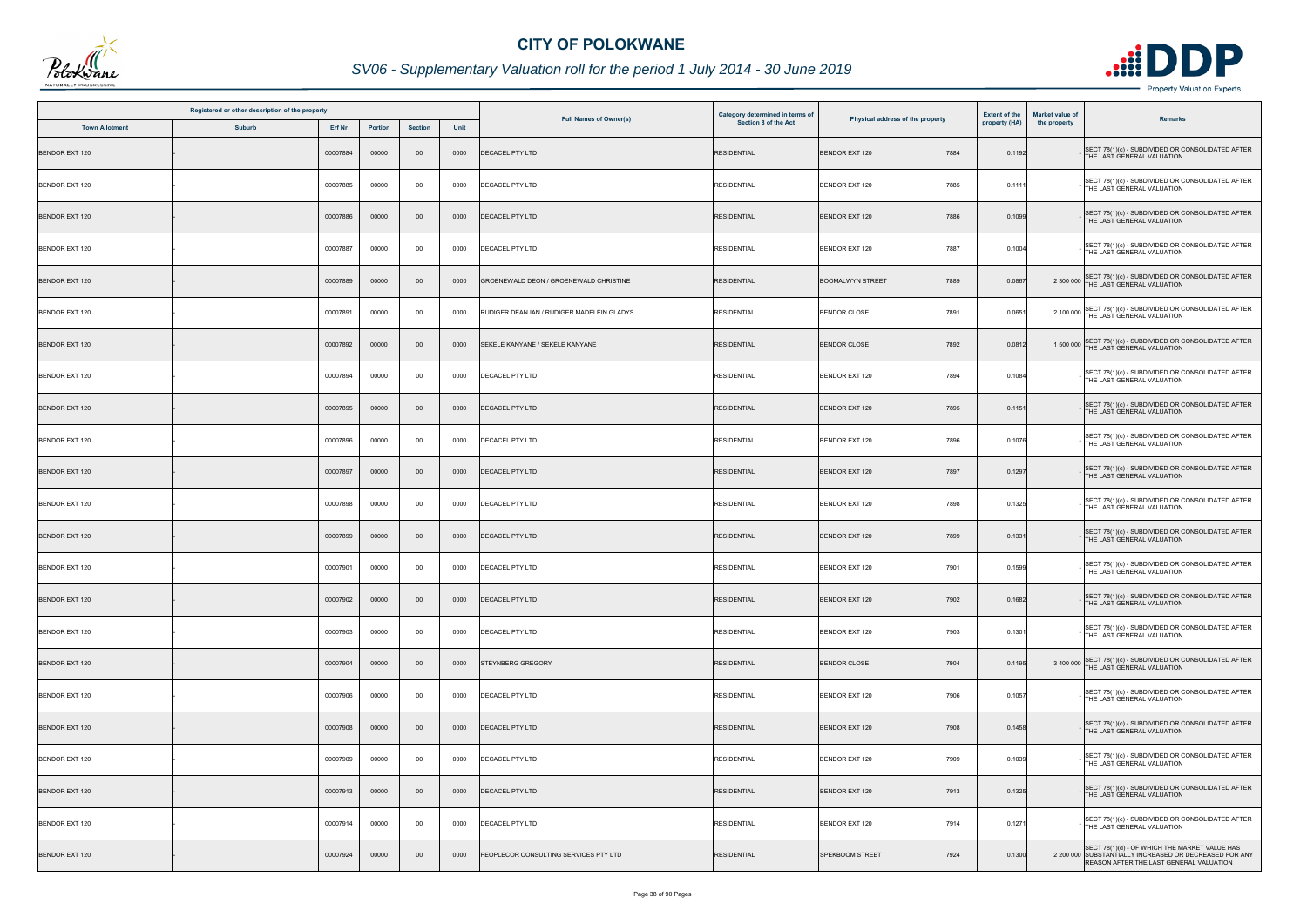

# *SV06 - Supplementary Valuation roll for the period 1 July 2014 - 30 June 2019*

|                       | Registered or other description of the property |          |                |                |      |                                                                               | Category determined in terms of |                                  | <b>Extent of the</b> | <b>Market value of</b> |                                                                                                                                                    |
|-----------------------|-------------------------------------------------|----------|----------------|----------------|------|-------------------------------------------------------------------------------|---------------------------------|----------------------------------|----------------------|------------------------|----------------------------------------------------------------------------------------------------------------------------------------------------|
| <b>Town Allotment</b> | <b>Suburb</b>                                   | Erf Nr   | <b>Portion</b> | <b>Section</b> | Unit | <b>Full Names of Owner(s)</b>                                                 | <b>Section 8 of the Act</b>     | Physical address of the property | property (HA)        | the property           | <b>Remarks</b>                                                                                                                                     |
| <b>BENDOR EXT 120</b> |                                                 | 00007976 | 00003          | $00\,$         | 0000 | ROUX WERNER / ROUX HESTER ELIZABETH                                           | <b>RESIDENTIAL</b>              | <b>BENDOR CLOSE</b><br>- 3       | 0.0547               |                        | SECT 78(1)(d) - OF WHICH THE MARKET VALUE HAS<br>1 300 000 SUBSTANTIALLY INCREASED OR DECREASED FOR ANY<br>REASON AFTER THE LAST GENERAL VALUATION |
| <b>BENDOR EXT 120</b> |                                                 | 00007976 | 00004          | $00\,$         | 0000 | EKSTEEN JOHAN / EKSTEEN JOHAN                                                 | <b>RESIDENTIAL</b>              | <b>SEKOPE STREET</b><br>6A       | 0.0549               |                        | SECT 78(1)(d) - OF WHICH THE MARKET VALUE HAS<br>1 600 000 SUBSTANTIALLY INCREASED OR DECREASED FOR ANY<br>REASON AFTER THE LAST GENERAL VALUATION |
| BENDOR EXT 120        |                                                 | 00007976 | 00006          | $00\,$         | 0000 | SEBAKE BERNARD KARABO / SEBAKE RAMOKONE LETHABO                               | <b>RESIDENTIAL</b>              | <b>BENDOR CLOSE</b><br>6         | 0.0656               |                        | SECT 78(1)(d) - OF WHICH THE MARKET VALUE HAS<br>1 400 000 SUBSTANTIALLY INCREASED OR DECREASED FOR ANY<br>REASON AFTER THE LAST GENERAL VALUATION |
| <b>BENDOR EXT 120</b> |                                                 | 00007976 | 00007          | $00\,$         | 0000 | MATIMOLANE MASHABA GEORGE                                                     | <b>RESIDENTIAL</b>              | <b>BENDOR CLOSE</b>              | 0.0666               |                        | SECT 78(1)(d) - OF WHICH THE MARKET VALUE HAS<br>1 400 000 SUBSTANTIALLY INCREASED OR DECREASED FOR ANY<br>REASON AFTER THE LAST GENERAL VALUATION |
| <b>BENDOR EXT 120</b> |                                                 | 00007976 | 00013          | $00\,$         | 0000 | HLUNGWANE ABEL KASANE / HLUNGWANE ABEL KASANE                                 | <b>RESIDENTIAL</b>              | 13<br><b>FRENCH ALOE STREET</b>  | 0.0539               |                        | SECT 78(1)(d) - OF WHICH THE MARKET VALUE HAS<br>1 600 000 SUBSTANTIALLY INCREASED OR DECREASED FOR ANY<br>REASON AFTER THE LAST GENERAL VALUATION |
| <b>BENDOR EXT 120</b> |                                                 | 00007976 | 00019          | $00\,$         | 0000 | <b>MUDAU FAMILY TRUST</b>                                                     | <b>RESIDENTIAL</b>              | <b>FRENCH ALOE STREET</b><br>19  | 0.0553               |                        | SECT 78(1)(d) - OF WHICH THE MARKET VALUE HAS<br>2 000 000 SUBSTANTIALLY INCREASED OR DECREASED FOR ANY<br>REASON AFTER THE LAST GENERAL VALUATION |
| <b>BENDOR EXT 120</b> |                                                 | 00007976 | 00020          | $00\,$         | 0000 | LEKALAKALA MAPULANA OPHELIA                                                   | <b>RESIDENTIAL</b>              | <b>BENDOR CLOSE</b><br>7976/20   | 0.0541               |                        | SECT 78(1)(d) - OF WHICH THE MARKET VALUE HAS<br>1 700 000 SUBSTANTIALLY INCREASED OR DECREASED FOR ANY<br>REASON AFTER THE LAST GENERAL VALUATION |
| BENDOR EXT 120        |                                                 | 00007976 | 00025          | $00\,$         | 0000 | RATSHIPALADZA MMBANGISENI GEORGE / RATSHIPALADZA MMBANGISENI<br><b>GEORGE</b> | <b>RESIDENTIAL</b>              | <b>ALOE ROAD</b><br>7976/25      | 0.0540               |                        | SECT 78(1)(d) - OF WHICH THE MARKET VALUE HAS<br>1 850 000 SUBSTANTIALLY INCREASED OR DECREASED FOR ANY<br>REASON AFTER THE LAST GENERAL VALUATION |
| BENDOR EXT 120        |                                                 | 00007976 | 00030          | 00             | 0000 | BRITS ELIM WILHELM                                                            | <b>RESIDENTIAL</b>              | <b>ALOES STREET</b><br>30        | 0.0587               |                        | SECT 78(1)(d) - OF WHICH THE MARKET VALUE HAS<br>1 800 000 SUBSTANTIALLY INCREASED OR DECREASED FOR ANY<br>REASON AFTER THE LAST GENERAL VALUATION |
| <b>BENDOR EXT 120</b> |                                                 | 00007976 | 00034          | $00\,$         | 0000 | ROOS JACOBUS FREDERICK                                                        | <b>RESIDENTIAL</b>              | 34<br><b>BENDOR CLOSE</b>        | 0.0548               |                        | 1 800 000 SECT 78(1)(c) - SUBDIVIDED OR CONSOLIDATED AFTER<br>THE LAST GENERAL VALUATION                                                           |
| BENDOR EXT 120        |                                                 | 00007976 | 00037          | 00             | 0000 | MASEMOLA MATHEBO NANCY                                                        | <b>RESIDENTIAL</b>              | 37<br><b>ALOES STREET</b>        | 0.0615               |                        | SECT 78(1)(d) - OF WHICH THE MARKET VALUE HAS<br>1 800 000 SUBSTANTIALLY INCREASED OR DECREASED FOR ANY<br>REASON AFTER THE LAST GENERAL VALUATION |
| <b>BENDOR EXT 120</b> |                                                 | 00007976 | 00038          | $00\,$         | 0000 | <b>OLIVIER RHINUS</b>                                                         | <b>RESIDENTIAL</b>              | <b>BENDOR CLOSE</b><br>38        | 0.0604               |                        | SECT 78(1)(d) - OF WHICH THE MARKET VALUE HAS<br>2 200 000 SUBSTANTIALLY INCREASED OR DECREASED FOR ANY<br>REASON AFTER THE LAST GENERAL VALUATION |
| <b>BENDOR EXT 120</b> |                                                 | 00007976 | 00043          | $00\,$         | 0000 | MULLER GERRIT CORNELIUS                                                       | <b>RESIDENTIAL</b>              | <b>BENDOR CLOSE</b><br>7976/43   | 0.0654               |                        | SECT 78(1)(d) - OF WHICH THE MARKET VALUE HAS<br>2 000 000 SUBSTANTIALLY INCREASED OR DECREASED FOR ANY<br>REASON AFTER THE LAST GENERAL VALUATION |
| <b>BENDOR EXT 120</b> |                                                 | 00007976 | 00044          | $00\,$         | 0000 | NETSHITOMBONI TSHEGOFATSO HELLEN / NETSHITOMBONI KHANGWELO<br><b>KENNEDY</b>  | <b>RESIDENTIAL</b>              | <b>ALOES STREET</b><br>7976/44   | 0.058                |                        | SECT 78(1)(d) - OF WHICH THE MARKET VALUE HAS<br>1 400 000 SUBSTANTIALLY INCREASED OR DECREASED FOR ANY<br>REASON AFTER THE LAST GENERAL VALUATION |
| <b>BENDOR EXT 120</b> |                                                 | 00007985 | 00000          | $00\,$         | 0000 | DECACEL PTY LTD                                                               | <b>RESIDENTIAL</b>              | BENDOR EXT 120<br>7985           | 0.6461               |                        | SECT 78(1)(c) - SUBDIVIDED OR CONSOLIDATED AFTER<br>THE LAST GENERAL VALUATION                                                                     |
| <b>BENDOR EXT 120</b> |                                                 | 00007986 | 00000          | $00\,$         | 0000 | <b>DECACEL PTY LTD</b>                                                        | <b>RESIDENTIAL</b>              | 7986<br><b>BENDOR EXT 120</b>    | 0.0658               |                        | SECT 78(1)(c) - SUBDIVIDED OR CONSOLIDATED AFTER<br>THE LAST GENERAL VALUATION                                                                     |
| BENDOR EXT 120        |                                                 | 00007987 | 00000          | 00             | 0000 | <b>DECACEL PTY LTD</b>                                                        | <b>RESIDENTIAL</b>              | BENDOR EXT 120<br>7987           | 0.0720               |                        | SECT 78(1)(c) - SUBDIVIDED OR CONSOLIDATED AFTER<br>THE LAST GENERAL VALUATION                                                                     |
| <b>BENDOR EXT 120</b> |                                                 | 00007988 | 00000          | $00\,$         | 0000 | <b>DECACEL PTY LTD</b>                                                        | <b>RESIDENTIAL</b>              | <b>BENDOR EXT 120</b><br>7988    | 0.0716               |                        | SECT 78(1)(c) - SUBDIVIDED OR CONSOLIDATED AFTER<br>THE LAST GENERAL VALUATION                                                                     |
| BENDOR EXT 120        |                                                 | 00007989 | 00000          | 00             | 0000 | DECACEL PTY LTD                                                               | <b>RESIDENTIAL</b>              | BENDOR EXT 120<br>7989           | 0.0604               |                        | SECT 78(1)(c) - SUBDIVIDED OR CONSOLIDATED AFTER<br>THE LAST GENERAL VALUATION                                                                     |
| <b>BENDOR EXT 120</b> |                                                 | 00007990 | 00000          | $00\,$         | 0000 | <b>DECACEL PTY LTD</b>                                                        | <b>RESIDENTIAL</b>              | 7990<br><b>BENDOR EXT 120</b>    | 0.0735               |                        | SECT 78(1)(c) - SUBDIVIDED OR CONSOLIDATED AFTER<br>THE LAST GENERAL VALUATION                                                                     |
| BENDOR EXT 120        |                                                 | 00007991 | 00000          | $00\,$         | 0000 | DECACEL PTY LTD                                                               | <b>RESIDENTIAL</b>              | 7991<br><b>BENDOR EXT 120</b>    | 0.0582               |                        | SECT 78(1)(c) - SUBDIVIDED OR CONSOLIDATED AFTER<br>THE LAST GENERAL VALUATION                                                                     |
| <b>BENDOR EXT 120</b> |                                                 | 00007992 | 00000          | $00\,$         | 0000 | DECACEL PTY LTD                                                               | <b>RESIDENTIAL</b>              | <b>BENDOR EXT 120</b><br>7992    | 0.0695               |                        | SECT 78(1)(c) - SUBDIVIDED OR CONSOLIDATED AFTER<br>THE LAST GENERAL VALUATION                                                                     |
| BENDOR EXT 120        |                                                 | 00007993 | 00000          | 00             | 0000 | DECACEL PTY LTD                                                               | <b>RESIDENTIAL</b>              | <b>BENDOR EXT 120</b><br>7993    | 0.8764               |                        | SECT 78(1)(c) - SUBDIVIDED OR CONSOLIDATED AFTER<br>THE LAST GENERAL VALUATION                                                                     |

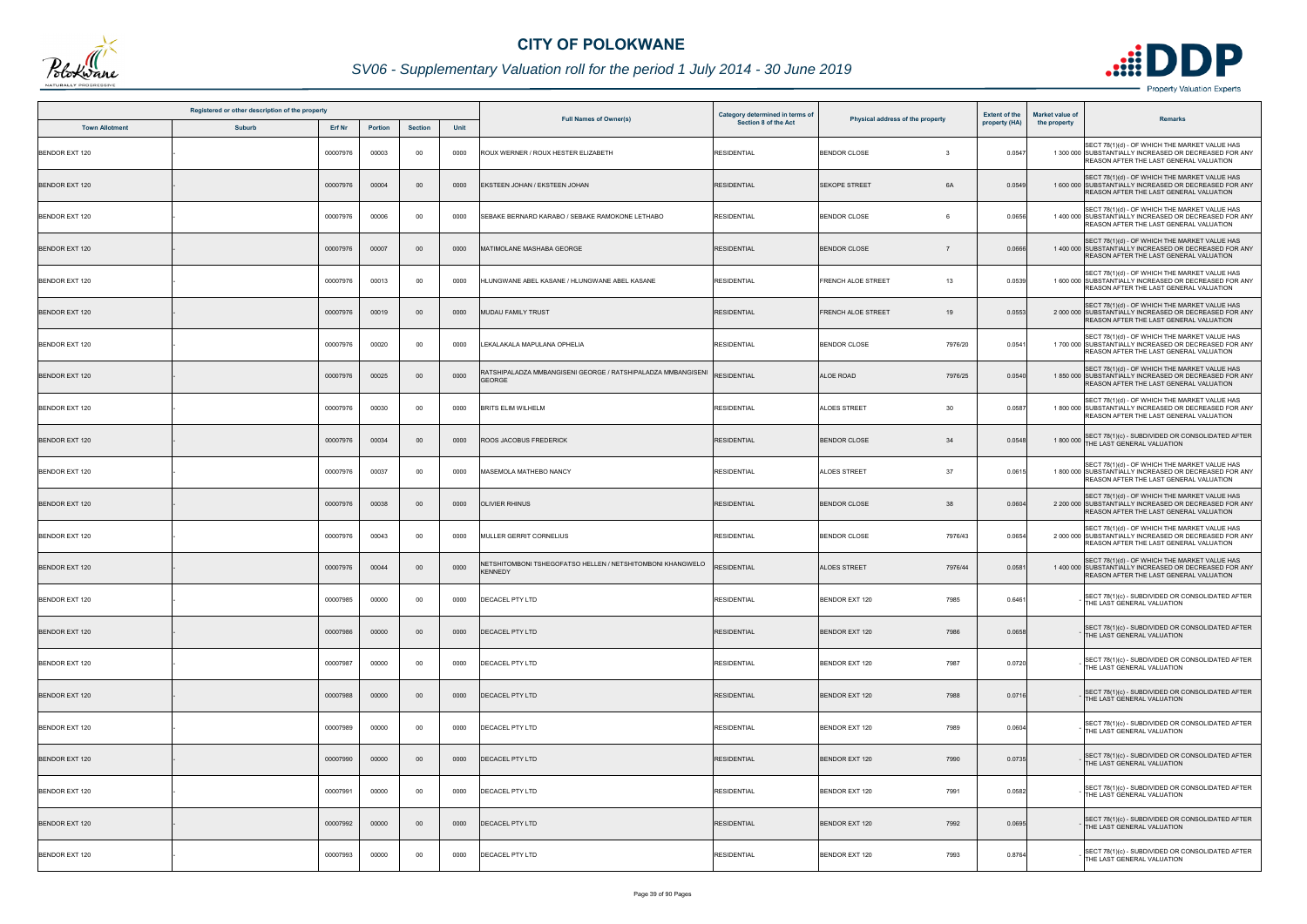

|                       | Registered or other description of the property |          |         |                |      | <b>Full Names of Owner(s)</b> | Category determined in terms of | Physical address of the property | <b>Extent of the</b> | <b>Market value of</b> | <b>Remarks</b>                                                                 |
|-----------------------|-------------------------------------------------|----------|---------|----------------|------|-------------------------------|---------------------------------|----------------------------------|----------------------|------------------------|--------------------------------------------------------------------------------|
| <b>Town Allotment</b> | <b>Suburb</b>                                   | Erf Nr   | Portion | <b>Section</b> | Unit |                               | Section 8 of the Act            |                                  | property (HA)        | the property           |                                                                                |
| <b>BENDOR EXT 120</b> |                                                 | 00007994 | 00000   | $00\,$         | 0000 | DECACEL PTY LTD               | <b>RESIDENTIAL</b>              | <b>BENDOR EXT 120</b><br>7994    | 0.0747               |                        | SECT 78(1)(c) - SUBDIVIDED OR CONSOLIDATED AFTER<br>THE LAST GENERAL VALUATION |
| BENDOR EXT 120        |                                                 | 00007995 | 00000   | $00\,$         | 0000 | DECACEL PTY LTD               | <b>RESIDENTIAL</b>              | BENDOR EXT 120<br>7995           | 0.0774               |                        | SECT 78(1)(c) - SUBDIVIDED OR CONSOLIDATED AFTER<br>THE LAST GENERAL VALUATION |
| <b>BENDOR EXT 120</b> |                                                 | 00007996 | 00000   | $00\,$         | 0000 | DECACEL PTY LTD               | <b>RESIDENTIAL</b>              | 7996<br><b>BENDOR EXT 120</b>    | 0.0650               |                        | SECT 78(1)(c) - SUBDIVIDED OR CONSOLIDATED AFTER<br>THE LAST GENERAL VALUATION |
| BENDOR EXT 120        |                                                 | 00007997 | 00000   | 00             | 0000 | <b>DECACEL PTY LTD</b>        | <b>RESIDENTIAL</b>              | <b>BENDOR EXT 120</b><br>7997    | 0.0764               |                        | SECT 78(1)(c) - SUBDIVIDED OR CONSOLIDATED AFTER<br>THE LAST GENERAL VALUATION |
| <b>BENDOR EXT 120</b> |                                                 | 00007998 | 00000   | $00\,$         | 0000 | <b>DECACEL PTY LTD</b>        | <b>RESIDENTIAL</b>              | <b>BENDOR EXT 120</b><br>7998    | 0.0631               |                        | SECT 78(1)(c) - SUBDIVIDED OR CONSOLIDATED AFTER<br>THE LAST GENERAL VALUATION |
| BENDOR EXT 120        |                                                 | 00007999 | 00000   | 00             | 0000 | <b>DECACEL PTY LTD</b>        | <b>RESIDENTIAL</b>              | BENDOR EXT 120<br>7999           | 0.0648               |                        | SECT 78(1)(c) - SUBDIVIDED OR CONSOLIDATED AFTER<br>THE LAST GENERAL VALUATION |
| <b>BENDOR EXT 120</b> |                                                 | 00008000 | 00000   | $00\,$         | 0000 | <b>DECACEL PTY LTD</b>        | <b>RESIDENTIAL</b>              | <b>BENDOR EXT 120</b><br>8000    | 0.0744               |                        | SECT 78(1)(c) - SUBDIVIDED OR CONSOLIDATED AFTER<br>THE LAST GENERAL VALUATION |
| <b>BENDOR EXT 120</b> |                                                 | 00008001 | 00000   | $00\,$         | 0000 | DECACEL PTY LTD               | <b>RESIDENTIAL</b>              | <b>BENDOR EXT 120</b><br>8001    | 0.0578               |                        | SECT 78(1)(c) - SUBDIVIDED OR CONSOLIDATED AFTER<br>THE LAST GENERAL VALUATION |
| <b>BENDOR EXT 120</b> |                                                 | 00008002 | 00000   | $00\,$         | 0000 | <b>DECACEL PTY LTD</b>        | <b>RESIDENTIAL</b>              | <b>BENDOR EXT 120</b><br>8002    | 0.0754               |                        | SECT 78(1)(c) - SUBDIVIDED OR CONSOLIDATED AFTER<br>THE LAST GENERAL VALUATION |
| BENDOR EXT 120        |                                                 | 00008003 | 00000   | $00\,$         | 0000 | DECACEL PTY LTD               | <b>RESIDENTIAL</b>              | <b>BENDOR EXT 120</b><br>8003    | 0.0763               |                        | SECT 78(1)(c) - SUBDIVIDED OR CONSOLIDATED AFTER<br>THE LAST GENERAL VALUATION |
| <b>BENDOR EXT 120</b> |                                                 | 00008004 | 00000   | $00\,$         | 0000 | <b>DECACEL PTY LTD</b>        | <b>RESIDENTIAL</b>              | <b>BENDOR EXT 120</b><br>8004    | 0.0838               |                        | SECT 78(1)(c) - SUBDIVIDED OR CONSOLIDATED AFTER<br>THE LAST GENERAL VALUATION |
| BENDOR EXT 120        |                                                 | 00008005 | 00000   | 00             | 0000 | DECACEL PTY LTD               | <b>RESIDENTIAL</b>              | <b>BENDOR EXT 120</b><br>8005    | 0.0665               |                        | SECT 78(1)(c) - SUBDIVIDED OR CONSOLIDATED AFTER<br>THE LAST GENERAL VALUATION |
| <b>BENDOR EXT 120</b> |                                                 | 00008006 | 00000   | $00\,$         | 0000 | <b>DECACEL PTY LTD</b>        | <b>RESIDENTIAL</b>              | <b>BENDOR EXT 120</b><br>8006    | 0.0675               |                        | SECT 78(1)(c) - SUBDIVIDED OR CONSOLIDATED AFTER<br>THE LAST GENERAL VALUATION |
| <b>BENDOR EXT 120</b> |                                                 | 00008007 | 00000   | 00             | 0000 | DECACEL PTY LTD               | <b>RESIDENTIAL</b>              | BENDOR EXT 120<br>8007           | 0.0675               |                        | SECT 78(1)(c) - SUBDIVIDED OR CONSOLIDATED AFTER<br>THE LAST GENERAL VALUATION |
| <b>BENDOR EXT 120</b> |                                                 | 00008008 | 00000   | $00\,$         | 0000 | <b>DECACEL PTY LTD</b>        | <b>RESIDENTIAL</b>              | <b>BENDOR EXT 120</b><br>8008    | 0.0702               |                        | SECT 78(1)(c) - SUBDIVIDED OR CONSOLIDATED AFTER<br>THE LAST GENERAL VALUATION |
| BENDOR EXT 120        |                                                 | 00008009 | 00000   | $00\,$         | 0000 | DECACEL PTY LTD               | <b>RESIDENTIAL</b>              | BENDOR EXT 120<br>8009           | 0.0662               |                        | SECT 78(1)(c) - SUBDIVIDED OR CONSOLIDATED AFTER<br>THE LAST GENERAL VALUATION |
| <b>BENDOR EXT 120</b> |                                                 | 00008010 | 00000   | $00\,$         | 0000 | <b>DECACEL PTY LTD</b>        | <b>RESIDENTIAL</b>              | <b>BENDOR EXT 120</b><br>8010    | 0.0656               |                        | SECT 78(1)(c) - SUBDIVIDED OR CONSOLIDATED AFTER<br>THE LAST GENERAL VALUATION |
| <b>BENDOR EXT 120</b> |                                                 | 00008011 | 00000   | 00             | 0000 | <b>DECACEL PTY LTD</b>        | <b>RESIDENTIAL</b>              | 8011<br>BENDOR EXT 120           | 0.0694               |                        | SECT 78(1)(c) - SUBDIVIDED OR CONSOLIDATED AFTER<br>THE LAST GENERAL VALUATION |
| <b>BENDOR EXT 120</b> |                                                 | 00008012 | 00000   | $00\,$         | 0000 | DECACEL PTY LTD               | <b>RESIDENTIAL</b>              | BENDOR EXT 120<br>8012           | 0.0668               |                        | SECT 78(1)(c) - SUBDIVIDED OR CONSOLIDATED AFTER<br>THE LAST GENERAL VALUATION |
| BENDOR EXT 120        |                                                 | 00008013 | 00000   | $00\,$         | 0000 | DECACEL PTY LTD               | <b>RESIDENTIAL</b>              | 8013<br>BENDOR EXT 120           | 0.0668               |                        | SECT 78(1)(c) - SUBDIVIDED OR CONSOLIDATED AFTER<br>THE LAST GENERAL VALUATION |
| <b>BENDOR EXT 120</b> |                                                 | 00008014 | 00000   | $00\,$         | 0000 | <b>DECACEL PTY LTD</b>        | <b>RESIDENTIAL</b>              | <b>BENDOR EXT 120</b><br>8014    | 0.0895               |                        | SECT 78(1)(c) - SUBDIVIDED OR CONSOLIDATED AFTER<br>THE LAST GENERAL VALUATION |
| BENDOR EXT 120        |                                                 | 00008015 | 00000   | $00\,$         | 0000 | <b>DECACEL PTY LTD</b>        | <b>RESIDENTIAL</b>              | BENDOR EXT 120<br>8015           | 0.0718               |                        | SECT 78(1)(c) - SUBDIVIDED OR CONSOLIDATED AFTER<br>THE LAST GENERAL VALUATION |
| <b>BENDOR EXT 120</b> |                                                 | 00008016 | 00000   | $00\,$         | 0000 | DECACEL PTY LTD               | <b>RESIDENTIAL</b>              | <b>BENDOR EXT 120</b><br>8016    | 0.0699               |                        | SECT 78(1)(c) - SUBDIVIDED OR CONSOLIDATED AFTER<br>THE LAST GENERAL VALUATION |

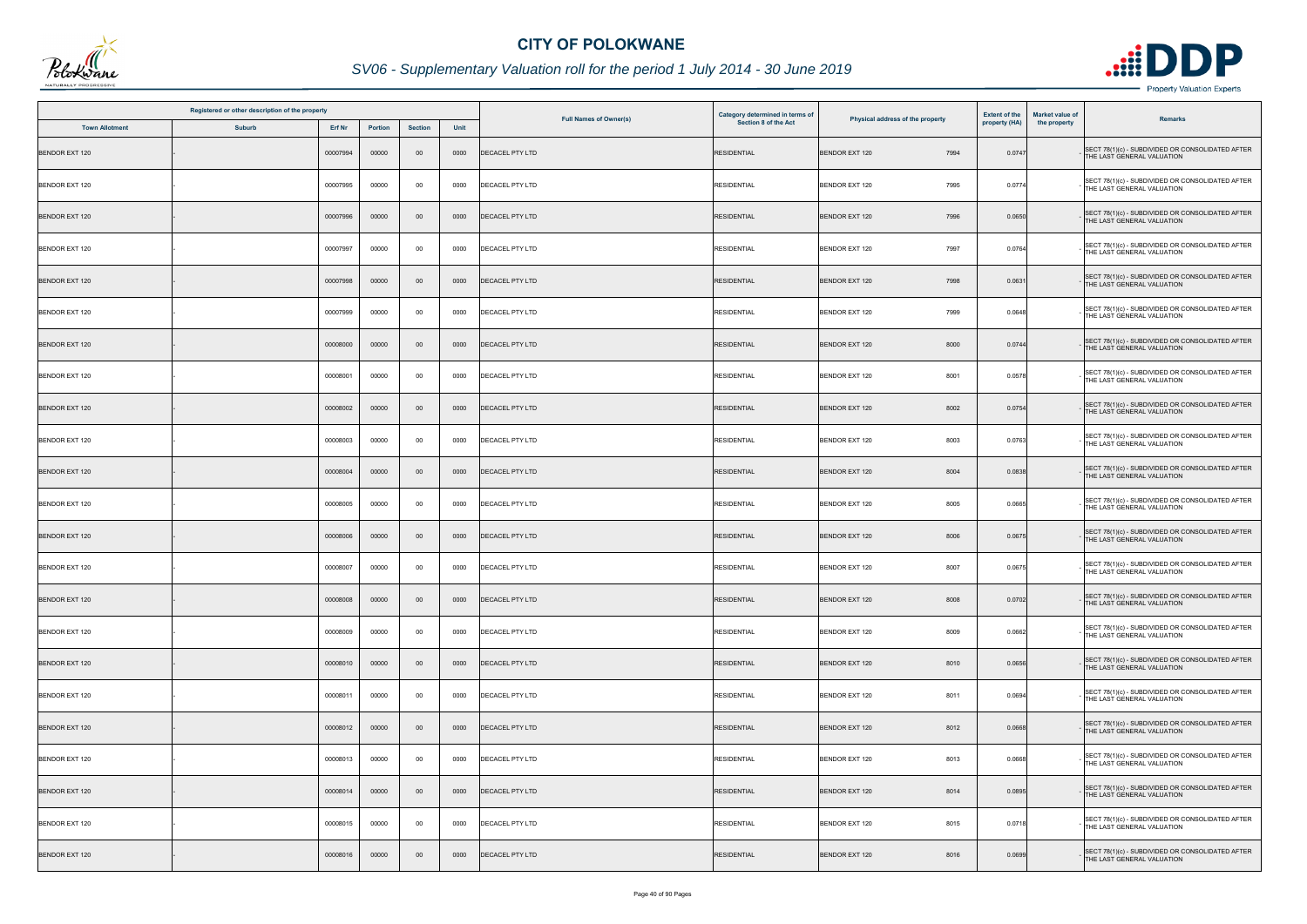

|                       | Registered or other description of the property |          |         |                |      | <b>Full Names of Owner(s)</b> | Category determined in terms of | Physical address of the property | <b>Extent of the</b> | <b>Market value of</b><br><b>Remarks</b>                                       |
|-----------------------|-------------------------------------------------|----------|---------|----------------|------|-------------------------------|---------------------------------|----------------------------------|----------------------|--------------------------------------------------------------------------------|
| <b>Town Allotment</b> | <b>Suburb</b>                                   | Erf Nr   | Portion | <b>Section</b> | Unit |                               | Section 8 of the Act            |                                  | property (HA)        | the property                                                                   |
| <b>BENDOR EXT 120</b> |                                                 | 00008017 | 00000   | $00\,$         | 0000 | DECACEL PTY LTD               | <b>RESIDENTIAL</b>              | <b>BENDOR EXT 120</b><br>8017    | 0.0707               | SECT 78(1)(c) - SUBDIVIDED OR CONSOLIDATED AFTER<br>THE LAST GENERAL VALUATION |
| <b>BENDOR EXT 120</b> |                                                 | 00008018 | 00000   | $00\,$         | 0000 | DECACEL PTY LTD               | <b>RESIDENTIAL</b>              | <b>BENDOR EXT 120</b><br>8018    | 0.0726               | SECT 78(1)(c) - SUBDIVIDED OR CONSOLIDATED AFTER<br>THE LAST GENERAL VALUATION |
| BENDOR EXT 120        |                                                 | 00008019 | 00000   | $00\,$         | 0000 | <b>DECACEL PTY LTD</b>        | <b>RESIDENTIAL</b>              | 8019<br><b>BENDOR EXT 120</b>    | 0.0726               | SECT 78(1)(c) - SUBDIVIDED OR CONSOLIDATED AFTER<br>THE LAST GENERAL VALUATION |
| <b>BENDOR EXT 120</b> |                                                 | 00008020 | 00000   | $00\,$         | 0000 | <b>DECACEL PTY LTD</b>        | <b>RESIDENTIAL</b>              | <b>BENDOR EXT 120</b><br>8020    | 0.0594               | SECT 78(1)(c) - SUBDIVIDED OR CONSOLIDATED AFTER<br>THE LAST GENERAL VALUATION |
| BENDOR EXT 120        |                                                 | 00008021 | 00000   | $00\,$         | 0000 | DECACEL PTY LTD               | <b>RESIDENTIAL</b>              | <b>BENDOR EXT 120</b><br>8021    | 0.0600               | SECT 78(1)(c) - SUBDIVIDED OR CONSOLIDATED AFTER<br>THE LAST GENERAL VALUATION |
| <b>BENDOR EXT 120</b> |                                                 | 00008022 | 00000   | $00\,$         | 0000 | <b>DECACEL PTY LTD</b>        | <b>RESIDENTIAL</b>              | <b>BENDOR EXT 120</b><br>8022    | 0.0600               | SECT 78(1)(c) - SUBDIVIDED OR CONSOLIDATED AFTER<br>THE LAST GENERAL VALUATION |
| <b>BENDOR EXT 120</b> |                                                 | 00008023 | 00000   | $00\,$         | 0000 | DECACEL PTY LTD               | <b>RESIDENTIAL</b>              | 8023<br><b>BENDOR EXT 120</b>    | 0.0600               | SECT 78(1)(c) - SUBDIVIDED OR CONSOLIDATED AFTER<br>THE LAST GENERAL VALUATION |
| <b>BENDOR EXT 120</b> |                                                 | 00008024 | 00000   | $00\,$         | 0000 | DECACEL PTY LTD               | <b>RESIDENTIAL</b>              | <b>BENDOR EXT 120</b><br>8024    | 0.0601               | SECT 78(1)(c) - SUBDIVIDED OR CONSOLIDATED AFTER<br>THE LAST GENERAL VALUATION |
| BENDOR EXT 120        |                                                 | 00008025 | 00000   | 00             | 0000 | <b>DECACEL PTY LTD</b>        | <b>RESIDENTIAL</b>              | 8025<br><b>BENDOR EXT 120</b>    | 0.0722               | SECT 78(1)(c) - SUBDIVIDED OR CONSOLIDATED AFTER<br>THE LAST GENERAL VALUATION |
| <b>BENDOR EXT 120</b> |                                                 | 00008026 | 00000   | $00\,$         | 0000 | DECACEL PTY LTD               | <b>RESIDENTIAL</b>              | 8026<br><b>BENDOR EXT 120</b>    | 0.0696               | SECT 78(1)(c) - SUBDIVIDED OR CONSOLIDATED AFTER<br>THE LAST GENERAL VALUATION |
| BENDOR EXT 120        |                                                 | 00008027 | 00000   | 00             | 0000 | <b>DECACEL PTY LTD</b>        | <b>RESIDENTIAL</b>              | 8027<br><b>BENDOR EXT 120</b>    | 0.0672               | SECT 78(1)(c) - SUBDIVIDED OR CONSOLIDATED AFTER<br>THE LAST GENERAL VALUATION |
| <b>BENDOR EXT 120</b> |                                                 | 00008028 | 00000   | $00\,$         | 0000 | <b>DECACEL PTY LTD</b>        | <b>RESIDENTIAL</b>              | <b>BENDOR EXT 120</b><br>8028    | 0.0706               | SECT 78(1)(c) - SUBDIVIDED OR CONSOLIDATED AFTER<br>THE LAST GENERAL VALUATION |
| <b>BENDOR EXT 120</b> |                                                 | 00008029 | 00000   | 00             | 0000 | <b>DECACEL PTY LTD</b>        | <b>RESIDENTIAL</b>              | <b>BENDOR EXT 120</b><br>8029    | 0.0770               | SECT 78(1)(c) - SUBDIVIDED OR CONSOLIDATED AFTER<br>THE LAST GENERAL VALUATION |
| <b>BENDOR EXT 120</b> |                                                 | 00008030 | 00000   | $00\,$         | 0000 | <b>DECACEL PTY LTD</b>        | <b>RESIDENTIAL</b>              | <b>BENDOR EXT 120</b><br>8030    | 0.0594               | SECT 78(1)(c) - SUBDIVIDED OR CONSOLIDATED AFTER<br>THE LAST GENERAL VALUATION |
| <b>BENDOR EXT 120</b> |                                                 | 00008031 | 00000   | $00\,$         | 0000 | <b>DECACEL PTY LTD</b>        | <b>RESIDENTIAL</b>              | 8031<br><b>BENDOR EXT 120</b>    | 0.0596               | SECT 78(1)(c) - SUBDIVIDED OR CONSOLIDATED AFTER<br>THE LAST GENERAL VALUATION |
| <b>BENDOR EXT 120</b> |                                                 | 00008032 | 00000   | $00\,$         | 0000 | <b>DECACEL PTY LTD</b>        | <b>RESIDENTIAL</b>              | 8032<br><b>BENDOR EXT 120</b>    | 0.0670               | SECT 78(1)(c) - SUBDIVIDED OR CONSOLIDATED AFTER<br>THE LAST GENERAL VALUATION |
| BENDOR EXT 120        |                                                 | 00008033 | 00000   | $00\,$         | 0000 | DECACEL PTY LTD               | <b>RESIDENTIAL</b>              | <b>BENDOR EXT 120</b><br>8033    | 0.0912               | SECT 78(1)(c) - SUBDIVIDED OR CONSOLIDATED AFTER<br>THE LAST GENERAL VALUATION |
| <b>BENDOR EXT 120</b> |                                                 | 00008034 | 00000   | $00\,$         | 0000 | <b>DECACEL PTY LTD</b>        | <b>RESIDENTIAL</b>              | <b>BENDOR EXT 120</b><br>8034    | 0.0680               | SECT 78(1)(c) - SUBDIVIDED OR CONSOLIDATED AFTER<br>THE LAST GENERAL VALUATION |
| <b>BENDOR EXT 120</b> |                                                 | 00008035 | 00000   | 00             | 0000 | DECACEL PTY LTD               | <b>RESIDENTIAL</b>              | BENDOR EXT 120<br>8035           | 0.0594               | SECT 78(1)(c) - SUBDIVIDED OR CONSOLIDATED AFTER<br>THE LAST GENERAL VALUATION |
| <b>BENDOR EXT 120</b> |                                                 | 00008036 | 00000   | $00\,$         | 0000 | DECACEL PTY LTD               | <b>RESIDENTIAL</b>              | 8036<br><b>BENDOR EXT 120</b>    | 0.0594               | SECT 78(1)(c) - SUBDIVIDED OR CONSOLIDATED AFTER<br>THE LAST GENERAL VALUATION |
| BENDOR EXT 120        |                                                 | 00008037 | 00000   | $00\,$         | 0000 | <b>DECACEL PTY LTD</b>        | <b>RESIDENTIAL</b>              | 8037<br><b>BENDOR EXT 120</b>    | 0.0594               | SECT 78(1)(c) - SUBDIVIDED OR CONSOLIDATED AFTER<br>THE LAST GENERAL VALUATION |
| <b>BENDOR EXT 120</b> |                                                 | 00008038 | 00000   | $00\,$         | 0000 | <b>DECACEL PTY LTD</b>        | <b>RESIDENTIAL</b>              | <b>BENDOR EXT 120</b><br>8038    | 0.0588               | SECT 78(1)(c) - SUBDIVIDED OR CONSOLIDATED AFTER<br>THE LAST GENERAL VALUATION |
| BENDOR EXT 120        |                                                 | 00008039 | 00000   | 00             | 0000 | DECACEL PTY LTD               | <b>RESIDENTIAL</b>              | BENDOR EXT 120<br>8039           | 0.0633               | SECT 78(1)(c) - SUBDIVIDED OR CONSOLIDATED AFTER<br>THE LAST GENERAL VALUATION |

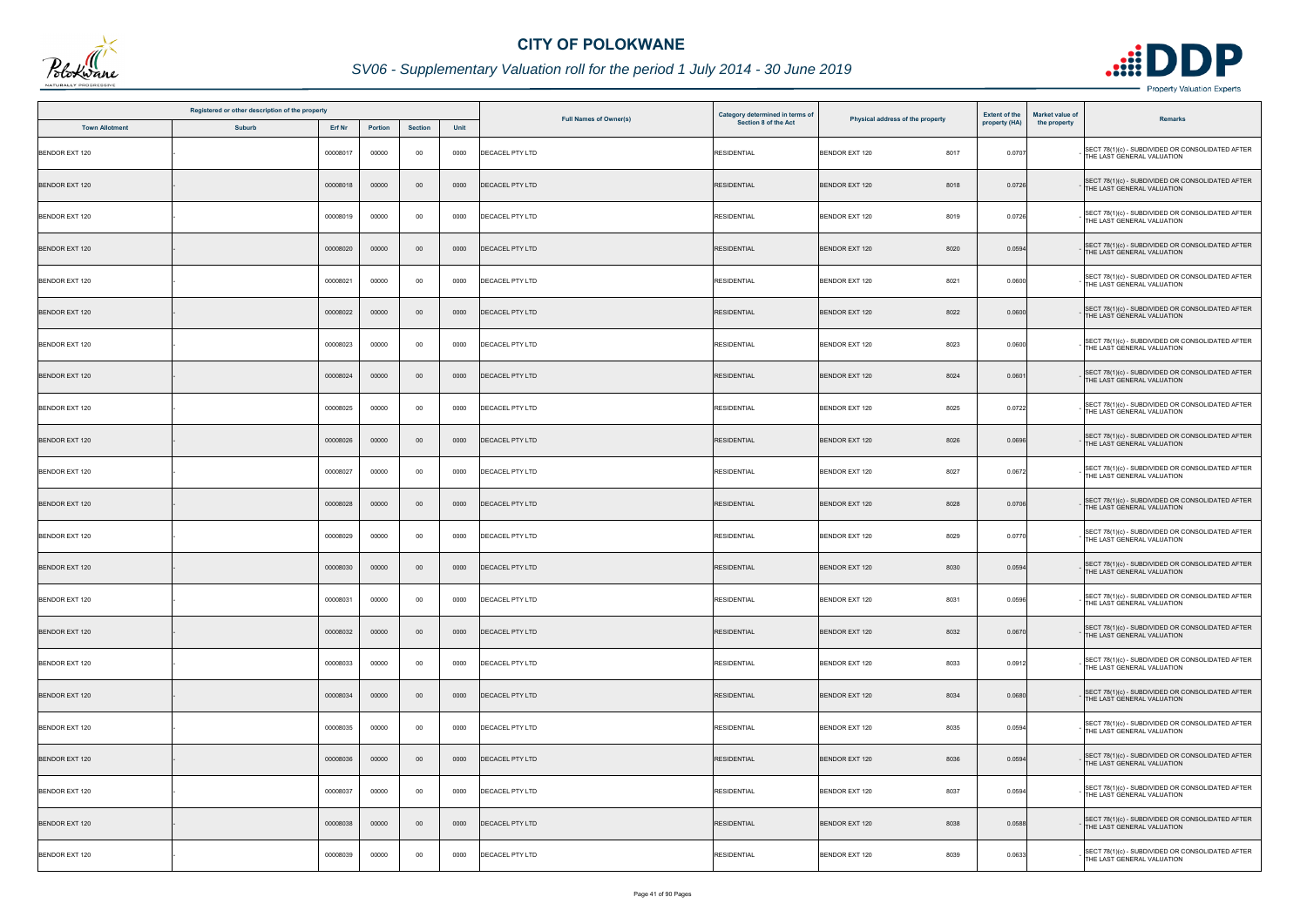

|                       | Registered or other description of the property |          |         |                |      | <b>Full Names of Owner(s)</b> | Category determined in terms of | Physical address of the property | <b>Extent of the</b> | <b>Market value of</b> | <b>Remarks</b>                                                                 |
|-----------------------|-------------------------------------------------|----------|---------|----------------|------|-------------------------------|---------------------------------|----------------------------------|----------------------|------------------------|--------------------------------------------------------------------------------|
| <b>Town Allotment</b> | <b>Suburb</b>                                   | Erf Nr   | Portion | <b>Section</b> | Unit |                               | Section 8 of the Act            |                                  | property (HA)        | the property           |                                                                                |
| <b>BENDOR EXT 120</b> |                                                 | 00008040 | 00000   | $00\,$         | 0000 | DECACEL PTY LTD               | <b>RESIDENTIAL</b>              | <b>BENDOR EXT 120</b><br>8040    | 0.0645               |                        | SECT 78(1)(c) - SUBDIVIDED OR CONSOLIDATED AFTER<br>THE LAST GENERAL VALUATION |
| BENDOR EXT 120        |                                                 | 00008041 | 00000   | $00\,$         | 0000 | DECACEL PTY LTD               | <b>RESIDENTIAL</b>              | BENDOR EXT 120<br>8041           | 0.0645               |                        | SECT 78(1)(c) - SUBDIVIDED OR CONSOLIDATED AFTER<br>THE LAST GENERAL VALUATION |
| <b>BENDOR EXT 120</b> |                                                 | 00008042 | 00000   | $00\,$         | 0000 | DECACEL PTY LTD               | <b>RESIDENTIAL</b>              | 8042<br><b>BENDOR EXT 120</b>    | 0.0645               |                        | SECT 78(1)(c) - SUBDIVIDED OR CONSOLIDATED AFTER<br>THE LAST GENERAL VALUATION |
| BENDOR EXT 120        |                                                 | 00008043 | 00000   | 00             | 0000 | <b>DECACEL PTY LTD</b>        | <b>RESIDENTIAL</b>              | 8043<br>BENDOR EXT 120           | 0.0645               |                        | SECT 78(1)(c) - SUBDIVIDED OR CONSOLIDATED AFTER<br>THE LAST GENERAL VALUATION |
| <b>BENDOR EXT 120</b> |                                                 | 00008044 | 00000   | $00\,$         | 0000 | <b>DECACEL PTY LTD</b>        | <b>RESIDENTIAL</b>              | <b>BENDOR EXT 120</b><br>8044    | 0.0645               |                        | SECT 78(1)(c) - SUBDIVIDED OR CONSOLIDATED AFTER<br>THE LAST GENERAL VALUATION |
| BENDOR EXT 120        |                                                 | 00008045 | 00000   | 00             | 0000 | <b>DECACEL PTY LTD</b>        | <b>RESIDENTIAL</b>              | 8045<br>BENDOR EXT 120           | 0.0645               |                        | SECT 78(1)(c) - SUBDIVIDED OR CONSOLIDATED AFTER<br>THE LAST GENERAL VALUATION |
| <b>BENDOR EXT 120</b> |                                                 | 00008046 | 00000   | $00\,$         | 0000 | <b>DECACEL PTY LTD</b>        | <b>RESIDENTIAL</b>              | <b>BENDOR EXT 120</b><br>8046    | 0.0591               |                        | SECT 78(1)(c) - SUBDIVIDED OR CONSOLIDATED AFTER<br>THE LAST GENERAL VALUATION |
| <b>BENDOR EXT 120</b> |                                                 | 00008047 | 00000   | $00\,$         | 0000 | DECACEL PTY LTD               | <b>RESIDENTIAL</b>              | <b>BENDOR EXT 120</b><br>8047    | 0.0591               |                        | SECT 78(1)(c) - SUBDIVIDED OR CONSOLIDATED AFTER<br>THE LAST GENERAL VALUATION |
| <b>BENDOR EXT 120</b> |                                                 | 00008048 | 00000   | $00\,$         | 0000 | <b>DECACEL PTY LTD</b>        | <b>RESIDENTIAL</b>              | <b>BENDOR EXT 120</b><br>8048    | 0.0645               |                        | SECT 78(1)(c) - SUBDIVIDED OR CONSOLIDATED AFTER<br>THE LAST GENERAL VALUATION |
| BENDOR EXT 120        |                                                 | 00008049 | 00000   | $00\,$         | 0000 | DECACEL PTY LTD               | <b>RESIDENTIAL</b>              | <b>BENDOR EXT 120</b><br>8049    | 0.0645               |                        | SECT 78(1)(c) - SUBDIVIDED OR CONSOLIDATED AFTER<br>THE LAST GENERAL VALUATION |
| <b>BENDOR EXT 120</b> |                                                 | 00008050 | 00000   | $00\,$         | 0000 | <b>DECACEL PTY LTD</b>        | <b>RESIDENTIAL</b>              | <b>BENDOR EXT 120</b><br>8050    | 0.0645               |                        | SECT 78(1)(c) - SUBDIVIDED OR CONSOLIDATED AFTER<br>THE LAST GENERAL VALUATION |
| BENDOR EXT 120        |                                                 | 00008051 | 00000   | 00             | 0000 | DECACEL PTY LTD               | <b>RESIDENTIAL</b>              | <b>BENDOR EXT 120</b><br>8051    | 0.0645               |                        | SECT 78(1)(c) - SUBDIVIDED OR CONSOLIDATED AFTER<br>THE LAST GENERAL VALUATION |
| <b>BENDOR EXT 120</b> |                                                 | 00008052 | 00000   | $00\,$         | 0000 | <b>DECACEL PTY LTD</b>        | <b>RESIDENTIAL</b>              | 8052<br><b>BENDOR EXT 120</b>    | 0.0645               |                        | SECT 78(1)(c) - SUBDIVIDED OR CONSOLIDATED AFTER<br>THE LAST GENERAL VALUATION |
| <b>BENDOR EXT 120</b> |                                                 | 00008053 | 00000   | 00             | 0000 | DECACEL PTY LTD               | <b>RESIDENTIAL</b>              | BENDOR EXT 120<br>8053           | 0.0645               |                        | SECT 78(1)(c) - SUBDIVIDED OR CONSOLIDATED AFTER<br>THE LAST GENERAL VALUATION |
| <b>BENDOR EXT 120</b> |                                                 | 00008054 | 00000   | $00\,$         | 0000 | <b>DECACEL PTY LTD</b>        | <b>RESIDENTIAL</b>              | <b>BENDOR EXT 120</b><br>8054    | 0.0633               |                        | SECT 78(1)(c) - SUBDIVIDED OR CONSOLIDATED AFTER<br>THE LAST GENERAL VALUATION |
| BENDOR EXT 120        |                                                 | 00008055 | 00000   | $00\,$         | 0000 | DECACEL PTY LTD               | <b>RESIDENTIAL</b>              | BENDOR EXT 120<br>8055           | 0.0601               |                        | SECT 78(1)(c) - SUBDIVIDED OR CONSOLIDATED AFTER<br>THE LAST GENERAL VALUATION |
| <b>BENDOR EXT 120</b> |                                                 | 00008056 | 00000   | $00\,$         | 0000 | <b>DECACEL PTY LTD</b>        | <b>RESIDENTIAL</b>              | <b>BENDOR EXT 120</b><br>8056    | 0.1336               |                        | SECT 78(1)(c) - SUBDIVIDED OR CONSOLIDATED AFTER<br>THE LAST GENERAL VALUATION |
| <b>BENDOR EXT 120</b> |                                                 | 00008057 | 00000   | 00             | 0000 | <b>DECACEL PTY LTD</b>        | <b>RESIDENTIAL</b>              | 8057<br>BENDOR EXT 120           | 0.0565               |                        | SECT 78(1)(c) - SUBDIVIDED OR CONSOLIDATED AFTER<br>THE LAST GENERAL VALUATION |
| <b>BENDOR EXT 120</b> |                                                 | 00008058 | 00000   | $00\,$         | 0000 | DECACEL PTY LTD               | <b>RESIDENTIAL</b>              | BENDOR EXT 120<br>8058           | 0.0995               |                        | SECT 78(1)(c) - SUBDIVIDED OR CONSOLIDATED AFTER<br>THE LAST GENERAL VALUATION |
| BENDOR EXT 120        |                                                 | 00008059 | 00000   | $00\,$         | 0000 | DECACEL PTY LTD               | <b>RESIDENTIAL</b>              | 8059<br>BENDOR EXT 120           | 0.0888               |                        | SECT 78(1)(c) - SUBDIVIDED OR CONSOLIDATED AFTER<br>THE LAST GENERAL VALUATION |
| <b>BENDOR EXT 120</b> |                                                 | 00008060 | 00000   | $00\,$         | 0000 | <b>DECACEL PTY LTD</b>        | <b>RESIDENTIAL</b>              | <b>BENDOR EXT 120</b><br>8060    | 0.1076               |                        | SECT 78(1)(c) - SUBDIVIDED OR CONSOLIDATED AFTER<br>THE LAST GENERAL VALUATION |
| BENDOR EXT 120        |                                                 | 00008061 | 00000   | $00\,$         | 0000 | <b>DECACEL PTY LTD</b>        | <b>RESIDENTIAL</b>              | BENDOR EXT 120<br>8061           | 0.0947               |                        | SECT 78(1)(c) - SUBDIVIDED OR CONSOLIDATED AFTER<br>THE LAST GENERAL VALUATION |
| <b>BENDOR EXT 120</b> |                                                 | 00008062 | 00000   | $00\,$         | 0000 | DECACEL PTY LTD               | <b>RESIDENTIAL</b>              | <b>BENDOR EXT 120</b><br>8062    | 0.1019               |                        | SECT 78(1)(c) - SUBDIVIDED OR CONSOLIDATED AFTER<br>THE LAST GENERAL VALUATION |

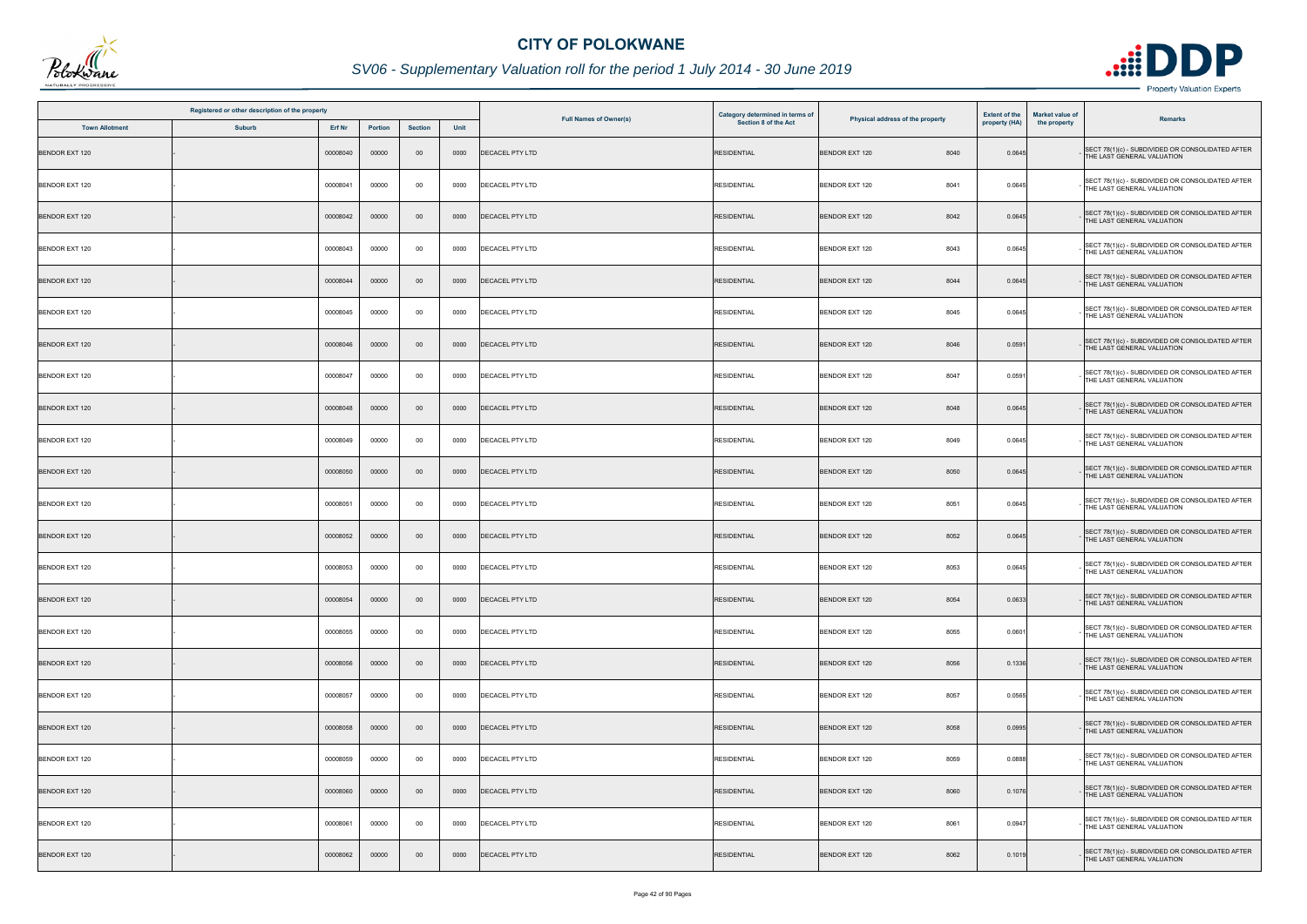

|                       | Registered or other description of the property |          |                |                |      |                               | Category determined in terms of | Physical address of the property | <b>Extent of the</b> | <b>Market value of</b><br><b>Remarks</b>                                       |
|-----------------------|-------------------------------------------------|----------|----------------|----------------|------|-------------------------------|---------------------------------|----------------------------------|----------------------|--------------------------------------------------------------------------------|
| <b>Town Allotment</b> | <b>Suburb</b>                                   | Erf Nr   | <b>Portion</b> | <b>Section</b> | Unit | <b>Full Names of Owner(s)</b> | Section 8 of the Act            |                                  | property (HA)        | the property                                                                   |
| BENDOR EXT 120        |                                                 | 00008063 | 00000          | $00\,$         | 0000 | DECACEL PTY LTD               | <b>RESIDENTIAL</b>              | <b>BENDOR EXT 120</b><br>8063    | 0.0731               | SECT 78(1)(c) - SUBDIVIDED OR CONSOLIDATED AFTER<br>THE LAST GENERAL VALUATION |
| BENDOR EXT 120        |                                                 | 00008064 | 00000          | $00\,$         | 0000 | <b>DECACEL PTY LTD</b>        | <b>RESIDENTIAL</b>              | <b>BENDOR EXT 120</b><br>8064    | 0.0674               | SECT 78(1)(c) - SUBDIVIDED OR CONSOLIDATED AFTER<br>THE LAST GENERAL VALUATION |
| <b>BENDOR EXT 120</b> |                                                 | 00008065 | 00000          | $00\,$         | 0000 | <b>DECACEL PTY LTD</b>        | <b>RESIDENTIAL</b>              | <b>BENDOR EXT 120</b><br>8065    | 0.0624               | SECT 78(1)(c) - SUBDIVIDED OR CONSOLIDATED AFTER<br>THE LAST GENERAL VALUATION |
| <b>BENDOR EXT 120</b> |                                                 | 00008066 | 00000          | $00\,$         | 0000 | <b>DECACEL PTY LTD</b>        | <b>RESIDENTIAL</b>              | <b>BENDOR EXT 120</b><br>8066    | 0.1417               | SECT 78(1)(c) - SUBDIVIDED OR CONSOLIDATED AFTER<br>THE LAST GENERAL VALUATION |
| BENDOR EXT 120        |                                                 | 00008067 | 00000          | $00\,$         | 0000 | DECACEL PTY LTD               | <b>RESIDENTIAL</b>              | BENDOR EXT 120<br>8067           | 0.0984               | SECT 78(1)(c) - SUBDIVIDED OR CONSOLIDATED AFTER<br>THE LAST GENERAL VALUATION |
| <b>BENDOR EXT 120</b> |                                                 | 00008068 | 00000          | $00\,$         | 0000 | <b>DECACEL PTY LTD</b>        | <b>RESIDENTIAL</b>              | <b>BENDOR EXT 120</b><br>8068    | 0.0959               | SECT 78(1)(c) - SUBDIVIDED OR CONSOLIDATED AFTER<br>THE LAST GENERAL VALUATION |
| <b>BENDOR EXT 120</b> |                                                 | 00008069 | 00000          | $00\,$         | 0000 | DECACEL PTY LTD               | <b>RESIDENTIAL</b>              | <b>BENDOR EXT 120</b><br>8069    | 0.0795               | SECT 78(1)(c) - SUBDIVIDED OR CONSOLIDATED AFTER<br>THE LAST GENERAL VALUATION |
| <b>BENDOR EXT 120</b> |                                                 | 00008070 | 00000          | $00\,$         | 0000 | <b>DECACEL PTY LTD</b>        | <b>RESIDENTIAL</b>              | <b>BENDOR EXT 120</b><br>8070    | 0.0858               | SECT 78(1)(c) - SUBDIVIDED OR CONSOLIDATED AFTER<br>THE LAST GENERAL VALUATION |
| BENDOR EXT 120        |                                                 | 00008071 | 00000          | $00\,$         | 0000 | <b>DECACEL PTY LTD</b>        | <b>RESIDENTIAL</b>              | 8071<br><b>BENDOR EXT 120</b>    | 0.0866               | SECT 78(1)(c) - SUBDIVIDED OR CONSOLIDATED AFTER<br>THE LAST GENERAL VALUATION |
| <b>BENDOR EXT 120</b> |                                                 | 00008072 | 00000          | $00\,$         | 0000 | DECACEL PTY LTD               | <b>RESIDENTIAL</b>              | <b>BENDOR EXT 120</b><br>8072    | 0.0763               | SECT 78(1)(c) - SUBDIVIDED OR CONSOLIDATED AFTER<br>THE LAST GENERAL VALUATION |
| BENDOR EXT 120        |                                                 | 00008073 | 00000          | 00             | 0000 | <b>DECACEL PTY LTD</b>        | <b>RESIDENTIAL</b>              | <b>BENDOR EXT 120</b><br>8073    | 0.0787               | SECT 78(1)(c) - SUBDIVIDED OR CONSOLIDATED AFTER<br>THE LAST GENERAL VALUATION |
| BENDOR EXT 120        |                                                 | 00008074 | 00000          | $00\,$         | 0000 | DECACEL PTY LTD               | <b>RESIDENTIAL</b>              | 8074<br><b>BENDOR EXT 120</b>    | 0.1180               | SECT 78(1)(c) - SUBDIVIDED OR CONSOLIDATED AFTER<br>THE LAST GENERAL VALUATION |
| <b>BENDOR EXT 120</b> |                                                 | 00008075 | 00000          | $00\,$         | 0000 | DECACEL PTY LTD               | <b>RESIDENTIAL</b>              | <b>BENDOR EXT 120</b><br>8075    | 0.1031               | SECT 78(1)(c) - SUBDIVIDED OR CONSOLIDATED AFTER<br>THE LAST GENERAL VALUATION |
| <b>BENDOR EXT 120</b> |                                                 | 00008076 | 00000          | $00\,$         | 0000 | <b>DECACEL PTY LTD</b>        | <b>RESIDENTIAL</b>              | <b>BENDOR EXT 120</b><br>8076    | 0.0629               | SECT 78(1)(c) - SUBDIVIDED OR CONSOLIDATED AFTER<br>THE LAST GENERAL VALUATION |
| <b>BENDOR EXT 120</b> |                                                 | 00008077 | 00000          | $00\,$         | 0000 | <b>DECACEL PTY LTD</b>        | <b>RESIDENTIAL</b>              | BENDOR EXT 120<br>8077           | 0.0695               | SECT 78(1)(c) - SUBDIVIDED OR CONSOLIDATED AFTER<br>THE LAST GENERAL VALUATION |
| <b>BENDOR EXT 120</b> |                                                 | 00008078 | 00000          | $00\,$         | 0000 | <b>DECACEL PTY LTD</b>        | <b>RESIDENTIAL</b>              | 8078<br><b>BENDOR EXT 120</b>    | 0.0761               | SECT 78(1)(c) - SUBDIVIDED OR CONSOLIDATED AFTER<br>THE LAST GENERAL VALUATION |
| BENDOR EXT 120        |                                                 | 00008079 | 00000          | 00             | 0000 | DECACEL PTY LTD               | <b>RESIDENTIAL</b>              | <b>BENDOR EXT 120</b><br>8079    | 0.0901               | SECT 78(1)(c) - SUBDIVIDED OR CONSOLIDATED AFTER<br>THE LAST GENERAL VALUATION |
| <b>BENDOR EXT 120</b> |                                                 | 00008080 | 00000          | $00\,$         | 0000 | <b>DECACEL PTY LTD</b>        | <b>RESIDENTIAL</b>              | <b>BENDOR EXT 120</b><br>8080    | 0.0979               | SECT 78(1)(c) - SUBDIVIDED OR CONSOLIDATED AFTER<br>THE LAST GENERAL VALUATION |
| BENDOR EXT 120        |                                                 | 00008081 | 00000          | $00\,$         | 0000 | <b>DECACEL PTY LTD</b>        | <b>RESIDENTIAL</b>              | 8081<br>BENDOR EXT 120           | 0.1040               | SECT 78(1)(c) - SUBDIVIDED OR CONSOLIDATED AFTER<br>THE LAST GENERAL VALUATION |
| <b>BENDOR EXT 120</b> |                                                 | 00008082 | 00000          | $00\,$         | 0000 | <b>DECACEL PTY LTD</b>        | <b>RESIDENTIAL</b>              | <b>BENDOR EXT 120</b><br>8082    | 0.0817               | SECT 78(1)(c) - SUBDIVIDED OR CONSOLIDATED AFTER<br>THE LAST GENERAL VALUATION |
| <b>BENDOR EXT 120</b> |                                                 | 00008083 | 00000          | $00\,$         | 0000 | <b>DECACEL PTY LTD</b>        | <b>RESIDENTIAL</b>              | <b>BENDOR EXT 120</b><br>8083    | 0.0788               | SECT 78(1)(c) - SUBDIVIDED OR CONSOLIDATED AFTER<br>THE LAST GENERAL VALUATION |
| BENDOR EXT 120        |                                                 | 00008084 | 00000          | $00\,$         | 0000 | <b>DECACEL PTY LTD</b>        | <b>RESIDENTIAL</b>              | BENDOR EXT 120<br>8084           | 0.0687               | SECT 78(1)(c) - SUBDIVIDED OR CONSOLIDATED AFTER<br>THE LAST GENERAL VALUATION |
| BENDOR EXT 120        |                                                 | 00008085 | 00000          | $00\,$         | 0000 | <b>DECACEL PTY LTD</b>        | <b>RESIDENTIAL</b>              | 8085<br><b>BENDOR EXT 120</b>    | 0.0687               | SECT 78(1)(c) - SUBDIVIDED OR CONSOLIDATED AFTER<br>THE LAST GENERAL VALUATION |

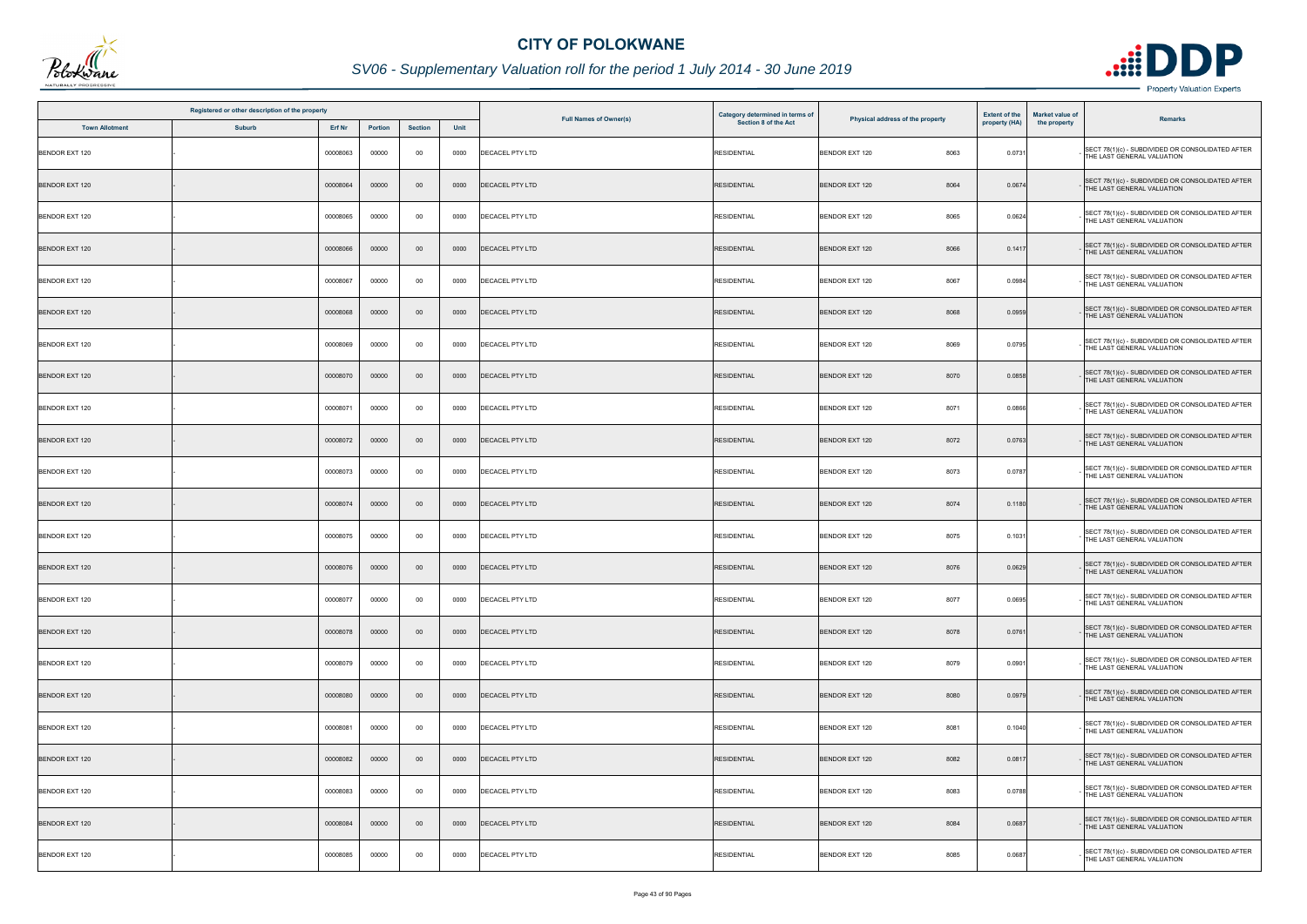

|                       | Registered or other description of the property |          |         |                |      | <b>Full Names of Owner(s)</b> | Category determined in terms of | Physical address of the property | <b>Extent of the</b> | <b>Market value of</b><br><b>Remarks</b>                                       |
|-----------------------|-------------------------------------------------|----------|---------|----------------|------|-------------------------------|---------------------------------|----------------------------------|----------------------|--------------------------------------------------------------------------------|
| <b>Town Allotment</b> | <b>Suburb</b>                                   | Erf Nr   | Portion | <b>Section</b> | Unit |                               | Section 8 of the Act            |                                  | property (HA)        | the property                                                                   |
| <b>BENDOR EXT 120</b> |                                                 | 00008086 | 00000   | $00\,$         | 0000 | DECACEL PTY LTD               | <b>RESIDENTIAL</b>              | <b>BENDOR EXT 120</b><br>8086    | 0.0687               | SECT 78(1)(c) - SUBDIVIDED OR CONSOLIDATED AFTER<br>THE LAST GENERAL VALUATION |
| BENDOR EXT 120        |                                                 | 00008087 | 00000   | $00\,$         | 0000 | <b>DECACEL PTY LTD</b>        | <b>RESIDENTIAL</b>              | <b>BENDOR EXT 120</b><br>8087    | 0.0687               | SECT 78(1)(c) - SUBDIVIDED OR CONSOLIDATED AFTER<br>THE LAST GENERAL VALUATION |
| <b>BENDOR EXT 120</b> |                                                 | 00008088 | 00000   | $00\,$         | 0000 | <b>DECACEL PTY LTD</b>        | <b>RESIDENTIAL</b>              | <b>BENDOR EXT 120</b><br>8088    | 0.0687               | SECT 78(1)(c) - SUBDIVIDED OR CONSOLIDATED AFTER<br>THE LAST GENERAL VALUATION |
| BENDOR EXT 120        |                                                 | 00008089 | 00000   | 00             | 0000 | <b>DECACEL PTY LTD</b>        | <b>RESIDENTIAL</b>              | BENDOR EXT 120<br>8089           | 0.0687               | SECT 78(1)(c) - SUBDIVIDED OR CONSOLIDATED AFTER<br>THE LAST GENERAL VALUATION |
| <b>BENDOR EXT 120</b> |                                                 | 00008090 | 00000   | $00\,$         | 0000 | <b>DECACEL PTY LTD</b>        | <b>RESIDENTIAL</b>              | <b>BENDOR EXT 120</b><br>8090    | 0.0687               | SECT 78(1)(c) - SUBDIVIDED OR CONSOLIDATED AFTER<br>THE LAST GENERAL VALUATION |
| <b>BENDOR EXT 120</b> |                                                 | 00008091 | 00000   | $00\,$         | 0000 | DECACEL PTY LTD               | <b>RESIDENTIAL</b>              | <b>BENDOR EXT 120</b><br>8091    | 0.0687               | SECT 78(1)(c) - SUBDIVIDED OR CONSOLIDATED AFTER<br>THE LAST GENERAL VALUATION |
| <b>BENDOR EXT 120</b> |                                                 | 00008092 | 00000   | $00\,$         | 0000 | <b>DECACEL PTY LTD</b>        | <b>RESIDENTIAL</b>              | <b>BENDOR EXT 120</b><br>8092    | 0.0725               | SECT 78(1)(c) - SUBDIVIDED OR CONSOLIDATED AFTER<br>THE LAST GENERAL VALUATION |
| BENDOR EXT 120        |                                                 | 00008093 | 00000   | $00\,$         | 0000 | <b>DECACEL PTY LTD</b>        | <b>RESIDENTIAL</b>              | <b>BENDOR EXT 120</b><br>8093    | 0.4180               | SECT 78(1)(c) - SUBDIVIDED OR CONSOLIDATED AFTER<br>THE LAST GENERAL VALUATION |
| <b>BENDOR EXT 120</b> |                                                 | 00008094 | 00000   | $00\,$         | 0000 | <b>DECACEL PTY LTD</b>        | <b>RESIDENTIAL</b>              | 8094<br><b>BENDOR EXT 120</b>    | 0.1574               | SECT 78(1)(c) - SUBDIVIDED OR CONSOLIDATED AFTER<br>THE LAST GENERAL VALUATION |
| BENDOR EXT 120        |                                                 | 00008095 | 00000   | 00             | 0000 | DECACEL PTY LTD               | <b>RESIDENTIAL</b>              | <b>BENDOR EXT 120</b><br>8095    | 0.1248               | SECT 78(1)(c) - SUBDIVIDED OR CONSOLIDATED AFTER<br>THE LAST GENERAL VALUATION |
| <b>BENDOR EXT 120</b> |                                                 | 00008096 | 00000   | $00\,$         | 0000 | DECACEL PTY LTD               | <b>RESIDENTIAL</b>              | <b>BENDOR EXT 120</b><br>8096    | 0.0637               | SECT 78(1)(c) - SUBDIVIDED OR CONSOLIDATED AFTER<br>THE LAST GENERAL VALUATION |
| <b>BENDOR EXT 120</b> |                                                 | 00008097 | 00000   | $00\,$         | 0000 | <b>DECACEL PTY LTD</b>        | <b>RESIDENTIAL</b>              | <b>BENDOR EXT 120</b><br>8097    | 0.0650               | SECT 78(1)(c) - SUBDIVIDED OR CONSOLIDATED AFTER<br>THE LAST GENERAL VALUATION |
| <b>BENDOR EXT 120</b> |                                                 | 00008098 | 00000   | $00\,$         | 0000 | <b>DECACEL PTY LTD</b>        | <b>RESIDENTIAL</b>              | <b>BENDOR EXT 120</b><br>8098    | 0.0650               | SECT 78(1)(c) - SUBDIVIDED OR CONSOLIDATED AFTER<br>THE LAST GENERAL VALUATION |
| <b>BENDOR EXT 120</b> |                                                 | 00008099 | 00000   | 00             | 0000 | <b>DECACEL PTY LTD</b>        | <b>RESIDENTIAL</b>              | <b>BENDOR EXT 120</b><br>8099    | 0.0650               | SECT 78(1)(c) - SUBDIVIDED OR CONSOLIDATED AFTER<br>THE LAST GENERAL VALUATION |
| <b>BENDOR EXT 120</b> |                                                 | 00008100 | 00000   | $00\,$         | 0000 | <b>DECACEL PTY LTD</b>        | <b>RESIDENTIAL</b>              | 8100<br>BENDOR EXT 120           | 0.0650               | SECT 78(1)(c) - SUBDIVIDED OR CONSOLIDATED AFTER<br>THE LAST GENERAL VALUATION |
| <b>BENDOR EXT 120</b> |                                                 | 00008101 | 00000   | $00\,$         | 0000 | DECACEL PTY LTD               | <b>RESIDENTIAL</b>              | BENDOR EXT 120<br>8101           | 0.0650               | SECT 78(1)(c) - SUBDIVIDED OR CONSOLIDATED AFTER<br>THE LAST GENERAL VALUATION |
| <b>BENDOR EXT 120</b> |                                                 | 00008102 | 00000   | $00\,$         | 0000 | <b>DECACEL PTY LTD</b>        | <b>RESIDENTIAL</b>              | <b>BENDOR EXT 120</b><br>8102    | 0.0650               | SECT 78(1)(c) - SUBDIVIDED OR CONSOLIDATED AFTER<br>THE LAST GENERAL VALUATION |
| BENDOR EXT 120        |                                                 | 00008103 | 00000   | $00\,$         | 0000 | DECACEL PTY LTD               | <b>RESIDENTIAL</b>              | 8103<br>BENDOR EXT 120           | 0.0650               | SECT 78(1)(c) - SUBDIVIDED OR CONSOLIDATED AFTER<br>THE LAST GENERAL VALUATION |
| <b>BENDOR EXT 120</b> |                                                 | 00008104 | 00000   | $00\,$         | 0000 | <b>DECACEL PTY LTD</b>        | <b>RESIDENTIAL</b>              | <b>BENDOR EXT 120</b><br>8104    | 0.0650               | SECT 78(1)(c) - SUBDIVIDED OR CONSOLIDATED AFTER<br>THE LAST GENERAL VALUATION |
| <b>BENDOR EXT 120</b> |                                                 | 00008105 | 00000   | $00\,$         | 0000 | DECACEL PTY LTD               | <b>RESIDENTIAL</b>              | 8105<br><b>BENDOR EXT 120</b>    | 0.0720               | SECT 78(1)(c) - SUBDIVIDED OR CONSOLIDATED AFTER<br>THE LAST GENERAL VALUATION |
| <b>BENDOR EXT 120</b> |                                                 | 00008106 | 00000   | $00\,$         | 0000 | <b>DECACEL PTY LTD</b>        | <b>RESIDENTIAL</b>              | <b>BENDOR EXT 120</b><br>8106    | 0.0589               | SECT 78(1)(c) - SUBDIVIDED OR CONSOLIDATED AFTER<br>THE LAST GENERAL VALUATION |
| BENDOR EXT 120        |                                                 | 00008107 | 00000   | $00\,$         | 0000 | <b>DECACEL PTY LTD</b>        | <b>RESIDENTIAL</b>              | 8107<br><b>BENDOR EXT 120</b>    | 0.0650               | SECT 78(1)(c) - SUBDIVIDED OR CONSOLIDATED AFTER<br>THE LAST GENERAL VALUATION |
| <b>BENDOR EXT 120</b> |                                                 | 00008108 | 00000   | $00\,$         | 0000 | DECACEL PTY LTD               | <b>RESIDENTIAL</b>              | <b>BENDOR EXT 120</b><br>8108    | 0.0650               | SECT 78(1)(c) - SUBDIVIDED OR CONSOLIDATED AFTER<br>THE LAST GENERAL VALUATION |

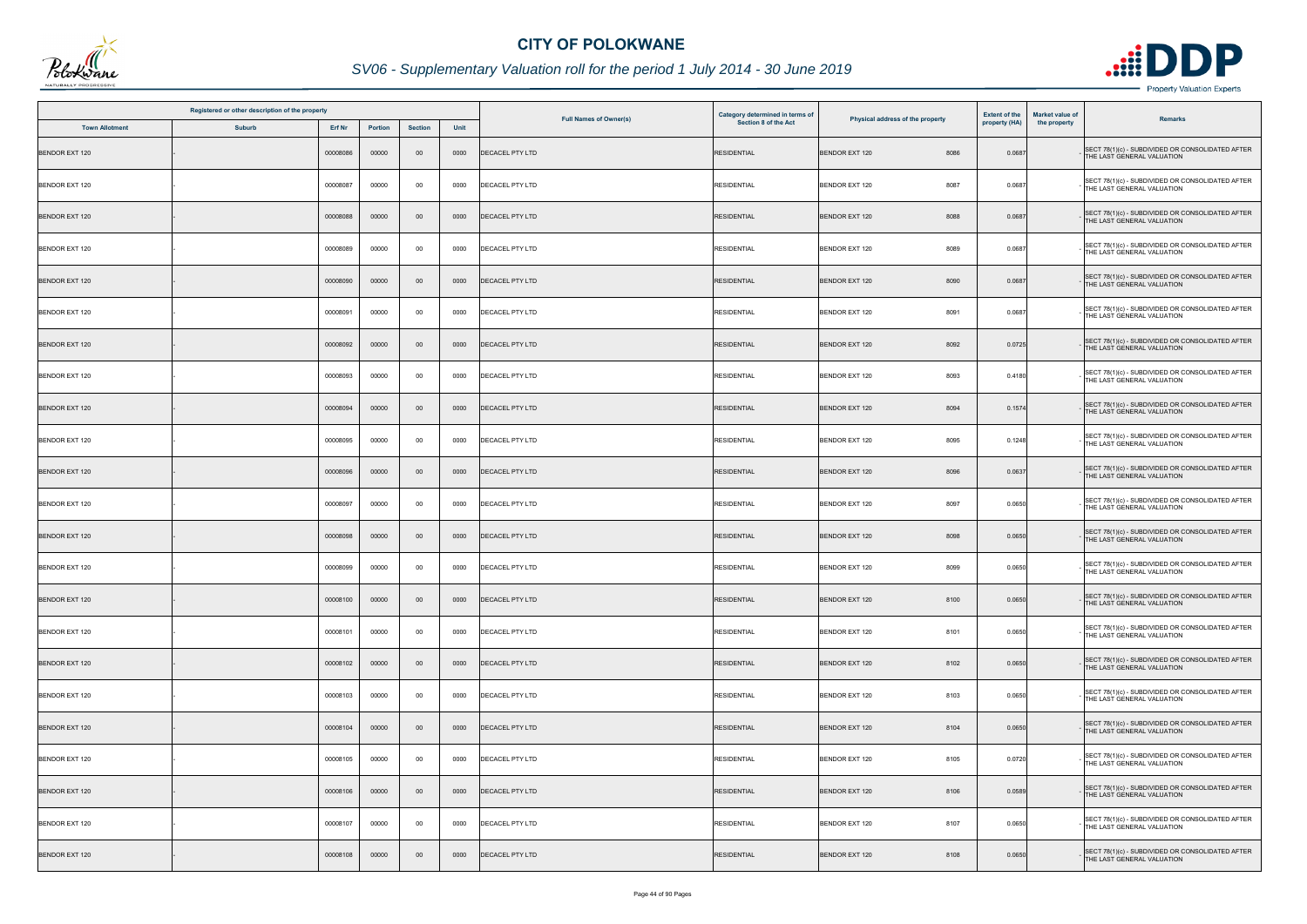

|                       | Registered or other description of the property |          |                |                |      |                               | Category determined in terms of | Physical address of the property | <b>Extent of the</b> | <b>Market value of</b><br><b>Remarks</b>                                       |
|-----------------------|-------------------------------------------------|----------|----------------|----------------|------|-------------------------------|---------------------------------|----------------------------------|----------------------|--------------------------------------------------------------------------------|
| <b>Town Allotment</b> | <b>Suburb</b>                                   | Erf Nr   | <b>Portion</b> | <b>Section</b> | Unit | <b>Full Names of Owner(s)</b> | Section 8 of the Act            |                                  | property (HA)        | the property                                                                   |
| BENDOR EXT 120        |                                                 | 00008109 | 00000          | $00\,$         | 0000 | DECACEL PTY LTD               | <b>RESIDENTIAL</b>              | <b>BENDOR EXT 120</b><br>8109    | 0.0650               | SECT 78(1)(c) - SUBDIVIDED OR CONSOLIDATED AFTER<br>THE LAST GENERAL VALUATION |
| BENDOR EXT 120        |                                                 | 00008110 | 00000          | $00\,$         | 0000 | <b>DECACEL PTY LTD</b>        | <b>RESIDENTIAL</b>              | <b>BENDOR EXT 120</b><br>8110    | 0.0650               | SECT 78(1)(c) - SUBDIVIDED OR CONSOLIDATED AFTER<br>THE LAST GENERAL VALUATION |
| <b>BENDOR EXT 120</b> |                                                 | 00008111 | 00000          | $00\,$         | 0000 | <b>DECACEL PTY LTD</b>        | <b>RESIDENTIAL</b>              | <b>BENDOR EXT 120</b><br>8111    | 0.0650               | SECT 78(1)(c) - SUBDIVIDED OR CONSOLIDATED AFTER<br>THE LAST GENERAL VALUATION |
| <b>BENDOR EXT 120</b> |                                                 | 00008112 | 00000          | $00\,$         | 0000 | <b>DECACEL PTY LTD</b>        | <b>RESIDENTIAL</b>              | <b>BENDOR EXT 120</b><br>8112    | 0.0650               | SECT 78(1)(c) - SUBDIVIDED OR CONSOLIDATED AFTER<br>THE LAST GENERAL VALUATION |
| BENDOR EXT 120        |                                                 | 00008113 | 00000          | $00\,$         | 0000 | DECACEL PTY LTD               | <b>RESIDENTIAL</b>              | BENDOR EXT 120<br>8113           | 0.0650               | SECT 78(1)(c) - SUBDIVIDED OR CONSOLIDATED AFTER<br>THE LAST GENERAL VALUATION |
| <b>BENDOR EXT 120</b> |                                                 | 00008114 | 00000          | $00\,$         | 0000 | <b>DECACEL PTY LTD</b>        | <b>RESIDENTIAL</b>              | <b>BENDOR EXT 120</b><br>8114    | 0.0650               | SECT 78(1)(c) - SUBDIVIDED OR CONSOLIDATED AFTER<br>THE LAST GENERAL VALUATION |
| <b>BENDOR EXT 120</b> |                                                 | 00008115 | 00000          | $00\,$         | 0000 | DECACEL PTY LTD               | <b>RESIDENTIAL</b>              | <b>BENDOR EXT 120</b><br>8115    | 0.0637               | SECT 78(1)(c) - SUBDIVIDED OR CONSOLIDATED AFTER<br>THE LAST GENERAL VALUATION |
| <b>BENDOR EXT 120</b> |                                                 | 00008116 | 00000          | $00\,$         | 0000 | <b>DECACEL PTY LTD</b>        | <b>RESIDENTIAL</b>              | <b>BENDOR EXT 120</b><br>8116    | 0.0710               | SECT 78(1)(c) - SUBDIVIDED OR CONSOLIDATED AFTER<br>THE LAST GENERAL VALUATION |
| BENDOR EXT 120        |                                                 | 00008117 | 00000          | $00\,$         | 0000 | <b>DECACEL PTY LTD</b>        | <b>RESIDENTIAL</b>              | <b>BENDOR EXT 120</b><br>8117    | 0.0710               | SECT 78(1)(c) - SUBDIVIDED OR CONSOLIDATED AFTER<br>THE LAST GENERAL VALUATION |
| <b>BENDOR EXT 120</b> |                                                 | 00008118 | 00000          | $00\,$         | 0000 | DECACEL PTY LTD               | <b>RESIDENTIAL</b>              | <b>BENDOR EXT 120</b><br>8118    | 0.0722               | SECT 78(1)(c) - SUBDIVIDED OR CONSOLIDATED AFTER<br>THE LAST GENERAL VALUATION |
| BENDOR EXT 120        |                                                 | 00008119 | 00000          | 00             | 0000 | <b>DECACEL PTY LTD</b>        | <b>RESIDENTIAL</b>              | <b>BENDOR EXT 120</b><br>8119    | 0.0943               | SECT 78(1)(c) - SUBDIVIDED OR CONSOLIDATED AFTER<br>THE LAST GENERAL VALUATION |
| BENDOR EXT 120        |                                                 | 00008120 | 00000          | $00\,$         | 0000 | DECACEL PTY LTD               | <b>RESIDENTIAL</b>              | <b>BENDOR EXT 120</b><br>8120    | 0.0683               | SECT 78(1)(c) - SUBDIVIDED OR CONSOLIDATED AFTER<br>THE LAST GENERAL VALUATION |
| <b>BENDOR EXT 120</b> |                                                 | 00008121 | 00000          | $00\,$         | 0000 | DECACEL PTY LTD               | <b>RESIDENTIAL</b>              | <b>BENDOR EXT 120</b><br>8121    | 0.0683               | SECT 78(1)(c) - SUBDIVIDED OR CONSOLIDATED AFTER<br>THE LAST GENERAL VALUATION |
| <b>BENDOR EXT 120</b> |                                                 | 00008122 | 00000          | $00\,$         | 0000 | DECACEL PTY LTD               | <b>RESIDENTIAL</b>              | <b>BENDOR EXT 120</b><br>8122    | 0.0683               | SECT 78(1)(c) - SUBDIVIDED OR CONSOLIDATED AFTER<br>THE LAST GENERAL VALUATION |
| <b>BENDOR EXT 120</b> |                                                 | 00008123 | 00000          | $00\,$         | 0000 | <b>DECACEL PTY LTD</b>        | <b>RESIDENTIAL</b>              | BENDOR EXT 120<br>8123           | 0.0683               | SECT 78(1)(c) - SUBDIVIDED OR CONSOLIDATED AFTER<br>THE LAST GENERAL VALUATION |
| <b>BENDOR EXT 120</b> |                                                 | 00008124 | 00000          | $00\,$         | 0000 | <b>DECACEL PTY LTD</b>        | <b>RESIDENTIAL</b>              | <b>BENDOR EXT 120</b><br>8124    | 0.0683               | SECT 78(1)(c) - SUBDIVIDED OR CONSOLIDATED AFTER<br>THE LAST GENERAL VALUATION |
| BENDOR EXT 120        |                                                 | 00008125 | 00000          | 00             | 0000 | DECACEL PTY LTD               | <b>RESIDENTIAL</b>              | BENDOR EXT 120<br>8125           | 0.0683               | SECT 78(1)(c) - SUBDIVIDED OR CONSOLIDATED AFTER<br>THE LAST GENERAL VALUATION |
| <b>BENDOR EXT 120</b> |                                                 | 00008126 | 00000          | $00\,$         | 0000 | <b>DECACEL PTY LTD</b>        | <b>RESIDENTIAL</b>              | <b>BENDOR EXT 120</b><br>8126    | 0.0683               | SECT 78(1)(c) - SUBDIVIDED OR CONSOLIDATED AFTER<br>THE LAST GENERAL VALUATION |
| <b>BENDOR EXT 120</b> |                                                 | 00008127 | 00000          | $00\,$         | 0000 | <b>DECACEL PTY LTD</b>        | <b>RESIDENTIAL</b>              | 8127<br>BENDOR EXT 120           | 0.0683               | SECT 78(1)(c) - SUBDIVIDED OR CONSOLIDATED AFTER<br>THE LAST GENERAL VALUATION |
| <b>BENDOR EXT 120</b> |                                                 | 00008128 | 00000          | $00\,$         | 0000 | <b>DECACEL PTY LTD</b>        | <b>RESIDENTIAL</b>              | <b>BENDOR EXT 120</b><br>8128    | 0.0683               | SECT 78(1)(c) - SUBDIVIDED OR CONSOLIDATED AFTER<br>THE LAST GENERAL VALUATION |
| <b>BENDOR EXT 120</b> |                                                 | 00008129 | 00000          | $00\,$         | 0000 | <b>DECACEL PTY LTD</b>        | <b>RESIDENTIAL</b>              | <b>BENDOR EXT 120</b><br>8129    | 0.0747               | SECT 78(1)(c) - SUBDIVIDED OR CONSOLIDATED AFTER<br>THE LAST GENERAL VALUATION |
| BENDOR EXT 120        |                                                 | 00008130 | 00000          | $00\,$         | 0000 | <b>DECACEL PTY LTD</b>        | <b>RESIDENTIAL</b>              | BENDOR EXT 120<br>8130           | 0.0602               | SECT 78(1)(c) - SUBDIVIDED OR CONSOLIDATED AFTER<br>THE LAST GENERAL VALUATION |
| BENDOR EXT 120        |                                                 | 00008131 | 00000          | 00             | 0000 | <b>DECACEL PTY LTD</b>        | <b>RESIDENTIAL</b>              | 8131<br><b>BENDOR EXT 120</b>    | 0.0683               | SECT 78(1)(c) - SUBDIVIDED OR CONSOLIDATED AFTER<br>THE LAST GENERAL VALUATION |

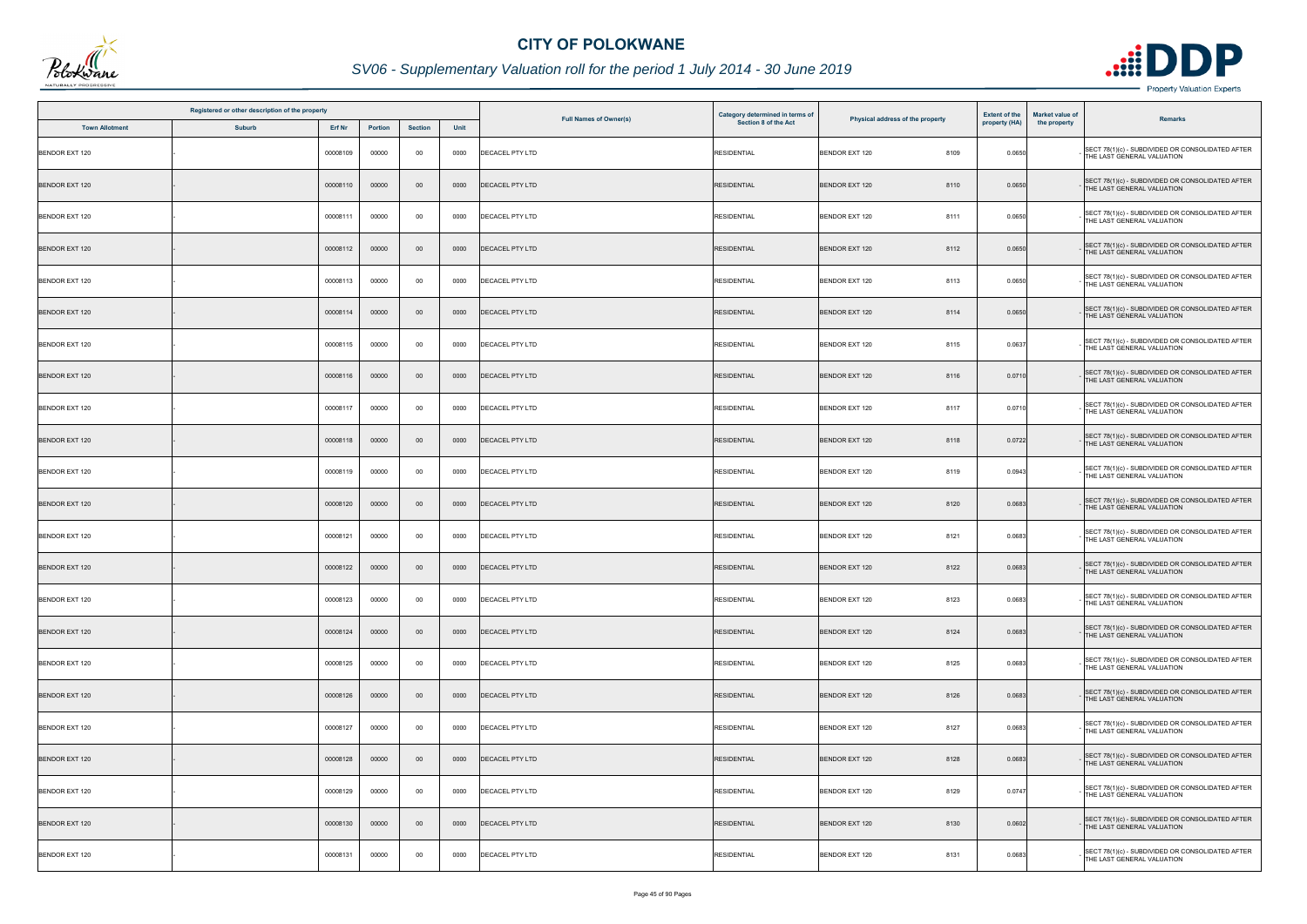

|                       | Registered or other description of the property |          |         |                |      | <b>Full Names of Owner(s)</b> | Category determined in terms of | Physical address of the property | <b>Extent of the</b> | <b>Market value of</b> | <b>Remarks</b>                                                                 |
|-----------------------|-------------------------------------------------|----------|---------|----------------|------|-------------------------------|---------------------------------|----------------------------------|----------------------|------------------------|--------------------------------------------------------------------------------|
| <b>Town Allotment</b> | <b>Suburb</b>                                   | Erf Nr   | Portion | <b>Section</b> | Unit |                               | Section 8 of the Act            |                                  | property (HA)        | the property           |                                                                                |
| <b>BENDOR EXT 120</b> |                                                 | 00008132 | 00000   | $00\,$         | 0000 | DECACEL PTY LTD               | <b>RESIDENTIAL</b>              | <b>BENDOR EXT 120</b><br>8132    | 0.0683               |                        | SECT 78(1)(c) - SUBDIVIDED OR CONSOLIDATED AFTER<br>THE LAST GENERAL VALUATION |
| BENDOR EXT 120        |                                                 | 00008133 | 00000   | $00\,$         | 0000 | DECACEL PTY LTD               | <b>RESIDENTIAL</b>              | BENDOR EXT 120<br>8133           | 0.0683               |                        | SECT 78(1)(c) - SUBDIVIDED OR CONSOLIDATED AFTER<br>THE LAST GENERAL VALUATION |
| <b>BENDOR EXT 120</b> |                                                 | 00008134 | 00000   | $00\,$         | 0000 | DECACEL PTY LTD               | <b>RESIDENTIAL</b>              | 8134<br><b>BENDOR EXT 120</b>    | 0.0683               |                        | SECT 78(1)(c) - SUBDIVIDED OR CONSOLIDATED AFTER<br>THE LAST GENERAL VALUATION |
| BENDOR EXT 120        |                                                 | 00008135 | 00000   | 00             | 0000 | <b>DECACEL PTY LTD</b>        | <b>RESIDENTIAL</b>              | <b>BENDOR EXT 120</b><br>8135    | 0.0683               |                        | SECT 78(1)(c) - SUBDIVIDED OR CONSOLIDATED AFTER<br>THE LAST GENERAL VALUATION |
| <b>BENDOR EXT 120</b> |                                                 | 00008136 | 00000   | $00\,$         | 0000 | <b>DECACEL PTY LTD</b>        | <b>RESIDENTIAL</b>              | <b>BENDOR EXT 120</b><br>8136    | 0.0683               |                        | SECT 78(1)(c) - SUBDIVIDED OR CONSOLIDATED AFTER<br>THE LAST GENERAL VALUATION |
| BENDOR EXT 120        |                                                 | 00008137 | 00000   | 00             | 0000 | <b>DECACEL PTY LTD</b>        | <b>RESIDENTIAL</b>              | 8137<br>BENDOR EXT 120           | 0.0683               |                        | SECT 78(1)(c) - SUBDIVIDED OR CONSOLIDATED AFTER<br>THE LAST GENERAL VALUATION |
| <b>BENDOR EXT 120</b> |                                                 | 00008138 | 00000   | $00\,$         | 0000 | <b>DECACEL PTY LTD</b>        | <b>RESIDENTIAL</b>              | <b>BENDOR EXT 120</b><br>8138    | 0.0683               |                        | SECT 78(1)(c) - SUBDIVIDED OR CONSOLIDATED AFTER<br>THE LAST GENERAL VALUATION |
| <b>BENDOR EXT 120</b> |                                                 | 00008139 | 00000   | $00\,$         | 0000 | DECACEL PTY LTD               | <b>RESIDENTIAL</b>              | <b>BENDOR EXT 120</b><br>8139    | 0.0683               |                        | SECT 78(1)(c) - SUBDIVIDED OR CONSOLIDATED AFTER<br>THE LAST GENERAL VALUATION |
| <b>BENDOR EXT 120</b> |                                                 | 00008140 | 00000   | $00\,$         | 0000 | <b>DECACEL PTY LTD</b>        | <b>RESIDENTIAL</b>              | <b>BENDOR EXT 120</b><br>8140    | 0.0702               |                        | SECT 78(1)(c) - SUBDIVIDED OR CONSOLIDATED AFTER<br>THE LAST GENERAL VALUATION |
| BENDOR EXT 120        |                                                 | 00008141 | 00000   | $00\,$         | 0000 | DECACEL PTY LTD               | <b>RESIDENTIAL</b>              | <b>BENDOR EXT 120</b><br>8141    | 0.0786               |                        | SECT 78(1)(c) - SUBDIVIDED OR CONSOLIDATED AFTER<br>THE LAST GENERAL VALUATION |
| <b>BENDOR EXT 120</b> |                                                 | 00008142 | 00000   | $00\,$         | 0000 | <b>DECACEL PTY LTD</b>        | <b>RESIDENTIAL</b>              | <b>BENDOR EXT 120</b><br>8142    | 0.0722               |                        | SECT 78(1)(c) - SUBDIVIDED OR CONSOLIDATED AFTER<br>THE LAST GENERAL VALUATION |
| BENDOR EXT 120        |                                                 | 00008143 | 00000   | 00             | 0000 | DECACEL PTY LTD               | <b>RESIDENTIAL</b>              | BENDOR EXT 120<br>8143           | 0.0722               |                        | SECT 78(1)(c) - SUBDIVIDED OR CONSOLIDATED AFTER<br>THE LAST GENERAL VALUATION |
| <b>BENDOR EXT 120</b> |                                                 | 00008144 | 00000   | $00\,$         | 0000 | <b>DECACEL PTY LTD</b>        | <b>RESIDENTIAL</b>              | <b>BENDOR EXT 120</b><br>8144    | 0.1153               |                        | SECT 78(1)(c) - SUBDIVIDED OR CONSOLIDATED AFTER<br>THE LAST GENERAL VALUATION |
| <b>BENDOR EXT 120</b> |                                                 | 00008145 | 00000   | 00             | 0000 | DECACEL PTY LTD               | <b>RESIDENTIAL</b>              | BENDOR EXT 120<br>8145           | 0.1074               |                        | SECT 78(1)(c) - SUBDIVIDED OR CONSOLIDATED AFTER<br>THE LAST GENERAL VALUATION |
| <b>BENDOR EXT 120</b> |                                                 | 00008146 | 00000   | $00\,$         | 0000 | <b>DECACEL PTY LTD</b>        | <b>RESIDENTIAL</b>              | <b>BENDOR EXT 120</b><br>8146    | 0.1224               |                        | SECT 78(1)(c) - SUBDIVIDED OR CONSOLIDATED AFTER<br>THE LAST GENERAL VALUATION |
| BENDOR EXT 120        |                                                 | 00008147 | 00000   | $00\,$         | 0000 | DECACEL PTY LTD               | <b>RESIDENTIAL</b>              | 8147<br>BENDOR EXT 120           | 0.1218               |                        | SECT 78(1)(c) - SUBDIVIDED OR CONSOLIDATED AFTER<br>THE LAST GENERAL VALUATION |
| <b>BENDOR EXT 120</b> |                                                 | 00008149 | 00000   | $00\,$         | 0000 | <b>DECACEL PTY LTD</b>        | <b>RESIDENTIAL</b>              | BENDOR EXT 120<br>8149           | 0.1223               |                        | SECT 78(1)(c) - SUBDIVIDED OR CONSOLIDATED AFTER<br>THE LAST GENERAL VALUATION |
| <b>BENDOR EXT 120</b> |                                                 | 00008150 | 00000   | 00             | 0000 | <b>DECACEL PTY LTD</b>        | <b>RESIDENTIAL</b>              | BENDOR EXT 120<br>8150           | 0.1229               |                        | SECT 78(1)(c) - SUBDIVIDED OR CONSOLIDATED AFTER<br>THE LAST GENERAL VALUATION |
| <b>BENDOR EXT 120</b> |                                                 | 00008151 | 00000   | $00\,$         | 0000 | DECACEL PTY LTD               | <b>RESIDENTIAL</b>              | BENDOR EXT 120<br>8151           | 0.1152               |                        | SECT 78(1)(c) - SUBDIVIDED OR CONSOLIDATED AFTER<br>THE LAST GENERAL VALUATION |
| BENDOR EXT 120        |                                                 | 00008152 | 00000   | $00\,$         | 0000 | DECACEL PTY LTD               | <b>RESIDENTIAL</b>              | 8152<br>BENDOR EXT 120           | 0.1292               |                        | SECT 78(1)(c) - SUBDIVIDED OR CONSOLIDATED AFTER<br>THE LAST GENERAL VALUATION |
| <b>BENDOR EXT 120</b> |                                                 | 00008153 | 00000   | $00\,$         | 0000 | <b>DECACEL PTY LTD</b>        | <b>RESIDENTIAL</b>              | <b>BENDOR EXT 120</b><br>8153    | 0.1296               |                        | SECT 78(1)(c) - SUBDIVIDED OR CONSOLIDATED AFTER<br>THE LAST GENERAL VALUATION |
| BENDOR EXT 120        |                                                 | 00008154 | 00000   | $00\,$         | 0000 | <b>DECACEL PTY LTD</b>        | <b>RESIDENTIAL</b>              | BENDOR EXT 120<br>8154           | 0.1192               |                        | SECT 78(1)(c) - SUBDIVIDED OR CONSOLIDATED AFTER<br>THE LAST GENERAL VALUATION |
| <b>BENDOR EXT 120</b> |                                                 | 00008155 | 00000   | $00\,$         | 0000 | DECACEL PTY LTD               | <b>RESIDENTIAL</b>              | <b>BENDOR EXT 120</b><br>8155    | 0.1230               |                        | SECT 78(1)(c) - SUBDIVIDED OR CONSOLIDATED AFTER<br>THE LAST GENERAL VALUATION |

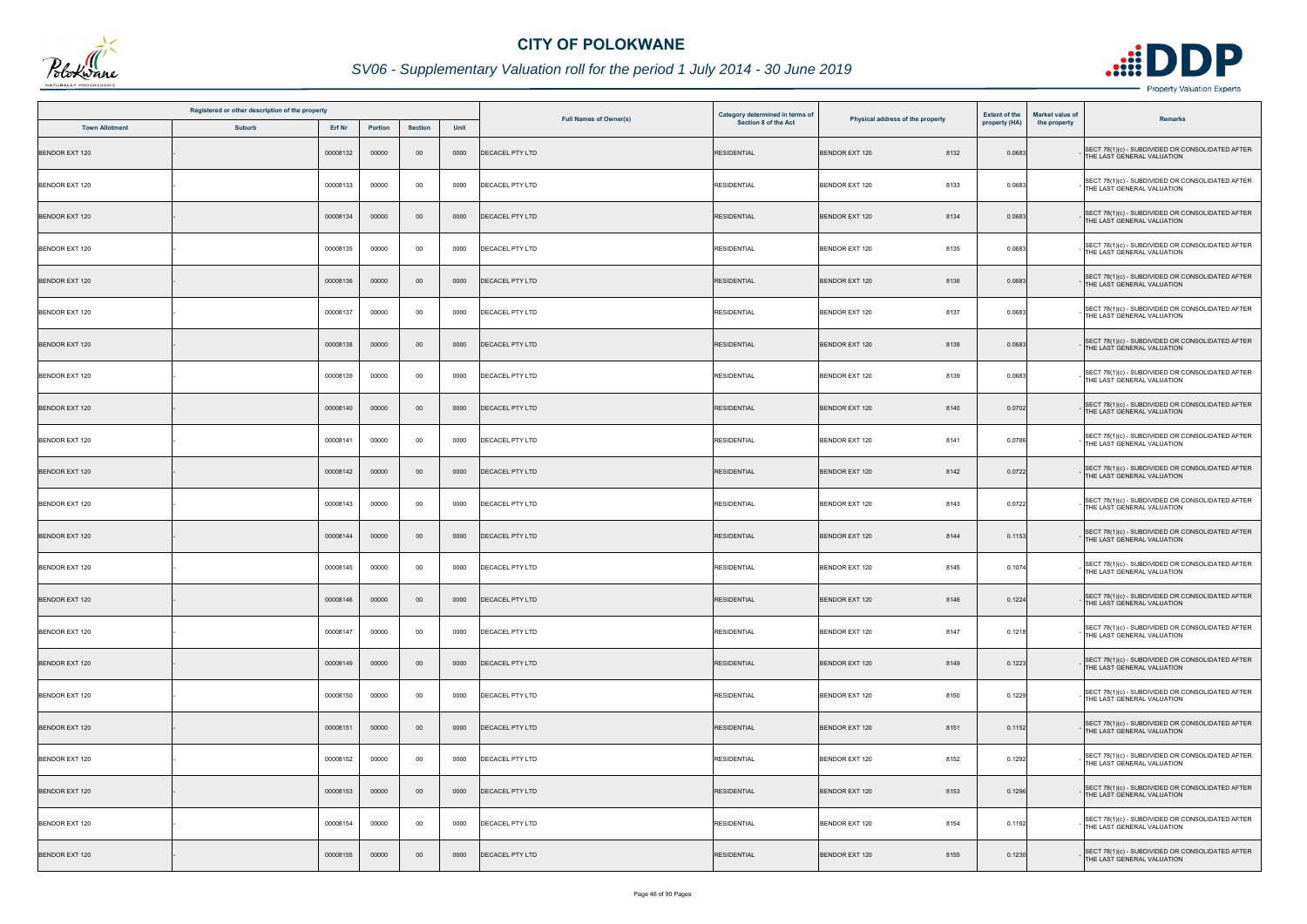

| Registered or other description of the property<br>Erf Nr<br><b>Town Allotment</b><br><b>Suburb</b> |  |          |                |                |      | <b>Full Names of Owner(s)</b>                      | Category determined in terms of | Physical address of the property              | <b>Extent of the</b> | <b>Market value of</b><br><b>Remarks</b>                                                                                                         |
|-----------------------------------------------------------------------------------------------------|--|----------|----------------|----------------|------|----------------------------------------------------|---------------------------------|-----------------------------------------------|----------------------|--------------------------------------------------------------------------------------------------------------------------------------------------|
|                                                                                                     |  |          | <b>Portion</b> | <b>Section</b> | Unit |                                                    | Section 8 of the Act            |                                               | property (HA)        | the property                                                                                                                                     |
| <b>BENDOR EXT 120</b>                                                                               |  | 00008156 | 00000          | $00\,$         | 0000 | <b>DECACEL PTY LTD</b>                             | <b>RESIDENTIAL</b>              | <b>BENDOR EXT 120</b><br>8156                 | 0.1229               | SECT 78(1)(c) - SUBDIVIDED OR CONSOLIDATED AFTER<br>THE LAST GENERAL VALUATION                                                                   |
| <b>BENDOR EXT 120</b>                                                                               |  | 00008157 | 00000          | $00\,$         | 0000 | <b>DECACEL PTY LTD</b>                             | <b>RESIDENTIAL</b>              | <b>BENDOR EXT 120</b><br>8157                 | 0.1190               | SECT 78(1)(c) - SUBDIVIDED OR CONSOLIDATED AFTER<br>THE LAST GENERAL VALUATION                                                                   |
| BENDOR EXT 120                                                                                      |  | 00008158 | 00000          | $00\,$         | 0000 | <b>DECACEL PTY LTD</b>                             | <b>RESIDENTIAL</b>              | <b>BENDOR EXT 120</b><br>8158                 | 0.1313               | SECT 78(1)(c) - SUBDIVIDED OR CONSOLIDATED AFTER<br>THE LAST GENERAL VALUATION                                                                   |
| <b>BENDOR EXT 120</b>                                                                               |  | 00008159 | 00000          | $00\,$         | 0000 | <b>DECACEL PTY LTD</b>                             | <b>RESIDENTIAL</b>              | <b>BENDOR EXT 120</b><br>8159                 | 0.1409               | SECT 78(1)(c) - SUBDIVIDED OR CONSOLIDATED AFTER<br>THE LAST GENERAL VALUATION                                                                   |
| BENDOR EXT 120                                                                                      |  | 00008160 | 00000          | $00\,$         | 0000 | DECACEL PTY LTD                                    | <b>RESIDENTIAL</b>              | 8160<br><b>BENDOR EXT 120</b>                 | 0.1525               | SECT 78(1)(c) - SUBDIVIDED OR CONSOLIDATED AFTER<br>THE LAST GENERAL VALUATION                                                                   |
| <b>BENDOR EXT 120</b>                                                                               |  | 00008161 | 00000          | $00\,$         | 0000 | <b>DECACEL PTY LTD</b>                             | <b>RESIDENTIAL</b>              | <b>BENDOR EXT 120</b><br>8161                 | 0.1263               | SECT 78(1)(c) - SUBDIVIDED OR CONSOLIDATED AFTER<br>THE LAST GENERAL VALUATION                                                                   |
| <b>BENDOR EXT 120</b>                                                                               |  | 00008162 | 00000          | $00\,$         | 0000 | DECACEL PTY LTD                                    | <b>RESIDENTIAL</b>              | 8162<br><b>BENDOR EXT 120</b>                 | 0.1648               | SECT 78(1)(c) - SUBDIVIDED OR CONSOLIDATED AFTER<br>THE LAST GENERAL VALUATION                                                                   |
| <b>BENDOR EXT 120</b>                                                                               |  | 00008163 | 00000          | $00\,$         | 0000 | DECACEL PTY LTD                                    | <b>RESIDENTIAL</b>              | <b>BENDOR EXT 120</b><br>8163                 | 0.1245               | SECT 78(1)(c) - SUBDIVIDED OR CONSOLIDATED AFTER<br>THE LAST GENERAL VALUATION                                                                   |
| BENDOR EXT 120                                                                                      |  | 00008164 | 00000          | 00             | 0000 | <b>DECACEL PTY LTD</b>                             | <b>RESIDENTIAL</b>              | <b>BENDOR EXT 120</b><br>8164                 | 0.1086               | SECT 78(1)(c) - SUBDIVIDED OR CONSOLIDATED AFTER<br>THE LAST GENERAL VALUATION                                                                   |
| <b>BENDOR EXT 120</b>                                                                               |  | 00008543 | 00000          | $00\,$         | 0000 | <b>KAYDA TRUST</b>                                 | <b>RESIDENTIAL</b>              | <b>BENDOR EXT 120</b><br>8543                 | 0.1954               | 3 500 000 SECT 78(1)(c) - SUBDIVIDED OR CONSOLIDATED AFTER<br>THE LAST GENERAL VALUATION                                                         |
| BENDOR EXT 120                                                                                      |  | 00008560 | 00000          | 00             | 0000 | MENZIES MALCOLM / MENZIES ESTELLE                  | <b>VACANT LAND</b>              | <b>FRENCH ALOE STREET</b><br>8560             | 0.2558               | 1 350 000 SECT 78(1)(c) - SUBDIVIDED OR CONSOLIDATED AFTER<br>THE LAST GENERAL VALUATION                                                         |
| <b>BENDOR EXT 120</b>                                                                               |  | 00026875 | 00000          | $00\,$         | 0000 | <b>DECACEL PTY LTD</b>                             | <b>RESIDENTIAL</b>              | <b>BENDOR EXT 120</b><br>26875                | 0.4461               | 2 300 000 SECT 78(1)(c) - SUBDIVIDED OR CONSOLIDATED AFTER<br>THE LAST GENERAL VALUATION                                                         |
| <b>IVY PARK EXT 011</b>                                                                             |  | 00000955 | 00000          | 00             | 0000 | INTERNATIONAL PENTECOST HOLINESS CHURCH            | <b>RESIDENTIAL</b>              | LAWTONWEG                                     | 0.8764               | SECT 78(1)(d) - OF WHICH THE MARKET VALUE HAS<br>780 000 SUBSTANTIALLY INCREASED OR DECREASED FOR ANY<br>REASON AFTER THE LAST GENERAL VALUATION |
| <b>IVY PARK EXT 017</b>                                                                             |  | 00001047 | 00000          | $00\,$         | 0000 | MUHASHELA THOMANI ELIAS                            | <b>RESIDENTIAL</b>              | <b>TURMERIC STREET</b><br>15                  | 0.0353               | SECT 78(1)(d) - OF WHICH THE MARKET VALUE HAS<br>650 000 SUBSTANTIALLY INCREASED OR DECREASED FOR ANY<br>REASON AFTER THE LAST GENERAL VALUATION |
| IVY PARK EXT 018                                                                                    |  | 00002870 | 00000          | 00             | 0000 | ECONOPLAN CC                                       | <b>BUSINESS AND COMMERCIAL</b>  | <b>IVY PARK</b><br>2870                       | 1.7101               | SECT 78(1)(a) - INCORRECTLY OMITTED FROM THE<br>7 600 000 VALUATION ROLL                                                                         |
| <b>IVY PARK EXT 018</b>                                                                             |  | 00002883 | 00000          | $00\,$         | 0000 | CANT LET GO PTY LTD                                | <b>RESIDENTIAL</b>              | CHUENESPOORT ROAD<br>$\overline{\phantom{a}}$ | 1.6017               | SECT 78(1)(a) - INCORRECTLY OMITTED FROM THE<br>2 700 000 VALUATION ROLL                                                                         |
| <b>IVY PARK EXT 021</b>                                                                             |  | 00001611 | 00000          | $00\,$         | 0000 | MAROLE THIVHAFUNI ANGELINA                         | <b>RESIDENTIAL</b>              | <b>EMPEROR STREET</b><br>63                   | 0.0330               | SECT 78(1)(d) - OF WHICH THE MARKET VALUE HAS<br>700 000 SUBSTANTIALLY INCREASED OR DECREASED FOR ANY<br>REASON AFTER THE LAST GENERAL VALUATION |
| <b>IVY PARK EXT 032</b>                                                                             |  | 00001984 | 00000          | $00\,$         | 0000 | MWALE ANDSEN MWALE ESTINA ZULU / MWALE ESTINA ZULU | <b>RESIDENTIAL</b>              | 25<br><b>ROMANOV STREET</b>                   | 0.0506               | SECT 78(1)(d) - OF WHICH THE MARKET VALUE HAS<br>650 000 SUBSTANTIALLY INCREASED OR DECREASED FOR ANY<br>REASON AFTER THE LAST GENERAL VALUATION |
| IVY PARK EXT 032                                                                                    |  | 00001995 | 00000          | 00             | 0000 | KGOKOLO RAESIBE FREDAH                             | <b>RESIDENTIAL</b>              | ROMANOV STREET<br>$\overline{\mathbf{3}}$     | 0.0375               | SECT 78(1)(d) - OF WHICH THE MARKET VALUE HAS<br>670 000 SUBSTANTIALLY INCREASED OR DECREASED FOR ANY<br>REASON AFTER THE LAST GENERAL VALUATION |
| <b>IVY PARK EXT 032</b>                                                                             |  | 00002014 | 00000          | $00\,$         | 0000 | LETSOALO MOSHEBODI BETTY                           | <b>RESIDENTIAL</b>              | <b>ROMANOV STREET</b><br>26                   | 0.0364               | SECT 78(1)(d) - OF WHICH THE MARKET VALUE HAS<br>680 000 SUBSTANTIALLY INCREASED OR DECREASED FOR ANY<br>REASON AFTER THE LAST GENERAL VALUATION |
| IVY PARK EXT 032                                                                                    |  | 00002020 | 00000          | 00             | 0000 | MANTSHIMULI KANAKANA ANDRIES                       | <b>RESIDENTIAL</b>              | <b>BUKHARA STREET</b><br>15                   | 0.0375               | SECT 78(1)(d) - OF WHICH THE MARKET VALUE HAS<br>630 000 SUBSTANTIALLY INCREASED OR DECREASED FOR ANY<br>REASON AFTER THE LAST GENERAL VALUATION |
| <b>IVY PARK EXT 032</b>                                                                             |  | 00002053 | 00000          | $00\,$         | 0000 | MAKUTU MOGARAMEDI BARNABAS                         | <b>RESIDENTIAL</b>              | ROMANOV STREET<br>45                          | 0.0365               | SECT 78(1)(d) - OF WHICH THE MARKET VALUE HAS<br>630 000 SUBSTANTIALLY INCREASED OR DECREASED FOR ANY<br>REASON AFTER THE LAST GENERAL VALUATION |
| IVY PARK EXT 032                                                                                    |  | 00002054 | 00000          | 00             | 0000 | HLABANGWANE WINDY MMAPHEFO                         | <b>RESIDENTIAL</b>              | ROMANOV STREET<br>47                          | 0.0525               | SECT 78(1)(d) - OF WHICH THE MARKET VALUE HAS<br>620 000 SUBSTANTIALLY INCREASED OR DECREASED FOR ANY<br>REASON AFTER THE LAST GENERAL VALUATION |

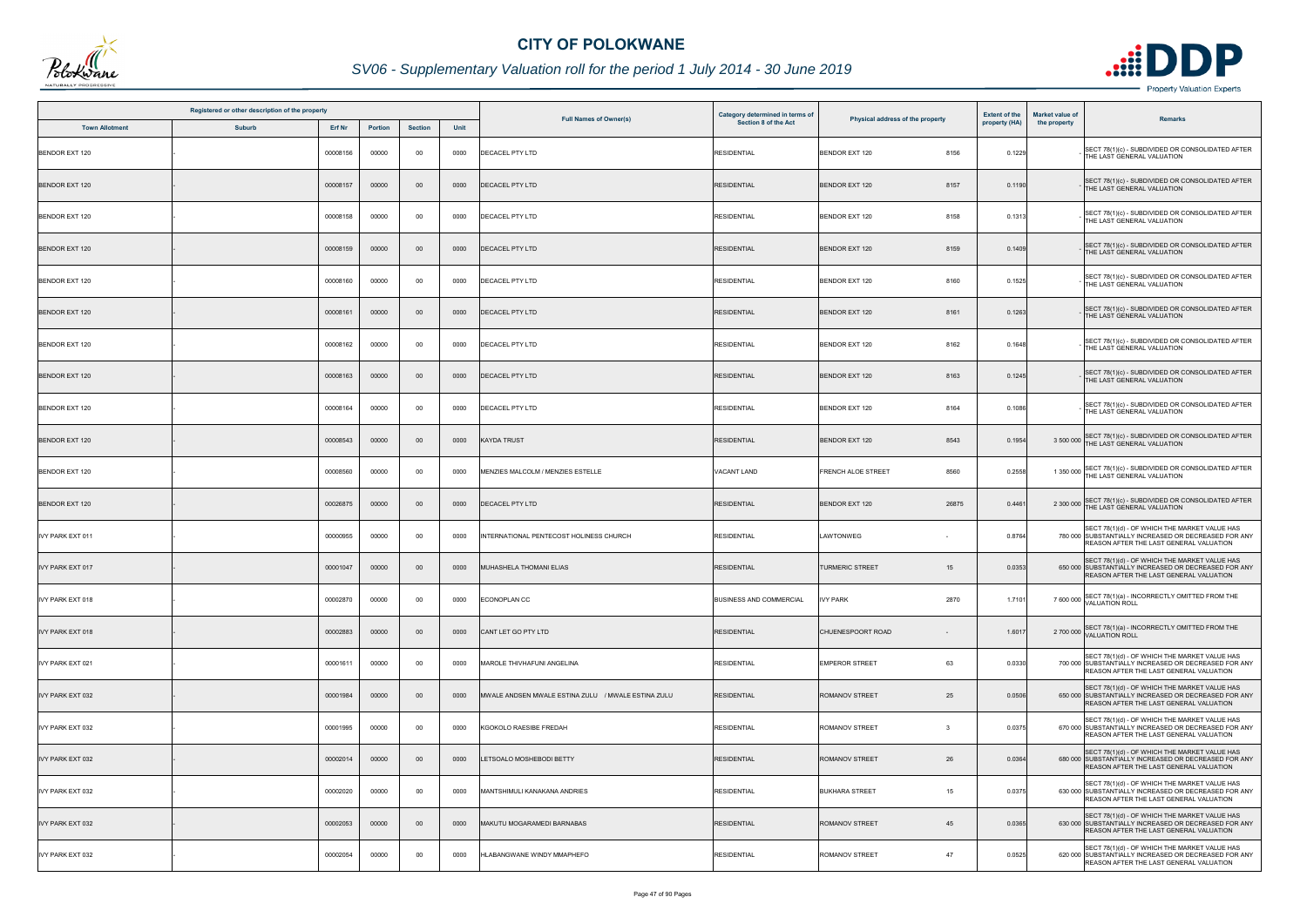

|                         | Registered or other description of the property |          |                |                |      |                                                                                      | Category determined in terms of |                                             | <b>Extent of the</b> | <b>Market value of</b>                                                                                                                           |
|-------------------------|-------------------------------------------------|----------|----------------|----------------|------|--------------------------------------------------------------------------------------|---------------------------------|---------------------------------------------|----------------------|--------------------------------------------------------------------------------------------------------------------------------------------------|
| <b>Town Allotment</b>   | <b>Suburb</b>                                   | Erf Nr   | <b>Portion</b> | <b>Section</b> | Unit | <b>Full Names of Owner(s)</b>                                                        | Section 8 of the Act            | Physical address of the property            | property (HA)        | <b>Remarks</b><br>the property                                                                                                                   |
| <b>IVY PARK EXT 032</b> |                                                 | 00002080 | 00003          | $00\,$         | 0000 | KHOZA LEDILE DORIS                                                                   | <b>RESIDENTIAL</b>              | <b>PUTIN STREET</b>                         | 0.0300               | SECT 78(1)(c) - SUBDIVIDED OR CONSOLIDATED AFTER<br>600 000 THE LAST GENERAL VALUATION                                                           |
| <b>IVY PARK EXT 032</b> |                                                 | 00002080 | 00005          | $00\,$         | 0000 | MALULEKE SYLVIA WISANI                                                               | <b>RESIDENTIAL</b>              | 10<br>PUTIN STREET                          | 0.0305               | 590 000 SECT 78(1)(c) - SUBDIVIDED OR CONSOLIDATED AFTER<br>THE LAST GENERAL VALUATION                                                           |
| <b>IVY PARK EXT 032</b> |                                                 | 00002080 | 00007          | $00\,$         | 0000 | MULAUDZI THIZWILONDI MULAUDZI PERTUNIA TAKALANI / MULAUDZI<br>PERTUNIA TAKALANI      | <b>RESIDENTIAL</b>              | <b>PUTIN STREET</b><br>14                   | 0.0300               | SECT 78(1)(c) - SUBDIVIDED OR CONSOLIDATED AFTER<br>670 000 THE LAST GENERAL VALUATION                                                           |
| <b>IVY PARK EXT 032</b> |                                                 | 00002080 | 00008          | 00             | 0000 | MOLAMODI MOTHOKA CAIPHUS                                                             | <b>RESIDENTIAL</b>              | PUTIN STREET<br>16                          | 0.0300               | SECT 78(1)(c) - SUBDIVIDED OR CONSOLIDATED AFTER<br>630 000 THE LAST GENERAL VALUATION                                                           |
| <b>IVY PARK EXT 032</b> |                                                 | 00002080 | 00009          | $00\,$         | 0000 | NKUNA TINTSWALO ESTER MASASANE MARIA MOTSHABO / MASASANE<br><b>MARIA MOTSHABO</b>    | <b>RESIDENTIAL</b>              | <b>PUTIN STREET</b><br>18                   | 0.0300               | 620 000 SECT 78(1)(c) - SUBDIVIDED OR CONSOLIDATED AFTER<br>THE LAST GENERAL VALUATION                                                           |
| IVY PARK EXT 032        |                                                 | 00002080 | 00010          | 00             | 0000 | MOLEPO MAKUKE JOHANNES                                                               | <b>RESIDENTIAL</b>              | PUTIN STREET<br>20                          | 0.0300               | SECT 78(1)(c) - SUBDIVIDED OR CONSOLIDATED AFTER<br>540 000 THE LAST GENERAL VALUATION                                                           |
| <b>IVY PARK EXT 032</b> |                                                 | 00002080 | 00012          | $00\,$         | 0000 | RALEPHENYA BETTY SELAELO                                                             | <b>RESIDENTIAL</b>              | <b>PUTIN STREET</b><br>24                   | 0.0363               | SECT 78(1)(c) - SUBDIVIDED OR CONSOLIDATED AFTER<br>580 000 THE LAST GENERAL VALUATION                                                           |
| IVY PARK EXT 032        |                                                 | 00002080 | 00013          | 00             | 0000 | MAKHAVHU FHEDZISANI REGINALD                                                         | <b>RESIDENTIAL</b>              | PUTIN STREET<br>26                          | 0.0405               | SECT 78(1)(c) - SUBDIVIDED OR CONSOLIDATED AFTER<br>710 000 THE LAST GENERAL VALUATION                                                           |
| <b>IVY PARK EXT 032</b> |                                                 | 00002080 | 00014          | $00\,$         | 0000 | MURONGA PEMBELANI                                                                    | <b>RESIDENTIAL</b>              | PUTIN STREET<br>28                          | 0.0440               | SECT 78(1)(d) - OF WHICH THE MARKET VALUE HAS<br>540 000 SUBSTANTIALLY INCREASED OR DECREASED FOR ANY<br>REASON AFTER THE LAST GENERAL VALUATION |
| IVY PARK EXT 032        |                                                 | 00002080 | 00015          | $00\,$         | 0000 | PHUNDULU NNDITSHENI ELLIOT PHUNDULU THIVHILELI EMILY /<br>PHUNDULU THIVHILELI EMILY  | <b>RESIDENTIAL</b>              | 30<br><b>PUTIN STREET</b>                   | 0.0333               | SECT 78(1)(c) - SUBDIVIDED OR CONSOLIDATED AFTER<br>500 000 THE LAST GENERAL VALUATION                                                           |
| <b>IVY PARK EXT 032</b> |                                                 | 00002080 | 00016          | $00\,$         | 0000 | <b>MTHEMBI PONANI</b>                                                                | <b>RESIDENTIAL</b>              | <b>PUTIN STREET</b><br>29                   | 0.0304               | SECT 78(1)(d) - OF WHICH THE MARKET VALUE HAS<br>550 000 SUBSTANTIALLY INCREASED OR DECREASED FOR ANY<br>REASON AFTER THE LAST GENERAL VALUATION |
| <b>IVY PARK EXT 032</b> |                                                 | 00002080 | 00017          | 00             | 0000 | SISWANA NOLUFEFE GRACE SISWANA LINDELA / SISWANA LINDELA                             | <b>RESIDENTIAL</b>              | 17<br>PUTIN STREET                          | 0.0402               | 540 000 SECT 78(1)(c) - SUBDIVIDED OR CONSOLIDATED AFTER<br>THE LAST GENERAL VALUATION                                                           |
| <b>IVY PARK EXT 032</b> |                                                 | 00002080 | 00020          | $00\,$         | 0000 | KUBYANA MATLOU SIMON KUBYANA NARE STEPHINA / KUBYANA NARE<br><b>STEPHINA</b>         | <b>RESIDENTIAL</b>              | <b>BUKHARA STREET</b><br>43                 | 0.0420               | SECT 78(1)(c) - SUBDIVIDED OR CONSOLIDATED AFTER<br>620 000 THE LAST GENERAL VALUATION                                                           |
| IVY PARK EXT 032        |                                                 | 00002080 | 00021          | 00             | 0000 | RAMETSE KGADI SOLOMON                                                                | <b>RESIDENTIAL</b>              | <b>BUKHARA STREET</b><br>45                 | 0.0400               | 570 000 SECT 78(1)(c) - SUBDIVIDED OR CONSOLIDATED AFTER<br>THE LAST GENERAL VALUATION                                                           |
| <b>IVY PARK EXT 032</b> |                                                 | 00002080 | 00022          | $00\,$         | 0000 | MOSENA DONALD LODICK MOSENA MAMOKGOPHENG RONICCAH /<br>MOSENA MAMOKGOPHENG RONICCAH  | <b>RESIDENTIAL</b>              | <b>BUKHARA STREET</b><br>47                 | 0.0427               | SECT 78(1)(c) - SUBDIVIDED OR CONSOLIDATED AFTER<br>540 000 THE LAST GENERAL VALUATION                                                           |
| <b>IVY PARK EXT 032</b> |                                                 | 00002080 | 00023          | $00\,$         | 0000 | ERF 40 WESTENBURG CC                                                                 | <b>RESIDENTIAL</b>              | <b>IVY PARK</b><br>2080                     | 0.1971               | 1 000 SECT 78(1)(c) - SUBDIVIDED OR CONSOLIDATED AFTER<br>THE LAST GENERAL VALUATION                                                             |
| <b>IVY PARK EXT 032</b> |                                                 | 00002869 | 00001          | $00\,$         | 0000 | BALOYI REPHUMUNI PETER BALOYI MAROPENG ADELAIDE / BALOYI<br><b>MAROPENG ADELAIDE</b> | <b>RESIDENTIAL</b>              | <b>FEDOROV CRESCENT</b><br>$\overline{1}$   | 0.0314               | SECT 78(1)(d) - OF WHICH THE MARKET VALUE HAS<br>530 000 SUBSTANTIALLY INCREASED OR DECREASED FOR ANY<br>REASON AFTER THE LAST GENERAL VALUATION |
| IVY PARK EXT 032        |                                                 | 00002869 | 00002          | 00             | 0000 | MAUBA MAANDA JOSHUA MAUBA NDIDZULAFHI GLORIA / MAUBA<br>NDIDZULAFHI GLORIA           | <b>RESIDENTIAL</b>              | FEDOROV CRESCENT<br>$\overline{\mathbf{3}}$ | 0.0309               | SECT 78(1)(d) - OF WHICH THE MARKET VALUE HAS<br>460 000 SUBSTANTIALLY INCREASED OR DECREASED FOR ANY<br>REASON AFTER THE LAST GENERAL VALUATION |
| <b>IVY PARK EXT 032</b> |                                                 | 00002869 | 00003          | $00\,$         | 0000 | PHOSIWA TSHILIDZI REBECCA                                                            | <b>RESIDENTIAL</b>              | <b>FEDOROV CRESCENT</b><br>5                | 0.0309               | SECT 78(1)(d) - OF WHICH THE MARKET VALUE HAS<br>570 000 SUBSTANTIALLY INCREASED OR DECREASED FOR ANY<br>REASON AFTER THE LAST GENERAL VALUATION |
| <b>IVY PARK EXT 032</b> |                                                 | 00002869 | 00004          | $00\,$         | 0000 | MHLONGO SAMUKELISIWE PRETTY                                                          | <b>RESIDENTIAL</b>              | <b>FEDOROV CRESCENT</b><br>$\overline{7}$   | 0.0309               | SECT 78(1)(d) - OF WHICH THE MARKET VALUE HAS<br>500 000 SUBSTANTIALLY INCREASED OR DECREASED FOR ANY<br>REASON AFTER THE LAST GENERAL VALUATION |
| <b>IVY PARK EXT 032</b> |                                                 | 00002869 | 00005          | $00\,$         | 0000 | <b>BOMBELA LIMITED TRUST</b>                                                         | <b>RESIDENTIAL</b>              | <b>FEDOROV CRESCENT</b><br>9                | 0.0309               | SECT 78(1)(d) - OF WHICH THE MARKET VALUE HAS<br>500 000 SUBSTANTIALLY INCREASED OR DECREASED FOR ANY<br>REASON AFTER THE LAST GENERAL VALUATION |
| <b>IVY PARK EXT 032</b> |                                                 | 00002869 | 00006          | $00\,$         | 0000 | ERF 40 WESTENBURG CC                                                                 | <b>VACANT LAND</b>              | 2869<br><b>IVY PARK</b>                     | 0.0418               | 280 000 SECT 78(1)(c) - SUBDIVIDED OR CONSOLIDATED AFTER<br>THE LAST GENERAL VALUATION                                                           |
| <b>IVY PARK EXT 032</b> |                                                 | 00002869 | 00008          | $00\,$         | 0000 | SHIHAWU MARYLENE SEHLAPELO MPOKOBAE EZEKIEL / SEHLAPELO<br>MPOKOBAE EZEKIEL          | <b>RESIDENTIAL</b>              | <b>FEDOROV CRESCENT</b><br>15               | 0.0319               | SECT 78(1)(d) - OF WHICH THE MARKET VALUE HAS<br>530 000 SUBSTANTIALLY INCREASED OR DECREASED FOR ANY<br>REASON AFTER THE LAST GENERAL VALUATION |

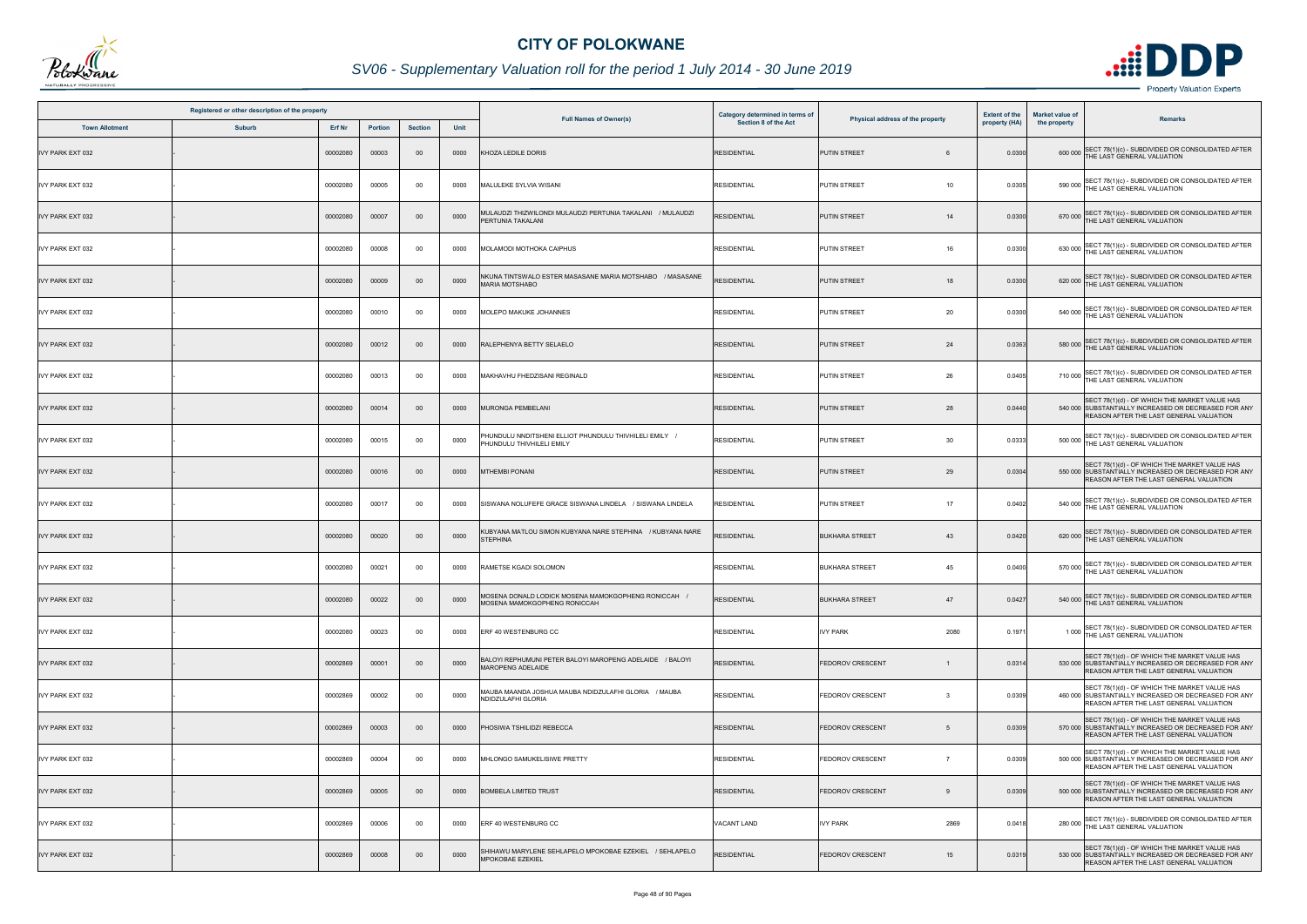

# *SV06 - Supplementary Valuation roll for the period 1 July 2014 - 30 June 2019*

|                         | Registered or other description of the property |               |                |                |      | <b>Full Names of Owner(s)</b>                                                            | Category determined in terms of | Physical address of the property | <b>Extent of the</b> | <b>Market value of</b> | <b>Remarks</b>                                                                                                                                   |
|-------------------------|-------------------------------------------------|---------------|----------------|----------------|------|------------------------------------------------------------------------------------------|---------------------------------|----------------------------------|----------------------|------------------------|--------------------------------------------------------------------------------------------------------------------------------------------------|
| <b>Town Allotment</b>   | <b>Suburb</b>                                   | <b>Erf Nr</b> | <b>Portion</b> | <b>Section</b> | Unit |                                                                                          | <b>Section 8 of the Act</b>     |                                  | property (HA)        | the property           |                                                                                                                                                  |
| IVY PARK EXT 032        |                                                 | 00002869      | 00009          | $00\,$         | 0000 | MOKGOKONG TSHEPHANG MMAKWENA                                                             | <b>RESIDENTIAL</b>              | <b>IVY PARK</b><br>17            | 0.0319               |                        | SECT 78(1)(d) - OF WHICH THE MARKET VALUE HAS<br>530 000 SUBSTANTIALLY INCREASED OR DECREASED FOR ANY<br>REASON AFTER THE LAST GENERAL VALUATION |
| <b>IVY PARK EXT 032</b> |                                                 | 00002869      | 00010          | $00\,$         | 0000 | MOTHATA MORONGWA EVELYN MOTHATA PHUTI ERNEST / MOTHATA<br><b>HUTI ERNEST</b>             | <b>RESIDENTIAL</b>              | <b>FEDOROV CRESCENT</b><br>19    | 0.0319               |                        | SECT 78(1)(d) - OF WHICH THE MARKET VALUE HAS<br>530 000 SUBSTANTIALLY INCREASED OR DECREASED FOR ANY<br>REASON AFTER THE LAST GENERAL VALUATION |
| IVY PARK EXT 032        |                                                 | 00002869      | 00011          | 00             | 0000 | MASHILO PHUTI ADELAIDE                                                                   | <b>RESIDENTIAL</b>              | 21<br><b>FEDOROV CRESCENT</b>    | 0.0383               |                        | SECT 78(1)(d) - OF WHICH THE MARKET VALUE HAS<br>530 000 SUBSTANTIALLY INCREASED OR DECREASED FOR ANY<br>REASON AFTER THE LAST GENERAL VALUATION |
| <b>IVY PARK EXT 032</b> |                                                 | 00002869      | 00012          | $00\,$         | 0000 | AALATJI THABO LESLEY MALATJI REBONE RAGELE / MALATJI REBONE<br>RAGELE                    | RESIDENTIAL                     | <b>FEDOROV CRESCENT</b><br>23    | 0.0357               |                        | SECT 78(1)(d) - OF WHICH THE MARKET VALUE HAS<br>500 000 SUBSTANTIALLY INCREASED OR DECREASED FOR ANY<br>REASON AFTER THE LAST GENERAL VALUATION |
| <b>IVY PARK EXT 032</b> |                                                 | 00002869      | 00013          | 00             | 0000 | / RAMASHAPA MOKGADI LEAH RABOSHAKGA MATLHOBOLE MERIAM<br>RABOSHAKGA MATLHOBOLE MERIAM    | <b>RESIDENTIAL</b>              | 25<br><b>FEDOROV CRESCENT</b>    | 0.0351               |                        | SECT 78(1)(d) - OF WHICH THE MARKET VALUE HAS<br>500 000 SUBSTANTIALLY INCREASED OR DECREASED FOR ANY<br>REASON AFTER THE LAST GENERAL VALUATION |
| <b>IVY PARK EXT 032</b> |                                                 | 00002869      | 00014          | $00\,$         | 0000 | MOLEPO MAKUKE JOHANNES                                                                   | <b>RESIDENTIAL</b>              | <b>FEDOROV CRESCENT</b><br>27    | 0.0309               |                        | SECT 78(1)(d) - OF WHICH THE MARKET VALUE HAS<br>570 000 SUBSTANTIALLY INCREASED OR DECREASED FOR ANY<br>REASON AFTER THE LAST GENERAL VALUATION |
| IVY PARK EXT 032        |                                                 | 00002869      | 00015          | $00\,$         | 0000 | MOLOISI RANCHIE PATRICIA MOLOISI KGANYAGO PETER / MOLOISI<br><b>KGANYAGO PETER</b>       | <b>RESIDENTIAL</b>              | 29<br><b>FEDOROV CRESCENT</b>    | 0.0309               |                        | SECT 78(1)(d) - OF WHICH THE MARKET VALUE HAS<br>530 000 SUBSTANTIALLY INCREASED OR DECREASED FOR ANY<br>REASON AFTER THE LAST GENERAL VALUATION |
| <b>IVY PARK EXT 032</b> |                                                 | 00002869      | 00016          | $00\,$         | 0000 | MAMPANA MATSELENG CAROLINE                                                               | <b>RESIDENTIAL</b>              | <b>FEDOROV CRESCENT</b><br>31    | 0.0309               |                        | SECT 78(1)(d) - OF WHICH THE MARKET VALUE HAS<br>500 000 SUBSTANTIALLY INCREASED OR DECREASED FOR ANY<br>REASON AFTER THE LAST GENERAL VALUATION |
| IVY PARK EXT 032        |                                                 | 00002869      | 00018          | 00             | 0000 | MASEMOLA PATRICK KGANTHE                                                                 | <b>RESIDENTIAL</b>              | <b>FEDOROV CRESCENT</b><br>35    | 0.0352               |                        | SECT 78(1)(d) - OF WHICH THE MARKET VALUE HAS<br>590 000 SUBSTANTIALLY INCREASED OR DECREASED FOR ANY<br>REASON AFTER THE LAST GENERAL VALUATION |
| <b>IVY PARK EXT 032</b> |                                                 | 00002869      | 00019          | $00\,$         | 0000 | MOTOKOLO GERTRUDE MAHLAKENG                                                              | <b>RESIDENTIAL</b>              | 37<br><b>FEDOROV CRESCENT</b>    | 0.0352               |                        | SECT 78(1)(d) - OF WHICH THE MARKET VALUE HAS<br>460 000 SUBSTANTIALLY INCREASED OR DECREASED FOR ANY<br>REASON AFTER THE LAST GENERAL VALUATION |
| IVY PARK EXT 032        |                                                 | 00002869      | 00020          | 00             | 0000 | MUSHIANA AZWINDINI                                                                       | <b>RESIDENTIAL</b>              | <b>FEDOROV CRESCENT</b><br>39    | 0.0375               |                        | SECT 78(1)(d) - OF WHICH THE MARKET VALUE HAS<br>460 000 SUBSTANTIALLY INCREASED OR DECREASED FOR ANY<br>REASON AFTER THE LAST GENERAL VALUATION |
| <b>IVY PARK EXT 032</b> |                                                 | 00002869      | 00021          | $00\,$         | 0000 | MOGOLA MAHLAKO ANNAH MOGOLA LEKOLA REUBEN / MOGOLA LEKOLA<br>REUBEN                      | <b>RESIDENTIAL</b>              | <b>FEDOROV CRESCENT</b><br>41    | 0.0352               |                        | SECT 78(1)(d) - OF WHICH THE MARKET VALUE HAS<br>680 000 SUBSTANTIALLY INCREASED OR DECREASED FOR ANY<br>REASON AFTER THE LAST GENERAL VALUATION |
| <b>IVY PARK EXT 032</b> |                                                 | 00002869      | 00022          | 00             | 0000 | MOLELE MAMELA JULIA                                                                      | <b>RESIDENTIAL</b>              | <b>FEDOROV CRESCENT</b><br>43    | 0.0393               |                        | SECT 78(1)(d) - OF WHICH THE MARKET VALUE HAS<br>630 000 SUBSTANTIALLY INCREASED OR DECREASED FOR ANY<br>REASON AFTER THE LAST GENERAL VALUATION |
| <b>IVY PARK EXT 032</b> |                                                 | 00002869      | 00023          | $00\,$         | 0000 | RATSHIVHADELO THENDO JUDITH                                                              | <b>RESIDENTIAL</b>              | <b>FEDOROV CRESCENT</b><br>45    | 0.047                |                        | SECT 78(1)(d) - OF WHICH THE MARKET VALUE HAS<br>580 000 SUBSTANTIALLY INCREASED OR DECREASED FOR ANY<br>REASON AFTER THE LAST GENERAL VALUATION |
| <b>IVY PARK EXT 032</b> |                                                 | 00002869      | 00024          | $00\,$         | 0000 | KGANYAGO KOLOBE DADDY                                                                    | <b>RESIDENTIAL</b>              | 47<br><b>FEDOROV CRESCENT</b>    | 0.0428               |                        | SECT 78(1)(d) - OF WHICH THE MARKET VALUE HAS<br>500 000 SUBSTANTIALLY INCREASED OR DECREASED FOR ANY<br>REASON AFTER THE LAST GENERAL VALUATION |
| <b>IVY PARK EXT 032</b> |                                                 | 00002869      | 00025          | $00\,$         | 0000 | <b>(OMAPE GLENROSE KOENA</b>                                                             | <b>RESIDENTIAL</b>              | <b>FEDOROV CRESCENT</b><br>49    | 0.0306               |                        | SECT 78(1)(d) - OF WHICH THE MARKET VALUE HAS<br>460 000 SUBSTANTIALLY INCREASED OR DECREASED FOR ANY<br>REASON AFTER THE LAST GENERAL VALUATION |
| <b>IVY PARK EXT 032</b> |                                                 | 00002869      | 00026          | $00\,$         | 0000 | NELUSHI NNDANGANENI LUCAS NELUSHI MILINGONI CONFIDENCE /<br>NELUSHI MILINGONI CONFIDENCE | <b>RESIDENTIAL</b>              | <b>IVYPARK</b><br>51             | 0.0313               |                        | SECT 78(1)(d) - OF WHICH THE MARKET VALUE HAS<br>530 000 SUBSTANTIALLY INCREASED OR DECREASED FOR ANY<br>REASON AFTER THE LAST GENERAL VALUATION |
| <b>IVY PARK EXT 032</b> |                                                 | 00002869      | 00027          | $00\,$         | 0000 | <b>ERF 40 WESTENBURG CC</b>                                                              | <b>VACANT LAND</b>              | <b>IVY PARK</b><br>2869          | 0.0303               |                        | 180 000 SECT 78(1)(c) - SUBDIVIDED OR CONSOLIDATED AFTER<br>THE LAST GENERAL VALUATION                                                           |
| IVY PARK EXT 032        |                                                 | 00002869      | 00028          | 00             | 0000 | SHIBODZE JACKY                                                                           | <b>RESIDENTIAL</b>              | 55<br><b>FEDOROV CRESCENT</b>    | 0.0419               |                        | SECT 78(1)(d) - OF WHICH THE MARKET VALUE HAS<br>550 000 SUBSTANTIALLY INCREASED OR DECREASED FOR ANY<br>REASON AFTER THE LAST GENERAL VALUATION |
| <b>IVY PARK EXT 032</b> |                                                 | 00002869      | 00029          | $00\,$         | 0000 | EGODI MOYAHAHO MILICENT LEGODI LEBOGANG SYLVESTER / LEGODI<br>LEBOGANG SYLVESTER         | <b>RESIDENTIAL</b>              | 57<br><b>FEDOROV CRESCENT</b>    | 0.0400               |                        | SECT 78(1)(d) - OF WHICH THE MARKET VALUE HAS<br>590 000 SUBSTANTIALLY INCREASED OR DECREASED FOR ANY<br>REASON AFTER THE LAST GENERAL VALUATION |
| IVY PARK EXT 032        |                                                 | 00002869      | 00030          | $00\,$         | 0000 | MAKGABA SELEI CALVIN MOKALAPA ZEPHORAH MPONO / MOKALAPA<br>ZEPHORAH MPONO                | RESIDENTIAL                     | <b>FEDOROV CRESCENT</b><br>59    | 0.0306               |                        | SECT 78(1)(d) - OF WHICH THE MARKET VALUE HAS<br>500 000 SUBSTANTIALLY INCREASED OR DECREASED FOR ANY<br>REASON AFTER THE LAST GENERAL VALUATION |
| <b>IVY PARK EXT 032</b> |                                                 | 00002869      | 00031          | $00\,$         | 0000 | TEMA CHUENE JOHN TEMA MERIAM TINNY / TEMA MERIAM TINNY                                   | <b>RESIDENTIAL</b>              | <b>FEDOROV CRESCENT</b><br>61    | 0.0309               |                        | SECT 78(1)(d) - OF WHICH THE MARKET VALUE HAS<br>650 000 SUBSTANTIALLY INCREASED OR DECREASED FOR ANY<br>REASON AFTER THE LAST GENERAL VALUATION |
| <b>IVY PARK EXT 032</b> |                                                 | 00002869      | 00032          | 00             | 0000 | MASINGA PHELADI CHRISTINA                                                                | <b>RESIDENTIAL</b>              | <b>FEDOROV CRESCENT</b><br>63    | 0.0309               |                        | SECT 78(1)(d) - OF WHICH THE MARKET VALUE HAS<br>530 000 SUBSTANTIALLY INCREASED OR DECREASED FOR ANY<br>REASON AFTER THE LAST GENERAL VALUATION |

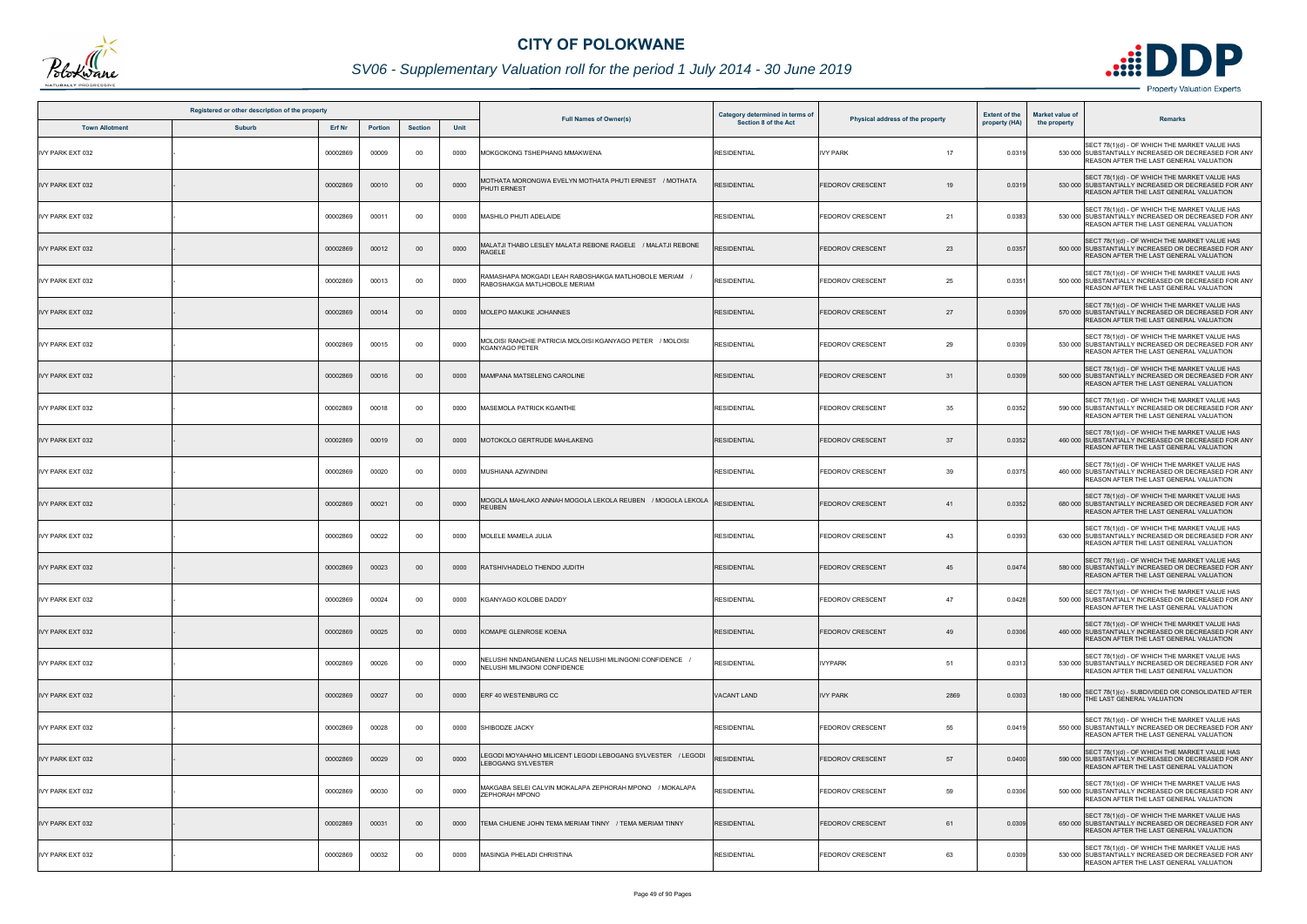

# *SV06 - Supplementary Valuation roll for the period 1 July 2014 - 30 June 2019*

|                         | Registered or other description of the property |               |                |                |      | <b>Full Names of Owner(s)</b>                                                                                | Category determined in terms of                           | Physical address of the property          | <b>Extent of the</b> | <b>Market value of</b> | <b>Remarks</b>                                                                                                                                   |
|-------------------------|-------------------------------------------------|---------------|----------------|----------------|------|--------------------------------------------------------------------------------------------------------------|-----------------------------------------------------------|-------------------------------------------|----------------------|------------------------|--------------------------------------------------------------------------------------------------------------------------------------------------|
| <b>Town Allotment</b>   | <b>Suburb</b>                                   | <b>Erf Nr</b> | <b>Portion</b> | <b>Section</b> | Unit |                                                                                                              | <b>Section 8 of the Act</b>                               |                                           | property (HA)        | the property           |                                                                                                                                                  |
| <b>IVY PARK EXT 032</b> |                                                 | 00002869      | 00033          | $00\,$         | 0000 | MAGIDI NDIVHUHO NATHANIEL                                                                                    | <b>RESIDENTIAL</b>                                        | <b>FEDOROV CRESCENT</b><br>65             | 0.031                |                        | SECT 78(1)(d) - OF WHICH THE MARKET VALUE HAS<br>460 000 SUBSTANTIALLY INCREASED OR DECREASED FOR ANY<br>REASON AFTER THE LAST GENERAL VALUATION |
| IVY PARK EXT 032        |                                                 | 00002869      | 00034          | $00\,$         | 0000 | MPHAHLELE RAMAKGAHLELE ENDY                                                                                  | <b>RESIDENTIAL</b>                                        | 28<br><b>FEDOROV CRESCENT</b>             | 0.0318               |                        | SECT 78(1)(d) - OF WHICH THE MARKET VALUE HAS<br>500 000 SUBSTANTIALLY INCREASED OR DECREASED FOR ANY<br>REASON AFTER THE LAST GENERAL VALUATION |
| <b>IVY PARK EXT 032</b> |                                                 | 00002869      | 00035          | $00\,$         | 0000 | SESHOENE GOITSIMANG PEARL                                                                                    | <b>RESIDENTIAL</b>                                        | <b>FEDOROV CRESCENT</b><br>6              | 0.0301               |                        | SECT 78(1)(d) - OF WHICH THE MARKET VALUE HAS<br>460 000 SUBSTANTIALLY INCREASED OR DECREASED FOR ANY<br>REASON AFTER THE LAST GENERAL VALUATION |
| IVY PARK EXT 032        |                                                 | 00002869      | 00036          | 00             | 0000 | MOKGATA RAMOKONE MERIAM                                                                                      | <b>RESIDENTIAL</b>                                        | <b>FEDOROV CRESCENT</b><br>30             | 0.0325               |                        | SECT 78(1)(d) - OF WHICH THE MARKET VALUE HAS<br>530 000 SUBSTANTIALLY INCREASED OR DECREASED FOR ANY<br>REASON AFTER THE LAST GENERAL VALUATION |
| <b>IVY PARK EXT 032</b> |                                                 | 00002869      | 00037          | $00\,$         | 0000 | VIASWANGANYI VUTOMI BEATRICE MASWANGANYI SOLANI VINCENT<br>MASWANGANYI SOLANI VINCENT                        | <b>RESIDENTIAL</b>                                        | <b>FEDOROV CRESCENT</b><br>$\overline{4}$ | 0.0326               |                        | SECT 78(1)(d) - OF WHICH THE MARKET VALUE HAS<br>570 000 SUBSTANTIALLY INCREASED OR DECREASED FOR ANY<br>REASON AFTER THE LAST GENERAL VALUATION |
| <b>IVY PARK EXT 032</b> |                                                 | 00002869      | 00038          | 00             | 0000 | MOTSEPE MEHLOLO JAN MOTSEPE KGOMOTSO SARAH / MOTSEPE<br><b>KGOMOTSO SARAH</b>                                | <b>RESIDENTIAL</b>                                        | 32<br><b>FEDOROV CRESCENT</b>             | 0.0347               |                        | SECT 78(1)(d) - OF WHICH THE MARKET VALUE HAS<br>460 000 SUBSTANTIALLY INCREASED OR DECREASED FOR ANY<br>REASON AFTER THE LAST GENERAL VALUATION |
| IVY PARK EXT 032        |                                                 | 00002869      | 00039          | $00\,$         | 0000 | / AAFARAFARA TRINIA NTSHEBOTSE MAFARAFARA NHLANHLA GIVEN<br>MAFARAFARA NHLANHLA GIVEN                        | RESIDENTIAL                                               | <b>FEDOROV CRESCENT</b><br>$\overline{2}$ | 0.0335               |                        | SECT 78(1)(d) - OF WHICH THE MARKET VALUE HAS<br>550 000 SUBSTANTIALLY INCREASED OR DECREASED FOR ANY<br>REASON AFTER THE LAST GENERAL VALUATION |
| IVY PARK EXT 032        |                                                 | 00002869      | 00040          | 00             | 0000 | MATHYE WINSLY MUKHARI DAISY JAQUELINE / MUKHARI DAISY<br><b>JAQUELINE</b>                                    | <b>RESIDENTIAL</b>                                        | 36<br><b>FEDOROV CRESCENT</b>             | 0.0332               |                        | SECT 78(1)(d) - OF WHICH THE MARKET VALUE HAS<br>600 000 SUBSTANTIALLY INCREASED OR DECREASED FOR ANY<br>REASON AFTER THE LAST GENERAL VALUATION |
| <b>IVY PARK EXT 032</b> |                                                 | 00002869      | 00041          | $00\,$         | 0000 | MORENA MAEBANA IRENE                                                                                         | <b>RESIDENTIAL</b>                                        | <b>FEDOROV CRESCENT</b><br>64             | 0.0320               |                        | SECT 78(1)(d) - OF WHICH THE MARKET VALUE HAS<br>550 000 SUBSTANTIALLY INCREASED OR DECREASED FOR ANY<br>REASON AFTER THE LAST GENERAL VALUATION |
| IVY PARK EXT 032        |                                                 | 00002869      | 00042          | $00\,$         | 0000 | JWAILA DOCTOR NWAILA BASETSANA CONSTANCE     / NWAILA BASETSANA│RESIDENTIAL<br>CONSTANCE                     |                                                           | 38<br><b>FEDOROV CRESCENT</b>             | 0.0308               |                        | SECT 78(1)(d) - OF WHICH THE MARKET VALUE HAS<br>580 000 SUBSTANTIALLY INCREASED OR DECREASED FOR ANY<br>REASON AFTER THE LAST GENERAL VALUATION |
| <b>IVY PARK EXT 032</b> |                                                 | 00002869      | 00043          | $00\,$         | 0000 | MAILA MATSUBENG JONATHAN                                                                                     | <b>RESIDENTIAL</b>                                        | <b>FEDOROV CRESCENT</b><br>62             | 0.0308               |                        | SECT 78(1)(d) - OF WHICH THE MARKET VALUE HAS<br>500 000 SUBSTANTIALLY INCREASED OR DECREASED FOR ANY<br>REASON AFTER THE LAST GENERAL VALUATION |
| IVY PARK EXT 032        |                                                 | 00002869      | 00044          | $00\,$         | 0000 | ERF 40 WESTENBURG CC                                                                                         | PUBLIC SERVICE<br><b>INFRASTRUCTURE PROPERTIES</b>        | 2869<br><b>IVY PARK</b>                   | 0.0314               |                        | 1 000 SECT 78(1)(c) - SUBDIVIDED OR CONSOLIDATED AFTER<br>THE LAST GENERAL VALUATION                                                             |
| <b>IVY PARK EXT 032</b> |                                                 | 00002869      | 00045          | $00\,$         | 0000 | ERF 40 WESTENBURG CC                                                                                         | <b>PUBLIC SERVICE</b><br><b>INFRASTRUCTURE PROPERTIES</b> | <b>IVY PARK</b><br>2869                   | 0.0519               |                        | SECT 78(1)(c) - SUBDIVIDED OR CONSOLIDATED AFTER<br>1 000 THE LAST GENERAL VALUATION                                                             |
| IVY PARK EXT 034        |                                                 | 00002140      | 00000          | 00             | 0000 | J W DREYER TRUST                                                                                             | <b>RESIDENTIAL</b>                                        | <b>MYOPIC STREET</b><br>23                | 0.0496               |                        | SECT 78(1)(d) - OF WHICH THE MARKET VALUE HAS<br>550 000 SUBSTANTIALLY INCREASED OR DECREASED FOR ANY<br>REASON AFTER THE LAST GENERAL VALUATION |
| <b>IVY PARK EXT 034</b> |                                                 | 00002299      | 00000          | $00\,$         | 0000 | KGOADI TLOU CAPSON MOLEPO IGNATIA NGWANAMOHUBA / MOLEPO<br><b>IGNATIA NGWANAMOHUBA</b>                       | <b>RESIDENTIAL</b>                                        | <b>PARAGON STREET</b><br>8                | 0.0363               |                        | SECT 78(1)(d) - OF WHICH THE MARKET VALUE HAS<br>540 000 SUBSTANTIALLY INCREASED OR DECREASED FOR ANY<br>REASON AFTER THE LAST GENERAL VALUATION |
| <b>IVY PARK EXT 042</b> |                                                 | 00002495      | 00000          | 00             | 0005 | RAMBUWANI ZONDI LUCETH                                                                                       | <b>RESIDENTIAL</b>                                        | UNIT <sub>5</sub><br><b>SS SHELANTI</b>   | 0.0097               |                        | 540 000 SECT 78(1)(c) - SUBDIVIDED OR CONSOLIDATED AFTER<br>THE LAST GENERAL VALUATION                                                           |
| <b>IVY PARK EXT 044</b> |                                                 | 00002783      | 00000          | $00\,$         | 0000 | KENRO BUILDING CONSTRUCTION CC                                                                               | <b>RESIDENTIAL</b>                                        | LAWTONWEG<br>2783                         | 0.2875               |                        | 1 200 000 SECT 78(1)(c) - SUBDIVIDED OR CONSOLIDATED AFTER<br>THE LAST GENERAL VALUATION                                                         |
| <b>IVY PARK EXT 044</b> |                                                 | 00002786      | 00000          | 00             | 0000 | MASWANGANYI MIKATEKO PINKY                                                                                   | <b>RESIDENTIAL</b>                                        | 2786<br>LAWTONWEG                         | 0.0300               |                        | 490 000 SECT 78(1)(c) - SUBDIVIDED OR CONSOLIDATED AFTER<br>THE LAST GENERAL VALUATION                                                           |
| <b>IVY PARK EXT 044</b> |                                                 | 00002787      | 00000          | $00\,$         | 0000 | MOTLOWANE NAKEDI JOSEPH                                                                                      | <b>RESIDENTIAL</b>                                        | LAWTONWEG<br>2787                         | 0.0300               |                        | 460 000 SECT 78(1)(c) - SUBDIVIDED OR CONSOLIDATED AFTER<br>THE LAST GENERAL VALUATION                                                           |
| <b>IVY PARK EXT 044</b> |                                                 | 00002788      | 00000          | $00\,$         | 0000 | MPE MOPEDI ARCHIBALD MPE MAGALANE THABISO PAULINAH / MPE<br>MAGALANE THABISO PAULINAH                        | <b>RESIDENTIAL</b>                                        | 2788<br>LAWTONWEG                         | 0.0300               |                        | 690 000 SECT 78(1)(c) - SUBDIVIDED OR CONSOLIDATED AFTER<br>THE LAST GENERAL VALUATION                                                           |
| <b>IVY PARK EXT 044</b> |                                                 | 00002789      | 00000          | $00\,$         | 0000 | MUDAU SHUMANI                                                                                                | <b>RESIDENTIAL</b>                                        | LAWTONWEG<br>2789                         | 0.0300               |                        | 500 000 SECT 78(1)(c) - SUBDIVIDED OR CONSOLIDATED AFTER<br>THE LAST GENERAL VALUATION                                                           |
| IVY PARK EXT 044        |                                                 | 00002790      | 00000          | 00             | 0000 | NELUFULE LIVHUWANI PATRICIA NELUFULE THIOFHITSHITHU /NELUFULE $ _{\sf RESIDENTIAL}$<br><b>THIOFHITSHITHU</b> |                                                           | LAWTONWEG<br>2790                         | 0.0300               |                        | 500 000 SECT 78(1)(c) - SUBDIVIDED OR CONSOLIDATED AFTER<br>THE LAST GENERAL VALUATION                                                           |
| <b>IVY PARK EXT 044</b> |                                                 | 00002791      | 00000          | $00\,$         | 0000 | MAHLABEGOANE NELLY SELEPE SONTAGA DANIEL / SELEPE SONTAGA<br><b>DANIEL</b>                                   | RESIDENTIAL                                               | LAWTONWEG<br>2791                         | 0.0300               |                        | 520 000 SECT 78(1)(c) - SUBDIVIDED OR CONSOLIDATED AFTER<br>THE LAST GENERAL VALUATION                                                           |

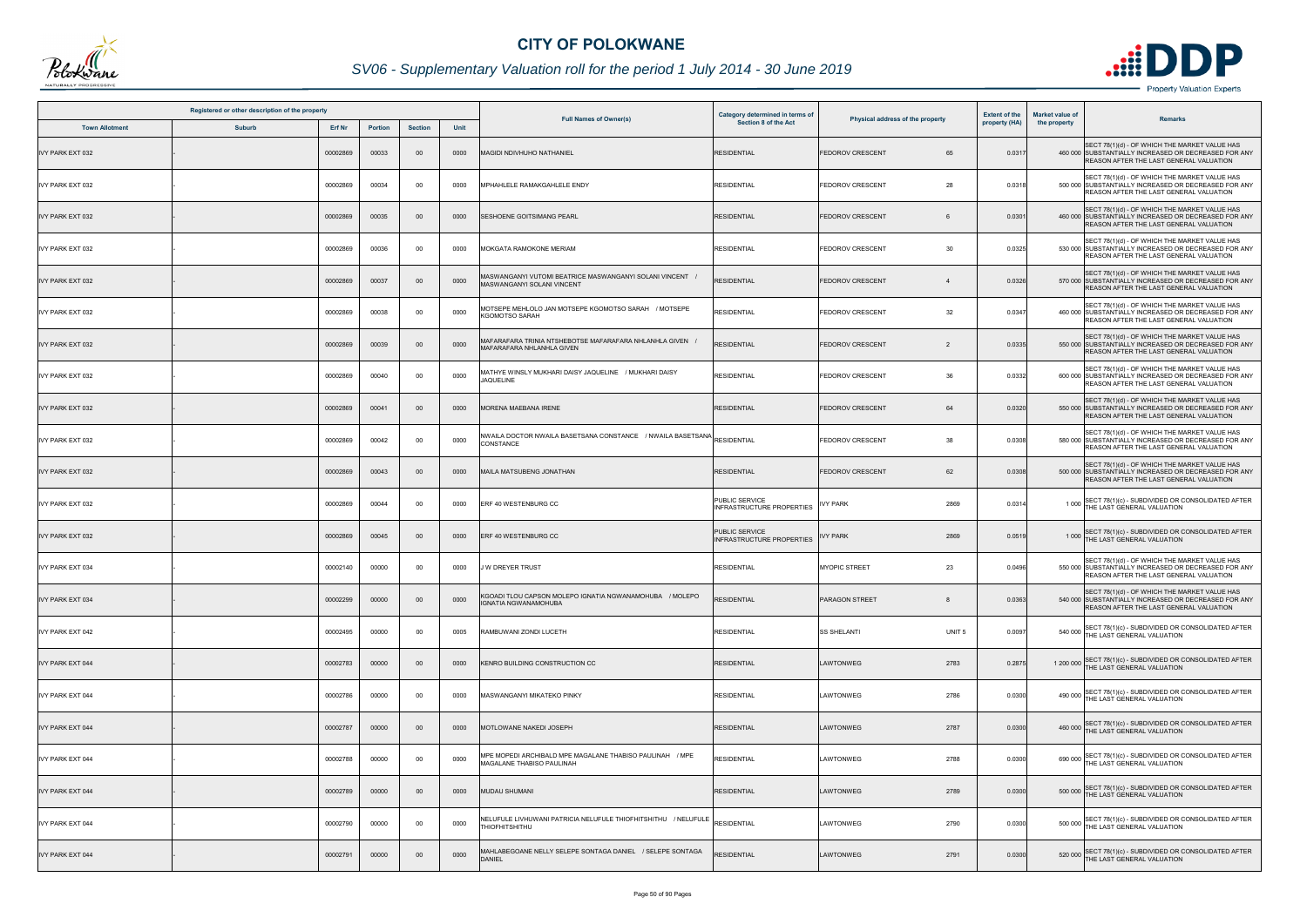

|                         | Registered or other description of the property |          |                |                |      |                                                                                          | Category determined in terms of |                                                 | <b>Extent of the</b> | <b>Market value of</b>                                                                   |
|-------------------------|-------------------------------------------------|----------|----------------|----------------|------|------------------------------------------------------------------------------------------|---------------------------------|-------------------------------------------------|----------------------|------------------------------------------------------------------------------------------|
| <b>Town Allotment</b>   | <b>Suburb</b>                                   | Erf Nr   | <b>Portion</b> | <b>Section</b> | Unit | <b>Full Names of Owner(s)</b>                                                            | Section 8 of the Act            | Physical address of the property                | property (HA)        | Remarks<br>the property                                                                  |
| <b>IVY PARK EXT 044</b> |                                                 | 00002792 | 00000          | 00             | 0000 | SEKHULA AUBREY KWENA                                                                     | <b>RESIDENTIAL</b>              | 31<br><b>GENESIS STREET</b>                     | 0.0305               | 490 000 SECT 78(1)(c) - SUBDIVIDED OR CONSOLIDATED AFTER<br>THE LAST GENERAL VALUATION   |
| <b>IVY PARK EXT 044</b> |                                                 | 00002793 | 00000          | $00\,$         | 0000 | MULAUDZI ROFHIWA                                                                         | <b>RESIDENTIAL</b>              | 33<br><b>GENESIS STREET</b>                     | 0.0343               | 530 000 SECT 78(1)(c) - SUBDIVIDED OR CONSOLIDATED AFTER<br>THE LAST GENERAL VALUATION   |
| <b>IVY PARK EXT 044</b> |                                                 | 00002794 | 00000          | $00\,$         | 0000 | KENRO BUILDING CONSTRUCTION CC                                                           | PRIVATE OPEN SPACE              | 35<br><b>GENESIS STREET</b>                     | 0.0381               | 1 000 SECT 78(1)(c) - SUBDIVIDED OR CONSOLIDATED AFTER<br>THE LAST GENERAL VALUATION     |
| <b>IVY PARK EXT 044</b> |                                                 | 00002795 | 00000          | $00\,$         | 0000 | KENRO BUILDING CONSTRUCTION CC                                                           | <b>RESIDENTIAL</b>              | <b>GENESIS STREET</b><br>37                     | 0.0312               | 500 000 SECT 78(1)(c) - SUBDIVIDED OR CONSOLIDATED AFTER<br>THE LAST GENERAL VALUATION   |
| <b>IVY PARK EXT 044</b> |                                                 | 00002796 | 00000          | 00             | 0000 | NKOBYANE RIRHANDZU PEARL                                                                 | <b>RESIDENTIAL</b>              | <b>GENESIS STREET</b><br>39                     | 0.0312               | 550 000 SECT 78(1)(c) - SUBDIVIDED OR CONSOLIDATED AFTER<br>THE LAST GENERAL VALUATION   |
| <b>IVY PARK EXT 044</b> |                                                 | 00002797 | 00000          | $00\,$         | 0000 | KENRO BUILDING CONSTRUCTION CC                                                           | <b>RESIDENTIAL</b>              | <b>GENESIS STREET</b><br>41                     | 0.0312               | SECT 78(1)(c) - SUBDIVIDED OR CONSOLIDATED AFTER<br>540 000 THE LAST GENERAL VALUATION   |
| <b>IVY PARK EXT 044</b> |                                                 | 00002798 | 00000          | $00\,$         | 0000 | SETUMO KOENA MARIANNE                                                                    | <b>RESIDENTIAL</b>              | <b>GENESIS STREET</b><br>43                     | 0.0312               | 540 000 SECT 78(1)(c) - SUBDIVIDED OR CONSOLIDATED AFTER<br>THE LAST GENERAL VALUATION   |
| <b>IVY PARK EXT 044</b> |                                                 | 00002801 | 00000          | $00\,$         | 0000 | MANGANYE CONSTANCE BOLANE                                                                | <b>RESIDENTIAL</b>              | <b>GENESIS STREET</b><br>49                     | 0.0312               | 710 000 SECT 78(1)(c) - SUBDIVIDED OR CONSOLIDATED AFTER<br>THE LAST GENERAL VALUATION   |
| <b>IVY PARK EXT 044</b> |                                                 | 00002802 | 00000          | $00\,$         | 0000 | MSISINYANE MIKATEKO GIFT NGOBENI GLADHEART MICHAEL / NGOBENI<br><b>GLADHEART MICHAEL</b> | <b>RESIDENTIAL</b>              | <b>GENESIS STREET</b><br>51                     | 0.0301               | 440 000 SECT 78(1)(c) - SUBDIVIDED OR CONSOLIDATED AFTER<br>THE LAST GENERAL VALUATION   |
| <b>IVY PARK EXT 044</b> |                                                 | 00002803 | 00000          | $00\,$         | 0000 | LEFIKA MASILO ELIAS LEFIKA SELOMA ANNA / LEFIKA SELOMA ANNA                              | <b>RESIDENTIAL</b>              | 53<br><b>GENESIS STREET</b>                     | 0.0344               | 540 000 SECT 78(1)(c) - SUBDIVIDED OR CONSOLIDATED AFTER<br>THE LAST GENERAL VALUATION   |
| <b>IVY PARK EXT 044</b> |                                                 | 00002805 | 00000          | 00             | 0000 | <b>MARIBANA PITSI</b>                                                                    | <b>RESIDENTIAL</b>              | <b>GENESIS STREET</b><br>57                     | 0.0303               | 530 000 SECT 78(1)(c) - SUBDIVIDED OR CONSOLIDATED AFTER<br>THE LAST GENERAL VALUATION   |
| <b>IVY PARK EXT 044</b> |                                                 | 00002806 | 00000          | $00\,$         | 0000 | KENRO BUILDING CONSTRUCTION CC                                                           | <b>RESIDENTIAL</b>              | <b>GENESIS STREET</b><br>59                     | 0.0303               | 440 000 SECT 78(1)(c) - SUBDIVIDED OR CONSOLIDATED AFTER<br>THE LAST GENERAL VALUATION   |
| <b>IVY PARK EXT 044</b> |                                                 | 00002808 | 00000          | 00             | 0000 | MDHLULI KETSI GERLZA                                                                     | <b>RESIDENTIAL</b>              | <b>GENESIS STREET</b><br>63                     | 0.0303               | 530 000 SECT 78(1)(c) - SUBDIVIDED OR CONSOLIDATED AFTER<br>THE LAST GENERAL VALUATION   |
| <b>IVY PARK EXT 044</b> |                                                 | 00002809 | 00000          | $00\,$         | 0000 | KENRO BUILDING CONSTRUCTION CC                                                           | <b>RESIDENTIAL</b>              | 65<br><b>GENESIS STREET</b>                     | 0.0303               | 500 000 SECT 78(1)(c) - SUBDIVIDED OR CONSOLIDATED AFTER<br>THE LAST GENERAL VALUATION   |
| <b>IVY PARK EXT 044</b> |                                                 | 00002810 | 00000          | $00\,$         | 0000 | MALEPANE THAPELO TITUS / MALEPANE LINA RAMAESELA                                         | <b>RESIDENTIAL</b>              | 67<br><b>GENESIS STREET</b>                     | 0.0303               | SECT 78(1)(c) - SUBDIVIDED OR CONSOLIDATED AFTER<br>520 000 THE LAST GENERAL VALUATION   |
| <b>IVY PARK EXT 044</b> |                                                 | 00002811 | 00000          | $00\,$         | 0000 | MALATJE MADIMETJE GILLIAN SHAKU PHAPHATHI JOHN / SHAKU<br>PHAPHATHI JOHN                 | <b>RESIDENTIAL</b>              | <b>IVY PARK</b><br>2811                         | 0.0303               | 520 000 SECT 78(1)(c) - SUBDIVIDED OR CONSOLIDATED AFTER<br>THE LAST GENERAL VALUATION   |
| <b>IVY PARK EXT 044</b> |                                                 | 00002812 | 00000          | $00\,$         | 0000 | KENRO BUILDING CONSTRUCTION CC                                                           | <b>RESIDENTIAL</b>              | <b>EXODUS STREET</b><br>$\overline{\mathbf{3}}$ | 0.3589               | 1 200 000 SECT 78(1)(c) - SUBDIVIDED OR CONSOLIDATED AFTER<br>THE LAST GENERAL VALUATION |
| <b>IVY PARK EXT 044</b> |                                                 | 00002813 | 00000          | $00\,$         | 0000 | NDHLOVU SIZWE                                                                            | <b>RESIDENTIAL</b>              | <b>GENESIS STREET</b><br>$\overline{4}$         | 0.0300               | 540 000 SECT 78(1)(c) - SUBDIVIDED OR CONSOLIDATED AFTER<br>THE LAST GENERAL VALUATION   |
| <b>IVY PARK EXT 044</b> |                                                 | 00002814 | 00000          | $00\,$         | 0000 | SELALA DINKO LAWRENCE SELALA MATLALENG MATHILDA / SELALA<br><b>MATLALENG MATHILDA</b>    | <b>RESIDENTIAL</b>              | 10<br><b>EXODUS STREET</b>                      | 0.0300               | 540 000 SECT 78(1)(c) - SUBDIVIDED OR CONSOLIDATED AFTER<br>THE LAST GENERAL VALUATION   |
| <b>IVY PARK EXT 044</b> |                                                 | 00002815 | 00000          | $00\,$         | 0000 | SIPHUGU GLADWELL SIPHUGU TSHILILO RONAH / SIPHUGU TSHILILO<br><b>RONAH</b>               | <b>RESIDENTIAL</b>              | <b>EXODUS STREET</b><br>12                      | 0.0300               | 550 000 SECT 78(1)(c) - SUBDIVIDED OR CONSOLIDATED AFTER<br>THE LAST GENERAL VALUATION   |
| <b>IVY PARK EXT 044</b> |                                                 | 00002816 | 00000          | $00\,$         | 0000 | KENRO BUILDING CONSTRUCTION CC                                                           | <b>RESIDENTIAL</b>              | <b>EXODUS STREET</b><br>14                      | 0.0300               | 550 000 SECT 78(1)(c) - SUBDIVIDED OR CONSOLIDATED AFTER<br>THE LAST GENERAL VALUATION   |
| <b>IVY PARK EXT 044</b> |                                                 | 00002817 | 00000          | $00\,$         | 0000 | MABALELA DIMAKATSO MARTHA                                                                | <b>RESIDENTIAL</b>              | <b>EXODUS STREET</b><br>16                      | 0.0300               | 490 000 SECT 78(1)(c) - SUBDIVIDED OR CONSOLIDATED AFTER<br>THE LAST GENERAL VALUATION   |
| <b>IVY PARK EXT 044</b> |                                                 | 00002819 | 00000          | $00\,$         | 0000 | MAKOBE ALBERT SETSOPO                                                                    | <b>RESIDENTIAL</b>              | 20<br><b>EXODUS STREET</b>                      | 0.0300               | SECT 78(1)(c) - SUBDIVIDED OR CONSOLIDATED AFTER<br>520 000 THE LAST GENERAL VALUATION   |

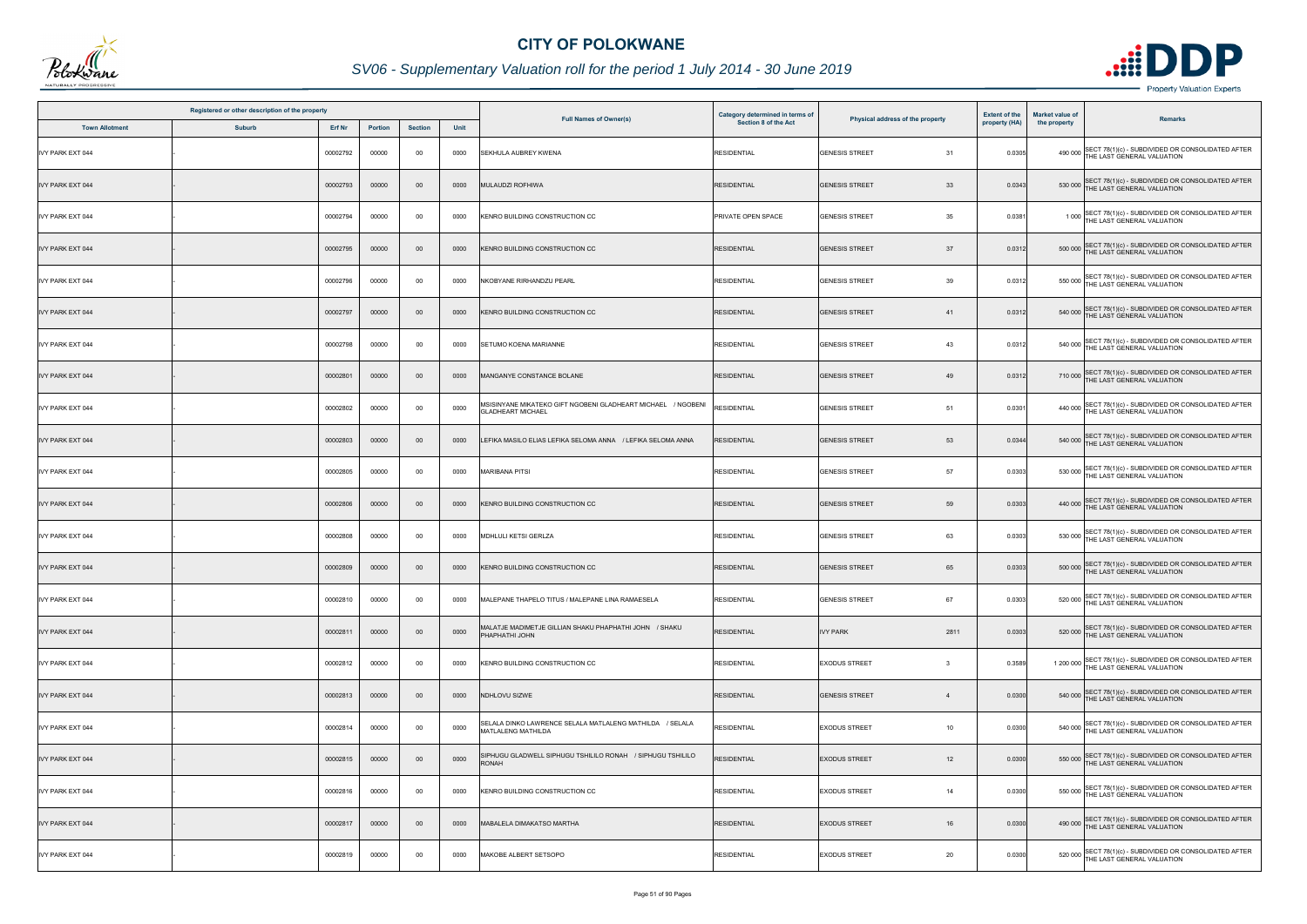

| Registered or other description of the property<br>Erf Nr<br><b>Town Allotment</b><br><b>Suburb</b><br><b>Portion</b><br><b>Section</b> |                                |          |       |        |      |                                                                                   | Category determined in terms of                           | Physical address of the property                | <b>Extent of the</b> | <b>Market value of</b><br>Remarks                                                         |
|-----------------------------------------------------------------------------------------------------------------------------------------|--------------------------------|----------|-------|--------|------|-----------------------------------------------------------------------------------|-----------------------------------------------------------|-------------------------------------------------|----------------------|-------------------------------------------------------------------------------------------|
|                                                                                                                                         |                                |          |       |        | Unit | <b>Full Names of Owner(s)</b>                                                     | Section 8 of the Act                                      |                                                 | property (HA)        | the property                                                                              |
| <b>IVY PARK EXT 044</b>                                                                                                                 |                                | 00002820 | 00000 | $00\,$ | 0000 | MOTUBATSE MOREWANE LAYTON SERITI MAPHEFO SANDRA / SERITI<br><b>MAPHEFO SANDRA</b> | <b>RESIDENTIAL</b>                                        | <b>EXODUS STREET</b><br>22                      | 0.0308               | SECT 78(1)(c) - SUBDIVIDED OR CONSOLIDATED AFTER<br>530 000 THE LAST GENERAL VALUATION    |
| <b>IVY PARK EXT 044</b>                                                                                                                 |                                | 00002821 | 00000 | $00\,$ | 0000 | SEBOLA THABO WALTER                                                               | <b>RESIDENTIAL</b>                                        | <b>GENESIS STREET</b><br>16                     | 0.0308               | 500 000 SECT 78(1)(c) - SUBDIVIDED OR CONSOLIDATED AFTER<br>THE LAST GENERAL VALUATION    |
| <b>IVY PARK EXT 044</b>                                                                                                                 |                                | 00002822 | 00000 | $00\,$ | 0000 | KENRO BUILDING CONSTRUCTION CC                                                    | <b>RESIDENTIAL</b>                                        | <b>GENESIS STREET</b><br>14                     | 0.0300               | SECT 78(1)(c) - SUBDIVIDED OR CONSOLIDATED AFTER<br>550 000 THE LAST GENERAL VALUATION    |
| <b>IVY PARK EXT 044</b>                                                                                                                 |                                | 00002823 | 00000 | 00     | 0000 | SHAI MMAKGABO CHRISTINA SHAI MORAKA KWAPENG / SHAI MORAKA<br>KWAPENG              | <b>RESIDENTIAL</b>                                        | 12<br><b>GENESIS STREET</b>                     | 0.0300               | 540 000 SECT 78(1)(c) - SUBDIVIDED OR CONSOLIDATED AFTER<br>THE LAST GENERAL VALUATION    |
| <b>IVY PARK EXT 044</b>                                                                                                                 |                                | 00002824 | 00000 | $00\,$ | 0000 | RAMAVHONA THINAMANO CYRIL RAMAVHONA AZWIHANGWISI /<br>RAMAVHONA AZWIHANGWISI      | <b>RESIDENTIAL</b>                                        | <b>GENESIS STREET</b><br>10 <sup>1</sup>        | 0.0300               | 530 000 SECT 78(1)(c) - SUBDIVIDED OR CONSOLIDATED AFTER<br>THE LAST GENERAL VALUATION    |
| <b>IVY PARK EXT 044</b>                                                                                                                 |                                | 00002828 | 00000 | $00\,$ | 0000 | MABOYA IVAN ABRAM MAKGALOA MOKETE OCTAVIA / MAKGALOA<br><b>MOKETE OCTAVIA</b>     | VACANT LAND                                               | 34<br><b>GENESIS STREET</b>                     | 0.0327               | SECT 78(1)(c) - SUBDIVIDED OR CONSOLIDATED AFTER<br>170 000 THE LAST GENERAL VALUATION    |
| <b>IVY PARK EXT 044</b>                                                                                                                 |                                | 00002829 | 00000 | $00\,$ | 0000 | MABITSELA PORTIA THLAMARESA                                                       | <b>RESIDENTIAL</b>                                        | 32<br><b>GENESIS STREET</b>                     | 0.0300               | 520 000 SECT 78(1)(c) - SUBDIVIDED OR CONSOLIDATED AFTER<br>THE LAST GENERAL VALUATION    |
| <b>IVY PARK EXT 044</b>                                                                                                                 |                                | 00002830 | 00000 | 00     | 0000 | KENRO BUILDING CONSTRUCTION CC                                                    | <b>RESIDENTIAL</b>                                        | <b>GENESIS STREET</b><br>13                     | 0.0300               | 500 000 SECT 78(1)(c) - SUBDIVIDED OR CONSOLIDATED AFTER<br>THE LAST GENERAL VALUATION    |
| <b>IVY PARK EXT 044</b>                                                                                                                 |                                | 00002831 | 00000 | $00\,$ | 0000 | KENRO BUILDING CONSTRUCTION CC                                                    | <b>RESIDENTIAL</b>                                        | <b>GENESIS STREET</b><br>28                     | 0.0300               | 520 000 SECT 78(1)(c) - SUBDIVIDED OR CONSOLIDATED AFTER<br>THE LAST GENERAL VALUATION    |
| <b>IVY PARK EXT 044</b>                                                                                                                 |                                | 00002832 | 00000 | $00\,$ | 0000 | KENRO BUILDING CONSTRUCTION CC                                                    | <b>RESIDENTIAL</b>                                        | 26<br><b>GENESIS STREET</b>                     | 0.0300               | 490 000 SECT 78(1)(c) - SUBDIVIDED OR CONSOLIDATED AFTER<br>THE LAST GENERAL VALUATION    |
| <b>IVY PARK EXT 044</b>                                                                                                                 |                                | 00002833 | 00000 | $00\,$ | 0000 | KENRO BUILDING CONSTRUCTION CC                                                    | <b>RESIDENTIAL</b>                                        | <b>GENESIS STREET</b><br>24                     | 0.0300               | 460 000 SECT 78(1)(c) - SUBDIVIDED OR CONSOLIDATED AFTER<br>THE LAST GENERAL VALUATION    |
| IVY PARK EXT 044                                                                                                                        |                                | 00002834 | 00000 | $00\,$ | 0000 | KENRO BUILDING CONSTRUCTION CC                                                    | <b>RESIDENTIAL</b>                                        | <b>GENESIS STREET</b><br>22                     | 0.0307               | 460 000 SECT 78(1)(c) - SUBDIVIDED OR CONSOLIDATED AFTER<br>THE LAST GENERAL VALUATION    |
| <b>IVY PARK EXT 044</b>                                                                                                                 |                                | 00002836 | 00000 | $00\,$ | 0000 | MUKHETHONI LIVHUWANI FLORENCE                                                     | <b>RESIDENTIAL</b>                                        | <b>EXODUS STREET</b><br>17                      | 0.0300               | 460 000 SECT 78(1)(c) - SUBDIVIDED OR CONSOLIDATED AFTER<br>THE LAST GENERAL VALUATION    |
| <b>IVY PARK EXT 044</b>                                                                                                                 |                                | 00002837 | 00000 | 00     | 0000 | TSHIA HLABISHI PATRICK TSHIA REFILWE GIFT / TSHIA REFILWE GIFT                    | <b>RESIDENTIAL</b>                                        | <b>EXODUS STREET</b><br>15                      | 0.0300               | 520 000 SECT 78(1)(c) - SUBDIVIDED OR CONSOLIDATED AFTER<br>THE LAST GENERAL VALUATION    |
| <b>IVY PARK EXT 044</b>                                                                                                                 |                                | 00002838 | 00000 | $00\,$ | 0000 | MOREMI KGABO BOITUMELO                                                            | <b>RESIDENTIAL</b>                                        | <b>EXODUS STREET</b><br>15                      | 0.0300               | SECT 78(1)(c) - SUBDIVIDED OR CONSOLIDATED AFTER<br>540 000<br>THE LAST GENERAL VALUATION |
| <b>IVY PARK EXT 044</b>                                                                                                                 |                                | 00002840 | 00000 | 00     | 0000 | KENRO BUILDING CONSTRUCTION CC                                                    | <b>RESIDENTIAL</b>                                        | <b>EXODUS STREET</b><br>9                       | 0.0300               | SECT 78(1)(c) - SUBDIVIDED OR CONSOLIDATED AFTER<br>530 000 THE LAST GENERAL VALUATION    |
| <b>IVY PARK EXT 044</b>                                                                                                                 |                                | 00002841 | 00000 | $00\,$ | 0000 | POLOKWANE LOCAL MUNICIPALITY                                                      | <b>PUBLIC SERVICE</b><br><b>INFRASTRUCTURE PROPERTIES</b> | <b>EXODUS STREET</b><br>11                      | 0.8618               | 1 000 SECT 78(1)(c) - SUBDIVIDED OR CONSOLIDATED AFTER<br>THE LAST GENERAL VALUATION      |
| KS                                                                                                                                      | <b>WILDEBEESTFONTEIN 20 KS</b> | 00000020 | 00061 | 00     | 0000 | MERWE CORNELIA FREDRIKA VAN DER                                                   | <b>FARMS - AGRICULTURE</b>                                | <b>PTN 61</b><br><b>WILDEBEESTFONTEIN 20 KS</b> | 91.9226              | 1 000 000 SECT 78(1)(a) - INCORRECTLY OMITTED FROM THE<br>VALUATION ROLL                  |
| <b>KS</b>                                                                                                                               | <b>WILDEBEESTFONTEIN 20 KS</b> | 00000020 | 00062 | $00\,$ | 0000 | EVANDA BELEGGINGS PTY LTD                                                         | <b>FARMS - AGRICULTURE</b>                                | <b>PTN 62</b><br><b>WILDEBEESTFONTEIN 20 KS</b> | 26.7108              | SECT 78(1)(a) - INCORRECTLY OMITTED FROM THE<br>340 000 VALUATION ROLL                    |
| KS                                                                                                                                      | WILDEBEESTFONTEIN 20 KS        | 00000020 | 00063 | $00\,$ | 0000 | EVANDA BELEGGINGS PTY LTD                                                         | <b>FARMS - AGRICULTURE</b>                                | <b>PTN 63</b><br>WILDEBEESTFONTEIN 20 KS        | 145.4020             | 700 000 SECT 78(1)(a) - INCORRECTLY OMITTED FROM THE<br>VALUATION ROLL                    |
| LS                                                                                                                                      | KOPPIEFONTEIN 686 LS           | 00000686 | 00025 | $00\,$ | 0000 | UITSPAN RYLAAN EIENDOMS TRUST                                                     | <b>FARMS - OTHER</b>                                      | KOPPIEFONTEIN 686 LS<br><b>PTN 25</b>           | 4.1412               | 5 360 000 SECT 78(1)(c) - SUBDIVIDED OR CONSOLIDATED AFTER<br>THE LAST GENERAL VALUATION  |
| LS                                                                                                                                      | STERKLOOP 688 LS               | 00000688 | 00466 | $00\,$ | 0000 | GROUNDBASE PROFESSIONAL LAND DEVELOPMENT SERVICES PTY LTD                         | <b>AGRICULTURAL PROPERTIES</b>                            | STERKLOOP 688 LS<br><b>PTN 466</b>              | 12.4825              | 15 760 000 SECT 78(1)(c) - SUBDIVIDED OR CONSOLIDATED AFTER<br>THE LAST GENERAL VALUATION |
|                                                                                                                                         | <b>TWEEFONTEIN 915 LS</b>      | 00000915 | 00431 | $00\,$ | 0000 | YSOCON PROP PTY LTD                                                               | <b>RESIDENTIAL</b>                                        | <b>PTN 431</b><br><b>TWEEFONTEIN 915 LS</b>     | 17.7802              | SECT 78(1)(c) - SUBDIVIDED OR CONSOLIDATED AFTER<br>22 500 000 THE LAST GENERAL VALUATION |

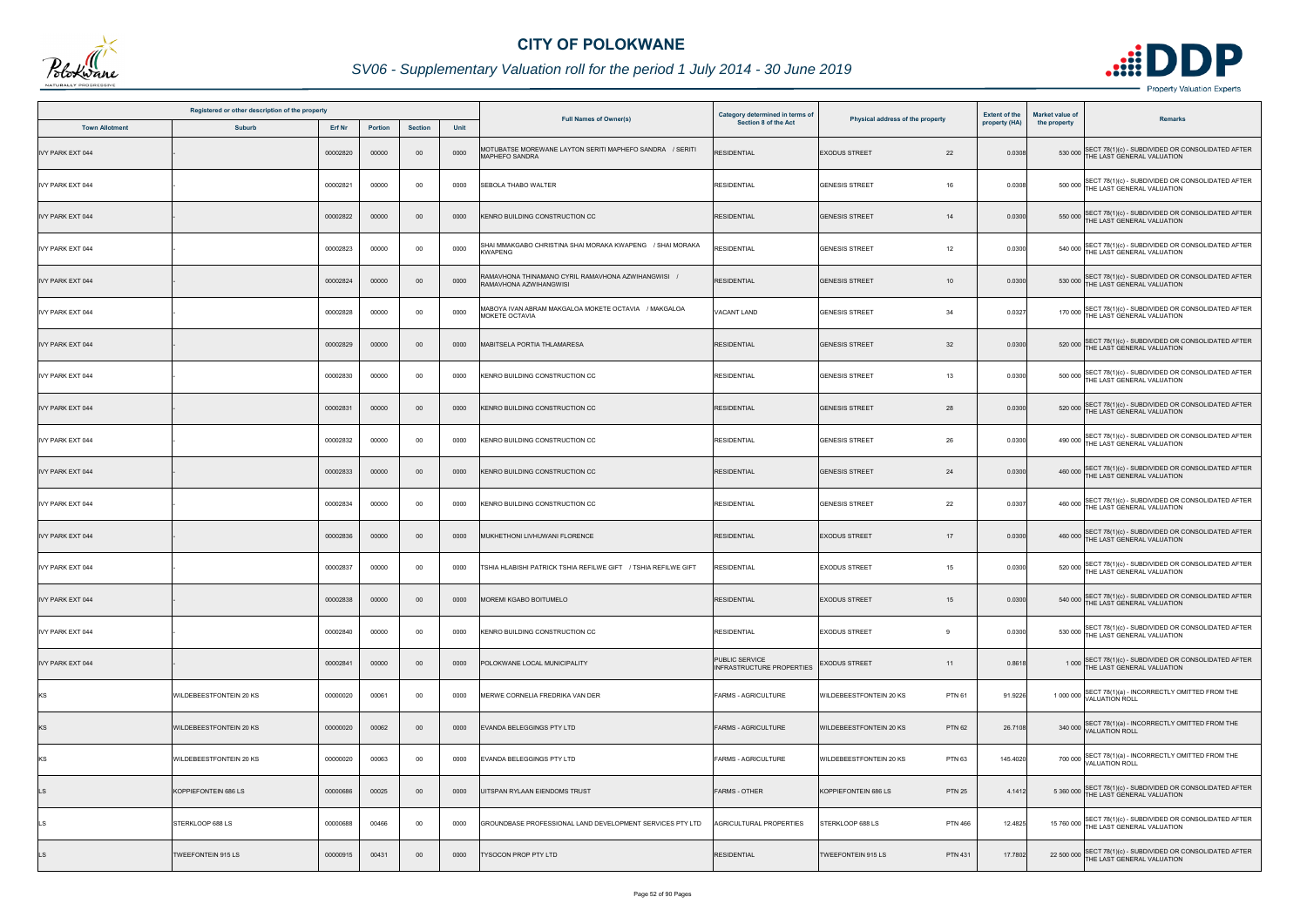

# *SV06 - Supplementary Valuation roll for the period 1 July 2014 - 30 June 2019*

|                       | Registered or other description of the property |          |                |                |      |                                                                                            | Category determined in terms of |                                                | <b>Extent of the</b> | <b>Market value of</b>                                                                                                                             |
|-----------------------|-------------------------------------------------|----------|----------------|----------------|------|--------------------------------------------------------------------------------------------|---------------------------------|------------------------------------------------|----------------------|----------------------------------------------------------------------------------------------------------------------------------------------------|
| <b>Town Allotment</b> | <b>Suburb</b>                                   | Erf Nr   | <b>Portion</b> | <b>Section</b> | Unit | <b>Full Names of Owner(s)</b>                                                              | <b>Section 8 of the Act</b>     | Physical address of the property               | property (HA)        | <b>Remarks</b><br>the property                                                                                                                     |
| LS                    | PALMIETFONTEIN 1049 LS                          | 00001049 | 00008          | $00\,$         | 0000 | PISTORIUS CHRISTIAAN CORNELIUS                                                             | <b>FARMS - RESIDENTIAL</b>      | PALMIETFONTEIN 1049 LS<br>PTN 8                | 8.6599               | SECT 78(1)(e) - SUBSTANTIALLY INCORRECTLY VALUED<br>950 000 DURING THE LAST GENERAL VALUATION                                                      |
| NIRVANA EXT 002       |                                                 | 00001196 | 00000          | $00\,$         | 0000 | ADAM MUBEEN KHAN                                                                           | <b>RESIDENTIAL</b>              | <b>DUBAI STREET</b><br>29                      | 0.1018               | SECT 78(1)(d) - OF WHICH THE MARKET VALUE HAS<br>1 400 000 SUBSTANTIALLY INCREASED OR DECREASED FOR ANY<br>REASON AFTER THE LAST GENERAL VALUATION |
| NIRVANA EXT 002       |                                                 | 00001197 | 00000          | $00\,$         | 0000 | <b>KHAN AZAM</b>                                                                           | <b>RESIDENTIAL</b>              | 27<br><b>DUBAI STREET</b>                      | 0.1018               | SECT 78(1)(d) - OF WHICH THE MARKET VALUE HAS<br>1 100 000 SUBSTANTIALLY INCREASED OR DECREASED FOR ANY<br>REASON AFTER THE LAST GENERAL VALUATION |
| NIRVANA EXT 002       |                                                 | 00001234 | 00000          | $00\,$         | 0000 | <b>HAM RIDWAN</b>                                                                          | <b>RESIDENTIAL</b>              | <b>DUBAI STREET</b><br>64                      | 0.0919               | SECT 78(1)(d) - OF WHICH THE MARKET VALUE HAS<br>1 800 000 SUBSTANTIALLY INCREASED OR DECREASED FOR ANY<br>REASON AFTER THE LAST GENERAL VALUATION |
| NIRVANA EXT 002       |                                                 | 00001235 | 00000          | 00             | 0000 | BHAM AZIZA                                                                                 | <b>RESIDENTIAL</b>              | <b>DUBAI STREET</b><br>61                      | 0.1050               | SECT 78(1)(d) - OF WHICH THE MARKET VALUE HAS<br>1 300 000 SUBSTANTIALLY INCREASED OR DECREASED FOR ANY<br>REASON AFTER THE LAST GENERAL VALUATION |
| NIRVANA EXT 003       |                                                 | 00000907 | 00000          | 00             | 0000 | MOABELO NARE PATIENCE                                                                      | <b>RESIDENTIAL</b>              | <b>CALCUTTA DRIVE</b><br>$\overline{2}$        | 0.0488               | SECT 78(1)(d) - OF WHICH THE MARKET VALUE HAS<br>390 000 SUBSTANTIALLY INCREASED OR DECREASED FOR ANY<br>REASON AFTER THE LAST GENERAL VALUATION   |
| NIRVANA EXT 003       |                                                 | 00000912 | 00000          | $00\,$         | 0000 | VKOANA SEROBO ERASMUS NKOANA MAPULA OLIVIA / NKOANA MAPULA<br>OLIVIA                       | <b>RESIDENTIAL</b>              | <b>JERICHOLAAN</b>                             | 0.0644               | SECT 78(1)(d) - OF WHICH THE MARKET VALUE HAS<br>690 000 SUBSTANTIALLY INCREASED OR DECREASED FOR ANY<br>REASON AFTER THE LAST GENERAL VALUATION   |
| NIRVANA EXT 003       |                                                 | 00001001 | 00000          | $00\,$         | 0000 | MANAMELA MOLOKO LUCAS MANAMELA JOYCE MANGAU / MANAMELA<br>JOYCE MANGAU                     | RESIDENTIAL                     | <b>CALCUTTA DRIVE</b><br>209                   | 0.0518               | SECT 78(1)(d) - OF WHICH THE MARKET VALUE HAS<br>730 000 SUBSTANTIALLY INCREASED OR DECREASED FOR ANY<br>REASON AFTER THE LAST GENERAL VALUATION   |
| NIRVANA EXT 003       |                                                 | 00001011 | 00000          | $00\,$         | 0000 | MOSOETE MOLEBOWA PATRICK MOSOETE RAMATSOBANE SALPHY /<br>MOSOETE RAMATSOBANE SALPHY        | RESIDENTIAL                     | <b>BRUNEI AVENUE</b><br>19                     | 0.0450               | SECT 78(1)(d) - OF WHICH THE MARKET VALUE HAS<br>660 000 SUBSTANTIALLY INCREASED OR DECREASED FOR ANY<br>REASON AFTER THE LAST GENERAL VALUATION   |
| NIRVANA EXT 003       |                                                 | 00001015 | 00000          | $00\,$         | 0000 | MOLOTO KOENA FRANS MOLOTO ONKGOPOTSE GALEALAFIWI / MOLOTO<br>ONKGOPOTSE GALEALAFIWI        | <b>RESIDENTIAL</b>              | <b>BRUNEI AVENUE</b><br>11                     | 0.0450               | SECT 78(1)(d) - OF WHICH THE MARKET VALUE HAS<br>700 000 SUBSTANTIALLY INCREASED OR DECREASED FOR ANY<br>REASON AFTER THE LAST GENERAL VALUATION   |
| NIRVANA EXT 003       |                                                 | 00001019 | 00000          | 00             | 0000 | EDWABA ABRAM MALESELA MAKGOLANE MAPULA JOYCE / MAKGOLANE<br>MAPULA JOYCE                   | <b>RESIDENTIAL</b>              | <b>BRUNEI AVENUE</b><br>-3                     | 0.0547               | SECT 78(1)(d) - OF WHICH THE MARKET VALUE HAS<br>660 000 SUBSTANTIALLY INCREASED OR DECREASED FOR ANY<br>REASON AFTER THE LAST GENERAL VALUATION   |
| NIRVANA EXT 003       |                                                 | 00001020 | 00000          | $00\,$         | 0000 | MAAKE MOHLATLEGO SHENLEY PETER MAAKE MODJADJI LISBETH /<br>MAAKE MODJADJI LISBETH          | RESIDENTIAL                     | <b>BRUNEI AVENUE</b>                           | 0.0585               | SECT 78(1)(d) - OF WHICH THE MARKET VALUE HAS<br>880 000 SUBSTANTIALLY INCREASED OR DECREASED FOR ANY<br>REASON AFTER THE LAST GENERAL VALUATION   |
| NIRVANA EXT 003       |                                                 | 00001021 | 00000          | 00             | 0000 | SELEMELA MOSIBUDI JULIANAH SELEMELA PHUTI JIM / SELEMELA PHUTI                             | <b>RESIDENTIAL</b>              | <b>BRUNEI AVENUE</b><br>6                      | 0.0475               | SECT 78(1)(d) - OF WHICH THE MARKET VALUE HAS<br>600 000 SUBSTANTIALLY INCREASED OR DECREASED FOR ANY<br>REASON AFTER THE LAST GENERAL VALUATION   |
| NIRVANA EXT 003       |                                                 | 00001026 | 00000          | $00\,$         | 0000 | EMSLEY RAISIBE ELIZABETH EMSLEY JOHN BOYCKAN / EMSLEY JOHN<br>BOYCKAN                      | <b>RESIDENTIAL</b>              | <b>BRUNEI AVENUE</b><br>16                     | 0.0463               | SECT 78(1)(d) - OF WHICH THE MARKET VALUE HAS<br>800 000 SUBSTANTIALLY INCREASED OR DECREASED FOR ANY<br>REASON AFTER THE LAST GENERAL VALUATION   |
| NIRVANA EXT 003       |                                                 | 00001030 | 00000          | $00\,$         | 0000 | MADIBA MAKGABO FRANGELINE                                                                  | <b>RESIDENTIAL</b>              | 24<br><b>BRUNEI AVENUE</b>                     | 0.0470               | SECT 78(1)(d) - OF WHICH THE MARKET VALUE HAS<br>730 000 SUBSTANTIALLY INCREASED OR DECREASED FOR ANY<br>REASON AFTER THE LAST GENERAL VALUATION   |
| NIRVANA EXT 003       |                                                 | 00001038 | 00000          | $00\,$         | 0000 | KELEPILE BONOLO PHILADELTHIA                                                               | <b>RESIDENTIAL</b>              | JERICHO AVENUE<br>15                           | 0.0463               | SECT 78(1)(d) - OF WHICH THE MARKET VALUE HAS<br>330 000 SUBSTANTIALLY INCREASED OR DECREASED FOR ANY<br>REASON AFTER THE LAST GENERAL VALUATION   |
| NIRVANA EXT 003       |                                                 | 00001040 | 00000          | $00\,$         | 0000 | SEPHOKA JOHANNA SESTERE                                                                    | <b>RESIDENTIAL</b>              | JERICHO AVENUE<br>11                           | 0.0470               | SECT 78(1)(d) - OF WHICH THE MARKET VALUE HAS<br>880 000 SUBSTANTIALLY INCREASED OR DECREASED FOR ANY<br>REASON AFTER THE LAST GENERAL VALUATION   |
| NIRVANA EXT 003       |                                                 | 00001141 | 00000          | $00\,$         | 0000 | MATHABATHA MODJADJI ELIZABETH MATHABATHA DIKGATHOLANE ERIC<br>MATHABATHA DIKGATHOLANE ERIC | RESIDENTIAL                     | 34<br><b>KHARTOUM AVENUE</b>                   | 0.0550               | SECT 78(1)(d) - OF WHICH THE MARKET VALUE HAS<br>750 000 SUBSTANTIALLY INCREASED OR DECREASED FOR ANY<br>REASON AFTER THE LAST GENERAL VALUATION   |
| NIRVANA EXT 003       |                                                 | 00001161 | 00000          | 00             | 0000 | DAWATEISLAMI INTERNATIONAL PROPOGATION MOVEMENT SA                                         | <b>RESIDENTIAL</b>              | 35<br><b>BOMBAY DRIVE</b>                      | 0.0648               | SECT 78(1)(d) - OF WHICH THE MARKET VALUE HAS<br>960 000 SUBSTANTIALLY INCREASED OR DECREASED FOR ANY<br>REASON AFTER THE LAST GENERAL VALUATION   |
| PENINAPARK EXT 001    |                                                 | 00000355 | 00000          | $00\,$         | 0000 | BLAIZEPOINT TRADING 182 CC                                                                 | <b>RESIDENTIAL</b>              | SHINGWEDZI STREET<br>5                         | 0.2045               | SECT 78(1)(d) - OF WHICH THE MARKET VALUE HAS<br>1 840 000 SUBSTANTIALLY INCREASED OR DECREASED FOR ANY<br>REASON AFTER THE LAST GENERAL VALUATION |
| PIETERSBURG           |                                                 | 00000163 | 00000          | 00             | 0001 | MAXIMUM PROP INV EIGHTEEN PTY LTD                                                          | <b>BUSINESS AND COMMERCIAL</b>  | <b>SS SONPRA CENTRE</b><br>UNIT <sub>1</sub>   | 0.0310               | SECT 78(1)(a) - INCORRECTLY OMITTED FROM THE<br>3 300 000 VALUATION ROLL                                                                           |
| <b>PIETERSBURG</b>    |                                                 | 00000352 | 00000          | $00\,$         | 0000 | BODY CORPORATE OF SS THE OFFICE PARK                                                       | <b>BUSINESS AND COMMERCIAL</b>  | 90<br><b>SCHOEMANSTRAAT</b>                    | 0.2855               | SECT 78(1)(c) - SUBDIVIDED OR CONSOLIDATED AFTER<br>0 THE LAST GENERAL VALUATION                                                                   |
| PIETERSBURG           |                                                 | 00000352 | 00000          | $00\,$         | 0001 | DENOMINO CC                                                                                | <b>BUSINESS AND COMMERCIAL</b>  | <b>SS THE OFFICE PARK</b><br>UNIT <sub>1</sub> | 0.0034               | SECT 78(1)(c) - SUBDIVIDED OR CONSOLIDATED AFTER<br>350 000 THE LAST GENERAL VALUATION                                                             |

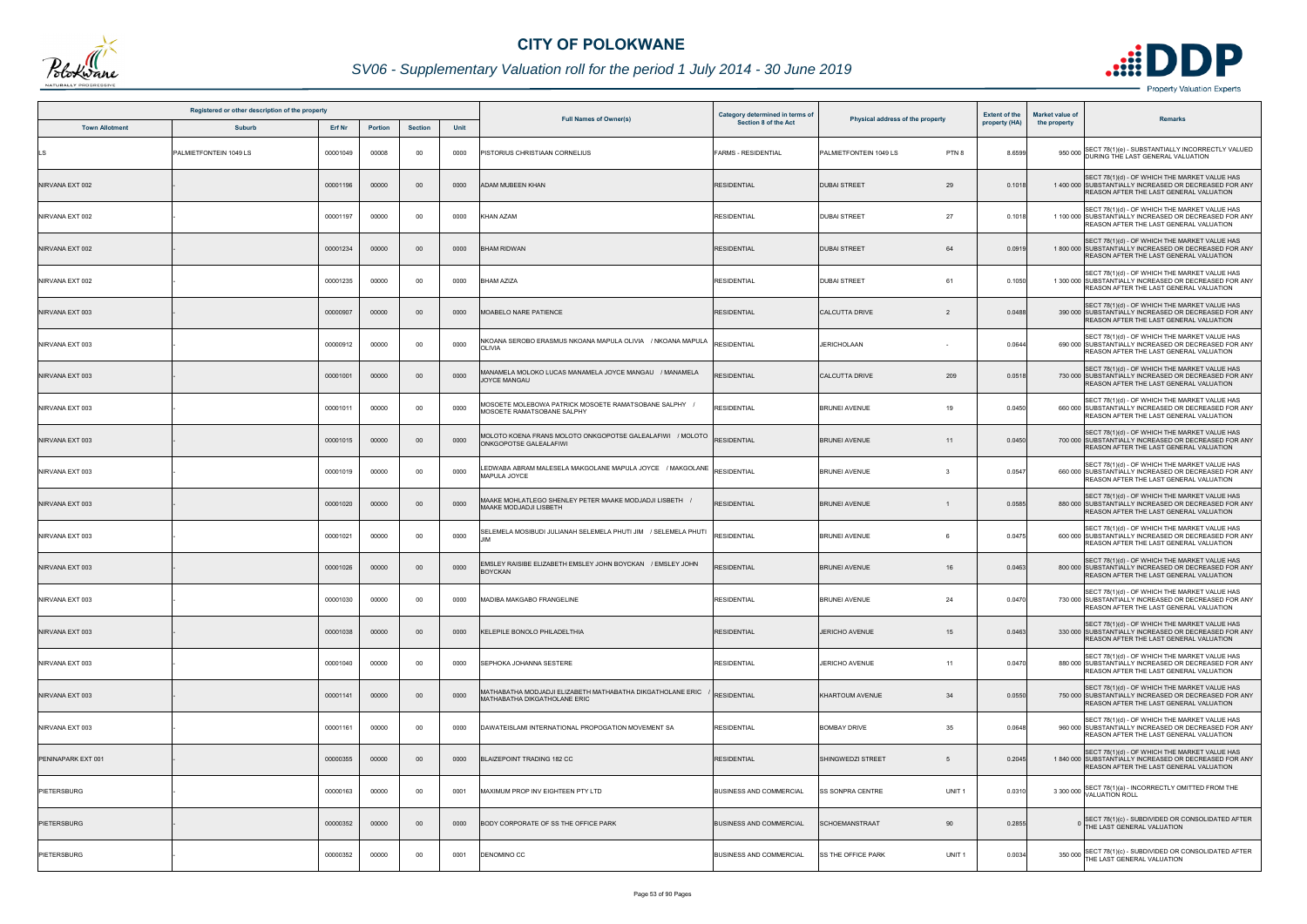

|                       | Registered or other description of the property |          |         |                |      |                                                     | <b>Category determined in terms of</b> | Physical address of the property               | <b>Extent of the</b> | <b>Market value of</b>                                                                    |
|-----------------------|-------------------------------------------------|----------|---------|----------------|------|-----------------------------------------------------|----------------------------------------|------------------------------------------------|----------------------|-------------------------------------------------------------------------------------------|
| <b>Town Allotment</b> | <b>Suburb</b>                                   | Erf Nr   | Portion | <b>Section</b> | Unit | <b>Full Names of Owner(s)</b>                       | <b>Section 8 of the Act</b>            |                                                | property (HA)        | Remarks<br>the property                                                                   |
| <b>PIETERSBURG</b>    |                                                 | 00000352 | 00000   | $00\,$         | 0002 | DENOMINO CC                                         | <b>BUSINESS AND COMMERCIAL</b>         | <b>SS THE OFFICE PARK</b><br>UNIT <sub>2</sub> | 0.0074               | 770 000 SECT 78(1)(c) - SUBDIVIDED OR CONSOLIDATED AFTER<br>THE LAST GENERAL VALUATION    |
| PIETERSBURG           |                                                 | 00000352 | 00000   | $00\,$         | 0003 | DENOMINO CC                                         | <b>BUSINESS AND COMMERCIAL</b>         | <b>SS THE OFFICE PARK</b><br>UNIT <sub>3</sub> | 0.0075               | 780 000 SECT 78(1)(c) - SUBDIVIDED OR CONSOLIDATED AFTER<br>THE LAST GENERAL VALUATION    |
| <b>PIETERSBURG</b>    |                                                 | 00000352 | 00000   | $00\,$         | 0004 | DENOMINO CC                                         | <b>BUSINESS AND COMMERCIAL</b>         | UNIT <sub>4</sub><br><b>SS THE OFFICE PARK</b> | 0.0186               | 1 700 000 SECT 78(1)(c) - SUBDIVIDED OR CONSOLIDATED AFTER<br>THE LAST GENERAL VALUATION  |
| PIETERSBURG           |                                                 | 00000352 | 00000   | $00\,$         | 0005 | DENOMINO CC                                         | <b>BUSINESS AND COMMERCIAL</b>         | SS THE OFFICE PARK<br>UNIT <sub>5</sub>        | 0.0056               | 580 000 SECT 78(1)(c) - SUBDIVIDED OR CONSOLIDATED AFTER<br>THE LAST GENERAL VALUATION    |
| <b>PIETERSBURG</b>    |                                                 | 00000352 | 00000   | $00\,$         | 0006 | PUBLIC SERVANTS ASSOC OF SOUTH AFRICA               | <b>BUSINESS AND COMMERCIAL</b>         | UNIT <sub>6</sub><br><b>SS THE OFFICE PARK</b> | 0.0056               | 580 000 SECT 78(1)(c) - SUBDIVIDED OR CONSOLIDATED AFTER<br>THE LAST GENERAL VALUATION    |
| PIETERSBURG           |                                                 | 00000352 | 00000   | $00\,$         | 0007 | VALINOR TRADING 209 CC                              | <b>BUSINESS AND COMMERCIAL</b>         | <b>SS THE OFFICE PARK</b><br>UNIT <sub>7</sub> | 0.0056               | SECT 78(1)(c) - SUBDIVIDED OR CONSOLIDATED AFTER<br>580 000 THE LAST GENERAL VALUATION    |
| PIETERSBURG           |                                                 | 00000352 | 00000   | $00\,$         | 0008 | DENOMINO CC                                         | <b>BUSINESS AND COMMERCIAL</b>         | SS THE OFFICE PARK<br>UNIT 8                   | 0.0056               | 580 000 SECT 78(1)(c) - SUBDIVIDED OR CONSOLIDATED AFTER<br>THE LAST GENERAL VALUATION    |
| PIETERSBURG           |                                                 | 00000352 | 00000   | $00\,$         | 0009 | OPPERMAN COMMERCIAL PTY LTD                         | <b>BUSINESS AND COMMERCIAL</b>         | <b>SS THE OFFICE PARK</b><br>UNIT <sub>9</sub> | 0.0069               | 710 000 SECT 78(1)(c) - SUBDIVIDED OR CONSOLIDATED AFTER<br>THE LAST GENERAL VALUATION    |
| PIETERSBURG           |                                                 | 00000352 | 00000   | $00\,$         | 0010 | DENOMINO CC                                         | <b>BUSINESS AND COMMERCIAL</b>         | <b>UNIT 10</b><br><b>SS THE OFFICE PARK</b>    | 0.0070               | 720 000 SECT 78(1)(c) - SUBDIVIDED OR CONSOLIDATED AFTER<br>THE LAST GENERAL VALUATION    |
| PIETERSBURG           |                                                 | 00000352 | 00000   | $00\,$         | 0011 | DIGES GROUP CC                                      | <b>BUSINESS AND COMMERCIAL</b>         | <b>UNIT 11</b><br><b>SS THE OFFICE PARK</b>    | 0.0069               | 710 000 SECT 78(1)(c) - SUBDIVIDED OR CONSOLIDATED AFTER<br>THE LAST GENERAL VALUATION    |
| <b>PIETERSBURG</b>    |                                                 | 00000352 | 00000   | $00\,$         | 0012 | <b>TSWARANANG PROP GROUP PTY LTD</b>                | <b>BUSINESS AND COMMERCIAL</b>         | <b>SS THE OFFICE PARK</b><br><b>UNIT 12</b>    | 0.0070               | 720 000 SECT 78(1)(c) - SUBDIVIDED OR CONSOLIDATED AFTER<br>THE LAST GENERAL VALUATION    |
| PIETERSBURG           |                                                 | 00000352 | 00000   | $00\,$         | 0101 | DENOMINO CC                                         | <b>BUSINESS AND COMMERCIAL</b>         | <b>SS THE OFFICE PARK</b><br><b>UNIT 101</b>   | 0.0134               | 1 400 000 SECT 78(1)(c) - SUBDIVIDED OR CONSOLIDATED AFTER<br>THE LAST GENERAL VALUATION  |
| <b>PIETERSBURG</b>    |                                                 | 00000352 | 00000   | $00\,$         | 0102 | PUBLIC SERVANTS ASSOC OF SOUTH AFRICA               | <b>BUSINESS AND COMMERCIAL</b>         | <b>UNIT 102</b><br><b>SS THE OFFICE PARK</b>   | 0.0118               | 1 200 000 SECT 78(1)(c) - SUBDIVIDED OR CONSOLIDATED AFTER<br>THE LAST GENERAL VALUATION  |
| PIETERSBURG           |                                                 | 00000352 | 00000   | $00\,$         | 0103 | PUBLIC SERVANTS ASSOC OF SOUTH AFRICA               | <b>BUSINESS AND COMMERCIAL</b>         | <b>SS THE OFFICE PARK</b><br><b>UNIT 103</b>   | 0.0124               | 1 200 000 SECT 78(1)(c) - SUBDIVIDED OR CONSOLIDATED AFTER<br>THE LAST GENERAL VALUATION  |
| <b>PIETERSBURG</b>    |                                                 | 00000352 | 00000   | $00\,$         | 0104 | KHUNOU MAMOTSHABO MARTHA / AFFINITY CONSULTING CC   | <b>BUSINESS AND COMMERCIAL</b>         | <b>SS THE OFFICE PARK</b><br><b>UNIT 104</b>   | 0.0088               | SECT 78(1)(c) - SUBDIVIDED OR CONSOLIDATED AFTER<br>880 000<br>THE LAST GENERAL VALUATION |
| PIETERSBURG           |                                                 | 00000352 | 00000   | $00\,$         | 0105 | BATHOFELA CONSULTING CC                             | <b>BUSINESS AND COMMERCIAL</b>         | <b>SS THE OFFICE PARK</b><br><b>UNIT 105</b>   | 0.0073               | 750 000 SECT 78(1)(c) - SUBDIVIDED OR CONSOLIDATED AFTER<br>THE LAST GENERAL VALUATION    |
| <b>PIETERSBURG</b>    |                                                 | 00000352 | 00000   | $00\,$         | 0106 | MOJELA LESIBA ALPHEUS MOJELA PELMAR / MOJELA PELMAR | <b>BUSINESS AND COMMERCIAL</b>         | <b>SS THE OFFICE PARK</b><br><b>UNIT 106</b>   | 0.0057               | 590 000 SECT 78(1)(c) - SUBDIVIDED OR CONSOLIDATED AFTER<br>THE LAST GENERAL VALUATION    |
| PIETERSBURG           |                                                 | 00000352 | 00000   | $00\,$         | 0107 | MOJELA LESIBA ALPHEUS MOJELA PELMAR / MOJELA PELMAR | <b>BUSINESS AND COMMERCIAL</b>         | <b>UNIT 107</b><br><b>SS THE OFFICE PARK</b>   | 0.0057               | 590 000 SECT 78(1)(c) - SUBDIVIDED OR CONSOLIDATED AFTER<br>THE LAST GENERAL VALUATION    |
| <b>PIETERSBURG</b>    |                                                 | 00000352 | 00000   | $00\,$         | 0108 | RAMAPHAKELA EKWANE GEOFFREY                         | <b>BUSINESS AND COMMERCIAL</b>         | <b>UNIT 108</b><br><b>SS THE OFFICE PARK</b>   | 0.0057               | SECT 78(1)(c) - SUBDIVIDED OR CONSOLIDATED AFTER<br>590 000 THE LAST GENERAL VALUATION    |
| PIETERSBURG           |                                                 | 00000352 | 00000   | $00\,$         | 0109 | OPPERMAN COMMERCIAL PTY LTD                         | <b>BUSINESS AND COMMERCIAL</b>         | <b>UNIT 109</b><br><b>SS THE OFFICE PARK</b>   | 0.0086               | 880 000 SECT 78(1)(c) - SUBDIVIDED OR CONSOLIDATED AFTER<br>THE LAST GENERAL VALUATION    |
| PIETERSBURG           |                                                 | 00000352 | 00000   | $00\,$         | 0110 | DENOMINO CC                                         | <b>BUSINESS AND COMMERCIAL</b>         | <b>SS THE OFFICE PARK</b><br><b>UNIT 110</b>   | 0.007                | 740 000 SECT 78(1)(c) - SUBDIVIDED OR CONSOLIDATED AFTER<br>THE LAST GENERAL VALUATION    |
| PIETERSBURG           |                                                 | 00000352 | 00000   | $00\,$         | 0111 | OPPERMAN COMMERCIAL PTY LTD                         | <b>BUSINESS AND COMMERCIAL</b>         | SS THE OFFICE PARK<br><b>UNIT 111</b>          | 0.0085               | 880 000 SECT 78(1)(c) - SUBDIVIDED OR CONSOLIDATED AFTER<br>THE LAST GENERAL VALUATION    |
| <b>PIETERSBURG</b>    |                                                 | 00000352 | 00000   | $00\,$         | 0112 | M P R HOLDING PTY LTD                               | <b>BUSINESS AND COMMERCIAL</b>         | <b>SS THE OFFICE PARK</b><br><b>UNIT 112</b>   | 0.0071               | SECT 78(1)(c) - SUBDIVIDED OR CONSOLIDATED AFTER<br>740 000 THE LAST GENERAL VALUATION    |

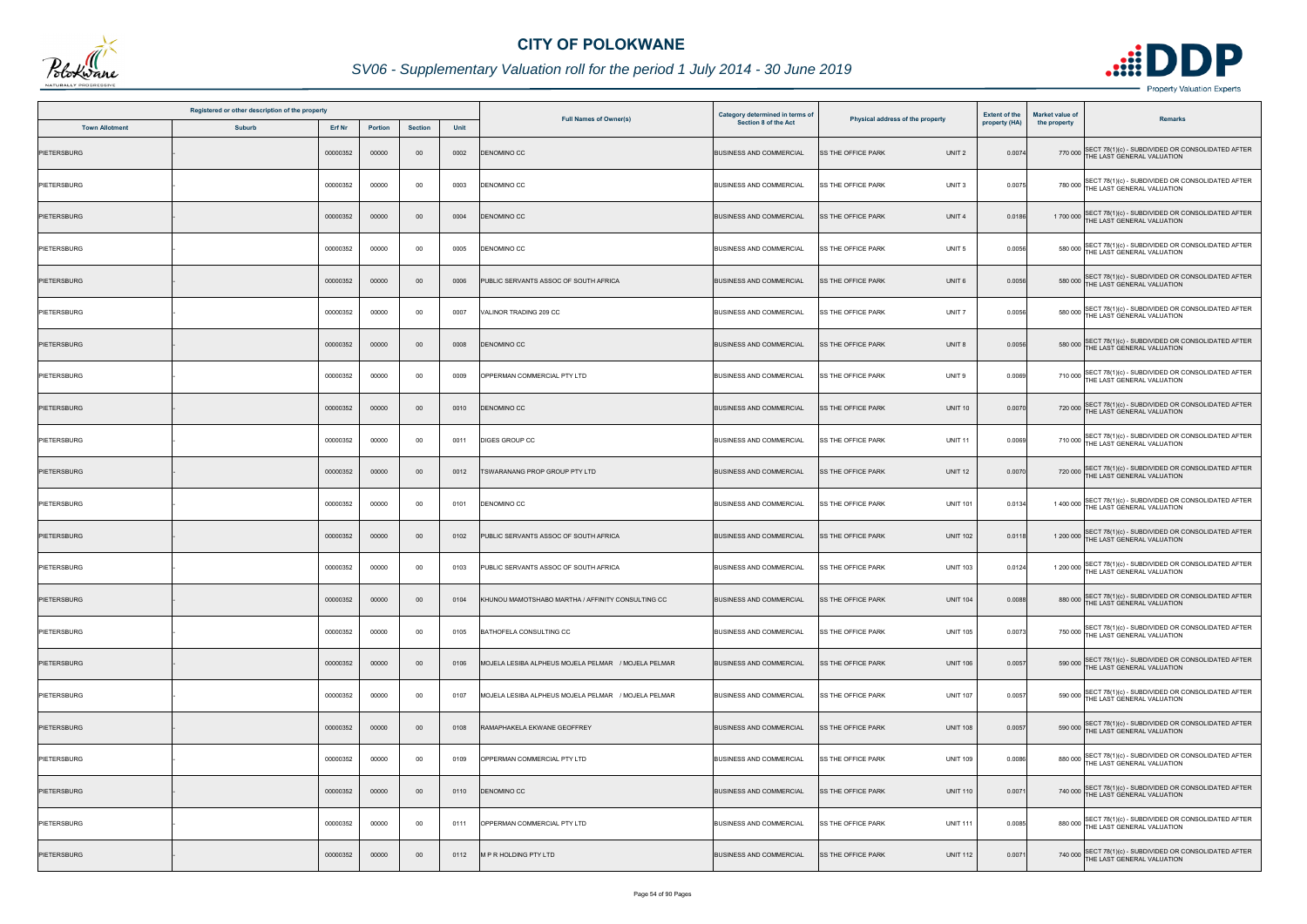

|                       | Registered or other description of the property |         |                |      |                                                                        | Category determined in terms of |                                              | <b>Extent of the</b> | <b>Market value of</b>                                                                   |
|-----------------------|-------------------------------------------------|---------|----------------|------|------------------------------------------------------------------------|---------------------------------|----------------------------------------------|----------------------|------------------------------------------------------------------------------------------|
| <b>Town Allotment</b> | <b>Suburb</b><br>Erf Nr                         | Portion | <b>Section</b> | Unit | <b>Full Names of Owner(s)</b>                                          | Section 8 of the Act            | Physical address of the property             | property (HA)        | Remarks<br>the property                                                                  |
| PIETERSBURG           | 00000352                                        | 00000   | 00             | 0201 | DENOMINO CC                                                            | <b>BUSINESS AND COMMERCIAL</b>  | <b>UNIT 201</b><br><b>SS THE OFFICE PARK</b> | 0.0133               | 1 360 000 SECT 78(1)(c) - SUBDIVIDED OR CONSOLIDATED AFTER<br>THE LAST GENERAL VALUATION |
| <b>PIETERSBURG</b>    | 00000352                                        | 00000   | $00\,$         | 0202 | DENOMINO CC                                                            | <b>BUSINESS AND COMMERCIAL</b>  | SS THE OFFICE PARK<br><b>UNIT 202</b>        | 0.0117               | 1 200 000 SECT 78(1)(c) - SUBDIVIDED OR CONSOLIDATED AFTER<br>THE LAST GENERAL VALUATION |
| <b>PIETERSBURG</b>    | 00000352                                        | 00000   | $00\,$         | 0203 | DENOMINO CC                                                            | <b>BUSINESS AND COMMERCIAL</b>  | <b>SS THE OFFICE PARK</b><br><b>UNIT 203</b> | 0.0123               | 1 200 000 SECT 78(1)(c) - SUBDIVIDED OR CONSOLIDATED AFTER<br>THE LAST GENERAL VALUATION |
| <b>PIETERSBURG</b>    | 00000352                                        | 00000   | $00\,$         | 0204 | S K NTSUMELA INC                                                       | <b>BUSINESS AND COMMERCIAL</b>  | SS THE OFFICE PARK<br><b>UNIT 204</b>        | 0.0087               | 880 000 SECT 78(1)(c) - SUBDIVIDED OR CONSOLIDATED AFTER<br>THE LAST GENERAL VALUATION   |
| PIETERSBURG           | 00000352                                        | 00000   | $00\,$         | 0205 | DENOMINO CC                                                            | <b>BUSINESS AND COMMERCIAL</b>  | <b>SS THE OFFICE PARK</b><br><b>UNIT 205</b> | 0.0074               | 770 000 SECT 78(1)(c) - SUBDIVIDED OR CONSOLIDATED AFTER<br>THE LAST GENERAL VALUATION   |
| PIETERSBURG           | 00000352                                        | 00000   | $00\,$         | 0206 | DENOMINO CC                                                            | <b>BUSINESS AND COMMERCIAL</b>  | <b>SS THE OFFICE PARK</b><br><b>UNIT 206</b> | 0.0057               | SECT 78(1)(c) - SUBDIVIDED OR CONSOLIDATED AFTER<br>590 000 THE LAST GENERAL VALUATION   |
| PIETERSBURG           | 00000352                                        | 00000   | 00             | 0207 | DENOMINO CC                                                            | <b>BUSINESS AND COMMERCIAL</b>  | <b>UNIT 207</b><br><b>SS THE OFFICE PARK</b> | 0.0057               | 590 000 SECT 78(1)(c) - SUBDIVIDED OR CONSOLIDATED AFTER<br>THE LAST GENERAL VALUATION   |
| <b>PIETERSBURG</b>    | 00000352                                        | 00000   | $00\,$         | 0208 | DENOMINO CC                                                            | <b>BUSINESS AND COMMERCIAL</b>  | <b>SS THE OFFICE PARK</b><br><b>UNIT 208</b> | 0.0057               | SECT 78(1)(c) - SUBDIVIDED OR CONSOLIDATED AFTER<br>590 000 THE LAST GENERAL VALUATION   |
| PIETERSBURG           | 00000352                                        | 00000   | $00\,$         | 0209 | DENOMINO CC                                                            | <b>BUSINESS AND COMMERCIAL</b>  | SS THE OFFICE PARK<br><b>UNIT 209</b>        | 0.0086               | 880 000 SECT 78(1)(c) - SUBDIVIDED OR CONSOLIDATED AFTER<br>THE LAST GENERAL VALUATION   |
| <b>PIETERSBURG</b>    | 00000352                                        | 00000   | $00\,$         | 0210 | DENOMINO CC                                                            | <b>BUSINESS AND COMMERCIAL</b>  | <b>UNIT 210</b><br><b>SS THE OFFICE PARK</b> | 0.0071               | 740 000 SECT 78(1)(c) - SUBDIVIDED OR CONSOLIDATED AFTER<br>THE LAST GENERAL VALUATION   |
| <b>PIETERSBURG</b>    | 00000352                                        | 00000   | $00\,$         | 0211 | DENOMINO CC                                                            | <b>BUSINESS AND COMMERCIAL</b>  | <b>SS THE OFFICE PARK</b><br><b>UNIT 211</b> | 0.0085               | 880 000 SECT 78(1)(c) - SUBDIVIDED OR CONSOLIDATED AFTER<br>THE LAST GENERAL VALUATION   |
| <b>PIETERSBURG</b>    | 00000352                                        | 00000   | $00\,$         | 0212 | THULASIZWESETHU TRADING & PROJECTS 22 CC                               | <b>BUSINESS AND COMMERCIAL</b>  | <b>UNIT 212</b><br><b>SS THE OFFICE PARK</b> | 0.0071               | 650 000 SECT 78(1)(c) - SUBDIVIDED OR CONSOLIDATED AFTER<br>THE LAST GENERAL VALUATION   |
| PIETERSBURG           | 00000523                                        | 00001   | 00             | 0001 | YALOR 130 CC.                                                          | <b>BUSINESS AND COMMERCIAL</b>  | SS SOLA FIDE FORUM<br>UNIT <sub>1</sub>      | 0.0120               | SECT 78(1)(a) - INCORRECTLY OMITTED FROM THE<br>760 000 VALUATION ROLL                   |
| <b>PIETERSBURG</b>    | 00000624                                        | 00004   | $00\,$         | 0002 | MASHILO LAMBRECHTS & ASSOCIATES PTY LTD                                | <b>BUSINESS AND COMMERCIAL</b>  | SS VOORTREKKER PARK<br>UNIT <sub>2</sub>     | 0.0066               | 360 000 SECT 78(1)(a) - INCORRECTLY OMITTED FROM THE<br>VALUATION ROLL                   |
| <b>PIETERSBURG</b>    | 00000764                                        | 00000   | 00             | 0008 | HARMSE SEEMA                                                           | <b>RESIDENTIAL</b>              | <b>SS BLUE WATER</b><br>UNIT <sub>8</sub>    | 0.0124               | SECT 78(1)(c) - SUBDIVIDED OR CONSOLIDATED AFTER<br>650 000 THE LAST GENERAL VALUATION   |
| <b>PIETERSBURG</b>    | 00000764                                        | 00000   | $00\,$         | 0009 | OMAR FAMILY TRUST                                                      | <b>RESIDENTIAL</b>              | <b>SS BLUE WATER</b><br>UNIT 9               | 0.0109               | 610 000 SECT 78(1)(c) - SUBDIVIDED OR CONSOLIDATED AFTER<br>THE LAST GENERAL VALUATION   |
| PIETERSBURG           | 00000838                                        | 00000   | 00             | 0000 | BODY CORPORATE OF SS VILLA VISTA                                       | <b>RESIDENTIAL</b>              | <b>BODENSTEINSTRAAT</b><br>48                | 0.2855               | SECT 78(1)(c) - SUBDIVIDED OR CONSOLIDATED AFTER<br>THE LAST GENERAL VALUATION           |
| <b>PIETERSBURG</b>    | 00000838                                        | 00000   | $00\,$         | 0001 | MORRIS AUDREY MOIRA                                                    | <b>RESIDENTIAL</b>              | UNIT <sub>1</sub><br>SS VILLA VISTA          | 0.0141               | 710 000 SECT 78(1)(c) - SUBDIVIDED OR CONSOLIDATED AFTER<br>THE LAST GENERAL VALUATION   |
| PIETERSBURG           | 00000838                                        | 00000   | 00             | 0002 | MEDINA PROP INV 838 CC                                                 | <b>RESIDENTIAL</b>              | UNIT <sub>2</sub><br><b>SS VILLA VISTA</b>   | 0.0132               | 700 000 SECT 78(1)(c) - SUBDIVIDED OR CONSOLIDATED AFTER<br>THE LAST GENERAL VALUATION   |
| PIETERSBURG           | 00000838                                        | 00000   | $00\,$         | 0003 | MEDINA PROP INV 838 CC                                                 | <b>RESIDENTIAL</b>              | <b>SS VILLA VISTA</b><br>UNIT <sub>3</sub>   | 0.0132               | 700 000 SECT 78(1)(c) - SUBDIVIDED OR CONSOLIDATED AFTER<br>THE LAST GENERAL VALUATION   |
| <b>PIETERSBURG</b>    | 00000838                                        | 00000   | $00\,$         | 0004 | MANYAMA MALWELA FRANS MANYAMA TABILE LYDIA _ / MANYAMA TABILE<br>YDIA. | RESIDENTIAL                     | UNIT <sub>4</sub><br>SS VILLA VISTA          | 0.0133               | 700 000 SECT 78(1)(c) - SUBDIVIDED OR CONSOLIDATED AFTER<br>THE LAST GENERAL VALUATION   |
| PIETERSBURG           | 00000838                                        | 00000   | $00\,$         | 0005 | MORRIS COLIN JOHN MORRIS AUDREY MOIRA / MORRIS AUDREY MOIRA            | <b>RESIDENTIAL</b>              | UNIT <sub>5</sub><br><b>SS VILLA VISTA</b>   | 0.0134               | 700 000 SECT 78(1)(c) - SUBDIVIDED OR CONSOLIDATED AFTER<br>THE LAST GENERAL VALUATION   |
| PIETERSBURG           | 00000838                                        | 00000   | $00\,$         | 0006 | MEDINA PROP INV 838 CC                                                 | <b>RESIDENTIAL</b>              | SS VILLA VISTA<br>UNIT <sub>6</sub>          | 0.0141               | SECT 78(1)(c) - SUBDIVIDED OR CONSOLIDATED AFTER<br>710 000 THE LAST GENERAL VALUATION   |

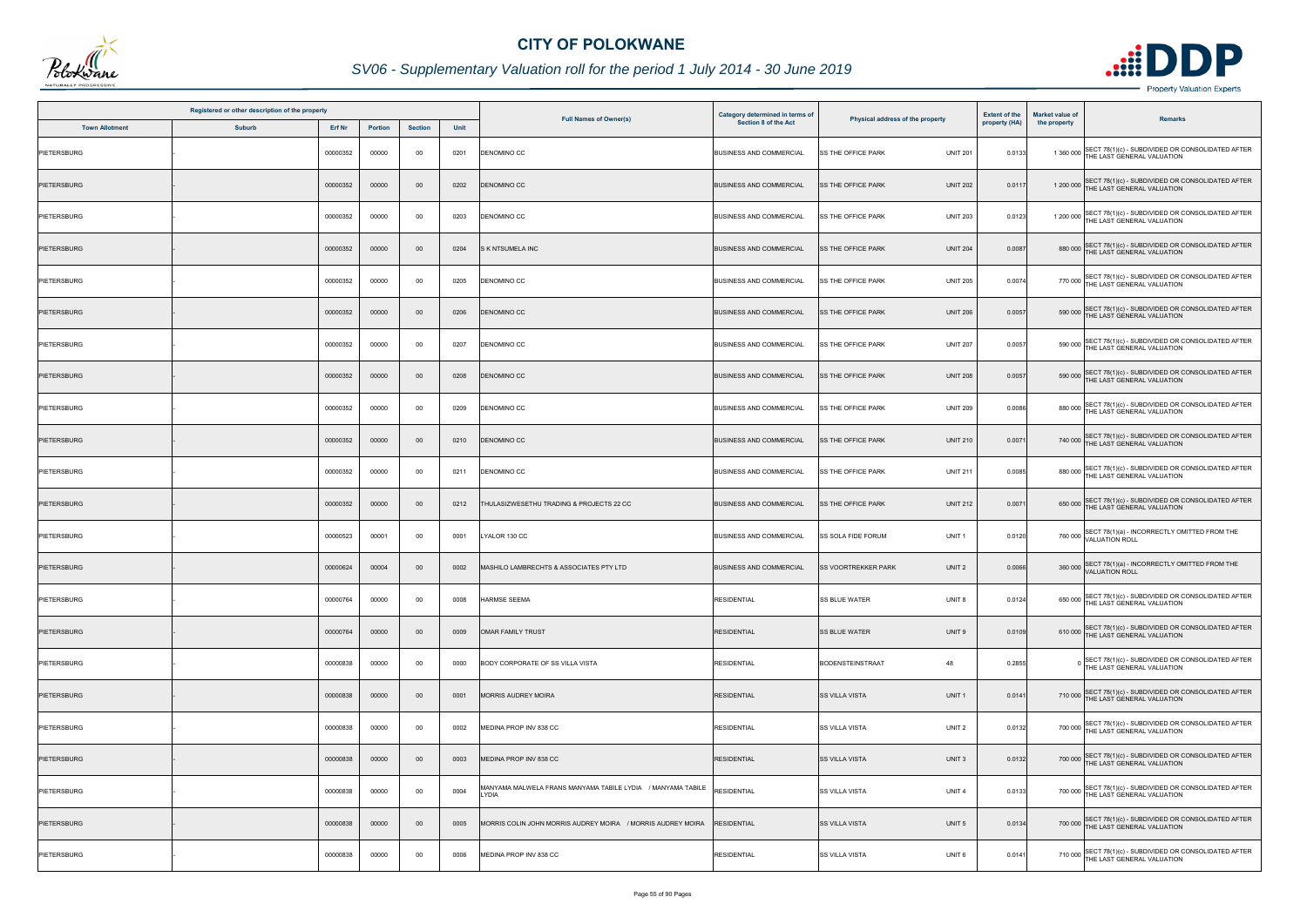

# *SV06 - Supplementary Valuation roll for the period 1 July 2014 - 30 June 2019*

|                       | Registered or other description of the property |          |                |                |      | <b>Full Names of Owner(s)</b>                                                              | Category determined in terms of | Physical address of the property            | <b>Extent of the</b> | <b>Market value of</b> | <b>Remarks</b>                                                                                                                                     |
|-----------------------|-------------------------------------------------|----------|----------------|----------------|------|--------------------------------------------------------------------------------------------|---------------------------------|---------------------------------------------|----------------------|------------------------|----------------------------------------------------------------------------------------------------------------------------------------------------|
| <b>Town Allotment</b> | <b>Suburb</b>                                   | Erf Nr   | <b>Portion</b> | <b>Section</b> | Unit |                                                                                            | Section 8 of the Act            |                                             | property (HA)        | the property           |                                                                                                                                                    |
| PIETERSBURG           |                                                 | 00000838 | 00000          | $00\,$         | 0007 | RACHIDI TLOU MARIA                                                                         | <b>RESIDENTIAL</b>              | UNIT <sub>7</sub><br><b>SS VILLA VISTA</b>  | 0.0133               |                        | 700 000 SECT 78(1)(c) - SUBDIVIDED OR CONSOLIDATED AFTER<br>THE LAST GENERAL VALUATION                                                             |
| PIETERSBURG           |                                                 | 00000838 | 00000          | $00\,$         | 0008 | KOTZE CATHRIENA MAGDELENA                                                                  | <b>RESIDENTIAL</b>              | UNIT <sub>8</sub><br><b>SS VILLA VISTA</b>  | 0.0133               |                        | 700 000 SECT 78(1)(c) - SUBDIVIDED OR CONSOLIDATED AFTER<br>THE LAST GENERAL VALUATION                                                             |
| <b>PIETERSBURG</b>    |                                                 | 00000838 | 00000          | $00\,$         | 0009 | WEIJTERS FRANSISCUS CORNELIS MARIA WEIJTERS BEVERLEY ANNE<br><b>WEIJTERS BEVERLEY ANNE</b> | RESIDENTIAL                     | UNIT <sub>9</sub><br><b>SS VILLA VISTA</b>  | 0.0141               |                        | 710 000 SECT 78(1)(c) - SUBDIVIDED OR CONSOLIDATED AFTER<br>THE LAST GENERAL VALUATION                                                             |
| <b>PIETERSBURG</b>    |                                                 | 00000838 | 00000          | $00\,$         | 0010 | MEDINA PROP INV 838 CC                                                                     | <b>RESIDENTIAL</b>              | <b>UNIT 10</b><br><b>SS VILLA VISTA</b>     | 0.0134               |                        | 700 000 SECT 78(1)(c) - SUBDIVIDED OR CONSOLIDATED AFTER<br>THE LAST GENERAL VALUATION                                                             |
| <b>PIETERSBURG</b>    |                                                 | 00000911 | 00000          | $00\,$         | 0000 | MANYAMA MOHALE ODYSSEUS                                                                    | <b>RESIDENTIAL</b>              | 53B<br><b>GROBLER STREET</b>                | 0.2087               |                        | SECT 78(1)(d) - OF WHICH THE MARKET VALUE HAS<br>5 760 000 SUBSTANTIALLY INCREASED OR DECREASED FOR ANY<br>REASON AFTER THE LAST GENERAL VALUATION |
| PIETERSBURG           |                                                 | 00000950 | 00001          | 00             | 0000 | BODY CORPORATE OF SS TALENTIA                                                              | <b>RESIDENTIAL</b>              | <b>RISSIK STREET</b><br>57                  | 0.1428               |                        | SECT 78(1)(a) - INCORRECTLY OMITTED FROM THE<br><b>VALUATION ROLL</b>                                                                              |
| <b>PIETERSBURG</b>    |                                                 | 00000950 | 00001          | $00\,$         | 0001 | TRALENTIA CC                                                                               | <b>RESIDENTIAL</b>              | <b>SS TALENTIA</b><br>UNIT <sub>1</sub>     | 0.0120               |                        | 510 000 SECT 78(1)(a) - INCORRECTLY OMITTED FROM THE<br>VALUATION ROLL                                                                             |
| PIETERSBURG           |                                                 | 00000950 | 00001          | $00\,$         | 0002 | <b>FRALENTIA CC</b>                                                                        | <b>RESIDENTIAL</b>              | <b>SS TALENTIA</b><br>UNIT <sub>2</sub>     | 0.0119               |                        | SECT 78(1)(a) - INCORRECTLY OMITTED FROM THE<br>500 000 VALUATION ROLL                                                                             |
| <b>PIETERSBURG</b>    |                                                 | 00000950 | 00001          | $00\,$         | 0003 | <b>FRALENTIA CC</b>                                                                        | <b>RESIDENTIAL</b>              | <b>SS TALENTIA</b><br>UNIT <sub>3</sub>     | 0.0120               |                        | 530 000 SECT 78(1)(a) - INCORRECTLY OMITTED FROM THE<br>VALUATION ROLL                                                                             |
| PIETERSBURG           |                                                 | 00000950 | 00001          | 00             | 0004 | <b>RALENTIA CC</b>                                                                         | <b>RESIDENTIAL</b>              | <b>SS TALENTIA</b><br>UNIT <sub>4</sub>     | 0.0127               |                        | 530 000 SECT 78(1)(a) - INCORRECTLY OMITTED FROM THE<br>VALUATION ROLL                                                                             |
| <b>PIETERSBURG</b>    |                                                 | 00000950 | 00001          | $00\,$         | 0005 | <b>TRALENTIA CC</b>                                                                        | <b>RESIDENTIAL</b>              | <b>SS TALENTIA</b><br>UNIT <sub>5</sub>     | 0.0126               |                        | 530 000 SECT 78(1)(a) - INCORRECTLY OMITTED FROM THE<br>VALUATION ROLL                                                                             |
| PIETERSBURG           |                                                 | 00000950 | 00001          | 00             | 0006 | <b>TRALENTIA CC</b>                                                                        | <b>RESIDENTIAL</b>              | <b>SS TALENTIA</b><br>UNIT <sub>6</sub>     | 0.0126               |                        | 530 000 SECT 78(1)(a) - INCORRECTLY OMITTED FROM THE<br>VALUATION ROLL                                                                             |
| <b>PIETERSBURG</b>    |                                                 | 00000950 | 00001          | $00\,$         | 0007 | TRALENTIA CC                                                                               | <b>RESIDENTIAL</b>              | <b>SS TALENTIA</b><br>UNIT <sub>7</sub>     | 0.0126               |                        | 530 000 SECT 78(1)(a) - INCORRECTLY OMITTED FROM THE<br>VALUATION ROLL                                                                             |
| PIETERSBURG           |                                                 | 00000950 | 00001          | $00\,$         | 0008 | <b>FRALENTIA CC</b>                                                                        | <b>RESIDENTIAL</b>              | <b>SS TALENTIA</b><br>UNIT 8                | 0.0126               |                        | 530 000 SECT 78(1)(a) - INCORRECTLY OMITTED FROM THE<br>VALUATION ROLL                                                                             |
| <b>PIETERSBURG</b>    |                                                 | 00000950 | 00001          | $00\,$         | 0009 | TRALENTIA CC                                                                               | <b>RESIDENTIAL</b>              | <b>SS TALENTIA</b><br>UNIT <sub>9</sub>     | 0.0129               |                        | SECT 78(1)(a) - INCORRECTLY OMITTED FROM THE<br>530 000 VALUATION ROLL                                                                             |
| PIETERSBURG           |                                                 | 00005718 | 00000          | $00\,$         | 0001 | PATEL YASMIN RAFI PATEL RAFI ISMAIL / PATEL RAFI ISMAIL                                    | <b>RESIDENTIAL</b>              | <b>SS VENUS ARCADE</b><br>UNIT <sub>1</sub> | 0.0251               |                        | 880 000 SECT 78(1)(a) - INCORRECTLY OMITTED FROM THE<br>VALUATION ROLL                                                                             |
| <b>PIETERSBURG</b>    |                                                 | 00005718 | 00000          | $00\,$         | 0008 | PATEL RAFI ISMAIL PATEL YASMIN RAFI / PATEL YASMIN RAFI                                    | <b>RESIDENTIAL</b>              | <b>SS VENUS ARCADE</b><br>UNIT <sub>8</sub> | 0.0212               |                        | 800 000 SECT 78(1)(a) - INCORRECTLY OMITTED FROM THE<br>VALUATION ROLL                                                                             |
| PIETERSBURG EXT 004   | <b>HOSPITAAL PARK</b>                           | 00001099 | 00000          | $00\,$         | 0000 | <b>MUN PIETERSBURG</b>                                                                     | MUNICIPAL PROPERTIES            | <b>RISSIK STREET</b><br>63                  | 0.1586               |                        | SECT 78(1)(d) - OF WHICH THE MARKET VALUE HAS<br>400 000 SUBSTANTIALLY INCREASED OR DECREASED FOR ANY<br>REASON AFTER THE LAST GENERAL VALUATION   |
| PIETERSBURG EXT 004   | <b>HOSPITAAL PARK</b>                           | 00001100 | 00000          | $00\,$         | 0000 | <b>MUN PIETERSBURG</b>                                                                     | MUNICIPAL PROPERTIES            | <b>RISSIK STREET</b><br>65                  | 0.1586               |                        | SECT 78(1)(d) - OF WHICH THE MARKET VALUE HAS<br>400 000 SUBSTANTIALLY INCREASED OR DECREASED FOR ANY<br>REASON AFTER THE LAST GENERAL VALUATION   |
| PIETERSBURG EXT 004   | <b>HOSPITAAL PARK</b>                           | 00001101 | 00000          | $00\,$         | 0000 | MUN PIETERSBURG                                                                            | MUNICIPAL PROPERTIES            | <b>RISSIK STREET</b><br>67                  | 0.1586               |                        | SECT 78(1)(d) - OF WHICH THE MARKET VALUE HAS<br>400 000 SUBSTANTIALLY INCREASED OR DECREASED FOR ANY<br>REASON AFTER THE LAST GENERAL VALUATION   |
| PIETERSBURG EXT 004   | <b>HOSPITAAL PARK</b>                           | 00001102 | 00000          | $00\,$         | 0000 | <b>MUN PIETERSBURG</b>                                                                     | MUNICIPAL PROPERTIES            | <b>RISSIK STREET</b><br>69                  | 0.1366               |                        | SECT 78(1)(d) - OF WHICH THE MARKET VALUE HAS<br>400 000 SUBSTANTIALLY INCREASED OR DECREASED FOR ANY<br>REASON AFTER THE LAST GENERAL VALUATION   |
| PIETERSBURG EXT 004   | <b>HOSPITAAL PARK</b>                           | 00001105 | 00000          | $00\,$         | 0000 | <b>MUN PIETERSBURG</b>                                                                     | MUNICIPAL PROPERTIES            | <b>IRELAND STREET</b><br>64                 | 0.1586               |                        | SECT 78(1)(d) - OF WHICH THE MARKET VALUE HAS<br>400 000 SUBSTANTIALLY INCREASED OR DECREASED FOR ANY<br>REASON AFTER THE LAST GENERAL VALUATION   |
| PIETERSBURG EXT 004   | <b>HOSPITAAL PARK</b>                           | 00001106 | 00000          | $00\,$         | 0000 | PIETERSBURG/POLOKWANE OORGANGSRAAD                                                         | MUNICIPAL PROPERTIES            | <b>IRELAND STREET</b><br>66                 | 0.1586               |                        | SECT 78(1)(d) - OF WHICH THE MARKET VALUE HAS<br>400 000 SUBSTANTIALLY INCREASED OR DECREASED FOR ANY<br>REASON AFTER THE LAST GENERAL VALUATION   |

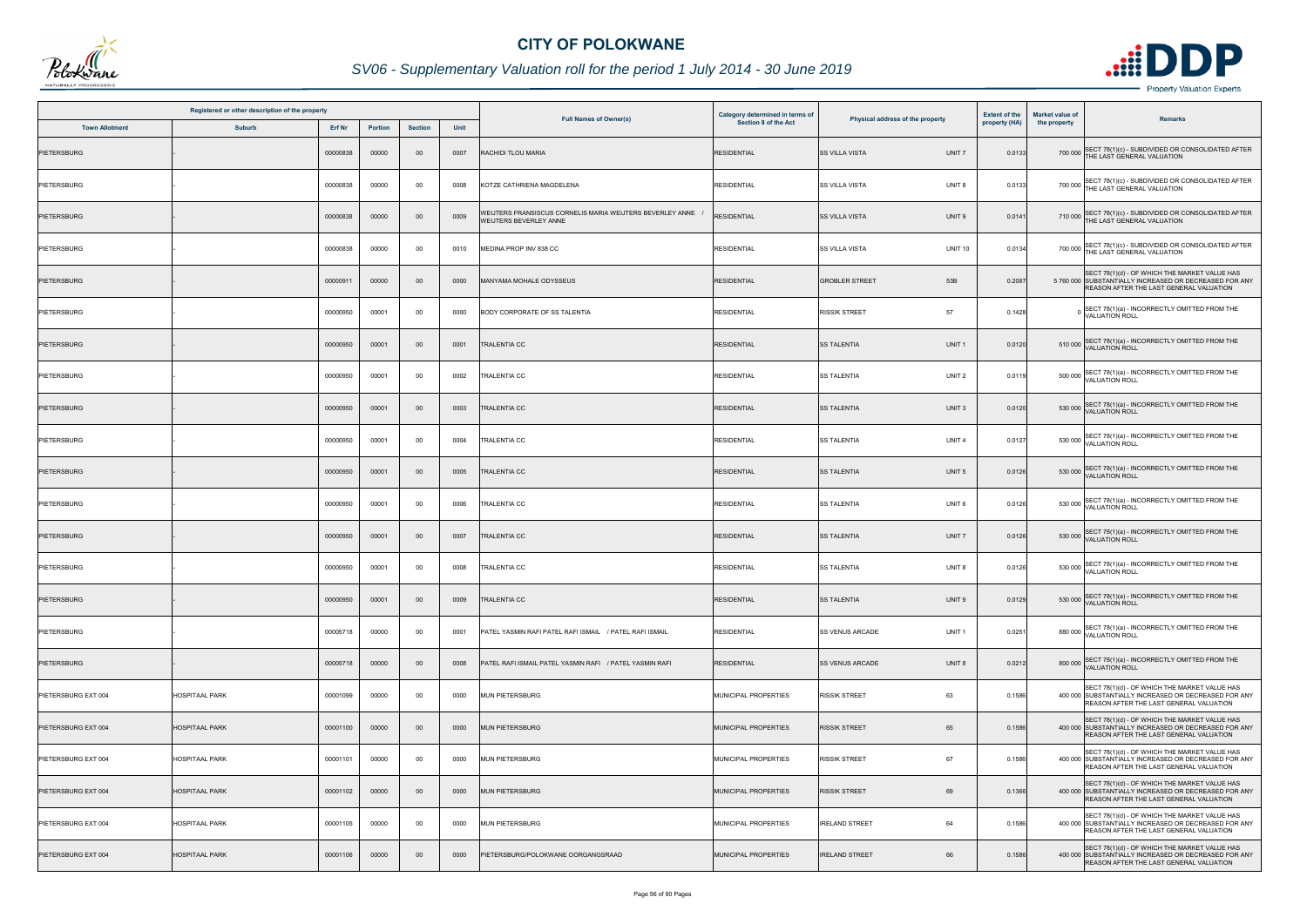

# *SV06 - Supplementary Valuation roll for the period 1 July 2014 - 30 June 2019*

|                       | Registered or other description of the property |          |                |                |      |                                                                                               | Category determined in terms of |                                             | <b>Extent of the</b> | <b>Market value of</b> |                                                                                                                                                    |
|-----------------------|-------------------------------------------------|----------|----------------|----------------|------|-----------------------------------------------------------------------------------------------|---------------------------------|---------------------------------------------|----------------------|------------------------|----------------------------------------------------------------------------------------------------------------------------------------------------|
| <b>Town Allotment</b> | <b>Suburb</b>                                   | Erf Nr   | <b>Portion</b> | <b>Section</b> | Unit | <b>Full Names of Owner(s)</b>                                                                 | Section 8 of the Act            | Physical address of the property            | property (HA)        | the property           | <b>Remarks</b>                                                                                                                                     |
| PIETERSBURG EXT 004   | <b>HOSPITAAL PARK</b>                           | 00001107 | 00000          | $00\,$         | 0000 | PIETERSBURG/POLOKWANE OORGANGSRAAD                                                            | MUNICIPAL PROPERTIES            | <b>IRELAND STREET</b><br>68                 | 0.1586               |                        | SECT 78(1)(d) - OF WHICH THE MARKET VALUE HAS<br>400 000 SUBSTANTIALLY INCREASED OR DECREASED FOR ANY<br>REASON AFTER THE LAST GENERAL VALUATION   |
| PIETERSBURG EXT 004   | <b>HOSPITAAL PARK</b>                           | 00001108 | 00000          | $00\,$         | 0000 | PIETERSBURG/POLOKWANE OORGANGSRAAD                                                            | MUNICIPAL PROPERTIES            | <b>IRELAND STREET</b><br>70                 | 0.2575               |                        | SECT 78(1)(d) - OF WHICH THE MARKET VALUE HAS<br>400 000 SUBSTANTIALLY INCREASED OR DECREASED FOR ANY<br>REASON AFTER THE LAST GENERAL VALUATION   |
| PIETERSBURG EXT 004   | <b>HOSPITAAL PARK</b>                           | 00001165 | 00000          | 00             | 0000 | PIETERSBURG/POLOKWANE OORGANGSRAAD                                                            | MUNICIPAL PROPERTIES            | 82<br><b>KLEINEBERG STREET</b>              | 0.0146               |                        | SECT 78(1)(d) - OF WHICH THE MARKET VALUE HAS<br>40 000 SUBSTANTIALLY INCREASED OR DECREASED FOR ANY<br>REASON AFTER THE LAST GENERAL VALUATION    |
| PIETERSBURG EXT 004   | <b>HOSPITAAL PARK</b>                           | 00001310 | 00000          | $00\,$         | 0001 | GRONDISGOUD EIENDOMS BELEGGINGS CC                                                            | <b>RESIDENTIAL</b>              | UNIT <sub>1</sub><br><b>SS NOLLIESEHOEK</b> | 0.0159               |                        | SECT 78(1)(c) - SUBDIVIDED OR CONSOLIDATED AFTER<br>800 000 THE LAST GENERAL VALUATION                                                             |
| PIETERSBURG EXT 004   | <b>HOSPITAAL PARK</b>                           | 00001310 | 00000          | $00\,$         | 0002 | GRONDISGOUD EIENDOMS BELEGGINGS CC                                                            | <b>RESIDENTIAL</b>              | UNIT <sub>2</sub><br><b>SS NOLLIESEHOEK</b> | 0.0258               |                        | 1 100 000 SECT 78(1)(c) - SUBDIVIDED OR CONSOLIDATED AFTER<br>THE LAST GENERAL VALUATION                                                           |
| PIETERSBURG EXT 004   | <b>HOSPITAAL PARK</b>                           | 00001338 | 00000          | $00\,$         | 0000 | MUN PIETERSBURG                                                                               | MUNICIPAL PROPERTIES            | <b>KLEINENBERG STREET</b><br>84             | 0.3147               |                        | SECT 78(1)(d) - OF WHICH THE MARKET VALUE HAS<br>800 000 SUBSTANTIALLY INCREASED OR DECREASED FOR ANY<br>REASON AFTER THE LAST GENERAL VALUATION   |
| PIETERSBURG EXT 004   | <b>HOSPITAAL PARK</b>                           | 00001339 | 00000          | 00             | 0000 | <b>MUN PIETERSBURG</b>                                                                        | <b>MUNICIPAL PROPERTIES</b>     | <b>OOSTSTRAAT</b><br><b>PARK</b>            | 1.5839               |                        | SECT 78(1)(d) - OF WHICH THE MARKET VALUE HAS<br>2 400 000 SUBSTANTIALLY INCREASED OR DECREASED FOR ANY<br>REASON AFTER THE LAST GENERAL VALUATION |
| PIETERSBURG EXT 004   | <b>HOSPITAAL PARK</b>                           | 00001340 | 00000          | $00\,$         | 0000 | <b>MUN PIETERSBURG</b>                                                                        | MUNICIPAL PROPERTIES            | <b>GROBLERSTRAAT</b>                        | 2.993                |                        | SECT 78(1)(d) - OF WHICH THE MARKET VALUE HAS<br>3 800 000 SUBSTANTIALLY INCREASED OR DECREASED FOR ANY<br>REASON AFTER THE LAST GENERAL VALUATION |
| PIETERSBURG EXT 007   |                                                 | 00001863 | 00001          | 00             | 0000 | JOHNLOUIS TRUST                                                                               | <b>RESIDENTIAL</b>              | <b>STEYNSTRAAT</b><br>120A                  | 0.0983               |                        | SECT 78(1)(d) - OF WHICH THE MARKET VALUE HAS<br>380 000 SUBSTANTIALLY INCREASED OR DECREASED FOR ANY<br>REASON AFTER THE LAST GENERAL VALUATION   |
| PIETERSBURG EXT 007   |                                                 | 00001902 | 00001          | $00\,$         | 0000 | <b>IEKERK DIRK JOHANNES VAN / NIEKERK ANNELIE VAN</b>                                         | <b>RESIDENTIAL</b>              | <b>KOENIGSTRAAT</b>                         | 0.0790               |                        | SECT 78(1)(d) - OF WHICH THE MARKET VALUE HAS<br>530 000 SUBSTANTIALLY INCREASED OR DECREASED FOR ANY<br>REASON AFTER THE LAST GENERAL VALUATION   |
| PIETERSBURG EXT 011   |                                                 | 00002509 | 00001          | 00             | 0000 | IAMESE SEAPARA PATRICK HAMESE MASELOCHA ERESHELA / HAMESE<br>MASELOCHA ERESHELA               | <b>RESIDENTIAL</b>              | <b>JUNO AVENUE</b><br>16A                   | 0.0739               |                        | SECT 78(1)(d) - OF WHICH THE MARKET VALUE HAS<br>280 000 SUBSTANTIALLY INCREASED OR DECREASED FOR ANY<br>REASON AFTER THE LAST GENERAL VALUATION   |
| PIETERSBURG EXT 011   |                                                 | 00002521 | 00000          | $00\,$         | 0000 | POLOKWANE LOCAL MUNICIPALITY                                                                  | <b>RESIDENTIAL</b>              | 27<br><b>TAURIUS AVENUE</b>                 | 0.1863               |                        | SECT 78(1)(d) - OF WHICH THE MARKET VALUE HAS<br>710 000 SUBSTANTIALLY INCREASED OR DECREASED FOR ANY<br>REASON AFTER THE LAST GENERAL VALUATION   |
| PIETERSBURG EXT 011   |                                                 | 00002525 | 00000          | $00\,$         | 0000 | TIPTRAC CC                                                                                    | <b>RESIDENTIAL</b>              | <b>EKWATOR AVENUE</b><br>14                 | 0.1419               |                        | SECT 78(1)(d) - OF WHICH THE MARKET VALUE HAS<br>540 000 SUBSTANTIALLY INCREASED OR DECREASED FOR ANY<br>REASON AFTER THE LAST GENERAL VALUATION   |
| PIETERSBURG EXT 011   |                                                 | 00002547 | 00000          | $00\,$         | 0000 | RAMAREMELA ALPHEUS MAKGONYA RAMAREMELA MOKGADI MARIA<br>RAMAREMELA MOKGADI MARIA              | <b>RESIDENTIAL</b>              | MECURIUS AVENUE<br>-4                       | 0.2223               |                        | SECT 78(1)(d) - OF WHICH THE MARKET VALUE HAS<br>1 400 000 SUBSTANTIALLY INCREASED OR DECREASED FOR ANY<br>REASON AFTER THE LAST GENERAL VALUATION |
| PIETERSBURG EXT 011   |                                                 | 00002553 | 00001          | $00\,$         | 0000 | POLOKWANE LOCAL MUNICIPALITY                                                                  | <b>RESIDENTIAL</b>              | CORONALAAN                                  | 0.0777               |                        | SECT 78(1)(d) - OF WHICH THE MARKET VALUE HAS<br>1 400 000 SUBSTANTIALLY INCREASED OR DECREASED FOR ANY<br>REASON AFTER THE LAST GENERAL VALUATION |
| PIETERSBURG EXT 011   |                                                 | 00002584 | 00000          | $00\,$         | 0000 | DICHECHELE FAMILY TRUST                                                                       | <b>RESIDENTIAL</b>              | <b>TAURIUS AVENUE</b><br>13                 | 0.1600               |                        | SECT 78(1)(d) - OF WHICH THE MARKET VALUE HAS<br>3 400 000 SUBSTANTIALLY INCREASED OR DECREASED FOR ANY<br>REASON AFTER THE LAST GENERAL VALUATION |
| PIETERSBURG EXT 011   |                                                 | 00002594 | 00000          | $00\,$         | 0000 | MAKARINGE RODWELL NYIKO MAKARINGE MOTSHEWA CHARLOTTE /<br><b>MAKARINGE MOTSHEWA CHARLOTTE</b> | RESIDENTIAL                     | 32<br><b>EKWATOR AVENUE</b>                 | 0.1551               |                        | SECT 78(1)(d) - OF WHICH THE MARKET VALUE HAS<br>2 600 000 SUBSTANTIALLY INCREASED OR DECREASED FOR ANY<br>REASON AFTER THE LAST GENERAL VALUATION |
| PIETERSBURG EXT 011   |                                                 | 00002598 | 00000          | $00\,$         | 0000 | BALOYI CHRISTINA ELIZABETH MASHIANYANE                                                        | <b>RESIDENTIAL</b>              | <b>EKWATOR AVENUE</b><br>22                 | 0.1575               |                        | SECT 78(1)(d) - OF WHICH THE MARKET VALUE HAS<br>2 300 000 SUBSTANTIALLY INCREASED OR DECREASED FOR ANY<br>REASON AFTER THE LAST GENERAL VALUATION |
| PIETERSBURG EXT 011   |                                                 | 00002680 | 00000          | 00             | 0000 | BODY CORPORATE OF SS DADA'S VILLA                                                             | <b>RESIDENTIAL</b>              | <b>HECTORSTRAAT</b><br>$\sim$               | 0.1167               |                        | SECT 78(1)(c) - SUBDIVIDED OR CONSOLIDATED AFTER<br>THE LAST GENERAL VALUATION                                                                     |
| PIETERSBURG EXT 011   |                                                 | 00002680 | 00000          | $00\,$         | 0001 | <b>KR TEMA TRUST</b>                                                                          | <b>RESIDENTIAL</b>              | <b>SS DADA'S VILLA</b><br>UNIT <sub>1</sub> | 0.0159               |                        | 960 000 SECT 78(1)(c) - SUBDIVIDED OR CONSOLIDATED AFTER<br>THE LAST GENERAL VALUATION                                                             |
| PIETERSBURG EXT 011   |                                                 | 00002680 | 00000          | $00\,$         | 0002 | SELEPE MATLISHI JULIET PILUSA NGOAKO JAMES / PILUSA NGOAKO<br><b>JAMES</b>                    | <b>RESIDENTIAL</b>              | <b>SS DADA'S VILLA</b><br>UNIT <sub>2</sub> | 0.0159               |                        | 960 000 SECT 78(1)(c) - SUBDIVIDED OR CONSOLIDATED AFTER<br>THE LAST GENERAL VALUATION                                                             |
| PIETERSBURG EXT 011   |                                                 | 00002680 | 00000          | $00\,$         | 0003 | <b>BALOYI TEBOGO MAGGIE</b>                                                                   | <b>RESIDENTIAL</b>              | UNIT <sub>3</sub><br><b>SS DADA'S VILLA</b> | 0.0159               |                        | 960 000 SECT 78(1)(c) - SUBDIVIDED OR CONSOLIDATED AFTER<br>THE LAST GENERAL VALUATION                                                             |
| PIETERSBURG EXT 011   |                                                 | 00002680 | 00000          | $00\,$         | 0004 | AFRICAN SPIRIT TRADING 121 PTY LTD                                                            | <b>RESIDENTIAL</b>              | <b>SS DADA'S VILLA</b><br>UNIT <sub>4</sub> | 0.0159               |                        | SECT 78(1)(c) - SUBDIVIDED OR CONSOLIDATED AFTER<br>960 000 THE LAST GENERAL VALUATION                                                             |

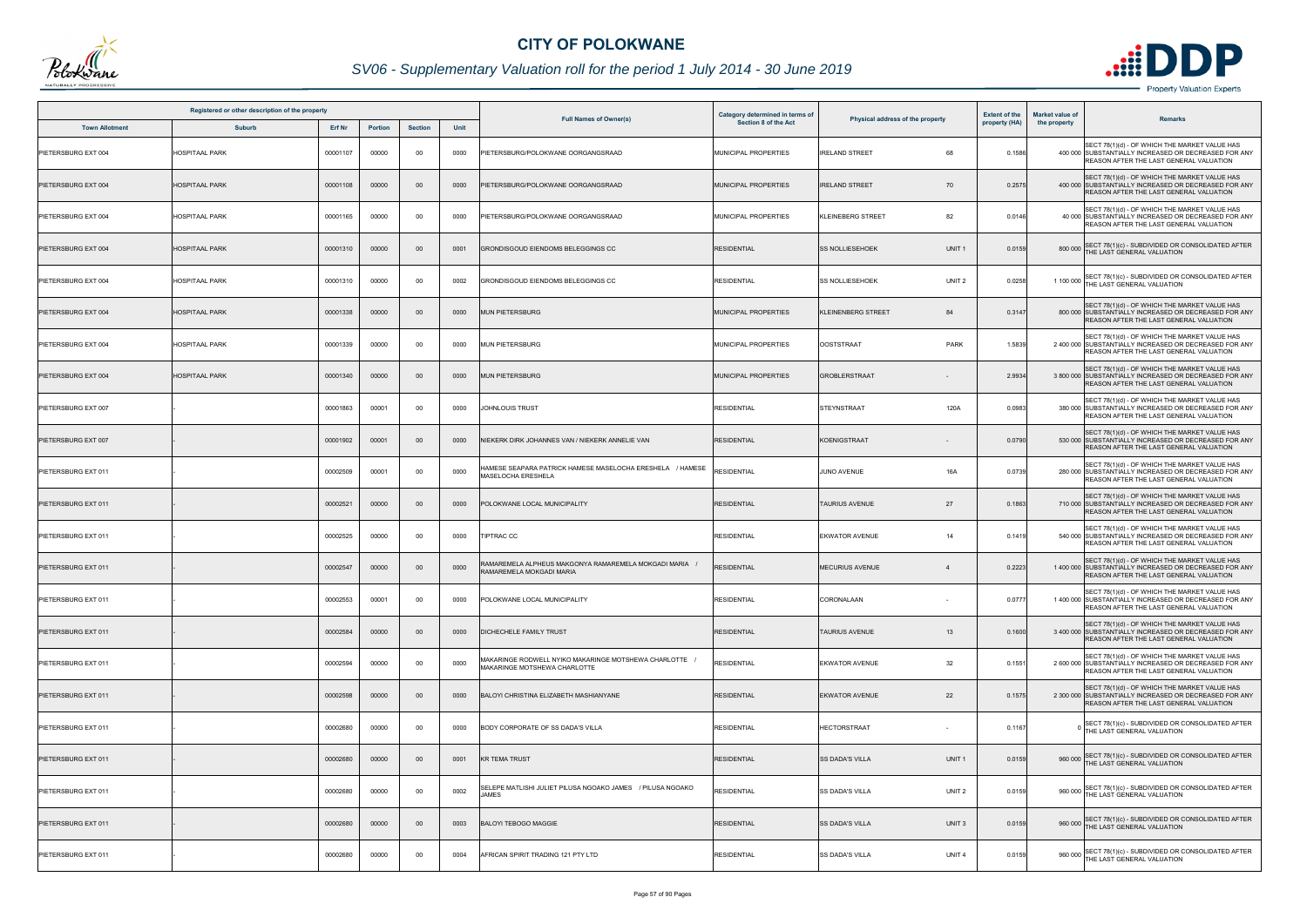

# *SV06 - Supplementary Valuation roll for the period 1 July 2014 - 30 June 2019*

|                       | Registered or other description of the property |          |                |                |      |                                                                                       | Category determined in terms of |                                                          | <b>Extent of the</b> | <b>Market value of</b>                                                                                                                             |
|-----------------------|-------------------------------------------------|----------|----------------|----------------|------|---------------------------------------------------------------------------------------|---------------------------------|----------------------------------------------------------|----------------------|----------------------------------------------------------------------------------------------------------------------------------------------------|
| <b>Town Allotment</b> | <b>Suburb</b>                                   | Erf Nr   | <b>Portion</b> | <b>Section</b> | Unit | <b>Full Names of Owner(s)</b>                                                         | Section 8 of the Act            | Physical address of the property                         | property (HA)        | <b>Remarks</b><br>the property                                                                                                                     |
| PIETERSBURG EXT 011   |                                                 | 00002680 | 00000          | $00\,$         | 0005 | RIKHOTSO SINDILE GINNY MASUTHA MAROPENG JUSTICE / MASUTHA<br><b>MAROPENG JUSTICE</b>  | <b>RESIDENTIAL</b>              | <b>SS DADA'S VILLA</b><br>UNIT <sub>5</sub>              | 0.0160               | 960 000 SECT 78(1)(c) - SUBDIVIDED OR CONSOLIDATED AFTER<br>THE LAST GENERAL VALUATION                                                             |
| PIETERSBURG EXT 011   |                                                 | 00002680 | 00000          | $00\,$         | 0006 | RAMPERSAD DENISHREE RAMPERSAD DERIN PRAKASH / RAMPERSAD<br><b>DERIN PRAKASH</b>       | <b>RESIDENTIAL</b>              | UNIT <sub>6</sub><br><b>SS DADA'S VILLA</b>              | 0.0160               | 960 000 SECT 78(1)(c) - SUBDIVIDED OR CONSOLIDATED AFTER<br>THE LAST GENERAL VALUATION                                                             |
| PIETERSBURG EXT 011   |                                                 | 00002683 | 00000          | $00\,$         | 0000 | MKHOMBO MAMRETELE BEATRICE MKHOMBO SINGITA CLIFFORD /<br>MKHOMBO SINGITA CLIFFORD     | <b>RESIDENTIAL</b>              | POLARISLAAN                                              | 0.160'               | SECT 78(1)(d) - OF WHICH THE MARKET VALUE HAS<br>2 800 000 SUBSTANTIALLY INCREASED OR DECREASED FOR ANY<br>REASON AFTER THE LAST GENERAL VALUATION |
| PIETERSBURG EXT 011   |                                                 | 00004015 | 00000          | $00\,$         | 0002 | KADIAKA MMASHELA EUNICE                                                               | <b>RESIDENTIAL</b>              | UNIT <sub>2</sub><br><b>SS CHINICK</b>                   | 0.0090               | SECT 78(1)(c) - SUBDIVIDED OR CONSOLIDATED AFTER<br>500 000 THE LAST GENERAL VALUATION                                                             |
| PIETERSBURG EXT 011   |                                                 | 00004762 | 00001          | $00\,$         | 0000 | PHOKANE MACHAKA ROBIE                                                                 | <b>RESIDENTIAL</b>              | <b>ERASMUS STREET</b><br>92A                             | 0.0487               | SECT 78(1)(d) - OF WHICH THE MARKET VALUE HAS<br>880 000 SUBSTANTIALLY INCREASED OR DECREASED FOR ANY<br>REASON AFTER THE LAST GENERAL VALUATION   |
| PIETERSBURG EXT 011   |                                                 | 00004916 | 00000          | 00             | 0000 | MUTSHINYALI SAKKIE'S TRUST                                                            | <b>RESIDENTIAL</b>              | PROTEA AVENUE<br>5                                       | 0.1315               | SECT 78(1)(d) - OF WHICH THE MARKET VALUE HAS<br>2 400 000 SUBSTANTIALLY INCREASED OR DECREASED FOR ANY<br>REASON AFTER THE LAST GENERAL VALUATION |
| PIETERSBURG EXT 011   |                                                 | 00005122 | 00000          | $00\,$         | 0000 | MANGENA MAPOTENE NEVILLE RIKHOTSO MAHLORI BENEDICTOR /<br>RIKHOTSO MAHLORI BENEDICTOR | <b>RESIDENTIAL</b>              | <b>COHEN STREET</b><br>10                                | 0.1013               | SECT 78(1)(d) - OF WHICH THE MARKET VALUE HAS<br>1 800 000 SUBSTANTIALLY INCREASED OR DECREASED FOR ANY<br>REASON AFTER THE LAST GENERAL VALUATION |
| PIETERSBURG EXT 011   |                                                 | 00011940 | 00000          | $00\,$         | 0000 | KUTAMA MOLATELO THABITHA KUTAMA NTSHAVHENI PATRIC / KUTAMA<br>NTSHAVHENI PATRIC       | RESIDENTIAL                     | 38A<br><b>JUNO AVENUE</b>                                | 0.0784               | SECT 78(1)(d) - OF WHICH THE MARKET VALUE HAS<br>800 000 SUBSTANTIALLY INCREASED OR DECREASED FOR ANY<br>REASON AFTER THE LAST GENERAL VALUATION   |
| PIETERSBURG EXT 011   |                                                 | 00027229 | 00000          | $00\,$         | 0000 | <b>MMAPATENG TRUST</b>                                                                | <b>RESIDENTIAL</b>              | 27229<br><b>VENUSLAAN</b>                                | 0.2914               | SECT 78(1)(d) - OF WHICH THE MARKET VALUE HAS<br>7 000 000 SUBSTANTIALLY INCREASED OR DECREASED FOR ANY<br>REASON AFTER THE LAST GENERAL VALUATION |
| PIETERSBURG EXT 012   |                                                 | 00005666 | 00002          | $00\,$         | 0000 | BONANZA DEVELOPERS CC                                                                 | <b>RESIDENTIAL</b>              |                                                          | 0.981                | SECT 78(1)(c) - SUBDIVIDED OR CONSOLIDATED AFTER<br>THE LAST GENERAL VALUATION                                                                     |
| PIETERSBURG EXT 012   |                                                 | 00005666 | 00002          | $00\,$         | 0001 | <b>BONANZA DEVELOPERS CC</b>                                                          | <b>INDUSTRIAL PROPERTIES</b>    | UNIT <sub>1</sub><br>SS BONANZA INDUSTRIAL PARK A        | 0.2782               | 1 000 000 SECT 78(1)(c) - SUBDIVIDED OR CONSOLIDATED AFTER<br>THE LAST GENERAL VALUATION                                                           |
| PIETERSBURG EXT 012   |                                                 | 00005666 | 00002          | 00             | 0002 | STERKLOOP PROP CC                                                                     | <b>INDUSTRIAL PROPERTIES</b>    | UNIT <sub>2</sub><br><b>SS BONANZA INDUSTRIAL PARK A</b> | 0.2301               | 1 000 000 SECT 78(1)(c) - SUBDIVIDED OR CONSOLIDATED AFTER<br>THE LAST GENERAL VALUATION                                                           |
| PIETERSBURG EXT 024   |                                                 | 00006427 | 00000          | $00\,$         | 0180 | PIET QUIN FAMILIE TRUST                                                               | <b>RESIDENTIAL</b>              | <b>UNIT 180</b><br>SS DIE KORAAL 2                       | 0.0082               | SECT 78(1)(c) - SUBDIVIDED OR CONSOLIDATED AFTER<br>620 000 THE LAST GENERAL VALUATION                                                             |
| PIETERSBURG EXT 024   |                                                 | 00006427 | 00000          | 00             | 0181 | <b>RAND FRANCOIS DU</b>                                                               | <b>RESIDENTIAL</b>              | <b>SS DIE KORAAL 2</b><br><b>UNIT 181</b>                | 0.0052               | 420 000 SECT 78(1)(c) - SUBDIVIDED OR CONSOLIDATED AFTER<br>THE LAST GENERAL VALUATION                                                             |
| PIETERSBURG EXT 028   |                                                 | 00007124 | 00000          | $00\,$         | 0000 | MASHELE NYIKO SYLVESTER / MASHELE ROSEMARY                                            | <b>RESIDENTIAL</b>              | <b>GECKO STREET</b><br>9                                 | 0.1000               | SECT 78(1)(d) - OF WHICH THE MARKET VALUE HAS<br>1 700 000 SUBSTANTIALLY INCREASED OR DECREASED FOR ANY<br>REASON AFTER THE LAST GENERAL VALUATION |
| PIETERSBURG EXT 028   |                                                 | 00007125 | 00000          | 00             | 0000 | KGOBE MOLOGADI FLORAH                                                                 | <b>RESIDENTIAL</b>              | 11<br><b>GECKO STREET</b>                                | 0.1000               | SECT 78(1)(d) - OF WHICH THE MARKET VALUE HAS<br>1 200 000 SUBSTANTIALLY INCREASED OR DECREASED FOR ANY<br>REASON AFTER THE LAST GENERAL VALUATION |
| PIETERSBURG EXT 028   |                                                 | 00007127 | 00000          | $00\,$         | 0000 | MABASO PAT PHILIMON / MABASO NGOAKOANA CLERENCE                                       | <b>RESIDENTIAL</b>              | <b>GECKO STREET</b><br>15                                | 0.1094               | SECT 78(1)(d) - OF WHICH THE MARKET VALUE HAS<br>1 800 000 SUBSTANTIALLY INCREASED OR DECREASED FOR ANY<br>REASON AFTER THE LAST GENERAL VALUATION |
| PIETERSBURG EXT 028   |                                                 | 00007129 | 00000          | 00             | 0000 | MODIBA MANOKO SABRINA                                                                 | <b>RESIDENTIAL</b>              | 19<br><b>GECKO STREET</b>                                | 0.1482               | SECT 78(1)(d) - OF WHICH THE MARKET VALUE HAS<br>1 500 000 SUBSTANTIALLY INCREASED OR DECREASED FOR ANY<br>REASON AFTER THE LAST GENERAL VALUATION |
| PIETERSBURG EXT 028   |                                                 | 00007135 | 00000          | $00\,$         | 0000 | MATHIBA MOSHITA SIMON / MATHIBA BALEIYE RIAH                                          | <b>RESIDENTIAL</b>              | <b>GECKO STREET</b><br>31                                | 0.1221               | SECT 78(1)(d) - OF WHICH THE MARKET VALUE HAS<br>2 000 000 SUBSTANTIALLY INCREASED OR DECREASED FOR ANY<br>REASON AFTER THE LAST GENERAL VALUATION |
| PIETERSBURG EXT 028   |                                                 | 00007140 | 00000          | 00             | 0000 | RATSAKA FAMILY TRUST                                                                  | <b>RESIDENTIAL</b>              | 51<br><b>GECKO STREET</b>                                | 0.0600               | SECT 78(1)(d) - OF WHICH THE MARKET VALUE HAS<br>1 500 000 SUBSTANTIALLY INCREASED OR DECREASED FOR ANY<br>REASON AFTER THE LAST GENERAL VALUATION |
| PIETERSBURG EXT 028   |                                                 | 00007142 | 00000          | $00\,$         | 0000 | MAKHADO MUDANALO BRUCELEE                                                             | <b>RESIDENTIAL</b>              | 55<br><b>GECKO STREET</b>                                | 0.1034               | SECT 78(1)(d) - OF WHICH THE MARKET VALUE HAS<br>1 700 000 SUBSTANTIALLY INCREASED OR DECREASED FOR ANY<br>REASON AFTER THE LAST GENERAL VALUATION |
| PIETERSBURG EXT 028   |                                                 | 00007143 | 00000          | 00             | 0000 | MALULEKE VONGANI SOPHY / MALULEKE GEZANI BENNETH                                      | <b>RESIDENTIAL</b>              | 57<br><b>GECKO STREET</b>                                | 0.1034               | SECT 78(1)(d) - OF WHICH THE MARKET VALUE HAS<br>1 800 000 SUBSTANTIALLY INCREASED OR DECREASED FOR ANY<br>REASON AFTER THE LAST GENERAL VALUATION |
| PIETERSBURG EXT 028   |                                                 | 00007144 | 00000          | $00\,$         | 0000 | MOKOU DANIEL MOLAPO                                                                   | <b>RESIDENTIAL</b>              | <b>GECKO STREET</b><br>59                                | 0.1034               | SECT 78(1)(d) - OF WHICH THE MARKET VALUE HAS<br>1 300 000 SUBSTANTIALLY INCREASED OR DECREASED FOR ANY<br>REASON AFTER THE LAST GENERAL VALUATION |

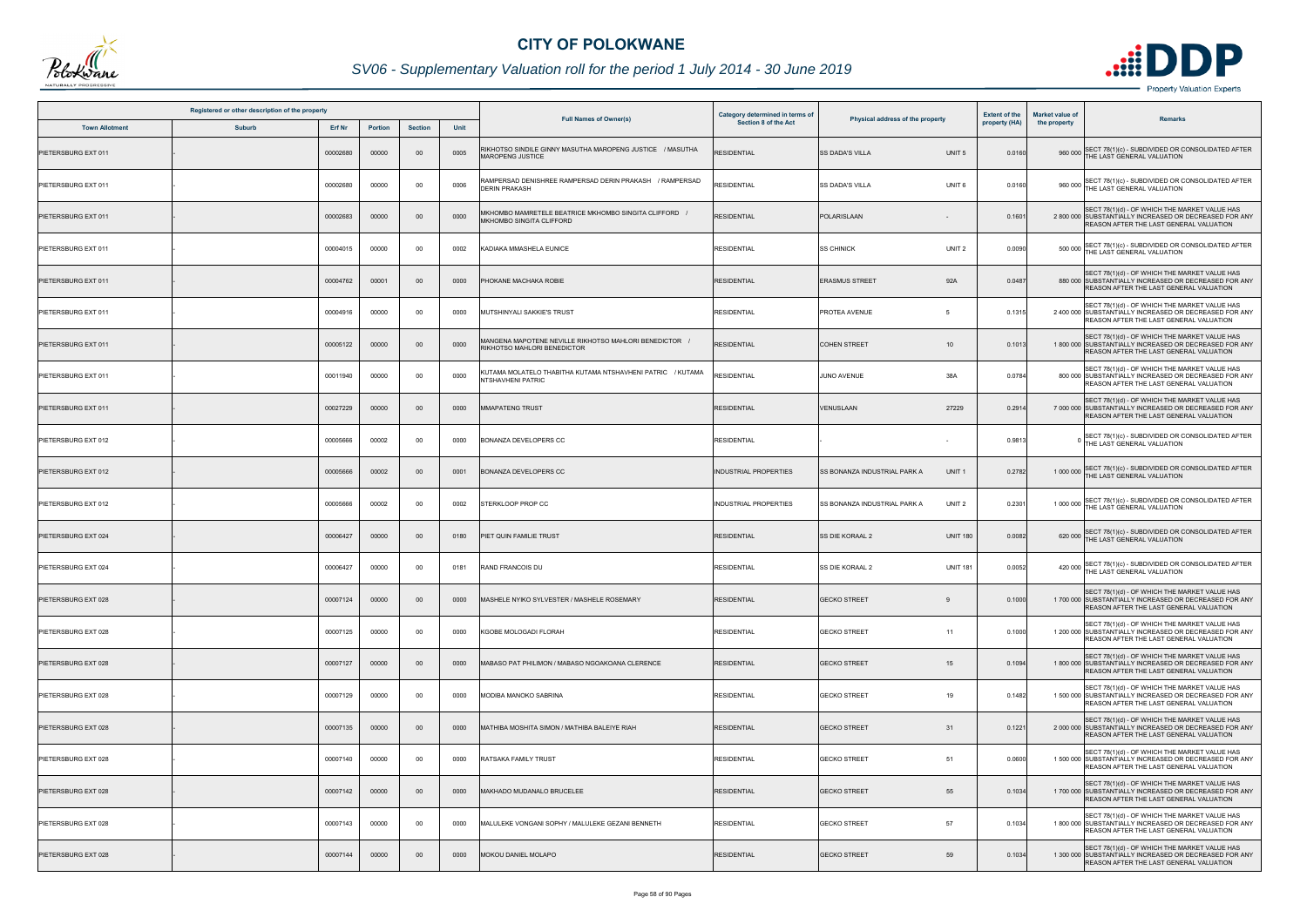

# *SV06 - Supplementary Valuation roll for the period 1 July 2014 - 30 June 2019*

|                       | Registered or other description of the property |          |                |                |      |                                                            | Category determined in terms of |                                     | <b>Extent of the</b> | <b>Market value of</b> |                                                                                                                                                    |
|-----------------------|-------------------------------------------------|----------|----------------|----------------|------|------------------------------------------------------------|---------------------------------|-------------------------------------|----------------------|------------------------|----------------------------------------------------------------------------------------------------------------------------------------------------|
| <b>Town Allotment</b> | <b>Suburb</b>                                   | Erf Nr   | <b>Portion</b> | <b>Section</b> | Unit | <b>Full Names of Owner(s)</b>                              | <b>Section 8 of the Act</b>     | Physical address of the property    | property (HA)        | the property           | <b>Remarks</b>                                                                                                                                     |
| PIETERSBURG EXT 028   |                                                 | 00007145 | 00000          | $00\,$         | 0000 | MAKINTANE MALOANTOA FRANCIS / MAKINTANE FILA ROSELINE      | <b>RESIDENTIAL</b>              | <b>GECKO STREET</b><br>61           | 0.1034               |                        | SECT 78(1)(d) - OF WHICH THE MARKET VALUE HAS<br>1 800 000 SUBSTANTIALLY INCREASED OR DECREASED FOR ANY<br>REASON AFTER THE LAST GENERAL VALUATION |
| PIETERSBURG EXT 028   |                                                 | 00007152 | 00000          | $00\,$         | 0000 | RAWANE MAHLODI JOHANNAH                                    | <b>RESIDENTIAL</b>              | <b>KOMODO STREET</b><br>80          | 0.0720               |                        | SECT 78(1)(d) - OF WHICH THE MARKET VALUE HAS<br>1 500 000 SUBSTANTIALLY INCREASED OR DECREASED FOR ANY<br>REASON AFTER THE LAST GENERAL VALUATION |
| PIETERSBURG EXT 028   |                                                 | 00007156 | 00000          | $00\,$         | 0000 | MOEKETSANE LETHOLA JOEL / MOEKETSANE NTHOANA ANGELINA      | <b>RESIDENTIAL</b>              | 72<br><b>KOMODO STREET</b>          | 0.0690               |                        | SECT 78(1)(d) - OF WHICH THE MARKET VALUE HAS<br>750 000 SUBSTANTIALLY INCREASED OR DECREASED FOR ANY<br>REASON AFTER THE LAST GENERAL VALUATION   |
| PIETERSBURG EXT 028   |                                                 | 00007163 | 00000          | $00\,$         | 0000 | MALULEKE SEWELA SARAH / MALULEKE MONANDIMOLE SAMUEL        | <b>RESIDENTIAL</b>              | <b>KOMODO STREET</b><br>58          | 0.0630               |                        | SECT 78(1)(d) - OF WHICH THE MARKET VALUE HAS<br>1 100 000 SUBSTANTIALLY INCREASED OR DECREASED FOR ANY<br>REASON AFTER THE LAST GENERAL VALUATION |
| PIETERSBURG EXT 028   |                                                 | 00007169 | 00000          | 00             | 0000 | MOSHAPE MICHAELMICHAEL / MOSHAPE NKGAOWETSE ATHALIA        | <b>RESIDENTIAL</b>              | <b>KOMODO STREET</b><br>46          | 0.0615               |                        | SECT 78(1)(d) - OF WHICH THE MARKET VALUE HAS<br>1 100 000 SUBSTANTIALLY INCREASED OR DECREASED FOR ANY<br>REASON AFTER THE LAST GENERAL VALUATION |
| PIETERSBURG EXT 028   |                                                 | 00007170 | 00000          | $00\,$         | 0000 | MATOME MAPONYA INV PTY LTD                                 | <b>RESIDENTIAL</b>              | <b>KOMODO STREET</b><br>44          | 0.0615               |                        | SECT 78(1)(d) - OF WHICH THE MARKET VALUE HAS<br>780 000 SUBSTANTIALLY INCREASED OR DECREASED FOR ANY<br>REASON AFTER THE LAST GENERAL VALUATION   |
| PIETERSBURG EXT 028   |                                                 | 00007190 | 00000          | 00             | 0000 | KEKANA MOKOKO PERCY                                        | <b>RESIDENTIAL</b>              | RATTLESNAKE STREET<br>106           | 0.0600               |                        | SECT 78(1)(d) - OF WHICH THE MARKET VALUE HAS<br>1 200 000 SUBSTANTIALLY INCREASED OR DECREASED FOR ANY<br>REASON AFTER THE LAST GENERAL VALUATION |
| PIETERSBURG EXT 028   |                                                 | 00007200 | 00000          | $00\,$         | 0000 | SEHLOKA FLORA MOTHOKA                                      | <b>RESIDENTIAL</b>              | <b>BOA STREET</b>                   | 0.061                |                        | SECT 78(1)(d) - OF WHICH THE MARKET VALUE HAS<br>1 500 000 SUBSTANTIALLY INCREASED OR DECREASED FOR ANY<br>REASON AFTER THE LAST GENERAL VALUATION |
| PIETERSBURG EXT 028   |                                                 | 00007201 | 00000          | $00\,$         | 0000 | MALEPE DIMAKATJO DOLLY                                     | <b>RESIDENTIAL</b>              | <b>BOA STREET</b><br>- 3            | 0.060 <sup>4</sup>   |                        | SECT 78(1)(d) - OF WHICH THE MARKET VALUE HAS<br>880 000 SUBSTANTIALLY INCREASED OR DECREASED FOR ANY<br>REASON AFTER THE LAST GENERAL VALUATION   |
| PIETERSBURG EXT 028   |                                                 | 00007207 | 00000          | $00\,$         | 0000 | MACHABAPHALA SELLO NELSON / MACHABAPHALA RATSHIDI PATRICIA | <b>RESIDENTIAL</b>              | <b>BOA STREET</b><br>$\overline{2}$ | 0.061                |                        | SECT 78(1)(d) - OF WHICH THE MARKET VALUE HAS<br>1 100 000 SUBSTANTIALLY INCREASED OR DECREASED FOR ANY<br>REASON AFTER THE LAST GENERAL VALUATION |
| PIETERSBURG EXT 028   |                                                 | 00007285 | 00000          | $00\,$         | 0000 | <b>KEKANA MATATSHE FRANS</b>                               | <b>RESIDENTIAL</b>              | 25<br><b>TUATARA STREET</b>         | 0.1000               |                        | SECT 78(1)(d) - OF WHICH THE MARKET VALUE HAS<br>1 800 000 SUBSTANTIALLY INCREASED OR DECREASED FOR ANY<br>REASON AFTER THE LAST GENERAL VALUATION |
| PIETERSBURG EXT 028   |                                                 | 00007302 | 00000          | $00\,$         | 0000 | BALOYI KHAZAMOLA PIET / BALOYI KGABO WELHEMINAH            | <b>RESIDENTIAL</b>              | <b>TUATARA STREET</b><br>10         | 0.1000               |                        | SECT 78(1)(d) - OF WHICH THE MARKET VALUE HAS<br>1 800 000 SUBSTANTIALLY INCREASED OR DECREASED FOR ANY<br>REASON AFTER THE LAST GENERAL VALUATION |
| PIETERSBURG EXT 028   |                                                 | 00007304 | 00000          | 00             | 0000 | MOLOTO LUCAS KWENA / MOLOTO MACHUENE BEGGINA               | <b>RESIDENTIAL</b>              | <b>TUATARA STREET</b><br>14         | 0.1000               |                        | SECT 78(1)(d) - OF WHICH THE MARKET VALUE HAS<br>1 900 000 SUBSTANTIALLY INCREASED OR DECREASED FOR ANY<br>REASON AFTER THE LAST GENERAL VALUATION |
| PIETERSBURG EXT 028   |                                                 | 00007312 | 00000          | $00\,$         | 0000 | SEBONYE ELIZABETH NKQOGOBISHA / SEBONYE MORUTSE JIM        | <b>RESIDENTIAL</b>              | 37<br><b>MAMBA STREET</b>           | 0.1022               |                        | SECT 78(1)(d) - OF WHICH THE MARKET VALUE HAS<br>2 100 000 SUBSTANTIALLY INCREASED OR DECREASED FOR ANY<br>REASON AFTER THE LAST GENERAL VALUATION |
| PIETERSBURG EXT 028   |                                                 | 00007313 | 00000          | 00             | 0000 | MAGORO NYADZANI DAPHNEY                                    | <b>RESIDENTIAL</b>              | 35<br><b>MAMBA STREET</b>           | 0.1000               |                        | SECT 78(1)(d) - OF WHICH THE MARKET VALUE HAS<br>1 400 000 SUBSTANTIALLY INCREASED OR DECREASED FOR ANY<br>REASON AFTER THE LAST GENERAL VALUATION |
| PIETERSBURG EXT 028   |                                                 | 00007319 | 00000          | $00\,$         | 0000 | MABOYA MONENE LORRAINE / MABOYA MMATSHOENE SOLOMON         | <b>RESIDENTIAL</b>              | 23<br><b>MAMBA STREET</b>           | 0.1000               |                        | SECT 78(1)(d) - OF WHICH THE MARKET VALUE HAS<br>1 200 000 SUBSTANTIALLY INCREASED OR DECREASED FOR ANY<br>REASON AFTER THE LAST GENERAL VALUATION |
| PIETERSBURG EXT 028   |                                                 | 00007357 | 00000          | 00             | 0000 | PHALALANG BUSINESS ENTERPRISE CC                           | <b>RESIDENTIAL</b>              | <b>MAMBA STREET</b><br>34           | 0.1330               |                        | SECT 78(1)(d) - OF WHICH THE MARKET VALUE HAS<br>1 800 000 SUBSTANTIALLY INCREASED OR DECREASED FOR ANY<br>REASON AFTER THE LAST GENERAL VALUATION |
| PIETERSBURG EXT 028   |                                                 | 00007358 | 00000          | $00\,$         | 0000 | LETSOALO MATOME SIMON / LETSOALO THANDI JOYCE              | <b>RESIDENTIAL</b>              | <b>MAMBA STREET</b><br>36           | 0.1000               |                        | SECT 78(1)(d) - OF WHICH THE MARKET VALUE HAS<br>1 400 000 SUBSTANTIALLY INCREASED OR DECREASED FOR ANY<br>REASON AFTER THE LAST GENERAL VALUATION |
| PIETERSBURG EXT 028   |                                                 | 00007369 | 00000          | 00             | 0000 | MAKGATHO DESIA CHOENE / MAKGATHO MATLADI GAIL              | <b>RESIDENTIAL</b>              | 33<br><b>CAIMAN STREET</b>          | 0.1000               |                        | SECT 78(1)(d) - OF WHICH THE MARKET VALUE HAS<br>1 200 000 SUBSTANTIALLY INCREASED OR DECREASED FOR ANY<br>REASON AFTER THE LAST GENERAL VALUATION |
| PIETERSBURG EXT 028   |                                                 | 00007403 | 00000          | $00\,$         | 0000 | MOTHIBI MATOME FANNIE / MOTHIBI ANNAH NKELE TSHEPISO       | <b>RESIDENTIAL</b>              | 22<br><b>CAIMAN STREET</b>          | 0.1006               |                        | SECT 78(1)(d) - OF WHICH THE MARKET VALUE HAS<br>960 000 SUBSTANTIALLY INCREASED OR DECREASED FOR ANY<br>REASON AFTER THE LAST GENERAL VALUATION   |
| PIETERSBURG EXT 028   |                                                 | 00007404 | 00000          | $00\,$         | 0000 | <b>MUKANSI ABEL</b>                                        | <b>RESIDENTIAL</b>              | 26<br><b>CAIMAN STREET</b>          | 0.1053               |                        | SECT 78(1)(d) - OF WHICH THE MARKET VALUE HAS<br>2 100 000 SUBSTANTIALLY INCREASED OR DECREASED FOR ANY<br>REASON AFTER THE LAST GENERAL VALUATION |
| PIETERSBURG EXT 028   |                                                 | 00007411 | 00000          | $00\,$         | 0000 | RAMODIKE CHRISTINA PHELADI                                 | <b>RESIDENTIAL</b>              | <b>MAMBA STREET</b><br>66           | 0.0945               |                        | SECT 78(1)(d) - OF WHICH THE MARKET VALUE HAS<br>780 000 SUBSTANTIALLY INCREASED OR DECREASED FOR ANY<br>REASON AFTER THE LAST GENERAL VALUATION   |
| PIETERSBURG EXT 028   |                                                 | 00007416 | 00000          | 00             | 0000 | MASONDO JABU TREVOR                                        | <b>RESIDENTIAL</b>              | <b>MAMBA STREET</b><br>76           | 0.0805               |                        | SECT 78(1)(d) - OF WHICH THE MARKET VALUE HAS<br>880 000 SUBSTANTIALLY INCREASED OR DECREASED FOR ANY<br>REASON AFTER THE LAST GENERAL VALUATION   |

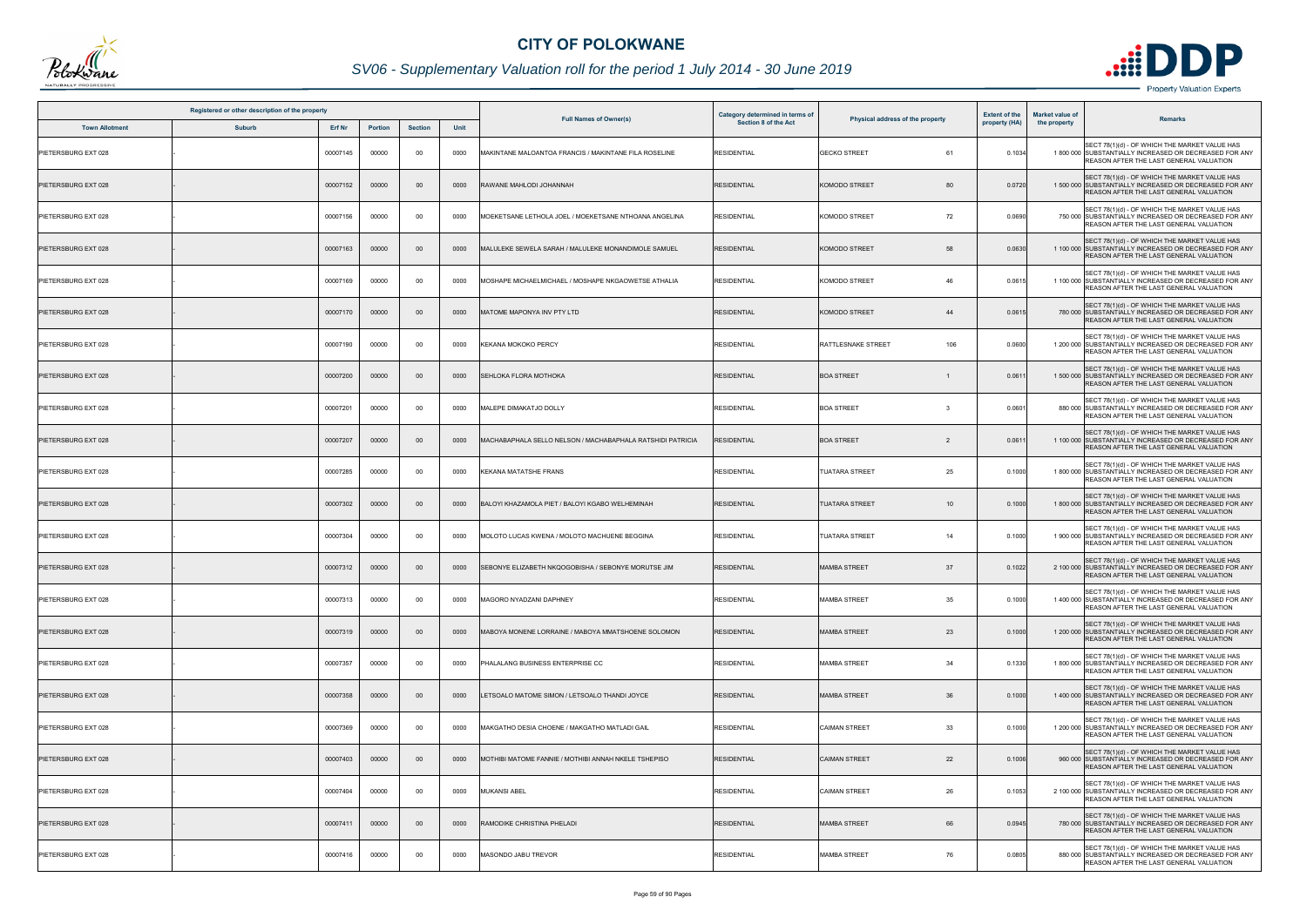

# *SV06 - Supplementary Valuation roll for the period 1 July 2014 - 30 June 2019*

| Registered or other description of the property |               |          |                |                |      |                                                             | Category determined in terms of | Physical address of the property | <b>Extent of the</b> | <b>Market value of</b><br>Remarks                                                                                                                  |
|-------------------------------------------------|---------------|----------|----------------|----------------|------|-------------------------------------------------------------|---------------------------------|----------------------------------|----------------------|----------------------------------------------------------------------------------------------------------------------------------------------------|
| <b>Town Allotment</b>                           | <b>Suburb</b> | Erf Nr   | <b>Portion</b> | <b>Section</b> | Unit | <b>Full Names of Owner(s)</b>                               | <b>Section 8 of the Act</b>     |                                  | property (HA)        | the property                                                                                                                                       |
| PIETERSBURG EXT 028                             |               | 00007418 | 00000          | $00\,$         | 0000 | SHAYI PETER ENOCK / MBOWENI NHLANHLA                        | <b>RESIDENTIAL</b>              | <b>MAMBA STREET</b><br>82        | 0.080                | SECT 78(1)(d) - OF WHICH THE MARKET VALUE HAS<br>1 300 000 SUBSTANTIALLY INCREASED OR DECREASED FOR ANY<br>REASON AFTER THE LAST GENERAL VALUATION |
| PIETERSBURG EXT 028                             |               | 00007419 | 00000          | 00             | 0000 | NDOU NDIVHUHO GODFREY                                       | <b>RESIDENTIAL</b>              | <b>MAMBA STREET</b><br>84        | 0.0805               | SECT 78(1)(d) - OF WHICH THE MARKET VALUE HAS<br>1 800 000 SUBSTANTIALLY INCREASED OR DECREASED FOR ANY<br>REASON AFTER THE LAST GENERAL VALUATION |
| PIETERSBURG EXT 028                             |               | 00007421 | 00000          | $00\,$         | 0000 | MASHAMAITE MADIMETJA ISAIAH                                 | <b>RESIDENTIAL</b>              | <b>MAMBA STREET</b><br>88        | 0.0805               | SECT 78(1)(d) - OF WHICH THE MARKET VALUE HAS<br>1 500 000 SUBSTANTIALLY INCREASED OR DECREASED FOR ANY<br>REASON AFTER THE LAST GENERAL VALUATION |
| PIETERSBURG EXT 028                             |               | 00007433 | 00000          | 00             | 0000 | PHAKA MAILA LUCY                                            | <b>RESIDENTIAL</b>              | <b>MAMBA STREET</b><br>114       | 0.0806               | SECT 78(1)(d) - OF WHICH THE MARKET VALUE HAS<br>1 600 000 SUBSTANTIALLY INCREASED OR DECREASED FOR ANY<br>REASON AFTER THE LAST GENERAL VALUATION |
| PIETERSBURG EXT 028                             |               | 00007439 | 00000          | $00\,$         | 0000 | NEMUTANDANI TSHILIDZI STANLEY                               | <b>RESIDENTIAL</b>              | PYTHONSTRAAT<br>69               | 0.0966               | SECT 78(1)(d) - OF WHICH THE MARKET VALUE HAS<br>1 800 000 SUBSTANTIALLY INCREASED OR DECREASED FOR ANY<br>REASON AFTER THE LAST GENERAL VALUATION |
| PIETERSBURG EXT 028                             |               | 00007442 | 00000          | 00             | 0000 | MASHIATSHITI MORUFA CATHERINE / MASHIATSHITI ALPHEUS MONTSA | <b>RESIDENTIAL</b>              | <b>CHAMELEON STREET</b><br>77    | 0.0805               | SECT 78(1)(d) - OF WHICH THE MARKET VALUE HAS<br>1 400 000 SUBSTANTIALLY INCREASED OR DECREASED FOR ANY<br>REASON AFTER THE LAST GENERAL VALUATION |
| PIETERSBURG EXT 028                             |               | 00007444 | 00000          | $00\,$         | 0000 | MAAKE MANTHEPA RAMOKONE JULIA                               | <b>RESIDENTIAL</b>              | <b>CHAMELEON STREET</b><br>73    | 0.0805               | SECT 78(1)(d) - OF WHICH THE MARKET VALUE HAS<br>1 300 000 SUBSTANTIALLY INCREASED OR DECREASED FOR ANY<br>REASON AFTER THE LAST GENERAL VALUATION |
| PIETERSBURG EXT 028                             |               | 00007448 | 00000          | 00             | 0000 | MALEBYE MAKGABISA PAULINE / MALEBYE SELLO NELSON            | <b>RESIDENTIAL</b>              | 65<br><b>CHAMELEON STREET</b>    | 0.080                | SECT 78(1)(d) - OF WHICH THE MARKET VALUE HAS<br>1 700 000 SUBSTANTIALLY INCREASED OR DECREASED FOR ANY<br>REASON AFTER THE LAST GENERAL VALUATION |
| PIETERSBURG EXT 028                             |               | 00007450 | 00000          | $00\,$         | 0000 | LETSOALO CELIA MOORE                                        | <b>RESIDENTIAL</b>              | <b>CHAMELEON STREET</b><br>61    | 0.0805               | SECT 78(1)(d) - OF WHICH THE MARKET VALUE HAS<br>1 200 000 SUBSTANTIALLY INCREASED OR DECREASED FOR ANY<br>REASON AFTER THE LAST GENERAL VALUATION |
| PIETERSBURG EXT 028                             |               | 00007452 | 00000          | 00             | 0000 | RAPHESU TAUNYANE ELIAS / RAPHESU LIBABATKO GLORIA           | <b>RESIDENTIAL</b>              | 57<br><b>CHAMELEON STREET</b>    | 0.0875               | SECT 78(1)(d) - OF WHICH THE MARKET VALUE HAS<br>1 800 000 SUBSTANTIALLY INCREASED OR DECREASED FOR ANY<br>REASON AFTER THE LAST GENERAL VALUATION |
| PIETERSBURG EXT 028                             |               | 00007458 | 00000          | $00\,$         | 0000 | NGOBENI KHENSANI REVONIA                                    | <b>RESIDENTIAL</b>              | <b>CHAMELEON STREET</b><br>45    | 0.0805               | SECT 78(1)(d) - OF WHICH THE MARKET VALUE HAS<br>1 200 000 SUBSTANTIALLY INCREASED OR DECREASED FOR ANY<br>REASON AFTER THE LAST GENERAL VALUATION |
| PIETERSBURG EXT 028                             |               | 00007463 | 00000          | 00             | 0000 | MALATJI NGWAKO JUSTICE / MALATJI MABUSHA PETUNIA            | <b>RESIDENTIAL</b>              | <b>CHAMELEON STREET</b><br>35    | 0.0805               | SECT 78(1)(d) - OF WHICH THE MARKET VALUE HAS<br>1 200 000 SUBSTANTIALLY INCREASED OR DECREASED FOR ANY<br>REASON AFTER THE LAST GENERAL VALUATION |
| PIETERSBURG EXT 028                             |               | 00007465 | 00000          | $00\,$         | 0000 | NKUNA GAVAZA THELMAH / LEBESE KLAAS OUPA                    | <b>RESIDENTIAL</b>              | <b>CHAMELEON STREET</b><br>31    | 0.0805               | SECT 78(1)(d) - OF WHICH THE MARKET VALUE HAS<br>1 400 000 SUBSTANTIALLY INCREASED OR DECREASED FOR ANY<br>REASON AFTER THE LAST GENERAL VALUATION |
| PIETERSBURG EXT 028                             |               | 00007470 | 00000          | 00             | 0000 | MOKGWADI JAMES MAKUA                                        | <b>RESIDENTIAL</b>              | <b>CHAMELEON STREET</b><br>21    | 0.080                | SECT 78(1)(d) - OF WHICH THE MARKET VALUE HAS<br>1 500 000 SUBSTANTIALLY INCREASED OR DECREASED FOR ANY<br>REASON AFTER THE LAST GENERAL VALUATION |
| PIETERSBURG EXT 028                             |               | 00007471 | 00000          | $00\,$         | 0000 | MUNZHEDZI PANDELANI HARRY                                   | <b>RESIDENTIAL</b>              | <b>CHAMELEON STREET</b><br>19    | 0.0805               | SECT 78(1)(d) - OF WHICH THE MARKET VALUE HAS<br>1 300 000 SUBSTANTIALLY INCREASED OR DECREASED FOR ANY<br>REASON AFTER THE LAST GENERAL VALUATION |
| PIETERSBURG EXT 028                             |               | 00007474 | 00000          | 00             | 0000 | BUYANI LINDELA LEONARD / BUYANI NOBESUTHU PAULINE           | <b>RESIDENTIAL</b>              | <b>CHAMELEON STREET</b><br>13    | 0.0805               | SECT 78(1)(d) - OF WHICH THE MARKET VALUE HAS<br>1 800 000 SUBSTANTIALLY INCREASED OR DECREASED FOR ANY<br>REASON AFTER THE LAST GENERAL VALUATION |
| PIETERSBURG EXT 028                             |               | 00007475 | 00000          | $00\,$         | 0000 | MBEDZI SHUMANI ORIEL / MAPHANGA VISTA MOSOPSADI             | <b>RESIDENTIAL</b>              | <b>CHAMELEON STREET</b><br>11    | 0.0805               | SECT 78(1)(d) - OF WHICH THE MARKET VALUE HAS<br>1 500 000 SUBSTANTIALLY INCREASED OR DECREASED FOR ANY<br>REASON AFTER THE LAST GENERAL VALUATION |
| PIETERSBURG EXT 028                             |               | 00007478 | 00000          | 00             | 0000 | MAILA WINNIE RAISETJA                                       | <b>RESIDENTIAL</b>              | <b>CHAMELEON STREET</b><br>-5    | 0.0805               | SECT 78(1)(d) - OF WHICH THE MARKET VALUE HAS<br>1 800 000 SUBSTANTIALLY INCREASED OR DECREASED FOR ANY<br>REASON AFTER THE LAST GENERAL VALUATION |
| PIETERSBURG EXT 028                             |               | 00007486 | 00000          | $00\,$         | 0000 | MOJAPELO TSHEPO RAYMOND / MOJAPELO MORONGWA MAGDELINE       | <b>RESIDENTIAL</b>              | <b>CHAMELEON STREET</b><br>12    | 0.0805               | SECT 78(1)(d) - OF WHICH THE MARKET VALUE HAS<br>1 300 000 SUBSTANTIALLY INCREASED OR DECREASED FOR ANY<br>REASON AFTER THE LAST GENERAL VALUATION |
| PIETERSBURG EXT 028                             |               | 00007490 | 00000          | 00             | 0000 | SEHLAPELO NTINTANE ESTHER                                   | <b>RESIDENTIAL</b>              | <b>CHAMELEON STREET</b><br>20    | 0.0805               | SECT 78(1)(d) - OF WHICH THE MARKET VALUE HAS<br>1 100 000 SUBSTANTIALLY INCREASED OR DECREASED FOR ANY<br>REASON AFTER THE LAST GENERAL VALUATION |
| PIETERSBURG EXT 028                             |               | 00007498 | 00000          | $00\,$         | 0000 | LEGORA SELAELO JOHANNA / LEGORA PITSI DANIEL                | <b>RESIDENTIAL</b>              | <b>ANACONDA STREET</b><br>17     | 0.080                | SECT 78(1)(d) - OF WHICH THE MARKET VALUE HAS<br>1 400 000 SUBSTANTIALLY INCREASED OR DECREASED FOR ANY<br>REASON AFTER THE LAST GENERAL VALUATION |
| PIETERSBURG EXT 028                             |               | 00007500 | 00000          | $00\,$         | 0000 | LETSOALO MATOME WILLIAM / LETSOALO KWENA LUCY               | <b>RESIDENTIAL</b>              | 13<br>ANACONDA STREET            | 0.0805               | SECT 78(1)(d) - OF WHICH THE MARKET VALUE HAS<br>1 800 000 SUBSTANTIALLY INCREASED OR DECREASED FOR ANY<br>REASON AFTER THE LAST GENERAL VALUATION |
| PIETERSBURG EXT 028                             |               | 00007502 | 00000          | $00\,$         | 0000 | MFETANE PALESA MAPULA JANE / MFETANE KITSO HAROLD           | <b>RESIDENTIAL</b>              | <b>ANACONDA STREET</b>           | 0.0805               | SECT 78(1)(d) - OF WHICH THE MARKET VALUE HAS<br>1 400 000 SUBSTANTIALLY INCREASED OR DECREASED FOR ANY<br>REASON AFTER THE LAST GENERAL VALUATION |

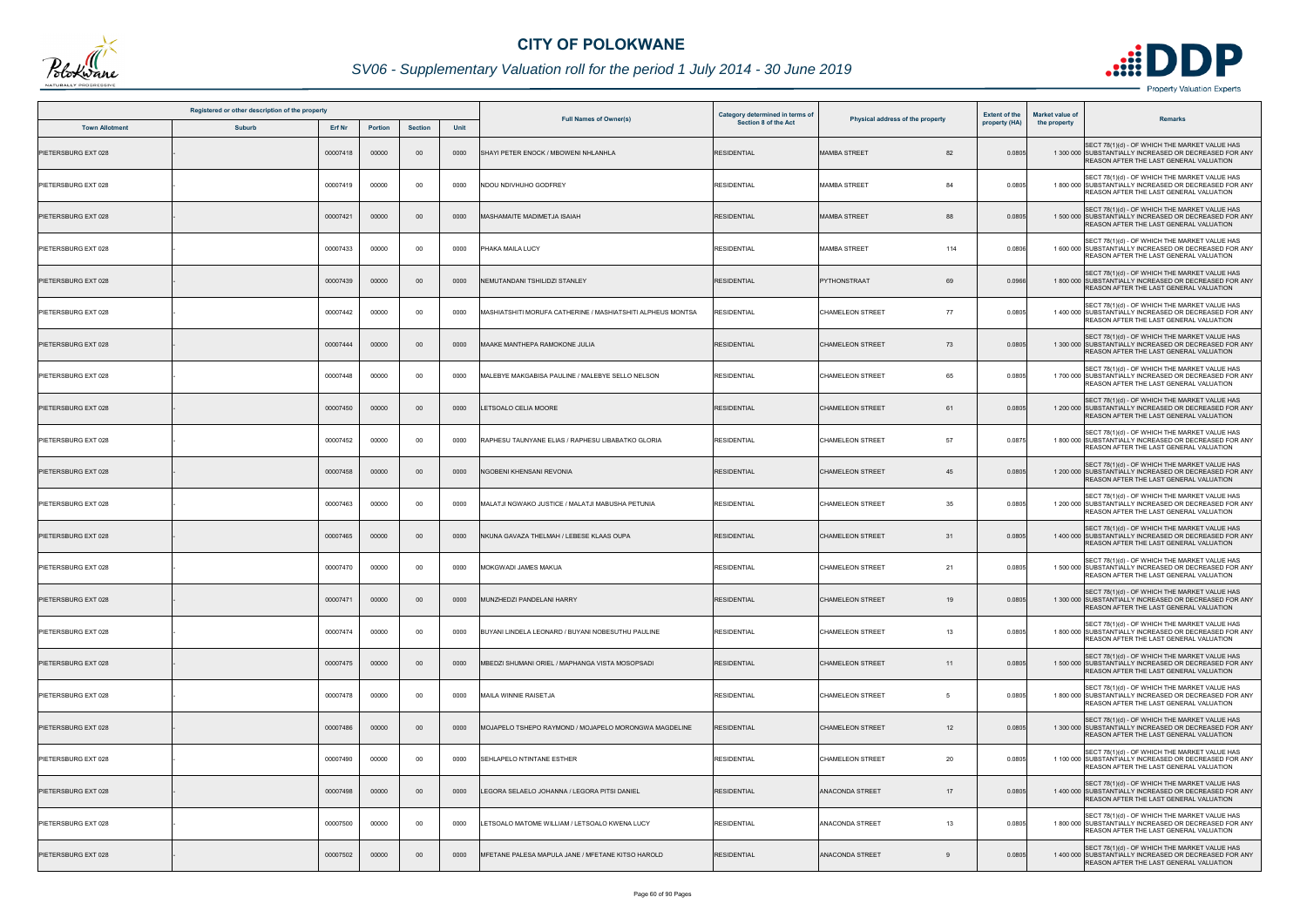

# *SV06 - Supplementary Valuation roll for the period 1 July 2014 - 30 June 2019*

|                       | Registered or other description of the property |          |                |                |      | <b>Full Names of Owner(s)</b>                         | Category determined in terms of | Physical address of the property  | <b>Extent of the</b> | <b>Market value of</b> | <b>Remarks</b>                                                                                                                                     |
|-----------------------|-------------------------------------------------|----------|----------------|----------------|------|-------------------------------------------------------|---------------------------------|-----------------------------------|----------------------|------------------------|----------------------------------------------------------------------------------------------------------------------------------------------------|
| <b>Town Allotment</b> | <b>Suburb</b>                                   | Erf Nr   | <b>Portion</b> | <b>Section</b> | Unit |                                                       | <b>Section 8 of the Act</b>     |                                   | property (HA)        | the property           |                                                                                                                                                    |
| PIETERSBURG EXT 028   |                                                 | 00007505 | 00000          | $00\,$         | 0000 | MOSEHLA MOTSOBANE JOEL / MOSEHLA NGWNASHA SOPHIA      | <b>RESIDENTIAL</b>              | <b>ANACONDA STREET</b><br>3       | 0.0805               |                        | SECT 78(1)(d) - OF WHICH THE MARKET VALUE HAS<br>1 800 000 SUBSTANTIALLY INCREASED OR DECREASED FOR ANY<br>REASON AFTER THE LAST GENERAL VALUATION |
| PIETERSBURG EXT 028   |                                                 | 00007507 | 00000          | $00\,$         | 0000 | RAMAKOKOVHU LUFUNO CYNTHIA                            | <b>RESIDENTIAL</b>              | ANACONDA STREET<br>$\overline{2}$ | 0.1095               |                        | SECT 78(1)(d) - OF WHICH THE MARKET VALUE HAS<br>1 800 000 SUBSTANTIALLY INCREASED OR DECREASED FOR ANY<br>REASON AFTER THE LAST GENERAL VALUATION |
| PIETERSBURG EXT 028   |                                                 | 00007513 | 00000          | 00             | 0000 | MATUKANE TSAKANI PATRICIA / MATUKANE TSEKANE EZEKIEL  | <b>RESIDENTIAL</b>              | <b>ANACONDA STREET</b><br>16      | 0.0805               |                        | SECT 78(1)(d) - OF WHICH THE MARKET VALUE HAS<br>1 300 000 SUBSTANTIALLY INCREASED OR DECREASED FOR ANY<br>REASON AFTER THE LAST GENERAL VALUATION |
| PIETERSBURG EXT 028   |                                                 | 00007515 | 00000          | $00\,$         | 0000 | MOKOENA LALA HELLEN / MOKOENA SEHLOLA SAMUEL          | <b>RESIDENTIAL</b>              | <b>ANACONDA STREET</b><br>20      | 0.0805               |                        | SECT 78(1)(d) - OF WHICH THE MARKET VALUE HAS<br>1 800 000 SUBSTANTIALLY INCREASED OR DECREASED FOR ANY<br>REASON AFTER THE LAST GENERAL VALUATION |
| PIETERSBURG EXT 028   |                                                 | 00007539 | 00000          | $00\,$         | 0000 | MARINGA HLAWULANI MICHAEL / MABASA MIYELANI PATIENCE  | <b>RESIDENTIAL</b>              | <b>BUSHMASTER STREET</b><br>16    | 0.0805               |                        | SECT 78(1)(d) - OF WHICH THE MARKET VALUE HAS<br>560 000 SUBSTANTIALLY INCREASED OR DECREASED FOR ANY<br>REASON AFTER THE LAST GENERAL VALUATION   |
| PIETERSBURG EXT 028   |                                                 | 00007540 | 00000          | $00\,$         | 0000 | HLATSWAYO SAMKELE THANDEKA                            | <b>RESIDENTIAL</b>              | <b>BUSHMASTER STREET</b><br>18    | 0.0805               |                        | SECT 78(1)(d) - OF WHICH THE MARKET VALUE HAS<br>1 400 000 SUBSTANTIALLY INCREASED OR DECREASED FOR ANY<br>REASON AFTER THE LAST GENERAL VALUATION |
| PIETERSBURG EXT 028   |                                                 | 00007541 | 00000          | $00\,$         | 0000 | SINGO NTHOMENI MOSES / BUDELI PORTIA ZWANGA           | <b>RESIDENTIAL</b>              | 20<br><b>BUSHMASTER STREET</b>    | 0.0805               |                        | SECT 78(1)(d) - OF WHICH THE MARKET VALUE HAS<br>880 000 SUBSTANTIALLY INCREASED OR DECREASED FOR ANY<br>REASON AFTER THE LAST GENERAL VALUATION   |
| PIETERSBURG EXT 028   |                                                 | 00007552 | 00000          | $00\,$         | 0000 | RACHAMOSE MADIDIMALO CHARLIE / RACHAMOSE MANTI DORMA  | <b>RESIDENTIAL</b>              | <b>IGUANA STREET</b>              | 0.080                |                        | SECT 78(1)(d) - OF WHICH THE MARKET VALUE HAS<br>1 400 000 SUBSTANTIALLY INCREASED OR DECREASED FOR ANY<br>REASON AFTER THE LAST GENERAL VALUATION |
| PIETERSBURG EXT 028   |                                                 | 00007561 | 00000          | 00             | 0000 | SERITE DAKALO                                         | <b>RESIDENTIAL</b>              | <b>IGUANA STREET</b><br>12        | 0.0805               |                        | SECT 78(1)(d) - OF WHICH THE MARKET VALUE HAS<br>1 400 000 SUBSTANTIALLY INCREASED OR DECREASED FOR ANY<br>REASON AFTER THE LAST GENERAL VALUATION |
| PIETERSBURG EXT 028   |                                                 | 00007570 | 00000          | $00\,$         | 0000 | MBETSE GODWIN BAFANA / MBETSE PORTIA                  | <b>RESIDENTIAL</b>              | <b>ANOLE STREET</b>               | 0.0805               |                        | SECT 78(1)(d) - OF WHICH THE MARKET VALUE HAS<br>1 600 000 SUBSTANTIALLY INCREASED OR DECREASED FOR ANY<br>REASON AFTER THE LAST GENERAL VALUATION |
| PIETERSBURG EXT 028   |                                                 | 00007573 | 00000          | 00             | 0000 | MODIBA LOVEY ADOLPHINA                                | <b>RESIDENTIAL</b>              | <b>ANOLE STREET</b><br>3          | 0.0805               |                        | SECT 78(1)(d) - OF WHICH THE MARKET VALUE HAS<br>1 500 000 SUBSTANTIALLY INCREASED OR DECREASED FOR ANY<br>REASON AFTER THE LAST GENERAL VALUATION |
| PIETERSBURG EXT 028   |                                                 | 00007576 | 00000          | $00\,$         | 0000 | MATLOU MOTLATSO RIENA                                 | <b>RESIDENTIAL</b>              | <b>ANOLE STREET</b>               | 0.0785               |                        | SECT 78(1)(d) - OF WHICH THE MARKET VALUE HAS<br>1 700 000 SUBSTANTIALLY INCREASED OR DECREASED FOR ANY<br>REASON AFTER THE LAST GENERAL VALUATION |
| PIETERSBURG EXT 028   |                                                 | 00007577 | 00000          | 00             | 0000 | MAZENGURA FIDELLIS / MAZENGURA ANNIE                  | <b>RESIDENTIAL</b>              | ANOLE STREET                      | 0.0805               |                        | SECT 78(1)(d) - OF WHICH THE MARKET VALUE HAS<br>1 100 000 SUBSTANTIALLY INCREASED OR DECREASED FOR ANY<br>REASON AFTER THE LAST GENERAL VALUATION |
| PIETERSBURG EXT 028   |                                                 | 00007581 | 00000          | $00\,$         | 0000 | THATHANA MORAKANA CLEMENT / THATHANA GERMINAH SEBUTSE | <b>RESIDENTIAL</b>              | <b>CHAMELEON STREET</b><br>72     | 0.0805               |                        | SECT 78(1)(d) - OF WHICH THE MARKET VALUE HAS<br>1 200 000 SUBSTANTIALLY INCREASED OR DECREASED FOR ANY<br>REASON AFTER THE LAST GENERAL VALUATION |
| PIETERSBURG EXT 028   |                                                 | 00007582 | 00000          | $00\,$         | 0000 | MOAGI KGALEKE RYKIE / MOAGI MATENA ROSEMARY           | <b>RESIDENTIAL</b>              | 74<br><b>CHAMELEON STREET</b>     | 0.0805               |                        | SECT 78(1)(d) - OF WHICH THE MARKET VALUE HAS<br>1 400 000 SUBSTANTIALLY INCREASED OR DECREASED FOR ANY<br>REASON AFTER THE LAST GENERAL VALUATION |
| PIETERSBURG EXT 028   |                                                 | 00007583 | 00000          | $00\,$         | 0000 | MOTHOTOANA SAMUEL MOLAMO                              | <b>RESIDENTIAL</b>              | <b>CHAMELEON STREET</b><br>76     | 0.0805               |                        | SECT 78(1)(d) - OF WHICH THE MARKET VALUE HAS<br>1 300 000 SUBSTANTIALLY INCREASED OR DECREASED FOR ANY<br>REASON AFTER THE LAST GENERAL VALUATION |
| PIETERSBURG EXT 028   |                                                 | 00007584 | 00000          | 00             | 0000 | MAKONDO MATIMBA REYNARD / MAKONDO LUNGISILE PRUDANCE  | <b>RESIDENTIAL</b>              | 78<br><b>CHAMELEON STREET</b>     | 0.0805               |                        | SECT 78(1)(d) - OF WHICH THE MARKET VALUE HAS<br>720 000 SUBSTANTIALLY INCREASED OR DECREASED FOR ANY<br>REASON AFTER THE LAST GENERAL VALUATION   |
| PIETERSBURG EXT 028   |                                                 | 00007585 | 00000          | $00\,$         | 0000 | BENDLELA MAITE TROYDA / BENDLELA NDAKAQUANA JOHNSON   | <b>RESIDENTIAL</b>              | 80<br><b>CHAMELEON STREET</b>     | 0.0805               |                        | SECT 78(1)(d) - OF WHICH THE MARKET VALUE HAS<br>1 400 000 SUBSTANTIALLY INCREASED OR DECREASED FOR ANY<br>REASON AFTER THE LAST GENERAL VALUATION |
| PIETERSBURG EXT 028   |                                                 | 00007586 | 00000          | 00             | 0000 | DUBE TSELAGALE ELIZABETH                              | <b>RESIDENTIAL</b>              | 82<br><b>CHAMELEON STREET</b>     | 0.0873               |                        | SECT 78(1)(d) - OF WHICH THE MARKET VALUE HAS<br>1 300 000 SUBSTANTIALLY INCREASED OR DECREASED FOR ANY<br>REASON AFTER THE LAST GENERAL VALUATION |
| PIETERSBURG EXT 028   |                                                 | 00007603 | 00000          | $00\,$         | 0000 | MANGANYE MICHAEL KWENA / MANGANYE ONICA KOBELA        | <b>RESIDENTIAL</b>              | 26<br><b>LIZARD STREET</b>        | 0.0600               |                        | SECT 78(1)(d) - OF WHICH THE MARKET VALUE HAS<br>1 200 000 SUBSTANTIALLY INCREASED OR DECREASED FOR ANY<br>REASON AFTER THE LAST GENERAL VALUATION |
| PIETERSBURG EXT 028   |                                                 | 00007611 | 00000          | $00\,$         | 0000 | MUDIMELI TSHILIDZI GRACE / MUDIMELI TAKALANI RONALD   | <b>RESIDENTIAL</b>              | <b>LIZARD STREET</b><br>42        | 0.0605               |                        | SECT 78(1)(d) - OF WHICH THE MARKET VALUE HAS<br>700 000 SUBSTANTIALLY INCREASED OR DECREASED FOR ANY<br>REASON AFTER THE LAST GENERAL VALUATION   |
| PIETERSBURG EXT 028   |                                                 | 00007631 | 00000          | $00\,$         | 0000 | MAKGABA DISEGO JERIDAH                                | <b>RESIDENTIAL</b>              | 37<br><b>KOMODO STREET</b>        | 0.062                |                        | SECT 78(1)(d) - OF WHICH THE MARKET VALUE HAS<br>800 000 SUBSTANTIALLY INCREASED OR DECREASED FOR ANY<br>REASON AFTER THE LAST GENERAL VALUATION   |
| PIETERSBURG EXT 028   |                                                 | 00007646 | 00000          | 00             | 0000 | MOHLABI DIKWADI RONALD / MOHLABI SOLANI QUEEN         | <b>RESIDENTIAL</b>              | <b>MAMBA STREET</b><br>85         | 0.0880               |                        | SECT 78(1)(d) - OF WHICH THE MARKET VALUE HAS<br>1 600 000 SUBSTANTIALLY INCREASED OR DECREASED FOR ANY<br>REASON AFTER THE LAST GENERAL VALUATION |

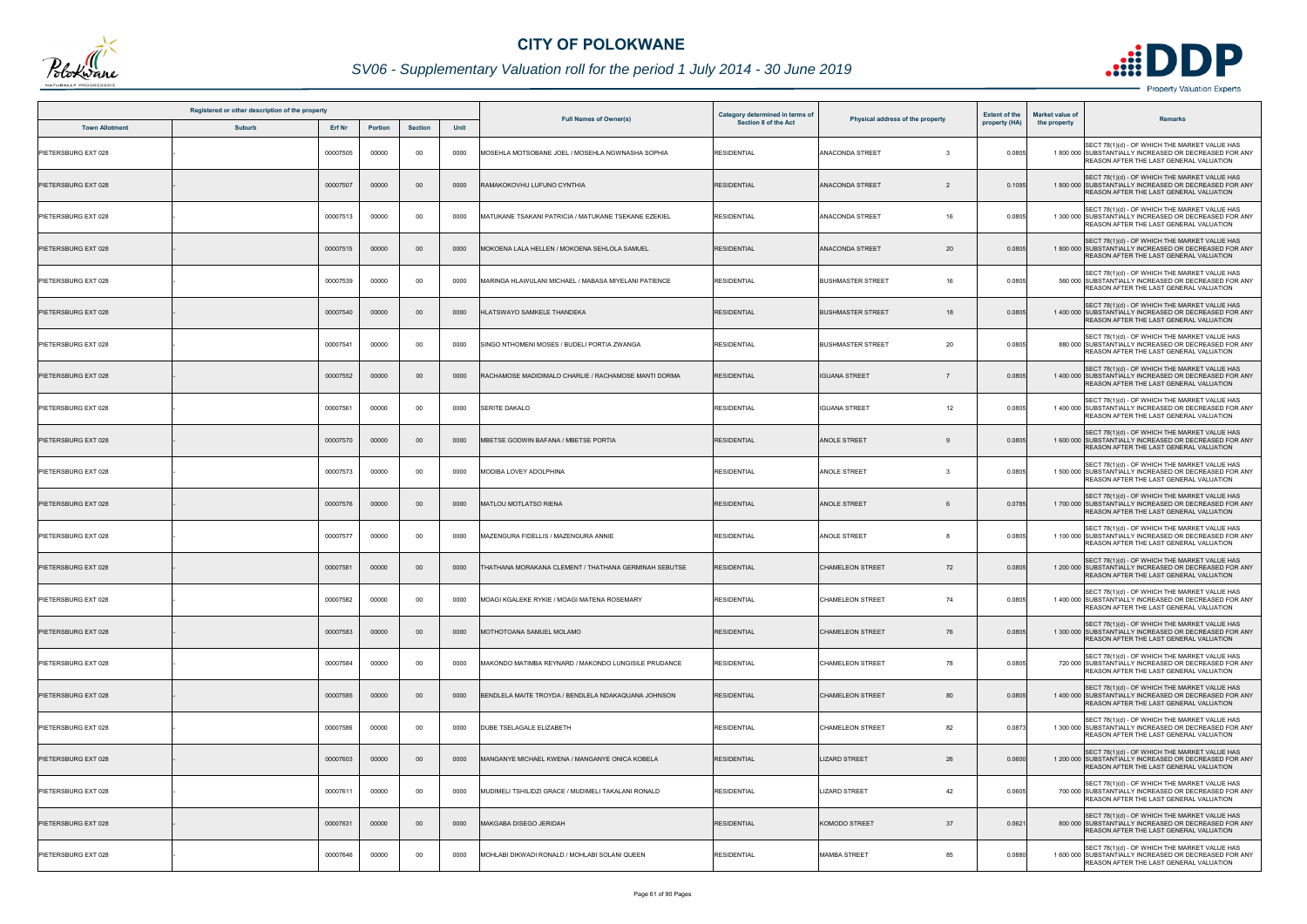

# *SV06 - Supplementary Valuation roll for the period 1 July 2014 - 30 June 2019*

| Registered or other description of the property |               |          |                |                |      |                                                                                      | Category determined in terms of | Physical address of the property         | <b>Extent of the</b> | <b>Market value of</b><br>Remarks                                                                                                                  |
|-------------------------------------------------|---------------|----------|----------------|----------------|------|--------------------------------------------------------------------------------------|---------------------------------|------------------------------------------|----------------------|----------------------------------------------------------------------------------------------------------------------------------------------------|
| <b>Town Allotment</b>                           | <b>Suburb</b> | Erf Nr   | <b>Portion</b> | <b>Section</b> | Unit | <b>Full Names of Owner(s)</b>                                                        | <b>Section 8 of the Act</b>     |                                          | property (HA)        | the property                                                                                                                                       |
| PIETERSBURG EXT 028                             |               | 00007666 | 00000          | $00\,$         | 0000 | SETATI MATLOU HELEN / SETATI MMATSHWENE EDWARD                                       | <b>RESIDENTIAL</b>              | <b>LIZARD STREET</b>                     | 0.0600               | SECT 78(1)(d) - OF WHICH THE MARKET VALUE HAS<br>1 200 000 SUBSTANTIALLY INCREASED OR DECREASED FOR ANY<br>REASON AFTER THE LAST GENERAL VALUATION |
| PIETERSBURG EXT 028                             |               | 00007672 | 00000          | 00             | 0000 | MOLOTO MATSHIDISO MARGARET                                                           | <b>RESIDENTIAL</b>              | 57<br><b>LIZARD STREET</b>               | 0.0600               | SECT 78(1)(d) - OF WHICH THE MARKET VALUE HAS<br>660 000 SUBSTANTIALLY INCREASED OR DECREASED FOR ANY<br>REASON AFTER THE LAST GENERAL VALUATION   |
| PIETERSBURG EXT 028                             |               | 00007689 | 00000          | $00\,$         | 0000 | MUTHATHI LUFUNO THANKS                                                               | <b>RESIDENTIAL</b>              | <b>ALLIGATOR STREET</b><br>18            | 0.0612               | SECT 78(1)(d) - OF WHICH THE MARKET VALUE HAS<br>770 000 SUBSTANTIALLY INCREASED OR DECREASED FOR ANY<br>REASON AFTER THE LAST GENERAL VALUATION   |
| PIETERSBURG EXT 028                             |               | 00007697 | 00000          | 00             | 0000 | MAHLOELE DIGOKE BETTY / MAHLOELE MOKGANO ALCO                                        | <b>RESIDENTIAL</b>              | <b>VIPER STREET</b><br>15                | 0.1082               | SECT 78(1)(d) - OF WHICH THE MARKET VALUE HAS<br>1 500 000 SUBSTANTIALLY INCREASED OR DECREASED FOR ANY<br>REASON AFTER THE LAST GENERAL VALUATION |
| PIETERSBURG EXT 028                             |               | 00007729 | 00000          | $00\,$         | 0000 | MOSERI MATOME FRANCE / MOSERI RESHOKETSWE MARTHA                                     | <b>RESIDENTIAL</b>              | 37<br>PUFFADDER STREET                   | 0.0600               | SECT 78(1)(d) - OF WHICH THE MARKET VALUE HAS<br>1 300 000 SUBSTANTIALLY INCREASED OR DECREASED FOR ANY<br>REASON AFTER THE LAST GENERAL VALUATION |
| PIETERSBURG EXT 028                             |               | 00007731 | 00000          | 00             | 0000 | MODIKA NTSOAKI PATIENCE / RAMOKGOLA MOTLALEPULE PETER                                | <b>RESIDENTIAL</b>              | <b>PUFFADDER STREET</b><br>33            | 0.0600               | SECT 78(1)(d) - OF WHICH THE MARKET VALUE HAS<br>630 000 SUBSTANTIALLY INCREASED OR DECREASED FOR ANY<br>REASON AFTER THE LAST GENERAL VALUATION   |
| PIETERSBURG EXT 028                             |               | 00007738 | 00000          | $00\,$         | 0000 | NAPE WILSON THABE / NAPE LOUISAH                                                     | <b>RESIDENTIAL</b>              | PUFFADDER STREET<br>19                   | 0.0600               | SECT 78(1)(d) - OF WHICH THE MARKET VALUE HAS<br>880 000 SUBSTANTIALLY INCREASED OR DECREASED FOR ANY<br>REASON AFTER THE LAST GENERAL VALUATION   |
| PIETERSBURG EXT 028                             |               | 00007739 | 00000          | $00\,$         | 0000 | MOTJELELE MASHIGOANE JOSIAS                                                          | <b>RESIDENTIAL</b>              | 17<br><b>PUFFADDER STREET</b>            | 0.0600               | SECT 78(1)(d) - OF WHICH THE MARKET VALUE HAS<br>1 400 000 SUBSTANTIALLY INCREASED OR DECREASED FOR ANY<br>REASON AFTER THE LAST GENERAL VALUATION |
| PIETERSBURG EXT 028                             |               | 00007761 | 00000          | $00\,$         | 0000 | MOLEPO LESETJA LAWRENCE / MOLEPO SEGOBEANE GLADYS                                    | <b>RESIDENTIAL</b>              | <b>CROCODILE STREET</b><br>30            | 0.0600               | SECT 78(1)(d) - OF WHICH THE MARKET VALUE HAS<br>1 000 000 SUBSTANTIALLY INCREASED OR DECREASED FOR ANY<br>REASON AFTER THE LAST GENERAL VALUATION |
| PIETERSBURG EXT 028                             |               | 00007775 | 00000          | $00\,$         | 0000 | MOKEBE MMAPULA CINDY                                                                 | <b>RESIDENTIAL</b>              | 25<br><b>TORTOISE STREET</b>             | 0.0600               | SECT 78(1)(d) - OF WHICH THE MARKET VALUE HAS<br>1 400 000 SUBSTANTIALLY INCREASED OR DECREASED FOR ANY<br>REASON AFTER THE LAST GENERAL VALUATION |
| PIETERSBURG EXT 028                             |               | 00007779 | 00000          | $00\,$         | 0000 | RAPAKUANA MOTLATJO MOLOKO                                                            | <b>RESIDENTIAL</b>              | <b>TORTOISE STREET</b><br>17             | 0.0600               | SECT 78(1)(d) - OF WHICH THE MARKET VALUE HAS<br>1 000 000 SUBSTANTIALLY INCREASED OR DECREASED FOR ANY<br>REASON AFTER THE LAST GENERAL VALUATION |
| PIETERSBURG EXT 028                             |               | 00007781 | 00000          | 00             | 0000 | MAKWALA MOKGADI DEBORAH / MAKWALA MAFEDILE LOMBARD                                   | <b>RESIDENTIAL</b>              | <b>TORTOISE STREET</b><br>13             | 0.0600               | SECT 78(1)(d) - OF WHICH THE MARKET VALUE HAS<br>770 000 SUBSTANTIALLY INCREASED OR DECREASED FOR ANY<br>REASON AFTER THE LAST GENERAL VALUATION   |
| PIETERSBURG EXT 028                             |               | 00007797 | 00000          | $00\,$         | 0000 | RATOMBA KGWARA JOHN / RATOMBA TLOU JACKINA                                           | <b>RESIDENTIAL</b>              | <b>PUFFADDER STREET</b><br>22            | 0.0600               | SECT 78(1)(d) - OF WHICH THE MARKET VALUE HAS<br>1 200 000 SUBSTANTIALLY INCREASED OR DECREASED FOR ANY<br>REASON AFTER THE LAST GENERAL VALUATION |
| PIETERSBURG EXT 028                             |               | 00007806 | 00000          | $00\,$         | 0000 | MOKGOEBO MOYAHABO REVICK / MOKGOEBO SEWELA RAIKIE                                    | <b>RESIDENTIAL</b>              | PUFFADDER STREET<br>40                   | 0.0600               | SECT 78(1)(d) - OF WHICH THE MARKET VALUE HAS<br>710 000 SUBSTANTIALLY INCREASED OR DECREASED FOR ANY<br>REASON AFTER THE LAST GENERAL VALUATION   |
| PIETERSBURG EXT 028                             |               | 00007812 | 00000          | $00\,$         | 0000 | NDOU SHUMANI FANWELL / NDOU HULISANI                                                 | <b>RESIDENTIAL</b>              | <b>RATTLESNAKE STREET</b><br>79          | 0.0600               | SECT 78(1)(d) - OF WHICH THE MARKET VALUE HAS<br>1 100 000 SUBSTANTIALLY INCREASED OR DECREASED FOR ANY<br>REASON AFTER THE LAST GENERAL VALUATION |
| PIETERSBURG EXT 028                             |               | 00007834 | 00000          | 00             | 0000 | MOLABA MAPHOLO LINA / MOLABA KGOEDITI BENJAMIN                                       | <b>RESIDENTIAL</b>              | <b>TORTOISE STREET</b><br>$\overline{4}$ | 0.0600               | SECT 78(1)(d) - OF WHICH THE MARKET VALUE HAS<br>780 000 SUBSTANTIALLY INCREASED OR DECREASED FOR ANY<br>REASON AFTER THE LAST GENERAL VALUATION   |
| PIETERSBURG EXT 028                             |               | 00007848 | 00000          | $00\,$         | 0000 | MUTODI SIKHULULEKILE / MUTODI PAUL                                                   | <b>RESIDENTIAL</b>              | 32<br><b>TORTOISE STREET</b>             | 0.0600               | SECT 78(1)(d) - OF WHICH THE MARKET VALUE HAS<br>1 400 000 SUBSTANTIALLY INCREASED OR DECREASED FOR ANY<br>REASON AFTER THE LAST GENERAL VALUATION |
| PIETERSBURG EXT 028                             |               | 00007852 | 00000          | 00             | 0000 | VAINO KOENA GILROY                                                                   | <b>RESIDENTIAL</b>              | <b>TORTOISE STREET</b><br>40             | 0.0600               | SECT 78(1)(d) - OF WHICH THE MARKET VALUE HAS<br>1 100 000 SUBSTANTIALLY INCREASED OR DECREASED FOR ANY<br>REASON AFTER THE LAST GENERAL VALUATION |
| PIETERSBURG EXT 029                             |               | 00006653 | 00000          | $00\,$         | 0000 | MASHALA MARGARET MMATLOU MASHALA MAMOLOKO DENNIS /<br><b>MASHALA MAMOLOKO DENNIS</b> | <b>RESIDENTIAL</b>              | <b>OCTOPUS AVENUE</b><br>229             | 0.0473               | SECT 78(1)(d) - OF WHICH THE MARKET VALUE HAS<br>620 000 SUBSTANTIALLY INCREASED OR DECREASED FOR ANY<br>REASON AFTER THE LAST GENERAL VALUATION   |
| PIETERSBURG EXT 029                             |               | 00006814 | 00000          | 00             | 0000 | MABOTE BANYANA FREDA                                                                 | <b>RESIDENTIAL</b>              | <b>ANEMONE STREET</b><br>8               | 0.0456               | SECT 78(1)(d) - OF WHICH THE MARKET VALUE HAS<br>550 000 SUBSTANTIALLY INCREASED OR DECREASED FOR ANY<br>REASON AFTER THE LAST GENERAL VALUATION   |
| PIETERSBURG EXT 029                             |               | 00006826 | 00000          | $00\,$         | 0000 | MAKGAREETSE MALEKGANYENE KAGISO JUNITER                                              | <b>RESIDENTIAL</b>              | <b>OCTOPUS AVENUE</b><br>218             | 0.0393               | SECT 78(1)(d) - OF WHICH THE MARKET VALUE HAS<br>590 000 SUBSTANTIALLY INCREASED OR DECREASED FOR ANY<br>REASON AFTER THE LAST GENERAL VALUATION   |
| PIETERSBURG EXT 044                             |               | 00009312 | 00000          | $00\,$         | 0000 | MAHOSE JEFFREY MAPHEGA                                                               | <b>RESIDENTIAL</b>              | 9312<br>JACK MALATJIE STREET             | 0.0260               | SECT 78(1)(d) - OF WHICH THE MARKET VALUE HAS<br>60 000 SUBSTANTIALLY INCREASED OR DECREASED FOR ANY<br>REASON AFTER THE LAST GENERAL VALUATION    |
| PIETERSBURG EXT 061                             |               | 00010678 | 00000          | $00\,$         | 0000 | KHOSA BUWA RICHARD                                                                   | <b>RESIDENTIAL</b>              | <b>GROUND AVENUE</b><br>44               | 0.1107               | SECT 78(1)(d) - OF WHICH THE MARKET VALUE HAS<br>1 100 000 SUBSTANTIALLY INCREASED OR DECREASED FOR ANY<br>REASON AFTER THE LAST GENERAL VALUATION |

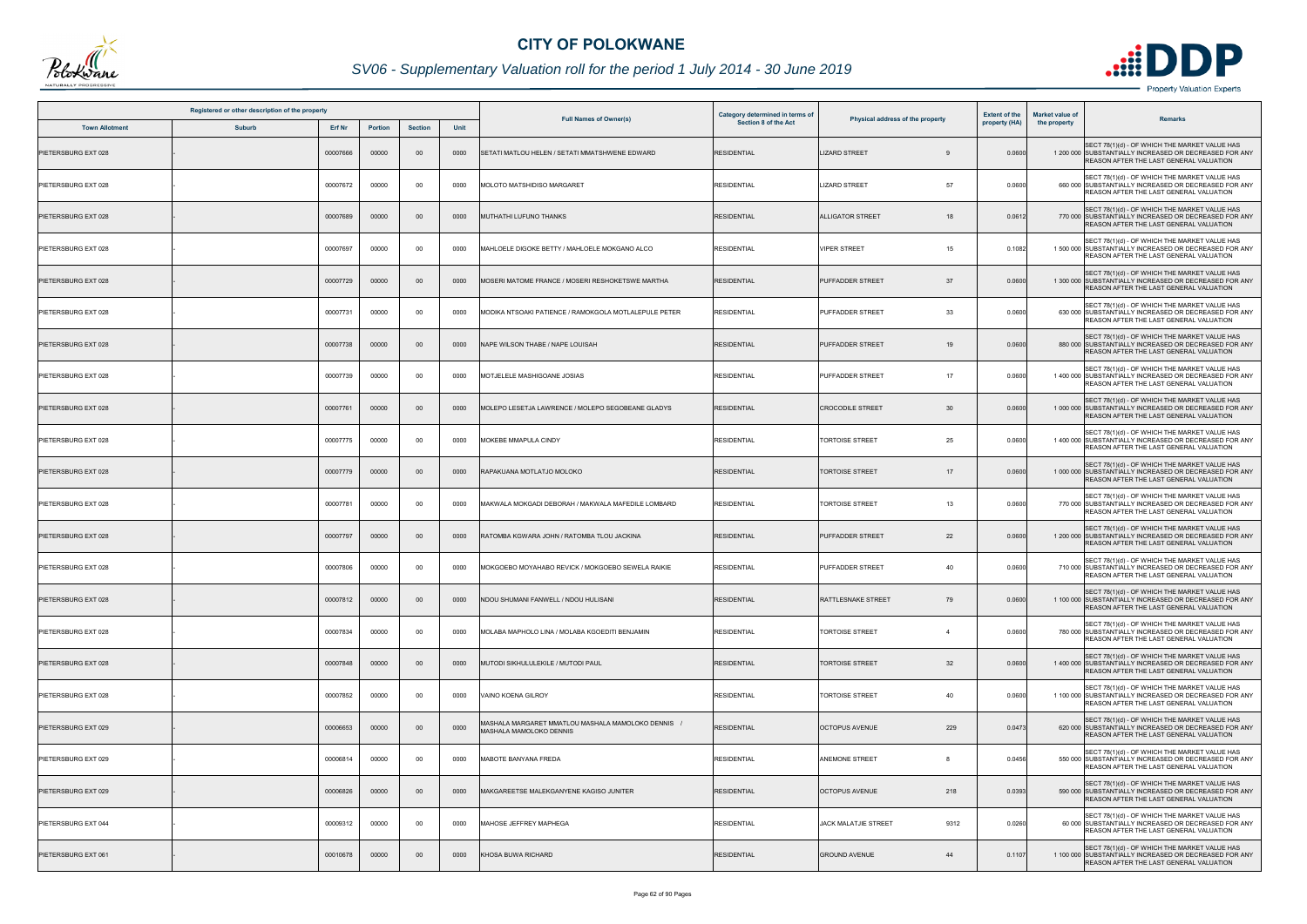

# *SV06 - Supplementary Valuation roll for the period 1 July 2014 - 30 June 2019*

| Registered or other description of the property<br><b>Suburb</b><br>Erf Nr<br><b>Town Allotment</b><br><b>Portion</b> |  |          |       |                |      |                                                                                           | Category determined in terms of |                                      | <b>Extent of the</b> | <b>Market value of</b> |                                                                                                                                                         |
|-----------------------------------------------------------------------------------------------------------------------|--|----------|-------|----------------|------|-------------------------------------------------------------------------------------------|---------------------------------|--------------------------------------|----------------------|------------------------|---------------------------------------------------------------------------------------------------------------------------------------------------------|
|                                                                                                                       |  |          |       | <b>Section</b> | Unit | <b>Full Names of Owner(s)</b>                                                             | Section 8 of the Act            | Physical address of the property     | property (HA)        | the property           | <b>Remarks</b>                                                                                                                                          |
| PIETERSBURG EXT 061                                                                                                   |  | 00010762 | 00000 | $00\,$         | 0000 | ESHABANE MPHO BRUCE LESHABANE SIMPHIWE / LESHABANE<br><b>SIMPHIWE</b>                     | <b>RESIDENTIAL</b>              | 42<br><b>GROUND AVENUE</b>           | 0.0555               |                        | SECT 78(1)(d) - OF WHICH THE MARKET VALUE HAS<br>1 400 000 SUBSTANTIALLY INCREASED OR DECREASED FOR ANY<br>REASON AFTER THE LAST GENERAL VALUATION      |
| PIETERSBURG EXT 065                                                                                                   |  | 00011557 | 00000 | $00\,$         | 0000 | AMOKGOLA ALEC RAPHAEL RAMOKGOLA NTSWAKI REBECCA /<br>RAMOKGOLA NTSWAKI REBECCA            | <b>RESIDENTIAL</b>              | <b>LUKA STREET</b><br>$\overline{7}$ | 0.0280               |                        | SECT 78(1)(d) - OF WHICH THE MARKET VALUE HAS<br>520 000 SUBSTANTIALLY INCREASED OR DECREASED FOR ANY<br>REASON AFTER THE LAST GENERAL VALUATION        |
| PIETERSBURG EXT 065                                                                                                   |  | 00011860 | 00000 | $00\,$         | 0000 | MNISI CLAUDINAH LILLIAN                                                                   | <b>RESIDENTIAL</b>              | 20<br><b>ABRAHAM STREET</b>          | 0.0280               |                        | SECT 78(1)(d) - OF WHICH THE MARKET VALUE HAS<br>580 000 SUBSTANTIALLY INCREASED OR DECREASED FOR ANY<br>REASON AFTER THE LAST GENERAL VALUATION        |
| POLOKWANE EXT 071                                                                                                     |  | 00012674 | 00000 | $00\,$         | 0000 | POLOKWANE LOCAL MUNICIPALITY                                                              | <b>RESIDENTIAL</b>              | POLOKWANE EXT 071<br>12674           | 0.0476               |                        | SECT 78(1)(d) - OF WHICH THE MARKET VALUE HAS<br>140 000 SUBSTANTIALLY INCREASED OR DECREASED FOR ANY<br>REASON AFTER THE LAST GENERAL VALUATION        |
| POLOKWANE EXT 071                                                                                                     |  | 00012982 | 00000 | $00\,$         | 0000 | POLOKWANE LOCAL MUNICIPALITY                                                              | <b>RESIDENTIAL</b>              | POLOKWANE EXT 071<br>12982           | 0.1606               |                        | SECT 78(1)(d) - OF WHICH THE MARKET VALUE HAS<br>180 000 SUBSTANTIALLY INCREASED OR DECREASED FOR ANY<br>REASON AFTER THE LAST GENERAL VALUATION        |
| POLOKWANE EXT 071                                                                                                     |  | 00013078 | 00000 | $00\,$         | 0000 | MASHA LEFENTSE FENGGY                                                                     | <b>RESIDENTIAL</b>              | POLOKWANE EXT 071<br>13078           | 0.0400               |                        | SECT 78(1)(d) - OF WHICH THE MARKET VALUE HAS<br>110 000 SUBSTANTIALLY INCREASED OR DECREASED FOR ANY<br><b>REASON AFTER THE LAST GENERAL VALUATION</b> |
| POLOKWANE EXT 071                                                                                                     |  | 00013084 | 00000 | 00             | 0000 | MPHELA CHUENE MARIA                                                                       | <b>RESIDENTIAL</b>              | 13084<br>POLOKWANE EXT 071           | 0.0403               |                        | SECT 78(1)(d) - OF WHICH THE MARKET VALUE HAS<br>100 000 SUBSTANTIALLY INCREASED OR DECREASED FOR ANY<br>REASON AFTER THE LAST GENERAL VALUATION        |
| POLOKWANE EXT 071                                                                                                     |  | 00013227 | 00000 | $00\,$         | 0000 | POLOKWANE LOCAL MUNICIPALITY                                                              | <b>RESIDENTIAL</b>              | POLOKWANE EXT 071<br>13227           | 0.336                |                        | SECT 78(1)(d) - OF WHICH THE MARKET VALUE HAS<br>190 000 SUBSTANTIALLY INCREASED OR DECREASED FOR ANY<br>REASON AFTER THE LAST GENERAL VALUATION        |
| POLOKWANE EXT 071                                                                                                     |  | 00013256 | 00000 | $00\,$         | 0000 | POLOKWANE LOCAL MUNICIPALITY                                                              | <b>RESIDENTIAL</b>              | 13256<br>POLOKWANE EXT 071           | 0.0400               |                        | SECT 78(1)(d) - OF WHICH THE MARKET VALUE HAS<br>130 000 SUBSTANTIALLY INCREASED OR DECREASED FOR ANY<br>REASON AFTER THE LAST GENERAL VALUATION        |
| POLOKWANE EXT 071                                                                                                     |  | 00013257 | 00000 | $00\,$         | 0000 | POLOKWANE LOCAL MUNICIPALITY                                                              | <b>RESIDENTIAL</b>              | 13257<br>POLOKWANE EXT 071           | 0.0400               |                        | SECT 78(1)(d) - OF WHICH THE MARKET VALUE HAS<br>190 000 SUBSTANTIALLY INCREASED OR DECREASED FOR ANY<br>REASON AFTER THE LAST GENERAL VALUATION        |
| POLOKWANE EXT 076                                                                                                     |  | 00015353 | 00000 | 00             | 0000 | MOJAPELO MASEGELA MARGARET / MOJAPELO DAVID MORASWI                                       | <b>RESIDENTIAL</b>              | POLOKWANE EXT 076<br>15353           | 0.0402               |                        | SECT 78(1)(d) - OF WHICH THE MARKET VALUE HAS<br>50 000 SUBSTANTIALLY INCREASED OR DECREASED FOR ANY<br>REASON AFTER THE LAST GENERAL VALUATION         |
| POLOKWANE EXT 076                                                                                                     |  | 00015573 | 00000 | $00\,$         | 0000 | POLOKWANE LOCAL MUNICIPALITY                                                              | <b>RESIDENTIAL</b>              | POLOKWANE EXT 076<br>15573           | 0.4375               |                        | SECT 78(1)(d) - OF WHICH THE MARKET VALUE HAS<br>80 000 SUBSTANTIALLY INCREASED OR DECREASED FOR ANY<br>REASON AFTER THE LAST GENERAL VALUATION         |
| POLOKWANE EXT 076                                                                                                     |  | 00015778 | 00000 | 00             | 0000 | POLOKWANE LOCAL MUNICIPALITY                                                              | <b>RESIDENTIAL</b>              | POLOKWANE EXT 076<br>15778           | 0.7971               |                        | SECT 78(1)(d) - OF WHICH THE MARKET VALUE HAS<br>100 000 SUBSTANTIALLY INCREASED OR DECREASED FOR ANY<br>REASON AFTER THE LAST GENERAL VALUATION        |
| POLOKWANE EXT 076                                                                                                     |  | 00016197 | 00000 | $00\,$         | 0000 | POLOKWANE LOCAL MUNICIPALITY                                                              | <b>RESIDENTIAL</b>              | POLOKWANE EXT 076<br>16197           | 2.8916               |                        | SECT 78(1)(d) - OF WHICH THE MARKET VALUE HAS<br>160 000 SUBSTANTIALLY INCREASED OR DECREASED FOR ANY<br>REASON AFTER THE LAST GENERAL VALUATION        |
| POLOKWANE EXT 076                                                                                                     |  | 00016198 | 00000 | 00             | 0000 | POLOKWANE LOCAL MUNICIPALITY                                                              | <b>RESIDENTIAL</b>              | POLOKWANE EXT 076<br>16198           | 4.9350               |                        | SECT 78(1)(d) - OF WHICH THE MARKET VALUE HAS<br>190 000 SUBSTANTIALLY INCREASED OR DECREASED FOR ANY<br>REASON AFTER THE LAST GENERAL VALUATION        |
| POLOKWANE EXT 083                                                                                                     |  | 00016653 | 00000 | $00\,$         | 0000 | MAKAU THAGAMOLAPO ALFRED                                                                  | <b>RESIDENTIAL</b>              | <b>TORONTO AVENUE</b><br>106         | 0.0248               |                        | SECT 78(1)(d) - OF WHICH THE MARKET VALUE HAS<br>580 000 SUBSTANTIALLY INCREASED OR DECREASED FOR ANY<br>REASON AFTER THE LAST GENERAL VALUATION        |
| POLOKWANE EXT 083                                                                                                     |  | 00016658 | 00000 | 00             | 0000 | <b>MAKATE PITSI FLORIDA</b>                                                               | <b>RESIDENTIAL</b>              | 96<br><b>TORONTO AVENUE</b>          | 0.0391               |                        | SECT 78(1)(d) - OF WHICH THE MARKET VALUE HAS<br>650 000 SUBSTANTIALLY INCREASED OR DECREASED FOR ANY<br>REASON AFTER THE LAST GENERAL VALUATION        |
| POLOKWANE EXT 083                                                                                                     |  | 00016666 | 00000 | $00\,$         | 0000 | MUDAU AAZWINNDINI PHYLIS MUDAU AZWIFARWI EMMANUEL / MUDAU<br><b>AZWIFARWI EMMANUEL</b>    | RESIDENTIAL                     | <b>TORONTO AVENUE</b><br>80          | 0.0391               |                        | SECT 78(1)(d) - OF WHICH THE MARKET VALUE HAS<br>660 000 SUBSTANTIALLY INCREASED OR DECREASED FOR ANY<br>REASON AFTER THE LAST GENERAL VALUATION        |
| POLOKWANE EXT 083                                                                                                     |  | 00016667 | 00000 | 00             | 0000 | MAKAEPEA TSELAGALE AUGUSTINE MAKAEPEA MOTANGTANG MARRY<br>MAKAEPEA MOTANGTANG MARRY       | <b>RESIDENTIAL</b>              | 78<br><b>TORONTO AVENUE</b>          | 0.0391               |                        | SECT 78(1)(d) - OF WHICH THE MARKET VALUE HAS<br>560 000 SUBSTANTIALLY INCREASED OR DECREASED FOR ANY<br>REASON AFTER THE LAST GENERAL VALUATION        |
| POLOKWANE EXT 083                                                                                                     |  | 00016673 | 00000 | $00\,$         | 0000 | GWANGWA JOSEPHINE BOITUMELO RAESETSA                                                      | <b>RESIDENTIAL</b>              | <b>PARIS AVENUE</b><br>35            | 0.0391               |                        | SECT 78(1)(d) - OF WHICH THE MARKET VALUE HAS<br>560 000 SUBSTANTIALLY INCREASED OR DECREASED FOR ANY<br>REASON AFTER THE LAST GENERAL VALUATION        |
| POLOKWANE EXT 083                                                                                                     |  | 00016676 | 00000 | $00\,$         | 0000 | SHOROMA MARUTHANE DORCUS SHOROMA MASIE JOHANNES /<br>SHOROMA MASIE JOHANNES               | <b>RESIDENTIAL</b>              | PARIS AVENUE<br>41                   | 0.0391               |                        | SECT 78(1)(d) - OF WHICH THE MARKET VALUE HAS<br>620 000 SUBSTANTIALLY INCREASED OR DECREASED FOR ANY<br>REASON AFTER THE LAST GENERAL VALUATION        |
| POLOKWANE EXT 083                                                                                                     |  | 00016677 | 00000 | $00\,$         | 0000 | MOTHEMELA MOSHIBUDI FLORINAH MOTHEMELA MADIFOKOLO PHINEAS<br>MOTHEMELA MADIFOKOLO PHINEAS | <b>RESIDENTIAL</b>              | <b>PARIS AVENUE</b><br>43            | 0.039                |                        | SECT 78(1)(d) - OF WHICH THE MARKET VALUE HAS<br>620 000 SUBSTANTIALLY INCREASED OR DECREASED FOR ANY<br>REASON AFTER THE LAST GENERAL VALUATION        |
| POLOKWANE EXT 083                                                                                                     |  | 00016688 | 00000 | $00\,$         | 0000 | MAGEZA HLUPHEKA ROBERT MAGEZA RAMOKONE JOSEPHINE / MAGEZA<br>RAMOKONE JOSEPHINE           | RESIDENTIAL                     | <b>TORONTO AVENUE</b><br>10          | 0.0340               |                        | SECT 78(1)(d) - OF WHICH THE MARKET VALUE HAS<br>630 000 SUBSTANTIALLY INCREASED OR DECREASED FOR ANY<br>REASON AFTER THE LAST GENERAL VALUATION        |

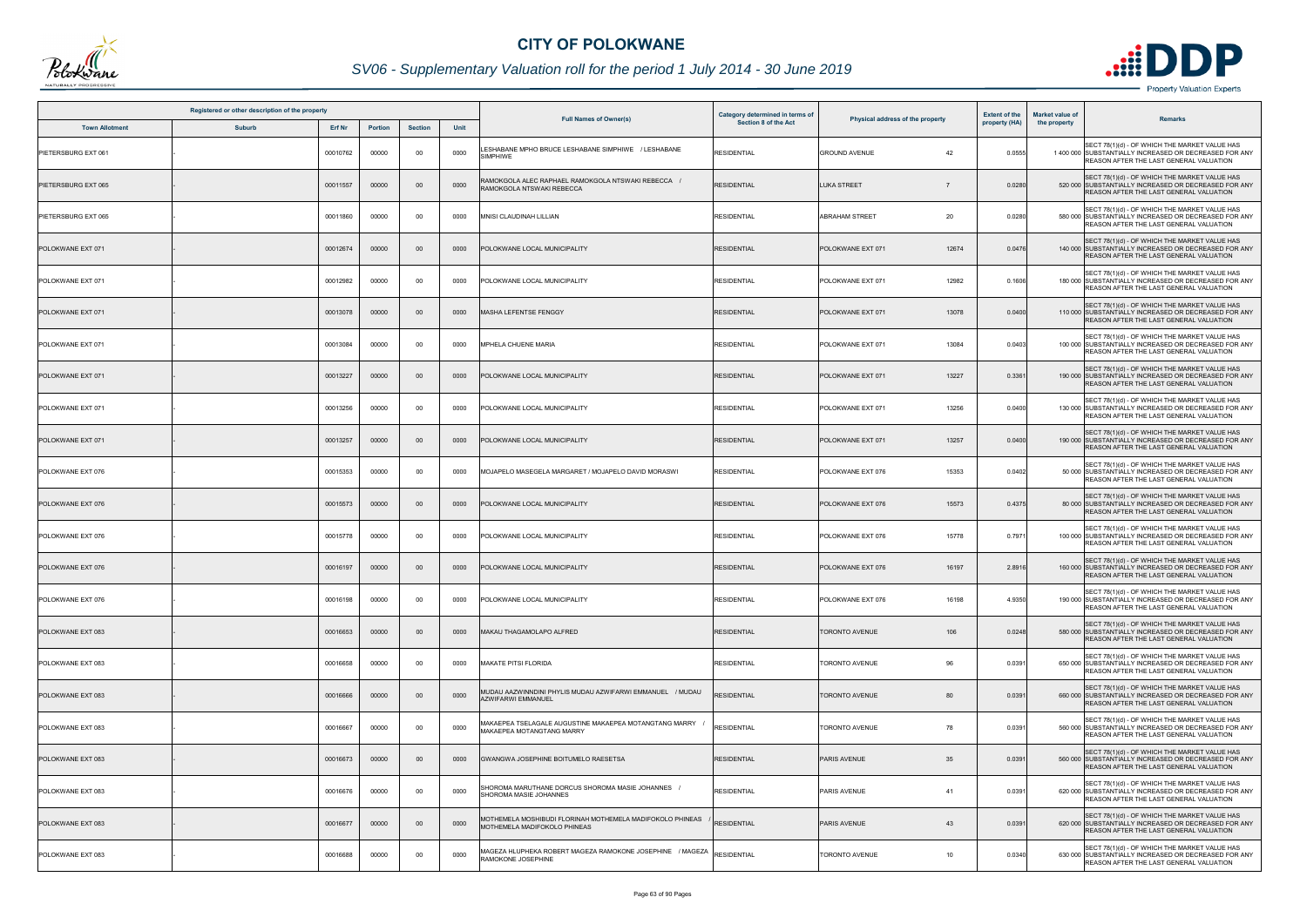

# *SV06 - Supplementary Valuation roll for the period 1 July 2014 - 30 June 2019*

| Registered or other description of the property |               |          |                |                |      | <b>Full Names of Owner(s)</b>                                                              | Category determined in terms of | Physical address of the property | <b>Extent of the</b> | <b>Market value of</b><br>Remarks                                                                                                                |
|-------------------------------------------------|---------------|----------|----------------|----------------|------|--------------------------------------------------------------------------------------------|---------------------------------|----------------------------------|----------------------|--------------------------------------------------------------------------------------------------------------------------------------------------|
| <b>Town Allotment</b>                           | <b>Suburb</b> | Erf Nr   | <b>Portion</b> | <b>Section</b> | Unit |                                                                                            | <b>Section 8 of the Act</b>     |                                  | property (HA)        | the property                                                                                                                                     |
| POLOKWANE EXT 083                               |               | 00016704 | 00000          | $00\,$         | 0000 | <b>MASHELE CRAIG LUCKY</b>                                                                 | <b>RESIDENTIAL</b>              | <b>LONDON AVENUE</b><br>20       | 0.039                | SECT 78(1)(d) - OF WHICH THE MARKET VALUE HAS<br>630 000 SUBSTANTIALLY INCREASED OR DECREASED FOR ANY<br>REASON AFTER THE LAST GENERAL VALUATION |
| POLOKWANE EXT 083                               |               | 00016709 | 00000          | 00             | 0000 | THOKA RAHAB LITHEBELE                                                                      | <b>RESIDENTIAL</b>              | 30<br><b>LONDON AVENUE</b>       | 0.0391               | SECT 78(1)(d) - OF WHICH THE MARKET VALUE HAS<br>590 000 SUBSTANTIALLY INCREASED OR DECREASED FOR ANY<br>REASON AFTER THE LAST GENERAL VALUATION |
| POLOKWANE EXT 083                               |               | 00016717 | 00000          | $00\,$         | 0000 | SELOWA KGOROSI SOPHIA SELOWA KLEINBOOI THAPEDI / SELOWA<br><b>KLEINBOOI THAPEDI</b>        | <b>RESIDENTIAL</b>              | <b>LONDON AVENUE</b><br>46       | 0.0313               | SECT 78(1)(d) - OF WHICH THE MARKET VALUE HAS<br>680 000 SUBSTANTIALLY INCREASED OR DECREASED FOR ANY<br>REASON AFTER THE LAST GENERAL VALUATION |
| POLOKWANE EXT 083                               |               | 00016737 | 00000          | 00             | 0000 | CHEPE MAPULA AGNES                                                                         | <b>RESIDENTIAL</b>              | <b>LONDON AVENUE</b><br>47       | 0.0383               | SECT 78(1)(d) - OF WHICH THE MARKET VALUE HAS<br>510 000 SUBSTANTIALLY INCREASED OR DECREASED FOR ANY<br>REASON AFTER THE LAST GENERAL VALUATION |
| POLOKWANE EXT 083                               |               | 00016745 | 00000          | $00\,$         | 0000 | RAMOGALE MOGOSHADI MMANGWETJANA ELSIE RAMOGALE MAKUDU<br>PETER / RAMOGALE MAKUDU PETER     | <b>RESIDENTIAL</b>              | <b>NEW YORK AVENUE</b><br>2      | 0.0495               | SECT 78(1)(d) - OF WHICH THE MARKET VALUE HAS<br>960 000 SUBSTANTIALLY INCREASED OR DECREASED FOR ANY<br>REASON AFTER THE LAST GENERAL VALUATION |
| POLOKWANE EXT 083                               |               | 00016748 | 00000          | 00             | 0000 | PITJENG NTHABISENG KOENA                                                                   | <b>RESIDENTIAL</b>              | <b>NEW YORK AVENUE</b><br>-8     | 0.0349               | SECT 78(1)(d) - OF WHICH THE MARKET VALUE HAS<br>570 000 SUBSTANTIALLY INCREASED OR DECREASED FOR ANY<br>REASON AFTER THE LAST GENERAL VALUATION |
| POLOKWANE EXT 083                               |               | 00016749 | 00000          | $00\,$         | 0000 | MPHAHLELE RAMATSIMELE FELICIA                                                              | <b>RESIDENTIAL</b>              | <b>NEW YORK AVENUE</b><br>10     | 0.0399               | SECT 78(1)(d) - OF WHICH THE MARKET VALUE HAS<br>630 000 SUBSTANTIALLY INCREASED OR DECREASED FOR ANY<br>REASON AFTER THE LAST GENERAL VALUATION |
| POLOKWANE EXT 083                               |               | 00016754 | 00000          | 00             | 0000 | <b>TJIANE NGWANAMAKGOKA JEFFREY TJIANE RAMATHABATHE MARIA</b><br>TJIANE RAMATHABATHE MARIA | <b>RESIDENTIAL</b>              | 20<br><b>NEW YORK AVENUE</b>     | 0.039                | SECT 78(1)(d) - OF WHICH THE MARKET VALUE HAS<br>610 000 SUBSTANTIALLY INCREASED OR DECREASED FOR ANY<br>REASON AFTER THE LAST GENERAL VALUATION |
| POLOKWANE EXT 083                               |               | 00016756 | 00000          | $00\,$         | 0000 | DIKGALE FRANCINAH SESHILE DIKGALE SETLABANE EDWARD / DIKGALE<br>SETLABANE EDWARD           | <b>RESIDENTIAL</b>              | <b>NEW YORK AVENUE</b><br>24     | 0.047                | SECT 78(1)(d) - OF WHICH THE MARKET VALUE HAS<br>700 000 SUBSTANTIALLY INCREASED OR DECREASED FOR ANY<br>REASON AFTER THE LAST GENERAL VALUATION |
| POLOKWANE EXT 083                               |               | 00016759 | 00000          | 00             | 0000 | MASEHELA SEAKALA NOKO MASEHELA MOSAI GADIFELE / MASEHELA<br>MOSAI GADIFELE                 | <b>RESIDENTIAL</b>              | 30<br><b>NEW YORK AVENUE</b>     | 0.0378               | SECT 78(1)(d) - OF WHICH THE MARKET VALUE HAS<br>600 000 SUBSTANTIALLY INCREASED OR DECREASED FOR ANY<br>REASON AFTER THE LAST GENERAL VALUATION |
| POLOKWANE EXT 083                               |               | 00016761 | 00000          | $00\,$         | 0000 | KOMAPE THEMANE JUSTINAH                                                                    | <b>RESIDENTIAL</b>              | <b>NEW YORK AVENUE</b><br>43     | 0.0485               | SECT 78(1)(d) - OF WHICH THE MARKET VALUE HAS<br>580 000 SUBSTANTIALLY INCREASED OR DECREASED FOR ANY<br>REASON AFTER THE LAST GENERAL VALUATION |
| POLOKWANE EXT 083                               |               | 00016773 | 00000          | 00             | 0000 | MBOWENI MONYAMANA MARIA                                                                    | <b>RESIDENTIAL</b>              | PARIS AVENUE<br>26               | 0.0321               | SECT 78(1)(d) - OF WHICH THE MARKET VALUE HAS<br>580 000 SUBSTANTIALLY INCREASED OR DECREASED FOR ANY<br>REASON AFTER THE LAST GENERAL VALUATION |
| POLOKWANE EXT 083                               |               | 00016778 | 00000          | $00\,$         | 0000 | MAGONGOA KGADI SHARON                                                                      | <b>RESIDENTIAL</b>              | <b>PARIS AVENUE</b><br>36        | 0.0334               | SECT 78(1)(d) - OF WHICH THE MARKET VALUE HAS<br>580 000 SUBSTANTIALLY INCREASED OR DECREASED FOR ANY<br>REASON AFTER THE LAST GENERAL VALUATION |
| POLOKWANE EXT 083                               |               | 00016792 | 00000          | 00             | 0000 | MANGENA LUKA EWERT MANGENA MMATHAPELO FLORAH / MANGENA<br>MMATHAPELO FLORAH                | <b>RESIDENTIAL</b>              | <b>LISBON AVENUE</b>             | 0.038                | SECT 78(1)(d) - OF WHICH THE MARKET VALUE HAS<br>670 000 SUBSTANTIALLY INCREASED OR DECREASED FOR ANY<br>REASON AFTER THE LAST GENERAL VALUATION |
| POLOKWANE EXT 083                               |               | 00016802 | 00000          | $00\,$         | 0000 | MASHALA MACHUENE ANNA                                                                      | <b>RESIDENTIAL</b>              | <b>LONDON AVENUE</b><br>-3       | 0.0348               | SECT 78(1)(d) - OF WHICH THE MARKET VALUE HAS<br>640 000 SUBSTANTIALLY INCREASED OR DECREASED FOR ANY<br>REASON AFTER THE LAST GENERAL VALUATION |
| POLOKWANE EXT 083                               |               | 00016805 | 00000          | 00             | 0000 | MALULEKE TINTSWALO ENNIE                                                                   | <b>RESIDENTIAL</b>              | <b>LISBON AVENUE</b><br>6        | 0.0325               | SECT 78(1)(d) - OF WHICH THE MARKET VALUE HAS<br>620 000 SUBSTANTIALLY INCREASED OR DECREASED FOR ANY<br>REASON AFTER THE LAST GENERAL VALUATION |
| POLOKWANE EXT 083                               |               | 00016823 | 00000          | $00\,$         | 0000 | RAMMUTLA PATAMEDI JOHANNES RAMMUTLA KGABO EPHIA / RAMMUTLA<br>KGABO EPHIA                  | <b>RESIDENTIAL</b>              | 56<br><b>TORONTO AVENUE</b>      | 0.0381               | SECT 78(1)(d) - OF WHICH THE MARKET VALUE HAS<br>680 000 SUBSTANTIALLY INCREASED OR DECREASED FOR ANY<br>REASON AFTER THE LAST GENERAL VALUATION |
| POLOKWANE EXT 083                               |               | 00016828 | 00000          | 00             | 0000 | MOTLATLA KOENA CHARLES MOTLATLA EMILY / MOTLATLA EMILY                                     | <b>RESIDENTIAL</b>              | 66<br><b>TORONTO AVENUE</b>      | 0.0381               | SECT 78(1)(d) - OF WHICH THE MARKET VALUE HAS<br>560 000 SUBSTANTIALLY INCREASED OR DECREASED FOR ANY<br>REASON AFTER THE LAST GENERAL VALUATION |
| POLOKWANE EXT 083                               |               | 00016829 | 00000          | $00\,$         | 0000 | MABULA MARUTLA CHRISTOPHER                                                                 | <b>RESIDENTIAL</b>              | <b>TORONTO AVENUE</b><br>68      | 0.0381               | SECT 78(1)(d) - OF WHICH THE MARKET VALUE HAS<br>450 000 SUBSTANTIALLY INCREASED OR DECREASED FOR ANY<br>REASON AFTER THE LAST GENERAL VALUATION |
| POLOKWANE EXT 083                               |               | 00016830 | 00000          | $00\,$         | 0000 | KGOSHIYADIRA MAITE PERTUNIA MOHLABI MATHEWS NARE / MOHLABI<br><b>MATHEWS NARE</b>          | <b>RESIDENTIAL</b>              | 70<br><b>TORONTO AVENUE</b>      | 0.0368               | SECT 78(1)(d) - OF WHICH THE MARKET VALUE HAS<br>660 000 SUBSTANTIALLY INCREASED OR DECREASED FOR ANY<br>REASON AFTER THE LAST GENERAL VALUATION |
| POLOKWANE EXT 083                               |               | 00016832 | 00000          | $00\,$         | 0000 | SEMATLA MOEKETSO PHYNUS SEMATLA THULLY MONICAH / SEMATLA<br>THULLY MONICAH                 | <b>RESIDENTIAL</b>              | <b>PARIS AVENUE</b><br>27        | 0.038                | SECT 78(1)(d) - OF WHICH THE MARKET VALUE HAS<br>670 000 SUBSTANTIALLY INCREASED OR DECREASED FOR ANY<br>REASON AFTER THE LAST GENERAL VALUATION |
| POLOKWANE EXT 083                               |               | 00016833 | 00000          | 00             | 0000 | LEBEA TALAMO DAPHNEY LEBEA MALWELA JOSEPH / LEBEA MALWELA<br><b>JOSEPH</b>                 | <b>RESIDENTIAL</b>              | 25<br>PARIS AVENUE               | 0.0381               | SECT 78(1)(d) - OF WHICH THE MARKET VALUE HAS<br>620 000 SUBSTANTIALLY INCREASED OR DECREASED FOR ANY<br>REASON AFTER THE LAST GENERAL VALUATION |
| POLOKWANE EXT 083                               |               | 00016834 | 00000          | $00\,$         | 0000 | RAMARA MMAKWENA LILLIAN                                                                    | <b>RESIDENTIAL</b>              | PARIS AVENUE<br>23               | 0.0381               | SECT 78(1)(d) - OF WHICH THE MARKET VALUE HAS<br>680 000 SUBSTANTIALLY INCREASED OR DECREASED FOR ANY<br>REASON AFTER THE LAST GENERAL VALUATION |

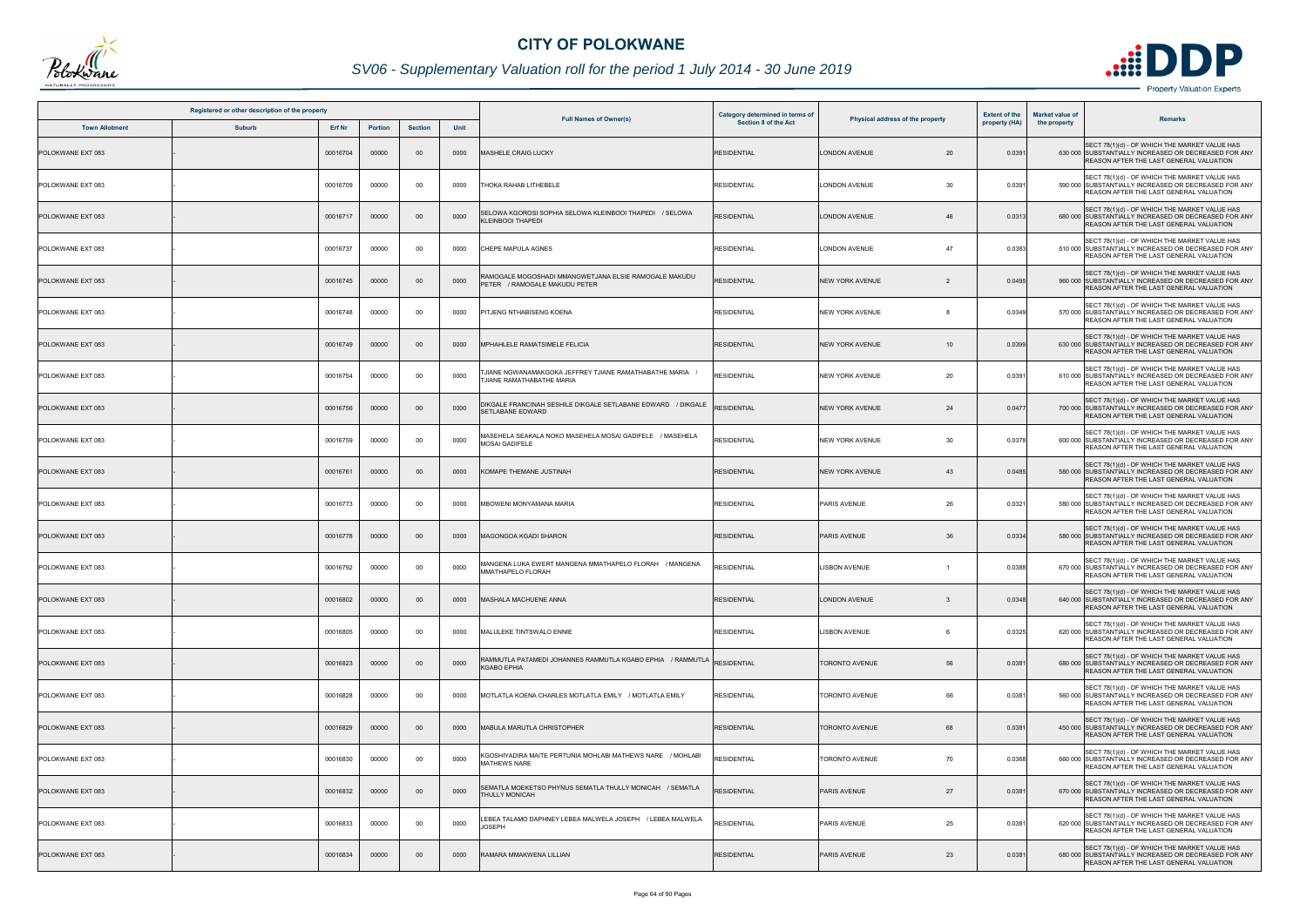

# *SV06 - Supplementary Valuation roll for the period 1 July 2014 - 30 June 2019*

|                       | Registered or other description of the property |               |                |                |      |                                                                                                   | Category determined in terms of |                                       | <b>Extent of the</b> | <b>Market value of</b> |                                                                                                                                                  |
|-----------------------|-------------------------------------------------|---------------|----------------|----------------|------|---------------------------------------------------------------------------------------------------|---------------------------------|---------------------------------------|----------------------|------------------------|--------------------------------------------------------------------------------------------------------------------------------------------------|
| <b>Town Allotment</b> | <b>Suburb</b>                                   | <b>Erf Nr</b> | <b>Portion</b> | <b>Section</b> | Unit | <b>Full Names of Owner(s)</b>                                                                     | Section 8 of the Act            | Physical address of the property      | property (HA)        | the property           | <b>Remarks</b>                                                                                                                                   |
| POLOKWANE EXT 083     |                                                 | 00016840      | 00000          | $00\,$         | 0000 | EGODI RAESETJA FRANCINA LEGODI KWENA GEORGE / LEGODI KWENA<br><b>GEORGE</b>                       | <b>RESIDENTIAL</b>              | <b>PARIS AVENUE</b><br>11             | 0.0381               |                        | SECT 78(1)(d) - OF WHICH THE MARKET VALUE HAS<br>550 000 SUBSTANTIALLY INCREASED OR DECREASED FOR ANY<br>REASON AFTER THE LAST GENERAL VALUATION |
| POLOKWANE EXT 083     |                                                 | 00016843      | 00000          | $00\,$         | 0000 | RAKGWAHLA MASILO EDWARD                                                                           | <b>RESIDENTIAL</b>              | <b>PARIS AVENUE</b><br>-5             | 0.036                |                        | SECT 78(1)(d) - OF WHICH THE MARKET VALUE HAS<br>580 000 SUBSTANTIALLY INCREASED OR DECREASED FOR ANY<br>REASON AFTER THE LAST GENERAL VALUATION |
| POLOKWANE EXT 083     |                                                 | 00016847      | 00000          | $00\,$         | 0000 | MARIPANA'S BUSINESS ENTERPRISE CC                                                                 | <b>RESIDENTIAL</b>              | PARIS AVENUE<br>$\overline{4}$        | 0.0631               |                        | SECT 78(1)(d) - OF WHICH THE MARKET VALUE HAS<br>710 000 SUBSTANTIALLY INCREASED OR DECREASED FOR ANY<br>REASON AFTER THE LAST GENERAL VALUATION |
| POLOKWANE EXT 083     |                                                 | 00016849      | 00000          | $00\,$         | 0000 | MAAKE MATOME OSCAR MAAKE MALEBESE HELLEN / MAAKE MALEBESE<br><b>IELLEN</b>                        | <b>ESIDENTIAL</b>               | <b>PARIS AVENUE</b>                   | 0.0380               |                        | SECT 78(1)(d) - OF WHICH THE MARKET VALUE HAS<br>590 000 SUBSTANTIALLY INCREASED OR DECREASED FOR ANY<br>REASON AFTER THE LAST GENERAL VALUATION |
| POLOKWANE EXT 083     |                                                 | 00016851      | 00000          | 00             | 0000 | MUHLARI NKATEKO                                                                                   | <b>RESIDENTIAL</b>              | PARIS AVENUE<br>12                    | 0.0326               |                        | SECT 78(1)(d) - OF WHICH THE MARKET VALUE HAS<br>620 000 SUBSTANTIALLY INCREASED OR DECREASED FOR ANY<br>REASON AFTER THE LAST GENERAL VALUATION |
| POLOKWANE EXT 083     |                                                 | 00016867      | 00000          | $00\,$         | 0000 | MBOYANE MAHLOGONOLO BETTY MBOYANE LESIBA ALPHEUS    / MBOYANE RESIDENTIAL<br><b>ESIBA ALPHEUS</b> |                                 | <b>NEW YORK AVENUE</b>                | 0.0530               |                        | SECT 78(1)(d) - OF WHICH THE MARKET VALUE HAS<br>740 000 SUBSTANTIALLY INCREASED OR DECREASED FOR ANY<br>REASON AFTER THE LAST GENERAL VALUATION |
| POLOKWANE EXT 083     |                                                 | 00016874      | 00000          | 00             | 0000 | FHOBEJANE HLABIOA DAVID                                                                           | <b>RESIDENTIAL</b>              | <b>ROME AVENUE</b><br>$\overline{7}$  | 0.0475               |                        | SECT 78(1)(d) - OF WHICH THE MARKET VALUE HAS<br>780 000 SUBSTANTIALLY INCREASED OR DECREASED FOR ANY<br>REASON AFTER THE LAST GENERAL VALUATION |
| POLOKWANE EXT 083     |                                                 | 00016893      | 00000          | $00\,$         | 0000 | <b>AHWAI MMAKWENA HELLEN</b>                                                                      | <b>RESIDENTIAL</b>              | <b>ROME AVENUE</b><br>45              | 0.0340               |                        | SECT 78(1)(d) - OF WHICH THE MARKET VALUE HAS<br>650 000 SUBSTANTIALLY INCREASED OR DECREASED FOR ANY<br>REASON AFTER THE LAST GENERAL VALUATION |
| POLOKWANE EXT 083     |                                                 | 00016894      | 00000          | $00\,$         | 0000 | RAPHADU TLOPORO SUZAN                                                                             | <b>RESIDENTIAL</b>              | 47<br><b>ROME AVENUE</b>              | 0.0415               |                        | SECT 78(1)(d) - OF WHICH THE MARKET VALUE HAS<br>650 000 SUBSTANTIALLY INCREASED OR DECREASED FOR ANY<br>REASON AFTER THE LAST GENERAL VALUATION |
| POLOKWANE EXT 083     |                                                 | 00016906      | 00000          | $00\,$         | 0000 | EDWABA RAISIBE JOHANNA                                                                            | <b>RESIDENTIAL</b>              | <b>ROME AVENUE</b><br>30              | 0.0343               |                        | SECT 78(1)(d) - OF WHICH THE MARKET VALUE HAS<br>500 000 SUBSTANTIALLY INCREASED OR DECREASED FOR ANY<br>REASON AFTER THE LAST GENERAL VALUATION |
| POLOKWANE EXT 083     |                                                 | 00016907      | 00000          | 00             | 0000 | MOLOKOMME MATLADI IRENE MOLOKOMME NGOAKO STEPHEN /<br>MOLOKOMME NGOAKO STEPHEN                    | <b>RESIDENTIAL</b>              | 28<br><b>ROME AVENUE</b>              | 0.0343               |                        | SECT 78(1)(d) - OF WHICH THE MARKET VALUE HAS<br>660 000 SUBSTANTIALLY INCREASED OR DECREASED FOR ANY<br>REASON AFTER THE LAST GENERAL VALUATION |
| POLOKWANE EXT 083     |                                                 | 00016910      | 00000          | $00\,$         | 0000 | RAPHELA MALESELA WILLIAM                                                                          | <b>RESIDENTIAL</b>              | <b>TOKYO AVENUE</b><br>3              | 0.0343               |                        | SECT 78(1)(d) - OF WHICH THE MARKET VALUE HAS<br>630 000 SUBSTANTIALLY INCREASED OR DECREASED FOR ANY<br>REASON AFTER THE LAST GENERAL VALUATION |
| POLOKWANE EXT 083     |                                                 | 00016913      | 00000          | 00             | 0000 | SEBOLA MOLATELA MARTHA                                                                            | <b>RESIDENTIAL</b>              | <b>TOKYO AVENUE</b><br>9              | 0.0343               |                        | SECT 78(1)(d) - OF WHICH THE MARKET VALUE HAS<br>630 000 SUBSTANTIALLY INCREASED OR DECREASED FOR ANY<br>REASON AFTER THE LAST GENERAL VALUATION |
| POLOKWANE EXT 083     |                                                 | 00016919      | 00000          | $00\,$         | 0000 | / AMABOLO TSHEBELA MARIA MAMABOLO MANKWENG PHILLIP<br><b>JAMABOLO MANKWENG PHILLIP</b>            | <b>RESIDENTIAL</b>              | <b>TOKYO AVENUE</b><br>21             | 0.0592               |                        | SECT 78(1)(d) - OF WHICH THE MARKET VALUE HAS<br>600 000 SUBSTANTIALLY INCREASED OR DECREASED FOR ANY<br>REASON AFTER THE LAST GENERAL VALUATION |
| POLOKWANE EXT 083     |                                                 | 00026880      | 00002          | 00             | 0000 | MOKGOHLOA TSHWENE SALMINA                                                                         | <b>RESIDENTIAL</b>              | <b>ROME AVENUE</b><br>$\overline{2}$  | 0.0303               |                        | SECT 78(1)(d) - OF WHICH THE MARKET VALUE HAS<br>560 000 SUBSTANTIALLY INCREASED OR DECREASED FOR ANY<br>REASON AFTER THE LAST GENERAL VALUATION |
| POLOKWANE EXT 083     |                                                 | 00026880      | 00005          | $00\,$         | 0000 | MATLAPU NKASANA SOPHIA                                                                            | <b>RESIDENTIAL</b>              | <b>ROME AVENUE</b><br>5               | 0.0301               |                        | SECT 78(1)(d) - OF WHICH THE MARKET VALUE HAS<br>560 000 SUBSTANTIALLY INCREASED OR DECREASED FOR ANY<br>REASON AFTER THE LAST GENERAL VALUATION |
| POLOKWANE EXT 083     |                                                 | 00026880      | 00006          | 00             | 0000 | MATHATHO MATSHELANE FLORENCE                                                                      | <b>RESIDENTIAL</b>              | <b>BEIRA STREET</b><br>6              | 0.0301               |                        | SECT 78(1)(d) - OF WHICH THE MARKET VALUE HAS<br>540 000 SUBSTANTIALLY INCREASED OR DECREASED FOR ANY<br>REASON AFTER THE LAST GENERAL VALUATION |
| POLOKWANE EXT 083     |                                                 | 00026880      | 00007          | $00\,$         | 0000 | MATLAPU NKASANA SOPHIA                                                                            | <b>RESIDENTIAL</b>              | <b>ROME AVENUE</b><br>$\overline{7}$  | 0.0301               |                        | SECT 78(1)(d) - OF WHICH THE MARKET VALUE HAS<br>620 000 SUBSTANTIALLY INCREASED OR DECREASED FOR ANY<br>REASON AFTER THE LAST GENERAL VALUATION |
| POLOKWANE EXT 083     |                                                 | 00026880      | 00008          | $00\,$         | 0000 | MOGANEDI NGWANATHEKO ANNAH MOGANEDI MOSHIANE SEPHORA /<br>MOGANEDI MOSHIANE SEPHORA               | <b>RESIDENTIAL</b>              | <b>ROME AVENUE</b><br>8               | 0.0301               |                        | SECT 78(1)(d) - OF WHICH THE MARKET VALUE HAS<br>480 000 SUBSTANTIALLY INCREASED OR DECREASED FOR ANY<br>REASON AFTER THE LAST GENERAL VALUATION |
| POLOKWANE EXT 083     |                                                 | 00026880      | 00010          | $00\,$         | 0000 | MALALE MAKALAPE DAPHNEY                                                                           | <b>RESIDENTIAL</b>              | <b>ROME AVENUE</b><br>10 <sup>1</sup> | 0.0321               |                        | SECT 78(1)(d) - OF WHICH THE MARKET VALUE HAS<br>450 000 SUBSTANTIALLY INCREASED OR DECREASED FOR ANY<br>REASON AFTER THE LAST GENERAL VALUATION |
| POLOKWANE EXT 083     |                                                 | 00026880      | 00017          | $00\,$         | 0000 | RAMETHAPE MANTSANA FRANCINA                                                                       | <b>RESIDENTIAL</b>              | 17<br>POMELO STREET                   | 0.0290               |                        | SECT 78(1)(d) - OF WHICH THE MARKET VALUE HAS<br>630 000 SUBSTANTIALLY INCREASED OR DECREASED FOR ANY<br>REASON AFTER THE LAST GENERAL VALUATION |
| POLOKWANE EXT 083     |                                                 | 00026880      | 00021          | $00\,$         | 0000 | PETJA MATJATJI CHRISTINA                                                                          | <b>RESIDENTIAL</b>              | POMELO STREET<br>21                   | 0.0282               |                        | SECT 78(1)(d) - OF WHICH THE MARKET VALUE HAS<br>420 000 SUBSTANTIALLY INCREASED OR DECREASED FOR ANY<br>REASON AFTER THE LAST GENERAL VALUATION |
| POLOKWANE EXT 083     |                                                 | 00026880      | 00022          | $00\,$         | 0000 | TSHWALE MAKOTI GODFREY TSHWALE BEAUTRICE THABISO / TSHWALE<br><b>BEAUTRICE THABISO</b>            | <b>RESIDENTIAL</b>              | POMELO STREET<br>22                   | 0.0280               |                        | SECT 78(1)(d) - OF WHICH THE MARKET VALUE HAS<br>570 000 SUBSTANTIALLY INCREASED OR DECREASED FOR ANY<br>REASON AFTER THE LAST GENERAL VALUATION |

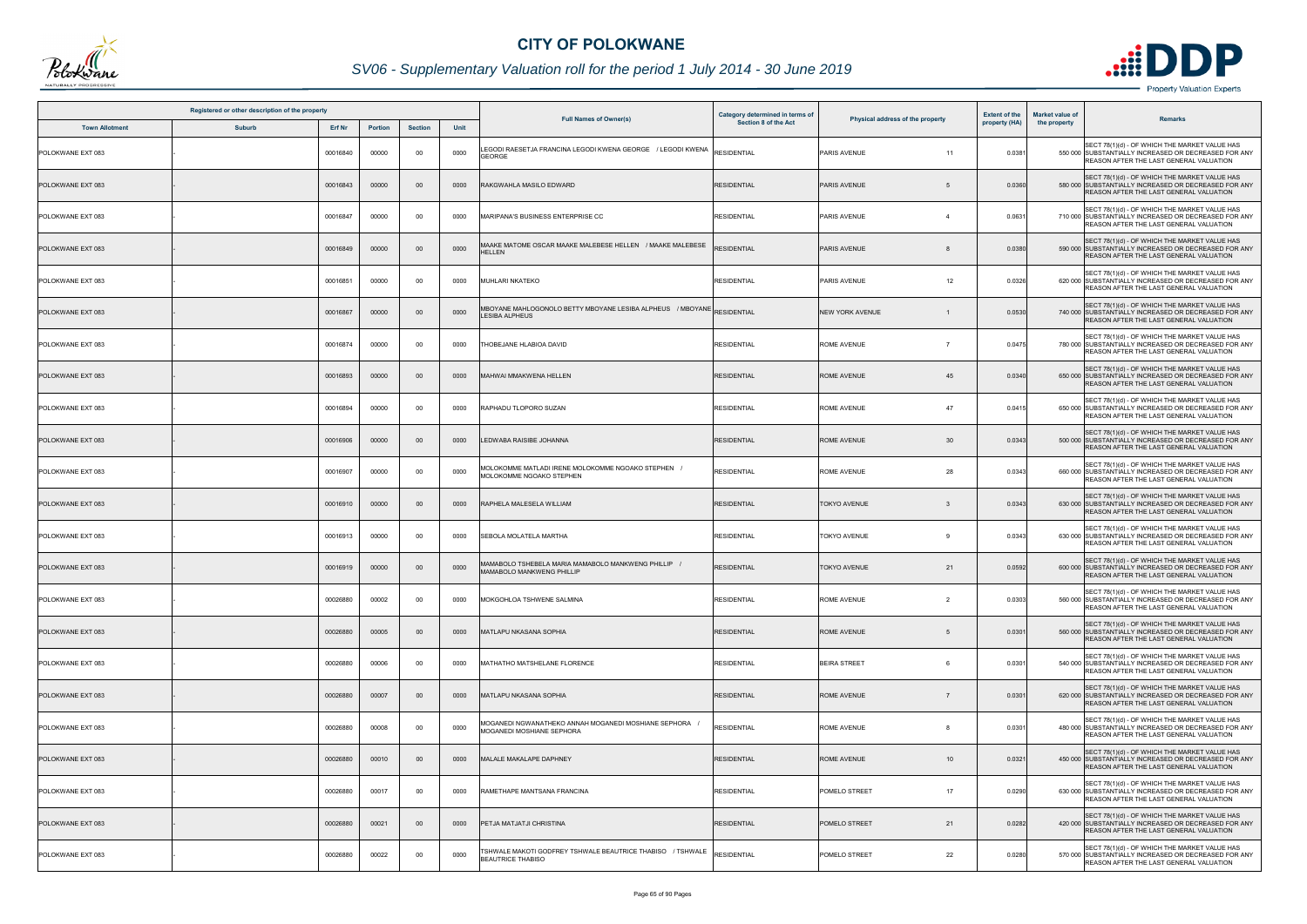

# *SV06 - Supplementary Valuation roll for the period 1 July 2014 - 30 June 2019*

|                       | Registered or other description of the property |               |                |                |      | <b>Full Names of Owner(s)</b>                                                                | Category determined in terms of | Physical address of the property       | <b>Extent of the</b> | <b>Market value of</b><br><b>Remarks</b>                                                                                                         |
|-----------------------|-------------------------------------------------|---------------|----------------|----------------|------|----------------------------------------------------------------------------------------------|---------------------------------|----------------------------------------|----------------------|--------------------------------------------------------------------------------------------------------------------------------------------------|
| <b>Town Allotment</b> | <b>Suburb</b>                                   | <b>Erf Nr</b> | <b>Portion</b> | <b>Section</b> | Unit |                                                                                              | <b>Section 8 of the Act</b>     |                                        | property (HA)        | the property                                                                                                                                     |
| POLOKWANE EXT 083     |                                                 | 00026880      | 00023          | $00\,$         | 0000 | MHUTE HAPPYMORE MHUTE NONYAMEKO LETTICIA / MHUTE NONYAMEKO RESIDENTIAL<br><b>ETTICIA</b>     |                                 | 23<br><b>BEIRA STREET</b>              | 0.0352               | SECT 78(1)(d) - OF WHICH THE MARKET VALUE HAS<br>660 000 SUBSTANTIALLY INCREASED OR DECREASED FOR ANY<br>REASON AFTER THE LAST GENERAL VALUATION |
| POLOKWANE EXT 083     |                                                 | 00026880      | 00026          | 00             | 0000 | NKADIMENG MAPHUTHELE MILDRED                                                                 | <b>RESIDENTIAL</b>              | 26<br><b>GABERONE AVENUE</b>           | 0.0281               | SECT 78(1)(d) - OF WHICH THE MARKET VALUE HAS<br>650 000 SUBSTANTIALLY INCREASED OR DECREASED FOR ANY<br>REASON AFTER THE LAST GENERAL VALUATION |
| POLOKWANE EXT 083     |                                                 | 00026880      | 00027          | $00\,$         | 0000 | <b>MALATJI ANGELINA</b>                                                                      | <b>RESIDENTIAL</b>              | 27<br><b>GABERONE AVENUE</b>           | 0.0282               | SECT 78(1)(d) - OF WHICH THE MARKET VALUE HAS<br>630 000 SUBSTANTIALLY INCREASED OR DECREASED FOR ANY<br>REASON AFTER THE LAST GENERAL VALUATION |
| POLOKWANE EXT 083     |                                                 | 00026880      | 00028          | 00             | 0000 | (ATHEMBU BONGANI BHEKANANI RIEBICK MTHEMBU MOKGAETJI GRANNY<br>MTHEMBU MOKGAETJI GRANNY      | <b>RESIDENTIAL</b>              | POMELO STREET<br>28                    | 0.0282               | SECT 78(1)(d) - OF WHICH THE MARKET VALUE HAS<br>530 000 SUBSTANTIALLY INCREASED OR DECREASED FOR ANY<br>REASON AFTER THE LAST GENERAL VALUATION |
| POLOKWANE EXT 083     |                                                 | 00026880      | 00032          | $00\,$         | 0000 | RANGATA CECILIA LEPAKA                                                                       | <b>RESIDENTIAL</b>              | 32<br><b>GABERONE AVENUE</b>           | 0.0282               | SECT 78(1)(d) - OF WHICH THE MARKET VALUE HAS<br>620 000 SUBSTANTIALLY INCREASED OR DECREASED FOR ANY<br>REASON AFTER THE LAST GENERAL VALUATION |
| POLOKWANE EXT 094     |                                                 | 00020036      | 00000          | 00             | 0000 | MAKGATO MALATJE KABELO MAKGATO MATLOBELE EPHRAEM /<br>MAKGATO MATLOBELE EPHRAEM              | <b>RESIDENTIAL</b>              | <b>SERAPSE STREET</b><br>$\mathbf{1}$  | 0.0304               | SECT 78(1)(d) - OF WHICH THE MARKET VALUE HAS<br>380 000 SUBSTANTIALLY INCREASED OR DECREASED FOR ANY<br>REASON AFTER THE LAST GENERAL VALUATION |
| POLOKWANE EXT 094     |                                                 | 00020047      | 00000          | $00\,$         | 0000 | RAMOSHABA SIPHO JUSTINE RAMOSHABA MARIA RITAH / RAMOSHABA<br>MARIA RITAH                     | <b>RESIDENTIAL</b>              | 23<br><b>SERAPSE STREET</b>            | 0.0308               | SECT 78(1)(d) - OF WHICH THE MARKET VALUE HAS<br>620 000 SUBSTANTIALLY INCREASED OR DECREASED FOR ANY<br>REASON AFTER THE LAST GENERAL VALUATION |
| POLOKWANE EXT 094     |                                                 | 00020052      | 00000          | $00\,$         | 0000 | MUBVA NORIA MUSHAISANO                                                                       | <b>RESIDENTIAL</b>              | 33<br><b>SERAPSE STREET</b>            | 0.0308               | SECT 78(1)(d) - OF WHICH THE MARKET VALUE HAS<br>610 000 SUBSTANTIALLY INCREASED OR DECREASED FOR ANY<br>REASON AFTER THE LAST GENERAL VALUATION |
| POLOKWANE EXT 094     |                                                 | 00020053      | 00000          | $00\,$         | 0000 | MAMABOLO JOHN MAROPENG                                                                       | <b>RESIDENTIAL</b>              | <b>SERAPSE STREET</b><br>35            | 0.0308               | SECT 78(1)(d) - OF WHICH THE MARKET VALUE HAS<br>470 000 SUBSTANTIALLY INCREASED OR DECREASED FOR ANY<br>REASON AFTER THE LAST GENERAL VALUATION |
| POLOKWANE EXT 094     |                                                 | 00020062      | 00000          | 00             | 0000 | KOLINE TRADING & PROJECTS PTY LTD                                                            | <b>RESIDENTIAL</b>              | <b>SERAPSE STREET</b><br>53            | 0.0308               | SECT 78(1)(d) - OF WHICH THE MARKET VALUE HAS<br>550 000 SUBSTANTIALLY INCREASED OR DECREASED FOR ANY<br>REASON AFTER THE LAST GENERAL VALUATION |
| POLOKWANE EXT 094     |                                                 | 00020063      | 00000          | $00\,$         | 0000 | KOLINE TRADING & PROJECTS PTY LTD                                                            | <b>RESIDENTIAL</b>              | <b>SERAPSE STREET</b><br>55            | 0.0308               | SECT 78(1)(d) - OF WHICH THE MARKET VALUE HAS<br>590 000 SUBSTANTIALLY INCREASED OR DECREASED FOR ANY<br>REASON AFTER THE LAST GENERAL VALUATION |
| POLOKWANE EXT 094     |                                                 | 00020069      | 00000          | 00             | 0000 | MALOBA PITSI MATHEWS MALOBA KWENA MYRILE / MALOBA KWENA<br><b>MYRILE</b>                     | <b>RESIDENTIAL</b>              | PAPATLA STREET<br>5                    | 0.0308               | SECT 78(1)(d) - OF WHICH THE MARKET VALUE HAS<br>650 000 SUBSTANTIALLY INCREASED OR DECREASED FOR ANY<br>REASON AFTER THE LAST GENERAL VALUATION |
| POLOKWANE EXT 094     |                                                 | 00020075      | 00000          | $00\,$         | 0000 | MATLOU MOKGADI LEAH MATLOU MASILU HERMAN / MATLOU MASILU<br><b>HERMAN</b>                    | <b>RESIDENTIAL</b>              | <b>PAPATLA STREET</b><br>17            | 0.0584               | SECT 78(1)(d) - OF WHICH THE MARKET VALUE HAS<br>680 000 SUBSTANTIALLY INCREASED OR DECREASED FOR ANY<br>REASON AFTER THE LAST GENERAL VALUATION |
| POLOKWANE EXT 094     |                                                 | 00020084      | 00000          | 00             | 0000 | NTHABALALA AZWIMBAVHI SALPHINAH NTHABALALA TSHIFHIWA PHILLIP<br>NTHABALALA TSHIFHIWA PHILLIP | <b>RESIDENTIAL</b>              | PAPATLA STREET<br>35                   | 0.0362               | SECT 78(1)(d) - OF WHICH THE MARKET VALUE HAS<br>630 000 SUBSTANTIALLY INCREASED OR DECREASED FOR ANY<br>REASON AFTER THE LAST GENERAL VALUATION |
| POLOKWANE EXT 094     |                                                 | 00020085      | 00000          | $00\,$         | 0000 | NKOTSWI TSHIKANI SIMON                                                                       | <b>RESIDENTIAL</b>              | 37<br><b>PAPATLA STREET</b>            | 0.0351               | SECT 78(1)(d) - OF WHICH THE MARKET VALUE HAS<br>340 000 SUBSTANTIALLY INCREASED OR DECREASED FOR ANY<br>REASON AFTER THE LAST GENERAL VALUATION |
| POLOKWANE EXT 094     |                                                 | 00020086      | 00000          | $00\,$         | 0000 | MASEKO LERATO                                                                                | <b>RESIDENTIAL</b>              | <b>MOLOGA STREET</b><br>$\overline{1}$ | 0.0303               | SECT 78(1)(d) - OF WHICH THE MARKET VALUE HAS<br>630 000 SUBSTANTIALLY INCREASED OR DECREASED FOR ANY<br>REASON AFTER THE LAST GENERAL VALUATION |
| POLOKWANE EXT 094     |                                                 | 00020087      | 00000          | $00\,$         | 0000 | <b>BALOYI THABO JONATHAN</b>                                                                 | <b>RESIDENTIAL</b>              | <b>MOLOGA STREET</b><br>$\mathbf{3}$   | 0.0405               | SECT 78(1)(d) - OF WHICH THE MARKET VALUE HAS<br>540 000 SUBSTANTIALLY INCREASED OR DECREASED FOR ANY<br>REASON AFTER THE LAST GENERAL VALUATION |
| POLOKWANE EXT 094     |                                                 | 00020088      | 00000          | 00             | 0000 | NTSOANE NORAH MAKADI                                                                         | <b>RESIDENTIAL</b>              | <b>MOLOGA STREET</b><br>-5             | 0.0367               | SECT 78(1)(d) - OF WHICH THE MARKET VALUE HAS<br>530 000 SUBSTANTIALLY INCREASED OR DECREASED FOR ANY<br>REASON AFTER THE LAST GENERAL VALUATION |
| POLOKWANE EXT 094     |                                                 | 00020093      | 00000          | $00\,$         | 0000 | BALOYI THABO JONATHAN                                                                        | <b>RESIDENTIAL</b>              | <b>MOLOGA STREET</b><br>6              | 0.0303               | SECT 78(1)(d) - OF WHICH THE MARKET VALUE HAS<br>650 000 SUBSTANTIALLY INCREASED OR DECREASED FOR ANY<br>REASON AFTER THE LAST GENERAL VALUATION |
| POLOKWANE EXT 094     |                                                 | 00020118      | 00000          | 00             | 0000 | MAWELEWELE NNDITSHENI STANLEY MAWELEWELE NKHUMISENI EUNICE<br>/ MAWELEWELE NKHUMISENI EUNICE | <b>RESIDENTIAL</b>              | SERAPSE STREET<br>8                    | 0.0348               | SECT 78(1)(d) - OF WHICH THE MARKET VALUE HAS<br>560 000 SUBSTANTIALLY INCREASED OR DECREASED FOR ANY<br>REASON AFTER THE LAST GENERAL VALUATION |
| POLOKWANE EXT 094     |                                                 | 00020131      | 00000          | $00\,$         | 0000 | LEDWABA DIKELEDI ELLEN                                                                       | <b>RESIDENTIAL</b>              | <b>SERAPSE STREET</b><br>18            | 0.0335               | SECT 78(1)(d) - OF WHICH THE MARKET VALUE HAS<br>560 000 SUBSTANTIALLY INCREASED OR DECREASED FOR ANY<br>REASON AFTER THE LAST GENERAL VALUATION |
| POLOKWANE EXT 094     |                                                 | 00020148      | 00000          | 00             | 0000 | KGOBE REBOTILE SEBOKO KGOBE CHOKOE JACOB / KGOBE CHOKOE<br><b>JACOB</b>                      | <b>RESIDENTIAL</b>              | 36<br><b>SEDIBA STREET</b>             | 0.0316               | SECT 78(1)(d) - OF WHICH THE MARKET VALUE HAS<br>520 000 SUBSTANTIALLY INCREASED OR DECREASED FOR ANY<br>REASON AFTER THE LAST GENERAL VALUATION |
| POLOKWANE EXT 094     |                                                 | 00020152      | 00000          | $00\,$         | 0000 | SEROKA PERTUNIA                                                                              | <b>RESIDENTIAL</b>              | <b>SEDIBA STREET</b><br>44             | 0.0316               | SECT 78(1)(d) - OF WHICH THE MARKET VALUE HAS<br>620 000 SUBSTANTIALLY INCREASED OR DECREASED FOR ANY<br>REASON AFTER THE LAST GENERAL VALUATION |

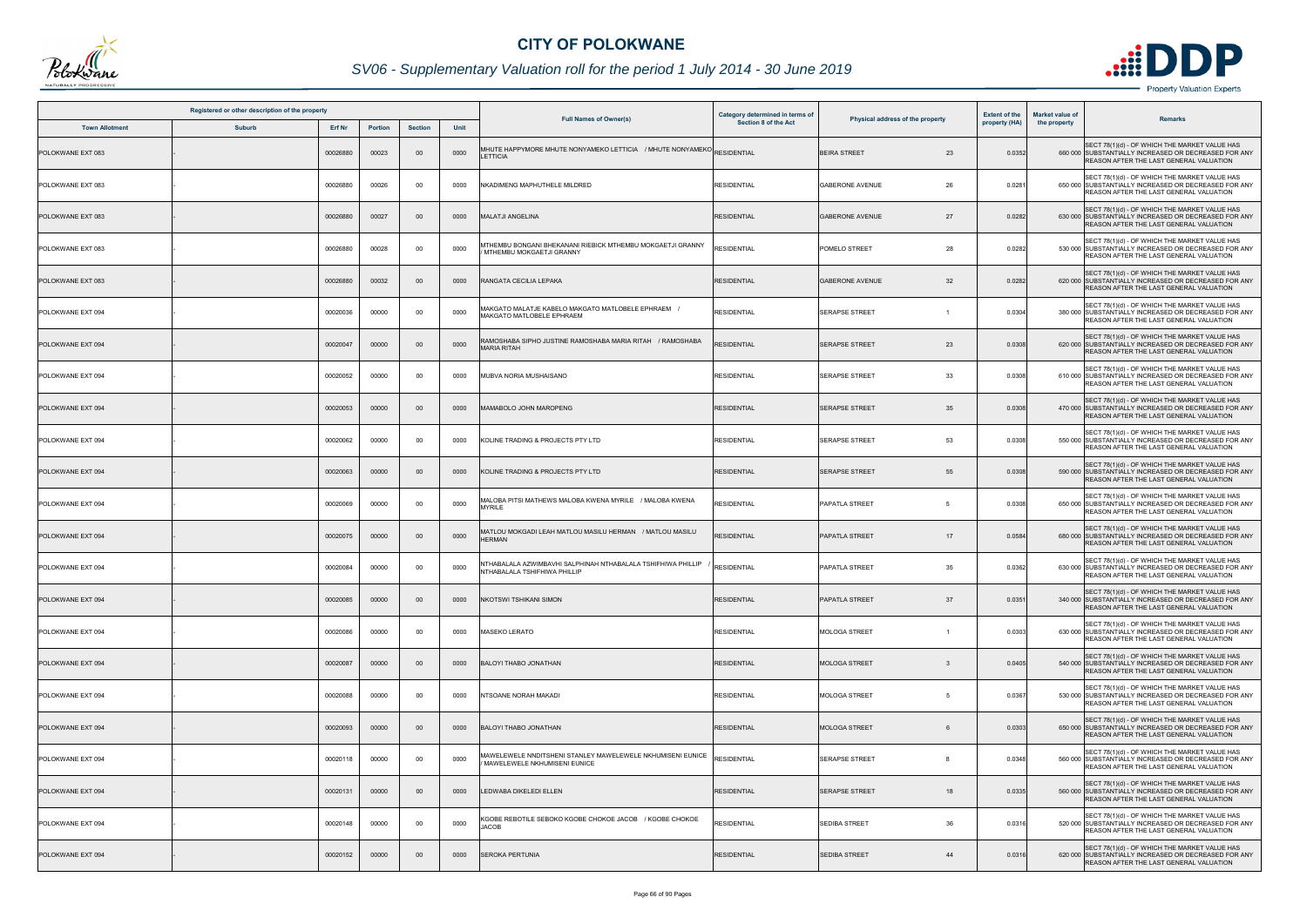

# *SV06 - Supplementary Valuation roll for the period 1 July 2014 - 30 June 2019*

| Registered or other description of the property |               |          |                |                |      |                                                                                                                                | Category determined in terms of |                                          | <b>Extent of the</b> | <b>Market value of</b> | <b>Remarks</b>                                                                                                                                   |
|-------------------------------------------------|---------------|----------|----------------|----------------|------|--------------------------------------------------------------------------------------------------------------------------------|---------------------------------|------------------------------------------|----------------------|------------------------|--------------------------------------------------------------------------------------------------------------------------------------------------|
| <b>Town Allotment</b>                           | <b>Suburb</b> | Erf Nr   | <b>Portion</b> | <b>Section</b> | Unit | <b>Full Names of Owner(s)</b>                                                                                                  | Section 8 of the Act            | Physical address of the property         | property (HA)        | the property           |                                                                                                                                                  |
| POLOKWANE EXT 094                               |               | 00020157 | 00000          | 00             | 0000 | M K MANAMELA FAMILY TRUST                                                                                                      | <b>RESIDENTIAL</b>              | <b>SEDIBA STREET</b><br>49               | 0.0316               |                        | SECT 78(1)(d) - OF WHICH THE MARKET VALUE HAS<br>580 000 SUBSTANTIALLY INCREASED OR DECREASED FOR ANY<br>REASON AFTER THE LAST GENERAL VALUATION |
| POLOKWANE EXT 094                               |               | 00020170 | 00000          | $00\,$         | 0000 | <b>MTHETHO VENNY MARCIA</b>                                                                                                    | <b>RESIDENTIAL</b>              | PEOLWANA STREET                          | 0.0316               |                        | SECT 78(1)(d) - OF WHICH THE MARKET VALUE HAS<br>470 000 SUBSTANTIALLY INCREASED OR DECREASED FOR ANY<br>REASON AFTER THE LAST GENERAL VALUATION |
| POLOKWANE EXT 094                               |               | 00020186 | 00000          | $00\,$         | 0000 | BOSHOMANE NOKO ISAIAH BOSHOMANE MOLATELO FLORENCE /<br>BOSHOMANE MOLATELO FLORENCE                                             | <b>RESIDENTIAL</b>              | 27<br><b>LESOKANA STREET</b>             | 0.0424               |                        | SECT 78(1)(d) - OF WHICH THE MARKET VALUE HAS<br>570 000 SUBSTANTIALLY INCREASED OR DECREASED FOR ANY<br>REASON AFTER THE LAST GENERAL VALUATION |
| POLOKWANE EXT 094                               |               | 00020191 | 00000          | $00\,$         | 0000 | <b>MATLADI MASILO PERCY</b>                                                                                                    | <b>RESIDENTIAL</b>              | <b>BOGODIMO STREET</b><br>14             | 0.0306               |                        | SECT 78(1)(d) - OF WHICH THE MARKET VALUE HAS<br>540 000 SUBSTANTIALLY INCREASED OR DECREASED FOR ANY<br>REASON AFTER THE LAST GENERAL VALUATION |
| POLOKWANE EXT 094                               |               | 00020196 | 00000          | $00\,$         | 0000 | M K MANAMELA FAMILY TRUST                                                                                                      | <b>RESIDENTIAL</b>              | <b>BOGODIMO STREET</b><br>$\overline{4}$ | 0.0308               |                        | SECT 78(1)(d) - OF WHICH THE MARKET VALUE HAS<br>590 000 SUBSTANTIALLY INCREASED OR DECREASED FOR ANY<br>REASON AFTER THE LAST GENERAL VALUATION |
| POLOKWANE EXT 094                               |               | 00020207 | 00000          | $00\,$         | 0000 | PHALA PETRUS MOLOKA                                                                                                            | <b>RESIDENTIAL</b>              | PEOLWANA STREET<br>1                     | 0.0304               |                        | SECT 78(1)(d) - OF WHICH THE MARKET VALUE HAS<br>430 000 SUBSTANTIALLY INCREASED OR DECREASED FOR ANY<br>REASON AFTER THE LAST GENERAL VALUATION |
| POLOKWANE EXT 094                               |               | 00020210 | 00000          | 00             | 0000 | KHOZA HLENGANE JOSEPH                                                                                                          | <b>RESIDENTIAL</b>              | <b>LESOKANA STREET</b><br>11             | 0.0365               |                        | SECT 78(1)(d) - OF WHICH THE MARKET VALUE HAS<br>610 000 SUBSTANTIALLY INCREASED OR DECREASED FOR ANY<br>REASON AFTER THE LAST GENERAL VALUATION |
| POLOKWANE EXT 094                               |               | 00020223 | 00000          | $00\,$         | 0000 | MOGANEDI MAMOROANE ELIZABETH MOGANEDI NGWANATHEKO ANNAH<br>MOGANEDI NGWANATHEKO ANNAH                                          | RESIDENTIAL                     | <b>BOGODIMO STREET</b><br>3              | 0.0309               |                        | SECT 78(1)(d) - OF WHICH THE MARKET VALUE HAS<br>440 000 SUBSTANTIALLY INCREASED OR DECREASED FOR ANY<br>REASON AFTER THE LAST GENERAL VALUATION |
| POLOKWANE EXT 094                               |               | 00020224 | 00000          | $00\,$         | 0000 | MKHABELE NOZIPHO CHEYEZA                                                                                                       | <b>RESIDENTIAL</b>              | <b>BOGODIMO STREET</b><br>5              | 0.0309               |                        | SECT 78(1)(d) - OF WHICH THE MARKET VALUE HAS<br>580 000 SUBSTANTIALLY INCREASED OR DECREASED FOR ANY<br>REASON AFTER THE LAST GENERAL VALUATION |
| POLOKWANE EXT 094                               |               | 00020227 | 00000          | $00\,$         | 0000 | MANYATHELA FAMILY TRUST                                                                                                        | <b>RESIDENTIAL</b>              | <b>BOGODIMO STREET</b><br>11             | 0.0309               |                        | SECT 78(1)(d) - OF WHICH THE MARKET VALUE HAS<br>610 000 SUBSTANTIALLY INCREASED OR DECREASED FOR ANY<br>REASON AFTER THE LAST GENERAL VALUATION |
| POLOKWANE EXT 094                               |               | 00020229 | 00000          | 00             | 0000 | ADAMS JACQUELINE AGATHE                                                                                                        | <b>RESIDENTIAL</b>              | <b>BOGODIMO STREET</b><br>15             | 0.0309               |                        | SECT 78(1)(d) - OF WHICH THE MARKET VALUE HAS<br>580 000 SUBSTANTIALLY INCREASED OR DECREASED FOR ANY<br>REASON AFTER THE LAST GENERAL VALUATION |
| POLOKWANE EXT 094                               |               | 00020263 | 00000          | $00\,$         | 0000 | MATHEBULA TINTSWALO CHRISTINAH                                                                                                 | <b>RESIDENTIAL</b>              | <b>SEDIBA STREET</b><br>29               | 0.0303               |                        | SECT 78(1)(d) - OF WHICH THE MARKET VALUE HAS<br>650 000 SUBSTANTIALLY INCREASED OR DECREASED FOR ANY<br>REASON AFTER THE LAST GENERAL VALUATION |
| POLOKWANE EXT 094                               |               | 00020268 | 00000          | 00             | 0000 | MOLONGWANA MUTJETJI WILHELMINAH                                                                                                | <b>RESIDENTIAL</b>              | 69<br>MODULAKGOGO STREET                 | 0.0308               |                        | SECT 78(1)(d) - OF WHICH THE MARKET VALUE HAS<br>620 000 SUBSTANTIALLY INCREASED OR DECREASED FOR ANY<br>REASON AFTER THE LAST GENERAL VALUATION |
| POLOKWANE EXT 094                               |               | 00020271 | 00000          | $00\,$         | 0000 | TAU MALETE JOHANNES                                                                                                            | <b>RESIDENTIAL</b>              | 63<br>MODULAKGOGO STREET                 | 0.0308               |                        | SECT 78(1)(d) - OF WHICH THE MARKET VALUE HAS<br>620 000 SUBSTANTIALLY INCREASED OR DECREASED FOR ANY<br>REASON AFTER THE LAST GENERAL VALUATION |
| POLOKWANE EXT 094                               |               | 00020275 | 00000          | 00             | 0000 | REBCON PROP CC                                                                                                                 | <b>RESIDENTIAL</b>              | 55<br>MODULAKGOGO STREET                 | 0.0309               |                        | SECT 78(1)(d) - OF WHICH THE MARKET VALUE HAS<br>520 000 SUBSTANTIALLY INCREASED OR DECREASED FOR ANY<br>REASON AFTER THE LAST GENERAL VALUATION |
| POLOKWANE EXT 094                               |               | 00020281 | 00000          | $00\,$         | 0000 |                                                                                                                                | <b>RESIDENTIAL</b>              | MODULAKGOGO STREET<br>43                 | 0.0309               |                        | SECT 78(1)(d) - OF WHICH THE MARKET VALUE HAS<br>410 000 SUBSTANTIALLY INCREASED OR DECREASED FOR ANY<br>REASON AFTER THE LAST GENERAL VALUATION |
| POLOKWANE EXT 094                               |               | 00020282 | 00000          | 00             | 0000 | SETHOGA MASHADI JULIET SETHOGA MATSOBANE JOHANNES    / SETHOGA $\rm{\left _{\text{RESIDENTIAL}}\right }$<br>MATSOBANE JOHANNES |                                 | 41<br>MODULAKGOGO STREET                 | 0.0309               |                        | SECT 78(1)(d) - OF WHICH THE MARKET VALUE HAS<br>520 000 SUBSTANTIALLY INCREASED OR DECREASED FOR ANY<br>REASON AFTER THE LAST GENERAL VALUATION |
| POLOKWANE EXT 094                               |               | 00020283 | 00000          | $00\,$         | 0000 | SADIKI HUMBULANI LLOYD                                                                                                         | <b>RESIDENTIAL</b>              | MODULAKGOGO STREET<br>39                 | 0.0309               |                        | SECT 78(1)(d) - OF WHICH THE MARKET VALUE HAS<br>540 000 SUBSTANTIALLY INCREASED OR DECREASED FOR ANY<br>REASON AFTER THE LAST GENERAL VALUATION |
| POLOKWANE EXT 094                               |               | 00020289 | 00000          | 00             | 0000 | MAKWEYA PHUTI PHILLIP MAKWEYA LORATO VANESA / MAKWEYA<br>LORATO VANESA                                                         | <b>RESIDENTIAL</b>              | 27<br>MODULAKGOGO STREET                 | 0.0309               |                        | SECT 78(1)(d) - OF WHICH THE MARKET VALUE HAS<br>500 000 SUBSTANTIALLY INCREASED OR DECREASED FOR ANY<br>REASON AFTER THE LAST GENERAL VALUATION |
| POLOKWANE EXT 094                               |               | 00020310 | 00000          | $00\,$         | 0000 | RAMASHAPA MAPULA JANE RAMASHAPA MASILO MARCUS    / RAMASHAPA<br><b>MASILO MARCUS</b>                                           | <b>RESIDENTIAL</b>              | <b>SEDIBA STREET</b><br>5                | 0.0392               |                        | SECT 78(1)(d) - OF WHICH THE MARKET VALUE HAS<br>620 000 SUBSTANTIALLY INCREASED OR DECREASED FOR ANY<br>REASON AFTER THE LAST GENERAL VALUATION |
| POLOKWANE EXT 094                               |               | 00020317 | 00000          | $00\,$         | 0000 | MASHELE NSOVO ABIGAIL                                                                                                          | <b>RESIDENTIAL</b>              | <b>NOKA STREET</b><br>8                  | 0.0330               |                        | SECT 78(1)(d) - OF WHICH THE MARKET VALUE HAS<br>490 000 SUBSTANTIALLY INCREASED OR DECREASED FOR ANY<br>REASON AFTER THE LAST GENERAL VALUATION |
| POLOKWANE EXT 094                               |               | 00020364 | 00000          | $00\,$         | 0000 | PHALANE MATTHEWS MOKGAETJI PHALANE MAROPENG JOYCE /<br>PHALANE MAROPENG JOYCE                                                  | <b>RESIDENTIAL</b>              | <b>BOFASE STREET</b><br>29               | 0.0338               |                        | SECT 78(1)(d) - OF WHICH THE MARKET VALUE HAS<br>530 000 SUBSTANTIALLY INCREASED OR DECREASED FOR ANY<br>REASON AFTER THE LAST GENERAL VALUATION |
| POLOKWANE EXT 094                               |               | 00020369 | 00000          | 00             | 0000 | BALOYI THABO JONATHAN                                                                                                          | <b>RESIDENTIAL</b>              | <b>BOFASE STREET</b><br>19               | 0.0346               |                        | SECT 78(1)(d) - OF WHICH THE MARKET VALUE HAS<br>580 000 SUBSTANTIALLY INCREASED OR DECREASED FOR ANY<br>REASON AFTER THE LAST GENERAL VALUATION |

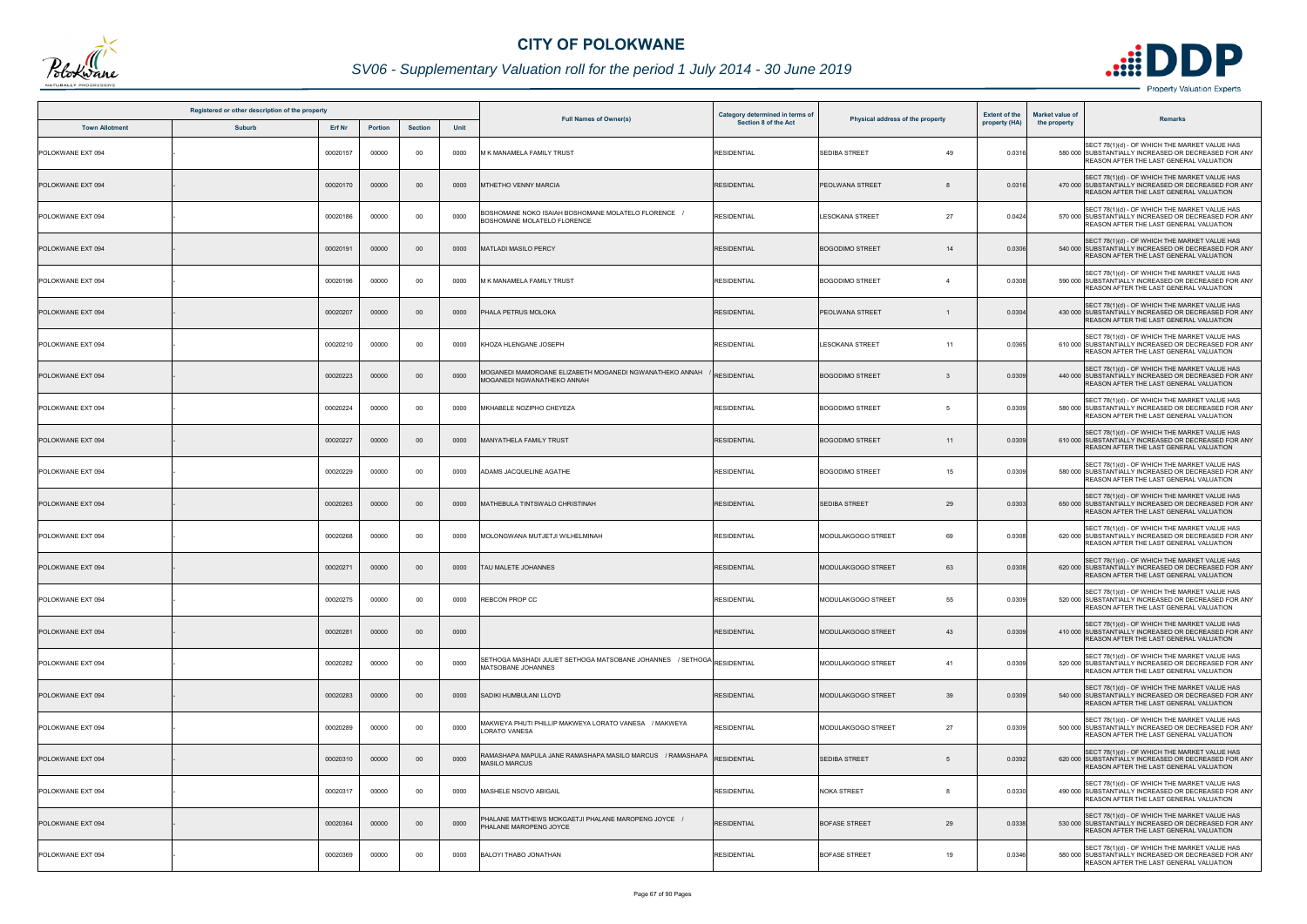

# *SV06 - Supplementary Valuation roll for the period 1 July 2014 - 30 June 2019*

| Registered or other description of the property |               |          |                |                |      |                                                                                                 | Category determined in terms of |                                         | <b>Extent of the</b> | <b>Market value of</b><br>Remarks                                                                                                                |
|-------------------------------------------------|---------------|----------|----------------|----------------|------|-------------------------------------------------------------------------------------------------|---------------------------------|-----------------------------------------|----------------------|--------------------------------------------------------------------------------------------------------------------------------------------------|
| <b>Town Allotment</b>                           | <b>Suburb</b> | Erf Nr   | <b>Portion</b> | <b>Section</b> | Unit | <b>Full Names of Owner(s)</b>                                                                   | <b>Section 8 of the Act</b>     | Physical address of the property        | property (HA)        | the property                                                                                                                                     |
| POLOKWANE EXT 094                               |               | 00020376 | 00000          | $00\,$         | 0000 | RAPHAHLELO MATLANKI SAMSON                                                                      | <b>RESIDENTIAL</b>              | <b>KGOPA STREET</b><br>13               | 0.031                | SECT 78(1)(d) - OF WHICH THE MARKET VALUE HAS<br>530 000 SUBSTANTIALLY INCREASED OR DECREASED FOR ANY<br>REASON AFTER THE LAST GENERAL VALUATION |
| POLOKWANE EXT 094                               |               | 00020384 | 00000          | 00             | 0000 | MANABALALA MATSHIDISO MAGDELINE                                                                 | <b>RESIDENTIAL</b>              | <b>EPA AVENUE</b><br>6                  | 0.0334               | SECT 78(1)(d) - OF WHICH THE MARKET VALUE HAS<br>630 000 SUBSTANTIALLY INCREASED OR DECREASED FOR ANY<br>REASON AFTER THE LAST GENERAL VALUATION |
| POLOKWANE EXT 094                               |               | 00020391 | 00000          | $00\,$         | 0000 | THOBEJANE GEORGE TSWALEDI                                                                       | <b>RESIDENTIAL</b>              | <b>KGOKOLO STREET</b><br>20             | 0.0302               | SECT 78(1)(d) - OF WHICH THE MARKET VALUE HAS<br>380 000 SUBSTANTIALLY INCREASED OR DECREASED FOR ANY<br>REASON AFTER THE LAST GENERAL VALUATION |
| POLOKWANE EXT 094                               |               | 00020408 | 00000          | 00             | 0000 | SHIKWENI CLIFF RIVALANI / SHIKWENI SEWELA                                                       | <b>RESIDENTIAL</b>              | <b>KGOKOLO STREET</b><br>5              | 0.0301               | SECT 78(1)(d) - OF WHICH THE MARKET VALUE HAS<br>580 000 SUBSTANTIALLY INCREASED OR DECREASED FOR ANY<br>REASON AFTER THE LAST GENERAL VALUATION |
| POLOKWANE EXT 094                               |               | 00020409 | 00000          | $00\,$         | 0000 | LETSOALO ERNEST MODIBE                                                                          | <b>RESIDENTIAL</b>              | <b>KGOKOLO STREET</b><br>-3             | 0.0301               | SECT 78(1)(d) - OF WHICH THE MARKET VALUE HAS<br>430 000 SUBSTANTIALLY INCREASED OR DECREASED FOR ANY<br>REASON AFTER THE LAST GENERAL VALUATION |
| POLOKWANE EXT 094                               |               | 00020410 | 00000          | 00             | 0000 | WILLEMSE JOSIAS JOHANNES                                                                        | <b>RESIDENTIAL</b>              | MODULAKGOGO STREET<br>20                | 0.0301               | SECT 78(1)(d) - OF WHICH THE MARKET VALUE HAS<br>500 000 SUBSTANTIALLY INCREASED OR DECREASED FOR ANY<br>REASON AFTER THE LAST GENERAL VALUATION |
| POLOKWANE EXT 094                               |               | 00020411 | 00000          | $00\,$         | 0000 | MAPHEPHA PHUTI VIOLET MAPHEPHA NGOATO JOSIAS / MAPHEPHA<br>NGOATO JOSIAS                        | <b>RESIDENTIAL</b>              | <b>MAKGOTLO STREET</b><br><b>g</b>      | 0.030                | SECT 78(1)(d) - OF WHICH THE MARKET VALUE HAS<br>470 000 SUBSTANTIALLY INCREASED OR DECREASED FOR ANY<br>REASON AFTER THE LAST GENERAL VALUATION |
| POLOKWANE EXT 094                               |               | 00020412 | 00000          | 00             | 0000 | MATLOGA RAMATJIA IGNATIUS                                                                       | <b>RESIDENTIAL</b>              | MAKGOTLO STREET<br>$\overline{7}$       | 0.030                | SECT 78(1)(d) - OF WHICH THE MARKET VALUE HAS<br>520 000 SUBSTANTIALLY INCREASED OR DECREASED FOR ANY<br>REASON AFTER THE LAST GENERAL VALUATION |
| POLOKWANE EXT 094                               |               | 00020413 | 00000          | $00\,$         | 0000 | KOMANA MOTLOUTSI CHARLES                                                                        | <b>RESIDENTIAL</b>              | <b>KGOKOLO STREET</b><br>$\overline{7}$ | 0.030                | SECT 78(1)(d) - OF WHICH THE MARKET VALUE HAS<br>580 000 SUBSTANTIALLY INCREASED OR DECREASED FOR ANY<br>REASON AFTER THE LAST GENERAL VALUATION |
| POLOKWANE EXT 094                               |               | 00020425 | 00000          | 00             | 0000 | MAPONYA RAMODIKE JACK MAPONYA REFILOE / MAPONYA REFILOE                                         | <b>RESIDENTIAL</b>              | 16<br>MODULAKGOGO STREET                | 0.0305               | SECT 78(1)(d) - OF WHICH THE MARKET VALUE HAS<br>590 000 SUBSTANTIALLY INCREASED OR DECREASED FOR ANY<br>REASON AFTER THE LAST GENERAL VALUATION |
| POLOKWANE EXT 094                               |               | 00020426 | 00000          | $00\,$         | 0000 | <b>SIBUYI TRINITY</b>                                                                           | <b>RESIDENTIAL</b>              | MODULAKGOGO STREET<br>18                | 0.0305               | SECT 78(1)(d) - OF WHICH THE MARKET VALUE HAS<br>610 000 SUBSTANTIALLY INCREASED OR DECREASED FOR ANY<br>REASON AFTER THE LAST GENERAL VALUATION |
| POLOKWANE EXT 094                               |               | 00020442 | 00000          | 00             | 0000 | MAHLO WILLIAM SEPHARI MAHLO MMETJA MAGDALINE / MAHLO MMETJA<br>MAGDALINE                        | <b>RESIDENTIAL</b>              | <b>NOKA STREET</b><br>17                | 0.0355               | SECT 78(1)(d) - OF WHICH THE MARKET VALUE HAS<br>540 000 SUBSTANTIALLY INCREASED OR DECREASED FOR ANY<br>REASON AFTER THE LAST GENERAL VALUATION |
| POLOKWANE EXT 094                               |               | 00020447 | 00000          | $00\,$         | 0000 | MODUBI MOYAHABO ANNAH                                                                           | <b>RESIDENTIAL</b>              | <b>NOKA STREET</b><br>7                 | 0.0339               | SECT 78(1)(d) - OF WHICH THE MARKET VALUE HAS<br>590 000 SUBSTANTIALLY INCREASED OR DECREASED FOR ANY<br>REASON AFTER THE LAST GENERAL VALUATION |
| POLOKWANE EXT 094                               |               | 00020448 | 00000          | 00             | 0000 | SEPURU TINNY KGABO                                                                              | <b>RESIDENTIAL</b>              | <b>NOKA STREET</b>                      | 0.034                | SECT 78(1)(d) - OF WHICH THE MARKET VALUE HAS<br>580 000 SUBSTANTIALLY INCREASED OR DECREASED FOR ANY<br>REASON AFTER THE LAST GENERAL VALUATION |
| POLOKWANE EXT 094                               |               | 00020449 | 00000          | $00\,$         | 0000 | MOLOTO MASEROLE BISMARK                                                                         | <b>RESIDENTIAL</b>              | <b>KGOPA STREET</b>                     | 0.0330               | SECT 78(1)(d) - OF WHICH THE MARKET VALUE HAS<br>610 000 SUBSTANTIALLY INCREASED OR DECREASED FOR ANY<br>REASON AFTER THE LAST GENERAL VALUATION |
| POLOKWANE EXT 094                               |               | 00020457 | 00000          | 00             | 0000 | MOTHAPO SARAH NDIDE                                                                             | <b>RESIDENTIAL</b>              | <b>MOEDI STREET</b><br>5                | 0.0330               | SECT 78(1)(d) - OF WHICH THE MARKET VALUE HAS<br>620 000 SUBSTANTIALLY INCREASED OR DECREASED FOR ANY<br>REASON AFTER THE LAST GENERAL VALUATION |
| POLOKWANE EXT 109                               |               | 00021942 | 00000          | $00\,$         | 0000 | RAMAWA ELELWANI AUBREY RAMAWA MAPHUTI CAROL STEPHINA /<br>RAMAWA MAPHUTI CAROL STEPHINA         | <b>RESIDENTIAL</b>              | <b>SEKHUKHUNE AVE</b><br>61             | 0.0356               | SECT 78(1)(d) - OF WHICH THE MARKET VALUE HAS<br>540 000 SUBSTANTIALLY INCREASED OR DECREASED FOR ANY<br>REASON AFTER THE LAST GENERAL VALUATION |
| POLOKWANE EXT 109                               |               | 00021949 | 00000          | 00             | 0000 | MOKOMANE TUMODI VINCENT                                                                         | <b>RESIDENTIAL</b>              | 47<br>SEKHUKHUNE AVE                    | 0.0356               | SECT 78(1)(d) - OF WHICH THE MARKET VALUE HAS<br>700 000 SUBSTANTIALLY INCREASED OR DECREASED FOR ANY<br>REASON AFTER THE LAST GENERAL VALUATION |
| POLOKWANE EXT 109                               |               | 00021957 | 00000          | $00\,$         | 0000 | MADIBA MATSOBANE BERNARD MATLOU LESIBA MERCIA / MATLOU<br>LESIBA MERCIA                         | <b>RESIDENTIAL</b>              | <b>GROUND AVENUE</b><br>65              | 0.0349               | SECT 78(1)(d) - OF WHICH THE MARKET VALUE HAS<br>710 000 SUBSTANTIALLY INCREASED OR DECREASED FOR ANY<br>REASON AFTER THE LAST GENERAL VALUATION |
| POLOKWANE EXT 109                               |               | 00021958 | 00000          | $00\,$         | 0000 | RAMOKOLO LESIBA BETHUEL RAMOKOLO MAITE MARGARET / RAMOKOLO RESIDENTIAL<br><b>MAITE MARGARET</b> |                                 | 63<br><b>GROUND AVENUE</b>              | 0.0349               | SECT 78(1)(d) - OF WHICH THE MARKET VALUE HAS<br>460 000 SUBSTANTIALLY INCREASED OR DECREASED FOR ANY<br>REASON AFTER THE LAST GENERAL VALUATION |
| POLOKWANE EXT 109                               |               | 00021960 | 00000          | $00\,$         | 0000 | CHUENE MOKGADI SHIRLEY CHUENE KAU JONAS / CHUENE KAU JONAS                                      | <b>RESIDENTIAL</b>              | <b>MACHAKA STREET</b><br>30             | 0.0356               | SECT 78(1)(d) - OF WHICH THE MARKET VALUE HAS<br>780 000 SUBSTANTIALLY INCREASED OR DECREASED FOR ANY<br>REASON AFTER THE LAST GENERAL VALUATION |
| POLOKWANE EXT 109                               |               | 00021963 | 00000          | $00\,$         | 0000 | RALETJENA KGOLE SALOME                                                                          | <b>RESIDENTIAL</b>              | 24<br><b>MACHAKA STREET</b>             | 0.0356               | SECT 78(1)(d) - OF WHICH THE MARKET VALUE HAS<br>510 000 SUBSTANTIALLY INCREASED OR DECREASED FOR ANY<br>REASON AFTER THE LAST GENERAL VALUATION |
| POLOKWANE EXT 109                               |               | 00021966 | 00000          | $00\,$         | 0000 | CHUENE MAKGAGO FLORAH                                                                           | <b>RESIDENTIAL</b>              | <b>MACHAKA STREET</b><br>18             | 0.0356               | SECT 78(1)(d) - OF WHICH THE MARKET VALUE HAS<br>720 000 SUBSTANTIALLY INCREASED OR DECREASED FOR ANY<br>REASON AFTER THE LAST GENERAL VALUATION |

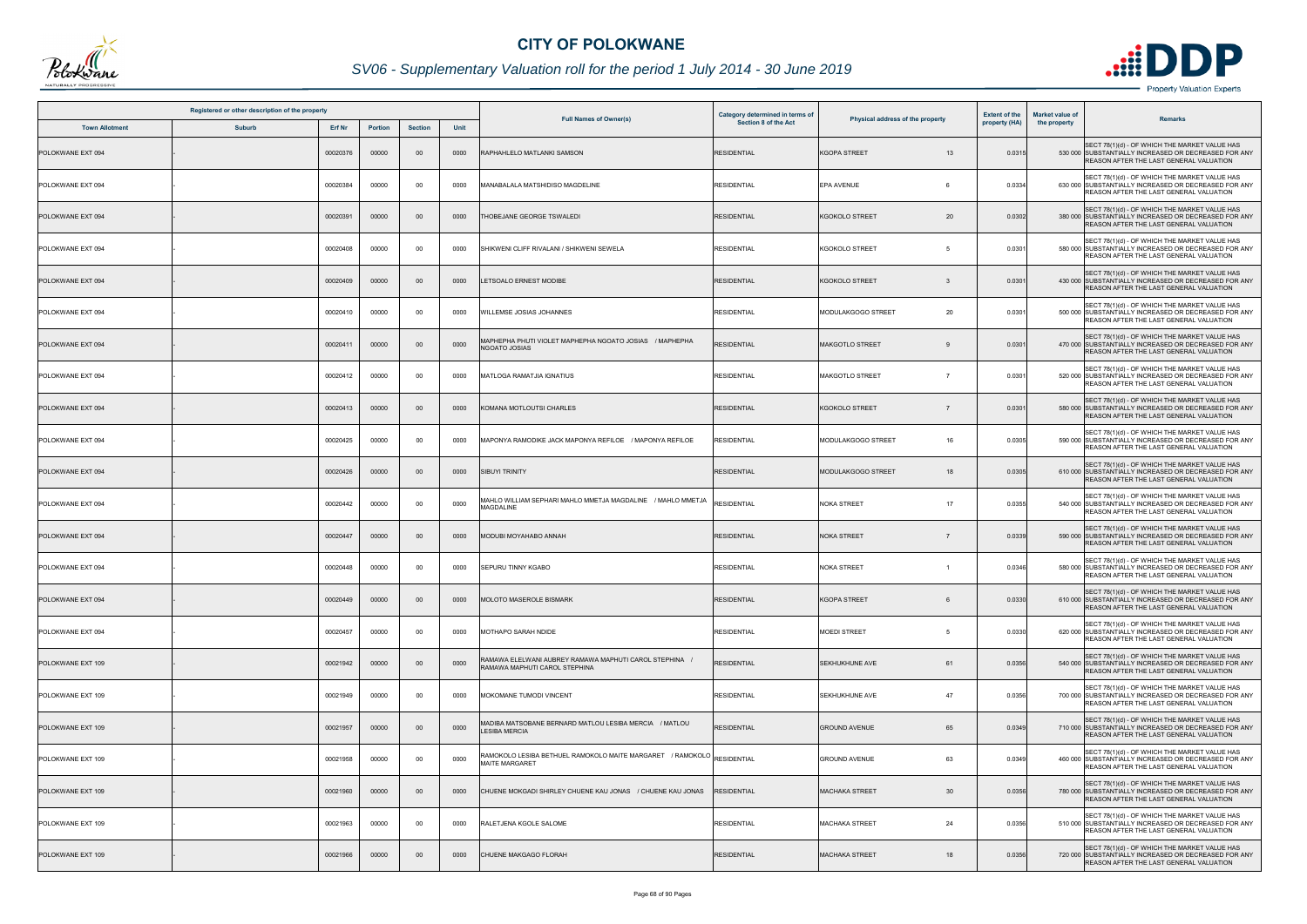

# *SV06 - Supplementary Valuation roll for the period 1 July 2014 - 30 June 2019*

| Registered or other description of the property |               |          |                |                |      |                                                                                                 | Category determined in terms of |                                          | <b>Extent of the</b> | <b>Market value of</b><br><b>Remarks</b>                                                                                                         |
|-------------------------------------------------|---------------|----------|----------------|----------------|------|-------------------------------------------------------------------------------------------------|---------------------------------|------------------------------------------|----------------------|--------------------------------------------------------------------------------------------------------------------------------------------------|
| <b>Town Allotment</b>                           | <b>Suburb</b> | Erf Nr   | <b>Portion</b> | <b>Section</b> | Unit | <b>Full Names of Owner(s)</b>                                                                   | <b>Section 8 of the Act</b>     | Physical address of the property         | property (HA)        | the property                                                                                                                                     |
| POLOKWANE EXT 109                               |               | 00021968 | 00000          | 00             | 0000 | KGOLE MORAKA MATSOBANE                                                                          | <b>RESIDENTIAL</b>              | <b>MACHAKA STREET</b><br>14              | 0.0356               | SECT 78(1)(d) - OF WHICH THE MARKET VALUE HAS<br>700 000 SUBSTANTIALLY INCREASED OR DECREASED FOR ANY<br>REASON AFTER THE LAST GENERAL VALUATION |
| POLOKWANE EXT 109                               |               | 00021969 | 00000          | $00\,$         | 0000 | MOKGEHLE MOSENA MAGDELINE                                                                       | <b>RESIDENTIAL</b>              | <b>MACHAKA STREET</b><br>12              | 0.0356               | SECT 78(1)(d) - OF WHICH THE MARKET VALUE HAS<br>370 000 SUBSTANTIALLY INCREASED OR DECREASED FOR ANY<br>REASON AFTER THE LAST GENERAL VALUATION |
| POLOKWANE EXT 109                               |               | 00021970 | 00000          | 00             | 0000 | VAHLENKWE CONSTRUCTION & CLEANING SERVICES PTY LTD                                              | <b>RESIDENTIAL</b>              | <b>MACHAKA STREET</b><br>10 <sup>1</sup> | 0.0356               | SECT 78(1)(d) - OF WHICH THE MARKET VALUE HAS<br>650 000 SUBSTANTIALLY INCREASED OR DECREASED FOR ANY<br>REASON AFTER THE LAST GENERAL VALUATION |
| POLOKWANE EXT 109                               |               | 00021976 | 00000          | $00\,$         | 0000 | <b>MONENE BRIDGET</b>                                                                           | <b>RESIDENTIAL</b>              | <b>NKADIMENG STREET</b><br>- 3           | 0.0338               | SECT 78(1)(d) - OF WHICH THE MARKET VALUE HAS<br>430 000 SUBSTANTIALLY INCREASED OR DECREASED FOR ANY<br>REASON AFTER THE LAST GENERAL VALUATION |
| POLOKWANE EXT 109                               |               | 00021982 | 00000          | 00             | 0000 | TAKALANI THAKHANI KENNEDY TAKALANI RENDANI VIOLET / TAKALANI<br>RENDANI VIOLET                  | RESIDENTIAL                     | 19<br><b>SEKHUKHUNE AVE</b>              | 0.0338               | SECT 78(1)(d) - OF WHICH THE MARKET VALUE HAS<br>290 000 SUBSTANTIALLY INCREASED OR DECREASED FOR ANY<br>REASON AFTER THE LAST GENERAL VALUATION |
| POLOKWANE EXT 109                               |               | 00021985 | 00000          | $00\,$         | 0000 | SETATI MAPHUTI FRENGELINAH                                                                      | <b>RESIDENTIAL</b>              | <b>SEKHUKHUNE AVE</b><br>13              | 0.0338               | SECT 78(1)(d) - OF WHICH THE MARKET VALUE HAS<br>780 000 SUBSTANTIALLY INCREASED OR DECREASED FOR ANY<br>REASON AFTER THE LAST GENERAL VALUATION |
| POLOKWANE EXT 109                               |               | 00021993 | 00000          | $00\,$         | 0000 | NETSHIMBONI MUTSINDA GERSON MADAMALALA THAKHANI PATIENCE<br><b>MADAMALALA THAKHANI PATIENCE</b> | RESIDENTIAL                     | <b>SELOANE STREET</b><br>$\overline{7}$  | 0.0369               | SECT 78(1)(d) - OF WHICH THE MARKET VALUE HAS<br>540 000 SUBSTANTIALLY INCREASED OR DECREASED FOR ANY<br>REASON AFTER THE LAST GENERAL VALUATION |
| POLOKWANE EXT 109                               |               | 00021994 | 00000          | $00\,$         | 0000 | RASHAKA AZWITAMISI CECILIA                                                                      | <b>RESIDENTIAL</b>              | <b>SELOANE STREET</b>                    | 0.037                | SECT 78(1)(d) - OF WHICH THE MARKET VALUE HAS<br>340 000 SUBSTANTIALLY INCREASED OR DECREASED FOR ANY<br>REASON AFTER THE LAST GENERAL VALUATION |
| POLOKWANE EXT 109                               |               | 00021995 | 00000          | $00\,$         | 0000 | SEMENYA VINCENT MALEKA SEMENYA FRANCINA MAKGAETSI / SEMENYA<br><b>FRANCINA MAKGAETSI</b>        | <b>RESIDENTIAL</b>              | <b>SELOANE STREET</b><br>11              | 0.0383               | SECT 78(1)(d) - OF WHICH THE MARKET VALUE HAS<br>600 000 SUBSTANTIALLY INCREASED OR DECREASED FOR ANY<br>REASON AFTER THE LAST GENERAL VALUATION |
| POLOKWANE EXT 109                               |               | 00022003 | 00000          | $00\,$         | 0000 | YOB ANVER                                                                                       | <b>RESIDENTIAL</b>              | 54<br><b>MACHAKA STREET</b>              | 0.0338               | SECT 78(1)(d) - OF WHICH THE MARKET VALUE HAS<br>400 000 SUBSTANTIALLY INCREASED OR DECREASED FOR ANY<br>REASON AFTER THE LAST GENERAL VALUATION |
| POLOKWANE EXT 109                               |               | 00022005 | 00000          | 00             | 0000 | MAKGATO TSHIKA VERONICCAH                                                                       | <b>RESIDENTIAL</b>              | <b>MACHAKA STREET</b><br>48              | 0.0338               | SECT 78(1)(d) - OF WHICH THE MARKET VALUE HAS<br>400 000 SUBSTANTIALLY INCREASED OR DECREASED FOR ANY<br>REASON AFTER THE LAST GENERAL VALUATION |
| POLOKWANE EXT 109                               |               | 00022011 | 00000          | 00             | 0000 | MATHYE LESTRINA MOKIBELO NTINI MMAMOTSHANA CHRISTOF / NTINI<br>MMAMOTSHANA CHRISTOF             | <b>RESIDENTIAL</b>              | 36<br><b>MACHAKA STREET</b>              | 0.0338               | SECT 78(1)(d) - OF WHICH THE MARKET VALUE HAS<br>460 000 SUBSTANTIALLY INCREASED OR DECREASED FOR ANY<br>REASON AFTER THE LAST GENERAL VALUATION |
| POLOKWANE EXT 109                               |               | 00022022 | 00000          | 00             | 0000 | RAMPYA PATLEDI CHRISTOPHER RAMPYA PHUTI ERNESTINA / RAMPYA<br>PHUTI ERNESTINA                   | RESIDENTIAL                     | <b>MACHAKA STREET</b><br>43              | 0.0427               | SECT 78(1)(d) - OF WHICH THE MARKET VALUE HAS<br>760 000 SUBSTANTIALLY INCREASED OR DECREASED FOR ANY<br>REASON AFTER THE LAST GENERAL VALUATION |
| POLOKWANE EXT 109                               |               | 00022025 | 00000          | $00\,$         | 0000 | <b>NARE DILIZA</b>                                                                              | <b>RESIDENTIAL</b>              | PHAHLA STREET<br>10 <sup>1</sup>         | 0.0418               | SECT 78(1)(d) - OF WHICH THE MARKET VALUE HAS<br>730 000 SUBSTANTIALLY INCREASED OR DECREASED FOR ANY<br>REASON AFTER THE LAST GENERAL VALUATION |
| POLOKWANE EXT 109                               |               | 00022027 | 00000          | $00\,$         | 0000 | MAGAGANE BERLINA MAHLODI                                                                        | <b>RESIDENTIAL</b>              | PHAHLA STREET                            | 0.0357               | SECT 78(1)(d) - OF WHICH THE MARKET VALUE HAS<br>430 000 SUBSTANTIALLY INCREASED OR DECREASED FOR ANY<br>REASON AFTER THE LAST GENERAL VALUATION |
| POLOKWANE EXT 109                               |               | 00022028 | 00000          | $00\,$         | 0000 | MHLONGO LETTIE                                                                                  | <b>RESIDENTIAL</b>              | PHAHLA STREET<br>$\overline{4}$          | 0.0357               | SECT 78(1)(d) - OF WHICH THE MARKET VALUE HAS<br>650 000 SUBSTANTIALLY INCREASED OR DECREASED FOR ANY<br>REASON AFTER THE LAST GENERAL VALUATION |
| POLOKWANE EXT 109                               |               | 00022029 | 00000          | 00             | 0000 | MANAMELA PHUTI MARGARET                                                                         | <b>RESIDENTIAL</b>              | 60<br><b>GROUND AVENUE</b>               | 0.0355               | SECT 78(1)(d) - OF WHICH THE MARKET VALUE HAS<br>460 000 SUBSTANTIALLY INCREASED OR DECREASED FOR ANY<br>REASON AFTER THE LAST GENERAL VALUATION |
| POLOKWANE EXT 109                               |               | 00022034 | 00000          | $00\,$         | 0000 | MAJOSI JANE KGOMOTSO                                                                            | <b>RESIDENTIAL</b>              | PHAHLA STREET<br>$\mathbf{Q}$            | 0.0433               | SECT 78(1)(d) - OF WHICH THE MARKET VALUE HAS<br>800 000 SUBSTANTIALLY INCREASED OR DECREASED FOR ANY<br>REASON AFTER THE LAST GENERAL VALUATION |
| POLOKWANE EXT 109                               |               | 00022035 | 00000          | 00             | 0000 | MABOBO VICTOR                                                                                   | <b>RESIDENTIAL</b>              | 11<br>PHAHLA STREET                      | 0.0338               | SECT 78(1)(d) - OF WHICH THE MARKET VALUE HAS<br>430 000 SUBSTANTIALLY INCREASED OR DECREASED FOR ANY<br>REASON AFTER THE LAST GENERAL VALUATION |
| POLOKWANE EXT 109                               |               | 00022051 | 00000          | $00\,$         | 0000 | SAASA PAXSLEY METSE                                                                             | <b>RESIDENTIAL</b>              | PHAHLA STREET<br>20                      | 0.0494               | SECT 78(1)(d) - OF WHICH THE MARKET VALUE HAS<br>960 000 SUBSTANTIALLY INCREASED OR DECREASED FOR ANY<br>REASON AFTER THE LAST GENERAL VALUATION |
| POLOKWANE EXT 109                               |               | 00022055 | 00000          | 00             | 0000 | NEMAGUVHUNI KHUMBUDZO ZELDA                                                                     | <b>RESIDENTIAL</b>              | <b>SELOANE STREET</b><br>6               | 0.0438               | SECT 78(1)(d) - OF WHICH THE MARKET VALUE HAS<br>720 000 SUBSTANTIALLY INCREASED OR DECREASED FOR ANY<br>REASON AFTER THE LAST GENERAL VALUATION |
| POLOKWANE EXT 109                               |               | 00022060 | 00000          | $00\,$         | 0000 | MUHLARI NTWANANO THEODORAH                                                                      | <b>RESIDENTIAL</b>              | 25<br><b>NKADIMENG STREET</b>            | 0.0338               | SECT 78(1)(d) - OF WHICH THE MARKET VALUE HAS<br>560 000 SUBSTANTIALLY INCREASED OR DECREASED FOR ANY<br>REASON AFTER THE LAST GENERAL VALUATION |
| POLOKWANE EXT 109                               |               | 00022062 | 00000          | 00             | 0000 | MOTAUNG LEBOYA STEPHEN                                                                          | <b>RESIDENTIAL</b>              | <b>NKADIMENG STREET</b><br>21            | 0.0338               | SECT 78(1)(d) - OF WHICH THE MARKET VALUE HAS<br>600 000 SUBSTANTIALLY INCREASED OR DECREASED FOR ANY<br>REASON AFTER THE LAST GENERAL VALUATION |

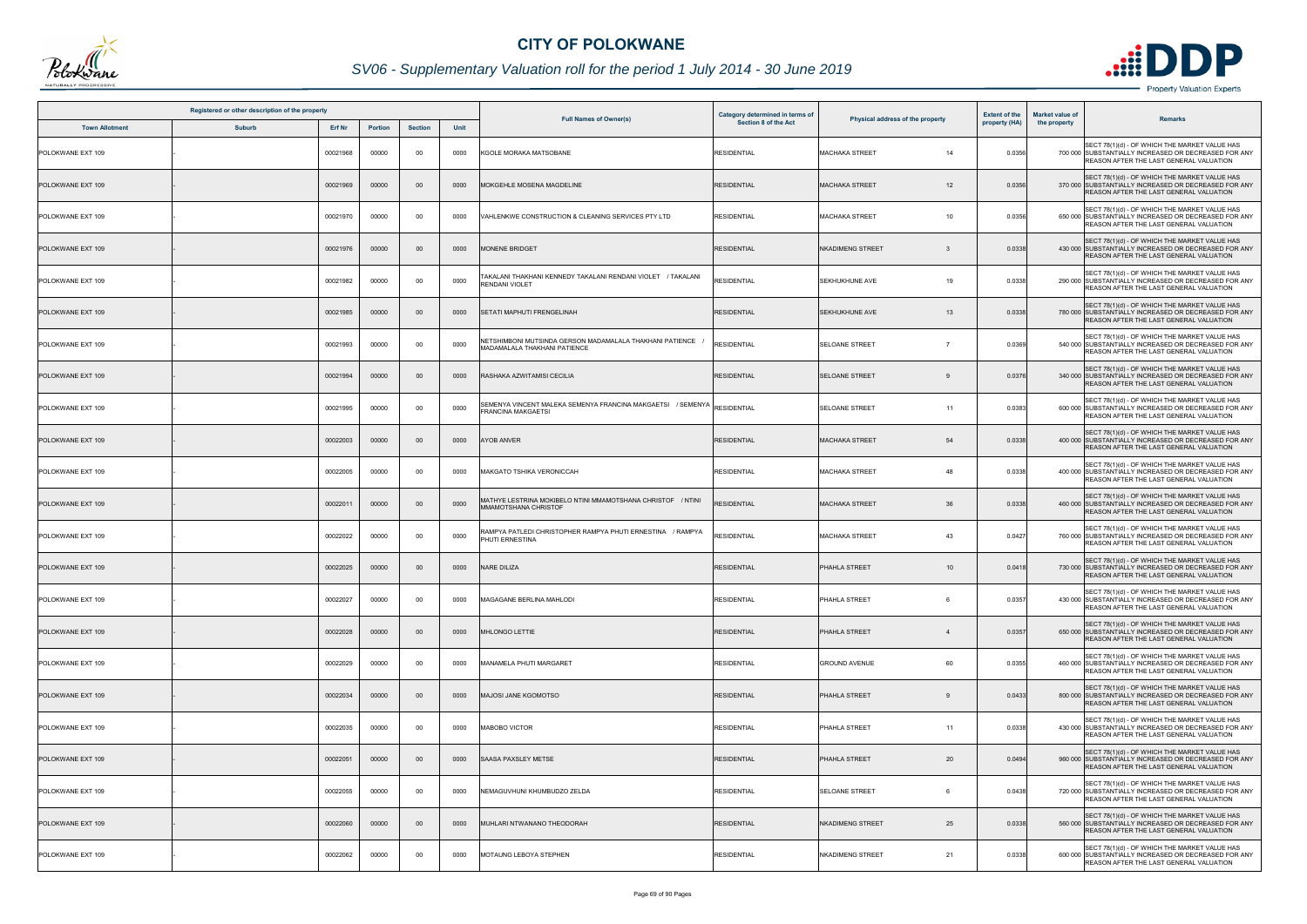

# *SV06 - Supplementary Valuation roll for the period 1 July 2014 - 30 June 2019*

| Registered or other description of the property<br><b>Erf Nr</b><br><b>Town Allotment</b><br><b>Suburb</b><br><b>Portion</b><br><b>Section</b> |  |          |       |        |      | <b>Full Names of Owner(s)</b>                                                                     | Category determined in terms of | Physical address of the property | <b>Extent of the</b> | <b>Market value of</b> | <b>Remarks</b>                                                                                                                                   |
|------------------------------------------------------------------------------------------------------------------------------------------------|--|----------|-------|--------|------|---------------------------------------------------------------------------------------------------|---------------------------------|----------------------------------|----------------------|------------------------|--------------------------------------------------------------------------------------------------------------------------------------------------|
|                                                                                                                                                |  |          |       |        | Unit |                                                                                                   | <b>Section 8 of the Act</b>     |                                  | property (HA)        | the property           |                                                                                                                                                  |
| POLOKWANE EXT 109                                                                                                                              |  | 00022065 | 00000 | $00\,$ | 0000 | <b>LESHILO DIMPHO</b>                                                                             | <b>RESIDENTIAL</b>              | <b>NKADIMENG STREET</b><br>15    | 0.0338               |                        | SECT 78(1)(d) - OF WHICH THE MARKET VALUE HAS<br>490 000 SUBSTANTIALLY INCREASED OR DECREASED FOR ANY<br>REASON AFTER THE LAST GENERAL VALUATION |
| POLOKWANE EXT 109                                                                                                                              |  | 00022066 | 00000 | $00\,$ | 0000 | MONYAMANE NGWANANGOAKO EDNA                                                                       | <b>RESIDENTIAL</b>              | <b>NKADIMENG STREET</b><br>13    | 0.0338               |                        | SECT 78(1)(d) - OF WHICH THE MARKET VALUE HAS<br>340 000 SUBSTANTIALLY INCREASED OR DECREASED FOR ANY<br>REASON AFTER THE LAST GENERAL VALUATION |
| POLOKWANE EXT 109                                                                                                                              |  | 00022067 | 00000 | $00\,$ | 0000 | MOLOKOMME TSHEPHO                                                                                 | <b>RESIDENTIAL</b>              | <b>NKADIMENG STREET</b><br>11    | 0.0338               |                        | SECT 78(1)(d) - OF WHICH THE MARKET VALUE HAS<br>460 000 SUBSTANTIALLY INCREASED OR DECREASED FOR ANY<br>REASON AFTER THE LAST GENERAL VALUATION |
| POLOKWANE EXT 109                                                                                                                              |  | 00022074 | 00000 | 00     | 0000 | MOKUMO NGOAKO ASAH                                                                                | <b>RESIDENTIAL</b>              | RAMOKGOPA CRESCENT<br>45         | 0.0338               |                        | SECT 78(1)(d) - OF WHICH THE MARKET VALUE HAS<br>650 000 SUBSTANTIALLY INCREASED OR DECREASED FOR ANY<br>REASON AFTER THE LAST GENERAL VALUATION |
| POLOKWANE EXT 109                                                                                                                              |  | 00022078 | 00000 | $00\,$ | 0000 | <b>ILOMATSANA MOSIMA NONNIE</b>                                                                   | <b>RESIDENTIAL</b>              | 37<br>RAMOKGOPA CRESCENT         | 0.0538               |                        | SECT 78(1)(d) - OF WHICH THE MARKET VALUE HAS<br>750 000 SUBSTANTIALLY INCREASED OR DECREASED FOR ANY<br>REASON AFTER THE LAST GENERAL VALUATION |
| POLOKWANE EXT 109                                                                                                                              |  | 00022083 | 00000 | 00     | 0000 | MOSOMA MMAPULE JEANETH MOSOMA GLACIOUS KHUTSO / MOSOMA<br><b>GLACIOUS KHUTSO</b>                  | RESIDENTIAL                     | 27<br>RAMOKGOPA CRESCENT         | 0.0338               |                        | SECT 78(1)(d) - OF WHICH THE MARKET VALUE HAS<br>310 000 SUBSTANTIALLY INCREASED OR DECREASED FOR ANY<br>REASON AFTER THE LAST GENERAL VALUATION |
| POLOKWANE EXT 109                                                                                                                              |  | 00022084 | 00000 | $00\,$ | 0000 | MACHABA METSE KAGISO                                                                              | <b>RESIDENTIAL</b>              | 25<br>RAMOKGOPA CRESCENT         | 0.0313               |                        | SECT 78(1)(d) - OF WHICH THE MARKET VALUE HAS<br>740 000 SUBSTANTIALLY INCREASED OR DECREASED FOR ANY<br>REASON AFTER THE LAST GENERAL VALUATION |
| POLOKWANE EXT 109                                                                                                                              |  | 00022086 | 00000 | 00     | 0000 | MASEGELA FRIDAH SEWELA                                                                            | <b>RESIDENTIAL</b>              | 21<br>RAMOKGOPA CRESCENT         | 0.0325               |                        | SECT 78(1)(d) - OF WHICH THE MARKET VALUE HAS<br>490 000 SUBSTANTIALLY INCREASED OR DECREASED FOR ANY<br>REASON AFTER THE LAST GENERAL VALUATION |
| POLOKWANE EXT 109                                                                                                                              |  | 00022089 | 00000 | $00\,$ | 0000 | ILAMBISA MALESELA JACK HLAMBISA MOHLAO CATHERINE / HLAMBISA<br>MOHLAO CATHERINE                   | RESIDENTIAL                     | RAMOKGOPA CRESCENT<br>15         | 0.041                |                        | SECT 78(1)(d) - OF WHICH THE MARKET VALUE HAS<br>780 000 SUBSTANTIALLY INCREASED OR DECREASED FOR ANY<br>REASON AFTER THE LAST GENERAL VALUATION |
| POLOKWANE EXT 109                                                                                                                              |  | 00022090 | 00000 | $00\,$ | 0000 | GOLE MABOYANE EMILY                                                                               | <b>RESIDENTIAL</b>              | 13<br>RAMOKGOPA CRESCENT         | 0.0313               |                        | SECT 78(1)(d) - OF WHICH THE MARKET VALUE HAS<br>720 000 SUBSTANTIALLY INCREASED OR DECREASED FOR ANY<br>REASON AFTER THE LAST GENERAL VALUATION |
| POLOKWANE EXT 109                                                                                                                              |  | 00022094 | 00000 | $00\,$ | 0000 | MALULEKE RHYNAH WISANI                                                                            | <b>RESIDENTIAL</b>              | RAMOKGOPA CRESCENT<br>5          | 0.0338               |                        | SECT 78(1)(d) - OF WHICH THE MARKET VALUE HAS<br>690 000 SUBSTANTIALLY INCREASED OR DECREASED FOR ANY<br>REASON AFTER THE LAST GENERAL VALUATION |
| POLOKWANE EXT 109                                                                                                                              |  | 00022098 | 00000 | 00     | 0000 | NGOAKO MMAPHALA PETRUS                                                                            | <b>RESIDENTIAL</b>              | <b>GROUND AVENUE</b><br>59       | 0.0338               |                        | SECT 78(1)(d) - OF WHICH THE MARKET VALUE HAS<br>490 000 SUBSTANTIALLY INCREASED OR DECREASED FOR ANY<br>REASON AFTER THE LAST GENERAL VALUATION |
| POLOKWANE EXT 109                                                                                                                              |  | 00022101 | 00000 | $00\,$ | 0000 | MAPHELELA LORRAINE MOKGADI                                                                        | <b>RESIDENTIAL</b>              | 53<br><b>GROUND AVENUE</b>       | 0.0338               |                        | SECT 78(1)(d) - OF WHICH THE MARKET VALUE HAS<br>530 000 SUBSTANTIALLY INCREASED OR DECREASED FOR ANY<br>REASON AFTER THE LAST GENERAL VALUATION |
| POLOKWANE EXT 109                                                                                                                              |  | 00022111 | 00000 | $00\,$ | 0000 | HLEZA MILLICENT NONTOBEKO MEHLAPE PHUTHI WILLIAM / MEHLAPE<br>PHUTHI WILLIAM                      | RESIDENTIAL                     | <b>MACHAKA STREET</b><br>17      | 0.031                |                        | SECT 78(1)(d) - OF WHICH THE MARKET VALUE HAS<br>530 000 SUBSTANTIALLY INCREASED OR DECREASED FOR ANY<br>REASON AFTER THE LAST GENERAL VALUATION |
| POLOKWANE EXT 109                                                                                                                              |  | 00022118 | 00000 | $00\,$ | 0000 | `LEANE PHUTI JOHANNA TLEANE TSHEPO ZANE _ / TLEANE TSHEPO ZANE _ RESIDENTIAL                      |                                 | RAMOKGOPA CRESCENT<br>14         | 0.0356               |                        | SECT 78(1)(d) - OF WHICH THE MARKET VALUE HAS<br>430 000 SUBSTANTIALLY INCREASED OR DECREASED FOR ANY<br>REASON AFTER THE LAST GENERAL VALUATION |
| POLOKWANE EXT 109                                                                                                                              |  | 00022120 | 00000 | 00     | 0000 | MONEYLEOTE SEIPATI ENOCENTIA MONYELEOTE TTHEDIMOGANE<br>EPHRAIM / MONYELEOTE TTHEDIMOGANE EPHRAIM | <b>RESIDENTIAL</b>              | RAMOKGOPA CRESCENT<br>18         | 0.0433               |                        | SECT 78(1)(d) - OF WHICH THE MARKET VALUE HAS<br>750 000 SUBSTANTIALLY INCREASED OR DECREASED FOR ANY<br>REASON AFTER THE LAST GENERAL VALUATION |
| POLOKWANE EXT 109                                                                                                                              |  | 00022126 | 00000 | $00\,$ | 0000 | SITHOLE REBECCA MANYI SITHOLE MPHEFU PHILLIP / SITHOLE MPHEFU<br><b>HILLIP</b>                    | RESIDENTIAL                     | 30<br>RAMOKGOPA CRESCENT         | 0.0324               |                        | SECT 78(1)(d) - OF WHICH THE MARKET VALUE HAS<br>600 000 SUBSTANTIALLY INCREASED OR DECREASED FOR ANY<br>REASON AFTER THE LAST GENERAL VALUATION |
| POLOKWANE EXT 123                                                                                                                              |  | 00026704 | 00000 | 00     | 0000 | MABULA TEBOGO DANCULD MABULA ROFHIWA MARCIA / MABULA<br>ROFHIWA MARCIA                            | <b>RESIDENTIAL</b>              | 26704<br>POLOKWANE EXT 123       | 0.0297               |                        | SECT 78(1)(d) - OF WHICH THE MARKET VALUE HAS<br>420 000 SUBSTANTIALLY INCREASED OR DECREASED FOR ANY<br>REASON AFTER THE LAST GENERAL VALUATION |
| POLOKWANE EXT 123                                                                                                                              |  | 00026705 | 00000 | $00\,$ | 0000 | MOHLALA LUCIA MOKGADI                                                                             | <b>RESIDENTIAL</b>              | POLOKWANE EXT 123<br>26705       | 0.0297               |                        | SECT 78(1)(d) - OF WHICH THE MARKET VALUE HAS<br>420 000 SUBSTANTIALLY INCREASED OR DECREASED FOR ANY<br>REASON AFTER THE LAST GENERAL VALUATION |
| POLOKWANE EXT 123                                                                                                                              |  | 00026719 | 00000 | $00\,$ | 0000 | MALATJI MACHOSHI HILDA MALATJI KGWAREDI CHARLES / MALATJI<br>KGWAREDI CHARLES                     | <b>RESIDENTIAL</b>              | 26719<br>POLOKWANE EXT 123       | 0.0284               |                        | SECT 78(1)(d) - OF WHICH THE MARKET VALUE HAS<br>480 000 SUBSTANTIALLY INCREASED OR DECREASED FOR ANY<br>REASON AFTER THE LAST GENERAL VALUATION |
| POLOKWANE EXT 123                                                                                                                              |  | 00026720 | 00000 | $00\,$ | 0000 | MOHOLOA MAMOLOKO JULLY                                                                            | <b>RESIDENTIAL</b>              | POLOKWANE EXT 123<br>26720       | 0.0284               |                        | SECT 78(1)(d) - OF WHICH THE MARKET VALUE HAS<br>500 000 SUBSTANTIALLY INCREASED OR DECREASED FOR ANY<br>REASON AFTER THE LAST GENERAL VALUATION |
| POLOKWANE EXT 123                                                                                                                              |  | 00026725 | 00000 | $00\,$ | 0000 | TSHABANGU SOPHIE MOLOGADI                                                                         | <b>RESIDENTIAL</b>              | 26725<br>POLOKWANE EXT 123       | 0.0284               |                        | SECT 78(1)(d) - OF WHICH THE MARKET VALUE HAS<br>530 000 SUBSTANTIALLY INCREASED OR DECREASED FOR ANY<br>REASON AFTER THE LAST GENERAL VALUATION |
| POLOKWANE EXT 123                                                                                                                              |  | 00026731 | 00000 | $00\,$ | 0000 | MOKGOTHO JUNIOR MMAKWENA                                                                          | <b>RESIDENTIAL</b>              | POLOKWANE EXT 123<br>26731       | 0.0284               |                        | SECT 78(1)(d) - OF WHICH THE MARKET VALUE HAS<br>420 000 SUBSTANTIALLY INCREASED OR DECREASED FOR ANY<br>REASON AFTER THE LAST GENERAL VALUATION |

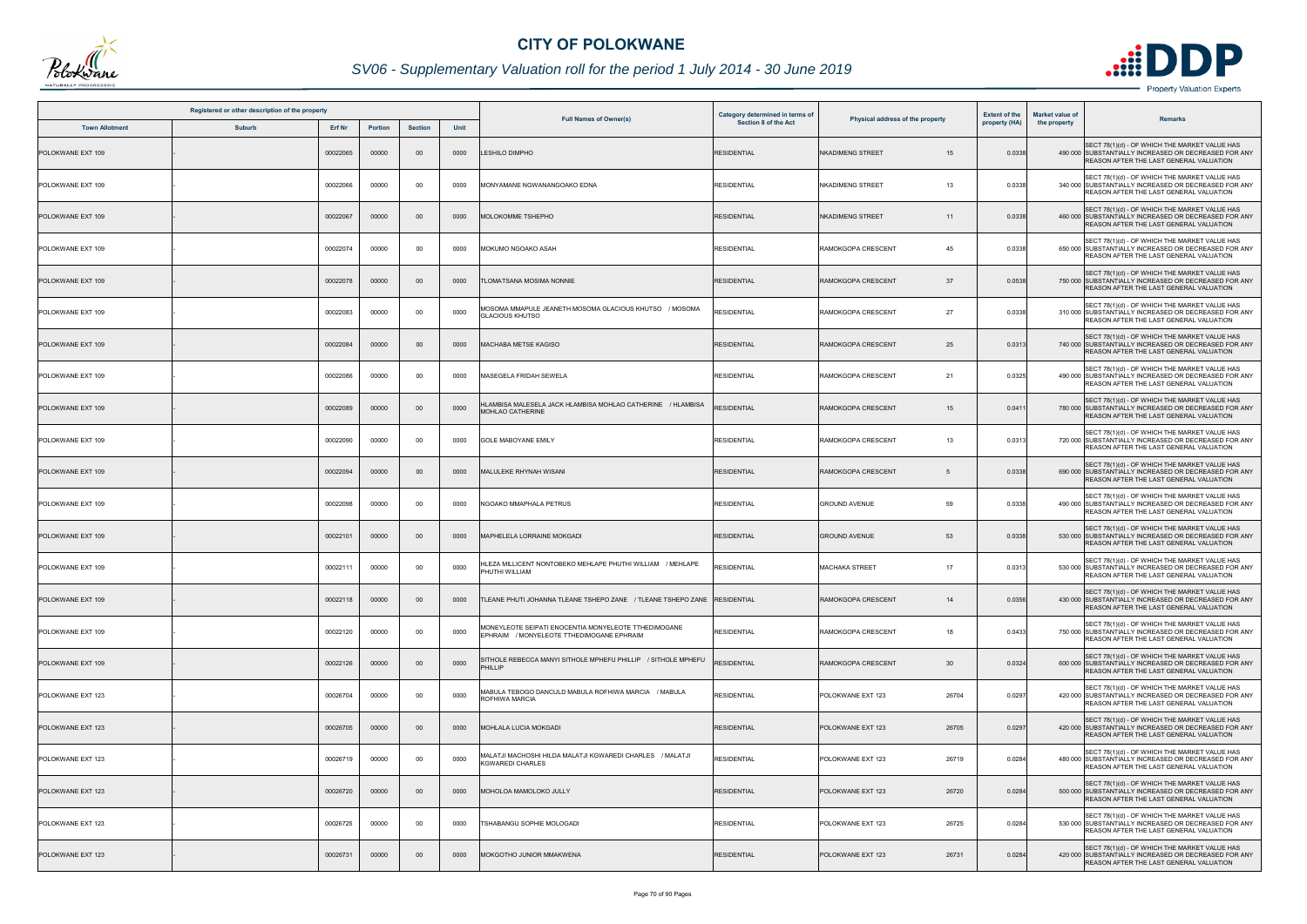

# *SV06 - Supplementary Valuation roll for the period 1 July 2014 - 30 June 2019*

|                          | Registered or other description of the property |               |                |                |      | <b>Full Names of Owner(s)</b>                                                         | Category determined in terms of | Physical address of the property | <b>Extent of the</b> | <b>Market value of</b> | <b>Remarks</b>                                                                                                                                   |
|--------------------------|-------------------------------------------------|---------------|----------------|----------------|------|---------------------------------------------------------------------------------------|---------------------------------|----------------------------------|----------------------|------------------------|--------------------------------------------------------------------------------------------------------------------------------------------------|
| <b>Town Allotment</b>    | <b>Suburb</b>                                   | <b>Erf Nr</b> | <b>Portion</b> | <b>Section</b> | Unit |                                                                                       | <b>Section 8 of the Act</b>     |                                  | property (HA)        | the property           |                                                                                                                                                  |
| POLOKWANE EXT 123        |                                                 | 00026735      | 00000          | $00\,$         | 0000 | MATIBIDI MOKWALE LEBOGANG                                                             | <b>RESIDENTIAL</b>              | 26735<br>POLOKWANE EXT 123       | 0.0284               |                        | SECT 78(1)(d) - OF WHICH THE MARKET VALUE HAS<br>510 000 SUBSTANTIALLY INCREASED OR DECREASED FOR ANY<br>REASON AFTER THE LAST GENERAL VALUATION |
| POLOKWANE EXT 123        |                                                 | 00026736      | 00000          | $00\,$         | 0000 | MATLADI SOPHIE MATLADI MATOME WILSON / MATLADI MATOME WILSON                          | <b>RESIDENTIAL</b>              | POLOKWANE EXT 123<br>26736       | 0.0284               |                        | SECT 78(1)(d) - OF WHICH THE MARKET VALUE HAS<br>390 000 SUBSTANTIALLY INCREASED OR DECREASED FOR ANY<br>REASON AFTER THE LAST GENERAL VALUATION |
| POLOKWANE EXT 123        |                                                 | 00026739      | 00000          | 00             | 0000 | KHOSA THERESAH TLANGELANI                                                             | <b>RESIDENTIAL</b>              | POLOKWANE EXT 123<br>26739       | 0.0284               |                        | SECT 78(1)(d) - OF WHICH THE MARKET VALUE HAS<br>380 000 SUBSTANTIALLY INCREASED OR DECREASED FOR ANY<br>REASON AFTER THE LAST GENERAL VALUATION |
| POLOKWANE EXT 123        |                                                 | 00026796      | 00000          | $00\,$         | 0000 | MOLOTO PHUTI IRENE                                                                    | <b>RESIDENTIAL</b>              | POLOKWANE EXT 123<br>26796       | 0.0297               |                        | SECT 78(1)(d) - OF WHICH THE MARKET VALUE HAS<br>500 000 SUBSTANTIALLY INCREASED OR DECREASED FOR ANY<br>REASON AFTER THE LAST GENERAL VALUATION |
| POLOKWANE EXT 123        |                                                 | 00026820      | 00000          | 00             | 0000 | SINTHUMULE MAKHADO DAKALO                                                             | <b>RESIDENTIAL</b>              | POLOKWANE EXT 123<br>26820       | 0.0304               |                        | SECT 78(1)(d) - OF WHICH THE MARKET VALUE HAS<br>480 000 SUBSTANTIALLY INCREASED OR DECREASED FOR ANY<br>REASON AFTER THE LAST GENERAL VALUATION |
| POLOKWANE EXT 123        |                                                 | 00026845      | 00000          | $00\,$         | 0000 | MAPONYA MOKOKOBALE REGINA                                                             | <b>RESIDENTIAL</b>              | POLOKWANE EXT 123<br>26845       | 0.0303               |                        | SECT 78(1)(d) - OF WHICH THE MARKET VALUE HAS<br>690 000 SUBSTANTIALLY INCREASED OR DECREASED FOR ANY<br>REASON AFTER THE LAST GENERAL VALUATION |
| SOUTHERN GATEWAY EXT 003 |                                                 | 00000142      | 00000          | $00\,$         | 0000 | MATLALA MAMAKIRI ROSEMARY                                                             | <b>RESIDENTIAL</b>              | <b>KGWALE STREET</b><br>18       | 0.0308               |                        | SECT 78(1)(d) - OF WHICH THE MARKET VALUE HAS<br>380 000 SUBSTANTIALLY INCREASED OR DECREASED FOR ANY<br>REASON AFTER THE LAST GENERAL VALUATION |
| SOUTHERN GATEWAY EXT 003 |                                                 | 00000200      | 00000          | $00\,$         | 0000 | MABENA MAMOKOMA MARTHA                                                                | <b>RESIDENTIAL</b>              | <b>NTSU STREET</b><br>22         | 0.031                |                        | SECT 78(1)(d) - OF WHICH THE MARKET VALUE HAS<br>460 000 SUBSTANTIALLY INCREASED OR DECREASED FOR ANY<br>REASON AFTER THE LAST GENERAL VALUATION |
| SOUTHERN GATEWAY EXT 003 |                                                 | 00000204      | 00000          | 00             | 0000 | MANAMELA VICTORIA LESETSA                                                             | <b>RESIDENTIAL</b>              | <b>NTSU STREET</b><br>30         | 0.0320               |                        | SECT 78(1)(d) - OF WHICH THE MARKET VALUE HAS<br>380 000 SUBSTANTIALLY INCREASED OR DECREASED FOR ANY<br>REASON AFTER THE LAST GENERAL VALUATION |
| SOUTHERN GATEWAY EXT 003 |                                                 | 00000206      | 00000          | $00\,$         | 0000 | MASEHELA EUNICE TEBOGO MASEHELA MAKGOMOTHI JOHANNES /<br>MASEHELA MAKGOMOTHI JOHANNES | <b>RESIDENTIAL</b>              | 34<br><b>NTSU STREET</b>         | 0.0337               |                        | SECT 78(1)(d) - OF WHICH THE MARKET VALUE HAS<br>400 000 SUBSTANTIALLY INCREASED OR DECREASED FOR ANY<br>REASON AFTER THE LAST GENERAL VALUATION |
| SOUTHERN GATEWAY EXT 003 |                                                 | 00000207      | 00000          | 00             | 0000 | MHLARI RUDZANI MARRY MHLARI ERROL DELELANI / MHLARI ERROL<br>DELELANI                 | <b>RESIDENTIAL</b>              | <b>NTSU STREET</b><br>36         | 0.0320               |                        | SECT 78(1)(d) - OF WHICH THE MARKET VALUE HAS<br>750 000 SUBSTANTIALLY INCREASED OR DECREASED FOR ANY<br>REASON AFTER THE LAST GENERAL VALUATION |
| SOUTHERN GATEWAY EXT 003 |                                                 | 00000237      | 00000          | $00\,$         | 0000 | AGWAI JOYCE TSHEPO MAGWAI TEBOGO BERNARD / MAGWAI TEBOGO<br><b>BERNARD</b>            | <b>RESIDENTIAL</b>              | <b>NDOU STREET</b><br>110        | 0.0286               |                        | SECT 78(1)(d) - OF WHICH THE MARKET VALUE HAS<br>420 000 SUBSTANTIALLY INCREASED OR DECREASED FOR ANY<br>REASON AFTER THE LAST GENERAL VALUATION |
| SOUTHERN GATEWAY EXT 003 |                                                 | 00000413      | 00000          | 00             | 0000 | MANQELE SIPHELELE PRAISELORD                                                          | <b>RESIDENTIAL</b>              | <b>NTSU STREET</b><br>3          | 0.0300               |                        | SECT 78(1)(d) - OF WHICH THE MARKET VALUE HAS<br>370 000 SUBSTANTIALLY INCREASED OR DECREASED FOR ANY<br>REASON AFTER THE LAST GENERAL VALUATION |
| SOUTHERN GATEWAY EXT 003 |                                                 | 00000420      | 00000          | $00\,$         | 0000 | RAMADWA TSHIFULARO BEATRICE                                                           | <b>RESIDENTIAL</b>              | <b>NTSU STREET</b><br>17         | 0.0300               |                        | SECT 78(1)(d) - OF WHICH THE MARKET VALUE HAS<br>410 000 SUBSTANTIALLY INCREASED OR DECREASED FOR ANY<br>REASON AFTER THE LAST GENERAL VALUATION |
| SOUTHERN GATEWAY EXT 003 |                                                 | 00000428      | 00000          | 00             | 0000 | MATLALA LETHABO MASEA EPHODIA                                                         | <b>RESIDENTIAL</b>              | 33<br><b>NTSU STREET</b>         | 0.0300               |                        | SECT 78(1)(d) - OF WHICH THE MARKET VALUE HAS<br>370 000 SUBSTANTIALLY INCREASED OR DECREASED FOR ANY<br>REASON AFTER THE LAST GENERAL VALUATION |
| SOUTHERN GATEWAY EXT 003 |                                                 | 00000470      | 00000          | $00\,$         | 0000 | SEKGAPHOLA PAUSCHIAH RAMORASWI                                                        | <b>RESIDENTIAL</b>              | <b>NDOU STREET</b><br>119        | 0.0396               |                        | SECT 78(1)(d) - OF WHICH THE MARKET VALUE HAS<br>440 000 SUBSTANTIALLY INCREASED OR DECREASED FOR ANY<br>REASON AFTER THE LAST GENERAL VALUATION |
| SOUTHERN GATEWAY EXT 005 |                                                 | 00000484      | 00000          | 00             | 0000 | GROUNDBASE PROFESSIONAL LAND DEVELOPMENT SERVICES PTY LTD                             | <b>ACANT LAND</b>               | 484<br>SOUTHERN GATEWAY EXT 005  | 0.0463               |                        | SECT 78(1)(c) - SUBDIVIDED OR CONSOLIDATED AFTER<br>THE LAST GENERAL VALUATION                                                                   |
| SOUTHERN GATEWAY EXT 005 |                                                 | 00000485      | 00000          | $00\,$         | 0000 | GROUNDBASE PROFESSIONAL LAND DEVELOPMENT SERVICES PTY LTD                             | ACANT LAND                      | 485<br>SOUTHERN GATEWAY EXT 005  | 0.0308               |                        | SECT 78(1)(c) - SUBDIVIDED OR CONSOLIDATED AFTER<br>THE LAST GENERAL VALUATION                                                                   |
| SOUTHERN GATEWAY EXT 005 |                                                 | 00000486      | 00000          | 00             | 0000 | GROUNDBASE PROFESSIONAL LAND DEVELOPMENT SERVICES PTY LTD                             | /ACANT LAND                     | SOUTHERN GATEWAY EXT 005<br>486  | 0.0308               |                        | SECT 78(1)(c) - SUBDIVIDED OR CONSOLIDATED AFTER<br>THE LAST GENERAL VALUATION                                                                   |
| SOUTHERN GATEWAY EXT 005 |                                                 | 00000487      | 00000          | $00\,$         | 0000 | ROUNDBASE PROFESSIONAL LAND DEVELOPMENT SERVICES PTY LTD                              | ACANT LAND                      | 487<br>SOUTHERN GATEWAY EXT 005  | 0.0308               |                        | SECT 78(1)(c) - SUBDIVIDED OR CONSOLIDATED AFTER<br>THE LAST GENERAL VALUATION                                                                   |
| SOUTHERN GATEWAY EXT 005 |                                                 | 00000488      | 00000          | 00             | 0000 | GROUNDBASE PROFESSIONAL LAND DEVELOPMENT SERVICES PTY LTD                             | 'ACANT LAND                     | SOUTHERN GATEWAY EXT 005<br>488  | 0.0308               |                        | SECT 78(1)(c) - SUBDIVIDED OR CONSOLIDATED AFTER<br>THE LAST GENERAL VALUATION                                                                   |
| SOUTHERN GATEWAY EXT 005 |                                                 | 00000489      | 00000          | $00\,$         | 0000 | GROUNDBASE PROFESSIONAL LAND DEVELOPMENT SERVICES PTY LTD                             | <b>/ACANT LAND</b>              | 489<br>SOUTHERN GATEWAY EXT 005  | 0.0308               |                        | SECT 78(1)(c) - SUBDIVIDED OR CONSOLIDATED AFTER<br>THE LAST GENERAL VALUATION                                                                   |
| SOUTHERN GATEWAY EXT 005 |                                                 | 00000490      | 00000          | $00\,$         | 0000 | GROUNDBASE PROFESSIONAL LAND DEVELOPMENT SERVICES PTY LTD                             | ACANT LAND                      | SOUTHERN GATEWAY EXT 005<br>490  | 0.0308               |                        | SECT 78(1)(c) - SUBDIVIDED OR CONSOLIDATED AFTER<br>THE LAST GENERAL VALUATION                                                                   |



- Property Valuation Experts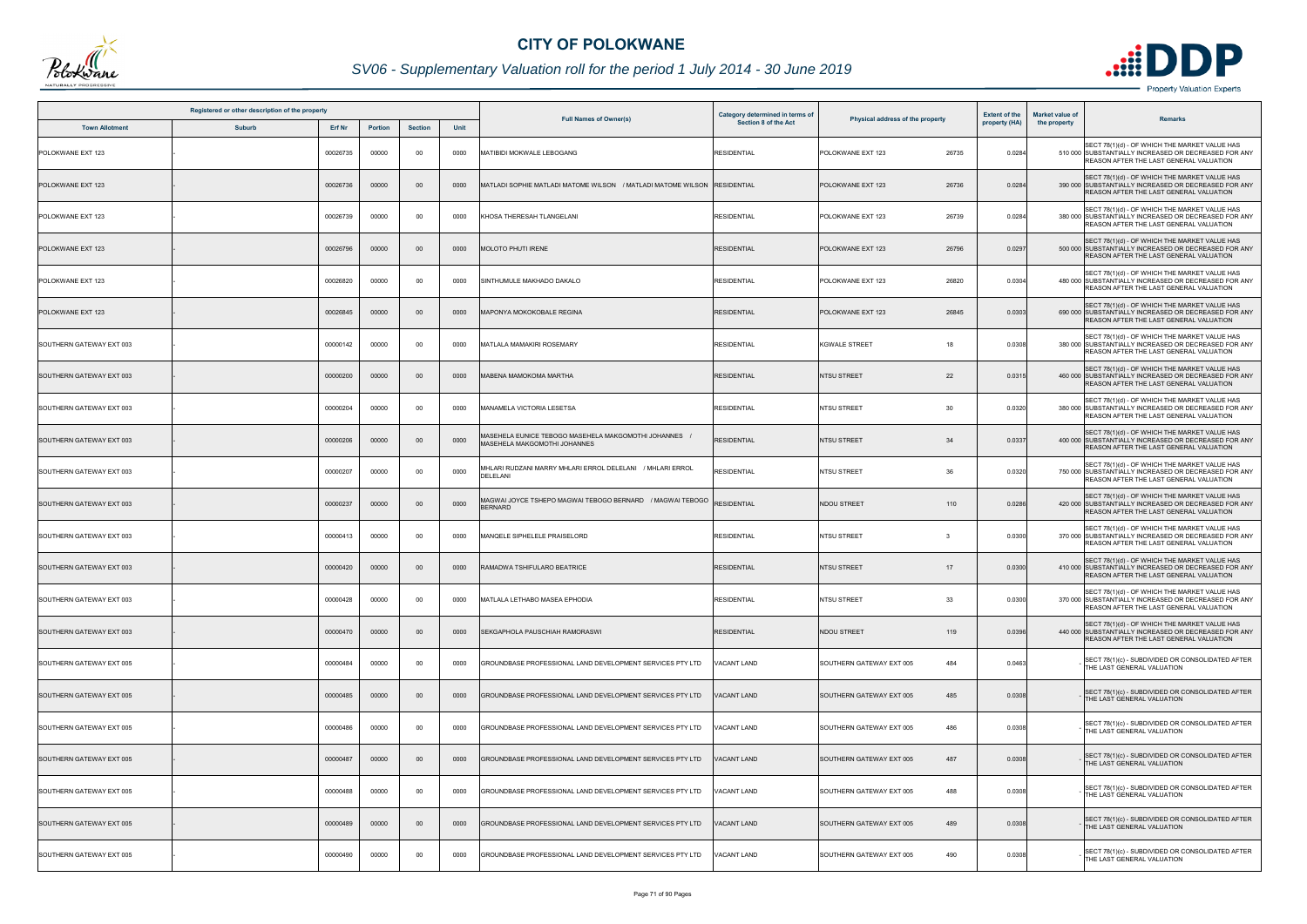

|                          | Registered or other description of the property |          |         |                |      | <b>Full Names of Owner(s)</b>                             | Category determined in terms of | Physical address of the property | <b>Extent of the</b> | <b>Market value of</b><br><b>Remarks</b>                                                  |
|--------------------------|-------------------------------------------------|----------|---------|----------------|------|-----------------------------------------------------------|---------------------------------|----------------------------------|----------------------|-------------------------------------------------------------------------------------------|
| <b>Town Allotment</b>    | <b>Suburb</b>                                   | Erf Nr   | Portion | <b>Section</b> | Unit |                                                           | <b>Section 8 of the Act</b>     |                                  | property (HA)        | the property                                                                              |
| SOUTHERN GATEWAY EXT 005 |                                                 | 00000491 | 00000   | $00\,$         | 0000 | GROUNDBASE PROFESSIONAL LAND DEVELOPMENT SERVICES PTY LTD | <b>ACANT LAND</b>               | SOUTHERN GATEWAY EXT 005<br>491  | 0.0308               | SECT 78(1)(c) - SUBDIVIDED OR CONSOLIDATED AFTER<br>THE LAST GENERAL VALUATION            |
| SOUTHERN GATEWAY EXT 005 |                                                 | 00000492 | 00000   | $00\,$         | 0000 | GROUNDBASE PROFESSIONAL LAND DEVELOPMENT SERVICES PTY LTD | <b>/ACANT LAND</b>              | 492<br>SOUTHERN GATEWAY EXT 005  | 0.0308               | SECT 78(1)(c) - SUBDIVIDED OR CONSOLIDATED AFTER<br>THE LAST GENERAL VALUATION            |
| SOUTHERN GATEWAY EXT 005 |                                                 | 00000493 | 00000   | $00\,$         | 0000 | GROUNDBASE PROFESSIONAL LAND DEVELOPMENT SERVICES PTY LTD | ACANT LAND                      | 493<br>SOUTHERN GATEWAY EXT 005  | 0.0308               | SECT 78(1)(c) - SUBDIVIDED OR CONSOLIDATED AFTER<br>THE LAST GENERAL VALUATION            |
| SOUTHERN GATEWAY EXT 005 |                                                 | 00000494 | 00000   | 00             | 0000 | GROUNDBASE PROFESSIONAL LAND DEVELOPMENT SERVICES PTY LTD | <b>/ACANT LAND</b>              | SOUTHERN GATEWAY EXT 005<br>494  | 0.0308               | SECT 78(1)(c) - SUBDIVIDED OR CONSOLIDATED AFTER<br>THE LAST GENERAL VALUATION            |
| SOUTHERN GATEWAY EXT 005 |                                                 | 00000495 | 00000   | $00\,$         | 0000 | GROUNDBASE PROFESSIONAL LAND DEVELOPMENT SERVICES PTY LTD | <b>VACANT LAND</b>              | 495<br>SOUTHERN GATEWAY EXT 005  | 0.0308               | SECT 78(1)(c) - SUBDIVIDED OR CONSOLIDATED AFTER<br>THE LAST GENERAL VALUATION            |
| SOUTHERN GATEWAY EXT 005 |                                                 | 00000496 | 00000   | 00             | 0000 | GROUNDBASE PROFESSIONAL LAND DEVELOPMENT SERVICES PTY LTD | <b>/ACANT LAND</b>              | 496<br>SOUTHERN GATEWAY EXT 005  | 0.0308               | SECT 78(1)(c) - SUBDIVIDED OR CONSOLIDATED AFTER<br>THE LAST GENERAL VALUATION            |
| SOUTHERN GATEWAY EXT 005 |                                                 | 00000497 | 00000   | $00\,$         | 0000 | GROUNDBASE PROFESSIONAL LAND DEVELOPMENT SERVICES PTY LTD | <b>/ACANT LAND</b>              | 497<br>SOUTHERN GATEWAY EXT 005  | 0.0308               | SECT 78(1)(c) - SUBDIVIDED OR CONSOLIDATED AFTER<br>THE LAST GENERAL VALUATION            |
| SOUTHERN GATEWAY EXT 005 |                                                 | 00000498 | 00000   | $00\,$         | 0000 | GROUNDBASE PROFESSIONAL LAND DEVELOPMENT SERVICES PTY LTD | ACANT LAND                      | 498<br>SOUTHERN GATEWAY EXT 005  | 0.0308               | SECT 78(1)(c) - SUBDIVIDED OR CONSOLIDATED AFTER<br>THE LAST GENERAL VALUATION            |
| SOUTHERN GATEWAY EXT 005 |                                                 | 00000499 | 00000   | $00\,$         | 0000 | GROUNDBASE PROFESSIONAL LAND DEVELOPMENT SERVICES PTY LTD | <b>/ACANT LAND</b>              | SOUTHERN GATEWAY EXT 005<br>499  | 0.0308               | SECT 78(1)(c) - SUBDIVIDED OR CONSOLIDATED AFTER<br>THE LAST GENERAL VALUATION            |
| SOUTHERN GATEWAY EXT 005 |                                                 | 00000500 | 00000   | $00\,$         | 0000 | GROUNDBASE PROFESSIONAL LAND DEVELOPMENT SERVICES PTY LTD | <b>ACANT LAND</b>               | 500<br>SOUTHERN GATEWAY EXT 005  | 0.0308               | SECT 78(1)(c) - SUBDIVIDED OR CONSOLIDATED AFTER<br>THE LAST GENERAL VALUATION            |
| SOUTHERN GATEWAY EXT 005 |                                                 | 00000501 | 00000   | $00\,$         | 0000 | GROUNDBASE PROFESSIONAL LAND DEVELOPMENT SERVICES PTY LTD | VACANT LAND                     | SOUTHERN GATEWAY EXT 005<br>501  | 0.0308               | SECT 78(1)(c) - SUBDIVIDED OR CONSOLIDATED AFTER<br>THE LAST GENERAL VALUATION            |
| SOUTHERN GATEWAY EXT 005 |                                                 | 00000502 | 00000   | 00             | 0000 | GROUNDBASE PROFESSIONAL LAND DEVELOPMENT SERVICES PTY LTD | ACANT LAND                      | 502<br>SOUTHERN GATEWAY EXT 005  | 0.0308               | SECT 78(1)(c) - SUBDIVIDED OR CONSOLIDATED AFTER<br>THE LAST GENERAL VALUATION            |
| SOUTHERN GATEWAY EXT 005 |                                                 | 00000503 | 00000   | $00\,$         | 0000 | GROUNDBASE PROFESSIONAL LAND DEVELOPMENT SERVICES PTY LTD | <b>VACANT LAND</b>              | SOUTHERN GATEWAY EXT 005<br>503  | 0.0308               | SECT 78(1)(c) - SUBDIVIDED OR CONSOLIDATED AFTER<br>THE LAST GENERAL VALUATION            |
| SOUTHERN GATEWAY EXT 005 |                                                 | 00000504 | 00000   | 00             | 0000 | GROUNDBASE PROFESSIONAL LAND DEVELOPMENT SERVICES PTY LTD | <b>/ACANT LAND</b>              | SOUTHERN GATEWAY EXT 005<br>504  | 0.0308               | SECT 78(1)(c) - SUBDIVIDED OR CONSOLIDATED AFTER<br>THE LAST GENERAL VALUATION            |
| SOUTHERN GATEWAY EXT 005 |                                                 | 00000506 | 00000   | $00\,$         | 0000 | GROUNDBASE PROFESSIONAL LAND DEVELOPMENT SERVICES PTY LTD | <b>RESIDENTIAL</b>              | SOUTHERN GATEWAY EXT 005<br>506  | 0.0526               | SECT 78(1)(c) - SUBDIVIDED OR CONSOLIDATED AFTER<br>640 000<br>THE LAST GENERAL VALUATION |
| SOUTHERN GATEWAY EXT 005 |                                                 | 00000509 | 00000   | 00             | 0000 | NKOBYANE RIRHANDZU PEARL                                  | <b>RESIDENTIAL</b>              | 509<br>SOUTHERN GATEWAY EXT 005  | 0.0354               | 500 000 SECT 78(1)(c) - SUBDIVIDED OR CONSOLIDATED AFTER<br>THE LAST GENERAL VALUATION    |
| SOUTHERN GATEWAY EXT 005 |                                                 | 00000510 | 00000   | $00\,$         | 0000 | GROUNDBASE PROFESSIONAL LAND DEVELOPMENT SERVICES PTY LTD | <b>RESIDENTIAL</b>              | 510<br>SOUTHERN GATEWAY EXT 005  | 0.0354               | SECT 78(1)(c) - SUBDIVIDED OR CONSOLIDATED AFTER<br>460 000 THE LAST GENERAL VALUATION    |
| SOUTHERN GATEWAY EXT 005 |                                                 | 00000511 | 00000   | 00             | 0000 | MORWASWI BOLEDI CONSTANCE                                 | <b>RESIDENTIAL</b>              | SOUTHERN GATEWAY EXT 005<br>511  | 0.0354               | 540 000 SECT 78(1)(c) - SUBDIVIDED OR CONSOLIDATED AFTER<br>THE LAST GENERAL VALUATION    |
| SOUTHERN GATEWAY EXT 005 |                                                 | 00000512 | 00000   | $00\,$         | 0000 | MOLEMA JOSEPHINE MMAMOKOPU                                | <b>RESIDENTIAL</b>              | SOUTHERN GATEWAY EXT 005<br>512  | 0.0354               | 460 000 SECT 78(1)(c) - SUBDIVIDED OR CONSOLIDATED AFTER<br>THE LAST GENERAL VALUATION    |
| SOUTHERN GATEWAY EXT 005 |                                                 | 00000514 | 00000   | $00\,$         | 0000 | SELOANE NTSHIRILE SHIRLY / SELOANE LWALENG EMMANUEL       | <b>RESIDENTIAL</b>              | 514<br>SOUTHERN GATEWAY EXT 005  | 0.0354               | 540 000 SECT 78(1)(c) - SUBDIVIDED OR CONSOLIDATED AFTER<br>THE LAST GENERAL VALUATION    |
| SOUTHERN GATEWAY EXT 005 |                                                 | 00000515 | 00000   | $00\,$         | 0000 | MATLALA MATHEWS MPHO / MASHILE MAHLOGONOLO SHARLOT        | <b>RESIDENTIAL</b>              | SOUTHERN GATEWAY EXT 005<br>515  | 0.0354               | 460 000 SECT 78(1)(c) - SUBDIVIDED OR CONSOLIDATED AFTER<br>THE LAST GENERAL VALUATION    |
| SOUTHERN GATEWAY EXT 005 |                                                 | 00000516 | 00000   | 00             | 0000 | RAMUNDZULI MASHUDU                                        | <b>RESIDENTIAL</b>              | 516<br>SOUTHERN GATEWAY EXT 005  | 0.0354               | 460 000 SECT 78(1)(c) - SUBDIVIDED OR CONSOLIDATED AFTER<br>THE LAST GENERAL VALUATION    |
| SOUTHERN GATEWAY EXT 005 |                                                 | 00000517 | 00000   | $00\,$         | 0000 | MASHAU RENDANI                                            | <b>RESIDENTIAL</b>              | SOUTHERN GATEWAY EXT 005<br>517  | 0.0354               | SECT 78(1)(c) - SUBDIVIDED OR CONSOLIDATED AFTER<br>460 000 THE LAST GENERAL VALUATION    |

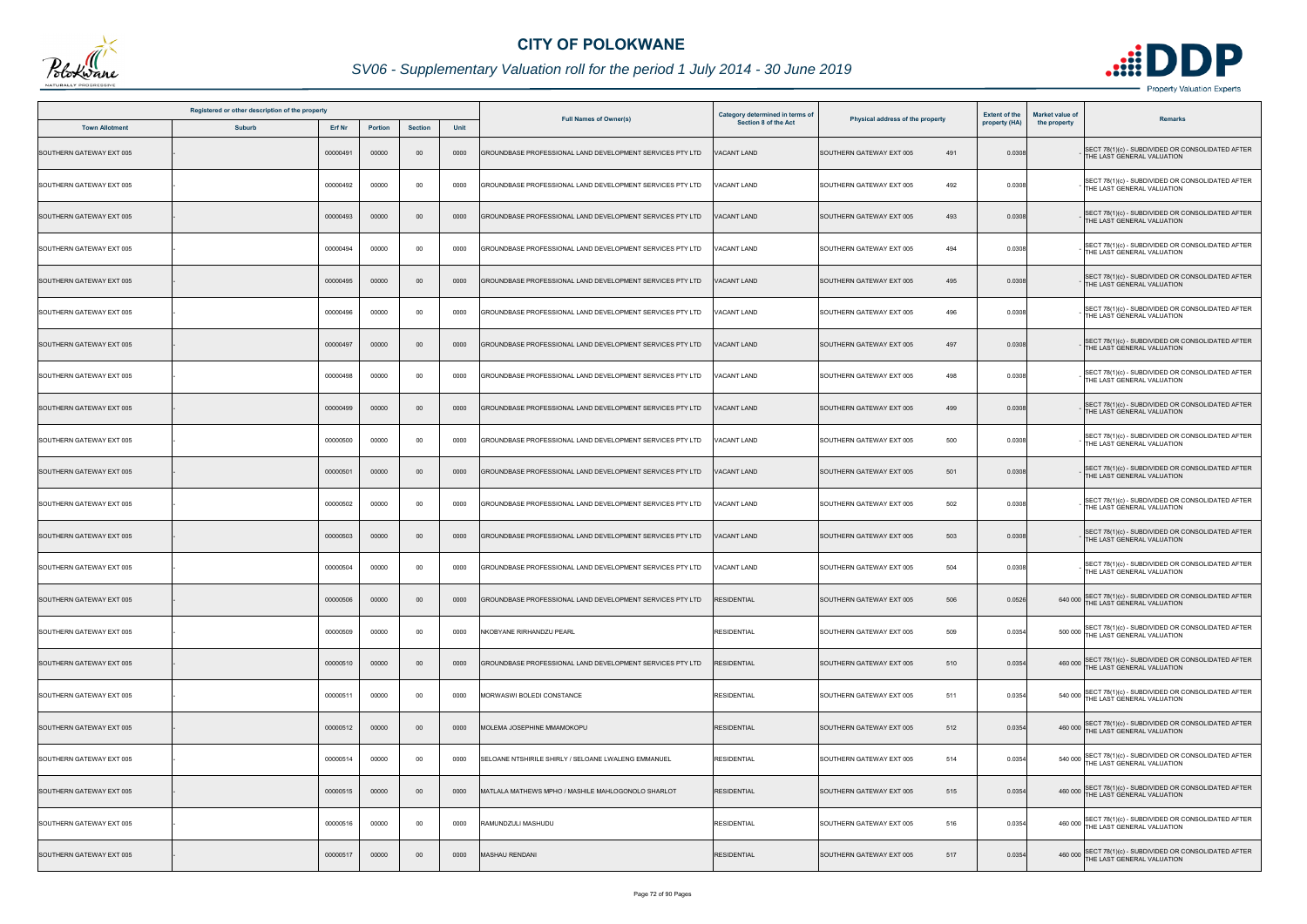

# *SV06 - Supplementary Valuation roll for the period 1 July 2014 - 30 June 2019*

|                          | Registered or other description of the property |          |                |                |      |                                                                                    | Category determined in terms of |                                  | <b>Extent of the</b> | <b>Market value of</b>                                                                                                                           |
|--------------------------|-------------------------------------------------|----------|----------------|----------------|------|------------------------------------------------------------------------------------|---------------------------------|----------------------------------|----------------------|--------------------------------------------------------------------------------------------------------------------------------------------------|
| <b>Town Allotment</b>    | <b>Suburb</b>                                   | Erf Nr   | <b>Portion</b> | <b>Section</b> | Unit | <b>Full Names of Owner(s)</b>                                                      | <b>Section 8 of the Act</b>     | Physical address of the property | property (HA)        | Remarks<br>the property                                                                                                                          |
| SOUTHERN GATEWAY EXT 005 |                                                 | 00000518 | 00000          | $00\,$         | 0000 | TLAKA PHAFE MORRIS TLAKA REGINAH MALOPE / TLAKA REGINAH<br>MALOPE                  | <b>RESIDENTIAL</b>              | 518<br>SOUTHERN GATEWAY EXT 005  | 0.0354               | 540 000 SECT 78(1)(c) - SUBDIVIDED OR CONSOLIDATED AFTER<br>THE LAST GENERAL VALUATION                                                           |
| SOUTHERN GATEWAY EXT 005 |                                                 | 00000519 | 00000          | $00\,$         | 0000 | ENADIE SHAWN LEONARD BENADIE YUMNA SHEREEZ JONES / BENADIE<br>'UMNA SHEREEZ JONES- | <b>RESIDENTIAL</b>              | SOUTHERN GATEWAY EXT 005<br>519  | 0.0354               | SECT 78(1)(c) - SUBDIVIDED OR CONSOLIDATED AFTER<br>540 000 THE LAST GENERAL VALUATION                                                           |
| SOUTHERN GATEWAY EXT 005 |                                                 | 00000520 | 00000          | $00\,$         | 0000 | GROUNDBASE PROFESSIONAL LAND DEVELOPMENT SERVICES PTY LTD                          | RESIDENTIAL                     | 520<br>SOUTHERN GATEWAY EXT 005  | 0.0354               | SECT 78(1)(c) - SUBDIVIDED OR CONSOLIDATED AFTER<br>460 000 THE LAST GENERAL VALUATION                                                           |
| SOUTHERN GATEWAY EXT 005 |                                                 | 00000522 | 00000          | $00\,$         | 0000 | MATHE TEBOGO HELLEN                                                                | <b>RESIDENTIAL</b>              | 522<br>SOUTHERN GATEWAY EXT 005  | 0.0354               | SECT 78(1)(d) - OF WHICH THE MARKET VALUE HAS<br>540 000 SUBSTANTIALLY INCREASED OR DECREASED FOR ANY<br>REASON AFTER THE LAST GENERAL VALUATION |
| SOUTHERN GATEWAY EXT 005 |                                                 | 00000523 | 00000          | 00             | 0000 | CHILOANE THULI VELLY                                                               | <b>RESIDENTIAL</b>              | SOUTHERN GATEWAY EXT 005<br>523  | 0.0354               | 460 000 SECT 78(1)(c) - SUBDIVIDED OR CONSOLIDATED AFTER<br>THE LAST GENERAL VALUATION                                                           |
| SOUTHERN GATEWAY EXT 005 |                                                 | 00000524 | 00000          | $00\,$         | 0000 | KEKANA MAMATEPA SHARON                                                             | <b>RESIDENTIAL</b>              | 524<br>SOUTHERN GATEWAY EXT 005  | 0.0354               | 460 000 SECT 78(1)(c) - SUBDIVIDED OR CONSOLIDATED AFTER<br>THE LAST GENERAL VALUATION                                                           |
| SOUTHERN GATEWAY EXT 005 |                                                 | 00000525 | 00000          | $00\,$         | 0000 | RAMARU ROSINA NGWANAMOREMI                                                         | <b>RESIDENTIAL</b>              | 525<br>SOUTHERN GATEWAY EXT 005  | 0.0354               | SECT 78(1)(c) - SUBDIVIDED OR CONSOLIDATED AFTER<br>540 000 THE LAST GENERAL VALUATION                                                           |
| SOUTHERN GATEWAY EXT 005 |                                                 | 00000526 | 00000          | $00\,$         | 0000 | CHUENE JOYCE MAPULA                                                                | <b>RESIDENTIAL</b>              | 526<br>SOUTHERN GATEWAY EXT 005  | 0.0354               | SECT 78(1)(c) - SUBDIVIDED OR CONSOLIDATED AFTER<br>430 000 THE LAST GENERAL VALUATION                                                           |
| SOUTHERN GATEWAY EXT 005 |                                                 | 00000527 | 00000          | $00\,$         | 0000 | MAKONDO KHAZAMULA DUSKY / MAKONDO VONANI MELINA                                    | <b>RESIDENTIAL</b>              | 527<br>SOUTHERN GATEWAY EXT 005  | 0.0354               | SECT 78(1)(d) - OF WHICH THE MARKET VALUE HAS<br>430 000 SUBSTANTIALLY INCREASED OR DECREASED FOR ANY<br>REASON AFTER THE LAST GENERAL VALUATION |
| SOUTHERN GATEWAY EXT 005 |                                                 | 00000528 | 00000          | $00\,$         | 0000 | MOLABA FORTUNATE / MOLABA PRECIOUS MALEBO                                          | <b>VACANT LAND</b>              | SOUTHERN GATEWAY EXT 005<br>528  | 0.0388               | 180 000 SECT 78(1)(c) - SUBDIVIDED OR CONSOLIDATED AFTER<br>THE LAST GENERAL VALUATION                                                           |
| SOUTHERN GATEWAY EXT 005 |                                                 | 00000532 | 00000          | $00\,$         | 0000 | MOLABA MADITSI PERSLEY MOLABA MAPHETJA AGNES / MOLABA<br>MAPHETJA AGNES            | <b>RESIDENTIAL</b>              | 532<br>SOUTHERN GATEWAY EXT 005  | 0.0553               | SECT 78(1)(c) - SUBDIVIDED OR CONSOLIDATED AFTER<br>550 000 THE LAST GENERAL VALUATION                                                           |
| SOUTHERN GATEWAY EXT 005 |                                                 | 00000534 | 00000          | $00\,$         | 0000 | GROUNDBASE PROFESSIONAL LAND DEVELOPMENT SERVICES PTY LTD                          | <b>RESIDENTIAL</b>              | SOUTHERN GATEWAY EXT 005<br>534  | 0.0628               | 480 000 SECT 78(1)(c) - SUBDIVIDED OR CONSOLIDATED AFTER<br>THE LAST GENERAL VALUATION                                                           |
| SOUTHERN GATEWAY EXT 005 |                                                 | 00000535 | 00000          | 00             | 0000 | MUTSHEKWANE KHATHUTSHELO CANDY                                                     | <b>RESIDENTIAL</b>              | SOUTHERN GATEWAY EXT 005<br>535  | 0.0354               | SECT 78(1)(c) - SUBDIVIDED OR CONSOLIDATED AFTER<br>460 000 THE LAST GENERAL VALUATION                                                           |
| SOUTHERN GATEWAY EXT 005 |                                                 | 00000536 | 00000          | $00\,$         | 0000 | NGOETJANA TLOU VICTORIA / MASHAU RIFUMUNI JOHN                                     | <b>RESIDENTIAL</b>              | SOUTHERN GATEWAY EXT 005<br>536  | 0.0540               | 460 000 SECT 78(1)(c) - SUBDIVIDED OR CONSOLIDATED AFTER<br>THE LAST GENERAL VALUATION                                                           |
| SOUTHERN GATEWAY EXT 005 |                                                 | 00000537 | 00000          | $00\,$         | 0000 | RAMUSHU TSWALEDI SIPHO                                                             | <b>RESIDENTIAL</b>              | SOUTHERN GATEWAY EXT 005<br>537  | 0.0485               | SECT 78(1)(c) - SUBDIVIDED OR CONSOLIDATED AFTER<br>460 000 THE LAST GENERAL VALUATION                                                           |
| SOUTHERN GATEWAY EXT 005 |                                                 | 00000538 | 00000          | $00\,$         | 0000 | TOBAKGADI SUZAN TSHIFULARO                                                         | <b>VACANT LAND</b>              | SOUTHERN GATEWAY EXT 005<br>538  | 0.0350               | SECT 78(1)(c) - SUBDIVIDED OR CONSOLIDATED AFTER<br>200 000 THE LAST GENERAL VALUATION                                                           |
| SOUTHERN GATEWAY EXT 005 |                                                 | 00000539 | 00000          | 00             | 0000 | MATJIU LEFENTSWE ELIZABETH                                                         | <b>VACANT LAND</b>              | SOUTHERN GATEWAY EXT 005<br>539  | 0.0350               | SECT 78(1)(c) - SUBDIVIDED OR CONSOLIDATED AFTER<br>170 000 THE LAST GENERAL VALUATION                                                           |
| SOUTHERN GATEWAY EXT 005 |                                                 | 00000540 | 00000          | $00\,$         | 0000 | GROUNDBASE PROFESSIONAL LAND DEVELOPMENT SERVICES PTY LTD                          | <b>RESIDENTIAL</b>              | SOUTHERN GATEWAY EXT 005<br>540  | 0.0488               | 460 000 SECT 78(1)(c) - SUBDIVIDED OR CONSOLIDATED AFTER<br>THE LAST GENERAL VALUATION                                                           |
| SOUTHERN GATEWAY EXT 005 |                                                 | 00000541 | 00000          | 00             | 0000 | RAPHALA ASNATH MAHLODI                                                             | <b>RESIDENTIAL</b>              | SOUTHERN GATEWAY EXT 005<br>541  | 0.0491               | SECT 78(1)(c) - SUBDIVIDED OR CONSOLIDATED AFTER<br>380 000 THE LAST GENERAL VALUATION                                                           |
| SOUTHERN GATEWAY EXT 005 |                                                 | 00000543 | 00000          | $00\,$         | 0000 | BOSHOMANE PETUNIA KHENSANI / BOSHOMANE MPHALATJI MESHACK                           | <b>RESIDENTIAL</b>              | SOUTHERN GATEWAY EXT 005<br>543  | 0.0350               | 800 000 SECT 78(1)(c) - SUBDIVIDED OR CONSOLIDATED AFTER<br>THE LAST GENERAL VALUATION                                                           |
| SOUTHERN GATEWAY EXT 005 |                                                 | 00000544 | 00000          | $00\,$         | 0000 | HARMSE CLEO TERTIUS / BUYS SHEDEEN-CAROLINE                                        | <b>RESIDENTIAL</b>              | 544<br>SOUTHERN GATEWAY EXT 005  | 0.0493               | SECT 78(1)(c) - SUBDIVIDED OR CONSOLIDATED AFTER<br>420 000 THE LAST GENERAL VALUATION                                                           |
| SOUTHERN GATEWAY EXT 005 |                                                 | 00000546 | 00000          | $00\,$         | 0000 | TSHOKWE NARE ALEX TSHOKWE MOGOSHADI THELMA / TSHOKWE<br>MOGOSHADI THELMA           | <b>RESIDENTIAL</b>              | SOUTHERN GATEWAY EXT 005<br>546  | 0.0350               | SECT 78(1)(c) - SUBDIVIDED OR CONSOLIDATED AFTER<br>500 000 THE LAST GENERAL VALUATION                                                           |
| SOUTHERN GATEWAY EXT 005 |                                                 | 00000547 | 00000          | 00             | 0000 | KGAABI NARE JEHOSHAPHAT                                                            | <b>RESIDENTIAL</b>              | 547<br>SOUTHERN GATEWAY EXT 005  | 0.0350               | SECT 78(1)(c) - SUBDIVIDED OR CONSOLIDATED AFTER<br>440 000 THE LAST GENERAL VALUATION                                                           |



- Property Valuation Experts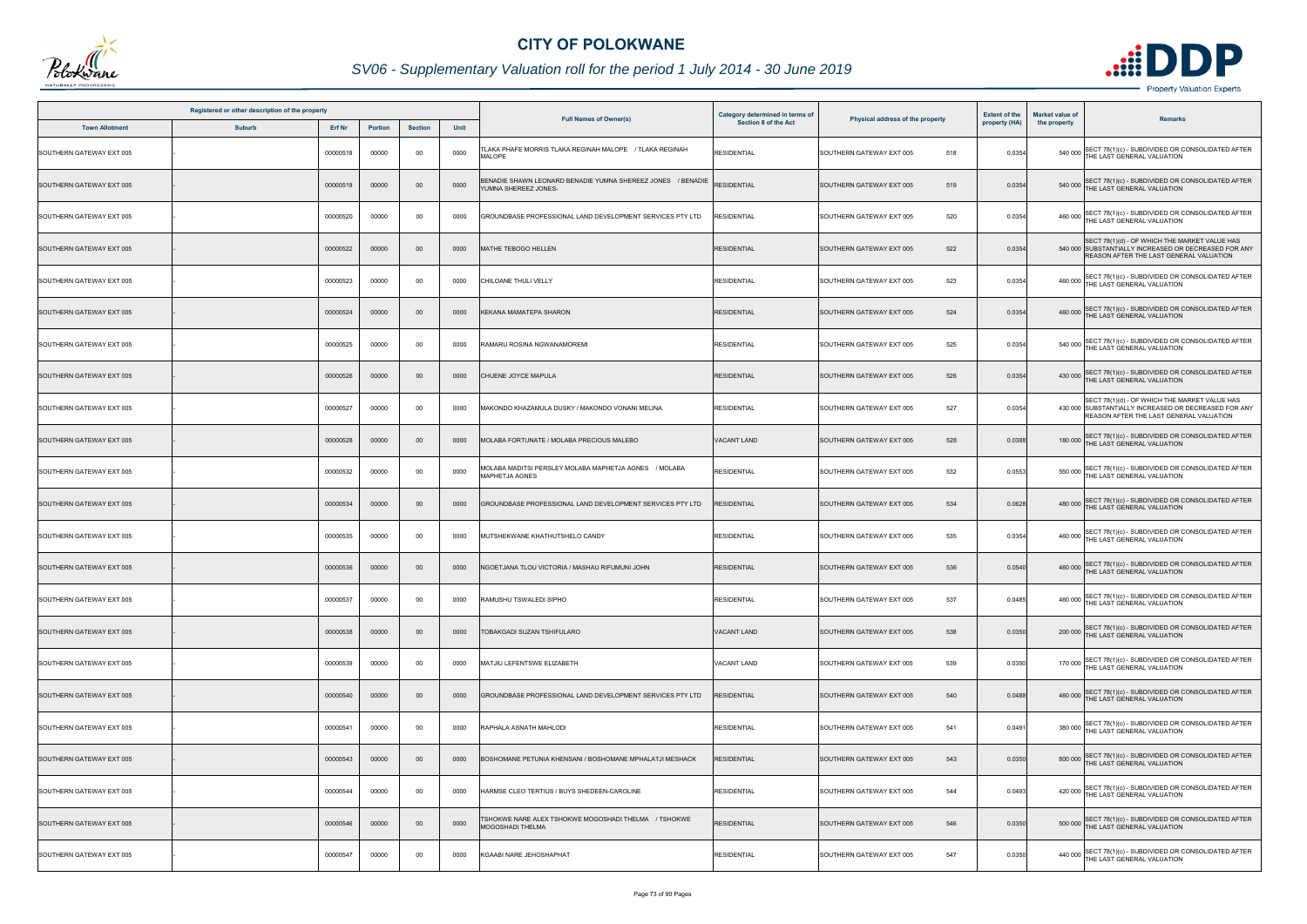

|                          | Registered or other description of the property |          |                |                |      |                                                                                             | <b>Category determined in terms of</b> |                                  | <b>Extent of the</b> | <b>Market value of</b>                                                                                                                           |
|--------------------------|-------------------------------------------------|----------|----------------|----------------|------|---------------------------------------------------------------------------------------------|----------------------------------------|----------------------------------|----------------------|--------------------------------------------------------------------------------------------------------------------------------------------------|
| <b>Town Allotment</b>    | <b>Suburb</b>                                   | Erf Nr   | <b>Portion</b> | <b>Section</b> | Unit | <b>Full Names of Owner(s)</b>                                                               | <b>Section 8 of the Act</b>            | Physical address of the property | property (HA)        | Remarks<br>the property                                                                                                                          |
| SOUTHERN GATEWAY EXT 005 |                                                 | 00000548 | 00000          | $00\,$         | 0000 | MATSHITISHO RAMAOKA LEAPYEAR MATSHITISHO NTHABISENG VIVIAN<br>MATSHITISHO NTHABISENG VIVIAN | <b>RESIDENTIAL</b>                     | 548<br>SOUTHERN GATEWAY EXT 005  | 0.049                | SECT 78(1)(c) - SUBDIVIDED OR CONSOLIDATED AFTER<br>THE LAST GENERAL VALUATION<br>500000                                                         |
| SOUTHERN GATEWAY EXT 005 |                                                 | 00000549 | 00000          | 00             | 0000 | GROUNDBASE PROFESSIONAL LAND DEVELOPMENT SERVICES PTY LTD                                   | VACANT LAND                            | 549<br>SOUTHERN GATEWAY EXT 005  | 0.0501               | SECT 78(1)(c) - SUBDIVIDED OR CONSOLIDATED AFTER<br>THE LAST GENERAL VALUATION                                                                   |
| SOUTHERN GATEWAY EXT 005 |                                                 | 00000551 | 00000          | $00\,$         | 0000 | GROUNDBASE PROFESSIONAL LAND DEVELOPMENT SERVICES PTY LTD                                   | <b>ACANT LAND</b>                      | 551<br>SOUTHERN GATEWAY EXT 005  | 0.0442               | SECT 78(1)(c) - SUBDIVIDED OR CONSOLIDATED AFTER<br>THE LAST GENERAL VALUATION                                                                   |
| SOUTHERN GATEWAY EXT 005 |                                                 | 00000552 | 00000          | $00\,$         | 0000 | MAREMA MOKGADI SUZAN                                                                        | <b>VACANT LAND</b>                     | 552<br>SOUTHERN GATEWAY EXT 005  | 0.0467               | SECT 78(1)(c) - SUBDIVIDED OR CONSOLIDATED AFTER<br>THE LAST GENERAL VALUATION<br>220 000                                                        |
| SOUTHERN GATEWAY EXT 005 |                                                 | 00000553 | 00000          | $00\,$         | 0000 | GROUNDBASE PROFESSIONAL LAND DEVELOPMENT SERVICES PTY LTD                                   | <b>VACANT LAND</b>                     | SOUTHERN GATEWAY EXT 005<br>553  | 0.0384               | SECT 78(1)(c) - SUBDIVIDED OR CONSOLIDATED AFTER<br>THE LAST GENERAL VALUATION                                                                   |
| SOUTHERN GATEWAY EXT 005 |                                                 | 00000554 | 00000          | 00             | 0000 | MANAGA KONANANI CONSTANCE / MANAGA MULATEDZI SOLOMON                                        | <b>VACANT LAND</b>                     | 554<br>SOUTHERN GATEWAY EXT 005  | 0.0300               | SECT 78(1)(c) - SUBDIVIDED OR CONSOLIDATED AFTER<br>140 000 THE LAST GENERAL VALUATION                                                           |
| SOUTHERN GATEWAY EXT 005 |                                                 | 00000555 | 00000          | $00\,$         | 0000 | GROUNDBASE PROFESSIONAL LAND DEVELOPMENT SERVICES PTY LTD                                   | <b>ACANT LAND</b>                      | SOUTHERN GATEWAY EXT 005<br>555  | 0.0300               | SECT 78(1)(c) - SUBDIVIDED OR CONSOLIDATED AFTER<br>THE LAST GENERAL VALUATION                                                                   |
| SOUTHERN GATEWAY EXT 005 |                                                 | 00000556 | 00000          | $00\,$         | 0000 | MABASA MFANELO WARREN / MABASA PUMLA YOLANDA                                                | <b>RESIDENTIAL</b>                     | 556<br>SOUTHERN GATEWAY EXT 005  | 0.0314               | SECT 78(1)(c) - SUBDIVIDED OR CONSOLIDATED AFTER<br>420 000 THE LAST GENERAL VALUATION                                                           |
| SOUTHERN GATEWAY EXT 005 |                                                 | 00000557 | 00000          | $00\,$         | 0000 | GROUNDBASE PROFESSIONAL LAND DEVELOPMENT SERVICES PTY LTD                                   | <b>RESIDENTIAL</b>                     | 557<br>SOUTHERN GATEWAY EXT 005  | 0.0314               | SECT 78(1)(c) - SUBDIVIDED OR CONSOLIDATED AFTER<br>520 000 THE LAST GENERAL VALUATION                                                           |
| SOUTHERN GATEWAY EXT 005 |                                                 | 00000558 | 00000          | 00             | 0000 | GROUNDBASE PROFESSIONAL LAND DEVELOPMENT SERVICES PTY LTD                                   | <b>ACANT LAND</b>                      | 558<br>SOUTHERN GATEWAY EXT 005  | 0.0300               | SECT 78(1)(c) - SUBDIVIDED OR CONSOLIDATED AFTER<br>THE LAST GENERAL VALUATION                                                                   |
| SOUTHERN GATEWAY EXT 005 |                                                 | 00000559 | 00000          | $00\,$         | 0000 | SETIBA MALOSE WILLIAM / SETIBA ANNA MAMABORE                                                | <b>VACANT LAND</b>                     | SOUTHERN GATEWAY EXT 005<br>559  | 0.0300               | SECT 78(1)(c) - SUBDIVIDED OR CONSOLIDATED AFTER<br>THE LAST GENERAL VALUATION<br>140 000                                                        |
| SOUTHERN GATEWAY EXT 005 |                                                 | 00000560 | 00000          | 00             | 0000 | CHUENE NELLY SEHUME                                                                         | <b>VACANT LAND</b>                     | SOUTHERN GATEWAY EXT 005<br>560  | 0.0300               | 140 000 SECT 78(1)(c) - SUBDIVIDED OR CONSOLIDATED AFTER<br>THE LAST GENERAL VALUATION                                                           |
| SOUTHERN GATEWAY EXT 005 |                                                 | 00000563 | 00000          | $00\,$         | 0000 | MPHAHLELE MAESELA ROBERT / LEDWABA KHUTJO MARIA                                             | <b>RESIDENTIAL</b>                     | 563<br>SOUTHERN GATEWAY EXT 005  | 0.0450               | SECT 78(1)(d) - OF WHICH THE MARKET VALUE HAS<br>500 000 SUBSTANTIALLY INCREASED OR DECREASED FOR ANY<br>REASON AFTER THE LAST GENERAL VALUATION |
| SOUTHERN GATEWAY EXT 005 |                                                 | 00000566 | 00000          | $00\,$         | 0000 | SKOSANA HECTOR TEBELLO / NTLOKO LUCIA NOLOYISO                                              | <b>RESIDENTIAL</b>                     | SOUTHERN GATEWAY EXT 005<br>566  | 0.036                | SECT 78(1)(d) - OF WHICH THE MARKET VALUE HAS<br>480 000 SUBSTANTIALLY INCREASED OR DECREASED FOR ANY<br>REASON AFTER THE LAST GENERAL VALUATION |
| SOUTHERN GATEWAY EXT 005 |                                                 | 00000567 | 00000          | $00\,$         | 0000 | MACHABAPHALA SELLO NELSON MACHABAPHALA SELAELO ESTHER<br>MACHABAPHALA SELAELO ESTHER        | <b>RESIDENTIAL</b>                     | SOUTHERN GATEWAY EXT 005<br>567  | 0.0360               | SECT 78(1)(c) - SUBDIVIDED OR CONSOLIDATED AFTER<br>510 000 THE LAST GENERAL VALUATION                                                           |
| SOUTHERN GATEWAY EXT 005 |                                                 | 00000569 | 00000          | $00\,$         | 0000 | MALATJI BOIKHUTSO LORNA / MALATJI TSHEPO MATSOBANE                                          | <b>RESIDENTIAL</b>                     | SOUTHERN GATEWAY EXT 005<br>569  | 0.0360               | 430 000 SECT 78(1)(c) - SUBDIVIDED OR CONSOLIDATED AFTER<br>THE LAST GENERAL VALUATION                                                           |
| SOUTHERN GATEWAY EXT 005 |                                                 | 00000571 | 00000          | $00\,$         | 0000 | MOLAPO MATSOBANE ELIAS                                                                      | <b>VACANT LAND</b>                     | 571<br>SOUTHERN GATEWAY EXT 005  | 0.0322               | SECT 78(1)(c) - SUBDIVIDED OR CONSOLIDATED AFTER<br>150 000 THE LAST GENERAL VALUATION                                                           |
| SOUTHERN GATEWAY EXT 005 |                                                 | 00000572 | 00000          | 00             | 0000 | MSANE MIHLAYENHLAHLA MHLENGI                                                                | <b>VACANT LAND</b>                     | 572<br>SOUTHERN GATEWAY EXT 005  | 0.0300               | 140 000 SECT 78(1)(c) - SUBDIVIDED OR CONSOLIDATED AFTER<br>THE LAST GENERAL VALUATION                                                           |
| SOUTHERN GATEWAY EXT 005 |                                                 | 00000573 | 00000          | $00\,$         | 0000 | MUTSHATSHI TAKALANI EDITH / MUTSHATSHI ZWIDOFHELANGANI<br>NICHOLAS                          | <b>VACANT LAND</b>                     | SOUTHERN GATEWAY EXT 005<br>573  | 0.0300               | SECT 78(1)(c) - SUBDIVIDED OR CONSOLIDATED AFTER<br>140 000 THE LAST GENERAL VALUATION                                                           |
| SOUTHERN GATEWAY EXT 005 |                                                 | 00000574 | 00000          | $00\,$         | 0000 | MATLOU RABOPATSERE TITUS / MATLOU MADUMELANI                                                | <b>RESIDENTIAL</b>                     | 574<br>SOUTHERN GATEWAY EXT 005  | 0.0300               | SECT 78(1)(c) - SUBDIVIDED OR CONSOLIDATED AFTER<br>460 000 THE LAST GENERAL VALUATION                                                           |
| SOUTHERN GATEWAY EXT 005 |                                                 | 00000575 | 00000          | $00\,$         | 0000 | GROUNDBASE PROFESSIONAL LAND DEVELOPMENT SERVICES PTY LTD                                   | <b>RESIDENTIAL</b>                     | 575<br>SOUTHERN GATEWAY EXT 005  | 0.0300               | SECT 78(1)(c) - SUBDIVIDED OR CONSOLIDATED AFTER<br>460 000 THE LAST GENERAL VALUATION                                                           |
| SOUTHERN GATEWAY EXT 005 |                                                 | 00000576 | 00000          | 00             | 0000 | SETSHENI REMBULUWANI                                                                        | <b>VACANT LAND</b>                     | SOUTHERN GATEWAY EXT 005<br>576  | 0.0300               | SECT 78(1)(c) - SUBDIVIDED OR CONSOLIDATED AFTER<br>140 000 THE LAST GENERAL VALUATION                                                           |
| SOUTHERN GATEWAY EXT 005 |                                                 | 00000577 | 00000          | $00\,$         | 0000 | GROUNDBASE PROFESSIONAL LAND DEVELOPMENT SERVICES PTY LTD                                   | <b>ACANT LAND</b>                      | 577<br>SOUTHERN GATEWAY EXT 005  | 0.0300               | SECT 78(1)(c) - SUBDIVIDED OR CONSOLIDATED AFTER<br>THE LAST GENERAL VALUATION                                                                   |

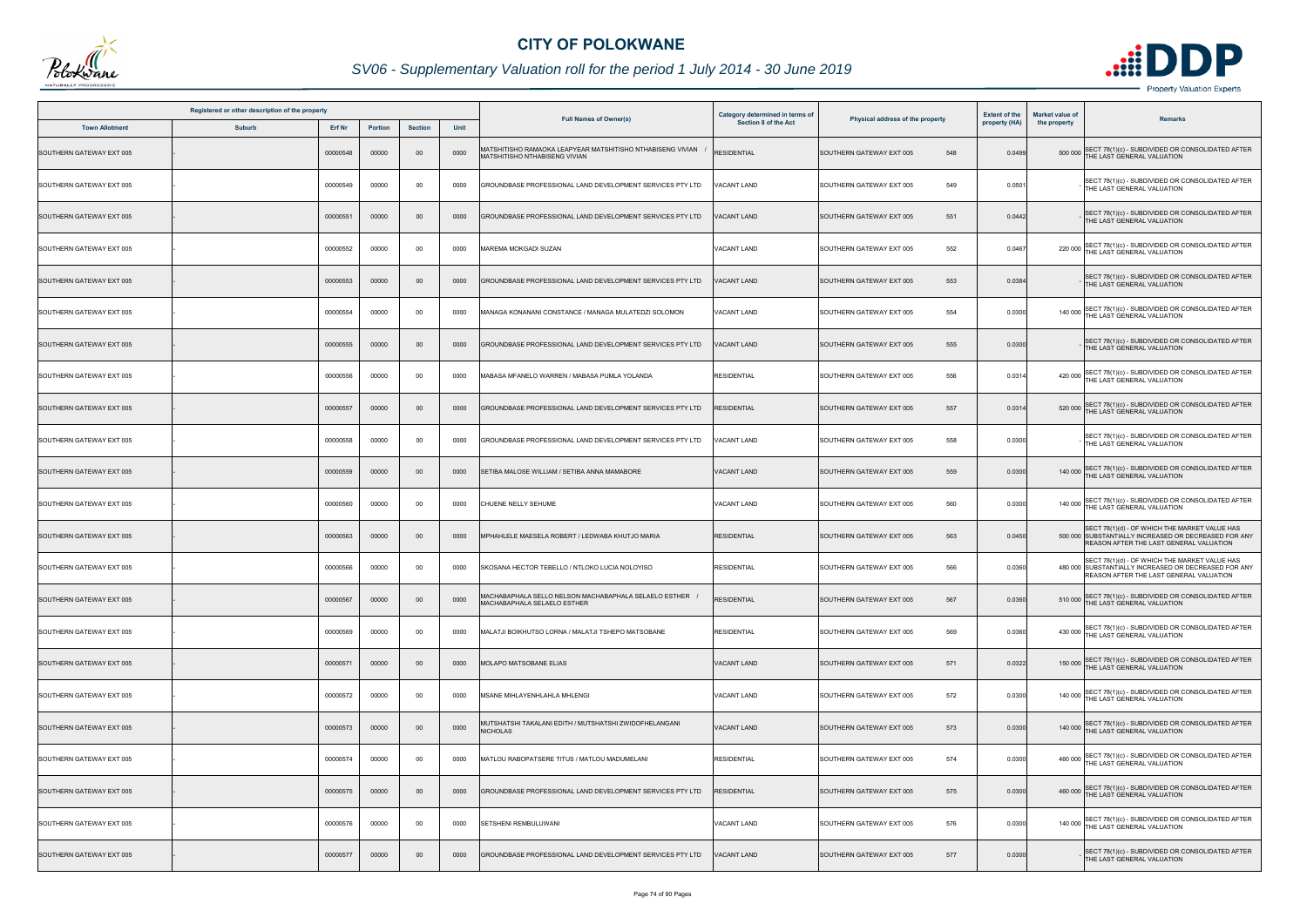

|                          | Registered or other description of the property |          |                |                |      |                                                                          | Category determined in terms of |                                  | <b>Extent of the</b> | <b>Market value of</b>                                                                                                                           |
|--------------------------|-------------------------------------------------|----------|----------------|----------------|------|--------------------------------------------------------------------------|---------------------------------|----------------------------------|----------------------|--------------------------------------------------------------------------------------------------------------------------------------------------|
| <b>Town Allotment</b>    | <b>Suburb</b>                                   | Erf Nr   | <b>Portion</b> | <b>Section</b> | Unit | <b>Full Names of Owner(s)</b>                                            | <b>Section 8 of the Act</b>     | Physical address of the property | property (HA)        | <b>Remarks</b><br>the property                                                                                                                   |
| SOUTHERN GATEWAY EXT 005 |                                                 | 00000578 | 00000          | $00\,$         | 0000 | RADIBEELA TSHOLOFELO ELIZABETH / RADIBEELA KAGISO PATRICK                | <b>RESIDENTIAL</b>              | 578<br>SOUTHERN GATEWAY EXT 005  | 0.0300               | 500 000 SECT 78(1)(c) - SUBDIVIDED OR CONSOLIDATED AFTER<br>THE LAST GENERAL VALUATION                                                           |
| SOUTHERN GATEWAY EXT 005 |                                                 | 00000579 | 00000          | $00\,$         | 0000 | HLAKA MATHOGA JERITA HLAKA PULE MARCUS / HLAKA PULE MARCUS               | <b>RESIDENTIAL</b>              | 579<br>SOUTHERN GATEWAY EXT 005  | 0.031                | 540 000 SECT 78(1)(c) - SUBDIVIDED OR CONSOLIDATED AFTER<br>THE LAST GENERAL VALUATION                                                           |
| SOUTHERN GATEWAY EXT 005 |                                                 | 00000580 | 00000          | 00             | 0000 | MOKOELE MAMOLIKI RUTH                                                    | <b>RESIDENTIAL</b>              | 580<br>SOUTHERN GATEWAY EXT 005  | 0.0314               | 460 000 SECT 78(1)(c) - SUBDIVIDED OR CONSOLIDATED AFTER<br>THE LAST GENERAL VALUATION                                                           |
| SOUTHERN GATEWAY EXT 005 |                                                 | 00000581 | 00000          | $00\,$         | 0000 | <b>MACHABA MATOME CLEMENT</b>                                            | <b>RESIDENTIAL</b>              | 581<br>SOUTHERN GATEWAY EXT 005  | 0.0300               | 460 000 SECT 78(1)(c) - SUBDIVIDED OR CONSOLIDATED AFTER<br>THE LAST GENERAL VALUATION                                                           |
| SOUTHERN GATEWAY EXT 005 |                                                 | 00000582 | 00000          | 00             | 0000 | MATHABATHE MAMOLOBANE MIMMIE                                             | <b>RESIDENTIAL</b>              | SOUTHERN GATEWAY EXT 005<br>582  | 0.0300               | 490 000 SECT 78(1)(c) - SUBDIVIDED OR CONSOLIDATED AFTER<br>THE LAST GENERAL VALUATION                                                           |
| SOUTHERN GATEWAY EXT 005 |                                                 | 00000583 | 00000          | $00\,$         | 0000 | MARIRI MATSHEHLE DAVIES                                                  | <b>RESIDENTIAL</b>              | 583<br>SOUTHERN GATEWAY EXT 005  | 0.0300               | 470 000 SECT 78(1)(c) - SUBDIVIDED OR CONSOLIDATED AFTER<br>THE LAST GENERAL VALUATION                                                           |
| SOUTHERN GATEWAY EXT 005 |                                                 | 00000584 | 00000          | $00\,$         | 0000 | GROUNDBASE PROFESSIONAL LAND DEVELOPMENT SERVICES PTY LTD                | <b>VACANT LAND</b>              | 584<br>SOUTHERN GATEWAY EXT 005  | 0.0300               | SECT 78(1)(c) - SUBDIVIDED OR CONSOLIDATED AFTER<br>THE LAST GENERAL VALUATION                                                                   |
| SOUTHERN GATEWAY EXT 005 |                                                 | 00000585 | 00000          | $00\,$         | 0000 | MAKOLA KAMOGELO MORWASEGOLE                                              | <b>VACANT LAND</b>              | 585<br>SOUTHERN GATEWAY EXT 005  | 0.0300               | SECT 78(1)(c) - SUBDIVIDED OR CONSOLIDATED AFTER<br>180 000 THE LAST GENERAL VALUATION                                                           |
| SOUTHERN GATEWAY EXT 005 |                                                 | 00000586 | 00000          | 00             | 0000 | MUTHAMBI VONGANI MARION                                                  | <b>VACANT LAND</b>              | 586<br>SOUTHERN GATEWAY EXT 005  | 0.0300               | 140 000 SECT 78(1)(c) - SUBDIVIDED OR CONSOLIDATED AFTER<br>THE LAST GENERAL VALUATION                                                           |
| SOUTHERN GATEWAY EXT 005 |                                                 | 00000587 | 00000          | $00\,$         | 0000 | HOBETJANE MATLADI CHRISTINAH                                             | <b>VACANT LAND</b>              | SOUTHERN GATEWAY EXT 005<br>587  | 0.0300               | 140 000 SECT 78(1)(c) - SUBDIVIDED OR CONSOLIDATED AFTER<br>THE LAST GENERAL VALUATION                                                           |
| SOUTHERN GATEWAY EXT 005 |                                                 | 00000588 | 00000          | 00             | 0000 | RATSHIKHOPHA RUDZANI BASIL                                               | <b>VACANT LAND</b>              | 588<br>SOUTHERN GATEWAY EXT 005  | 0.0322               | 150 000 SECT 78(1)(c) - SUBDIVIDED OR CONSOLIDATED AFTER<br>THE LAST GENERAL VALUATION                                                           |
| SOUTHERN GATEWAY EXT 005 |                                                 | 00000590 | 00000          | $00\,$         | 0000 | MOKADI BENLEY MOYAHABO                                                   | <b>VACANT LAND</b>              | SOUTHERN GATEWAY EXT 005<br>590  | 0.0282               | 140 000 SECT 78(1)(c) - SUBDIVIDED OR CONSOLIDATED AFTER<br>THE LAST GENERAL VALUATION                                                           |
| SOUTHERN GATEWAY EXT 005 |                                                 | 00000591 | 00000          | 00             | 0000 | GROUNDBASE PROFESSIONAL LAND DEVELOPMENT SERVICES PTY LTD                | <b>VACANT LAND</b>              | 591<br>SOUTHERN GATEWAY EXT 005  | 0.0300               | SECT 78(1)(c) - SUBDIVIDED OR CONSOLIDATED AFTER<br>THE LAST GENERAL VALUATION                                                                   |
| SOUTHERN GATEWAY EXT 005 |                                                 | 00000592 | 00000          | $00\,$         | 0000 | THANYANI NDIVHUWO SYDNEY                                                 | <b>RESIDENTIAL</b>              | SOUTHERN GATEWAY EXT 005<br>592  | 0.0300               | 460 000 SECT 78(1)(c) - SUBDIVIDED OR CONSOLIDATED AFTER<br>THE LAST GENERAL VALUATION                                                           |
| SOUTHERN GATEWAY EXT 005 |                                                 | 00000593 | 00000          | $00\,$         | 0000 | MALATJE LETJIBOGO JACKSON / LESHILO MESSAGE RAMADIMETJA                  | <b>RESIDENTIAL</b>              | SOUTHERN GATEWAY EXT 005<br>593  | 0.0300               | SECT 78(1)(c) - SUBDIVIDED OR CONSOLIDATED AFTER<br>500 000 THE LAST GENERAL VALUATION                                                           |
| SOUTHERN GATEWAY EXT 005 |                                                 | 00000595 | 00000          | $00\,$         | 0000 | TEMBO OBERT / TEMBO PRAISE                                               | <b>RESIDENTIAL</b>              | 595<br>SOUTHERN GATEWAY EXT 005  | 0.0300               | SECT 78(1)(c) - SUBDIVIDED OR CONSOLIDATED AFTER<br>500 000 THE LAST GENERAL VALUATION                                                           |
| SOUTHERN GATEWAY EXT 005 |                                                 | 00000596 | 00000          | 00             | 0000 | RAKUBU MOYAHABO YVONNE / LEPHALALA MPHO                                  | <b>VACANT LAND</b>              | 596<br>SOUTHERN GATEWAY EXT 005  | 0.0300               | SECT 78(1)(c) - SUBDIVIDED OR CONSOLIDATED AFTER<br>140 000 THE LAST GENERAL VALUATION                                                           |
| SOUTHERN GATEWAY EXT 005 |                                                 | 00000597 | 00000          | $00\,$         | 0000 | GROUNDBASE PROFESSIONAL LAND DEVELOPMENT SERVICES PTY LTD                | <b>RESIDENTIAL</b>              | 597<br>SOUTHERN GATEWAY EXT 005  | 0.0300               | 550 000 SECT 78(1)(c) - SUBDIVIDED OR CONSOLIDATED AFTER<br>THE LAST GENERAL VALUATION                                                           |
| SOUTHERN GATEWAY EXT 005 |                                                 | 00000598 | 00000          | 00             | 0000 | MODJADJI SEHLAETSA TERROL / MALULEKE LENNY NANACKY                       | <b>RESIDENTIAL</b>              | 598<br>SOUTHERN GATEWAY EXT 005  | 0.0300               | SECT 78(1)(c) - SUBDIVIDED OR CONSOLIDATED AFTER<br>540 000 THE LAST GENERAL VALUATION                                                           |
| SOUTHERN GATEWAY EXT 005 |                                                 | 00000600 | 00000          | $00\,$         | 0000 | SINDANE MOGAU POLLY SINDANE MMABATHO GLENDA / SINDANE<br>MMABATHO GLENDA | <b>RESIDENTIAL</b>              | SOUTHERN GATEWAY EXT 005<br>600  | 0.0300               | SECT 78(1)(d) - OF WHICH THE MARKET VALUE HAS<br>520 000 SUBSTANTIALLY INCREASED OR DECREASED FOR ANY<br>REASON AFTER THE LAST GENERAL VALUATION |
| SOUTHERN GATEWAY EXT 005 |                                                 | 00000601 | 00000          | $00\,$         | 0000 | MPYANA KWENA ELIAS MPYANA MOKGADI RHODUS / MPYANA MOKGADI<br>RHODUS      | <b>RESIDENTIAL</b>              | SOUTHERN GATEWAY EXT 005<br>601  | 0.0300               | SECT 78(1)(d) - OF WHICH THE MARKET VALUE HAS<br>520 000 SUBSTANTIALLY INCREASED OR DECREASED FOR ANY<br>REASON AFTER THE LAST GENERAL VALUATION |
| SOUTHERN GATEWAY EXT 005 |                                                 | 00000602 | 00000          | $00\,$         | 0000 | MUNZHEDZI DAKALO HAPPY / MUNZHEDZI PHATHUTSHEDZO                         | <b>RESIDENTIAL</b>              | SOUTHERN GATEWAY EXT 005<br>602  | 0.0300               | SECT 78(1)(c) - SUBDIVIDED OR CONSOLIDATED AFTER<br>500 000 THE LAST GENERAL VALUATION                                                           |
| SOUTHERN GATEWAY EXT 005 |                                                 | 00000603 | 00000          | $00\,$         | 0000 | GROUNDBASE PROFESSIONAL LAND DEVELOPMENT SERVICES PTY LTD                | ACANT LAND                      | 603<br>SOUTHERN GATEWAY EXT 005  | 0.0300               | SECT 78(1)(c) - SUBDIVIDED OR CONSOLIDATED AFTER<br>THE LAST GENERAL VALUATION                                                                   |

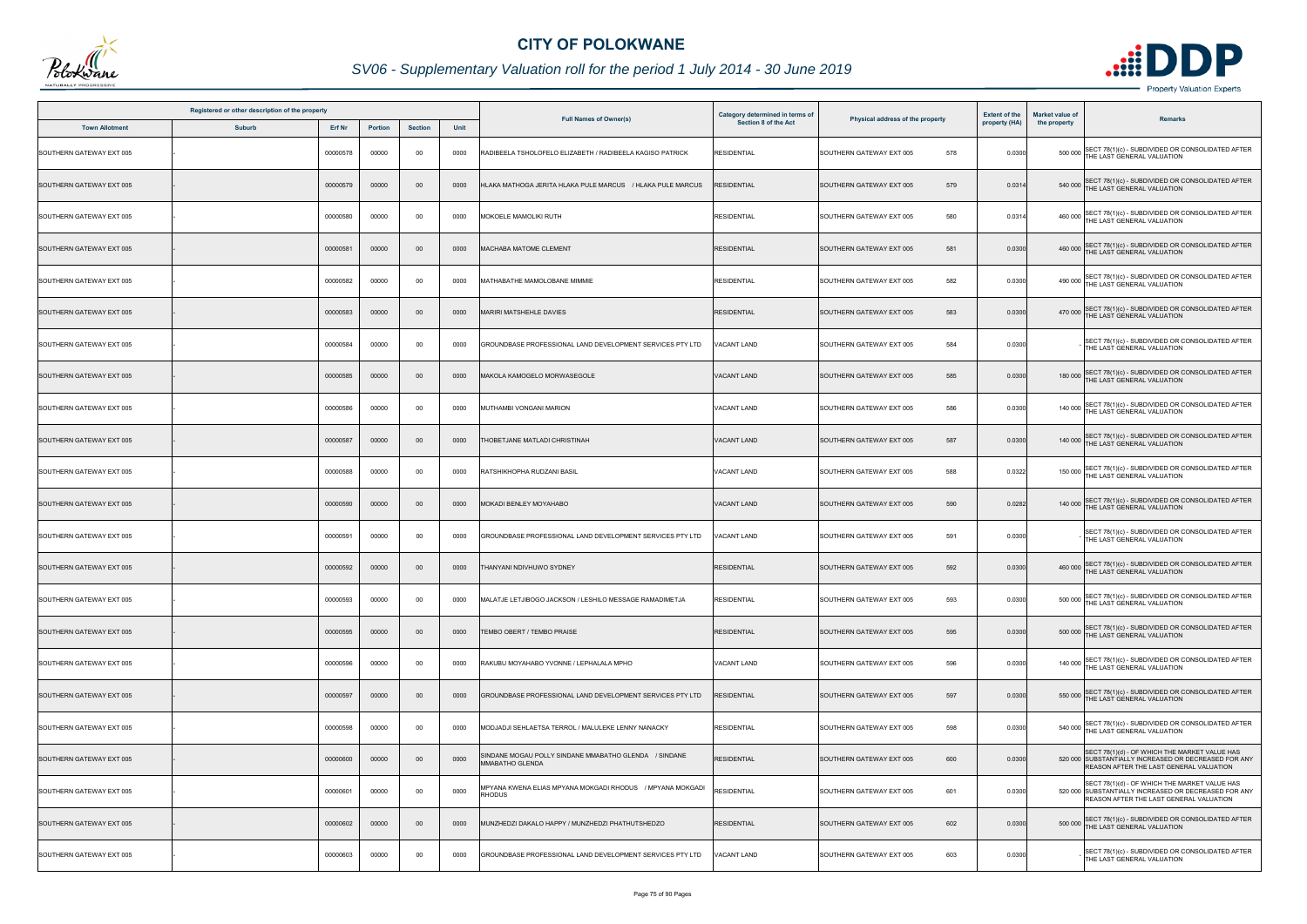

|                          | Registered or other description of the property |                |                |      |                                                                                          | Category determined in terms of |                                  | <b>Extent of the</b> | <b>Market value of</b>                                                                                                                           |
|--------------------------|-------------------------------------------------|----------------|----------------|------|------------------------------------------------------------------------------------------|---------------------------------|----------------------------------|----------------------|--------------------------------------------------------------------------------------------------------------------------------------------------|
| <b>Town Allotment</b>    | <b>Suburb</b><br>Erf Nr                         | <b>Portion</b> | <b>Section</b> | Unit | <b>Full Names of Owner(s)</b>                                                            | Section 8 of the Act            | Physical address of the property | property (HA)        | Remarks<br>the property                                                                                                                          |
| SOUTHERN GATEWAY EXT 005 | 00000604                                        | 00000          | $00\,$         | 0000 | MASHABA KOENA JOHANNA                                                                    | <b>RESIDENTIAL</b>              | SOUTHERN GATEWAY EXT 005<br>604  | 0.0300               | SECT 78(1)(c) - SUBDIVIDED OR CONSOLIDATED AFTER<br>490 000 THE LAST GENERAL VALUATION                                                           |
| SOUTHERN GATEWAY EXT 005 | 00000605                                        | 00000          | 00             | 0000 | NKUNE SHIRLEY LYDIA                                                                      | <b>RESIDENTIAL</b>              | 605<br>SOUTHERN GATEWAY EXT 005  | 0.0300               | 430 000 SECT 78(1)(c) - SUBDIVIDED OR CONSOLIDATED AFTER<br>THE LAST GENERAL VALUATION                                                           |
| SOUTHERN GATEWAY EXT 005 | 00000606                                        | 00000          | $00\,$         | 0000 | RABOTHATA DIKANKATLA GENEVA                                                              | <b>RESIDENTIAL</b>              | SOUTHERN GATEWAY EXT 005<br>606  | 0.0300               | SECT 78(1)(c) - SUBDIVIDED OR CONSOLIDATED AFTER<br>420 000 THE LAST GENERAL VALUATION                                                           |
| SOUTHERN GATEWAY EXT 005 | 00000607                                        | 00000          | $00\,$         | 0000 | GROUNDBASE PROFESSIONAL LAND DEVELOPMENT SERVICES PTY LTD                                | RESIDENTIAL                     | 607<br>SOUTHERN GATEWAY EXT 005  | 0.0333               | 400 000 SECT 78(1)(c) - SUBDIVIDED OR CONSOLIDATED AFTER<br>THE LAST GENERAL VALUATION                                                           |
| SOUTHERN GATEWAY EXT 005 | 00000608                                        | 00000          | $00\,$         | 0000 | IKA SALOME KHOMOTSO / IKA MALESELA JIM                                                   | <b>RESIDENTIAL</b>              | 608<br>SOUTHERN GATEWAY EXT 005  | 0.0330               | 470 000 SECT 78(1)(c) - SUBDIVIDED OR CONSOLIDATED AFTER<br>THE LAST GENERAL VALUATION                                                           |
| SOUTHERN GATEWAY EXT 005 | 00000609                                        | 00000          | $00\,$         | 0000 | MULIMA KHUTHADZO GLORY MULIMA TSHIMANGADZO GEORGE / MULIMA<br><b>TSHIMANGADZO GEORGE</b> | <b>RESIDENTIAL</b>              | SOUTHERN GATEWAY EXT 005<br>609  | 0.0300               | SECT 78(1)(c) - SUBDIVIDED OR CONSOLIDATED AFTER<br>380 000 THE LAST GENERAL VALUATION                                                           |
| SOUTHERN GATEWAY EXT 005 | 00000610                                        | 00000          | $00\,$         | 0000 | KEKANA RAMATHABATHA EUDIA                                                                | <b>RESIDENTIAL</b>              | 610<br>SOUTHERN GATEWAY EXT 005  | 0.0300               | 510 000 SECT 78(1)(c) - SUBDIVIDED OR CONSOLIDATED AFTER<br>THE LAST GENERAL VALUATION                                                           |
| SOUTHERN GATEWAY EXT 005 | 00000612                                        | 00000          | $00\,$         | 0000 | MABEBA MOSIMA MONICA                                                                     | <b>RESIDENTIAL</b>              | SOUTHERN GATEWAY EXT 005<br>612  | 0.0300               | SECT 78(1)(d) - OF WHICH THE MARKET VALUE HAS<br>420 000 SUBSTANTIALLY INCREASED OR DECREASED FOR ANY<br>REASON AFTER THE LAST GENERAL VALUATION |
| SOUTHERN GATEWAY EXT 005 | 00000615                                        | 00000          | $00\,$         | 0000 | MATLALA MANOKO RACHEL                                                                    | <b>VACANT LAND</b>              | 615<br>SOUTHERN GATEWAY EXT 005  | 0.0300               | 140 000 SECT 78(1)(c) - SUBDIVIDED OR CONSOLIDATED AFTER<br>THE LAST GENERAL VALUATION                                                           |
| SOUTHERN GATEWAY EXT 005 | 00000616                                        | 00000          | $00\,$         | 0000 | BOPAPE MOSITADI NAOME                                                                    | <b>RESIDENTIAL</b>              | 616<br>SOUTHERN GATEWAY EXT 005  | 0.0300               | 410 000 SECT 78(1)(c) - SUBDIVIDED OR CONSOLIDATED AFTER<br>THE LAST GENERAL VALUATION                                                           |
| SOUTHERN GATEWAY EXT 005 | 00000618                                        | 00000          | $00\,$         | 0000 | MANGOMA MOYO KHANGELANI SEDZANI                                                          | <b>RESIDENTIAL</b>              | SOUTHERN GATEWAY EXT 005<br>618  | 0.0300               | 490 000 SECT 78(1)(c) - SUBDIVIDED OR CONSOLIDATED AFTER<br>THE LAST GENERAL VALUATION                                                           |
| SOUTHERN GATEWAY EXT 005 | 00000619                                        | 00000          | $00\,$         | 0000 | MOTSILENG LESOLANG SOLLY / TEBELE NANCY                                                  | <b>VACANT LAND</b>              | 619<br>SOUTHERN GATEWAY EXT 005  | 0.0300               | 140 000 SECT 78(1)(c) - SUBDIVIDED OR CONSOLIDATED AFTER<br>THE LAST GENERAL VALUATION                                                           |
| SOUTHERN GATEWAY EXT 005 | 00000620                                        | 00000          | $00\,$         | 0000 | IMOWA MATHUSO RAPHAAHLE NDLOVU MSWESWENYA STEPHEN ,<br><b>NDLOVU MSWESWENYA STEPHEN</b>  | <b>RESIDENTIAL</b>              | SOUTHERN GATEWAY EXT 005<br>620  | 0.0323               | SECT 78(1)(c) - SUBDIVIDED OR CONSOLIDATED AFTER<br>540 000 THE LAST GENERAL VALUATION                                                           |
| SOUTHERN GATEWAY EXT 005 | 00000621                                        | 00000          | 00             | 0000 | MANEBANEBA AIFHELI EDWARD                                                                | <b>RESIDENTIAL</b>              | 621<br>SOUTHERN GATEWAY EXT 005  | 0.0323               | 540 000 SECT 78(1)(c) - SUBDIVIDED OR CONSOLIDATED AFTER<br>THE LAST GENERAL VALUATION                                                           |
| SOUTHERN GATEWAY EXT 005 | 00000622                                        | 00000          | $00\,$         | 0000 | SEBOLA JOHANNES MATOME / LETSOALO MOSHIBUDI MELITA                                       | <b>RESIDENTIAL</b>              | SOUTHERN GATEWAY EXT 005<br>622  | 0.0323               | SECT 78(1)(c) - SUBDIVIDED OR CONSOLIDATED AFTER<br>500 000 THE LAST GENERAL VALUATION                                                           |
| SOUTHERN GATEWAY EXT 005 | 00000623                                        | 00000          | 00             | 0000 | GROUNDBASE PROFESSIONAL LAND DEVELOPMENT SERVICES PTY LTD                                | <b>ESIDENTIAL</b>               | 623<br>SOUTHERN GATEWAY EXT 005  | 0.0323               | 370 000 SECT 78(1)(c) - SUBDIVIDED OR CONSOLIDATED AFTER<br>THE LAST GENERAL VALUATION                                                           |
| SOUTHERN GATEWAY EXT 005 | 00000624                                        | 00000          | $00\,$         | 0000 | MPYATONA MMANTHELEDI ELIZABETH / MPYATONA LESIBA PETRUS                                  | <b>VACANT LAND</b>              | 624<br>SOUTHERN GATEWAY EXT 005  | 0.0408               | SECT 78(1)(c) - SUBDIVIDED OR CONSOLIDATED AFTER<br>190 000 THE LAST GENERAL VALUATION                                                           |
| SOUTHERN GATEWAY EXT 005 | 00000625                                        | 00000          | $00\,$         | 0000 | MOLEPO AVIAN MANTOA                                                                      | <b>RESIDENTIAL</b>              | SOUTHERN GATEWAY EXT 005<br>625  | 0.0300               | 470 000 SECT 78(1)(c) - SUBDIVIDED OR CONSOLIDATED AFTER<br>THE LAST GENERAL VALUATION                                                           |
| SOUTHERN GATEWAY EXT 005 | 00000628                                        | 00000          | $00\,$         | 0000 | MAKATU RUDZANI PETRONELLA                                                                | <b>RESIDENTIAL</b>              | 628<br>SOUTHERN GATEWAY EXT 005  | 0.0300               | SECT 78(1)(c) - SUBDIVIDED OR CONSOLIDATED AFTER<br>510 000 THE LAST GENERAL VALUATION                                                           |
| SOUTHERN GATEWAY EXT 005 | 00000629                                        | 00000          | $00\,$         | 0000 | GROUNDBASE PROFESSIONAL LAND DEVELOPMENT SERVICES PTY LTD                                | RESIDENTIAL                     | 629<br>SOUTHERN GATEWAY EXT 005  | 0.0300               | 420 000 SECT 78(1)(c) - SUBDIVIDED OR CONSOLIDATED AFTER<br>THE LAST GENERAL VALUATION                                                           |
| SOUTHERN GATEWAY EXT 005 | 00000630                                        | 00000          | $00\,$         | 0000 | SITHOLE MOYAHABO MARIA                                                                   | <b>RESIDENTIAL</b>              | 630<br>SOUTHERN GATEWAY EXT 005  | 0.0300               | 420 000 SECT 78(1)(c) - SUBDIVIDED OR CONSOLIDATED AFTER<br>THE LAST GENERAL VALUATION                                                           |
| SOUTHERN GATEWAY EXT 005 | 00000631                                        | 00000          | 00             | 0000 | NEKHWEVHA MUKONDELELI                                                                    | <b>RESIDENTIAL</b>              | 631<br>SOUTHERN GATEWAY EXT 005  | 0.0300               | 420 000 SECT 78(1)(c) - SUBDIVIDED OR CONSOLIDATED AFTER<br>THE LAST GENERAL VALUATION                                                           |
| SOUTHERN GATEWAY EXT 005 | 00000632                                        | 00000          | $00\,$         | 0000 | GROUNDBASE PROFESSIONAL LAND DEVELOPMENT SERVICES PTY LTD                                | RESIDENTIAL                     | SOUTHERN GATEWAY EXT 005<br>632  | 0.0300               | SECT 78(1)(c) - SUBDIVIDED OR CONSOLIDATED AFTER<br>420 000 THE LAST GENERAL VALUATION                                                           |

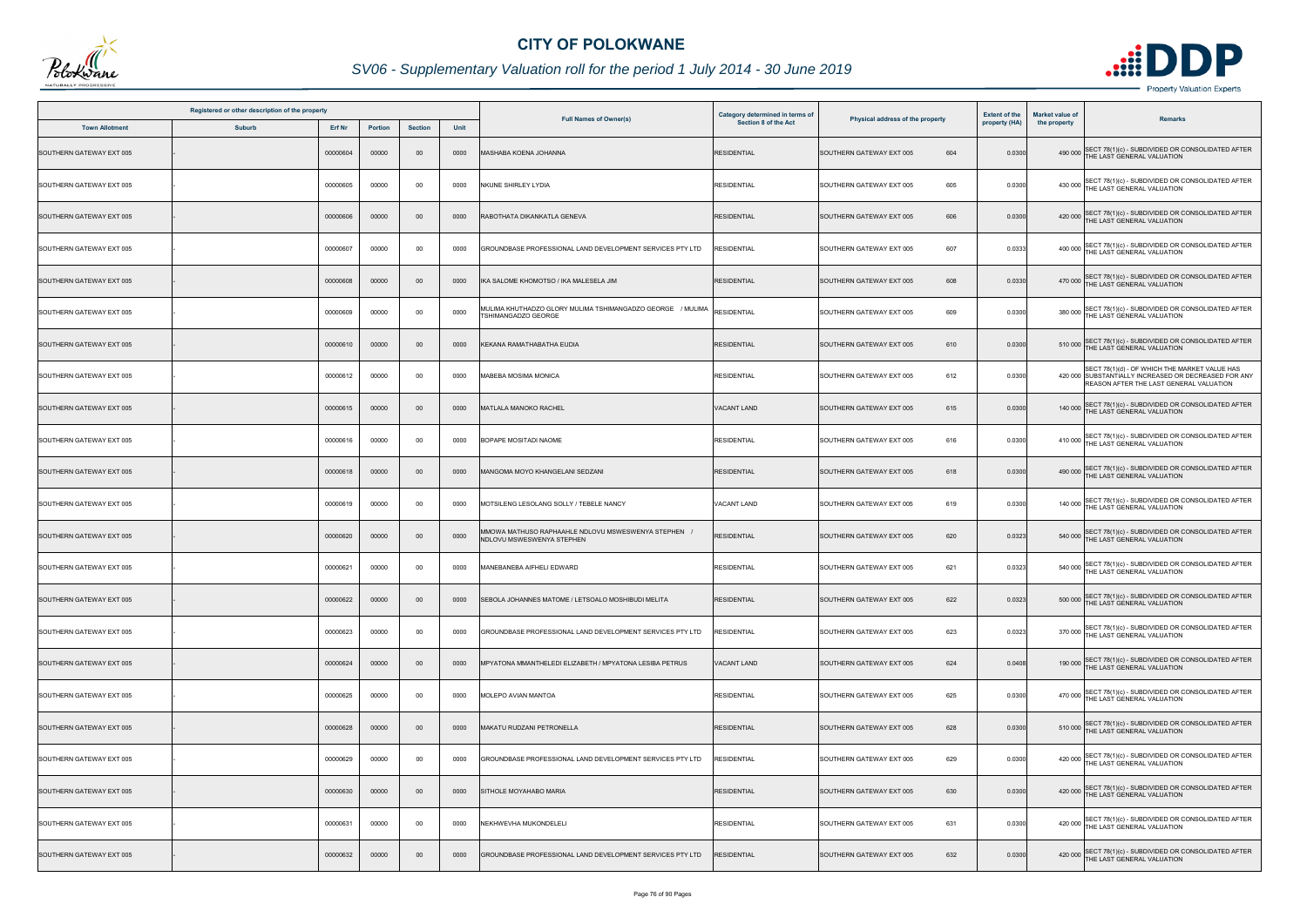

|                          | Registered or other description of the property |          |                |                |      |                                                           | <b>Category determined in terms of</b> |                                  | <b>Extent of the</b> | <b>Market value of</b><br>Remarks                                                                                                                |
|--------------------------|-------------------------------------------------|----------|----------------|----------------|------|-----------------------------------------------------------|----------------------------------------|----------------------------------|----------------------|--------------------------------------------------------------------------------------------------------------------------------------------------|
| <b>Town Allotment</b>    | <b>Suburb</b>                                   | Erf Nr   | <b>Portion</b> | <b>Section</b> | Unit | <b>Full Names of Owner(s)</b>                             | <b>Section 8 of the Act</b>            | Physical address of the property | property (HA)        | the property                                                                                                                                     |
| SOUTHERN GATEWAY EXT 005 |                                                 | 00000633 | 00000          | $00\,$         | 0000 | MOTHATA TLOU ROSINA / MOTHATA PHUTI CAROLINE              | <b>RESIDENTIAL</b>                     | 633<br>SOUTHERN GATEWAY EXT 005  | 0.0306               | SECT 78(1)(c) - SUBDIVIDED OR CONSOLIDATED AFTER<br>530 000 THE LAST GENERAL VALUATION                                                           |
| SOUTHERN GATEWAY EXT 005 |                                                 | 00000636 | 00000          | $00\,$         | 0000 | GROUNDBASE PROFESSIONAL LAND DEVELOPMENT SERVICES PTY LTD | <b>VACANT LAND</b>                     | SOUTHERN GATEWAY EXT 005<br>636  | 0.0337               | SECT 78(1)(c) - SUBDIVIDED OR CONSOLIDATED AFTER<br>THE LAST GENERAL VALUATION                                                                   |
| SOUTHERN GATEWAY EXT 005 |                                                 | 00000637 | 00000          | $00\,$         | 0000 | GROUNDBASE PROFESSIONAL LAND DEVELOPMENT SERVICES PTY LTD | RESIDENTIAL                            | 637<br>SOUTHERN GATEWAY EXT 005  | 0.0310               | SECT 78(1)(c) - SUBDIVIDED OR CONSOLIDATED AFTER<br>440 000 THE LAST GENERAL VALUATION                                                           |
| SOUTHERN GATEWAY EXT 005 |                                                 | 00000638 | 00000          | $00\,$         | 0000 | MATSI MAKWENA MARGARET                                    | <b>RESIDENTIAL</b>                     | SOUTHERN GATEWAY EXT 005<br>638  | 0.0309               | SECT 78(1)(c) - SUBDIVIDED OR CONSOLIDATED AFTER<br>420 000 THE LAST GENERAL VALUATION                                                           |
| SOUTHERN GATEWAY EXT 005 |                                                 | 00000639 | 00000          | $00\,$         | 0000 | MANKGA MAKOENA GRACE / PHASHA KGAGODI JONAS               | <b>RESIDENTIAL</b>                     | 639<br>SOUTHERN GATEWAY EXT 005  | 0.0332               | 540 000 SECT 78(1)(c) - SUBDIVIDED OR CONSOLIDATED AFTER<br>THE LAST GENERAL VALUATION                                                           |
| SOUTHERN GATEWAY EXT 005 |                                                 | 00000640 | 00000          | $00\,$         | 0000 | MODIPA MAPURUWETSI MICHAEL                                | <b>RESIDENTIAL</b>                     | SOUTHERN GATEWAY EXT 005<br>640  | 0.0309               | SECT 78(1)(c) - SUBDIVIDED OR CONSOLIDATED AFTER<br>520 000 THE LAST GENERAL VALUATION                                                           |
| SOUTHERN GATEWAY EXT 005 |                                                 | 00000641 | 00000          | $00\,$         | 0000 | GROUNDBASE PROFESSIONAL LAND DEVELOPMENT SERVICES PTY LTD | VACANT LAND                            | 641<br>SOUTHERN GATEWAY EXT 005  | 0.0322               | SECT 78(1)(c) - SUBDIVIDED OR CONSOLIDATED AFTER<br>THE LAST GENERAL VALUATION                                                                   |
| SOUTHERN GATEWAY EXT 005 |                                                 | 00000644 | 00000          | $00\,$         | 0000 | GROUNDBASE PROFESSIONAL LAND DEVELOPMENT SERVICES PTY LTD | <b>RESIDENTIAL</b>                     | SOUTHERN GATEWAY EXT 005<br>644  | 0.0300               | SECT 78(1)(c) - SUBDIVIDED OR CONSOLIDATED AFTER<br>THE LAST GENERAL VALUATION<br>420 000                                                        |
| SOUTHERN GATEWAY EXT 005 |                                                 | 00000645 | 00000          | 00             | 0000 | GROUNDBASE PROFESSIONAL LAND DEVELOPMENT SERVICES PTY LTD | VACANT LAND                            | SOUTHERN GATEWAY EXT 005<br>645  | 0.0300               | SECT 78(1)(c) - SUBDIVIDED OR CONSOLIDATED AFTER<br>THE LAST GENERAL VALUATION                                                                   |
| SOUTHERN GATEWAY EXT 005 |                                                 | 00000646 | 00000          | $00\,$         | 0000 | <b>MABITLA OLGAR MAROBE</b>                               | <b>RESIDENTIAL</b>                     | 646<br>SOUTHERN GATEWAY EXT 005  | 0.0300               | SECT 78(1)(c) - SUBDIVIDED OR CONSOLIDATED AFTER<br>380 000<br>THE LAST GENERAL VALUATION                                                        |
| SOUTHERN GATEWAY EXT 005 |                                                 | 00000647 | 00000          | 00             | 0000 | CHABALALA MAKHANANI / NONJINGE CELANI                     | <b>VACANT LAND</b>                     | 647<br>SOUTHERN GATEWAY EXT 005  | 0.0300               | SECT 78(1)(c) - SUBDIVIDED OR CONSOLIDATED AFTER<br>140 000 THE LAST GENERAL VALUATION                                                           |
| SOUTHERN GATEWAY EXT 005 |                                                 | 00000648 | 00000          | $00\,$         | 0000 | GROUNDBASE PROFESSIONAL LAND DEVELOPMENT SERVICES PTY LTD | <b>RESIDENTIAL</b>                     | SOUTHERN GATEWAY EXT 005<br>648  | 0.0300               | 530 000 SECT 78(1)(c) - SUBDIVIDED OR CONSOLIDATED AFTER<br>THE LAST GENERAL VALUATION                                                           |
| SOUTHERN GATEWAY EXT 005 |                                                 | 00000649 | 00000          | 00             | 0000 | MADIBANA MOEAHABO SYLVIA                                  | <b>RESIDENTIAL</b>                     | SOUTHERN GATEWAY EXT 005<br>649  | 0.0300               | 430 000 SECT 78(1)(c) - SUBDIVIDED OR CONSOLIDATED AFTER<br>THE LAST GENERAL VALUATION                                                           |
| SOUTHERN GATEWAY EXT 005 |                                                 | 00000651 | 00000          | $00\,$         | 0000 | GROUNDBASE PROFESSIONAL LAND DEVELOPMENT SERVICES PTY LTD | <b>RESIDENTIAL</b>                     | SOUTHERN GATEWAY EXT 005<br>651  | 0.0480               | 420 000 SECT 78(1)(c) - SUBDIVIDED OR CONSOLIDATED AFTER<br>THE LAST GENERAL VALUATION                                                           |
| SOUTHERN GATEWAY EXT 005 |                                                 | 00000653 | 00000          | $00\,$         | 0000 | MONAMA RAESIBE JUNIA                                      | <b>RESIDENTIAL</b>                     | 653<br>SOUTHERN GATEWAY EXT 005  | 0.0300               | SECT 78(1)(c) - SUBDIVIDED OR CONSOLIDATED AFTER<br>430 000<br>THE LAST GENERAL VALUATION                                                        |
| SOUTHERN GATEWAY EXT 005 |                                                 | 00000654 | 00000          | $00\,$         | 0000 | SATEKGE KOLODI ROBINSON / KGAFANE FAITH TUMELO            | <b>RESIDENTIAL</b>                     | 654<br>SOUTHERN GATEWAY EXT 005  | 0.0300               | SECT 78(1)(c) - SUBDIVIDED OR CONSOLIDATED AFTER<br>530 000 THE LAST GENERAL VALUATION                                                           |
| SOUTHERN GATEWAY EXT 005 |                                                 | 00000655 | 00000          | 00             | 0000 | MOKONYAMA RAESETJA FAITH / MAUBANE SEUTLA WILLIAM         | <b>RESIDENTIAL</b>                     | 655<br>SOUTHERN GATEWAY EXT 005  | 0.0300               | SECT 78(1)(c) - SUBDIVIDED OR CONSOLIDATED AFTER<br>430 000 THE LAST GENERAL VALUATION                                                           |
| SOUTHERN GATEWAY EXT 005 |                                                 | 00000656 | 00000          | $00\,$         | 0000 | SHIKWAMBANA HAPPY                                         | <b>RESIDENTIAL</b>                     | SOUTHERN GATEWAY EXT 005<br>656  | 0.0300               | SECT 78(1)(c) - SUBDIVIDED OR CONSOLIDATED AFTER<br>530 000 THE LAST GENERAL VALUATION                                                           |
| SOUTHERN GATEWAY EXT 005 |                                                 | 00000657 | 00000          | 00             | 0000 | NGALEDZANI CHRISTOPHER                                    | <b>RESIDENTIAL</b>                     | SOUTHERN GATEWAY EXT 005<br>657  | 0.0300               | SECT 78(1)(c) - SUBDIVIDED OR CONSOLIDATED AFTER<br>540 000 THE LAST GENERAL VALUATION                                                           |
| SOUTHERN GATEWAY EXT 005 |                                                 | 00000662 | 00000          | $00\,$         | 0000 | GROUNDBASE PROFESSIONAL LAND DEVELOPMENT SERVICES PTY LTD | <b>RESIDENTIAL</b>                     | 662<br>SOUTHERN GATEWAY EXT 005  | 0.0380               | SECT 78(1)(c) - SUBDIVIDED OR CONSOLIDATED AFTER<br>530 000 THE LAST GENERAL VALUATION                                                           |
| SOUTHERN GATEWAY EXT 005 |                                                 | 00000663 | 00000          | $00\,$         | 0000 | LEDWABA PULE SIMON                                        | <b>RESIDENTIAL</b>                     | SOUTHERN GATEWAY EXT 005<br>663  | 0.0300               | SECT 78(1)(d) - OF WHICH THE MARKET VALUE HAS<br>420 000 SUBSTANTIALLY INCREASED OR DECREASED FOR ANY<br>REASON AFTER THE LAST GENERAL VALUATION |
| SOUTHERN GATEWAY EXT 005 |                                                 | 00000664 | 00000          | $00\,$         | 0000 | MAKOMENE SUCCESS LERATO / MASHAMBA HUNDZUKANI MARTIN      | <b>RESIDENTIAL</b>                     | SOUTHERN GATEWAY EXT 005<br>664  | 0.0300               | SECT 78(1)(c) - SUBDIVIDED OR CONSOLIDATED AFTER<br>410 000 THE LAST GENERAL VALUATION                                                           |
| SOUTHERN GATEWAY EXT 005 |                                                 | 00000665 | 00000          | $00\,$         | 0000 | MAKOLA MOTLOKWA SALPHINAH                                 | <b>RESIDENTIAL</b>                     | SOUTHERN GATEWAY EXT 005<br>665  | 0.0300               | SECT 78(1)(c) - SUBDIVIDED OR CONSOLIDATED AFTER<br>500 000 THE LAST GENERAL VALUATION                                                           |

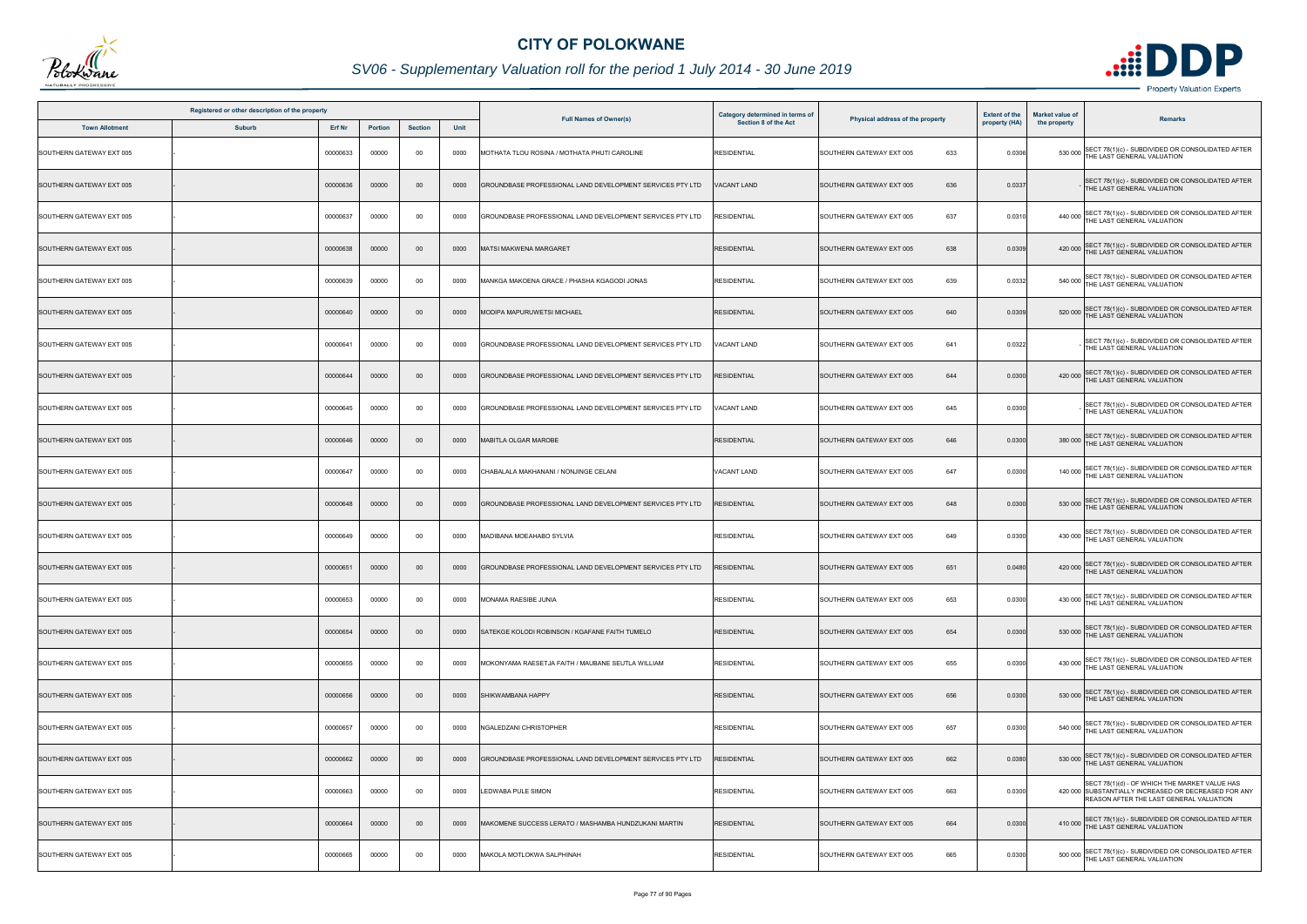

|                          | Registered or other description of the property |          |         |                |      |                                                           | <b>Category determined in terms of</b> |                                  | <b>Extent of the</b> | <b>Market value of</b><br>Remarks                                                         |
|--------------------------|-------------------------------------------------|----------|---------|----------------|------|-----------------------------------------------------------|----------------------------------------|----------------------------------|----------------------|-------------------------------------------------------------------------------------------|
| <b>Town Allotment</b>    | <b>Suburb</b>                                   | Erf Nr   | Portion | <b>Section</b> | Unit | <b>Full Names of Owner(s)</b>                             | <b>Section 8 of the Act</b>            | Physical address of the property | property (HA)        | the property                                                                              |
| SOUTHERN GATEWAY EXT 005 |                                                 | 00000666 | 00000   | $00\,$         | 0000 | GROUNDBASE PROFESSIONAL LAND DEVELOPMENT SERVICES PTY LTD | RESIDENTIAL                            | SOUTHERN GATEWAY EXT 005<br>666  | 0.0300               | SECT 78(1)(c) - SUBDIVIDED OR CONSOLIDATED AFTER<br>500 000 THE LAST GENERAL VALUATION    |
| SOUTHERN GATEWAY EXT 005 |                                                 | 00000667 | 00000   | $00\,$         | 0000 | GROUNDBASE PROFESSIONAL LAND DEVELOPMENT SERVICES PTY LTD | <b>RESIDENTIAL</b>                     | 667<br>SOUTHERN GATEWAY EXT 005  | 0.0300               | 420 000 SECT 78(1)(c) - SUBDIVIDED OR CONSOLIDATED AFTER<br>THE LAST GENERAL VALUATION    |
| SOUTHERN GATEWAY EXT 005 |                                                 | 00000669 | 00000   | $00\,$         | 0000 | MONGWE MKOMATI JOHN / MONGWE TINYIKO                      | <b>RESIDENTIAL</b>                     | 669<br>SOUTHERN GATEWAY EXT 005  | 0.0300               | SECT 78(1)(c) - SUBDIVIDED OR CONSOLIDATED AFTER<br>530 000 THE LAST GENERAL VALUATION    |
| SOUTHERN GATEWAY EXT 005 |                                                 | 00000670 | 00000   | 00             | 0000 | PEU LERATO CATHERINE / PEU MAITE SARAH                    | <b>VACANT LAND</b>                     | SOUTHERN GATEWAY EXT 005<br>670  | 0.0300               | SECT 78(1)(c) - SUBDIVIDED OR CONSOLIDATED AFTER<br>170 000 THE LAST GENERAL VALUATION    |
| SOUTHERN GATEWAY EXT 005 |                                                 | 00000671 | 00000   | $00\,$         | 0000 | GROUNDBASE PROFESSIONAL LAND DEVELOPMENT SERVICES PTY LTD | <b>ACANT LAND</b>                      | 671<br>SOUTHERN GATEWAY EXT 005  | 0.0300               | SECT 78(1)(c) - SUBDIVIDED OR CONSOLIDATED AFTER<br>THE LAST GENERAL VALUATION            |
| SOUTHERN GATEWAY EXT 005 |                                                 | 00000672 | 00000   | 00             | 0000 | GROUNDBASE PROFESSIONAL LAND DEVELOPMENT SERVICES PTY LTD | <b>VACANT LAND</b>                     | SOUTHERN GATEWAY EXT 005<br>672  | 1.2936               | SECT 78(1)(c) - SUBDIVIDED OR CONSOLIDATED AFTER<br>THE LAST GENERAL VALUATION            |
| SOUTHERN GATEWAY EXT 005 |                                                 | 00000673 | 00000   | $00\,$         | 0000 | GROUNDBASE PROFESSIONAL LAND DEVELOPMENT SERVICES PTY LTD | <b>VACANT LAND</b>                     | 673<br>SOUTHERN GATEWAY EXT 005  | 0.1855               | SECT 78(1)(c) - SUBDIVIDED OR CONSOLIDATED AFTER<br>THE LAST GENERAL VALUATION            |
| SOUTHERN GATEWAY EXT 005 |                                                 | 00000674 | 00000   | $00\,$         | 0000 | MOLAPO RELEBOGILE ATHONY / SEKELE LUCIA RAMOKONE          | <b>VACANT LAND</b>                     | 674<br>SOUTHERN GATEWAY EXT 005  | 0.0300               | SECT 78(1)(c) - SUBDIVIDED OR CONSOLIDATED AFTER<br>THE LAST GENERAL VALUATION<br>140 000 |
| SOUTHERN GATEWAY EXT 005 |                                                 | 00000675 | 00000   | $00\,$         | 0000 | GROUNDBASE PROFESSIONAL LAND DEVELOPMENT SERVICES PTY LTD | <b>VACANT LAND</b>                     | SOUTHERN GATEWAY EXT 005<br>675  | 0.0300               | SECT 78(1)(c) - SUBDIVIDED OR CONSOLIDATED AFTER<br>THE LAST GENERAL VALUATION            |
| SOUTHERN GATEWAY EXT 005 |                                                 | 00000676 | 00000   | $00\,$         | 0000 | GROUNDBASE PROFESSIONAL LAND DEVELOPMENT SERVICES PTY LTD | <b>ACANT LAND</b>                      | 676<br>SOUTHERN GATEWAY EXT 005  | 0.0300               | SECT 78(1)(c) - SUBDIVIDED OR CONSOLIDATED AFTER<br>THE LAST GENERAL VALUATION            |
| SOUTHERN GATEWAY EXT 005 |                                                 | 00000677 | 00000   | $00\,$         | 0000 | GROUNDBASE PROFESSIONAL LAND DEVELOPMENT SERVICES PTY LTD | <b>VACANT LAND</b>                     | SOUTHERN GATEWAY EXT 005<br>677  | 0.0300               | SECT 78(1)(c) - SUBDIVIDED OR CONSOLIDATED AFTER<br>THE LAST GENERAL VALUATION            |
| SOUTHERN GATEWAY EXT 005 |                                                 | 00000678 | 00000   | 00             | 0000 | GROUNDBASE PROFESSIONAL LAND DEVELOPMENT SERVICES PTY LTD | ACANT LAND                             | 678<br>SOUTHERN GATEWAY EXT 005  | 0.0300               | SECT 78(1)(c) - SUBDIVIDED OR CONSOLIDATED AFTER<br>THE LAST GENERAL VALUATION            |
| SOUTHERN GATEWAY EXT 005 |                                                 | 00000679 | 00000   | $00\,$         | 0000 | MONAKEDI MABJANE KELETSO                                  | <b>VACANT LAND</b>                     | SOUTHERN GATEWAY EXT 005<br>679  | 0.0300               | SECT 78(1)(c) - SUBDIVIDED OR CONSOLIDATED AFTER<br>THE LAST GENERAL VALUATION<br>140 000 |
| SOUTHERN GATEWAY EXT 005 |                                                 | 00000680 | 00000   | 00             | 0000 | GROUNDBASE PROFESSIONAL LAND DEVELOPMENT SERVICES PTY LTD | VACANT LAND                            | SOUTHERN GATEWAY EXT 005<br>680  | 0.0300               | SECT 78(1)(c) - SUBDIVIDED OR CONSOLIDATED AFTER<br>THE LAST GENERAL VALUATION            |
| SOUTHERN GATEWAY EXT 005 |                                                 | 00000681 | 00000   | $00\,$         | 0000 | GROUNDBASE PROFESSIONAL LAND DEVELOPMENT SERVICES PTY LTD | <b>VACANT LAND</b>                     | SOUTHERN GATEWAY EXT 005<br>681  | 0.0300               | SECT 78(1)(c) - SUBDIVIDED OR CONSOLIDATED AFTER<br>THE LAST GENERAL VALUATION            |
| SOUTHERN GATEWAY EXT 005 |                                                 | 00000682 | 00000   | 00             | 0000 | GROUNDBASE PROFESSIONAL LAND DEVELOPMENT SERVICES PTY LTD | /ACANT LAND                            | SOUTHERN GATEWAY EXT 005<br>682  | 0.0300               | SECT 78(1)(c) - SUBDIVIDED OR CONSOLIDATED AFTER<br>THE LAST GENERAL VALUATION            |
| SOUTHERN GATEWAY EXT 005 |                                                 | 00000683 | 00000   | $00\,$         | 0000 | GROUNDBASE PROFESSIONAL LAND DEVELOPMENT SERVICES PTY LTD | <b>VACANT LAND</b>                     | SOUTHERN GATEWAY EXT 005<br>683  | 0.0300               | SECT 78(1)(c) - SUBDIVIDED OR CONSOLIDATED AFTER<br>THE LAST GENERAL VALUATION            |
| SOUTHERN GATEWAY EXT 005 |                                                 | 00000684 | 00000   | 00             | 0000 | SATEKGE KOLODI ROBINSON / KGAFANE FAITH TUMELO            | <b>VACANT LAND</b>                     | 684<br>SOUTHERN GATEWAY EXT 005  | 0.0300               | SECT 78(1)(c) - SUBDIVIDED OR CONSOLIDATED AFTER<br>140 000<br>THE LAST GENERAL VALUATION |
| SOUTHERN GATEWAY EXT 005 |                                                 | 00000685 | 00000   | $00\,$         | 0000 | GROUNDBASE PROFESSIONAL LAND DEVELOPMENT SERVICES PTY LTD | <b>VACANT LAND</b>                     | SOUTHERN GATEWAY EXT 005<br>685  | 0.0300               | SECT 78(1)(c) - SUBDIVIDED OR CONSOLIDATED AFTER<br>THE LAST GENERAL VALUATION            |
| SOUTHERN GATEWAY EXT 005 |                                                 | 00000686 | 00000   | $00\,$         | 0000 | GROUNDBASE PROFESSIONAL LAND DEVELOPMENT SERVICES PTY LTD | VACANT LAND                            | 686<br>SOUTHERN GATEWAY EXT 005  | 0.0300               | SECT 78(1)(c) - SUBDIVIDED OR CONSOLIDATED AFTER<br>THE LAST GENERAL VALUATION            |
| SOUTHERN GATEWAY EXT 005 |                                                 | 00000687 | 00000   | $00\,$         | 0000 | GROUNDBASE PROFESSIONAL LAND DEVELOPMENT SERVICES PTY LTD | VACANT LAND                            | SOUTHERN GATEWAY EXT 005<br>687  | 0.0300               | SECT 78(1)(c) - SUBDIVIDED OR CONSOLIDATED AFTER<br>THE LAST GENERAL VALUATION            |
| SOUTHERN GATEWAY EXT 005 |                                                 | 00000688 | 00000   | $00\,$         | 0000 | MCHABE NTSAKO WINNERS                                     | <b>VACANT LAND</b>                     | 688<br>SOUTHERN GATEWAY EXT 005  | 0.0300               | SECT 78(1)(c) - SUBDIVIDED OR CONSOLIDATED AFTER<br>140 000 THE LAST GENERAL VALUATION    |
| SOUTHERN GATEWAY EXT 005 |                                                 | 00000689 | 00000   | $00\,$         | 0000 | GROUNDBASE PROFESSIONAL LAND DEVELOPMENT SERVICES PTY LTD | <b>ACANT LAND</b>                      | SOUTHERN GATEWAY EXT 005<br>689  | 0.0433               | SECT 78(1)(c) - SUBDIVIDED OR CONSOLIDATED AFTER<br>THE LAST GENERAL VALUATION            |

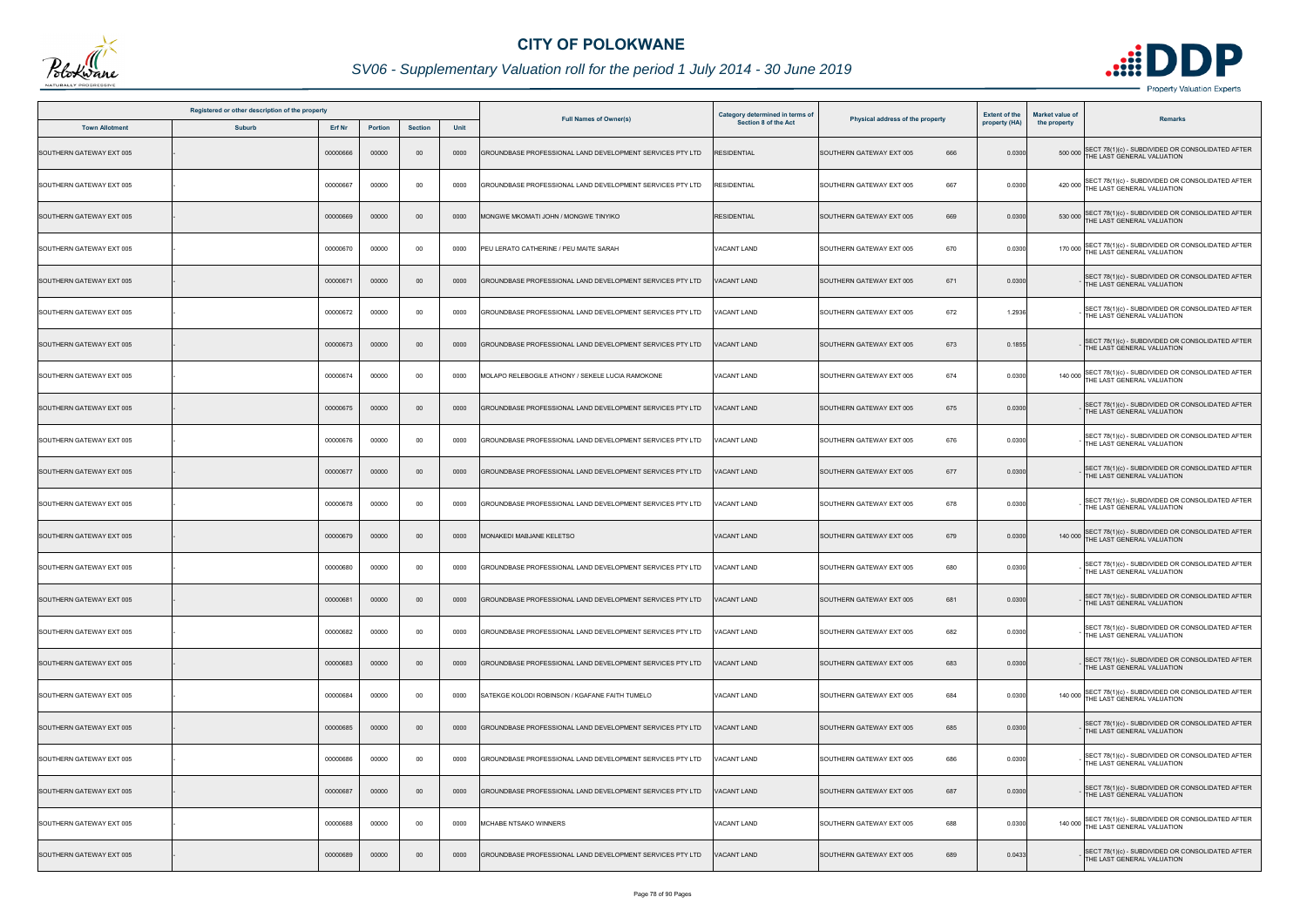

# *SV06 - Supplementary Valuation roll for the period 1 July 2014 - 30 June 2019*

|                          | Registered or other description of the property |          |                |                |      |                                                                                | Category determined in terms of |                                  | <b>Extent of the</b> | <b>Market value of</b> |                                                                                                                                                  |
|--------------------------|-------------------------------------------------|----------|----------------|----------------|------|--------------------------------------------------------------------------------|---------------------------------|----------------------------------|----------------------|------------------------|--------------------------------------------------------------------------------------------------------------------------------------------------|
| <b>Town Allotment</b>    | <b>Suburb</b>                                   | Erf Nr   | <b>Portion</b> | <b>Section</b> | Unit | <b>Full Names of Owner(s)</b>                                                  | <b>Section 8 of the Act</b>     | Physical address of the property | property (HA)        | the property           | <b>Remarks</b>                                                                                                                                   |
| SOUTHERN GATEWAY EXT 005 |                                                 | 00000691 | 00000          | 00             | 0000 | MPYATONA LESIBA PETRUS / MPYATONA MMANTHELEDI ELIZABETH                        | <b>RESIDENTIAL</b>              | 691<br>SOUTHERN GATEWAY EXT 005  | 0.0300               |                        | SECT 78(1)(c) - SUBDIVIDED OR CONSOLIDATED AFTER<br>550 000 THE LAST GENERAL VALUATION                                                           |
| SOUTHERN GATEWAY EXT 005 |                                                 | 00000692 | 00000          | $00\,$         | 0000 | MANTHATA MOLOKO DINAH                                                          | <b>RESIDENTIAL</b>              | SOUTHERN GATEWAY EXT 005<br>692  | 0.0300               |                        | 410 000 SECT 78(1)(c) - SUBDIVIDED OR CONSOLIDATED AFTER<br>THE LAST GENERAL VALUATION                                                           |
| SOUTHERN GATEWAY EXT 005 |                                                 | 00000693 | 00000          | $00\,$         | 0000 | GROUNDBASE PROFESSIONAL LAND DEVELOPMENT SERVICES PTY LTD                      | ACANT LAND                      | 693<br>SOUTHERN GATEWAY EXT 005  | 0.0300               |                        | SECT 78(1)(c) - SUBDIVIDED OR CONSOLIDATED AFTER<br>THE LAST GENERAL VALUATION                                                                   |
| SOUTHERN GATEWAY EXT 005 |                                                 | 00000695 | 00000          | $00\,$         | 0000 | MASHILE FIKILE THIWANE ROSEMARY                                                | <b>RESIDENTIAL</b>              | SOUTHERN GATEWAY EXT 005<br>695  | 0.0300               |                        | SECT 78(1)(c) - SUBDIVIDED OR CONSOLIDATED AFTER<br>510 000 THE LAST GENERAL VALUATION                                                           |
| SOUTHERN GATEWAY EXT 005 |                                                 | 00000696 | 00000          | $00\,$         | 0000 | GROUNDBASE PROFESSIONAL LAND DEVELOPMENT SERVICES PTY LTD                      | ACANT LAND                      | 696<br>SOUTHERN GATEWAY EXT 005  | 0.0300               |                        | SECT 78(1)(c) - SUBDIVIDED OR CONSOLIDATED AFTER<br>THE LAST GENERAL VALUATION                                                                   |
| SOUTHERN GATEWAY EXT 005 |                                                 | 00000697 | 00000          | $00\,$         | 0000 | PITSA JIM BOYKIE                                                               | <b>RESIDENTIAL</b>              | SOUTHERN GATEWAY EXT 005<br>697  | 0.0300               |                        | SECT 78(1)(d) - OF WHICH THE MARKET VALUE HAS<br>420 000 SUBSTANTIALLY INCREASED OR DECREASED FOR ANY<br>REASON AFTER THE LAST GENERAL VALUATION |
| SOUTHERN GATEWAY EXT 005 |                                                 | 00000698 | 00000          | 00             | 0000 | MPHATJA MOLEBOGE LAZY                                                          | <b>RESIDENTIAL</b>              | 698<br>SOUTHERN GATEWAY EXT 005  | 0.0300               |                        | 500 000 SECT 78(1)(c) - SUBDIVIDED OR CONSOLIDATED AFTER<br>THE LAST GENERAL VALUATION                                                           |
| SOUTHERN GATEWAY EXT 005 |                                                 | 00000699 | 00000          | $00\,$         | 0000 | MASHELE RIFUMUNI DELMA                                                         | <b>RESIDENTIAL</b>              | SOUTHERN GATEWAY EXT 005<br>699  | 0.0300               |                        | 530 000 SECT 78(1)(c) - SUBDIVIDED OR CONSOLIDATED AFTER<br>THE LAST GENERAL VALUATION                                                           |
| SOUTHERN GATEWAY EXT 005 |                                                 | 00000700 | 00000          | 00             | 0000 | MASEDI NOMONDE / MASEDI MALANG AUBREY                                          | <b>VACANT LAND</b>              | SOUTHERN GATEWAY EXT 005<br>700  | 0.0300               |                        | 140 000 SECT 78(1)(c) - SUBDIVIDED OR CONSOLIDATED AFTER<br>THE LAST GENERAL VALUATION                                                           |
| SOUTHERN GATEWAY EXT 005 |                                                 | 00000701 | 00000          | $00\,$         | 0000 | MABOTE MOSIMA MONKIE MABOTE MAPHUTI JUSTICE / MABOTE MAPHUTI<br><b>JUSTICE</b> | <b>RESIDENTIAL</b>              | 701<br>SOUTHERN GATEWAY EXT 005  | 0.0300               |                        | SECT 78(1)(d) - OF WHICH THE MARKET VALUE HAS<br>450 000 SUBSTANTIALLY INCREASED OR DECREASED FOR ANY<br>REASON AFTER THE LAST GENERAL VALUATION |
| SOUTHERN GATEWAY EXT 005 |                                                 | 00000702 | 00000          | 00             | 0000 | MONONYANE NOMANGA MAGGIE                                                       | <b>RESIDENTIAL</b>              | 702<br>SOUTHERN GATEWAY EXT 005  | 0.0300               |                        | SECT 78(1)(c) - SUBDIVIDED OR CONSOLIDATED AFTER<br>520 000 THE LAST GENERAL VALUATION                                                           |
| SOUTHERN GATEWAY EXT 005 |                                                 | 00000703 | 00000          | $00\,$         | 0000 | MKHABELE ZACHARIAS GREGORY GODFREY / MKHABELE MANTIKANE<br><b>DOREEN</b>       | <b>RESIDENTIAL</b>              | 703<br>SOUTHERN GATEWAY EXT 005  | 0.0300               |                        | 540 000 SECT 78(1)(c) - SUBDIVIDED OR CONSOLIDATED AFTER<br>THE LAST GENERAL VALUATION                                                           |
| SOUTHERN GATEWAY EXT 005 |                                                 | 00000704 | 00000          | 00             | 0000 | SHIVIRI TINTSWALO SHARON                                                       | <b>RESIDENTIAL</b>              | 704<br>SOUTHERN GATEWAY EXT 005  | 0.0300               |                        | 440 000 SECT 78(1)(c) - SUBDIVIDED OR CONSOLIDATED AFTER<br>THE LAST GENERAL VALUATION                                                           |
| SOUTHERN GATEWAY EXT 005 |                                                 | 00000705 | 00000          | 00             | 0000 | MONYAMANE MASHUPSA BRODWIN                                                     | <b>RESIDENTIAL</b>              | SOUTHERN GATEWAY EXT 005<br>705  | 0.0300               |                        | SECT 78(1)(d) - OF WHICH THE MARKET VALUE HAS<br>440 000 SUBSTANTIALLY INCREASED OR DECREASED FOR ANY<br>REASON AFTER THE LAST GENERAL VALUATION |
| SOUTHERN GATEWAY EXT 005 |                                                 | 00000706 | 00000          | 00             | 0000 | GROUNDBASE PROFESSIONAL LAND DEVELOPMENT SERVICES PTY LTD                      | VACANT LAND                     | SOUTHERN GATEWAY EXT 005<br>706  | 0.0928               |                        | SECT 78(1)(c) - SUBDIVIDED OR CONSOLIDATED AFTER<br>THE LAST GENERAL VALUATION                                                                   |
| SOUTHERN GATEWAY EXT 005 |                                                 | 00000707 | 00000          | $00\,$         | 0000 | GROUNDBASE PROFESSIONAL LAND DEVELOPMENT SERVICES PTY LTD                      | <b>ACANT LAND</b>               | 707<br>SOUTHERN GATEWAY EXT 005  | 0.0928               |                        | SECT 78(1)(c) - SUBDIVIDED OR CONSOLIDATED AFTER<br>THE LAST GENERAL VALUATION                                                                   |
| SOUTHERN GATEWAY EXT 005 |                                                 | 00000708 | 00000          | $00\,$         | 0000 | GROUNDBASE PROFESSIONAL LAND DEVELOPMENT SERVICES PTY LTD                      | VACANT LAND                     | 708<br>SOUTHERN GATEWAY EXT 005  | 0.0300               |                        | SECT 78(1)(c) - SUBDIVIDED OR CONSOLIDATED AFTER<br>THE LAST GENERAL VALUATION                                                                   |
| SOUTHERN GATEWAY EXT 005 |                                                 | 00000709 | 00000          | $00\,$         | 0000 | DEMANA SEDZANI RHOMA / DEMANA DEMANA HUMBELANI                                 | <b>VACANT LAND</b>              | 709<br>SOUTHERN GATEWAY EXT 005  | 0.0300               | 140 000                | SECT 78(1)(c) - SUBDIVIDED OR CONSOLIDATED AFTER<br>THE LAST GENERAL VALUATION                                                                   |
| SOUTHERN GATEWAY EXT 005 |                                                 | 00000710 | 00000          | 00             | 0000 | GROUNDBASE PROFESSIONAL LAND DEVELOPMENT SERVICES PTY LTD                      | <b>/ACANT LAND</b>              | SOUTHERN GATEWAY EXT 005<br>710  | 0.0300               |                        | SECT 78(1)(c) - SUBDIVIDED OR CONSOLIDATED AFTER<br>THE LAST GENERAL VALUATION                                                                   |
| SOUTHERN GATEWAY EXT 005 |                                                 | 00000711 | 00000          | $00\,$         | 0000 | GROUNDBASE PROFESSIONAL LAND DEVELOPMENT SERVICES PTY LTD                      | ACANT LAND                      | SOUTHERN GATEWAY EXT 005<br>711  | 0.0300               |                        | SECT 78(1)(c) - SUBDIVIDED OR CONSOLIDATED AFTER<br>THE LAST GENERAL VALUATION                                                                   |
| SOUTHERN GATEWAY EXT 005 |                                                 | 00000712 | 00000          | 00             | 0000 | GROUNDBASE PROFESSIONAL LAND DEVELOPMENT SERVICES PTY LTD                      | VACANT LAND                     | SOUTHERN GATEWAY EXT 005<br>712  | 0.0300               |                        | SECT 78(1)(c) - SUBDIVIDED OR CONSOLIDATED AFTER<br>THE LAST GENERAL VALUATION                                                                   |
| SOUTHERN GATEWAY EXT 005 |                                                 | 00000713 | 00000          | $00\,$         | 0000 | GROUNDBASE PROFESSIONAL LAND DEVELOPMENT SERVICES PTY LTD                      | <b>VACANT LAND</b>              | 713<br>SOUTHERN GATEWAY EXT 005  | 0.0300               |                        | SECT 78(1)(c) - SUBDIVIDED OR CONSOLIDATED AFTER<br>THE LAST GENERAL VALUATION                                                                   |
| SOUTHERN GATEWAY EXT 005 |                                                 | 00000714 | 00000          | $00\,$         | 0000 | GROUNDBASE PROFESSIONAL LAND DEVELOPMENT SERVICES PTY LTD                      | 'ACANT LAND                     | SOUTHERN GATEWAY EXT 005<br>714  | 0.0300               |                        | SECT 78(1)(c) - SUBDIVIDED OR CONSOLIDATED AFTER<br>THE LAST GENERAL VALUATION                                                                   |



- Property Valuation Experts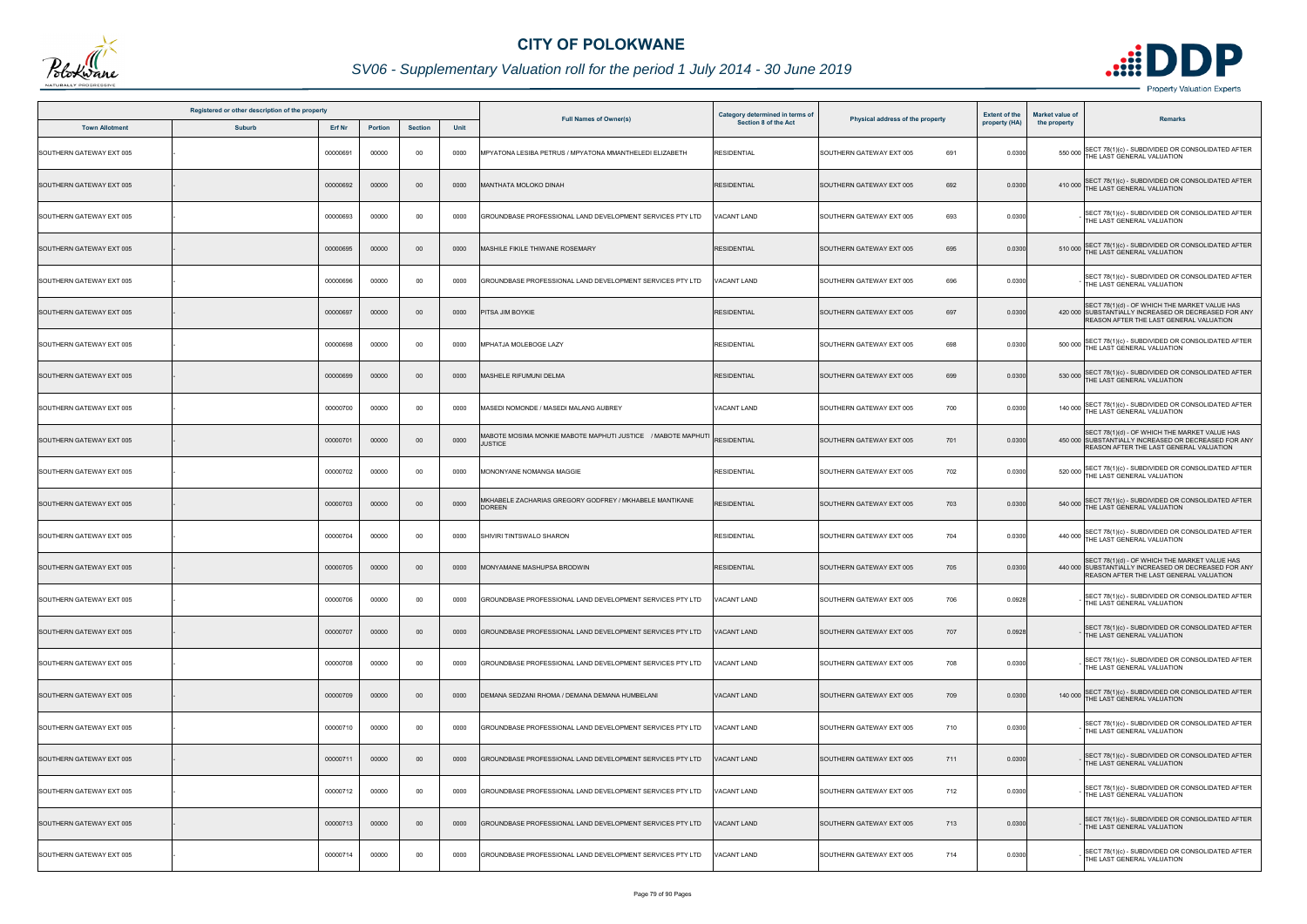

|                          | Registered or other description of the property |               |                |                |      | <b>Full Names of Owner(s)</b>                             | <b>Category determined in terms of</b> |                                  | <b>Extent of the</b> | <b>Market value of</b><br><b>Remarks</b>                                               |
|--------------------------|-------------------------------------------------|---------------|----------------|----------------|------|-----------------------------------------------------------|----------------------------------------|----------------------------------|----------------------|----------------------------------------------------------------------------------------|
| <b>Town Allotment</b>    | <b>Suburb</b>                                   | <b>Erf Nr</b> | <b>Portion</b> | <b>Section</b> | Unit |                                                           | <b>Section 8 of the Act</b>            | Physical address of the property | property (HA)        | the property                                                                           |
| SOUTHERN GATEWAY EXT 005 |                                                 | 00000715      | 00000          | $00\,$         | 0000 | GROUNDBASE PROFESSIONAL LAND DEVELOPMENT SERVICES PTY LTD | <b>ACANT LAND</b>                      | SOUTHERN GATEWAY EXT 005<br>715  | 0.0300               | SECT 78(1)(c) - SUBDIVIDED OR CONSOLIDATED AFTER<br>THE LAST GENERAL VALUATION         |
| SOUTHERN GATEWAY EXT 005 |                                                 | 00000716      | 00000          | $00\,$         | 0000 | GROUNDBASE PROFESSIONAL LAND DEVELOPMENT SERVICES PTY LTD | 'ACANT LAND                            | 716<br>SOUTHERN GATEWAY EXT 005  | 0.0300               | SECT 78(1)(c) - SUBDIVIDED OR CONSOLIDATED AFTER<br>THE LAST GENERAL VALUATION         |
| SOUTHERN GATEWAY EXT 005 |                                                 | 00000717      | 00000          | $00\,$         | 0000 | GROUNDBASE PROFESSIONAL LAND DEVELOPMENT SERVICES PTY LTD | <b>ACANT LAND</b>                      | 717<br>SOUTHERN GATEWAY EXT 005  | 0.0300               | SECT 78(1)(c) - SUBDIVIDED OR CONSOLIDATED AFTER<br>THE LAST GENERAL VALUATION         |
| SOUTHERN GATEWAY EXT 005 |                                                 | 00000718      | 00000          | 00             | 0000 | GROUNDBASE PROFESSIONAL LAND DEVELOPMENT SERVICES PTY LTD | 'ACANT LAND                            | SOUTHERN GATEWAY EXT 005<br>718  | 0.0300               | SECT 78(1)(c) - SUBDIVIDED OR CONSOLIDATED AFTER<br>THE LAST GENERAL VALUATION         |
| SOUTHERN GATEWAY EXT 005 |                                                 | 00000719      | 00000          | $00\,$         | 0000 | GROUNDBASE PROFESSIONAL LAND DEVELOPMENT SERVICES PTY LTD | ACANT LAND                             | 719<br>SOUTHERN GATEWAY EXT 005  | 0.0300               | SECT 78(1)(c) - SUBDIVIDED OR CONSOLIDATED AFTER<br>THE LAST GENERAL VALUATION         |
| SOUTHERN GATEWAY EXT 005 |                                                 | 00000720      | 00000          | 00             | 0000 | MAKGATO MAROPENG MARCUS / MAKGATO MATOME FRANCINA         | VACANT LAND                            | SOUTHERN GATEWAY EXT 005<br>720  | 0.0300               | SECT 78(1)(c) - SUBDIVIDED OR CONSOLIDATED AFTER<br>140 000 THE LAST GENERAL VALUATION |
| SOUTHERN GATEWAY EXT 005 |                                                 | 00000721      | 00000          | $00\,$         | 0000 | GROUNDBASE PROFESSIONAL LAND DEVELOPMENT SERVICES PTY LTD | <b>/ACANT LAND</b>                     | 721<br>SOUTHERN GATEWAY EXT 005  | 0.0300               | SECT 78(1)(c) - SUBDIVIDED OR CONSOLIDATED AFTER<br>THE LAST GENERAL VALUATION         |
| SOUTHERN GATEWAY EXT 005 |                                                 | 00000722      | 00000          | $00\,$         | 0000 | GROUNDBASE PROFESSIONAL LAND DEVELOPMENT SERVICES PTY LTD | ACANT LAND                             | 722<br>SOUTHERN GATEWAY EXT 005  | 0.0300               | SECT 78(1)(c) - SUBDIVIDED OR CONSOLIDATED AFTER<br>THE LAST GENERAL VALUATION         |
| SOUTHERN GATEWAY EXT 005 |                                                 | 00000723      | 00000          | $00\,$         | 0000 | GROUNDBASE PROFESSIONAL LAND DEVELOPMENT SERVICES PTY LTD | ACANT LAND                             | SOUTHERN GATEWAY EXT 005<br>723  | 0.0442               | SECT 78(1)(c) - SUBDIVIDED OR CONSOLIDATED AFTER<br>THE LAST GENERAL VALUATION         |
| SOUTHERN GATEWAY EXT 005 |                                                 | 00000724      | 00000          | $00\,$         | 0000 | GROUNDBASE PROFESSIONAL LAND DEVELOPMENT SERVICES PTY LTD | ACANT LAND                             | 724<br>SOUTHERN GATEWAY EXT 005  | 0.0439               | SECT 78(1)(c) - SUBDIVIDED OR CONSOLIDATED AFTER<br>THE LAST GENERAL VALUATION         |
| SOUTHERN GATEWAY EXT 005 |                                                 | 00000725      | 00000          | $00\,$         | 0000 | GROUNDBASE PROFESSIONAL LAND DEVELOPMENT SERVICES PTY LTD | ACANT LAND                             | SOUTHERN GATEWAY EXT 005<br>725  | 0.0300               | SECT 78(1)(c) - SUBDIVIDED OR CONSOLIDATED AFTER<br>THE LAST GENERAL VALUATION         |
| SOUTHERN GATEWAY EXT 005 |                                                 | 00000726      | 00000          | 00             | 0000 | GROUNDBASE PROFESSIONAL LAND DEVELOPMENT SERVICES PTY LTD | ACANT LAND                             | 726<br>SOUTHERN GATEWAY EXT 005  | 0.0300               | SECT 78(1)(c) - SUBDIVIDED OR CONSOLIDATED AFTER<br>THE LAST GENERAL VALUATION         |
| SOUTHERN GATEWAY EXT 005 |                                                 | 00000727      | 00000          | $00\,$         | 0000 | GROUNDBASE PROFESSIONAL LAND DEVELOPMENT SERVICES PTY LTD | ACANT LAND                             | 727<br>SOUTHERN GATEWAY EXT 005  | 0.0300               | SECT 78(1)(c) - SUBDIVIDED OR CONSOLIDATED AFTER<br>THE LAST GENERAL VALUATION         |
| SOUTHERN GATEWAY EXT 005 |                                                 | 00000728      | 00000          | 00             | 0000 | GROUNDBASE PROFESSIONAL LAND DEVELOPMENT SERVICES PTY LTD | <b>ACANT LAND</b>                      | SOUTHERN GATEWAY EXT 005<br>728  | 0.0300               | SECT 78(1)(c) - SUBDIVIDED OR CONSOLIDATED AFTER<br>THE LAST GENERAL VALUATION         |
| SOUTHERN GATEWAY EXT 005 |                                                 | 00000729      | 00000          | $00\,$         | 0000 | GROUNDBASE PROFESSIONAL LAND DEVELOPMENT SERVICES PTY LTD | <b>ACANT LAND</b>                      | SOUTHERN GATEWAY EXT 005<br>729  | 0.0300               | SECT 78(1)(c) - SUBDIVIDED OR CONSOLIDATED AFTER<br>THE LAST GENERAL VALUATION         |
| SOUTHERN GATEWAY EXT 005 |                                                 | 00000730      | 00000          | 00             | 0000 | GROUNDBASE PROFESSIONAL LAND DEVELOPMENT SERVICES PTY LTD | 'ACANT LAND                            | SOUTHERN GATEWAY EXT 005<br>730  | 0.0300               | SECT 78(1)(c) - SUBDIVIDED OR CONSOLIDATED AFTER<br>THE LAST GENERAL VALUATION         |
| SOUTHERN GATEWAY EXT 005 |                                                 | 00000731      | 00000          | $00\,$         | 0000 | GROUNDBASE PROFESSIONAL LAND DEVELOPMENT SERVICES PTY LTD | ACANT LAND                             | 731<br>SOUTHERN GATEWAY EXT 005  | 0.0300               | SECT 78(1)(c) - SUBDIVIDED OR CONSOLIDATED AFTER<br>THE LAST GENERAL VALUATION         |
| SOUTHERN GATEWAY EXT 005 |                                                 | 00000732      | 00000          | 00             | 0000 | GROUNDBASE PROFESSIONAL LAND DEVELOPMENT SERVICES PTY LTD | <b>/ACANT LAND</b>                     | 732<br>SOUTHERN GATEWAY EXT 005  | 0.0300               | SECT 78(1)(c) - SUBDIVIDED OR CONSOLIDATED AFTER<br>THE LAST GENERAL VALUATION         |
| SOUTHERN GATEWAY EXT 005 |                                                 | 00000733      | 00000          | $00\,$         | 0000 | GROUNDBASE PROFESSIONAL LAND DEVELOPMENT SERVICES PTY LTD | ACANT LAND                             | SOUTHERN GATEWAY EXT 005<br>733  | 0.0300               | SECT 78(1)(c) - SUBDIVIDED OR CONSOLIDATED AFTER<br>THE LAST GENERAL VALUATION         |
| SOUTHERN GATEWAY EXT 005 |                                                 | 00000734      | 00000          | $00\,$         | 0000 | GROUNDBASE PROFESSIONAL LAND DEVELOPMENT SERVICES PTY LTD | <b>ACANT LAND</b>                      | 734<br>SOUTHERN GATEWAY EXT 005  | 0.0300               | SECT 78(1)(c) - SUBDIVIDED OR CONSOLIDATED AFTER<br>THE LAST GENERAL VALUATION         |
| SOUTHERN GATEWAY EXT 005 |                                                 | 00000735      | 00000          | $00\,$         | 0000 | GROUNDBASE PROFESSIONAL LAND DEVELOPMENT SERVICES PTY LTD | ACANT LAND                             | SOUTHERN GATEWAY EXT 005<br>735  | 0.0300               | SECT 78(1)(c) - SUBDIVIDED OR CONSOLIDATED AFTER<br>THE LAST GENERAL VALUATION         |
| SOUTHERN GATEWAY EXT 005 |                                                 | 00000736      | 00000          | $00\,$         | 0000 | GROUNDBASE PROFESSIONAL LAND DEVELOPMENT SERVICES PTY LTD | <b>VACANT LAND</b>                     | 736<br>SOUTHERN GATEWAY EXT 005  | 0.0300               | SECT 78(1)(c) - SUBDIVIDED OR CONSOLIDATED AFTER<br>THE LAST GENERAL VALUATION         |
| SOUTHERN GATEWAY EXT 005 |                                                 | 00000737      | 00000          | $00\,$         | 0000 | GROUNDBASE PROFESSIONAL LAND DEVELOPMENT SERVICES PTY LTD | ACANT LAND                             | SOUTHERN GATEWAY EXT 005<br>737  | 0.0300               | SECT 78(1)(c) - SUBDIVIDED OR CONSOLIDATED AFTER<br>THE LAST GENERAL VALUATION         |

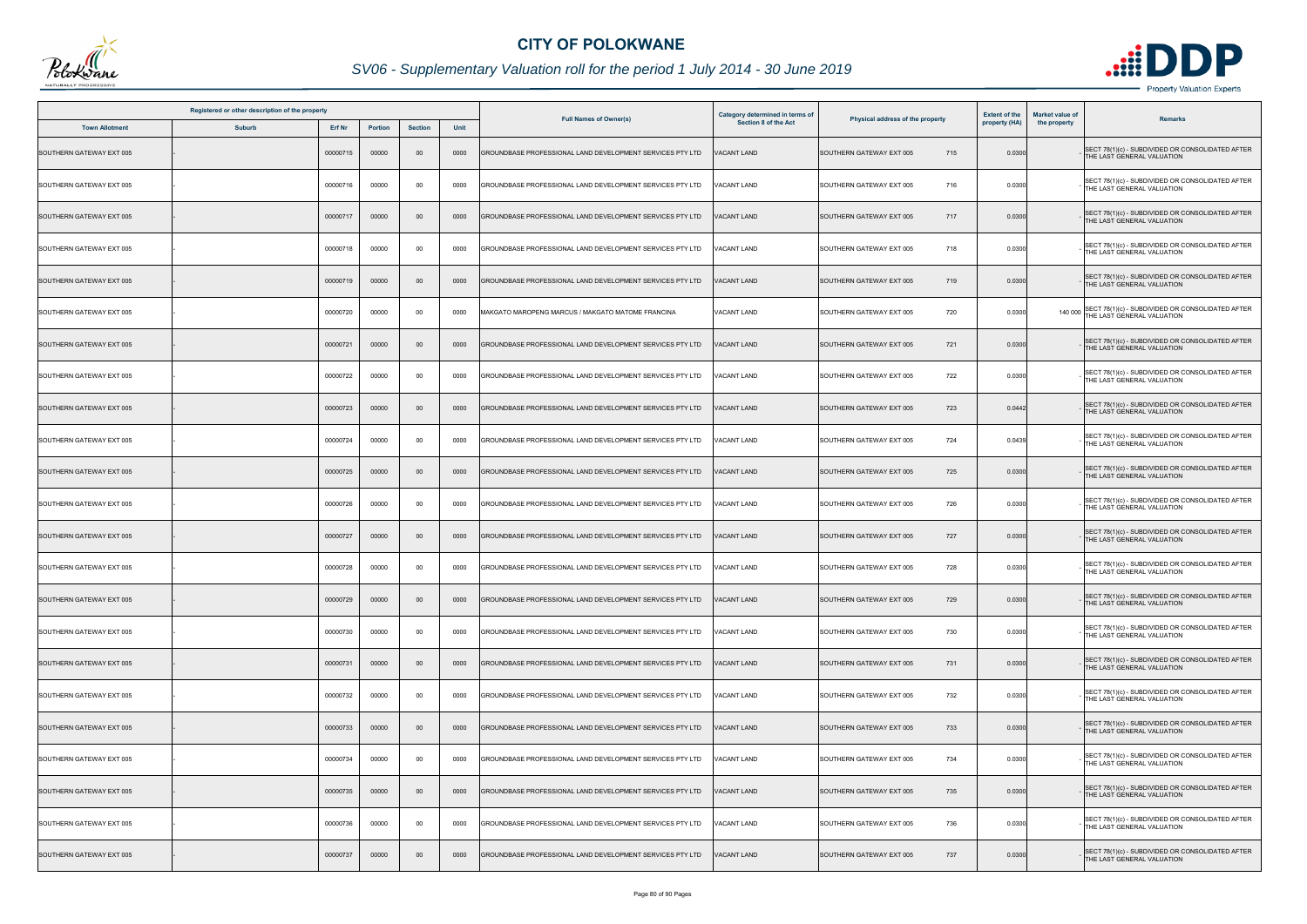

|                          | Registered or other description of the property |          |                |                |      |                                                           | Category determined in terms of |                                  | <b>Extent of the</b> | <b>Market value of</b>                                                                 |
|--------------------------|-------------------------------------------------|----------|----------------|----------------|------|-----------------------------------------------------------|---------------------------------|----------------------------------|----------------------|----------------------------------------------------------------------------------------|
| <b>Town Allotment</b>    | <b>Suburb</b>                                   | Erf Nr   | <b>Portion</b> | <b>Section</b> | Unit | <b>Full Names of Owner(s)</b>                             | <b>Section 8 of the Act</b>     | Physical address of the property | property (HA)        | Remarks<br>the property                                                                |
| SOUTHERN GATEWAY EXT 005 |                                                 | 00000738 | 00000          | $00\,$         | 0000 | GROUNDBASE PROFESSIONAL LAND DEVELOPMENT SERVICES PTY LTD | <b>ACANT LAND</b>               | 738<br>SOUTHERN GATEWAY EXT 005  | 0.0300               | SECT 78(1)(c) - SUBDIVIDED OR CONSOLIDATED AFTER<br>THE LAST GENERAL VALUATION         |
| SOUTHERN GATEWAY EXT 005 |                                                 | 00000739 | 00000          | $00\,$         | 0000 | GROUNDBASE PROFESSIONAL LAND DEVELOPMENT SERVICES PTY LTD | <b>VACANT LAND</b>              | 739<br>SOUTHERN GATEWAY EXT 005  | 0.0300               | SECT 78(1)(c) - SUBDIVIDED OR CONSOLIDATED AFTER<br>THE LAST GENERAL VALUATION         |
| SOUTHERN GATEWAY EXT 005 |                                                 | 00000740 | 00000          | 00             | 0000 | GROUNDBASE PROFESSIONAL LAND DEVELOPMENT SERVICES PTY LTD | <b>ACANT LAND</b>               | 740<br>SOUTHERN GATEWAY EXT 005  | 0.0328               | SECT 78(1)(c) - SUBDIVIDED OR CONSOLIDATED AFTER<br>THE LAST GENERAL VALUATION         |
| SOUTHERN GATEWAY EXT 005 |                                                 | 00000741 | 00000          | $00\,$         | 0000 | GROUNDBASE PROFESSIONAL LAND DEVELOPMENT SERVICES PTY LTD | <b>VACANT LAND</b>              | SOUTHERN GATEWAY EXT 005<br>741  | 0.0328               | SECT 78(1)(c) - SUBDIVIDED OR CONSOLIDATED AFTER<br>THE LAST GENERAL VALUATION         |
| SOUTHERN GATEWAY EXT 005 |                                                 | 00000742 | 00000          | 00             | 0000 | GROUNDBASE PROFESSIONAL LAND DEVELOPMENT SERVICES PTY LTD | <b>VACANT LAND</b>              | SOUTHERN GATEWAY EXT 005<br>742  | 0.0300               | SECT 78(1)(c) - SUBDIVIDED OR CONSOLIDATED AFTER<br>THE LAST GENERAL VALUATION         |
| SOUTHERN GATEWAY EXT 005 |                                                 | 00000743 | 00000          | $00\,$         | 0000 | GROUNDBASE PROFESSIONAL LAND DEVELOPMENT SERVICES PTY LTD | <b>VACANT LAND</b>              | SOUTHERN GATEWAY EXT 005<br>743  | 0.0300               | SECT 78(1)(c) - SUBDIVIDED OR CONSOLIDATED AFTER<br>THE LAST GENERAL VALUATION         |
| SOUTHERN GATEWAY EXT 005 |                                                 | 00000744 | 00000          | $00\,$         | 0000 | MASIA MPHO GLOTILDAH                                      | <b>VACANT LAND</b>              | 744<br>SOUTHERN GATEWAY EXT 005  | 0.0300               | SECT 78(1)(c) - SUBDIVIDED OR CONSOLIDATED AFTER<br>140 000 THE LAST GENERAL VALUATION |
| SOUTHERN GATEWAY EXT 005 |                                                 | 00000745 | 00000          | $00\,$         | 0000 | GROUNDBASE PROFESSIONAL LAND DEVELOPMENT SERVICES PTY LTD | <b>ACANT LAND</b>               | SOUTHERN GATEWAY EXT 005<br>745  | 0.0300               | SECT 78(1)(c) - SUBDIVIDED OR CONSOLIDATED AFTER<br>THE LAST GENERAL VALUATION         |
| SOUTHERN GATEWAY EXT 005 |                                                 | 00000746 | 00000          | $00\,$         | 0000 | GROUNDBASE PROFESSIONAL LAND DEVELOPMENT SERVICES PTY LTD | <b>VACANT LAND</b>              | SOUTHERN GATEWAY EXT 005<br>746  | 0.0300               | SECT 78(1)(c) - SUBDIVIDED OR CONSOLIDATED AFTER<br>THE LAST GENERAL VALUATION         |
| SOUTHERN GATEWAY EXT 005 |                                                 | 00000747 | 00000          | $00\,$         | 0000 | GROUNDBASE PROFESSIONAL LAND DEVELOPMENT SERVICES PTY LTD | <b>ACANT LAND</b>               | SOUTHERN GATEWAY EXT 005<br>747  | 0.0300               | SECT 78(1)(c) - SUBDIVIDED OR CONSOLIDATED AFTER<br>THE LAST GENERAL VALUATION         |
| SOUTHERN GATEWAY EXT 005 |                                                 | 00000748 | 00000          | 00             | 0000 | GROUNDBASE PROFESSIONAL LAND DEVELOPMENT SERVICES PTY LTD | VACANT LAND                     | SOUTHERN GATEWAY EXT 005<br>748  | 0.0300               | SECT 78(1)(c) - SUBDIVIDED OR CONSOLIDATED AFTER<br>THE LAST GENERAL VALUATION         |
| SOUTHERN GATEWAY EXT 005 |                                                 | 00000749 | 00000          | $00\,$         | 0000 | GROUNDBASE PROFESSIONAL LAND DEVELOPMENT SERVICES PTY LTD | <b>ACANT LAND</b>               | SOUTHERN GATEWAY EXT 005<br>749  | 0.0300               | SECT 78(1)(c) - SUBDIVIDED OR CONSOLIDATED AFTER<br>THE LAST GENERAL VALUATION         |
| SOUTHERN GATEWAY EXT 005 |                                                 | 00000750 | 00000          | $00\,$         | 0000 | GROUNDBASE PROFESSIONAL LAND DEVELOPMENT SERVICES PTY LTD | VACANT LAND                     | SOUTHERN GATEWAY EXT 005<br>750  | 0.0300               | SECT 78(1)(c) - SUBDIVIDED OR CONSOLIDATED AFTER<br>THE LAST GENERAL VALUATION         |
| SOUTHERN GATEWAY EXT 005 |                                                 | 00000751 | 00000          | $00\,$         | 0000 | GROUNDBASE PROFESSIONAL LAND DEVELOPMENT SERVICES PTY LTD | <b>VACANT LAND</b>              | SOUTHERN GATEWAY EXT 005<br>751  | 0.0300               | SECT 78(1)(c) - SUBDIVIDED OR CONSOLIDATED AFTER<br>THE LAST GENERAL VALUATION         |
| SOUTHERN GATEWAY EXT 005 |                                                 | 00000752 | 00000          | $00\,$         | 0000 | GROUNDBASE PROFESSIONAL LAND DEVELOPMENT SERVICES PTY LTD | <b>VACANT LAND</b>              | 752<br>SOUTHERN GATEWAY EXT 005  | 0.0300               | SECT 78(1)(c) - SUBDIVIDED OR CONSOLIDATED AFTER<br>THE LAST GENERAL VALUATION         |
| SOUTHERN GATEWAY EXT 005 |                                                 | 00000753 | 00000          | $00\,$         | 0000 | GROUNDBASE PROFESSIONAL LAND DEVELOPMENT SERVICES PTY LTD | <b>VACANT LAND</b>              | SOUTHERN GATEWAY EXT 005<br>753  | 0.0300               | SECT 78(1)(c) - SUBDIVIDED OR CONSOLIDATED AFTER<br>THE LAST GENERAL VALUATION         |
| SOUTHERN GATEWAY EXT 005 |                                                 | 00000754 | 00000          | 00             | 0000 | GROUNDBASE PROFESSIONAL LAND DEVELOPMENT SERVICES PTY LTD | <b>VACANT LAND</b>              | SOUTHERN GATEWAY EXT 005<br>754  | 0.0300               | SECT 78(1)(c) - SUBDIVIDED OR CONSOLIDATED AFTER<br>THE LAST GENERAL VALUATION         |
| SOUTHERN GATEWAY EXT 005 |                                                 | 00000755 | 00000          | $00\,$         | 0000 | GROUNDBASE PROFESSIONAL LAND DEVELOPMENT SERVICES PTY LTD | <b>VACANT LAND</b>              | 755<br>SOUTHERN GATEWAY EXT 005  | 0.0300               | SECT 78(1)(c) - SUBDIVIDED OR CONSOLIDATED AFTER<br>THE LAST GENERAL VALUATION         |
| SOUTHERN GATEWAY EXT 005 |                                                 | 00000756 | 00000          | 00             | 0000 | GROUNDBASE PROFESSIONAL LAND DEVELOPMENT SERVICES PTY LTD | <b>VACANT LAND</b>              | SOUTHERN GATEWAY EXT 005<br>756  | 0.0300               | SECT 78(1)(c) - SUBDIVIDED OR CONSOLIDATED AFTER<br>THE LAST GENERAL VALUATION         |
| SOUTHERN GATEWAY EXT 005 |                                                 | 00000757 | 00000          | $00\,$         | 0000 | GROUNDBASE PROFESSIONAL LAND DEVELOPMENT SERVICES PTY LTD | <b>VACANT LAND</b>              | 757<br>SOUTHERN GATEWAY EXT 005  | 0.0300               | SECT 78(1)(c) - SUBDIVIDED OR CONSOLIDATED AFTER<br>THE LAST GENERAL VALUATION         |
| SOUTHERN GATEWAY EXT 005 |                                                 | 00000758 | 00000          | 00             | 0000 | GROUNDBASE PROFESSIONAL LAND DEVELOPMENT SERVICES PTY LTD | VACANT LAND                     | 758<br>SOUTHERN GATEWAY EXT 005  | 0.0300               | SECT 78(1)(c) - SUBDIVIDED OR CONSOLIDATED AFTER<br>THE LAST GENERAL VALUATION         |
| SOUTHERN GATEWAY EXT 005 |                                                 | 00000759 | 00000          | $00\,$         | 0000 | GROUNDBASE PROFESSIONAL LAND DEVELOPMENT SERVICES PTY LTD | <b>VACANT LAND</b>              | SOUTHERN GATEWAY EXT 005<br>759  | 0.045                | SECT 78(1)(c) - SUBDIVIDED OR CONSOLIDATED AFTER<br>THE LAST GENERAL VALUATION         |
| SOUTHERN GATEWAY EXT 005 |                                                 | 00000760 | 00000          | 00             | 0000 | GROUNDBASE PROFESSIONAL LAND DEVELOPMENT SERVICES PTY LTD | ACANT LAND                      | 760<br>SOUTHERN GATEWAY EXT 005  | 0.0448               | SECT 78(1)(c) - SUBDIVIDED OR CONSOLIDATED AFTER<br>THE LAST GENERAL VALUATION         |

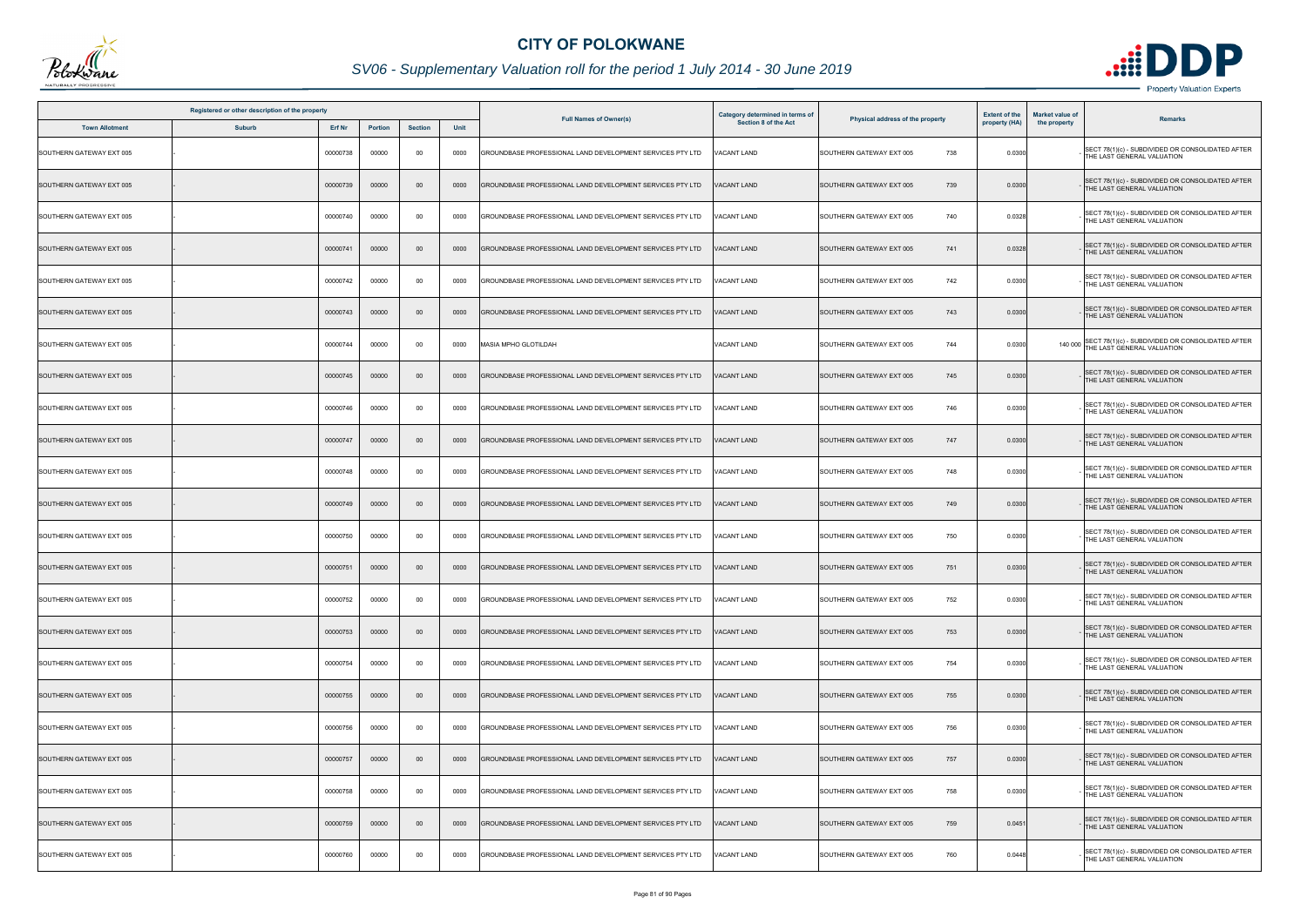

|                          | Registered or other description of the property |          |                |                |      | <b>Full Names of Owner(s)</b>                             | <b>Category determined in terms of</b> | Physical address of the property | <b>Extent of the</b> | <b>Market value of</b><br><b>Remarks</b>                                               |
|--------------------------|-------------------------------------------------|----------|----------------|----------------|------|-----------------------------------------------------------|----------------------------------------|----------------------------------|----------------------|----------------------------------------------------------------------------------------|
| <b>Town Allotment</b>    | <b>Suburb</b>                                   | Erf Nr   | <b>Portion</b> | <b>Section</b> | Unit |                                                           | <b>Section 8 of the Act</b>            |                                  | property (HA)        | the property                                                                           |
| SOUTHERN GATEWAY EXT 005 |                                                 | 00000761 | 00000          | $00\,$         | 0000 | GROUNDBASE PROFESSIONAL LAND DEVELOPMENT SERVICES PTY LTD | <b>ACANT LAND</b>                      | SOUTHERN GATEWAY EXT 005<br>761  | 0.0300               | SECT 78(1)(c) - SUBDIVIDED OR CONSOLIDATED AFTER<br>THE LAST GENERAL VALUATION         |
| SOUTHERN GATEWAY EXT 005 |                                                 | 00000762 | 00000          | $00\,$         | 0000 | GROUNDBASE PROFESSIONAL LAND DEVELOPMENT SERVICES PTY LTD | VACANT LAND                            | 762<br>SOUTHERN GATEWAY EXT 005  | 0.0300               | SECT 78(1)(c) - SUBDIVIDED OR CONSOLIDATED AFTER<br>THE LAST GENERAL VALUATION         |
| SOUTHERN GATEWAY EXT 005 |                                                 | 00000763 | 00000          | $00\,$         | 0000 | GROUNDBASE PROFESSIONAL LAND DEVELOPMENT SERVICES PTY LTD | <b>ACANT LAND</b>                      | SOUTHERN GATEWAY EXT 005<br>763  | 0.0300               | SECT 78(1)(c) - SUBDIVIDED OR CONSOLIDATED AFTER<br>THE LAST GENERAL VALUATION         |
| SOUTHERN GATEWAY EXT 005 |                                                 | 00000764 | 00000          | 00             | 0000 | GROUNDBASE PROFESSIONAL LAND DEVELOPMENT SERVICES PTY LTD | <b>VACANT LAND</b>                     | 764<br>SOUTHERN GATEWAY EXT 005  | 0.0300               | SECT 78(1)(c) - SUBDIVIDED OR CONSOLIDATED AFTER<br>THE LAST GENERAL VALUATION         |
| SOUTHERN GATEWAY EXT 005 |                                                 | 00000765 | 00000          | $00\,$         | 0000 | GROUNDBASE PROFESSIONAL LAND DEVELOPMENT SERVICES PTY LTD | <b>VACANT LAND</b>                     | SOUTHERN GATEWAY EXT 005<br>765  | 0.0300               | SECT 78(1)(c) - SUBDIVIDED OR CONSOLIDATED AFTER<br>THE LAST GENERAL VALUATION         |
| SOUTHERN GATEWAY EXT 005 |                                                 | 00000766 | 00000          | $00\,$         | 0000 | GROUNDBASE PROFESSIONAL LAND DEVELOPMENT SERVICES PTY LTD | <b>VACANT LAND</b>                     | 766<br>SOUTHERN GATEWAY EXT 005  | 0.0300               | SECT 78(1)(c) - SUBDIVIDED OR CONSOLIDATED AFTER<br>THE LAST GENERAL VALUATION         |
| SOUTHERN GATEWAY EXT 005 |                                                 | 00000767 | 00000          | $00\,$         | 0000 | GROUNDBASE PROFESSIONAL LAND DEVELOPMENT SERVICES PTY LTD | <b>VACANT LAND</b>                     | SOUTHERN GATEWAY EXT 005<br>767  | 0.0300               | SECT 78(1)(c) - SUBDIVIDED OR CONSOLIDATED AFTER<br>THE LAST GENERAL VALUATION         |
| SOUTHERN GATEWAY EXT 005 |                                                 | 00000768 | 00000          | 00             | 0000 | GROUNDBASE PROFESSIONAL LAND DEVELOPMENT SERVICES PTY LTD | ACANT LAND                             | SOUTHERN GATEWAY EXT 005<br>768  | 0.0300               | SECT 78(1)(c) - SUBDIVIDED OR CONSOLIDATED AFTER<br>THE LAST GENERAL VALUATION         |
| SOUTHERN GATEWAY EXT 005 |                                                 | 00000769 | 00000          | $00\,$         | 0000 | NDLOVU THEMBINKOSI CLIDE                                  | <b>VACANT LAND</b>                     | 769<br>SOUTHERN GATEWAY EXT 005  | 0.0300               | SECT 78(1)(c) - SUBDIVIDED OR CONSOLIDATED AFTER<br>140 000 THE LAST GENERAL VALUATION |
| SOUTHERN GATEWAY EXT 005 |                                                 | 00000770 | 00000          | 00             | 0000 | GROUNDBASE PROFESSIONAL LAND DEVELOPMENT SERVICES PTY LTD | <b>ACANT LAND</b>                      | SOUTHERN GATEWAY EXT 005<br>770  | 0.0300               | SECT 78(1)(c) - SUBDIVIDED OR CONSOLIDATED AFTER<br>THE LAST GENERAL VALUATION         |
| SOUTHERN GATEWAY EXT 005 |                                                 | 00000771 | 00000          | $00\,$         | 0000 | GROUNDBASE PROFESSIONAL LAND DEVELOPMENT SERVICES PTY LTD | <b>VACANT LAND</b>                     | SOUTHERN GATEWAY EXT 005<br>771  | 0.0300               | SECT 78(1)(c) - SUBDIVIDED OR CONSOLIDATED AFTER<br>THE LAST GENERAL VALUATION         |
| SOUTHERN GATEWAY EXT 005 |                                                 | 00000772 | 00000          | 00             | 0000 | GROUNDBASE PROFESSIONAL LAND DEVELOPMENT SERVICES PTY LTD | /ACANT LAND                            | SOUTHERN GATEWAY EXT 005<br>772  | 0.0300               | SECT 78(1)(c) - SUBDIVIDED OR CONSOLIDATED AFTER<br>THE LAST GENERAL VALUATION         |
| SOUTHERN GATEWAY EXT 005 |                                                 | 00000773 | 00000          | $00\,$         | 0000 | GROUNDBASE PROFESSIONAL LAND DEVELOPMENT SERVICES PTY LTD | <b>VACANT LAND</b>                     | SOUTHERN GATEWAY EXT 005<br>773  | 0.0300               | SECT 78(1)(c) - SUBDIVIDED OR CONSOLIDATED AFTER<br>THE LAST GENERAL VALUATION         |
| SOUTHERN GATEWAY EXT 005 |                                                 | 00000774 | 00000          | 00             | 0000 | GROUNDBASE PROFESSIONAL LAND DEVELOPMENT SERVICES PTY LTD | <b>/ACANT LAND</b>                     | 774<br>SOUTHERN GATEWAY EXT 005  | 0.0300               | SECT 78(1)(c) - SUBDIVIDED OR CONSOLIDATED AFTER<br>THE LAST GENERAL VALUATION         |
| SOUTHERN GATEWAY EXT 005 |                                                 | 00000775 | 00000          | $00\,$         | 0000 | GROUNDBASE PROFESSIONAL LAND DEVELOPMENT SERVICES PTY LTD | <b>VACANT LAND</b>                     | SOUTHERN GATEWAY EXT 005<br>775  | 0.0300               | SECT 78(1)(c) - SUBDIVIDED OR CONSOLIDATED AFTER<br>THE LAST GENERAL VALUATION         |
| SOUTHERN GATEWAY EXT 005 |                                                 | 00000776 | 00000          | 00             | 0000 | GROUNDBASE PROFESSIONAL LAND DEVELOPMENT SERVICES PTY LTD | VACANT LAND                            | 776<br>SOUTHERN GATEWAY EXT 005  | 0.0300               | SECT 78(1)(c) - SUBDIVIDED OR CONSOLIDATED AFTER<br>THE LAST GENERAL VALUATION         |
| SOUTHERN GATEWAY EXT 005 |                                                 | 00000777 | 00000          | $00\,$         | 0000 | GROUNDBASE PROFESSIONAL LAND DEVELOPMENT SERVICES PTY LTD | <b>VACANT LAND</b>                     | SOUTHERN GATEWAY EXT 005<br>777  | 0.0300               | SECT 78(1)(c) - SUBDIVIDED OR CONSOLIDATED AFTER<br>THE LAST GENERAL VALUATION         |
| SOUTHERN GATEWAY EXT 005 |                                                 | 00000778 | 00000          | $00\,$         | 0000 | MPHAHLELE KEDIBONE NETTY                                  | <b>VACANT LAND</b>                     | 778<br>SOUTHERN GATEWAY EXT 005  | 0.0328               | SECT 78(1)(c) - SUBDIVIDED OR CONSOLIDATED AFTER<br>160 000 THE LAST GENERAL VALUATION |
| SOUTHERN GATEWAY EXT 005 |                                                 | 00000779 | 00000          | $00\,$         | 0000 | GROUNDBASE PROFESSIONAL LAND DEVELOPMENT SERVICES PTY LTD | <b>VACANT LAND</b>                     | 779<br>SOUTHERN GATEWAY EXT 005  | 0.0328               | SECT 78(1)(c) - SUBDIVIDED OR CONSOLIDATED AFTER<br>THE LAST GENERAL VALUATION         |
| SOUTHERN GATEWAY EXT 005 |                                                 | 00000780 | 00000          | $00\,$         | 0000 | GROUNDBASE PROFESSIONAL LAND DEVELOPMENT SERVICES PTY LTD | VACANT LAND                            | 780<br>SOUTHERN GATEWAY EXT 005  | 0.0300               | SECT 78(1)(c) - SUBDIVIDED OR CONSOLIDATED AFTER<br>THE LAST GENERAL VALUATION         |
| SOUTHERN GATEWAY EXT 005 |                                                 | 00000781 | 00000          | $00\,$         | 0000 | GROUNDBASE PROFESSIONAL LAND DEVELOPMENT SERVICES PTY LTD | <b>ACANT LAND</b>                      | 781<br>SOUTHERN GATEWAY EXT 005  | 0.0300               | SECT 78(1)(c) - SUBDIVIDED OR CONSOLIDATED AFTER<br>THE LAST GENERAL VALUATION         |
| SOUTHERN GATEWAY EXT 005 |                                                 | 00000782 | 00000          | $00\,$         | 0000 | GROUNDBASE PROFESSIONAL LAND DEVELOPMENT SERVICES PTY LTD | <b>VACANT LAND</b>                     | 782<br>SOUTHERN GATEWAY EXT 005  | 0.0300               | SECT 78(1)(c) - SUBDIVIDED OR CONSOLIDATED AFTER<br>THE LAST GENERAL VALUATION         |
| SOUTHERN GATEWAY EXT 005 |                                                 | 00000783 | 00000          | $00\,$         | 0000 | GROUNDBASE PROFESSIONAL LAND DEVELOPMENT SERVICES PTY LTD | ACANT LAND                             | 783<br>SOUTHERN GATEWAY EXT 005  | 0.0300               | SECT 78(1)(c) - SUBDIVIDED OR CONSOLIDATED AFTER<br>THE LAST GENERAL VALUATION         |

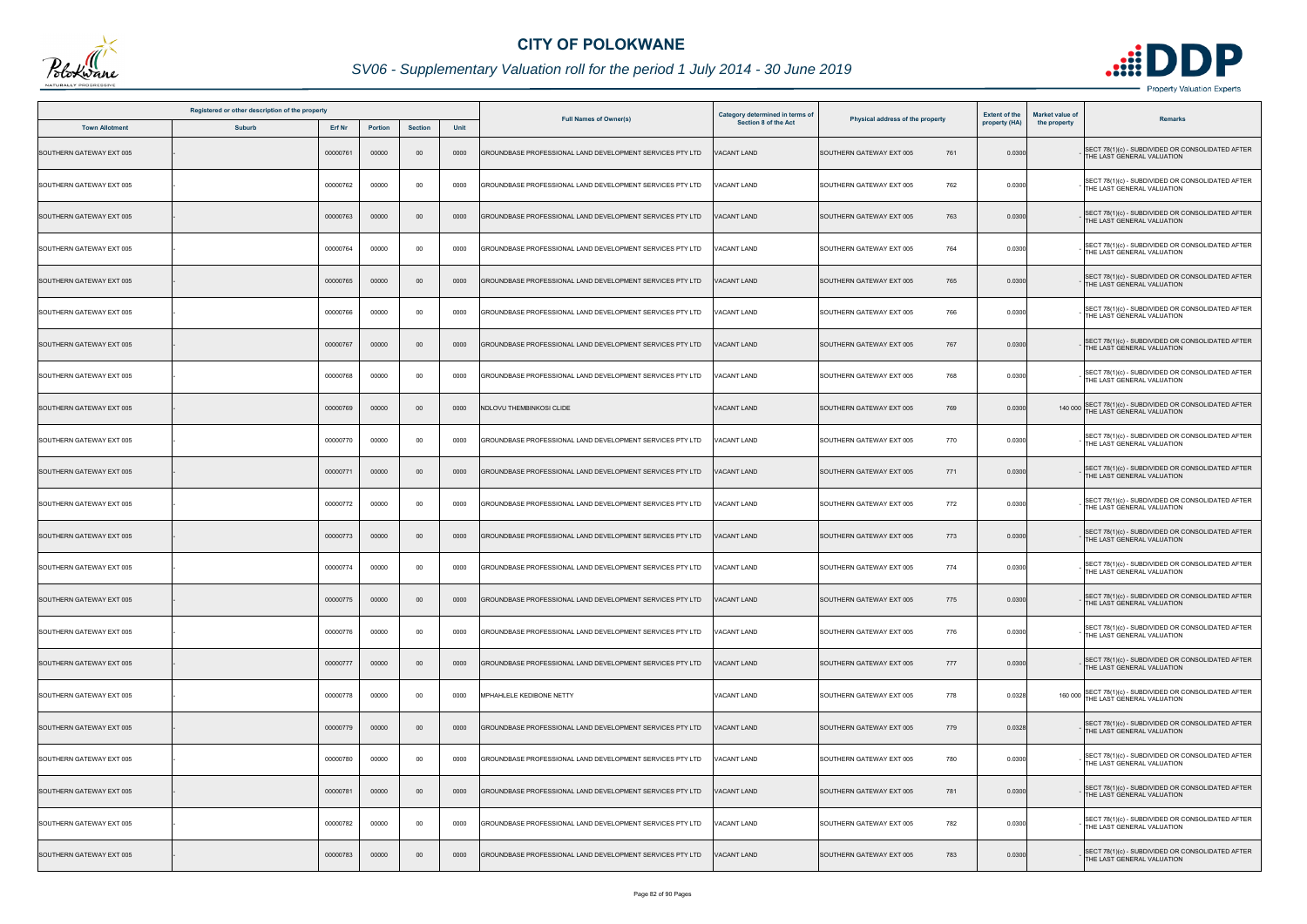

|                          | Registered or other description of the property |          |                |                |      |                                                           | <b>Category determined in terms of</b> |                                  | <b>Extent of the</b> | <b>Market value of</b><br>Remarks                                                      |
|--------------------------|-------------------------------------------------|----------|----------------|----------------|------|-----------------------------------------------------------|----------------------------------------|----------------------------------|----------------------|----------------------------------------------------------------------------------------|
| <b>Town Allotment</b>    | <b>Suburb</b>                                   | Erf Nr   | <b>Portion</b> | <b>Section</b> | Unit | <b>Full Names of Owner(s)</b>                             | <b>Section 8 of the Act</b>            | Physical address of the property | property (HA)        | the property                                                                           |
| SOUTHERN GATEWAY EXT 005 |                                                 | 00000784 | 00000          | $00\,$         | 0000 | GROUNDBASE PROFESSIONAL LAND DEVELOPMENT SERVICES PTY LTD | <b>ACANT LAND</b>                      | SOUTHERN GATEWAY EXT 005<br>784  | 0.0300               | SECT 78(1)(c) - SUBDIVIDED OR CONSOLIDATED AFTER<br>THE LAST GENERAL VALUATION         |
| SOUTHERN GATEWAY EXT 005 |                                                 | 00000785 | 00000          | $00\,$         | 0000 | GROUNDBASE PROFESSIONAL LAND DEVELOPMENT SERVICES PTY LTD | <b>VACANT LAND</b>                     | 785<br>SOUTHERN GATEWAY EXT 005  | 0.0300               | SECT 78(1)(c) - SUBDIVIDED OR CONSOLIDATED AFTER<br>THE LAST GENERAL VALUATION         |
| SOUTHERN GATEWAY EXT 005 |                                                 | 00000786 | 00000          | 00             | 0000 | GROUNDBASE PROFESSIONAL LAND DEVELOPMENT SERVICES PTY LTD | <b>ACANT LAND</b>                      | 786<br>SOUTHERN GATEWAY EXT 005  | 0.0300               | SECT 78(1)(c) - SUBDIVIDED OR CONSOLIDATED AFTER<br>THE LAST GENERAL VALUATION         |
| SOUTHERN GATEWAY EXT 005 |                                                 | 00000787 | 00000          | $00\,$         | 0000 | GROUNDBASE PROFESSIONAL LAND DEVELOPMENT SERVICES PTY LTD | <b>VACANT LAND</b>                     | SOUTHERN GATEWAY EXT 005<br>787  | 0.0300               | SECT 78(1)(c) - SUBDIVIDED OR CONSOLIDATED AFTER<br>THE LAST GENERAL VALUATION         |
| SOUTHERN GATEWAY EXT 005 |                                                 | 00000788 | 00000          | 00             | 0000 | GROUNDBASE PROFESSIONAL LAND DEVELOPMENT SERVICES PTY LTD | <b>VACANT LAND</b>                     | SOUTHERN GATEWAY EXT 005<br>788  | 0.0300               | SECT 78(1)(c) - SUBDIVIDED OR CONSOLIDATED AFTER<br>THE LAST GENERAL VALUATION         |
| SOUTHERN GATEWAY EXT 005 |                                                 | 00000789 | 00000          | $00\,$         | 0000 | GROUNDBASE PROFESSIONAL LAND DEVELOPMENT SERVICES PTY LTD | <b>VACANT LAND</b>                     | SOUTHERN GATEWAY EXT 005<br>789  | 0.0300               | SECT 78(1)(c) - SUBDIVIDED OR CONSOLIDATED AFTER<br>THE LAST GENERAL VALUATION         |
| SOUTHERN GATEWAY EXT 005 |                                                 | 00000790 | 00000          | $00\,$         | 0000 | GROUNDBASE PROFESSIONAL LAND DEVELOPMENT SERVICES PTY LTD | <b>VACANT LAND</b>                     | 790<br>SOUTHERN GATEWAY EXT 005  | 0.0300               | SECT 78(1)(c) - SUBDIVIDED OR CONSOLIDATED AFTER<br>THE LAST GENERAL VALUATION         |
| SOUTHERN GATEWAY EXT 005 |                                                 | 00000791 | 00000          | $00\,$         | 0000 | GROUNDBASE PROFESSIONAL LAND DEVELOPMENT SERVICES PTY LTD | <b>ACANT LAND</b>                      | 791<br>SOUTHERN GATEWAY EXT 005  | 0.0300               | SECT 78(1)(c) - SUBDIVIDED OR CONSOLIDATED AFTER<br>THE LAST GENERAL VALUATION         |
| SOUTHERN GATEWAY EXT 005 |                                                 | 00000792 | 00000          | $00\,$         | 0000 | GROUNDBASE PROFESSIONAL LAND DEVELOPMENT SERVICES PTY LTD | <b>VACANT LAND</b>                     | SOUTHERN GATEWAY EXT 005<br>792  | 0.0300               | SECT 78(1)(c) - SUBDIVIDED OR CONSOLIDATED AFTER<br>THE LAST GENERAL VALUATION         |
| SOUTHERN GATEWAY EXT 005 |                                                 | 00000793 | 00000          | $00\,$         | 0000 | GROUNDBASE PROFESSIONAL LAND DEVELOPMENT SERVICES PTY LTD | <b>ACANT LAND</b>                      | SOUTHERN GATEWAY EXT 005<br>793  | 0.0300               | SECT 78(1)(c) - SUBDIVIDED OR CONSOLIDATED AFTER<br>THE LAST GENERAL VALUATION         |
| SOUTHERN GATEWAY EXT 005 |                                                 | 00000794 | 00000          | 00             | 0000 | GROUNDBASE PROFESSIONAL LAND DEVELOPMENT SERVICES PTY LTD | VACANT LAND                            | SOUTHERN GATEWAY EXT 005<br>794  | 0.0300               | SECT 78(1)(c) - SUBDIVIDED OR CONSOLIDATED AFTER<br>THE LAST GENERAL VALUATION         |
| SOUTHERN GATEWAY EXT 005 |                                                 | 00000795 | 00000          | $00\,$         | 0000 | GROUNDBASE PROFESSIONAL LAND DEVELOPMENT SERVICES PTY LTD | <b>ACANT LAND</b>                      | SOUTHERN GATEWAY EXT 005<br>795  | 0.0300               | SECT 78(1)(c) - SUBDIVIDED OR CONSOLIDATED AFTER<br>THE LAST GENERAL VALUATION         |
| SOUTHERN GATEWAY EXT 005 |                                                 | 00000796 | 00000          | $00\,$         | 0000 | GROUNDBASE PROFESSIONAL LAND DEVELOPMENT SERVICES PTY LTD | VACANT LAND                            | 796<br>SOUTHERN GATEWAY EXT 005  | 0.0300               | SECT 78(1)(c) - SUBDIVIDED OR CONSOLIDATED AFTER<br>THE LAST GENERAL VALUATION         |
| SOUTHERN GATEWAY EXT 005 |                                                 | 00000797 | 00000          | $00\,$         | 0000 | GROUNDBASE PROFESSIONAL LAND DEVELOPMENT SERVICES PTY LTD | <b>VACANT LAND</b>                     | SOUTHERN GATEWAY EXT 005<br>797  | 0.046                | SECT 78(1)(c) - SUBDIVIDED OR CONSOLIDATED AFTER<br>THE LAST GENERAL VALUATION         |
| SOUTHERN GATEWAY EXT 005 |                                                 | 00000798 | 00000          | $00\,$         | 0000 | GROUNDBASE PROFESSIONAL LAND DEVELOPMENT SERVICES PTY LTD | <b>VACANT LAND</b>                     | SOUTHERN GATEWAY EXT 005<br>798  | 0.0457               | SECT 78(1)(c) - SUBDIVIDED OR CONSOLIDATED AFTER<br>THE LAST GENERAL VALUATION         |
| SOUTHERN GATEWAY EXT 005 |                                                 | 00000799 | 00000          | $00\,$         | 0000 | GROUNDBASE PROFESSIONAL LAND DEVELOPMENT SERVICES PTY LTD | <b>VACANT LAND</b>                     | SOUTHERN GATEWAY EXT 005<br>799  | 0.0300               | SECT 78(1)(c) - SUBDIVIDED OR CONSOLIDATED AFTER<br>THE LAST GENERAL VALUATION         |
| SOUTHERN GATEWAY EXT 005 |                                                 | 00000800 | 00000          | 00             | 0000 | GROUNDBASE PROFESSIONAL LAND DEVELOPMENT SERVICES PTY LTD | <b>VACANT LAND</b>                     | SOUTHERN GATEWAY EXT 005<br>800  | 0.0300               | SECT 78(1)(c) - SUBDIVIDED OR CONSOLIDATED AFTER<br>THE LAST GENERAL VALUATION         |
| SOUTHERN GATEWAY EXT 005 |                                                 | 00000801 | 00000          | $00\,$         | 0000 | GROUNDBASE PROFESSIONAL LAND DEVELOPMENT SERVICES PTY LTD | <b>VACANT LAND</b>                     | 801<br>SOUTHERN GATEWAY EXT 005  | 0.0300               | SECT 78(1)(c) - SUBDIVIDED OR CONSOLIDATED AFTER<br>THE LAST GENERAL VALUATION         |
| SOUTHERN GATEWAY EXT 005 |                                                 | 00000802 | 00000          | $00\,$         | 0000 | GROUNDBASE PROFESSIONAL LAND DEVELOPMENT SERVICES PTY LTD | <b>VACANT LAND</b>                     | SOUTHERN GATEWAY EXT 005<br>802  | 0.0300               | SECT 78(1)(c) - SUBDIVIDED OR CONSOLIDATED AFTER<br>THE LAST GENERAL VALUATION         |
| SOUTHERN GATEWAY EXT 005 |                                                 | 00000803 | 00000          | $00\,$         | 0000 | GROUNDBASE PROFESSIONAL LAND DEVELOPMENT SERVICES PTY LTD | <b>VACANT LAND</b>                     | 803<br>SOUTHERN GATEWAY EXT 005  | 0.0300               | SECT 78(1)(c) - SUBDIVIDED OR CONSOLIDATED AFTER<br>THE LAST GENERAL VALUATION         |
| SOUTHERN GATEWAY EXT 005 |                                                 | 00000804 | 00000          | 00             | 0000 | GROUNDBASE PROFESSIONAL LAND DEVELOPMENT SERVICES PTY LTD | VACANT LAND                            | 804<br>SOUTHERN GATEWAY EXT 005  | 0.0300               | SECT 78(1)(c) - SUBDIVIDED OR CONSOLIDATED AFTER<br>THE LAST GENERAL VALUATION         |
| SOUTHERN GATEWAY EXT 005 |                                                 | 00000805 | 00000          | $00\,$         | 0000 | MASHIANE NAKEDI HARRIET / MASHIANE KGABO JACOB            | <b>VACANT LAND</b>                     | SOUTHERN GATEWAY EXT 005<br>805  | 0.0300               | SECT 78(1)(c) - SUBDIVIDED OR CONSOLIDATED AFTER<br>140 000 THE LAST GENERAL VALUATION |
| SOUTHERN GATEWAY EXT 005 |                                                 | 00000806 | 00000          | $00\,$         | 0000 | GROUNDBASE PROFESSIONAL LAND DEVELOPMENT SERVICES PTY LTD | ACANT LAND                             | 806<br>SOUTHERN GATEWAY EXT 005  | 0.0300               | SECT 78(1)(c) - SUBDIVIDED OR CONSOLIDATED AFTER<br>THE LAST GENERAL VALUATION         |

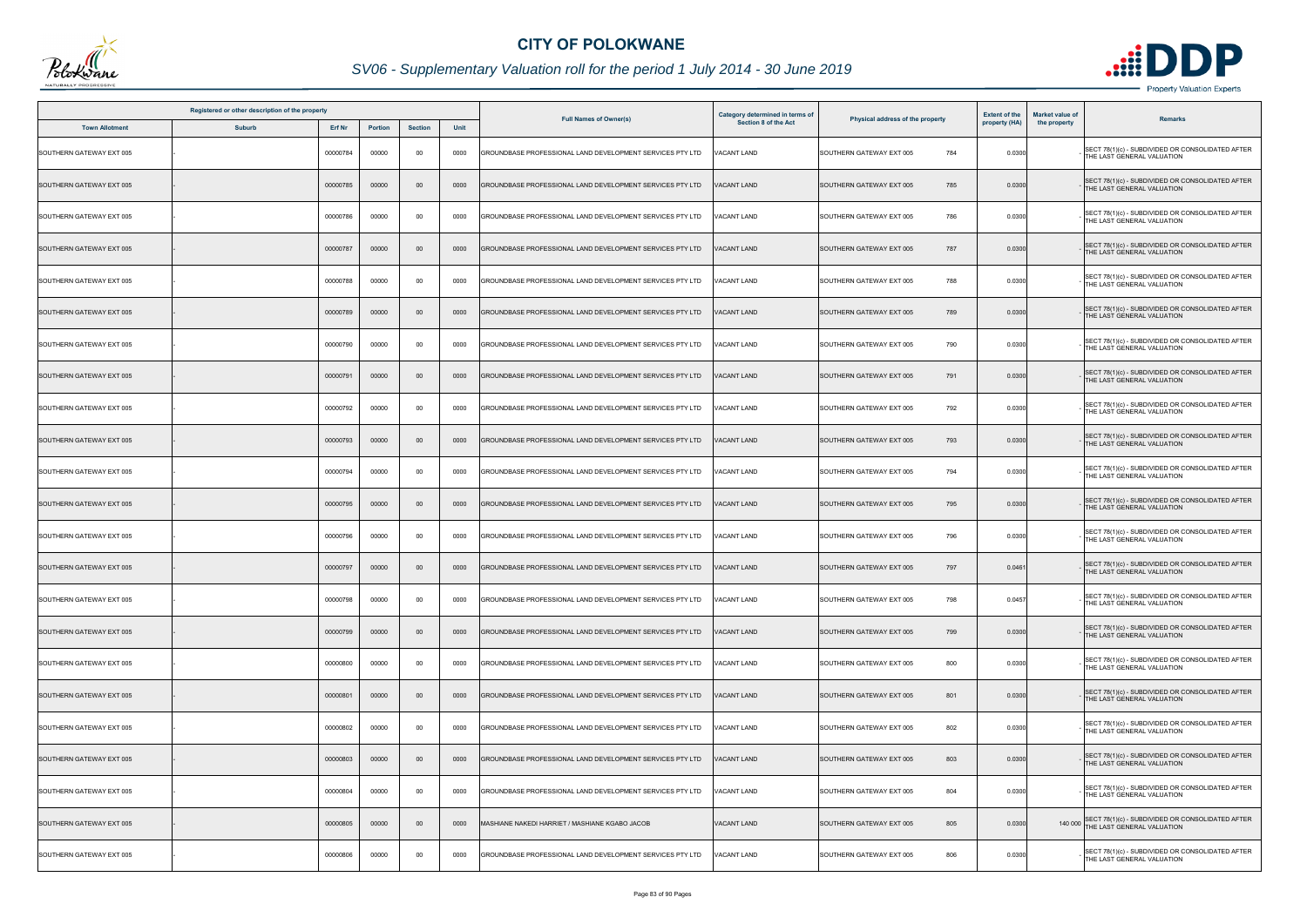

| Registered or other description of the property |               |               |         |                |      |                                                           | <b>Category determined in terms of</b> | Physical address of the property | <b>Extent of the</b> | <b>Market value of</b><br><b>Remarks</b>                                       |
|-------------------------------------------------|---------------|---------------|---------|----------------|------|-----------------------------------------------------------|----------------------------------------|----------------------------------|----------------------|--------------------------------------------------------------------------------|
| <b>Town Allotment</b>                           | <b>Suburb</b> | <b>Erf Nr</b> | Portion | <b>Section</b> | Unit | <b>Full Names of Owner(s)</b>                             | <b>Section 8 of the Act</b>            |                                  | property (HA)        | the property                                                                   |
| SOUTHERN GATEWAY EXT 005                        |               | 00000807      | 00000   | $00\,$         | 0000 | GROUNDBASE PROFESSIONAL LAND DEVELOPMENT SERVICES PTY LTD | ACANT LAND                             | 807<br>SOUTHERN GATEWAY EXT 005  | 0.0300               | SECT 78(1)(c) - SUBDIVIDED OR CONSOLIDATED AFTER<br>THE LAST GENERAL VALUATION |
| SOUTHERN GATEWAY EXT 005                        |               | 00000808      | 00000   | 00             | 0000 | GROUNDBASE PROFESSIONAL LAND DEVELOPMENT SERVICES PTY LTD | <b>/ACANT LAND</b>                     | 808<br>SOUTHERN GATEWAY EXT 005  | 0.0300               | SECT 78(1)(c) - SUBDIVIDED OR CONSOLIDATED AFTER<br>THE LAST GENERAL VALUATION |
| SOUTHERN GATEWAY EXT 005                        |               | 00000809      | 00000   | $00\,$         | 0000 | GROUNDBASE PROFESSIONAL LAND DEVELOPMENT SERVICES PTY LTD | ACANT LAND                             | SOUTHERN GATEWAY EXT 005<br>809  | 0.0300               | SECT 78(1)(c) - SUBDIVIDED OR CONSOLIDATED AFTER<br>THE LAST GENERAL VALUATION |
| SOUTHERN GATEWAY EXT 005                        |               | 00000810      | 00000   | 00             | 0000 | GROUNDBASE PROFESSIONAL LAND DEVELOPMENT SERVICES PTY LTD | <b>VACANT LAND</b>                     | 810<br>SOUTHERN GATEWAY EXT 005  | 0.0300               | SECT 78(1)(c) - SUBDIVIDED OR CONSOLIDATED AFTER<br>THE LAST GENERAL VALUATION |
| SOUTHERN GATEWAY EXT 005                        |               | 00000811      | 00000   | $00\,$         | 0000 | GROUNDBASE PROFESSIONAL LAND DEVELOPMENT SERVICES PTY LTD | <b>VACANT LAND</b>                     | SOUTHERN GATEWAY EXT 005<br>811  | 0.0300               | SECT 78(1)(c) - SUBDIVIDED OR CONSOLIDATED AFTER<br>THE LAST GENERAL VALUATION |
| SOUTHERN GATEWAY EXT 005                        |               | 00000812      | 00000   | $00\,$         | 0000 | GROUNDBASE PROFESSIONAL LAND DEVELOPMENT SERVICES PTY LTD | <b>/ACANT LAND</b>                     | 812<br>SOUTHERN GATEWAY EXT 005  | 0.0300               | SECT 78(1)(c) - SUBDIVIDED OR CONSOLIDATED AFTER<br>THE LAST GENERAL VALUATION |
| SOUTHERN GATEWAY EXT 005                        |               | 00000813      | 00000   | $00\,$         | 0000 | GROUNDBASE PROFESSIONAL LAND DEVELOPMENT SERVICES PTY LTD | <b>VACANT LAND</b>                     | SOUTHERN GATEWAY EXT 005<br>813  | 0.0300               | SECT 78(1)(c) - SUBDIVIDED OR CONSOLIDATED AFTER<br>THE LAST GENERAL VALUATION |
| SOUTHERN GATEWAY EXT 005                        |               | 00000814      | 00000   | 00             | 0000 | GROUNDBASE PROFESSIONAL LAND DEVELOPMENT SERVICES PTY LTD | <b>ACANT LAND</b>                      | 814<br>SOUTHERN GATEWAY EXT 005  | 0.0300               | SECT 78(1)(c) - SUBDIVIDED OR CONSOLIDATED AFTER<br>THE LAST GENERAL VALUATION |
| SOUTHERN GATEWAY EXT 005                        |               | 00000815      | 00000   | $00\,$         | 0000 | GROUNDBASE PROFESSIONAL LAND DEVELOPMENT SERVICES PTY LTD | <b>/ACANT LAND</b>                     | 815<br>SOUTHERN GATEWAY EXT 005  | 0.0300               | SECT 78(1)(c) - SUBDIVIDED OR CONSOLIDATED AFTER<br>THE LAST GENERAL VALUATION |
| SOUTHERN GATEWAY EXT 005                        |               | 00000816      | 00000   | 00             | 0000 | GROUNDBASE PROFESSIONAL LAND DEVELOPMENT SERVICES PTY LTD | 'ACANT LAND                            | SOUTHERN GATEWAY EXT 005<br>816  | 0.0328               | SECT 78(1)(c) - SUBDIVIDED OR CONSOLIDATED AFTER<br>THE LAST GENERAL VALUATION |
| SOUTHERN GATEWAY EXT 005                        |               | 00000817      | 00000   | $00\,$         | 0000 | GROUNDBASE PROFESSIONAL LAND DEVELOPMENT SERVICES PTY LTD | <b>VACANT LAND</b>                     | 817<br>SOUTHERN GATEWAY EXT 005  | 0.0328               | SECT 78(1)(c) - SUBDIVIDED OR CONSOLIDATED AFTER<br>THE LAST GENERAL VALUATION |
| SOUTHERN GATEWAY EXT 005                        |               | 00000818      | 00000   | 00             | 0000 | GROUNDBASE PROFESSIONAL LAND DEVELOPMENT SERVICES PTY LTD | /ACANT LAND                            | SOUTHERN GATEWAY EXT 005<br>818  | 0.0300               | SECT 78(1)(c) - SUBDIVIDED OR CONSOLIDATED AFTER<br>THE LAST GENERAL VALUATION |
| SOUTHERN GATEWAY EXT 005                        |               | 00000819      | 00000   | $00\,$         | 0000 | GROUNDBASE PROFESSIONAL LAND DEVELOPMENT SERVICES PTY LTD | <b>VACANT LAND</b>                     | SOUTHERN GATEWAY EXT 005<br>819  | 0.0300               | SECT 78(1)(c) - SUBDIVIDED OR CONSOLIDATED AFTER<br>THE LAST GENERAL VALUATION |
| SOUTHERN GATEWAY EXT 005                        |               | 00000820      | 00000   | $00\,$         | 0000 | GROUNDBASE PROFESSIONAL LAND DEVELOPMENT SERVICES PTY LTD | <b>/ACANT LAND</b>                     | 820<br>SOUTHERN GATEWAY EXT 005  | 0.0300               | SECT 78(1)(c) - SUBDIVIDED OR CONSOLIDATED AFTER<br>THE LAST GENERAL VALUATION |
| SOUTHERN GATEWAY EXT 005                        |               | 00000821      | 00000   | $00\,$         | 0000 | GROUNDBASE PROFESSIONAL LAND DEVELOPMENT SERVICES PTY LTD | <b>VACANT LAND</b>                     | SOUTHERN GATEWAY EXT 005<br>821  | 0.0300               | SECT 78(1)(c) - SUBDIVIDED OR CONSOLIDATED AFTER<br>THE LAST GENERAL VALUATION |
| SOUTHERN GATEWAY EXT 005                        |               | 00000822      | 00000   | $00\,$         | 0000 | GROUNDBASE PROFESSIONAL LAND DEVELOPMENT SERVICES PTY LTD | ACANT LAND                             | 822<br>SOUTHERN GATEWAY EXT 005  | 0.0300               | SECT 78(1)(c) - SUBDIVIDED OR CONSOLIDATED AFTER<br>THE LAST GENERAL VALUATION |
| SOUTHERN GATEWAY EXT 005                        |               | 00000823      | 00000   | $00\,$         | 0000 | GROUNDBASE PROFESSIONAL LAND DEVELOPMENT SERVICES PTY LTD | <b>VACANT LAND</b>                     | 823<br>SOUTHERN GATEWAY EXT 005  | 0.0300               | SECT 78(1)(c) - SUBDIVIDED OR CONSOLIDATED AFTER<br>THE LAST GENERAL VALUATION |
| SOUTHERN GATEWAY EXT 005                        |               | 00000824      | 00000   | $00\,$         | 0000 | GROUNDBASE PROFESSIONAL LAND DEVELOPMENT SERVICES PTY LTD | <b>VACANT LAND</b>                     | 824<br>SOUTHERN GATEWAY EXT 005  | 0.0300               | SECT 78(1)(c) - SUBDIVIDED OR CONSOLIDATED AFTER<br>THE LAST GENERAL VALUATION |
| SOUTHERN GATEWAY EXT 005                        |               | 00000825      | 00000   | $00\,$         | 0000 | GROUNDBASE PROFESSIONAL LAND DEVELOPMENT SERVICES PTY LTD | VACANT LAND                            | 825<br>SOUTHERN GATEWAY EXT 005  | 0.0300               | SECT 78(1)(c) - SUBDIVIDED OR CONSOLIDATED AFTER<br>THE LAST GENERAL VALUATION |
| SOUTHERN GATEWAY EXT 005                        |               | 00000826      | 00000   | $00\,$         | 0000 | GROUNDBASE PROFESSIONAL LAND DEVELOPMENT SERVICES PTY LTD | <b>/ACANT LAND</b>                     | 826<br>SOUTHERN GATEWAY EXT 005  | 0.0300               | SECT 78(1)(c) - SUBDIVIDED OR CONSOLIDATED AFTER<br>THE LAST GENERAL VALUATION |
| SOUTHERN GATEWAY EXT 005                        |               | 00000827      | 00000   | $00\,$         | 0000 | GROUNDBASE PROFESSIONAL LAND DEVELOPMENT SERVICES PTY LTD | ACANT LAND                             | 827<br>SOUTHERN GATEWAY EXT 005  | 0.0300               | SECT 78(1)(c) - SUBDIVIDED OR CONSOLIDATED AFTER<br>THE LAST GENERAL VALUATION |
| SOUTHERN GATEWAY EXT 005                        |               | 00000828      | 00000   | $00\,$         | 0000 | GROUNDBASE PROFESSIONAL LAND DEVELOPMENT SERVICES PTY LTD | VACANT LAND                            | 828<br>SOUTHERN GATEWAY EXT 005  | 0.0300               | SECT 78(1)(c) - SUBDIVIDED OR CONSOLIDATED AFTER<br>THE LAST GENERAL VALUATION |
| SOUTHERN GATEWAY EXT 005                        |               | 00000829      | 00000   | $00\,$         | 0000 | GROUNDBASE PROFESSIONAL LAND DEVELOPMENT SERVICES PTY LTD | ACANT LAND                             | 829<br>SOUTHERN GATEWAY EXT 005  | 0.0300               | SECT 78(1)(c) - SUBDIVIDED OR CONSOLIDATED AFTER<br>THE LAST GENERAL VALUATION |

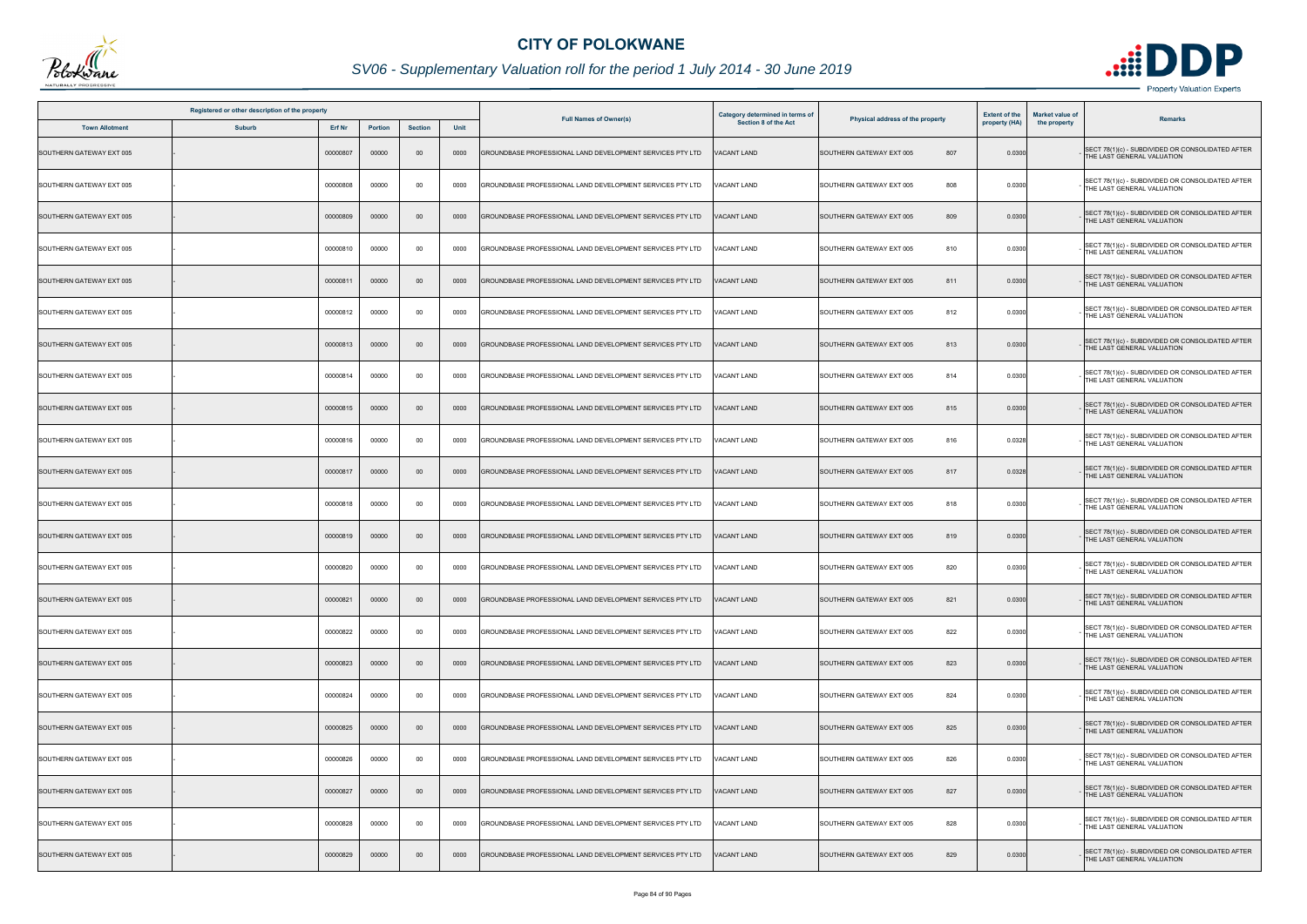

|                          | Registered or other description of the property |          |                |                |      |                                                           | <b>Category determined in terms of</b> |                                  | <b>Extent of the</b> | <b>Market value of</b><br>Remarks                                              |
|--------------------------|-------------------------------------------------|----------|----------------|----------------|------|-----------------------------------------------------------|----------------------------------------|----------------------------------|----------------------|--------------------------------------------------------------------------------|
| <b>Town Allotment</b>    | <b>Suburb</b>                                   | Erf Nr   | <b>Portion</b> | <b>Section</b> | Unit | <b>Full Names of Owner(s)</b>                             | <b>Section 8 of the Act</b>            | Physical address of the property | property (HA)        | the property                                                                   |
| SOUTHERN GATEWAY EXT 005 |                                                 | 00000830 | 00000          | $00\,$         | 0000 | GROUNDBASE PROFESSIONAL LAND DEVELOPMENT SERVICES PTY LTD | <b>ACANT LAND</b>                      | SOUTHERN GATEWAY EXT 005<br>830  | 0.0300               | SECT 78(1)(c) - SUBDIVIDED OR CONSOLIDATED AFTER<br>THE LAST GENERAL VALUATION |
| SOUTHERN GATEWAY EXT 005 |                                                 | 00000831 | 00000          | $00\,$         | 0000 | GROUNDBASE PROFESSIONAL LAND DEVELOPMENT SERVICES PTY LTD | <b>VACANT LAND</b>                     | 831<br>SOUTHERN GATEWAY EXT 005  | 0.0300               | SECT 78(1)(c) - SUBDIVIDED OR CONSOLIDATED AFTER<br>THE LAST GENERAL VALUATION |
| SOUTHERN GATEWAY EXT 005 |                                                 | 00000832 | 00000          | 00             | 0000 | GROUNDBASE PROFESSIONAL LAND DEVELOPMENT SERVICES PTY LTD | <b>ACANT LAND</b>                      | 832<br>SOUTHERN GATEWAY EXT 005  | 0.0300               | SECT 78(1)(c) - SUBDIVIDED OR CONSOLIDATED AFTER<br>THE LAST GENERAL VALUATION |
| SOUTHERN GATEWAY EXT 005 |                                                 | 00000833 | 00000          | $00\,$         | 0000 | GROUNDBASE PROFESSIONAL LAND DEVELOPMENT SERVICES PTY LTD | <b>VACANT LAND</b>                     | SOUTHERN GATEWAY EXT 005<br>833  | 0.0300               | SECT 78(1)(c) - SUBDIVIDED OR CONSOLIDATED AFTER<br>THE LAST GENERAL VALUATION |
| SOUTHERN GATEWAY EXT 005 |                                                 | 00000834 | 00000          | 00             | 0000 | GROUNDBASE PROFESSIONAL LAND DEVELOPMENT SERVICES PTY LTD | <b>VACANT LAND</b>                     | SOUTHERN GATEWAY EXT 005<br>834  | 0.0300               | SECT 78(1)(c) - SUBDIVIDED OR CONSOLIDATED AFTER<br>THE LAST GENERAL VALUATION |
| SOUTHERN GATEWAY EXT 005 |                                                 | 00000835 | 00000          | $00\,$         | 0000 | GROUNDBASE PROFESSIONAL LAND DEVELOPMENT SERVICES PTY LTD | <b>VACANT LAND</b>                     | SOUTHERN GATEWAY EXT 005<br>835  | 0.0470               | SECT 78(1)(c) - SUBDIVIDED OR CONSOLIDATED AFTER<br>THE LAST GENERAL VALUATION |
| SOUTHERN GATEWAY EXT 005 |                                                 | 00000836 | 00000          | $00\,$         | 0000 | GROUNDBASE PROFESSIONAL LAND DEVELOPMENT SERVICES PTY LTD | <b>VACANT LAND</b>                     | 836<br>SOUTHERN GATEWAY EXT 005  | 0.046                | SECT 78(1)(c) - SUBDIVIDED OR CONSOLIDATED AFTER<br>THE LAST GENERAL VALUATION |
| SOUTHERN GATEWAY EXT 005 |                                                 | 00000837 | 00000          | $00\,$         | 0000 | GROUNDBASE PROFESSIONAL LAND DEVELOPMENT SERVICES PTY LTD | <b>ACANT LAND</b>                      | 837<br>SOUTHERN GATEWAY EXT 005  | 0.0300               | SECT 78(1)(c) - SUBDIVIDED OR CONSOLIDATED AFTER<br>THE LAST GENERAL VALUATION |
| SOUTHERN GATEWAY EXT 005 |                                                 | 00000838 | 00000          | $00\,$         | 0000 | GROUNDBASE PROFESSIONAL LAND DEVELOPMENT SERVICES PTY LTD | <b>VACANT LAND</b>                     | 838<br>SOUTHERN GATEWAY EXT 005  | 0.0300               | SECT 78(1)(c) - SUBDIVIDED OR CONSOLIDATED AFTER<br>THE LAST GENERAL VALUATION |
| SOUTHERN GATEWAY EXT 005 |                                                 | 00000839 | 00000          | $00\,$         | 0000 | GROUNDBASE PROFESSIONAL LAND DEVELOPMENT SERVICES PTY LTD | <b>ACANT LAND</b>                      | SOUTHERN GATEWAY EXT 005<br>839  | 0.0300               | SECT 78(1)(c) - SUBDIVIDED OR CONSOLIDATED AFTER<br>THE LAST GENERAL VALUATION |
| SOUTHERN GATEWAY EXT 005 |                                                 | 00000840 | 00000          | 00             | 0000 | GROUNDBASE PROFESSIONAL LAND DEVELOPMENT SERVICES PTY LTD | VACANT LAND                            | SOUTHERN GATEWAY EXT 005<br>840  | 0.0300               | SECT 78(1)(c) - SUBDIVIDED OR CONSOLIDATED AFTER<br>THE LAST GENERAL VALUATION |
| SOUTHERN GATEWAY EXT 005 |                                                 | 00000841 | 00000          | $00\,$         | 0000 | GROUNDBASE PROFESSIONAL LAND DEVELOPMENT SERVICES PTY LTD | <b>ACANT LAND</b>                      | SOUTHERN GATEWAY EXT 005<br>841  | 0.0300               | SECT 78(1)(c) - SUBDIVIDED OR CONSOLIDATED AFTER<br>THE LAST GENERAL VALUATION |
| SOUTHERN GATEWAY EXT 005 |                                                 | 00000842 | 00000          | $00\,$         | 0000 | GROUNDBASE PROFESSIONAL LAND DEVELOPMENT SERVICES PTY LTD | VACANT LAND                            | 842<br>SOUTHERN GATEWAY EXT 005  | 0.0300               | SECT 78(1)(c) - SUBDIVIDED OR CONSOLIDATED AFTER<br>THE LAST GENERAL VALUATION |
| SOUTHERN GATEWAY EXT 005 |                                                 | 00000843 | 00000          | $00\,$         | 0000 | GROUNDBASE PROFESSIONAL LAND DEVELOPMENT SERVICES PTY LTD | <b>VACANT LAND</b>                     | SOUTHERN GATEWAY EXT 005<br>843  | 0.0300               | SECT 78(1)(c) - SUBDIVIDED OR CONSOLIDATED AFTER<br>THE LAST GENERAL VALUATION |
| SOUTHERN GATEWAY EXT 005 |                                                 | 00000844 | 00000          | $00\,$         | 0000 | GROUNDBASE PROFESSIONAL LAND DEVELOPMENT SERVICES PTY LTD | <b>VACANT LAND</b>                     | SOUTHERN GATEWAY EXT 005<br>844  | 0.0300               | SECT 78(1)(c) - SUBDIVIDED OR CONSOLIDATED AFTER<br>THE LAST GENERAL VALUATION |
| SOUTHERN GATEWAY EXT 005 |                                                 | 00000845 | 00000          | $00\,$         | 0000 | GROUNDBASE PROFESSIONAL LAND DEVELOPMENT SERVICES PTY LTD | <b>VACANT LAND</b>                     | SOUTHERN GATEWAY EXT 005<br>845  | 0.0300               | SECT 78(1)(c) - SUBDIVIDED OR CONSOLIDATED AFTER<br>THE LAST GENERAL VALUATION |
| SOUTHERN GATEWAY EXT 005 |                                                 | 00000846 | 00000          | 00             | 0000 | GROUNDBASE PROFESSIONAL LAND DEVELOPMENT SERVICES PTY LTD | <b>VACANT LAND</b>                     | 846<br>SOUTHERN GATEWAY EXT 005  | 0.0300               | SECT 78(1)(c) - SUBDIVIDED OR CONSOLIDATED AFTER<br>THE LAST GENERAL VALUATION |
| SOUTHERN GATEWAY EXT 005 |                                                 | 00000847 | 00000          | $00\,$         | 0000 | GROUNDBASE PROFESSIONAL LAND DEVELOPMENT SERVICES PTY LTD | <b>VACANT LAND</b>                     | 847<br>SOUTHERN GATEWAY EXT 005  | 0.0300               | SECT 78(1)(c) - SUBDIVIDED OR CONSOLIDATED AFTER<br>THE LAST GENERAL VALUATION |
| SOUTHERN GATEWAY EXT 005 |                                                 | 00000848 | 00000          | 00             | 0000 | GROUNDBASE PROFESSIONAL LAND DEVELOPMENT SERVICES PTY LTD | <b>VACANT LAND</b>                     | SOUTHERN GATEWAY EXT 005<br>848  | 0.0300               | SECT 78(1)(c) - SUBDIVIDED OR CONSOLIDATED AFTER<br>THE LAST GENERAL VALUATION |
| SOUTHERN GATEWAY EXT 005 |                                                 | 00000849 | 00000          | $00\,$         | 0000 | GROUNDBASE PROFESSIONAL LAND DEVELOPMENT SERVICES PTY LTD | <b>VACANT LAND</b>                     | SOUTHERN GATEWAY EXT 005<br>849  | 0.0300               | SECT 78(1)(c) - SUBDIVIDED OR CONSOLIDATED AFTER<br>THE LAST GENERAL VALUATION |
| SOUTHERN GATEWAY EXT 005 |                                                 | 00000850 | 00000          | 00             | 0000 | GROUNDBASE PROFESSIONAL LAND DEVELOPMENT SERVICES PTY LTD | VACANT LAND                            | 850<br>SOUTHERN GATEWAY EXT 005  | 0.0300               | SECT 78(1)(c) - SUBDIVIDED OR CONSOLIDATED AFTER<br>THE LAST GENERAL VALUATION |
| SOUTHERN GATEWAY EXT 005 |                                                 | 00000851 | 00000          | $00\,$         | 0000 | GROUNDBASE PROFESSIONAL LAND DEVELOPMENT SERVICES PTY LTD | <b>VACANT LAND</b>                     | SOUTHERN GATEWAY EXT 005<br>851  | 0.0300               | SECT 78(1)(c) - SUBDIVIDED OR CONSOLIDATED AFTER<br>THE LAST GENERAL VALUATION |
| SOUTHERN GATEWAY EXT 005 |                                                 | 00000852 | 00000          | $00\,$         | 0000 | GROUNDBASE PROFESSIONAL LAND DEVELOPMENT SERVICES PTY LTD | ACANT LAND                             | 852<br>SOUTHERN GATEWAY EXT 005  | 0.0300               | SECT 78(1)(c) - SUBDIVIDED OR CONSOLIDATED AFTER<br>THE LAST GENERAL VALUATION |

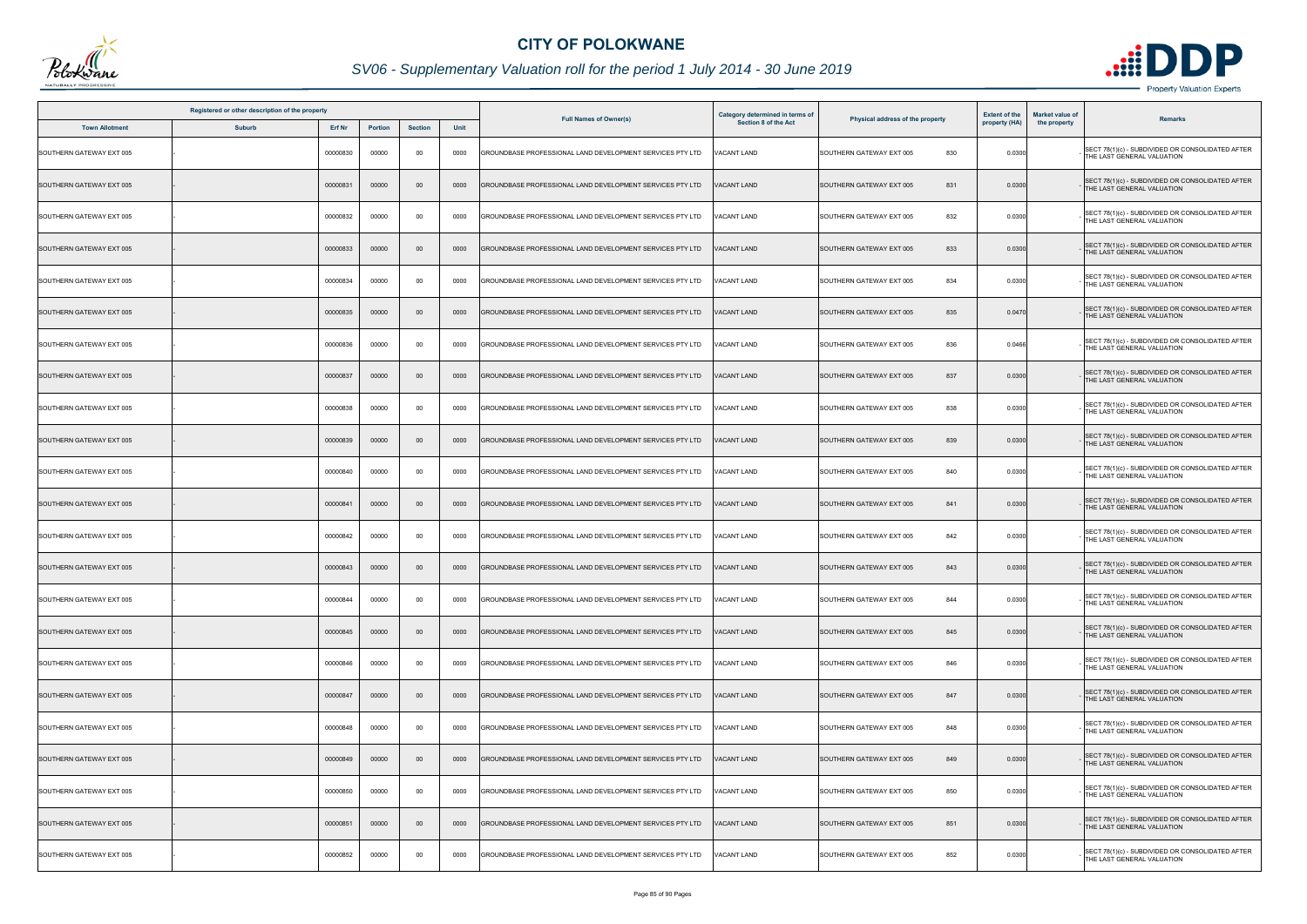

|                          | Registered or other description of the property |          |         |                |      |                                                           | <b>Category determined in terms of</b> | <b>Extent of the</b><br>Physical address of the property |               | <b>Market value of</b><br><b>Remarks</b>                                       |
|--------------------------|-------------------------------------------------|----------|---------|----------------|------|-----------------------------------------------------------|----------------------------------------|----------------------------------------------------------|---------------|--------------------------------------------------------------------------------|
| <b>Town Allotment</b>    | <b>Suburb</b>                                   | Erf Nr   | Portion | <b>Section</b> | Unit | <b>Full Names of Owner(s)</b>                             | <b>Section 8 of the Act</b>            |                                                          | property (HA) | the property                                                                   |
| SOUTHERN GATEWAY EXT 005 |                                                 | 00000853 | 00000   | $00\,$         | 0000 | GROUNDBASE PROFESSIONAL LAND DEVELOPMENT SERVICES PTY LTD | <b>ACANT LAND</b>                      | 853<br>SOUTHERN GATEWAY EXT 005                          | 0.0300        | SECT 78(1)(c) - SUBDIVIDED OR CONSOLIDATED AFTER<br>THE LAST GENERAL VALUATION |
| SOUTHERN GATEWAY EXT 005 |                                                 | 00000854 | 00000   | $00\,$         | 0000 | GROUNDBASE PROFESSIONAL LAND DEVELOPMENT SERVICES PTY LTD | 'ACANT LAND                            | 854<br>SOUTHERN GATEWAY EXT 005                          | 0.0328        | SECT 78(1)(c) - SUBDIVIDED OR CONSOLIDATED AFTER<br>THE LAST GENERAL VALUATION |
| SOUTHERN GATEWAY EXT 005 |                                                 | 00000855 | 00000   | $00\,$         | 0000 | GROUNDBASE PROFESSIONAL LAND DEVELOPMENT SERVICES PTY LTD | <b>ACANT LAND</b>                      | 855<br>SOUTHERN GATEWAY EXT 005                          | 0.0328        | SECT 78(1)(c) - SUBDIVIDED OR CONSOLIDATED AFTER<br>THE LAST GENERAL VALUATION |
| SOUTHERN GATEWAY EXT 005 |                                                 | 00000856 | 00000   | 00             | 0000 | GROUNDBASE PROFESSIONAL LAND DEVELOPMENT SERVICES PTY LTD | <b>/ACANT LAND</b>                     | SOUTHERN GATEWAY EXT 005<br>856                          | 0.0300        | SECT 78(1)(c) - SUBDIVIDED OR CONSOLIDATED AFTER<br>THE LAST GENERAL VALUATION |
| SOUTHERN GATEWAY EXT 005 |                                                 | 00000857 | 00000   | $00\,$         | 0000 | GROUNDBASE PROFESSIONAL LAND DEVELOPMENT SERVICES PTY LTD | <b>VACANT LAND</b>                     | 857<br>SOUTHERN GATEWAY EXT 005                          | 0.0300        | SECT 78(1)(c) - SUBDIVIDED OR CONSOLIDATED AFTER<br>THE LAST GENERAL VALUATION |
| SOUTHERN GATEWAY EXT 005 |                                                 | 00000858 | 00000   | 00             | 0000 | GROUNDBASE PROFESSIONAL LAND DEVELOPMENT SERVICES PTY LTD | <b>/ACANT LAND</b>                     | 858<br>SOUTHERN GATEWAY EXT 005                          | 0.0300        | SECT 78(1)(c) - SUBDIVIDED OR CONSOLIDATED AFTER<br>THE LAST GENERAL VALUATION |
| SOUTHERN GATEWAY EXT 005 |                                                 | 00000859 | 00000   | $00\,$         | 0000 | GROUNDBASE PROFESSIONAL LAND DEVELOPMENT SERVICES PTY LTD | <b>/ACANT LAND</b>                     | 859<br>SOUTHERN GATEWAY EXT 005                          | 0.0300        | SECT 78(1)(c) - SUBDIVIDED OR CONSOLIDATED AFTER<br>THE LAST GENERAL VALUATION |
| SOUTHERN GATEWAY EXT 005 |                                                 | 00000860 | 00000   | 00             | 0000 | GROUNDBASE PROFESSIONAL LAND DEVELOPMENT SERVICES PTY LTD | ACANT LAND                             | 860<br>SOUTHERN GATEWAY EXT 005                          | 0.0300        | SECT 78(1)(c) - SUBDIVIDED OR CONSOLIDATED AFTER<br>THE LAST GENERAL VALUATION |
| SOUTHERN GATEWAY EXT 005 |                                                 | 00000861 | 00000   | $00\,$         | 0000 | GROUNDBASE PROFESSIONAL LAND DEVELOPMENT SERVICES PTY LTD | <b>/ACANT LAND</b>                     | SOUTHERN GATEWAY EXT 005<br>861                          | 0.0300        | SECT 78(1)(c) - SUBDIVIDED OR CONSOLIDATED AFTER<br>THE LAST GENERAL VALUATION |
| SOUTHERN GATEWAY EXT 005 |                                                 | 00000862 | 00000   | $00\,$         | 0000 | GROUNDBASE PROFESSIONAL LAND DEVELOPMENT SERVICES PTY LTD | <b>ACANT LAND</b>                      | 862<br>SOUTHERN GATEWAY EXT 005                          | 0.0300        | SECT 78(1)(c) - SUBDIVIDED OR CONSOLIDATED AFTER<br>THE LAST GENERAL VALUATION |
| SOUTHERN GATEWAY EXT 005 |                                                 | 00000863 | 00000   | $00\,$         | 0000 | GROUNDBASE PROFESSIONAL LAND DEVELOPMENT SERVICES PTY LTD | VACANT LAND                            | 863<br>SOUTHERN GATEWAY EXT 005                          | 0.0300        | SECT 78(1)(c) - SUBDIVIDED OR CONSOLIDATED AFTER<br>THE LAST GENERAL VALUATION |
| SOUTHERN GATEWAY EXT 005 |                                                 | 00000864 | 00000   | 00             | 0000 | GROUNDBASE PROFESSIONAL LAND DEVELOPMENT SERVICES PTY LTD | ACANT LAND                             | 864<br>SOUTHERN GATEWAY EXT 005                          | 0.0300        | SECT 78(1)(c) - SUBDIVIDED OR CONSOLIDATED AFTER<br>THE LAST GENERAL VALUATION |
| SOUTHERN GATEWAY EXT 005 |                                                 | 00000865 | 00000   | $00\,$         | 0000 | GROUNDBASE PROFESSIONAL LAND DEVELOPMENT SERVICES PTY LTD | <b>VACANT LAND</b>                     | 865<br>SOUTHERN GATEWAY EXT 005                          | 0.0300        | SECT 78(1)(c) - SUBDIVIDED OR CONSOLIDATED AFTER<br>THE LAST GENERAL VALUATION |
| SOUTHERN GATEWAY EXT 005 |                                                 | 00000866 | 00000   | 00             | 0000 | GROUNDBASE PROFESSIONAL LAND DEVELOPMENT SERVICES PTY LTD | <b>/ACANT LAND</b>                     | SOUTHERN GATEWAY EXT 005<br>866                          | 0.0300        | SECT 78(1)(c) - SUBDIVIDED OR CONSOLIDATED AFTER<br>THE LAST GENERAL VALUATION |
| SOUTHERN GATEWAY EXT 005 |                                                 | 00000867 | 00000   | $00\,$         | 0000 | GROUNDBASE PROFESSIONAL LAND DEVELOPMENT SERVICES PTY LTD | <b>VACANT LAND</b>                     | SOUTHERN GATEWAY EXT 005<br>867                          | 0.0300        | SECT 78(1)(c) - SUBDIVIDED OR CONSOLIDATED AFTER<br>THE LAST GENERAL VALUATION |
| SOUTHERN GATEWAY EXT 005 |                                                 | 00000868 | 00000   | 00             | 0000 | GROUNDBASE PROFESSIONAL LAND DEVELOPMENT SERVICES PTY LTD | 'ACANT LAND                            | SOUTHERN GATEWAY EXT 005<br>868                          | 0.0300        | SECT 78(1)(c) - SUBDIVIDED OR CONSOLIDATED AFTER<br>THE LAST GENERAL VALUATION |
| SOUTHERN GATEWAY EXT 005 |                                                 | 00000869 | 00000   | $00\,$         | 0000 | GROUNDBASE PROFESSIONAL LAND DEVELOPMENT SERVICES PTY LTD | <b>VACANT LAND</b>                     | 869<br>SOUTHERN GATEWAY EXT 005                          | 0.0300        | SECT 78(1)(c) - SUBDIVIDED OR CONSOLIDATED AFTER<br>THE LAST GENERAL VALUATION |
| SOUTHERN GATEWAY EXT 005 |                                                 | 00000870 | 00000   | $00\,$         | 0000 | GROUNDBASE PROFESSIONAL LAND DEVELOPMENT SERVICES PTY LTD | <b>VACANT LAND</b>                     | 870<br>SOUTHERN GATEWAY EXT 005                          | 0.0300        | SECT 78(1)(c) - SUBDIVIDED OR CONSOLIDATED AFTER<br>THE LAST GENERAL VALUATION |
| SOUTHERN GATEWAY EXT 005 |                                                 | 00000871 | 00000   | $00\,$         | 0000 | GROUNDBASE PROFESSIONAL LAND DEVELOPMENT SERVICES PTY LTD | <b>VACANT LAND</b>                     | SOUTHERN GATEWAY EXT 005<br>871                          | 0.0300        | SECT 78(1)(c) - SUBDIVIDED OR CONSOLIDATED AFTER<br>THE LAST GENERAL VALUATION |
| SOUTHERN GATEWAY EXT 005 |                                                 | 00000872 | 00000   | $00\,$         | 0000 | GROUNDBASE PROFESSIONAL LAND DEVELOPMENT SERVICES PTY LTD | <b>/ACANT LAND</b>                     | 872<br>SOUTHERN GATEWAY EXT 005                          | 0.0300        | SECT 78(1)(c) - SUBDIVIDED OR CONSOLIDATED AFTER<br>THE LAST GENERAL VALUATION |
| SOUTHERN GATEWAY EXT 005 |                                                 | 00000873 | 00000   | $00\,$         | 0000 | GROUNDBASE PROFESSIONAL LAND DEVELOPMENT SERVICES PTY LTD | VACANT LAND                            | 873<br>SOUTHERN GATEWAY EXT 005                          | 0.0479        | SECT 78(1)(c) - SUBDIVIDED OR CONSOLIDATED AFTER<br>THE LAST GENERAL VALUATION |
| SOUTHERN GATEWAY EXT 005 |                                                 | 00000874 | 00000   | $00\,$         | 0000 | GROUNDBASE PROFESSIONAL LAND DEVELOPMENT SERVICES PTY LTD | VACANT LAND                            | 874<br>SOUTHERN GATEWAY EXT 005                          | 0.0475        | SECT 78(1)(c) - SUBDIVIDED OR CONSOLIDATED AFTER<br>THE LAST GENERAL VALUATION |
| SOUTHERN GATEWAY EXT 005 |                                                 | 00000875 | 00000   | $00\,$         | 0000 | GROUNDBASE PROFESSIONAL LAND DEVELOPMENT SERVICES PTY LTD | <b>ACANT LAND</b>                      | 875<br>SOUTHERN GATEWAY EXT 005                          | 0.0300        | SECT 78(1)(c) - SUBDIVIDED OR CONSOLIDATED AFTER<br>THE LAST GENERAL VALUATION |

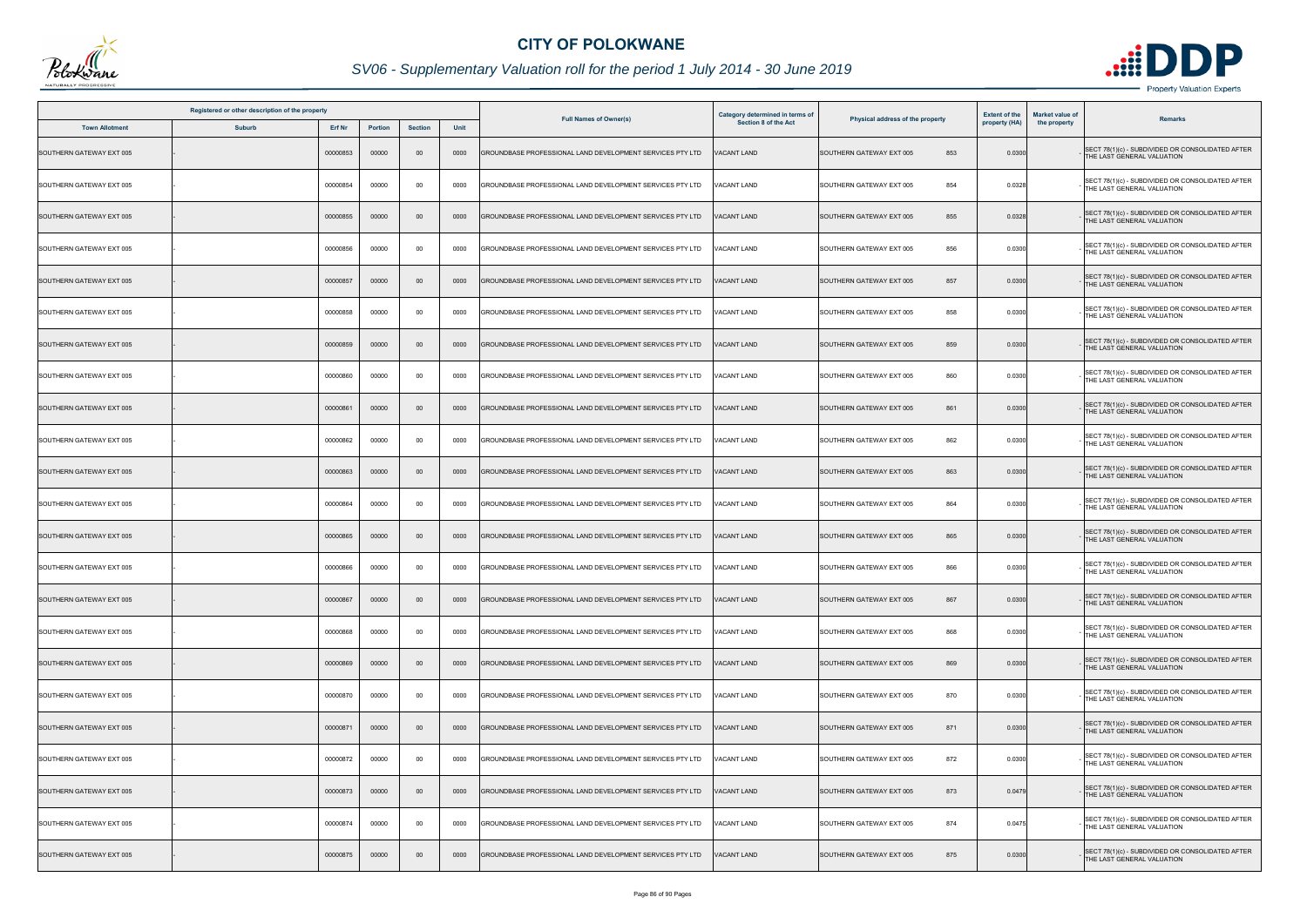

|                          | Registered or other description of the property |          |                |                |      |                                                           | <b>Category determined in terms of</b> |                                  | <b>Extent of the</b> | <b>Market value of</b><br><b>Remarks</b>                                       |
|--------------------------|-------------------------------------------------|----------|----------------|----------------|------|-----------------------------------------------------------|----------------------------------------|----------------------------------|----------------------|--------------------------------------------------------------------------------|
| <b>Town Allotment</b>    | <b>Suburb</b>                                   | Erf Nr   | <b>Portion</b> | <b>Section</b> | Unit | <b>Full Names of Owner(s)</b>                             | <b>Section 8 of the Act</b>            | Physical address of the property | property (HA)        | the property                                                                   |
| SOUTHERN GATEWAY EXT 005 |                                                 | 00000876 | 00000          | $00\,$         | 0000 | GROUNDBASE PROFESSIONAL LAND DEVELOPMENT SERVICES PTY LTD | <b>ACANT LAND</b>                      | 876<br>SOUTHERN GATEWAY EXT 005  | 0.0300               | SECT 78(1)(c) - SUBDIVIDED OR CONSOLIDATED AFTER<br>THE LAST GENERAL VALUATION |
| SOUTHERN GATEWAY EXT 005 |                                                 | 00000877 | 00000          | $00\,$         | 0000 | GROUNDBASE PROFESSIONAL LAND DEVELOPMENT SERVICES PTY LTD | <b>VACANT LAND</b>                     | 877<br>SOUTHERN GATEWAY EXT 005  | 0.0300               | SECT 78(1)(c) - SUBDIVIDED OR CONSOLIDATED AFTER<br>THE LAST GENERAL VALUATION |
| SOUTHERN GATEWAY EXT 005 |                                                 | 00000878 | 00000          | 00             | 0000 | GROUNDBASE PROFESSIONAL LAND DEVELOPMENT SERVICES PTY LTD | <b>ACANT LAND</b>                      | 878<br>SOUTHERN GATEWAY EXT 005  | 0.0300               | SECT 78(1)(c) - SUBDIVIDED OR CONSOLIDATED AFTER<br>THE LAST GENERAL VALUATION |
| SOUTHERN GATEWAY EXT 005 |                                                 | 00000879 | 00000          | $00\,$         | 0000 | GROUNDBASE PROFESSIONAL LAND DEVELOPMENT SERVICES PTY LTD | <b>VACANT LAND</b>                     | SOUTHERN GATEWAY EXT 005<br>879  | 0.0300               | SECT 78(1)(c) - SUBDIVIDED OR CONSOLIDATED AFTER<br>THE LAST GENERAL VALUATION |
| SOUTHERN GATEWAY EXT 005 |                                                 | 00000880 | 00000          | 00             | 0000 | GROUNDBASE PROFESSIONAL LAND DEVELOPMENT SERVICES PTY LTD | <b>VACANT LAND</b>                     | SOUTHERN GATEWAY EXT 005<br>880  | 0.0300               | SECT 78(1)(c) - SUBDIVIDED OR CONSOLIDATED AFTER<br>THE LAST GENERAL VALUATION |
| SOUTHERN GATEWAY EXT 005 |                                                 | 00000881 | 00000          | $00\,$         | 0000 | GROUNDBASE PROFESSIONAL LAND DEVELOPMENT SERVICES PTY LTD | <b>VACANT LAND</b>                     | SOUTHERN GATEWAY EXT 005<br>881  | 0.0300               | SECT 78(1)(c) - SUBDIVIDED OR CONSOLIDATED AFTER<br>THE LAST GENERAL VALUATION |
| SOUTHERN GATEWAY EXT 005 |                                                 | 00000882 | 00000          | $00\,$         | 0000 | GROUNDBASE PROFESSIONAL LAND DEVELOPMENT SERVICES PTY LTD | <b>VACANT LAND</b>                     | 882<br>SOUTHERN GATEWAY EXT 005  | 0.0300               | SECT 78(1)(c) - SUBDIVIDED OR CONSOLIDATED AFTER<br>THE LAST GENERAL VALUATION |
| SOUTHERN GATEWAY EXT 005 |                                                 | 00000883 | 00000          | $00\,$         | 0000 | GROUNDBASE PROFESSIONAL LAND DEVELOPMENT SERVICES PTY LTD | <b>ACANT LAND</b>                      | 883<br>SOUTHERN GATEWAY EXT 005  | 0.0300               | SECT 78(1)(c) - SUBDIVIDED OR CONSOLIDATED AFTER<br>THE LAST GENERAL VALUATION |
| SOUTHERN GATEWAY EXT 005 |                                                 | 00000884 | 00000          | $00\,$         | 0000 | GROUNDBASE PROFESSIONAL LAND DEVELOPMENT SERVICES PTY LTD | <b>VACANT LAND</b>                     | 884<br>SOUTHERN GATEWAY EXT 005  | 0.0300               | SECT 78(1)(c) - SUBDIVIDED OR CONSOLIDATED AFTER<br>THE LAST GENERAL VALUATION |
| SOUTHERN GATEWAY EXT 005 |                                                 | 00000885 | 00000          | $00\,$         | 0000 | GROUNDBASE PROFESSIONAL LAND DEVELOPMENT SERVICES PTY LTD | <b>ACANT LAND</b>                      | SOUTHERN GATEWAY EXT 005<br>885  | 0.0300               | SECT 78(1)(c) - SUBDIVIDED OR CONSOLIDATED AFTER<br>THE LAST GENERAL VALUATION |
| SOUTHERN GATEWAY EXT 005 |                                                 | 00000886 | 00000          | 00             | 0000 | GROUNDBASE PROFESSIONAL LAND DEVELOPMENT SERVICES PTY LTD | VACANT LAND                            | SOUTHERN GATEWAY EXT 005<br>886  | 0.0300               | SECT 78(1)(c) - SUBDIVIDED OR CONSOLIDATED AFTER<br>THE LAST GENERAL VALUATION |
| SOUTHERN GATEWAY EXT 005 |                                                 | 00000887 | 00000          | $00\,$         | 0000 | GROUNDBASE PROFESSIONAL LAND DEVELOPMENT SERVICES PTY LTD | <b>ACANT LAND</b>                      | SOUTHERN GATEWAY EXT 005<br>887  | 0.0300               | SECT 78(1)(c) - SUBDIVIDED OR CONSOLIDATED AFTER<br>THE LAST GENERAL VALUATION |
| SOUTHERN GATEWAY EXT 005 |                                                 | 00000888 | 00000          | $00\,$         | 0000 | GROUNDBASE PROFESSIONAL LAND DEVELOPMENT SERVICES PTY LTD | VACANT LAND                            | SOUTHERN GATEWAY EXT 005<br>888  | 0.0300               | SECT 78(1)(c) - SUBDIVIDED OR CONSOLIDATED AFTER<br>THE LAST GENERAL VALUATION |
| SOUTHERN GATEWAY EXT 005 |                                                 | 00000889 | 00000          | $00\,$         | 0000 | GROUNDBASE PROFESSIONAL LAND DEVELOPMENT SERVICES PTY LTD | <b>VACANT LAND</b>                     | SOUTHERN GATEWAY EXT 005<br>889  | 0.0300               | SECT 78(1)(c) - SUBDIVIDED OR CONSOLIDATED AFTER<br>THE LAST GENERAL VALUATION |
| SOUTHERN GATEWAY EXT 005 |                                                 | 00000890 | 00000          | $00\,$         | 0000 | GROUNDBASE PROFESSIONAL LAND DEVELOPMENT SERVICES PTY LTD | <b>VACANT LAND</b>                     | SOUTHERN GATEWAY EXT 005<br>890  | 0.0300               | SECT 78(1)(c) - SUBDIVIDED OR CONSOLIDATED AFTER<br>THE LAST GENERAL VALUATION |
| SOUTHERN GATEWAY EXT 005 |                                                 | 00000891 | 00000          | $00\,$         | 0000 | GROUNDBASE PROFESSIONAL LAND DEVELOPMENT SERVICES PTY LTD | <b>VACANT LAND</b>                     | SOUTHERN GATEWAY EXT 005<br>891  | 0.0300               | SECT 78(1)(c) - SUBDIVIDED OR CONSOLIDATED AFTER<br>THE LAST GENERAL VALUATION |
| SOUTHERN GATEWAY EXT 005 |                                                 | 00000892 | 00000          | 00             | 0000 | GROUNDBASE PROFESSIONAL LAND DEVELOPMENT SERVICES PTY LTD | <b>VACANT LAND</b>                     | SOUTHERN GATEWAY EXT 005<br>892  | 0.0328               | SECT 78(1)(c) - SUBDIVIDED OR CONSOLIDATED AFTER<br>THE LAST GENERAL VALUATION |
| SOUTHERN GATEWAY EXT 005 |                                                 | 00000893 | 00000          | $00\,$         | 0000 | GROUNDBASE PROFESSIONAL LAND DEVELOPMENT SERVICES PTY LTD | <b>VACANT LAND</b>                     | SOUTHERN GATEWAY EXT 005<br>893  | 0.0328               | SECT 78(1)(c) - SUBDIVIDED OR CONSOLIDATED AFTER<br>THE LAST GENERAL VALUATION |
| SOUTHERN GATEWAY EXT 005 |                                                 | 00000894 | 00000          | 00             | 0000 | GROUNDBASE PROFESSIONAL LAND DEVELOPMENT SERVICES PTY LTD | <b>VACANT LAND</b>                     | SOUTHERN GATEWAY EXT 005<br>894  | 0.0300               | SECT 78(1)(c) - SUBDIVIDED OR CONSOLIDATED AFTER<br>THE LAST GENERAL VALUATION |
| SOUTHERN GATEWAY EXT 005 |                                                 | 00000895 | 00000          | $00\,$         | 0000 | GROUNDBASE PROFESSIONAL LAND DEVELOPMENT SERVICES PTY LTD | <b>VACANT LAND</b>                     | 895<br>SOUTHERN GATEWAY EXT 005  | 0.0300               | SECT 78(1)(c) - SUBDIVIDED OR CONSOLIDATED AFTER<br>THE LAST GENERAL VALUATION |
| SOUTHERN GATEWAY EXT 005 |                                                 | 00000896 | 00000          | 00             | 0000 | GROUNDBASE PROFESSIONAL LAND DEVELOPMENT SERVICES PTY LTD | VACANT LAND                            | 896<br>SOUTHERN GATEWAY EXT 005  | 0.0300               | SECT 78(1)(c) - SUBDIVIDED OR CONSOLIDATED AFTER<br>THE LAST GENERAL VALUATION |
| SOUTHERN GATEWAY EXT 005 |                                                 | 00000897 | 00000          | $00\,$         | 0000 | GROUNDBASE PROFESSIONAL LAND DEVELOPMENT SERVICES PTY LTD | <b>VACANT LAND</b>                     | SOUTHERN GATEWAY EXT 005<br>897  | 0.0300               | SECT 78(1)(c) - SUBDIVIDED OR CONSOLIDATED AFTER<br>THE LAST GENERAL VALUATION |
| SOUTHERN GATEWAY EXT 005 |                                                 | 00000898 | 00000          | $00\,$         | 0000 | GROUNDBASE PROFESSIONAL LAND DEVELOPMENT SERVICES PTY LTD | ACANT LAND                             | 898<br>SOUTHERN GATEWAY EXT 005  | 0.0300               | SECT 78(1)(c) - SUBDIVIDED OR CONSOLIDATED AFTER<br>THE LAST GENERAL VALUATION |

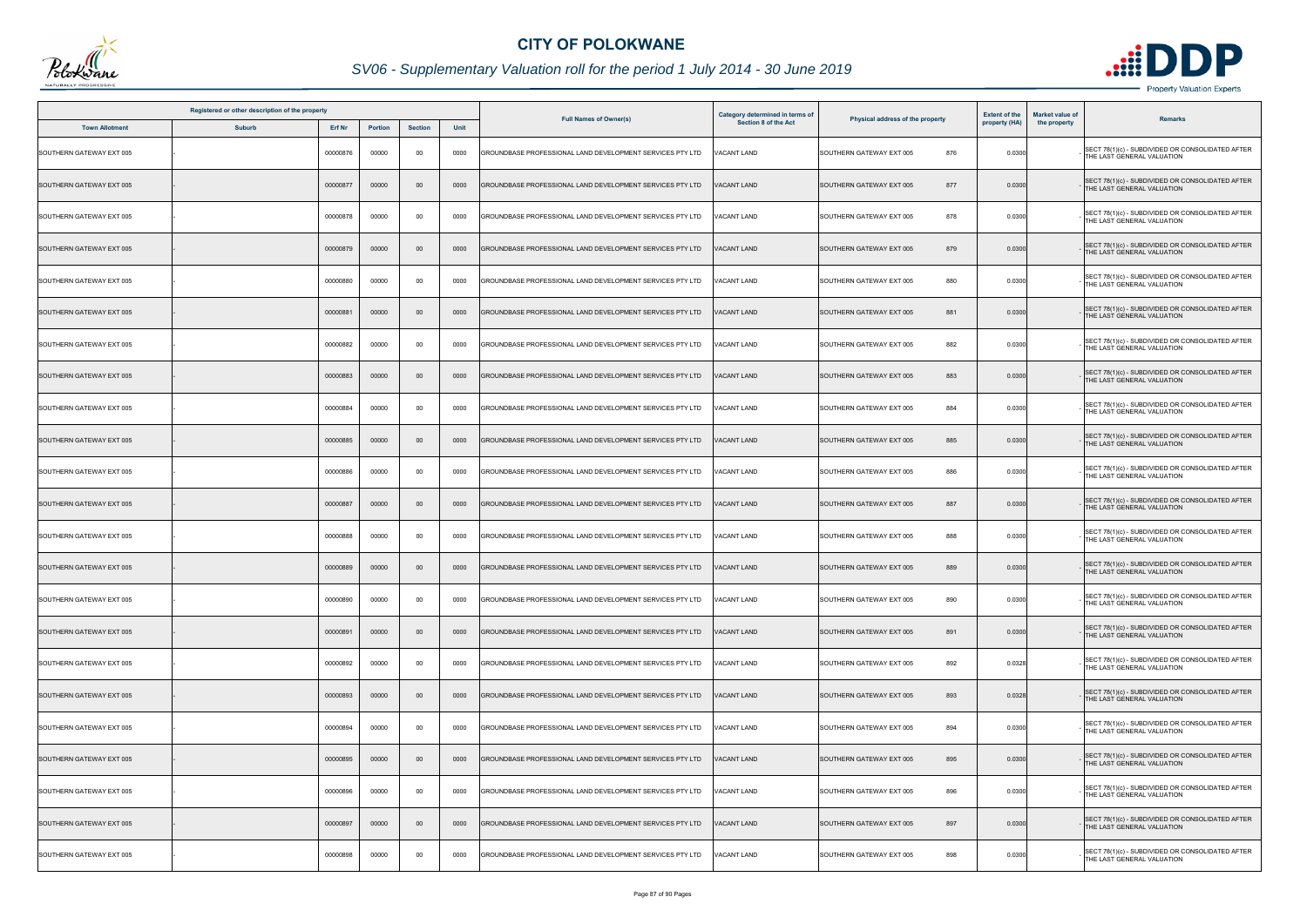

|                          | Registered or other description of the property |          |         |                |      |                                                           | <b>Category determined in terms of</b> | <b>Extent of the</b><br>Physical address of the property |               | <b>Market value of</b><br><b>Remarks</b>                                       |
|--------------------------|-------------------------------------------------|----------|---------|----------------|------|-----------------------------------------------------------|----------------------------------------|----------------------------------------------------------|---------------|--------------------------------------------------------------------------------|
| <b>Town Allotment</b>    | <b>Suburb</b>                                   | Erf Nr   | Portion | <b>Section</b> | Unit | <b>Full Names of Owner(s)</b>                             | <b>Section 8 of the Act</b>            |                                                          | property (HA) | the property                                                                   |
| SOUTHERN GATEWAY EXT 005 |                                                 | 00000899 | 00000   | $00\,$         | 0000 | GROUNDBASE PROFESSIONAL LAND DEVELOPMENT SERVICES PTY LTD | <b>ACANT LAND</b>                      | 899<br>SOUTHERN GATEWAY EXT 005                          | 0.0300        | SECT 78(1)(c) - SUBDIVIDED OR CONSOLIDATED AFTER<br>THE LAST GENERAL VALUATION |
| SOUTHERN GATEWAY EXT 005 |                                                 | 00000900 | 00000   | $00\,$         | 0000 | GROUNDBASE PROFESSIONAL LAND DEVELOPMENT SERVICES PTY LTD | 'ACANT LAND                            | 900<br>SOUTHERN GATEWAY EXT 005                          | 0.0300        | SECT 78(1)(c) - SUBDIVIDED OR CONSOLIDATED AFTER<br>THE LAST GENERAL VALUATION |
| SOUTHERN GATEWAY EXT 005 |                                                 | 00000901 | 00000   | $00\,$         | 0000 | GROUNDBASE PROFESSIONAL LAND DEVELOPMENT SERVICES PTY LTD | <b>ACANT LAND</b>                      | 901<br>SOUTHERN GATEWAY EXT 005                          | 0.0300        | SECT 78(1)(c) - SUBDIVIDED OR CONSOLIDATED AFTER<br>THE LAST GENERAL VALUATION |
| SOUTHERN GATEWAY EXT 005 |                                                 | 00000902 | 00000   | 00             | 0000 | GROUNDBASE PROFESSIONAL LAND DEVELOPMENT SERVICES PTY LTD | <b>/ACANT LAND</b>                     | SOUTHERN GATEWAY EXT 005<br>902                          | 0.0300        | SECT 78(1)(c) - SUBDIVIDED OR CONSOLIDATED AFTER<br>THE LAST GENERAL VALUATION |
| SOUTHERN GATEWAY EXT 005 |                                                 | 00000903 | 00000   | $00\,$         | 0000 | GROUNDBASE PROFESSIONAL LAND DEVELOPMENT SERVICES PTY LTD | <b>VACANT LAND</b>                     | 903<br>SOUTHERN GATEWAY EXT 005                          | 0.0300        | SECT 78(1)(c) - SUBDIVIDED OR CONSOLIDATED AFTER<br>THE LAST GENERAL VALUATION |
| SOUTHERN GATEWAY EXT 005 |                                                 | 00000904 | 00000   | 00             | 0000 | GROUNDBASE PROFESSIONAL LAND DEVELOPMENT SERVICES PTY LTD | <b>/ACANT LAND</b>                     | 904<br>SOUTHERN GATEWAY EXT 005                          | 0.0300        | SECT 78(1)(c) - SUBDIVIDED OR CONSOLIDATED AFTER<br>THE LAST GENERAL VALUATION |
| SOUTHERN GATEWAY EXT 005 |                                                 | 00000905 | 00000   | $00\,$         | 0000 | GROUNDBASE PROFESSIONAL LAND DEVELOPMENT SERVICES PTY LTD | <b>/ACANT LAND</b>                     | 905<br>SOUTHERN GATEWAY EXT 005                          | 0.0300        | SECT 78(1)(c) - SUBDIVIDED OR CONSOLIDATED AFTER<br>THE LAST GENERAL VALUATION |
| SOUTHERN GATEWAY EXT 005 |                                                 | 00000906 | 00000   | 00             | 0000 | GROUNDBASE PROFESSIONAL LAND DEVELOPMENT SERVICES PTY LTD | ACANT LAND                             | 906<br>SOUTHERN GATEWAY EXT 005                          | 0.0300        | SECT 78(1)(c) - SUBDIVIDED OR CONSOLIDATED AFTER<br>THE LAST GENERAL VALUATION |
| SOUTHERN GATEWAY EXT 005 |                                                 | 00000907 | 00000   | $00\,$         | 0000 | GROUNDBASE PROFESSIONAL LAND DEVELOPMENT SERVICES PTY LTD | <b>/ACANT LAND</b>                     | 907<br>SOUTHERN GATEWAY EXT 005                          | 0.0300        | SECT 78(1)(c) - SUBDIVIDED OR CONSOLIDATED AFTER<br>THE LAST GENERAL VALUATION |
| SOUTHERN GATEWAY EXT 005 |                                                 | 00000908 | 00000   | $00\,$         | 0000 | GROUNDBASE PROFESSIONAL LAND DEVELOPMENT SERVICES PTY LTD | <b>ACANT LAND</b>                      | 908<br>SOUTHERN GATEWAY EXT 005                          | 0.0300        | SECT 78(1)(c) - SUBDIVIDED OR CONSOLIDATED AFTER<br>THE LAST GENERAL VALUATION |
| SOUTHERN GATEWAY EXT 005 |                                                 | 00000909 | 00000   | $00\,$         | 0000 | GROUNDBASE PROFESSIONAL LAND DEVELOPMENT SERVICES PTY LTD | VACANT LAND                            | SOUTHERN GATEWAY EXT 005<br>909                          | 0.0300        | SECT 78(1)(c) - SUBDIVIDED OR CONSOLIDATED AFTER<br>THE LAST GENERAL VALUATION |
| SOUTHERN GATEWAY EXT 005 |                                                 | 00000910 | 00000   | 00             | 0000 | GROUNDBASE PROFESSIONAL LAND DEVELOPMENT SERVICES PTY LTD | ACANT LAND                             | SOUTHERN GATEWAY EXT 005<br>910                          | 0.0300        | SECT 78(1)(c) - SUBDIVIDED OR CONSOLIDATED AFTER<br>THE LAST GENERAL VALUATION |
| SOUTHERN GATEWAY EXT 005 |                                                 | 00000911 | 00000   | $00\,$         | 0000 | GROUNDBASE PROFESSIONAL LAND DEVELOPMENT SERVICES PTY LTD | <b>VACANT LAND</b>                     | SOUTHERN GATEWAY EXT 005<br>911                          | 0.0488        | SECT 78(1)(c) - SUBDIVIDED OR CONSOLIDATED AFTER<br>THE LAST GENERAL VALUATION |
| SOUTHERN GATEWAY EXT 005 |                                                 | 00000912 | 00000   | 00             | 0000 | GROUNDBASE PROFESSIONAL LAND DEVELOPMENT SERVICES PTY LTD | <b>/ACANT LAND</b>                     | SOUTHERN GATEWAY EXT 005<br>912                          | 0.0484        | SECT 78(1)(c) - SUBDIVIDED OR CONSOLIDATED AFTER<br>THE LAST GENERAL VALUATION |
| SOUTHERN GATEWAY EXT 005 |                                                 | 00000913 | 00000   | $00\,$         | 0000 | GROUNDBASE PROFESSIONAL LAND DEVELOPMENT SERVICES PTY LTD | <b>VACANT LAND</b>                     | SOUTHERN GATEWAY EXT 005<br>913                          | 0.0300        | SECT 78(1)(c) - SUBDIVIDED OR CONSOLIDATED AFTER<br>THE LAST GENERAL VALUATION |
| SOUTHERN GATEWAY EXT 005 |                                                 | 00000914 | 00000   | 00             | 0000 | GROUNDBASE PROFESSIONAL LAND DEVELOPMENT SERVICES PTY LTD | 'ACANT LAND                            | SOUTHERN GATEWAY EXT 005<br>914                          | 0.0300        | SECT 78(1)(c) - SUBDIVIDED OR CONSOLIDATED AFTER<br>THE LAST GENERAL VALUATION |
| SOUTHERN GATEWAY EXT 005 |                                                 | 00000915 | 00000   | $00\,$         | 0000 | GROUNDBASE PROFESSIONAL LAND DEVELOPMENT SERVICES PTY LTD | <b>VACANT LAND</b>                     | SOUTHERN GATEWAY EXT 005<br>915                          | 0.0300        | SECT 78(1)(c) - SUBDIVIDED OR CONSOLIDATED AFTER<br>THE LAST GENERAL VALUATION |
| SOUTHERN GATEWAY EXT 005 |                                                 | 00000916 | 00000   | $00\,$         | 0000 | GROUNDBASE PROFESSIONAL LAND DEVELOPMENT SERVICES PTY LTD | <b>VACANT LAND</b>                     | 916<br>SOUTHERN GATEWAY EXT 005                          | 0.0300        | SECT 78(1)(c) - SUBDIVIDED OR CONSOLIDATED AFTER<br>THE LAST GENERAL VALUATION |
| SOUTHERN GATEWAY EXT 005 |                                                 | 00000917 | 00000   | $00\,$         | 0000 | GROUNDBASE PROFESSIONAL LAND DEVELOPMENT SERVICES PTY LTD | <b>VACANT LAND</b>                     | SOUTHERN GATEWAY EXT 005<br>917                          | 0.0300        | SECT 78(1)(c) - SUBDIVIDED OR CONSOLIDATED AFTER<br>THE LAST GENERAL VALUATION |
| SOUTHERN GATEWAY EXT 005 |                                                 | 00000918 | 00000   | $00\,$         | 0000 | GROUNDBASE PROFESSIONAL LAND DEVELOPMENT SERVICES PTY LTD | <b>/ACANT LAND</b>                     | 918<br>SOUTHERN GATEWAY EXT 005                          | 0.0300        | SECT 78(1)(c) - SUBDIVIDED OR CONSOLIDATED AFTER<br>THE LAST GENERAL VALUATION |
| SOUTHERN GATEWAY EXT 005 |                                                 | 00000919 | 00000   | $00\,$         | 0000 | GROUNDBASE PROFESSIONAL LAND DEVELOPMENT SERVICES PTY LTD | VACANT LAND                            | SOUTHERN GATEWAY EXT 005<br>919                          | 0.0300        | SECT 78(1)(c) - SUBDIVIDED OR CONSOLIDATED AFTER<br>THE LAST GENERAL VALUATION |
| SOUTHERN GATEWAY EXT 005 |                                                 | 00000920 | 00000   | $00\,$         | 0000 | GROUNDBASE PROFESSIONAL LAND DEVELOPMENT SERVICES PTY LTD | VACANT LAND                            | 920<br>SOUTHERN GATEWAY EXT 005                          | 0.0300        | SECT 78(1)(c) - SUBDIVIDED OR CONSOLIDATED AFTER<br>THE LAST GENERAL VALUATION |
| SOUTHERN GATEWAY EXT 005 |                                                 | 00000921 | 00000   | $00\,$         | 0000 | GROUNDBASE PROFESSIONAL LAND DEVELOPMENT SERVICES PTY LTD | <b>ACANT LAND</b>                      | 921<br>SOUTHERN GATEWAY EXT 005                          | 0.0300        | SECT 78(1)(c) - SUBDIVIDED OR CONSOLIDATED AFTER<br>THE LAST GENERAL VALUATION |

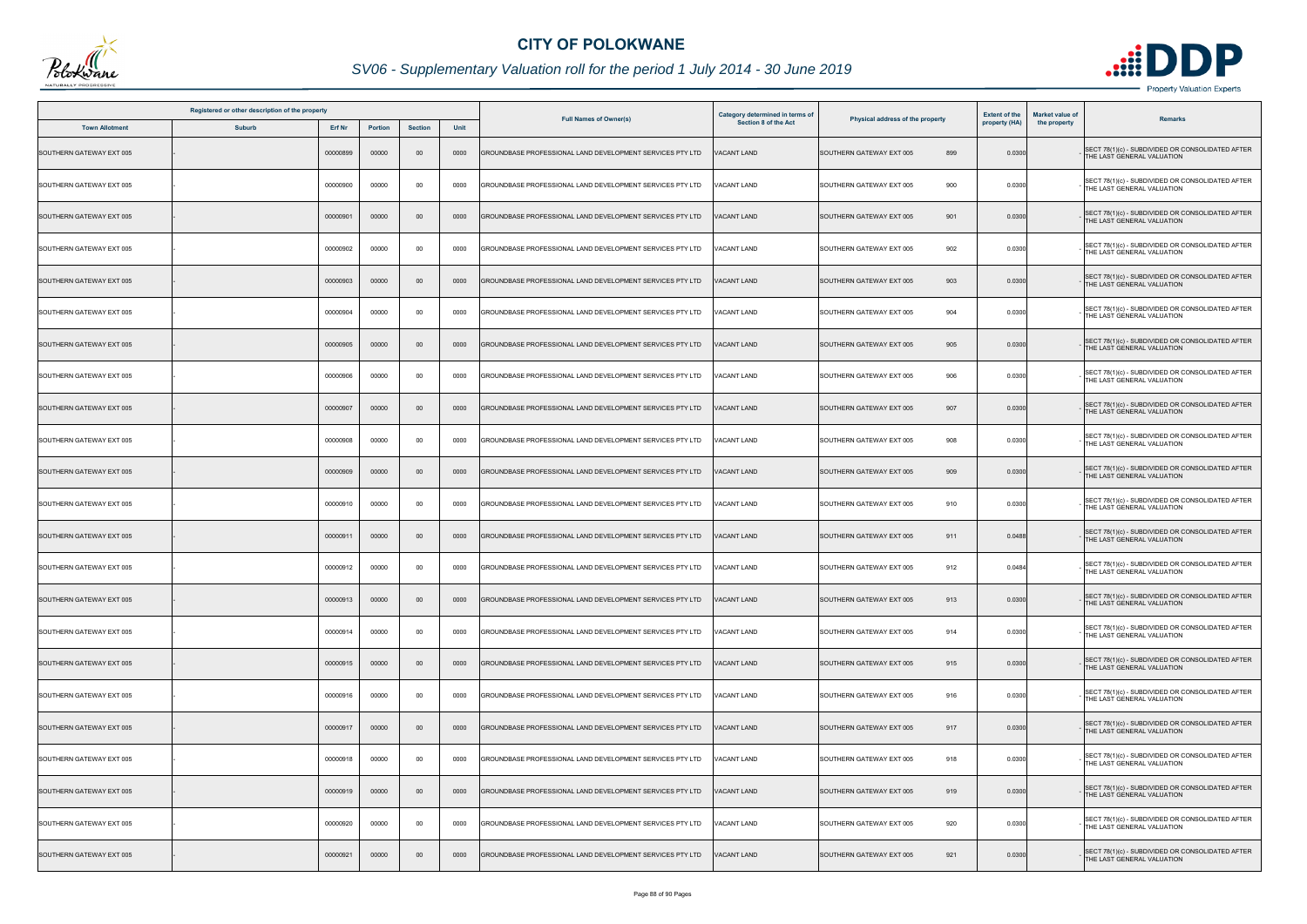

|                          | Registered or other description of the property |          |                |                |      |                                                           | <b>Category determined in terms of</b> |                                  | <b>Extent of the</b> | <b>Market value of</b><br><b>Remarks</b>                                       |
|--------------------------|-------------------------------------------------|----------|----------------|----------------|------|-----------------------------------------------------------|----------------------------------------|----------------------------------|----------------------|--------------------------------------------------------------------------------|
| <b>Town Allotment</b>    | <b>Suburb</b>                                   | Erf Nr   | <b>Portion</b> | <b>Section</b> | Unit | <b>Full Names of Owner(s)</b>                             | <b>Section 8 of the Act</b>            | Physical address of the property | property (HA)        | the property                                                                   |
| SOUTHERN GATEWAY EXT 005 |                                                 | 00000922 | 00000          | $00\,$         | 0000 | GROUNDBASE PROFESSIONAL LAND DEVELOPMENT SERVICES PTY LTD | <b>ACANT LAND</b>                      | 922<br>SOUTHERN GATEWAY EXT 005  | 0.0300               | SECT 78(1)(c) - SUBDIVIDED OR CONSOLIDATED AFTER<br>THE LAST GENERAL VALUATION |
| SOUTHERN GATEWAY EXT 005 |                                                 | 00000923 | 00000          | $00\,$         | 0000 | GROUNDBASE PROFESSIONAL LAND DEVELOPMENT SERVICES PTY LTD | <b>VACANT LAND</b>                     | 923<br>SOUTHERN GATEWAY EXT 005  | 0.0300               | SECT 78(1)(c) - SUBDIVIDED OR CONSOLIDATED AFTER<br>THE LAST GENERAL VALUATION |
| SOUTHERN GATEWAY EXT 005 |                                                 | 00000924 | 00000          | 00             | 0000 | GROUNDBASE PROFESSIONAL LAND DEVELOPMENT SERVICES PTY LTD | <b>ACANT LAND</b>                      | 924<br>SOUTHERN GATEWAY EXT 005  | 0.0300               | SECT 78(1)(c) - SUBDIVIDED OR CONSOLIDATED AFTER<br>THE LAST GENERAL VALUATION |
| SOUTHERN GATEWAY EXT 005 |                                                 | 00000925 | 00000          | $00\,$         | 0000 | GROUNDBASE PROFESSIONAL LAND DEVELOPMENT SERVICES PTY LTD | <b>VACANT LAND</b>                     | SOUTHERN GATEWAY EXT 005<br>925  | 0.0300               | SECT 78(1)(c) - SUBDIVIDED OR CONSOLIDATED AFTER<br>THE LAST GENERAL VALUATION |
| SOUTHERN GATEWAY EXT 005 |                                                 | 00000926 | 00000          | 00             | 0000 | GROUNDBASE PROFESSIONAL LAND DEVELOPMENT SERVICES PTY LTD | <b>VACANT LAND</b>                     | SOUTHERN GATEWAY EXT 005<br>926  | 0.0300               | SECT 78(1)(c) - SUBDIVIDED OR CONSOLIDATED AFTER<br>THE LAST GENERAL VALUATION |
| SOUTHERN GATEWAY EXT 005 |                                                 | 00000927 | 00000          | $00\,$         | 0000 | GROUNDBASE PROFESSIONAL LAND DEVELOPMENT SERVICES PTY LTD | <b>VACANT LAND</b>                     | SOUTHERN GATEWAY EXT 005<br>927  | 0.0300               | SECT 78(1)(c) - SUBDIVIDED OR CONSOLIDATED AFTER<br>THE LAST GENERAL VALUATION |
| SOUTHERN GATEWAY EXT 005 |                                                 | 00000928 | 00000          | $00\,$         | 0000 | GROUNDBASE PROFESSIONAL LAND DEVELOPMENT SERVICES PTY LTD | <b>VACANT LAND</b>                     | 928<br>SOUTHERN GATEWAY EXT 005  | 0.0300               | SECT 78(1)(c) - SUBDIVIDED OR CONSOLIDATED AFTER<br>THE LAST GENERAL VALUATION |
| SOUTHERN GATEWAY EXT 005 |                                                 | 00000929 | 00000          | $00\,$         | 0000 | GROUNDBASE PROFESSIONAL LAND DEVELOPMENT SERVICES PTY LTD | <b>ACANT LAND</b>                      | 929<br>SOUTHERN GATEWAY EXT 005  | 0.0300               | SECT 78(1)(c) - SUBDIVIDED OR CONSOLIDATED AFTER<br>THE LAST GENERAL VALUATION |
| SOUTHERN GATEWAY EXT 005 |                                                 | 00000931 | 00000          | $00\,$         | 0000 | GROUNDBASE PROFESSIONAL LAND DEVELOPMENT SERVICES PTY LTD | <b>VACANT LAND</b>                     | SOUTHERN GATEWAY EXT 005<br>931  | 0.0330               | SECT 78(1)(c) - SUBDIVIDED OR CONSOLIDATED AFTER<br>THE LAST GENERAL VALUATION |
| SOUTHERN GATEWAY EXT 005 |                                                 | 00000932 | 00000          | $00\,$         | 0000 | GROUNDBASE PROFESSIONAL LAND DEVELOPMENT SERVICES PTY LTD | <b>ACANT LAND</b>                      | SOUTHERN GATEWAY EXT 005<br>932  | 0.0330               | SECT 78(1)(c) - SUBDIVIDED OR CONSOLIDATED AFTER<br>THE LAST GENERAL VALUATION |
| SOUTHERN GATEWAY EXT 005 |                                                 | 00000933 | 00000          | 00             | 0000 | GROUNDBASE PROFESSIONAL LAND DEVELOPMENT SERVICES PTY LTD | VACANT LAND                            | SOUTHERN GATEWAY EXT 005<br>933  | 0.0330               | SECT 78(1)(c) - SUBDIVIDED OR CONSOLIDATED AFTER<br>THE LAST GENERAL VALUATION |
| SOUTHERN GATEWAY EXT 005 |                                                 | 00000934 | 00000          | $00\,$         | 0000 | GROUNDBASE PROFESSIONAL LAND DEVELOPMENT SERVICES PTY LTD | <b>ACANT LAND</b>                      | SOUTHERN GATEWAY EXT 005<br>934  | 0.0330               | SECT 78(1)(c) - SUBDIVIDED OR CONSOLIDATED AFTER<br>THE LAST GENERAL VALUATION |
| SOUTHERN GATEWAY EXT 005 |                                                 | 00000935 | 00000          | $00\,$         | 0000 | GROUNDBASE PROFESSIONAL LAND DEVELOPMENT SERVICES PTY LTD | VACANT LAND                            | SOUTHERN GATEWAY EXT 005<br>935  | 0.0330               | SECT 78(1)(c) - SUBDIVIDED OR CONSOLIDATED AFTER<br>THE LAST GENERAL VALUATION |
| SOUTHERN GATEWAY EXT 005 |                                                 | 00000936 | 00000          | $00\,$         | 0000 | GROUNDBASE PROFESSIONAL LAND DEVELOPMENT SERVICES PTY LTD | <b>VACANT LAND</b>                     | SOUTHERN GATEWAY EXT 005<br>936  | 0.0330               | SECT 78(1)(c) - SUBDIVIDED OR CONSOLIDATED AFTER<br>THE LAST GENERAL VALUATION |
| SOUTHERN GATEWAY EXT 005 |                                                 | 00000937 | 00000          | $00\,$         | 0000 | GROUNDBASE PROFESSIONAL LAND DEVELOPMENT SERVICES PTY LTD | <b>VACANT LAND</b>                     | SOUTHERN GATEWAY EXT 005<br>937  | 0.0330               | SECT 78(1)(c) - SUBDIVIDED OR CONSOLIDATED AFTER<br>THE LAST GENERAL VALUATION |
| SOUTHERN GATEWAY EXT 005 |                                                 | 00000938 | 00000          | $00\,$         | 0000 | GROUNDBASE PROFESSIONAL LAND DEVELOPMENT SERVICES PTY LTD | VACANT LAND                            | SOUTHERN GATEWAY EXT 005<br>938  | 0.0330               | SECT 78(1)(c) - SUBDIVIDED OR CONSOLIDATED AFTER<br>THE LAST GENERAL VALUATION |
| SOUTHERN GATEWAY EXT 005 |                                                 | 00000939 | 00000          | 00             | 0000 | GROUNDBASE PROFESSIONAL LAND DEVELOPMENT SERVICES PTY LTD | <b>VACANT LAND</b>                     | 939<br>SOUTHERN GATEWAY EXT 005  | 0.0330               | SECT 78(1)(c) - SUBDIVIDED OR CONSOLIDATED AFTER<br>THE LAST GENERAL VALUATION |
| SOUTHERN GATEWAY EXT 005 |                                                 | 00000940 | 00000          | $00\,$         | 0000 | GROUNDBASE PROFESSIONAL LAND DEVELOPMENT SERVICES PTY LTD | <b>VACANT LAND</b>                     | SOUTHERN GATEWAY EXT 005<br>940  | 0.0330               | SECT 78(1)(c) - SUBDIVIDED OR CONSOLIDATED AFTER<br>THE LAST GENERAL VALUATION |
| SOUTHERN GATEWAY EXT 005 |                                                 | 00000941 | 00000          | 00             | 0000 | GROUNDBASE PROFESSIONAL LAND DEVELOPMENT SERVICES PTY LTD | <b>VACANT LAND</b>                     | SOUTHERN GATEWAY EXT 005<br>941  | 0.0330               | SECT 78(1)(c) - SUBDIVIDED OR CONSOLIDATED AFTER<br>THE LAST GENERAL VALUATION |
| SOUTHERN GATEWAY EXT 005 |                                                 | 00000942 | 00000          | $00\,$         | 0000 | GROUNDBASE PROFESSIONAL LAND DEVELOPMENT SERVICES PTY LTD | <b>VACANT LAND</b>                     | 942<br>SOUTHERN GATEWAY EXT 005  | 0.0330               | SECT 78(1)(c) - SUBDIVIDED OR CONSOLIDATED AFTER<br>THE LAST GENERAL VALUATION |
| SOUTHERN GATEWAY EXT 005 |                                                 | 00000943 | 00000          | 00             | 0000 | GROUNDBASE PROFESSIONAL LAND DEVELOPMENT SERVICES PTY LTD | VACANT LAND                            | 943<br>SOUTHERN GATEWAY EXT 005  | 0.0330               | SECT 78(1)(c) - SUBDIVIDED OR CONSOLIDATED AFTER<br>THE LAST GENERAL VALUATION |
| SOUTHERN GATEWAY EXT 005 |                                                 | 00000944 | 00000          | $00\,$         | 0000 | GROUNDBASE PROFESSIONAL LAND DEVELOPMENT SERVICES PTY LTD | <b>VACANT LAND</b>                     | SOUTHERN GATEWAY EXT 005<br>944  | 0.0330               | SECT 78(1)(c) - SUBDIVIDED OR CONSOLIDATED AFTER<br>THE LAST GENERAL VALUATION |
| SOUTHERN GATEWAY EXT 005 |                                                 | 00000945 | 00000          | $00\,$         | 0000 | GROUNDBASE PROFESSIONAL LAND DEVELOPMENT SERVICES PTY LTD | ACANT LAND                             | 945<br>SOUTHERN GATEWAY EXT 005  | 0.0330               | SECT 78(1)(c) - SUBDIVIDED OR CONSOLIDATED AFTER<br>THE LAST GENERAL VALUATION |